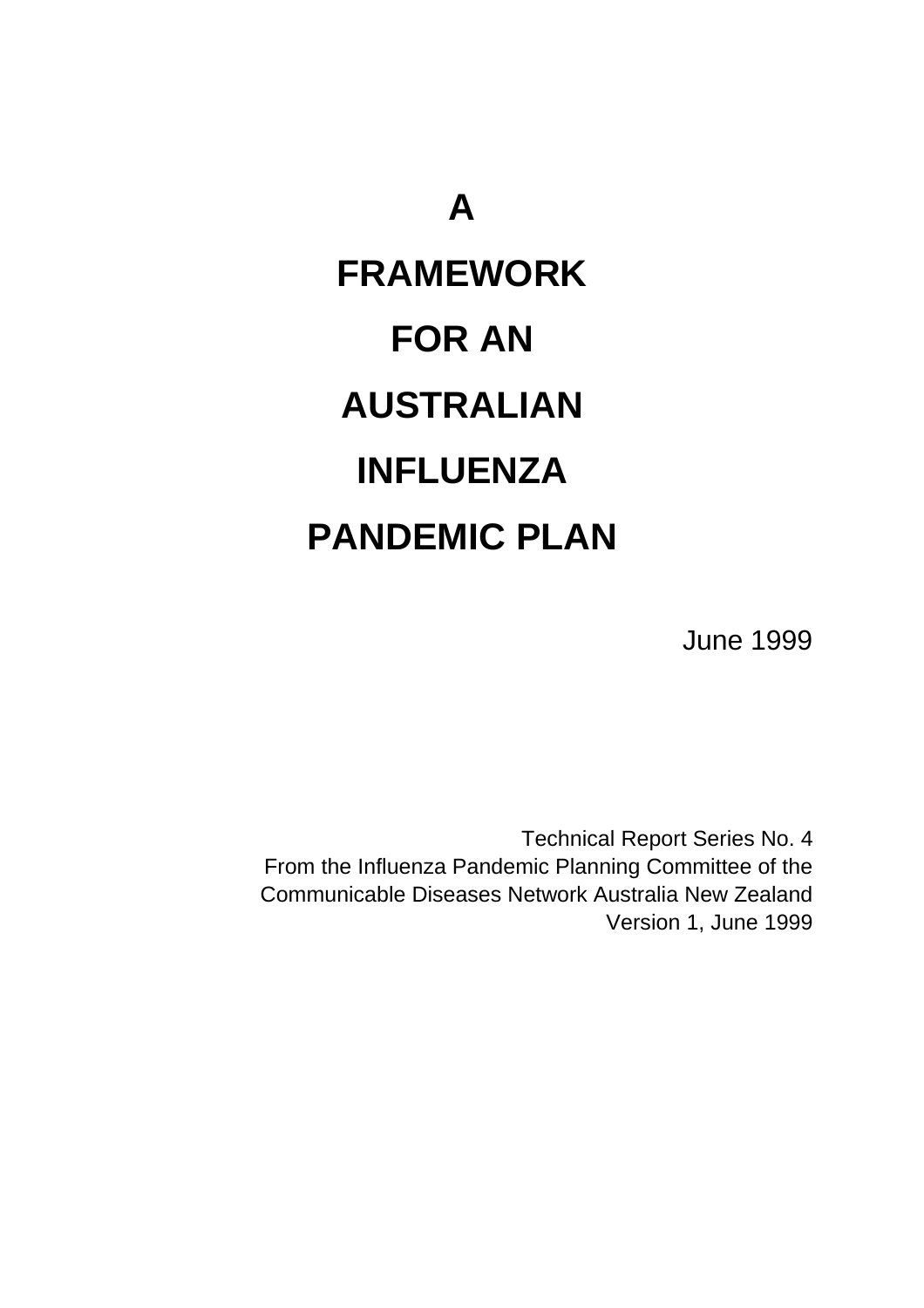© Commonwealth of Australia 1999

ISBN 0642394512

This work is copyright. Apart from any use as permitted under the Copyright Act 1968, no part may be reproduced by any process without written permission from AusInfo. Requests and enquiries concerning reproduction and rights should be directed to the Manager, Legislative Services, AusInfo, GPO Box 1920, Canberra, ACT 2601.

Publication approval number: 2581

Publications Production Unit (Public Affairs, Parliamentary and Access Branch) Commonwealth Department of Health and Aged Care Canberra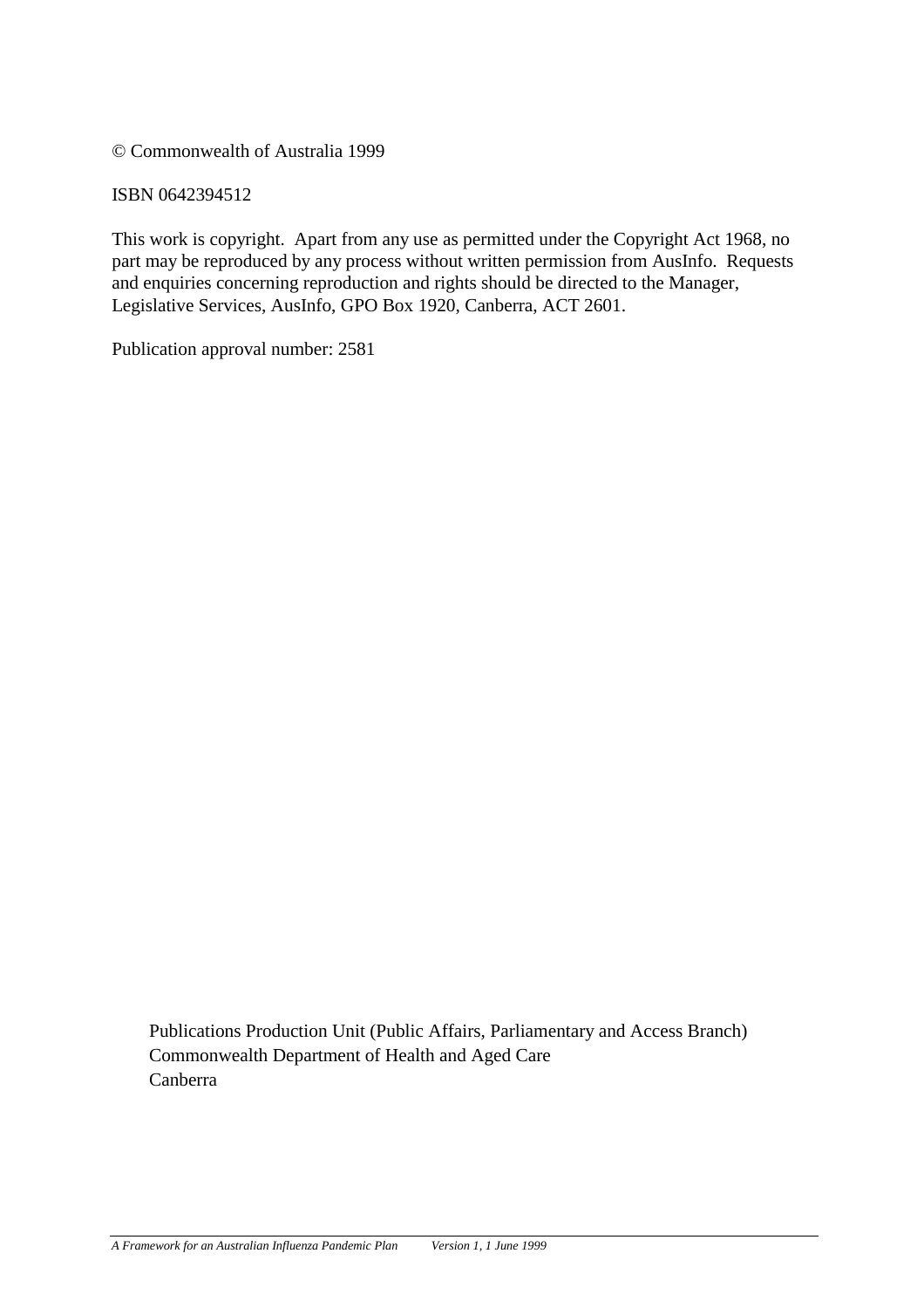# **Contents**

|                      | <b>Acknowledgments</b>                                                                                                                                                                                                 | vii                     |
|----------------------|------------------------------------------------------------------------------------------------------------------------------------------------------------------------------------------------------------------------|-------------------------|
|                      | <b>Terms of Reference</b>                                                                                                                                                                                              | ix                      |
|                      | <b>Summary of Recommendations</b>                                                                                                                                                                                      | xi                      |
| <b>Abbreviations</b> |                                                                                                                                                                                                                        | xiv                     |
| 1.                   | <b>Introduction</b>                                                                                                                                                                                                    | 1                       |
| 1.1.                 | <b>Development of the Plan</b>                                                                                                                                                                                         | $\mathbf{1}$            |
| 1.2.                 | Scope and structure of this document                                                                                                                                                                                   | $\mathbf{1}$            |
| 1.3.                 | Who will use the Plan?                                                                                                                                                                                                 | $\overline{2}$          |
| Recommendation       |                                                                                                                                                                                                                        | 2                       |
|                      | <b>Recommended reading</b>                                                                                                                                                                                             | 2                       |
| 2.                   | The Epidemiology of Influenza                                                                                                                                                                                          | 3                       |
| 2.1.                 | The relationship between influenza virus structure and disease<br>2.1.1. Typing and structure of the influenza virus<br>2.1.2. Emergence of new strains and subtypes                                                   | 3<br>3<br>3             |
| 2.2.                 | Inter-pandemic influenza: characteristics and impact                                                                                                                                                                   | 4                       |
| 2.3.                 | Pandemic influenza                                                                                                                                                                                                     | 5                       |
| 2.4.                 | Influenza pandemics in the 20 <sup>th</sup> century<br>2.4.1. Spanish influenza, 1918-1919<br>2.4.2. Asian influenza, 1957-1958<br>2.4.3. Hong Kong influenza, 1968<br>2.4.4. Russian influenza (pseudopandemic), 1977 | 6<br>6<br>8<br>10<br>10 |
| 2.5.                 | <b>Modelling</b>                                                                                                                                                                                                       | 10                      |
|                      | <b>Recommendations</b>                                                                                                                                                                                                 | 12                      |
|                      | <b>Bibliography and recommended reading</b>                                                                                                                                                                            | 12                      |
| 3.                   | <b>WHO Levels of Alert</b>                                                                                                                                                                                             | 13                      |
| 3.1.<br>3.1.1.       | Phase 0: The inter-pandemic period<br>Phase 0: Preparedness Level 1<br>3.1.2. Phase 0: Preparedness Level 2<br>3.1.3. Phase 0: Preparedness Level 3                                                                    | 13<br>13<br>13<br>13    |
| 3.2.                 | Phase 1: Confirmation of the onset of pandemic                                                                                                                                                                         | 14                      |
| 3.3.                 | Phase 2: Regional and multi-regional epidemics                                                                                                                                                                         | 14                      |
| 3.4.                 | Phase 3: End of the first pandemic wave                                                                                                                                                                                | 14                      |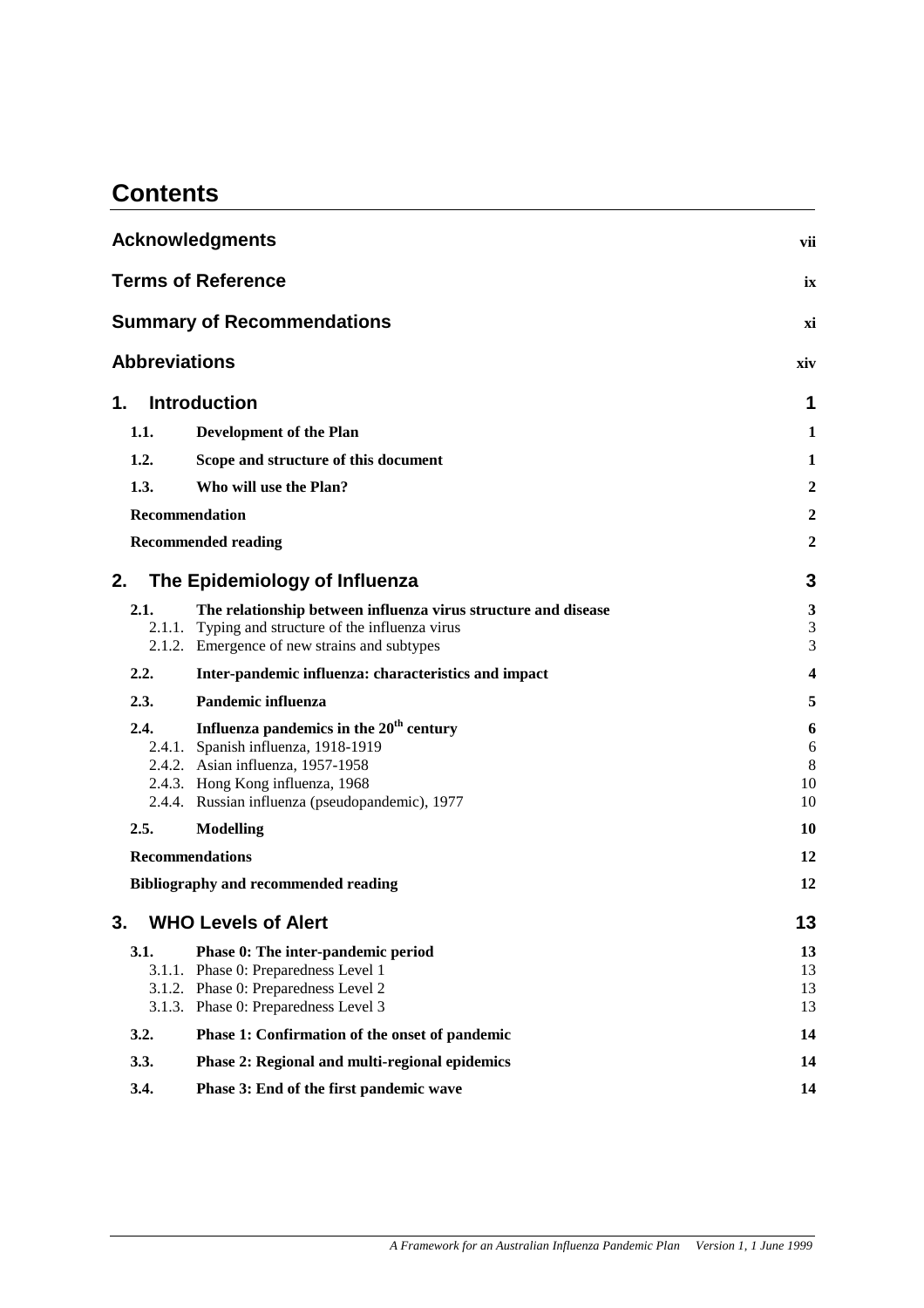|    | 3.5.                   | Phase 4: Second or later waves of the pandemic                                                                                                                                                                                                                      | 14                                     |
|----|------------------------|---------------------------------------------------------------------------------------------------------------------------------------------------------------------------------------------------------------------------------------------------------------------|----------------------------------------|
|    | 3.6.                   | Phase 5: End of the pandemic                                                                                                                                                                                                                                        | 14                                     |
|    | 3.7.                   | Post-pandemic phase                                                                                                                                                                                                                                                 | 14                                     |
|    | Recommendation         |                                                                                                                                                                                                                                                                     | 15                                     |
|    |                        | <b>Bibliography and recommended reading</b>                                                                                                                                                                                                                         | 15                                     |
| 4. |                        | Animal Influenza in Australia                                                                                                                                                                                                                                       | 17                                     |
|    | 4.1.                   | Avian influenza<br>4.1.1. Prevalence<br>4.1.2. Eradication policy                                                                                                                                                                                                   | 17<br>17<br>17                         |
|    | 4.2.                   | Equine influenza<br>4.2.1. Prevalence<br>4.2.2. Eradication policy                                                                                                                                                                                                  | 18<br>18<br>18                         |
|    | 4.3.                   | Swine influenza                                                                                                                                                                                                                                                     | 19                                     |
|    | 4.4.                   | Links between animal and human disease: implications for control                                                                                                                                                                                                    | 19                                     |
|    | <b>Recommendations</b> |                                                                                                                                                                                                                                                                     | 19                                     |
|    |                        | <b>Bibliography and recommended reading</b>                                                                                                                                                                                                                         | 19                                     |
| 5. |                        | <b>Influenza and Public Health Law</b>                                                                                                                                                                                                                              | 21                                     |
|    | 5.1.                   | <b>The Quarantine Act</b>                                                                                                                                                                                                                                           | 21                                     |
|    | 5.2.                   | <b>State and Territory legislation</b>                                                                                                                                                                                                                              | 21                                     |
|    | Recommendation         |                                                                                                                                                                                                                                                                     | 22                                     |
|    |                        | <b>Bibliography and recommended reading</b>                                                                                                                                                                                                                         | 22                                     |
| 6. |                        | <b>Surveillance</b>                                                                                                                                                                                                                                                 | 23                                     |
|    | 6.1.                   | International and regional surveillance                                                                                                                                                                                                                             | 23                                     |
|    | 6.2.                   | Requirements for a national surveillance system                                                                                                                                                                                                                     | 23                                     |
|    | 6.3.<br>6.3.1.         | <b>Current surveillance systems in Australia/New Zealand</b><br>New Zealand<br>6.3.2. Australia                                                                                                                                                                     | 24<br>24<br>24                         |
|    | 6.4.                   | Inter-pandemic surveillance<br>6.4.1. Definition of illness<br>6.4.2. Testing for influenza virus<br>6.4.3. Period of operation of the surveillance system<br>6.4.4. Sentinel systems<br>6.4.5. Routine monitoring of other indicators<br>6.4.6. Laboratory systems | 25<br>25<br>26<br>26<br>26<br>27<br>28 |
|    | 6.5.                   | Surveillance when pandemic influenza is present overseas                                                                                                                                                                                                            | 28                                     |
|    | 6.6.                   | Surveillance when pandemic influenza has appeared in Australia or New Zealand                                                                                                                                                                                       | 28                                     |
|    | 6.7.                   | Surveillance when a new influenza strain occurs in animals in Australia or New Zealand                                                                                                                                                                              | 29                                     |
|    | <b>Recommendations</b> |                                                                                                                                                                                                                                                                     | 29                                     |
|    |                        | <b>Bibliography and recommended reading</b>                                                                                                                                                                                                                         | 29                                     |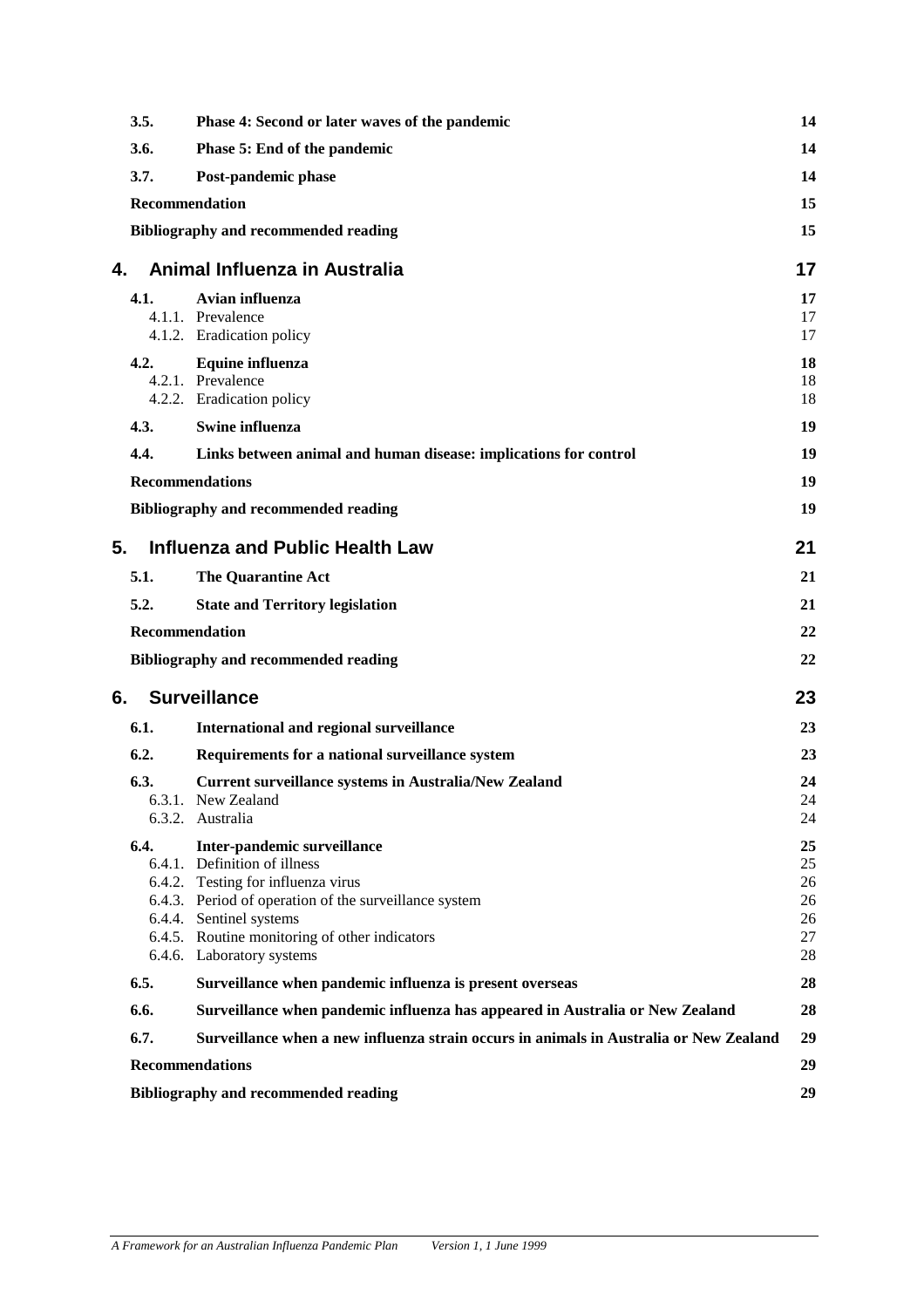| 7.<br><b>Vaccines</b> |                                                                                                                             |          |
|-----------------------|-----------------------------------------------------------------------------------------------------------------------------|----------|
| 7.1.                  | The role of vaccines                                                                                                        | 31       |
| 7.2.                  | <b>Vaccine supply</b>                                                                                                       | 31       |
|                       | 7.2.1. Factors influencing manufacturing lead time                                                                          | 31       |
|                       | 7.2.2. Other factors influencing supply                                                                                     | 32       |
| 7.3.                  | Vaccine dosage                                                                                                              | 32       |
| 7.4.                  | <b>Setting priorities for vaccination</b>                                                                                   | 33       |
|                       | 7.4.1. Inter-pandemic influenza                                                                                             | 33       |
|                       | 7.4.2. Pandemic influenza                                                                                                   | 33       |
|                       | 7.4.3. Indigenous Australians                                                                                               | 34       |
| 7.5.                  | Monitoring adverse events related to vaccination                                                                            | 34       |
|                       | 7.5.1. Serious Adverse Events Following Vaccination Surveillance Scheme<br>7.5.2. Adverse Drug Reactions Advisory Committee | 34<br>35 |
|                       |                                                                                                                             |          |
| 7.6.                  | <b>Pneumococcal vaccination</b>                                                                                             | 35       |
|                       | <b>Recommendations</b>                                                                                                      | 35       |
|                       | <b>Bibliography and recommended reading</b>                                                                                 | 36       |
| 8.                    | <b>Antivirals</b>                                                                                                           | 37       |
| 8.1.                  | Current antiviral drugs: characteristics, indications and supply                                                            | 37       |
|                       | 8.1.1. Amantadine                                                                                                           | 37       |
|                       | 8.1.2. Rimantadine                                                                                                          | 37       |
|                       | 8.1.3. Zanamivir                                                                                                            | 37       |
| 8.2.                  | Treatment and prophylaxis during a pandemic                                                                                 | 38       |
|                       | 8.2.1. Infection control                                                                                                    | 38       |
|                       | 8.2.2. Treatment                                                                                                            | 39       |
|                       | 8.2.3. Prophylaxis                                                                                                          | 40       |
| 8.3.                  | Monitoring adverse events related to antivirals                                                                             | 41       |
| 8.4.                  | Drug resistance                                                                                                             | 41       |
| 8.5.                  | Other drugs                                                                                                                 | 42       |
|                       | <b>Recommendations</b>                                                                                                      | 42       |
|                       | <b>Bibliography and recommended reading</b>                                                                                 | 42       |
| 9.                    | <b>Provision of Medical Care and Essential Services</b>                                                                     | 45       |
| 9.1.                  | Responsibilities during a pandemic                                                                                          | 45       |
| 9.2.                  | <b>Preparedness strategies</b>                                                                                              | 45       |
|                       | 9.2.1. Enhanced surveillance                                                                                                | 45       |
|                       | 9.2.2. Notification<br>9.2.3. Involvement of the AMDCG                                                                      | 46       |
|                       |                                                                                                                             | 46       |
| 9.3.                  | <b>Vaccination: identifying priorities</b>                                                                                  | 46       |
| 9.4.                  | <b>Treatment and hospitalisation</b>                                                                                        | 46       |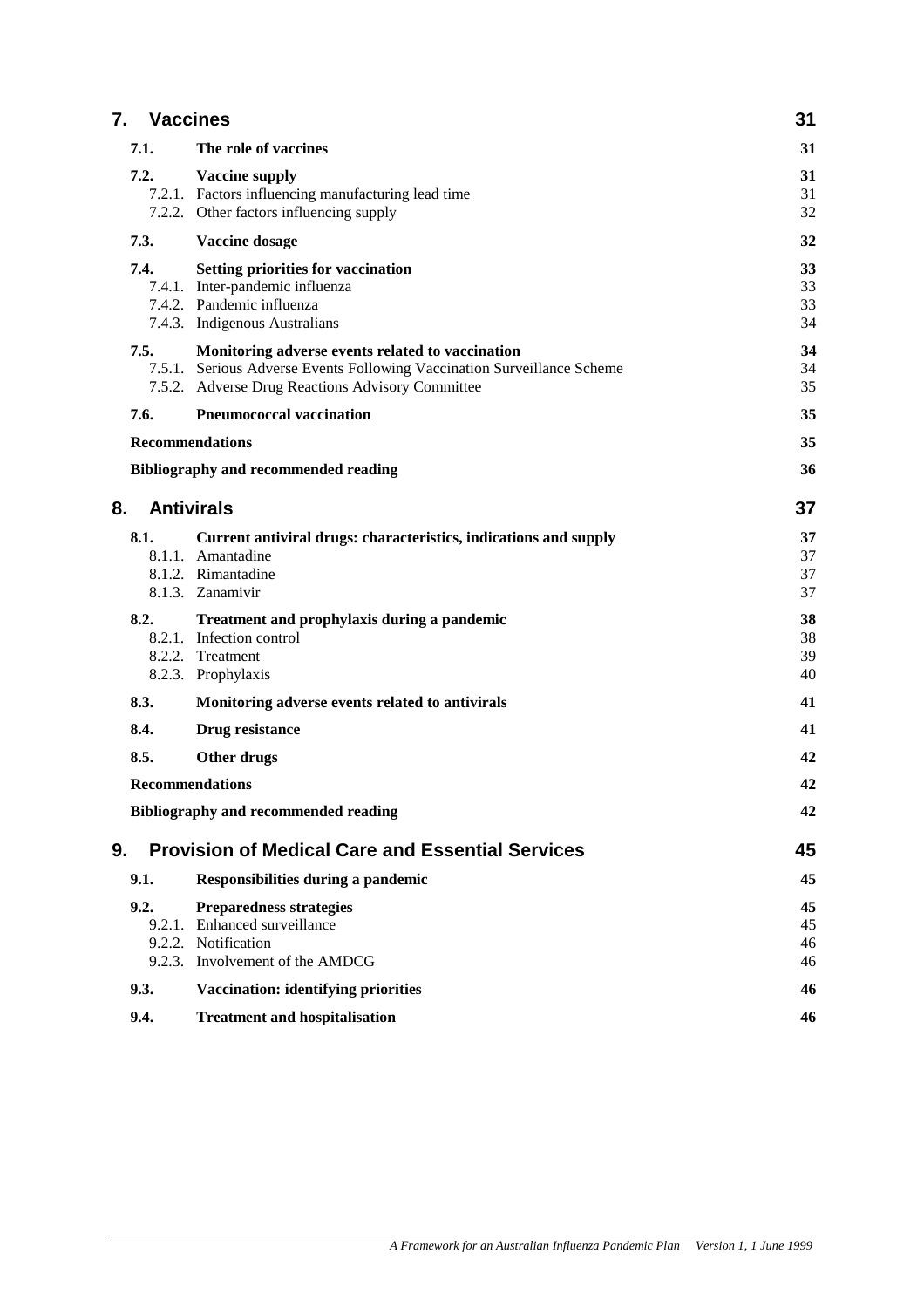| 9.5.                      |                     | <b>Rural and remote communities</b>                                                                                                       | 47 |
|---------------------------|---------------------|-------------------------------------------------------------------------------------------------------------------------------------------|----|
| 9.6.                      |                     | <b>Projected time frames</b>                                                                                                              | 47 |
| 9.7.                      |                     | <b>Development of State/Territory pandemic plans</b>                                                                                      | 47 |
| 9.8.                      |                     | Field testing of pandemic plans                                                                                                           | 47 |
| 9.9.                      | Use of scenarios    |                                                                                                                                           | 47 |
| Recommendation            |                     |                                                                                                                                           | 47 |
| <b>10. Communications</b> |                     |                                                                                                                                           | 49 |
| 10.1.                     | <b>Introduction</b> |                                                                                                                                           | 49 |
| 10.2.                     |                     | <b>Advance preparations</b>                                                                                                               | 49 |
|                           |                     | 10.2.1. National Emergency Media Relations Network                                                                                        | 49 |
| 10.3.                     |                     | Prepared public and health professionals                                                                                                  | 49 |
| 10.4.                     |                     | Immediate action in the event of a pandemic                                                                                               | 50 |
| Recommendation            |                     |                                                                                                                                           | 52 |
| <b>Appendix A</b>         |                     | <b>Influenza Pandemic Planning Committee and</b><br><b>Subcommittees</b>                                                                  | 53 |
| <b>Appendix B</b>         |                     | <b>Key Stakeholders</b>                                                                                                                   | 55 |
| <b>Appendix C</b>         |                     | <b>National Emergency Media Relations Network</b>                                                                                         | 57 |
| <b>Appendix D</b>         |                     | <b>Surveillance and Laboratory Procedures</b>                                                                                             | 59 |
| <b>Appendix E</b>         |                     | Laboratories Able to Provide Influenza Subtyping                                                                                          | 63 |
| <b>Appendix F</b>         |                     | <b>Dosage Regimens for Antiviral Drugs</b>                                                                                                | 65 |
| <b>Appendix G</b>         |                     | <b>Scenarios</b>                                                                                                                          | 67 |
| <b>Appendix H</b>         |                     | <b>Estimates of the Number of Excess Hospitalisation,</b><br>Death and Outpatient Visits Due to Influenza and its<br><b>Complications</b> | 69 |
| <b>Appendix I</b>         |                     | <b>Influenza Pandemic Contingency Plan for Health Care</b><br><b>Institutions</b>                                                         | 75 |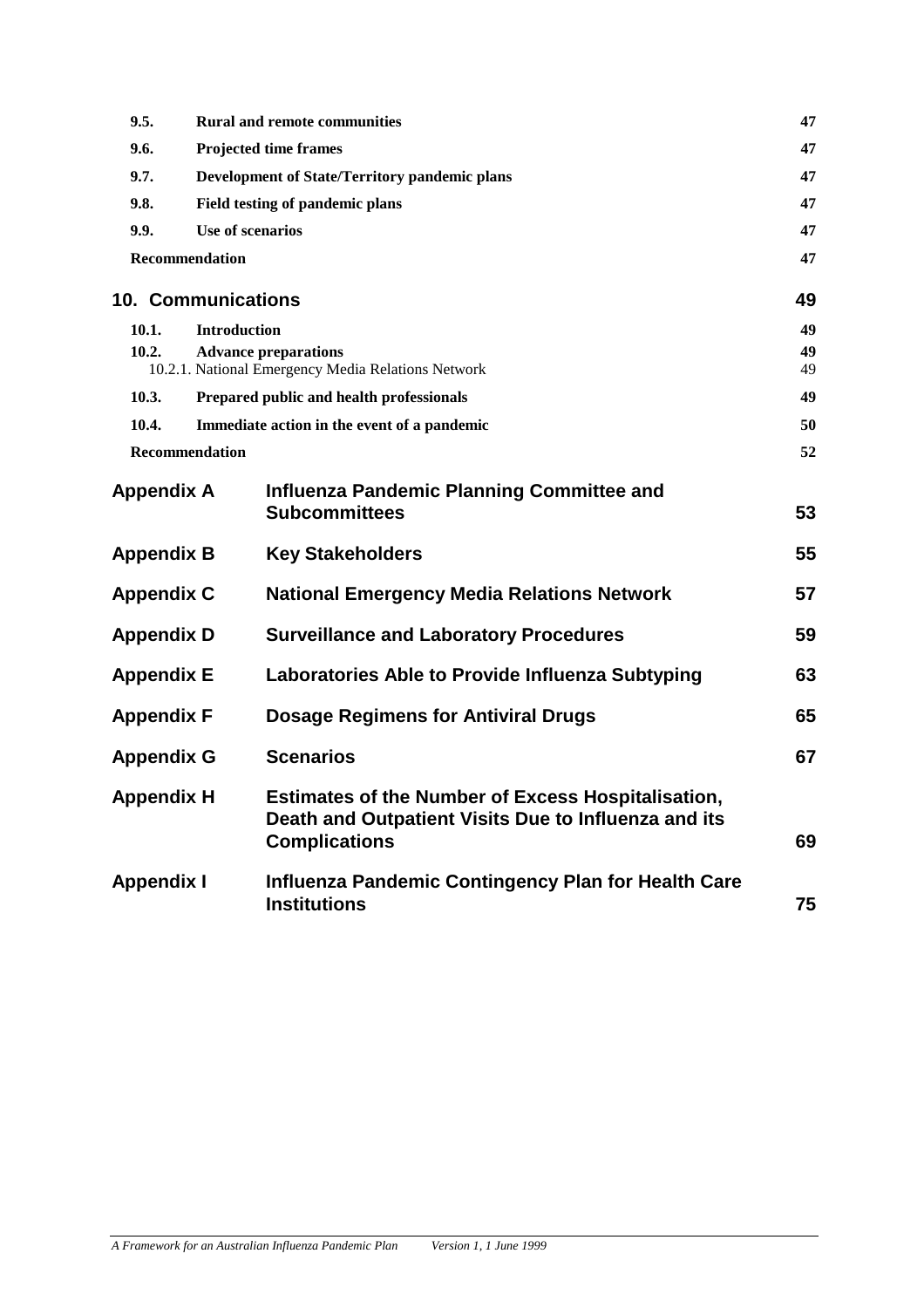# **Acknowledgements**

The CDNANZ acknowledges the efforts of the Influenza Pandemic Planning Committee, the Surveillance Sub Group, the Vaccine/anti viral Sub Group and in particular the expertise and assistance provided by Dr John Watson from the United Kingdom and Dr Marion Kainer.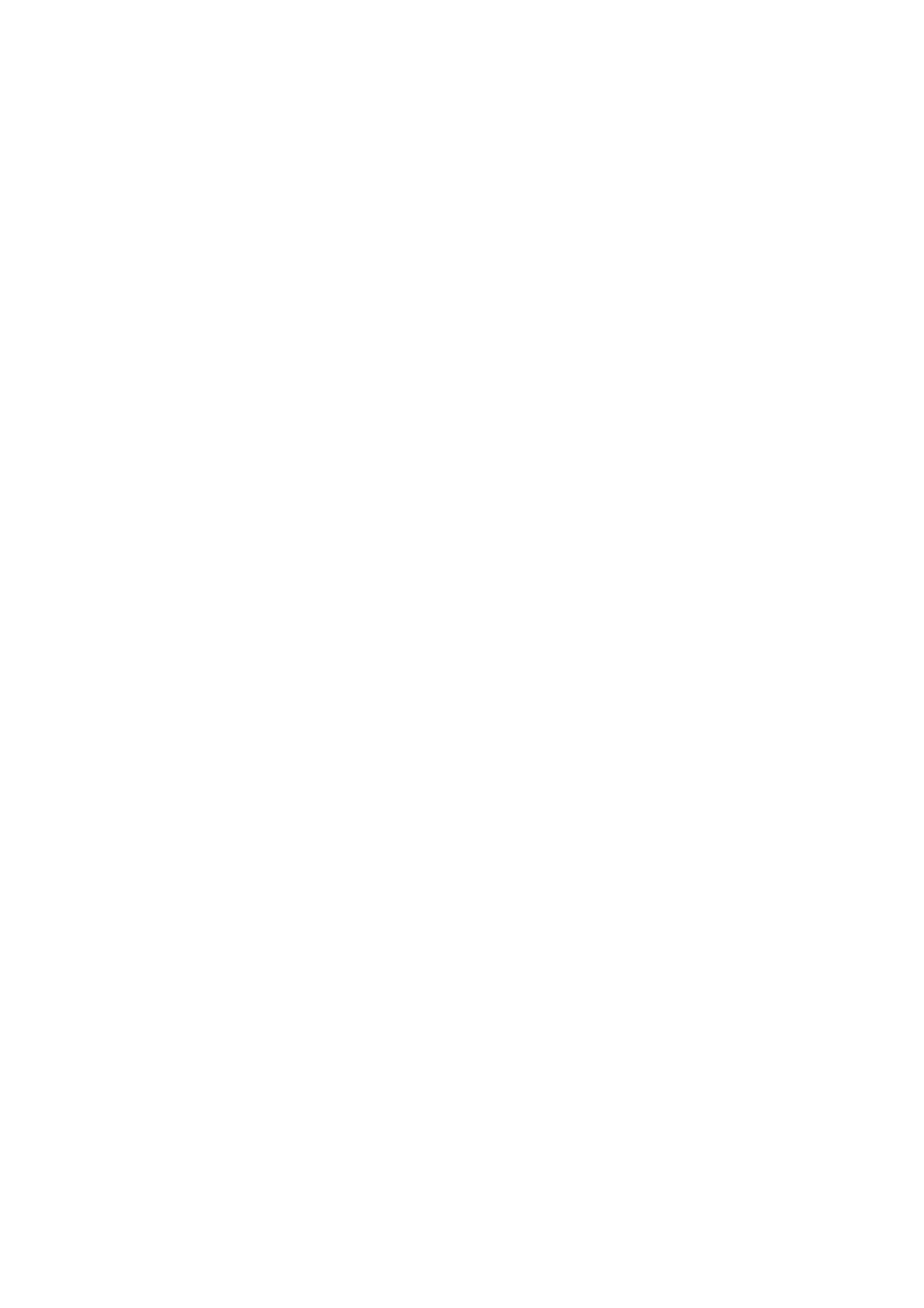# **Terms of Reference**

The Influenza Pandemic Planning Committee has been established by the Communicable Diseases Network Australia New Zealand (CDNANZ) to develop a contingency plan for pandemic influenza in Australia. The aim of the plan is to reduce the mortality, morbidity, social disruption and economic losses associated with an influenza pandemic.

The committee will report to the CDNANZ and will present a report for endorsement by 26 May 1999.

#### **Terms of reference:**

- 1. To develop a contingency plan for Australia in consultation with New Zealand in preparation for an influenza pandemic and make recommendations on the necessary infrastructure development for the implementation of the strategy. The aim of the plan is to minimise the mortality, morbidity, social disruption and economic losses associated with an influenza pandemic.
- 2. Key elements of the plan should include:
	- i) Surveillance for the detection of a novel strain of influenza virus;
	- ii) Surveillance to monitor the impact of a pandemic strain on the population, including the evaluation of antiviral drug resistance in the event of a pandemic;
	- iii)Preventive measures to reduce the impact of the spread of the pandemic strain;
	- iv)A communication strategy for the rapid dissemination of information; and
	- v) Promotion of planning for the provision of medical care and the maintenance of essential community services.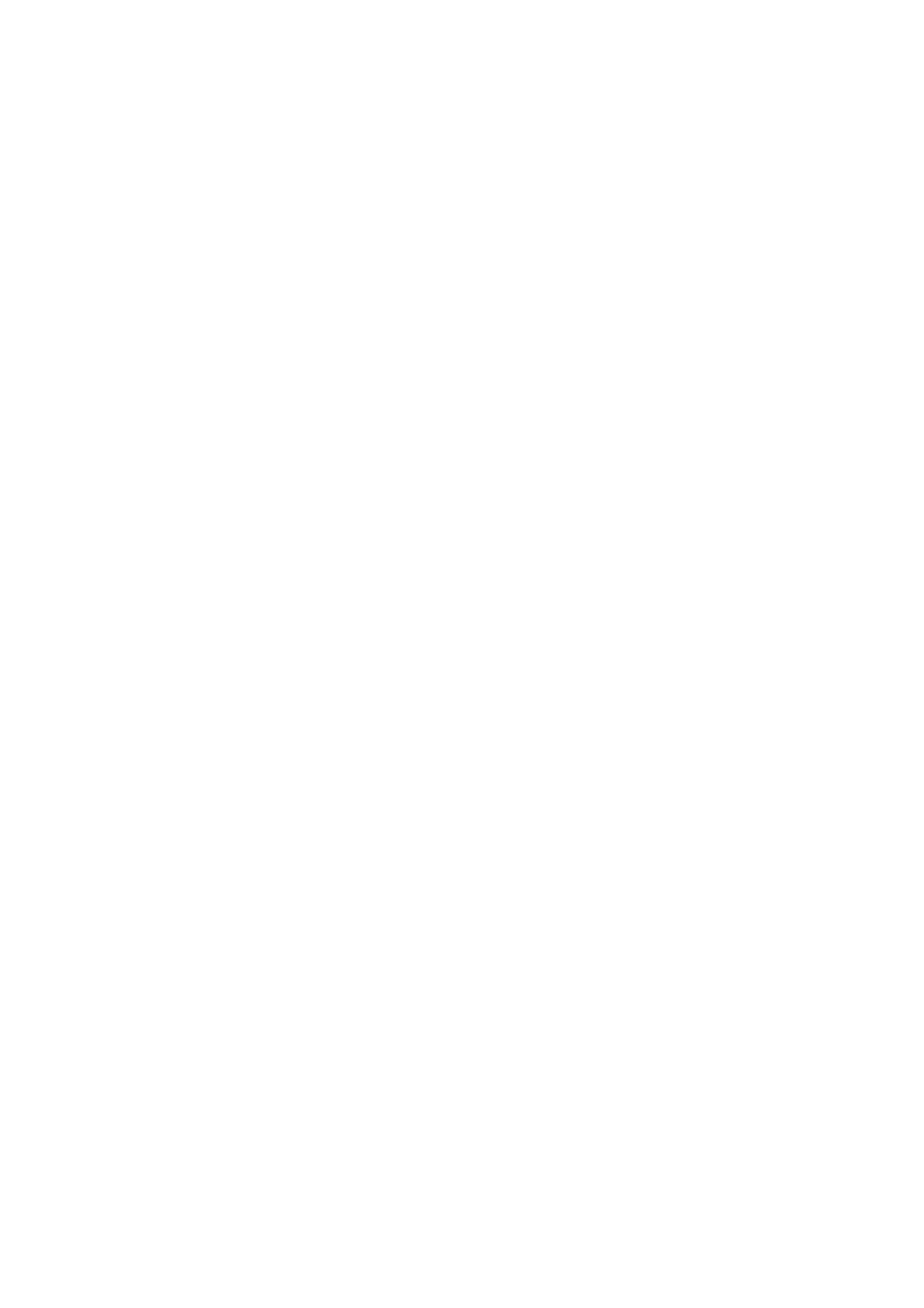# **Chapter 1: Introduction**

1.1 The Communicable Diseases Network Australia New Zealand (CDNANZ) should maintain the Influenza Pandemic Planning Committee (IPPC) as a permanent subcommittee, to continue the ongoing development and updating of the national pandemic preparedness plan.

# **Chapter 2. The Epidemiology of Influenza**

- 2.1 Modelling of the health and economic impact of epidemic and pandemic influenza should be undertaken.
- 2.2 Investigations and modelling exercises should be undertaken to determine the effects on mortality, morbidity and social disruption of different patterns of vaccination and prophylaxis during a pandemic.

#### **Chapter 3. WHO levels of alert**

3.1 Australia should adopt the World Health Organization definitions for levels of alertness and preparedness for an influenza pandemic, for reasons of clarity and consistency.

# **Chapter 4. Animal Influenza in Australia**

- 4.1 Membership of Agriculture on CDNANZ should be maintained to ensure the urgent notification of the Commonwealth Department of Health in the event of an outbreak of influenza A in animals, in Australia and overseas, that could be perceived as having an impact on public health. Surveillance following an outbreak in animals in Australia should follow the procedures set by the Surveillance Subcommittee of the IPPC (see Appendix D).
- 4.1 A national policy should be developed for the action to be taken should swine influenza be introduced into the country. (Infection from humans to pigs is possible.)

#### **Chapter 5. Influenza and Public Health Law**

5.1 In the event of a pandemic, the Governor General should proclaim influenza to be a quarantinable disease and in so doing, enable the Commonwealth Minister for Health to give directions and take actions deemed necessary for control of the pandemic.

# **Chapter 6. Surveillance**

6.1 A coordinated national surveillance system should be established using a nationally agreed definition of "influenza-like illness", consistent surveillance methods, and national coordination of data collection, analysis and dissemination. The system should comprise community-based surveillance of influenza based on sentinel practices during the interpandemic period, complemented by institutional surveillance, with enhanced measures during a pandemic. It should be conducted following the procedures set by the Surveillance Subcommittee of the IPPC (see Appendix D).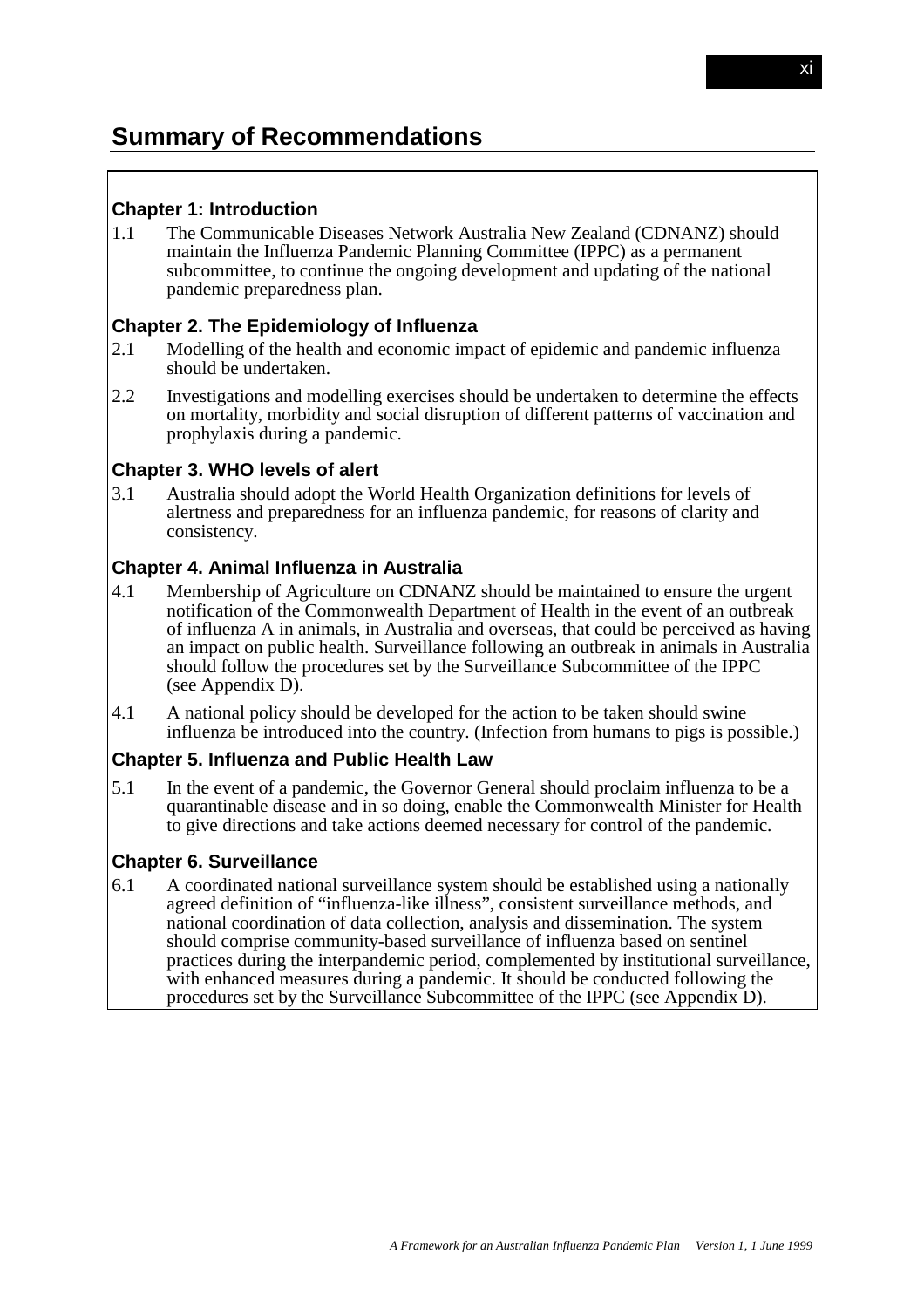- 6.2 Laboratory systems and capacity should be enhanced to ensure comprehensive and consistent support for national influenza surveillance. All laboratories involved in influenza surveillance should comply with the procedures set by the Surveillance Subcommittee of the IPPC (see Appendix D).
- 6.3 Australian production of seed lots from a new pandemic strain would be possible if a C3+ biocontainment facility were linked to the WHO collaborating centre for influenza reference and research. This would enhance the local capability for vaccine manufacture in the event of a pandemic. Efforts to promote this capability are supported by the IPPC.

# **Chapter 7. Vaccines**

- 7.1 A concerted effort should be sustained to increase the uptake of influenza vaccine, in particular, the uptake of influenza vaccine and pneumococcal vaccine in high risk groups. The Commonwealth should give consideration to providing free immunisation (both influenza and pneumococcal) in all defined high risk groups.
- 7.2 Long-term contingency arrangements for provision of vaccine in the event of a pandemic should be established. This should include:
	- dialogue with commercial manufacturers of syringes and containers; and<br>• funding of studies aimed at producing vaccine seeds of candidate pandem
	- funding of studies aimed at producing vaccine seeds of candidate pandemic strains, from avian and animal sources.
- 7.3 A mechanism for the distribution and security of vaccine and antivirals should be developed, in consultation with medical disaster coordination groups.
- 7.4 There should be a single system for reporting and monitoring adverse events related to vaccination.
- 7.5 Investigation should continue into the method of delivering the vaccine during a pandemic (ie. single or multi-dose vials), and studies should be undertaken to define the formulation and dosage regimens that will make the best possible use of available vaccine antigen at the time of a pandemic.

# **Chapter 8. Antivirals**

- 8.1 Australia should stockpile a quantity of antivirals as a first line of response to an influenza pandemic threat. The quantities to be stockpiled need to be further determined, as does the ongoing cost of such an action. Currently these antivirals would include amantadine, rimantadine and zanamivir.
- 8.2 The PBS listing of amantadine should be changed to include use as a treatment for influenza during a pandemic.
- 8.3 A limited stock of rimantadine should be made available in Australia under special provisions of the Therapeutic Goods Act. These stocks should be on hand for interpandemic prophylaxis, for example when there has been laboratory exposure or for use in emergency personnel going into a high risk area.
- 8.4 Criteria should be developed for the use of drugs during a pandemic.
- 8.5 Supplies of antibiotics and ancillary drugs identified as being in high demand during a pandemic should be frequently reviewed and estimations of requirements during a pandemic regularly reassessed.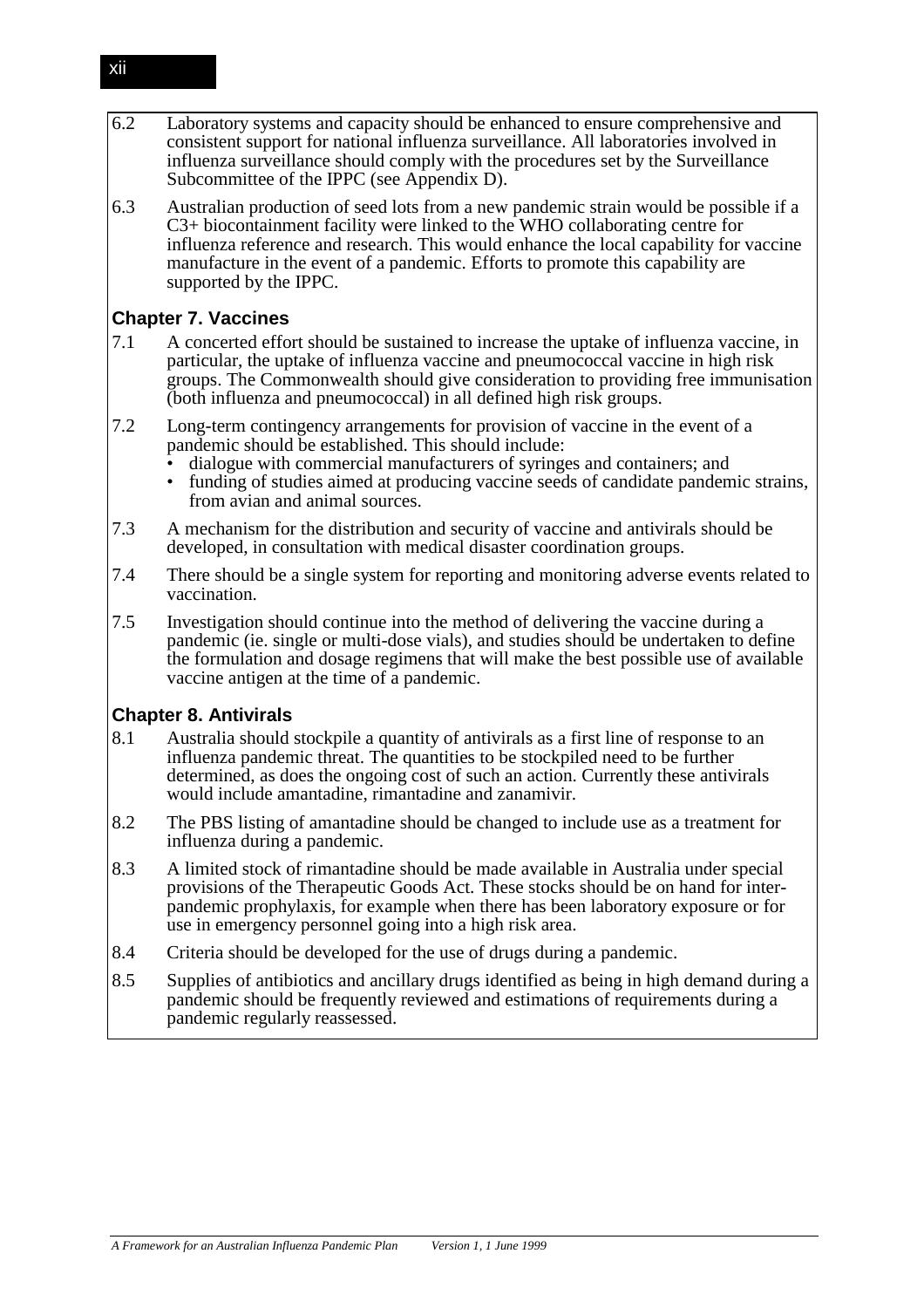# **Chapter 9. Provision of Medical Care and Essential Services**

9.1 Each State and Territory should convene an influenza pandemic planning group, to develop a pandemic contingency plan that addresses the capacity of the States and Territories to respond to a pandemic. Ideally the group should include an Australian Medical Disaster Coordination group representative, a National Emergency Media Relation Network representative, a public health medical officer, a Chief Quarantine Officer and a CDNANZ member.

# **Chapter 10. Communications**

10.1 The Commonwealth, States and Territories should forge strong links between the National Emergency Media Relations Network, the Public Health media officers, and the DISPLAN media officers.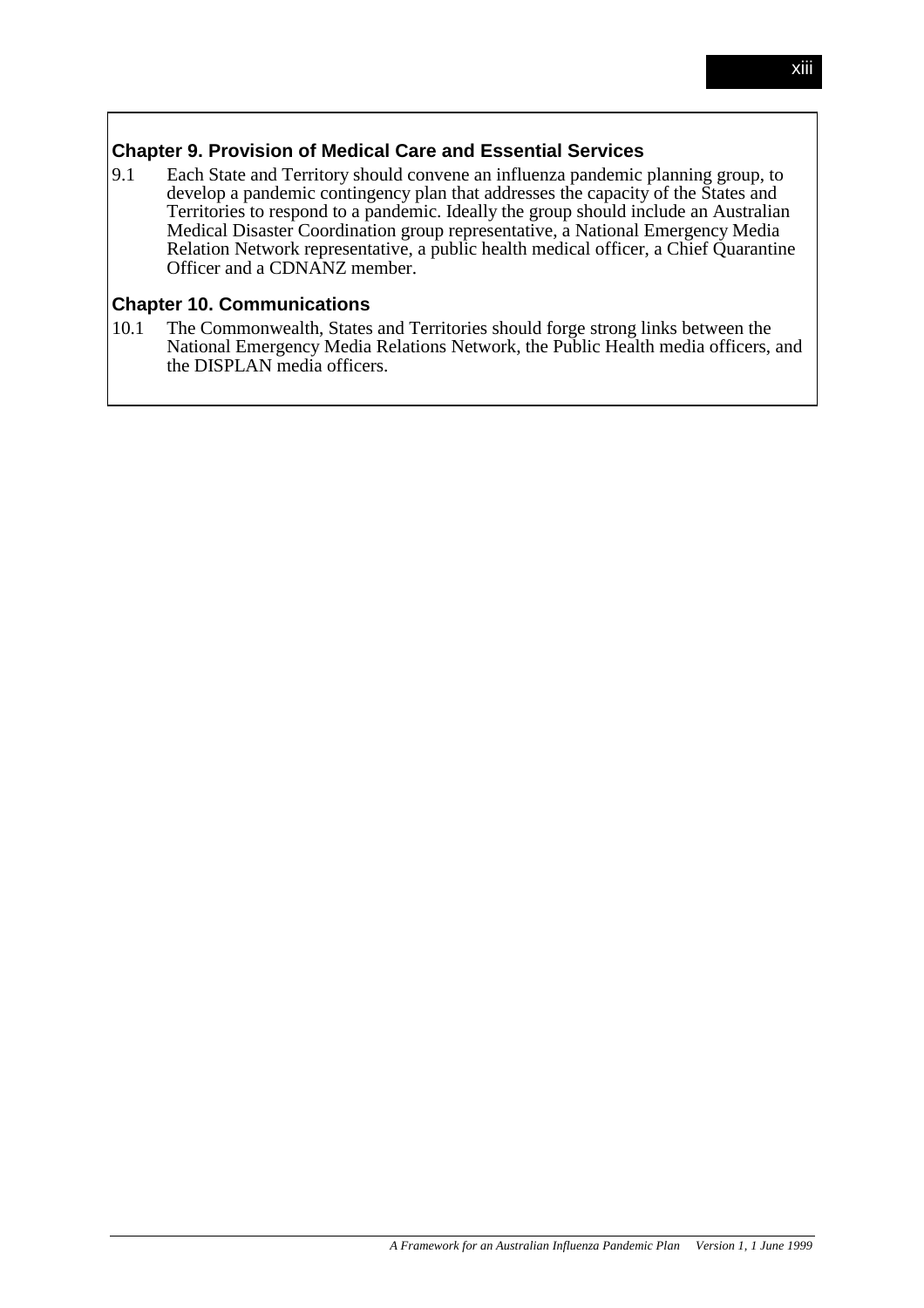# **Abbreviations**

| <b>ADRAC</b>   | <b>Adverse Drug Reactions Advisory Committee</b>                 |
|----------------|------------------------------------------------------------------|
| <b>ASPREN</b>  | <b>Australian Sentinel Practice Research Network</b>             |
| <b>ATAGI</b>   | Australian Technical Advisory Group on Immunisation              |
| <b>BSC</b>     | Biological safety cabinet                                        |
| <b>CDC</b>     | Centers for Disease Control and Prevention (Atlanta, US)         |
| <b>CDNANZ</b>  | Communicable Diseases Network Australia New Zealand              |
| <b>EMA</b>     | <b>Emergency Management Australia</b>                            |
| <b>IPPC</b>    | Influenza Pandemic Planning Committee                            |
| <b>NCDC</b>    | <b>National Centre for Disease Control</b>                       |
| <b>NEMRN</b>   | <b>National Emergency Media Relations Network</b>                |
| <b>NHMRC</b>   | National Health and Medical Research Council                     |
| <b>NIC</b>     | <b>National Immunisation Committee</b>                           |
| <b>PBS</b>     | <b>Pharmaceutical Benefits Schedule</b>                          |
| <b>PCR</b>     | polymerase chain reaction                                        |
| <b>RNA</b>     | ribo-nucleic acid                                                |
| RT-PCR         | reverse transcriptase - polymerase chain reaction                |
| <b>SAEFVSS</b> | Serious Adverse Events Following Vaccination Surveillance Scheme |
| WHO            | World Health Organization                                        |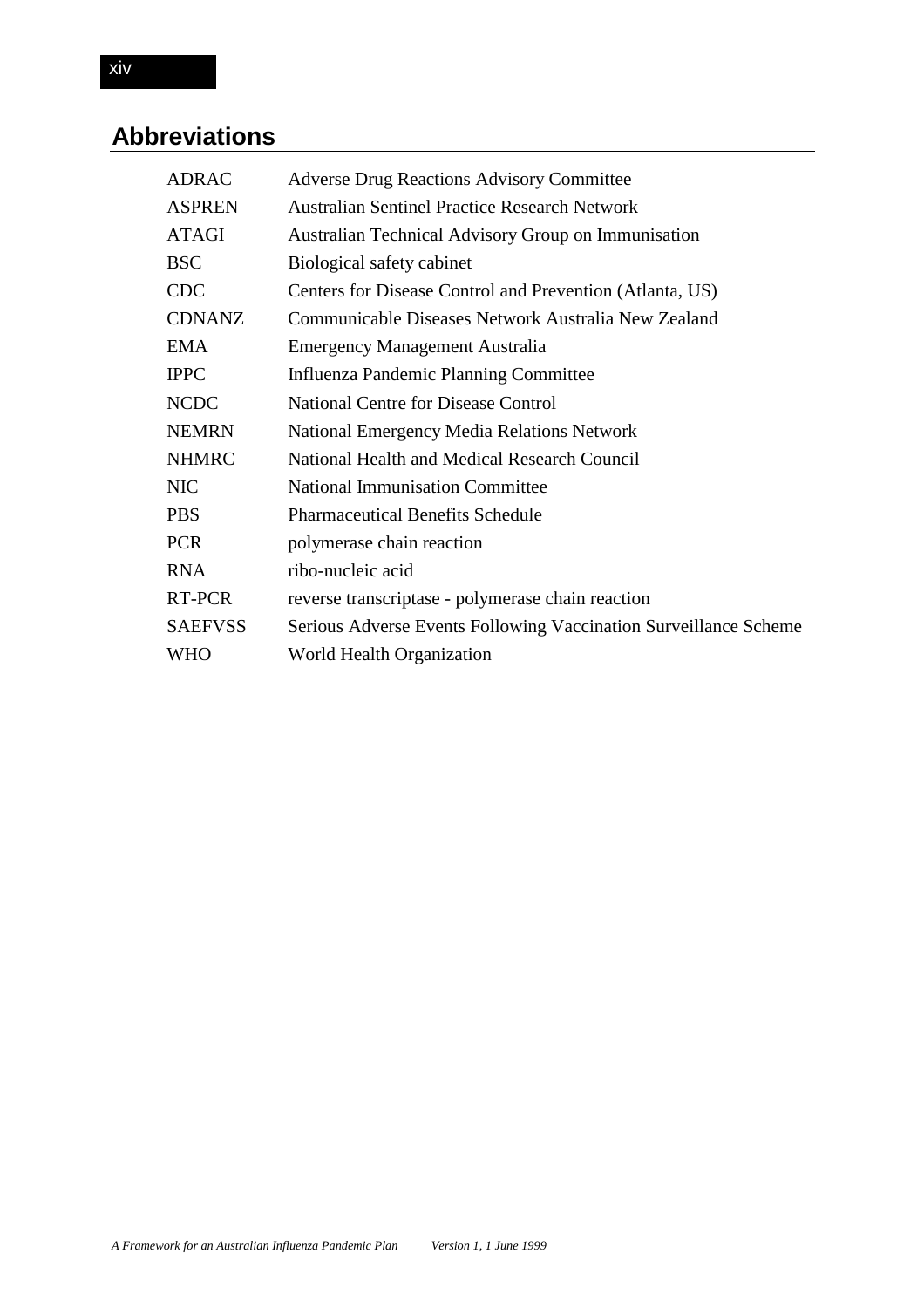# **1. Introduction**

The world will experience another influenza pandemic in the foreseeable future. It could occur at any time, with the potential to cause major and perhaps catastrophic effects across the globe – death, illness, and massive social and economic disruption.

Influenza pandemics occur capriciously and unpredictably, when a major genetic shift in the influenza virus throws up a new subtype to which the world population has little or no immunity. There have been three this century, and the most devastating, the "Spanish 'flu" of 1918-19, killed at least 20 million people.

Forward planning can go some way to minimising or mitigating the effects. All pandemic threats need to be treated with the same high level of concern and strategies for control and response need to be activated as early as possible. The Influenza Pandemic Planning Committee (IPPC) has therefore been established by the Communicable Diseases Network Australia New Zealand (CDNANZ) to develop a preparedness plan for pandemic influenza in Australia.

*A Framework for an Australian Influenza Pandemic Plan* (the Plan) provides a strategic framework for the detection and management of pandemic influenza in Australia. It provides a national framework for policy, and direction for the development of plans at the State/Territory and local level, enabling States and Territories to link their own pandemic contingency plans (either existing or future) to the national plan.

#### **1.1. Development of the Plan**

The Committee has worked under the chairmanship of Dr Graham Rouch to oversee development of the Plan, which involves a two-stage consultation process. Since the first round of consultation, two sub committees have been established to develop aspects of the plan pertaining to surveillance and the provision of vaccines and antiviral drugs. Committee and subcommittees members are listed in Appendix A.

Contributions from the first round of consultation have been considered by the Committee and have provided additional substance and breadth to the original draft document. In the second stage of consultation, further comments were invited from identified key stakeholders and other interested parties (see Appendix B).

The strong cooperation that exists between Australia and New Zealand in the area of communicable diseases is embodied in the CDNANZ. New Zealand is represented on the IPPC and on both its sub-committees, and each of these bodies has benefited significantly from New Zealand's experience and expertise. It is anticipated that the Australian and New Zealand preparedness plans will complement and enhance each other, particularly in the area of surveillance.

It must be emphasised that this Plan is a working document rather than a final solution. It is Australia's first national preparedness plan, and its strengths and weaknesses will emerge over time with continuing debate and experience. It will continue to be revised, added to, altered and refined as knowledge grows and changes.

#### **1.2. Scope and structure of this document**

Chapters 2 to 5 provide background information. Chapter 2 briefly describes the structure and typing of the influenza virus, to explain the emergence and behaviour of epidemic and pandemic strains; and it provides an overview of recent epidemic influenza in Australia, and the pandemics of this century, including patterns of morbidity and mortality. Chapter 3 sets out the World Health Organization "levels of alert", which provide an international system for structuring preparation for and responses to a pandemic.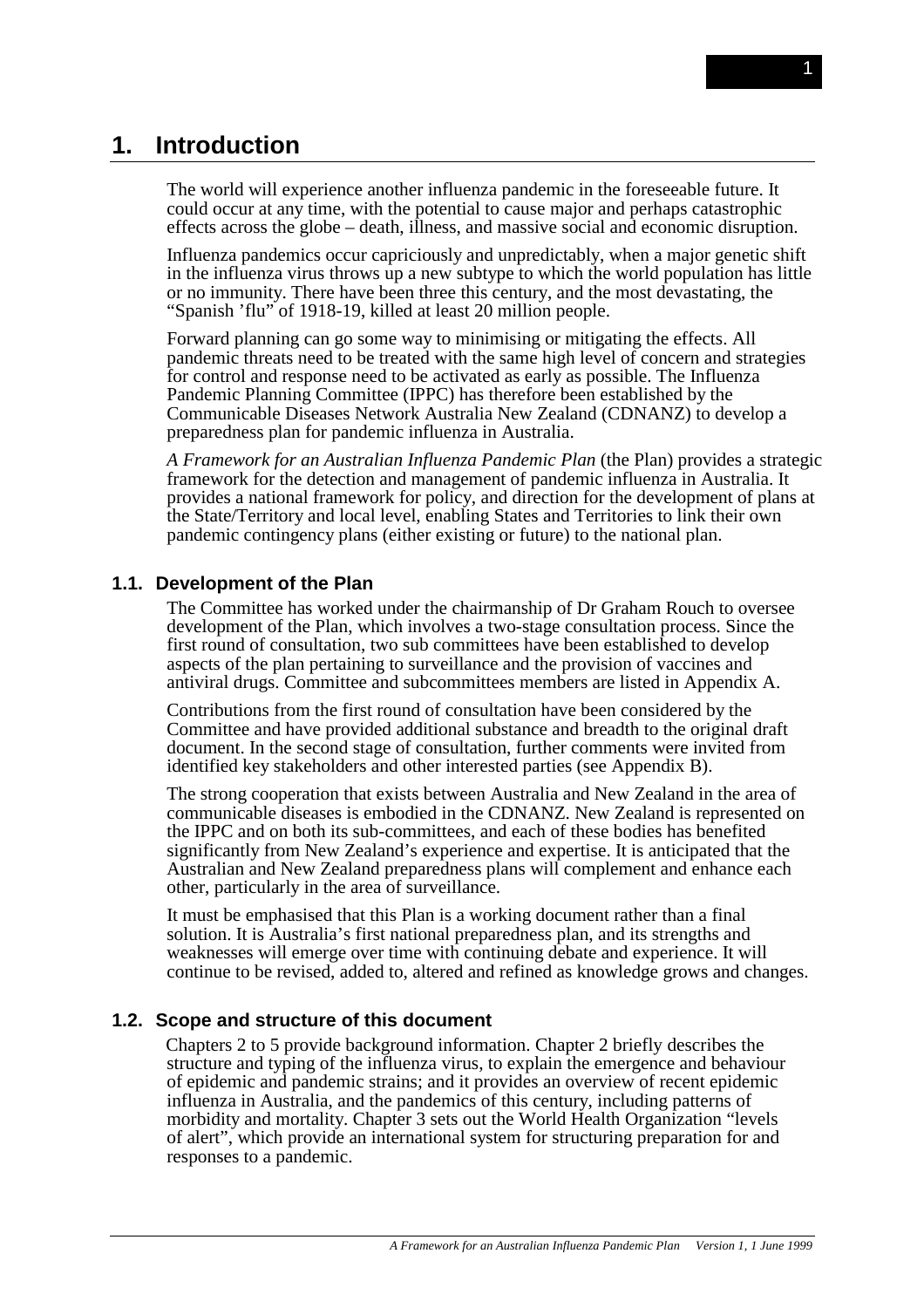New pandemic viruses derive from aquatic birds, largely ducks, which act as the asymptomatic reservoir for a large number of influenza subtypes. Chapter 4 summarises what is known of avian influenza in Australia, and the policy for dealing with outbreaks. Chapter 5 describes the legislative framework for a pandemic response, including law relating to quarantine and declaration of a pandemic.

Chapters 6 to 10 consider in detail various aspects of a pandemic response. Surveillance is vital to track patterns of influenza infection, and to provide early warning of the threat of a pandemic, to maximise forward planning and preparedness (Chapter 6). Vaccines and antiviral drugs (both for treatment and prophylaxis) are a crucial aspect of response, and Chapters 7 and 8 respectively cover their role, supply, strategies to maximise supplies during a pandemic, and setting priorities for use in the likely occurrence of vaccine and drug shortages. Chapter 9 considers briefly the allocation of responsibilities during a pandemic, and some of the logistics of response.

Recommendations are provided at the end of each chapter, along with a list of priority actions and a bibliography that also serves to direct readers to more detailed information. The recommendations range from broad policy and planning to specific steps and guidelines for action, particularly in the area of surveillance.

The Plan provides the context within which States and Territories need to develop their own contingency plans for the delivery of health and medical services during a pandemic. Appendix I provides an example of such a plan. The appendices also include drug schedules, laboratories to perform influenza subtyping, and scenarios to be used as part of the planning exercise.

# **1.3. Who will use the Plan?**

The Plan targets a wide range of people who will be involved in planning and responding to an influenza pandemic: health planners, clinicians, public health laboratories, State and Territory health departments, and those involved in the media and communications, the manufacture, registration and supply of pharmaceuticals, the application of quarantine law, and essential services. The coordinating body for all these groups, in relation to planning for a pandemic, is CDNANZ.

#### **Recommendation**

1.1 The CDNANZ should maintain the Influenza Pandemic Planning Committee as a permanent subcommittee, to continue the ongoing development and updating of the national pandemic preparedness plan.

#### **Bibliography and recommended reading**

Each chapter of this document contains a specific reading list and bibliography. The following, however, are recommended as general reading:

European Journal of Epidemiology. Volume 10; 19 part 4. 1994.

Influenza Pandemic Preparedness Plan for the United States. Working group on Influenza Pandemic Preparedness and Emergency Response. February 1998, Version 9.1.

Journal of Infectious Diseases. Volume 176; Supplement 1. 1997.

Nicholson KG, Webster RB, Hay AJ. Textbook of Influenza. Blackwell Science Ltd, Oxford 1998. A readable book with chapters on epidemiology, pandemics, laboratory testing etc.

UK Health Department. Multiphase Contingency Plan for Pandemic Influenza. March March 1997.

World Health Organization. Influenza Pandemic Preparedness Plan. WHO, Geneva. 1999.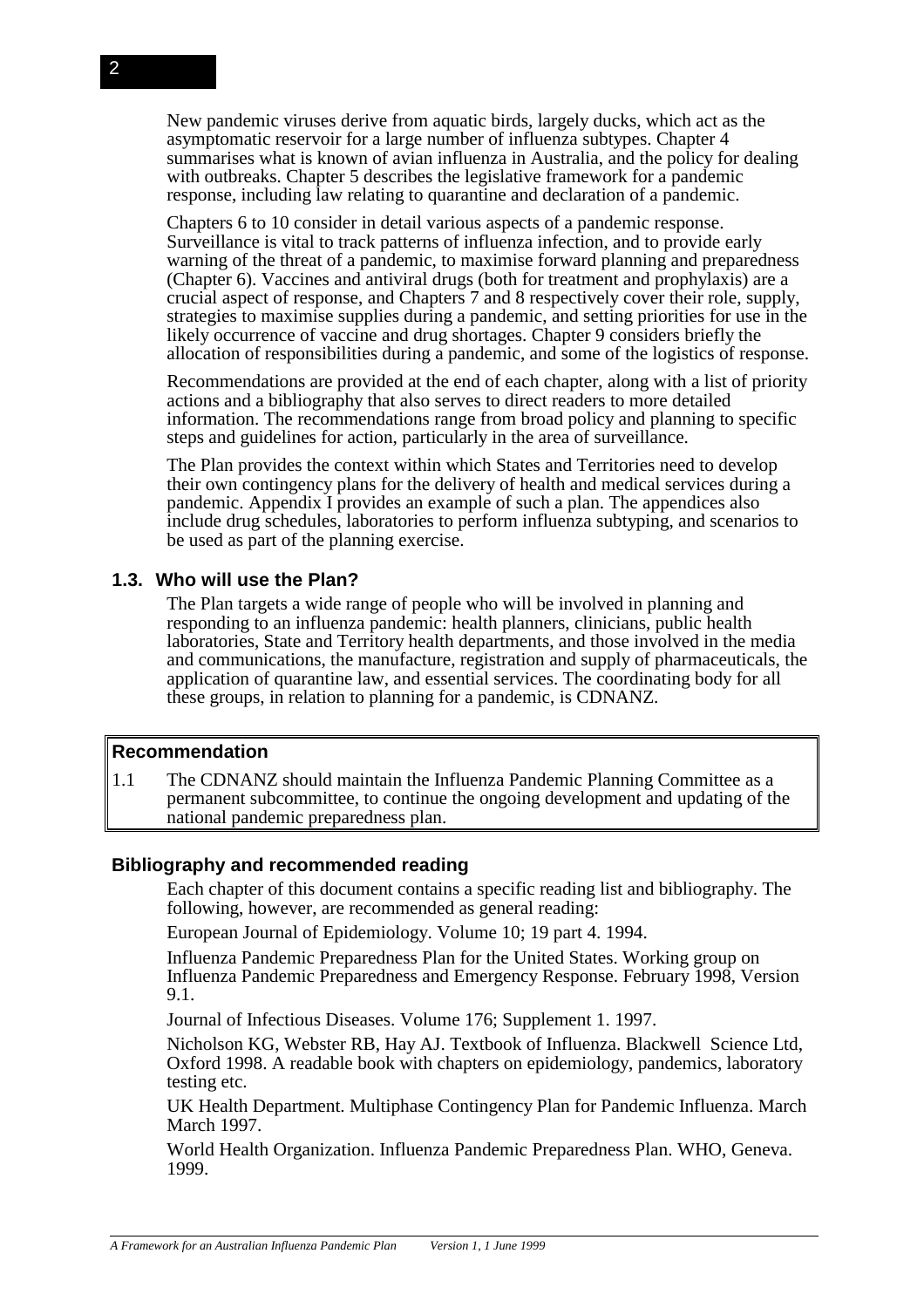# **2. The Epidemiology of Influenza**

#### **2.1. The relationship between influenza virus structure and disease**

#### **2.1.1. Typing and structure of the influenza virus**

Influenza viruses are classified into types, subtypes and strains. Two types of influenza virus, A and B, are responsible for epidemic disease, while a third type, influenza C, is of little epidemiological significance.

Influenza virus particles, or virion, are roughly spherical structures with an approximate diameter of 100nm. They consist of the virus genetic material (ribonucleic acid [RNA]) wrapped in two major inner proteins (*nucleoprotein* and *matrix protein*) within a lipid envelope, on the surface of which are two proteins (*haemagglutinin* and *neuraminidase*). Each of the three types of influenza virus is characterised by its nucleoprotein and matrix protein, and these can be distinguished by immunological tests.

The two surface proteins, haemagglutinin and neuraminidase, are the antigens recognised by the body's immune system when infection or vaccination takes place. This causes antibodies to be formed against the two proteins, particularly the haemagglutinin, thereby protecting the person against infection and disease.

These two surface proteins are involved in infection and production of new virus: haemagglutinin is involved in attaching the virus to the cells it infects, while the enzyme neuraminidase assists the virus to escape from the cell in which it is produced by digesting the receptor which binds to the haemagglutinin.

For influenza A, 15 distinct forms of haemagglutinin have been identified and these are the basis of the 15 subtypes of influenza A, designated H1 to H15. In addition, the neuraminidase exists in 9 distinct forms, designated N1 to N9. All of these influenza A surface antigens have been identified in aquatic birds, particularly ducks, and various combinations of H and N antigens are found. A small number of these subtypes have become adapted to mammalian hosts, including humans, horses and pigs. Since 1977, two influenza A subtypes, designated H3N2 and H1N1, have circulated in the human population.

#### **2.1.2. Emergence of new strains and subtypes**

#### *Epidemics*

The surface proteins and nucleoproteins of influenza viruses are encoded in the viral genome, which is made up of eight segments of negative sense, single stranded RNA. With each replicative cycle of the virus, very high mutation rates occur and the surface haemagglutinin and neuraminidase antigens are prone to variation. Small mutations give rise to "antigenic drift" which results in the emergence of new strains of influenza A and B.

This emergence of new strains of influenza A and B predisposes to epidemics. If a new strain differs only marginally from a previous strain, there is likely to be some community immunity. The greater the variation, the greater the capacity of the virus to escape recognition by the immune system and therefore the greater the epidemic potential. Epidemics of influenza usually occur between late autumn and early spring and endure for up to 2 months in individual regions but may occur progressively across the country.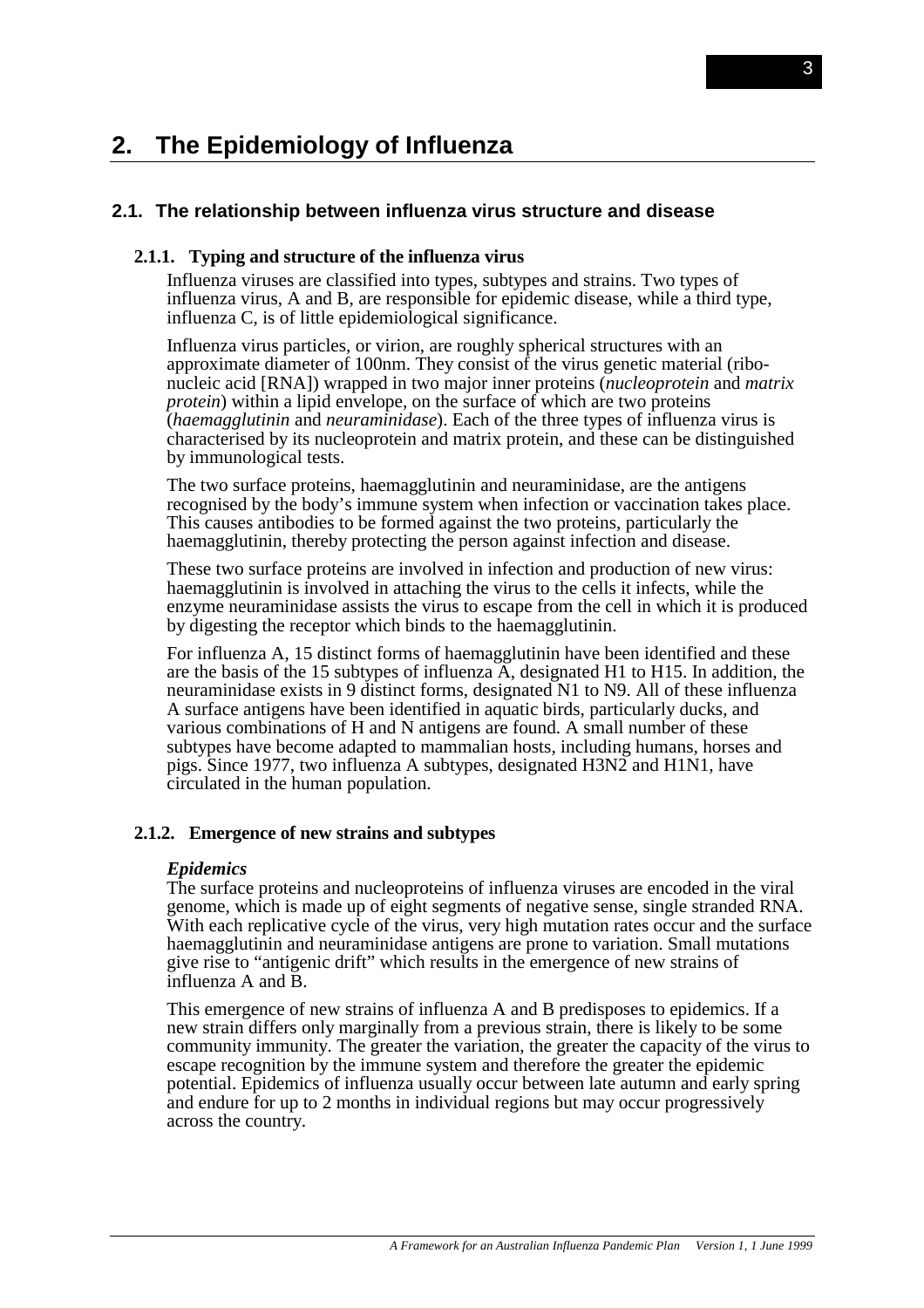#### *Pandemics*

Occasionally, major changes in the haemagglutinin and neuraminidase antigens occur such that one or more subtypes of influenza A present in the population are substituted by a novel subtype. This is known as "antigenic shift." When such a major antigenic shift occurs, most of the human population is presumed to be immunologically naïve and therefore susceptible and widespread severe infections may occur. For example, in 1957 a new influenza A subtype designated H2N2 replaced the H1N1 subtype that had been in the human population for almost four decades.

Antigenic shift is the basis for human pandemics. A necessary precondition for an influenza pandemic is the emergence of a new viral subtype coupled with a capacity for the virus to spread efficiently from person to person and to be virulent enough to cause disease.

Pandemics, as opposed to epidemics, occur globally at unpredictable intervals, are trans-seasonal, and endure for up to 2 to 3 years. This century has seen three true pandemics as well as a further antigenic shift that resulted in the return of a subtype previously experienced by many people. The first and most devastating pandemic occurred in 1918-1919, followed by the pandemics of 1957-58 and 1968-69. In 1977, the influenza H1N1 subtype reappeared after an absence of 20 years.

#### **2.2. Inter-pandemic influenza: characteristics and impact**

Influenza constitutes an ongoing and worldwide threat to public health. The ability of influenza viruses to change by mutation results in altered viruses which cause regular epidemics, and these are often responsible for significant levels of severe disease and mortality.

In the southern parts of Australia epidemic influenza most commonly peaks in the winter months of July and August. Earlier activity is commonly reported in the tropical north. Over the last decade, seasonal epidemics in Australia have mostly been related to a series of strains of influenza A (H3N2), although in 1988 and 1995, strains of the H1N1 subtype predominated. Epidemics of influenza B have occurred on alternate years, the last outbreak having occurred in 1997.

| Recent strains of influenza A that have been implicated in Australian epidemics |  |  |
|---------------------------------------------------------------------------------|--|--|
| include:                                                                        |  |  |
|                                                                                 |  |  |

| Influenza   | Subtype | Strain          |
|-------------|---------|-----------------|
| Influenza A | (H3N2)  | Guangdong/25/93 |
| Influenza A | (H1N1)  | Texas/ $35/91$  |
| Influenza A | (H3N2)  | Wuhan 359/95    |
| Influenza A | (H3N2)  | Wuhan 359/95    |
| Influenza A | (H3N2)  | Sydney/ $5/97$  |

In Australia there are an estimated 2,300 hospital admissions due to influenza per year. Influenza and all types of pneumonia account for approximately 1% of all hospital admissions. One third of influenza hospitalisations occur in those over 65 years of age (see Figure 1). This does not include the unrecognised influenza infections that precipitate cardiac and respiratory admissions to hospital over the winter months. The average length of stay for influenza and pneumonia is 7 days, which gives an indication of the significant morbidity associated with this illness.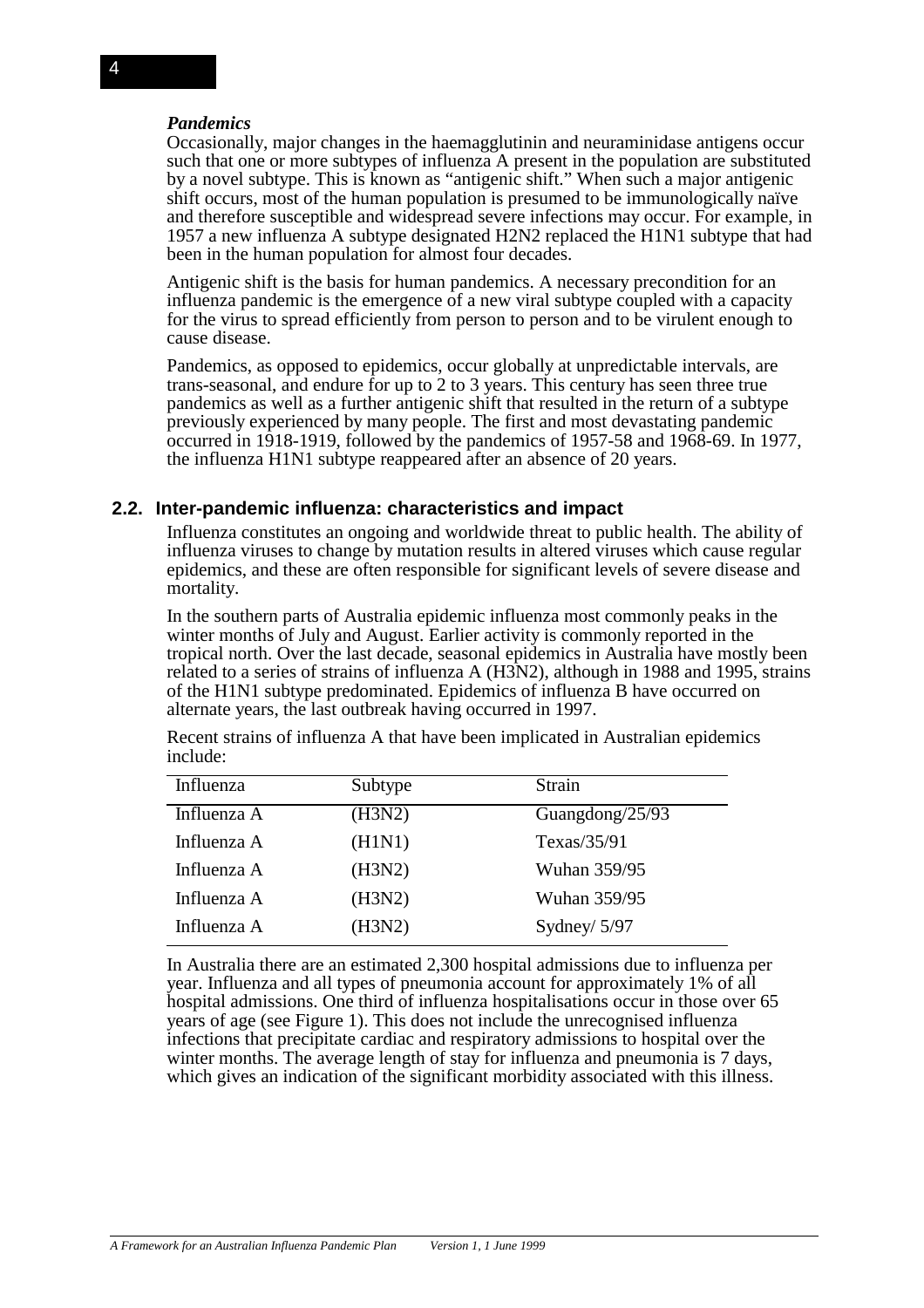



The social burden of influenza is increased by its capacity to affect those with underlying cardiac, respiratory or immune disorders. The elderly are particularly vulnerable to influenza and secondary bacterial pneumonia.

In the inter-pandemic periods, influenza and pneumonia account for 1500 to 2000 deaths per year which exceeds deaths from motor vehicle accidents. Over the last decade 87% of reported deaths have been in those over the age of 65 years. Agespecific mortality rates in the elderly are 20-fold greater than those in younger age groups.

#### **2.3. Pandemic influenza**

At irregular intervals totally new subtypes of influenza appear in the human population. In the absence of immunity to these new virus subtypes they rapidly spread around the globe causing worldwide epidemics or "pandemics". New pandemic viruses are derived from aquatic birds, principally ducks, which harbour many novel types of influenza viruses that have not yet infected humans. For an avian influenza virus to initiate a human pandemic, the virus must undergo certain adaptive changes.

Possible mechanisms to explain how new influenza subtypes emerge include:

- *genetic reassortment between animals and humans* It is believed that this usually occurs by genetic mixing between an avian and a human influenza virus in an intermediate species, such as the domestic pig. Pandemics originate most frequently, but not exclusively, in Asia, probably because of agricultural practices. This is the likely basis for the Asian and Hong Kong influenza pandemics of 1957 and 1968 respectively;
- *direct transmission from animals to humans* Subtypes with pandemic potential can spread directly between animals, such as swine, and humans. Whether these subtypes go on to cause pandemics is determined by the efficiency with which they spread from person to person. Swine-to-human transmission may have been the basis for the 1918 pandemic. Its devastating impact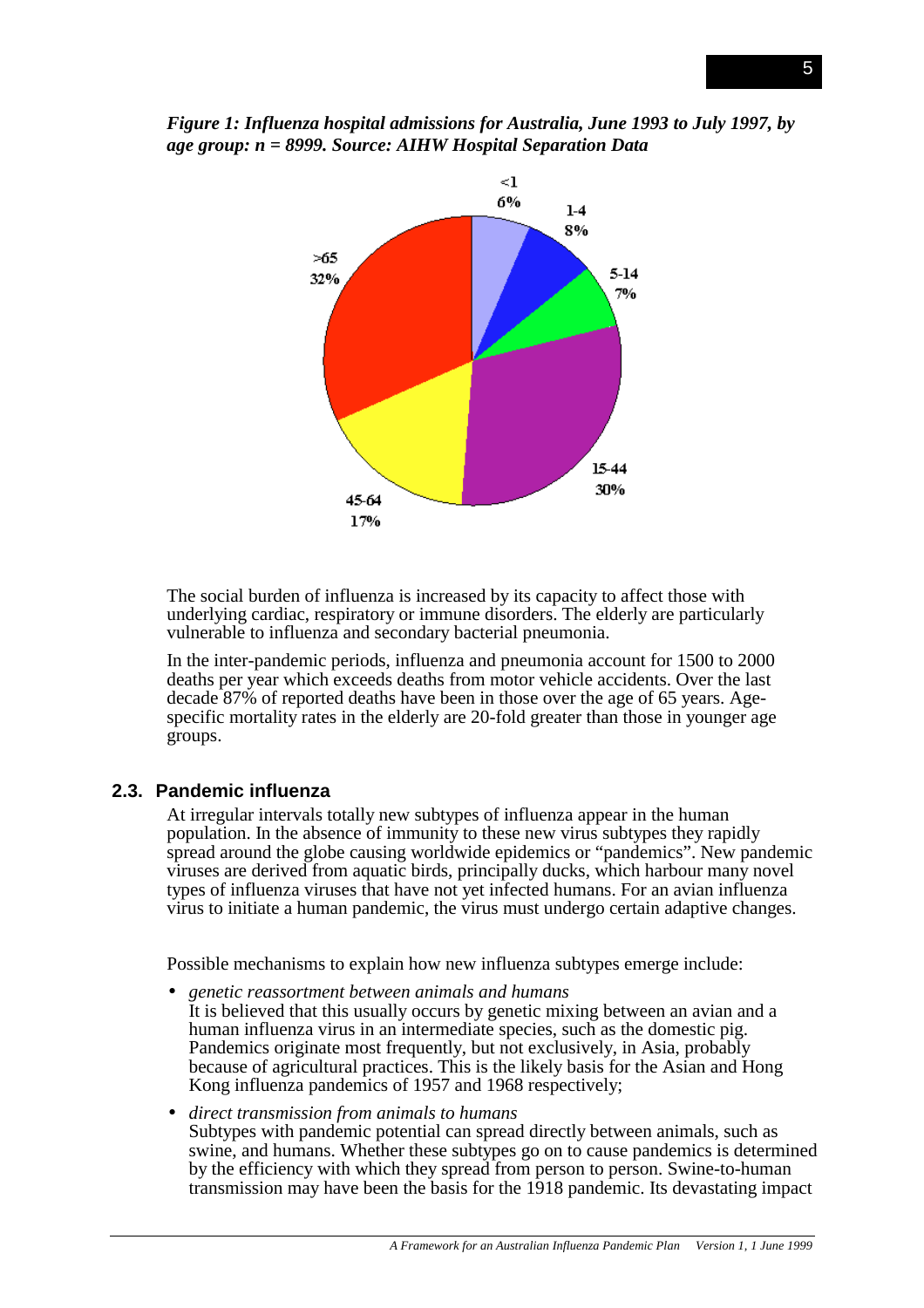on the global population was largely due to the efficiency of person-to-person transmission and the virulence of the prototype strain. In 1997, a cluster of human cases due to an avian influenza virus, H5N1, occurred in Hong Kong, raising concerns that this foreshadowed a pandemic; however the virus, whilst transmitted from birds to humans, did not acquire an effective ability to spread directly from person to person. Elimination of the infected birds appears to have averted any immediate pandemic threat;

• *reappearance of a previously circulating subtype* In 1977 a H1N1 subtype reappeared in the human population in Russia after not being observed for two decades. The reasons for this are uncertain. Dormancy or a laboratory leak have been postulated as possible causes.

Pandemic influenza is characterised by high levels of infection, more severe disease and increased mortality. The deaths that occur with both epidemic and pandemic influenza are frequently associated with an underlying risk condition or secondary bacterial infection. The complication of secondary bacterial pneumonia is therefore likely to result in increased morbidity, mortality, and demand for adjunctive antibiotic therapy. In 1918 and 1919 many deaths were attributable to both primary viral and secondary bacterial pneumonia.

# 2.4. Influenza pandemics in the 20<sup>th</sup> century

During this century there have been three pandemics and one "pseudopandemic". All three pandemics were associated with increased mortality rates in Australia.

#### **2.4.1. Spanish influenza, 1918-1919**

The influenza pandemic of 1918-1919 was unprecedented in terms of loss of human life. The illness was notorious for its rapid onset and progression to respiratory failure and death, and it is estimated that between 20 and 40 million people died worldwide, with the highest numbers of deaths among those aged 20 to 40 years. Approximately 25% of the population in the United Kingdom and United States developed clinical illness.

"Spanish influenza" is a misnomer, as it is likely that the H1N1 subtype that caused the pandemic originated in the USA. The pandemic occurred in three waves, the first two waves in the Northern hemisphere spring and fall of 1918 and the third, which affected Australia, in the first months of 1919.

New Zealand and South Africa were affected before Australia. In 1918 maritime quarantine measures were invoked to prevent ships bringing the disease into Australia. Nevertheless, the first case of Spanish influenza was notified in Victoria in January 1919, and followed shortly thereafter by New South Wales. In the first month, the disease claimed 74 lives across the nation. Six months later, in July, the monthly death toll peaked at 2600 (Figure 2). Hospitalisation rates also increased exponentially, climbing from 12 reported admissions per week for influenza in Sydney in early February, 1919 to 765 per week eight weeks later.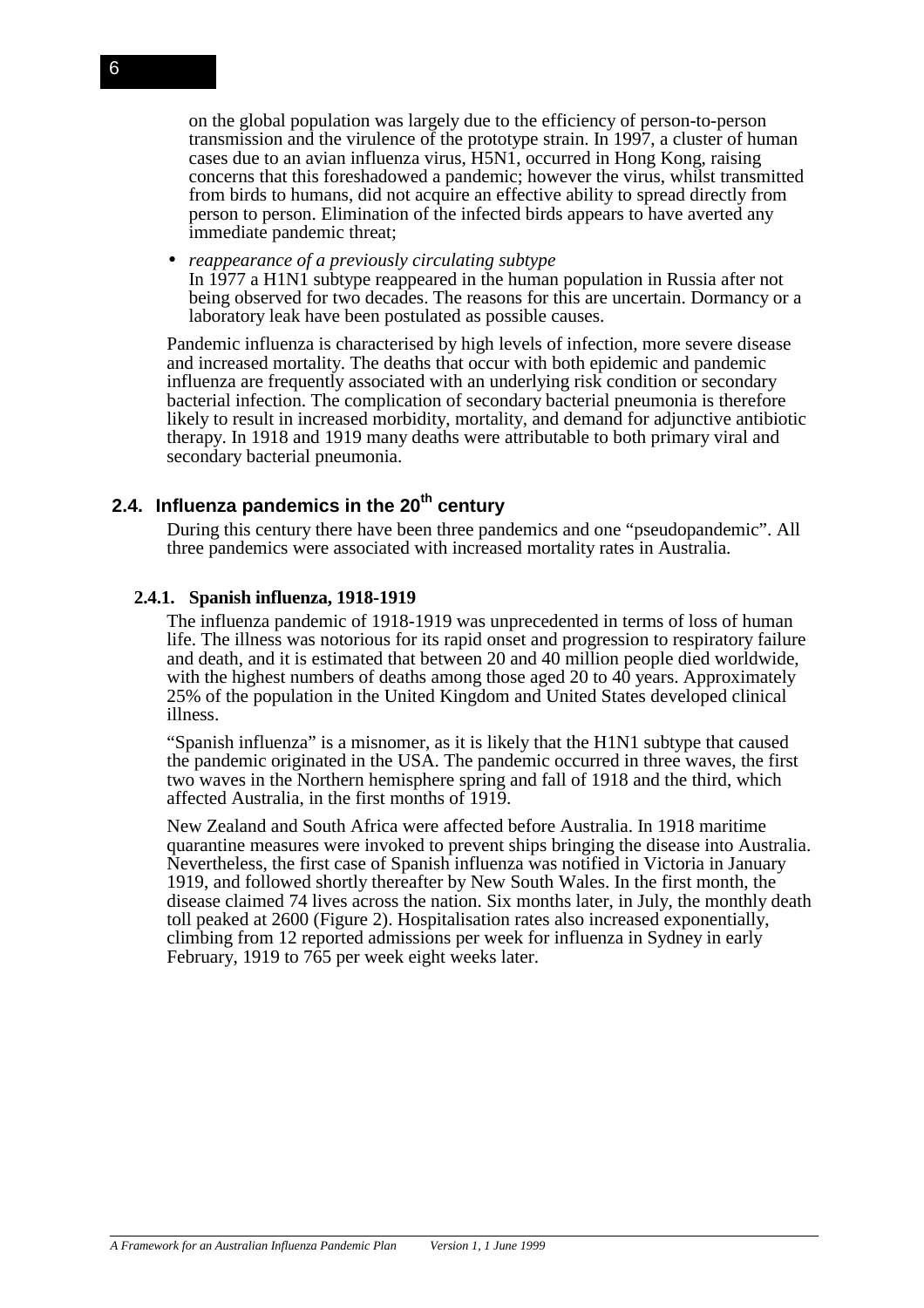*Figure 2: Influenza deaths by month, 1914 to 1923, in Australia. Source: Commonwealth Demography 1914-1923*



**Month**

By the end of 1919, 11,500 people in Australia had died of influenza, with 60% of deaths in people aged 20 to 45 years. In these same age groups the male rates were 1.5 to 2-fold higher than in females (Figure 3).

**This translates to an age-adjusted mortality rate of 2.24 per 1,000 population, using a 1996 population standard. Based on the current Australian population of 18.5 million, this influenza mortality rate would be expected to result in around 42,000 excess deaths per year. This would represent a 30% increase in overall mortality rates for Australia.**

Spanish influenza was a H1N1 subtype that was unusually virulent. In Australia, 88% of all deaths were classified as influenza pneumonia, though it is possible that many of these were secondary bacterial infections.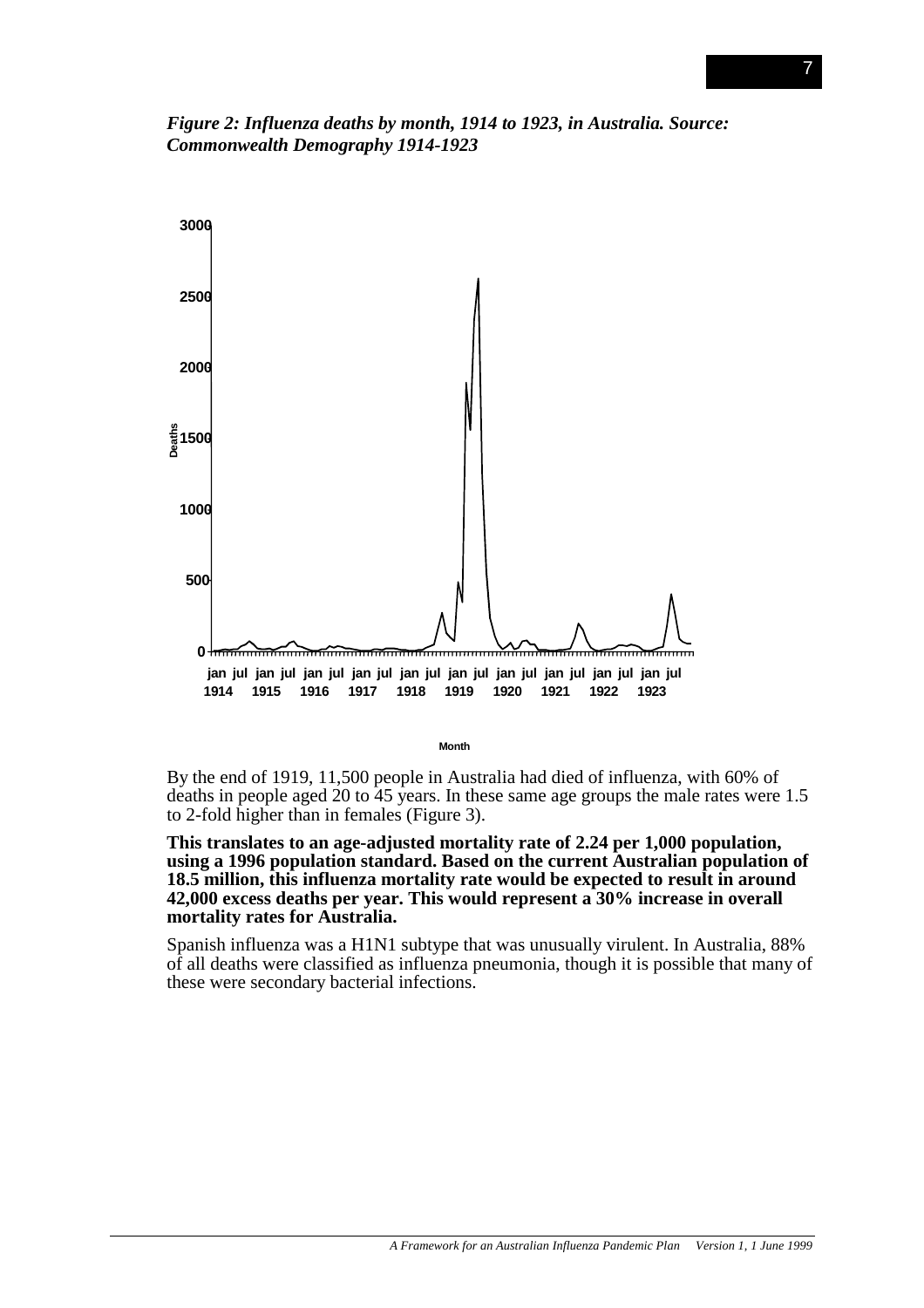



#### **2.4.2. Asian influenza, 1957-1958**

In May 1957 the World Health Organization (WHO) reported a new H2N2 subtype from Singapore. By May 1958 the virus had spread throughout the globe. Infection rates were reported to range from 20% to 70%, but case fatality rates were low, ranging from 1 in 2,000 to 1 in 10,000 infections (Payne, 1958). In Australia mortality rates were 2 to 5-fold greater than in non-pandemic years. The first increases in mortality rates occurred in 1957, with a second wave in 1959 (Figure 4). Age-specific mortality rates showed that those aged over 65 years were most affected (Figure 5).

Quarantine measures were not implemented as the virus had already been seeded widely over a short period of time. Moreover, an estimated 10% to 20% of infections were subclinical, making detection difficult.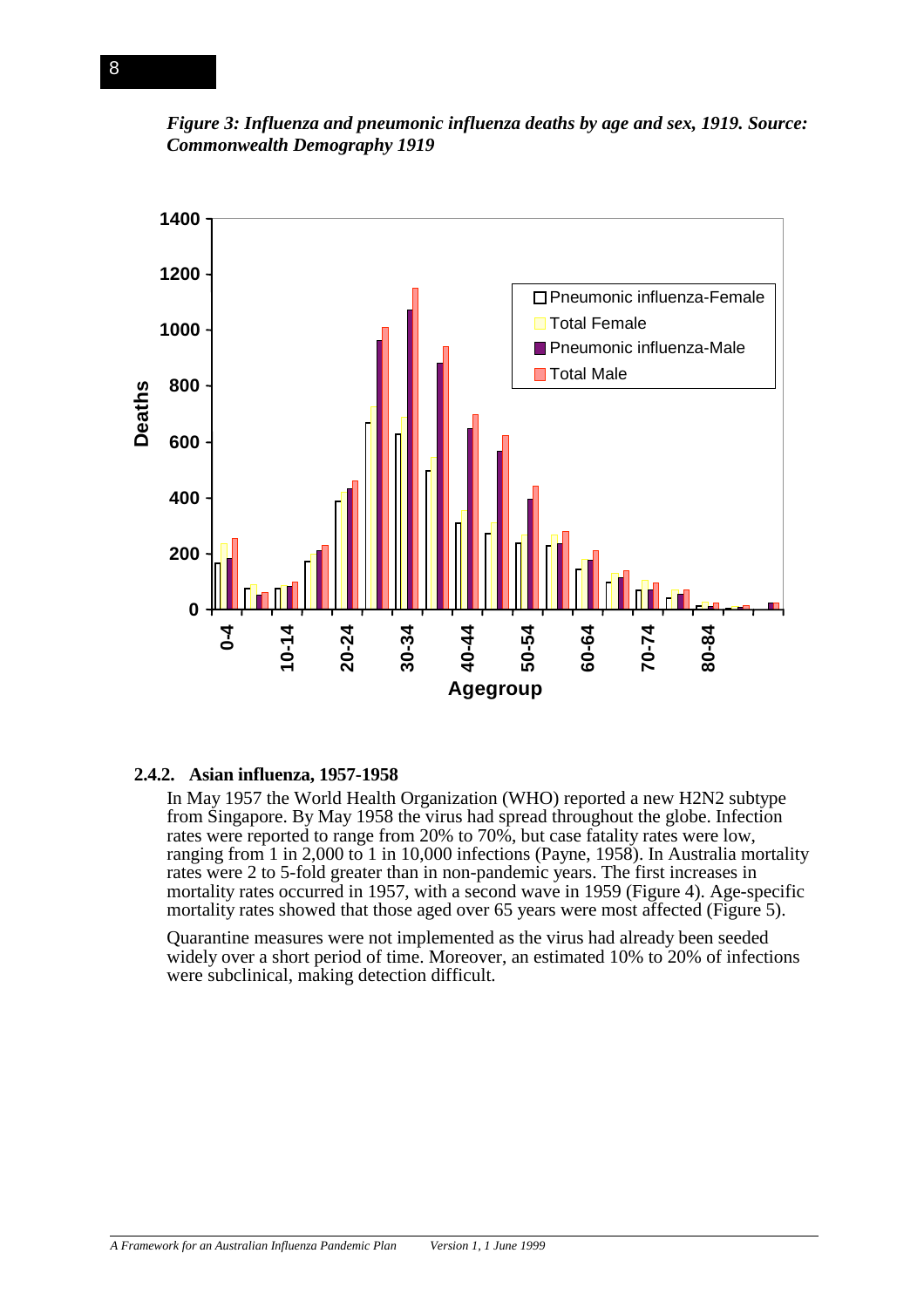

*Figure 4: Influenza mortality rates per 100,000 population in Australia*

*Figure 5: Age-specific mortality rates due to influenza 1954 to 1974. Source: Australian Bureau of Statistics mortality data by ICD-9 code, 1954-1974*

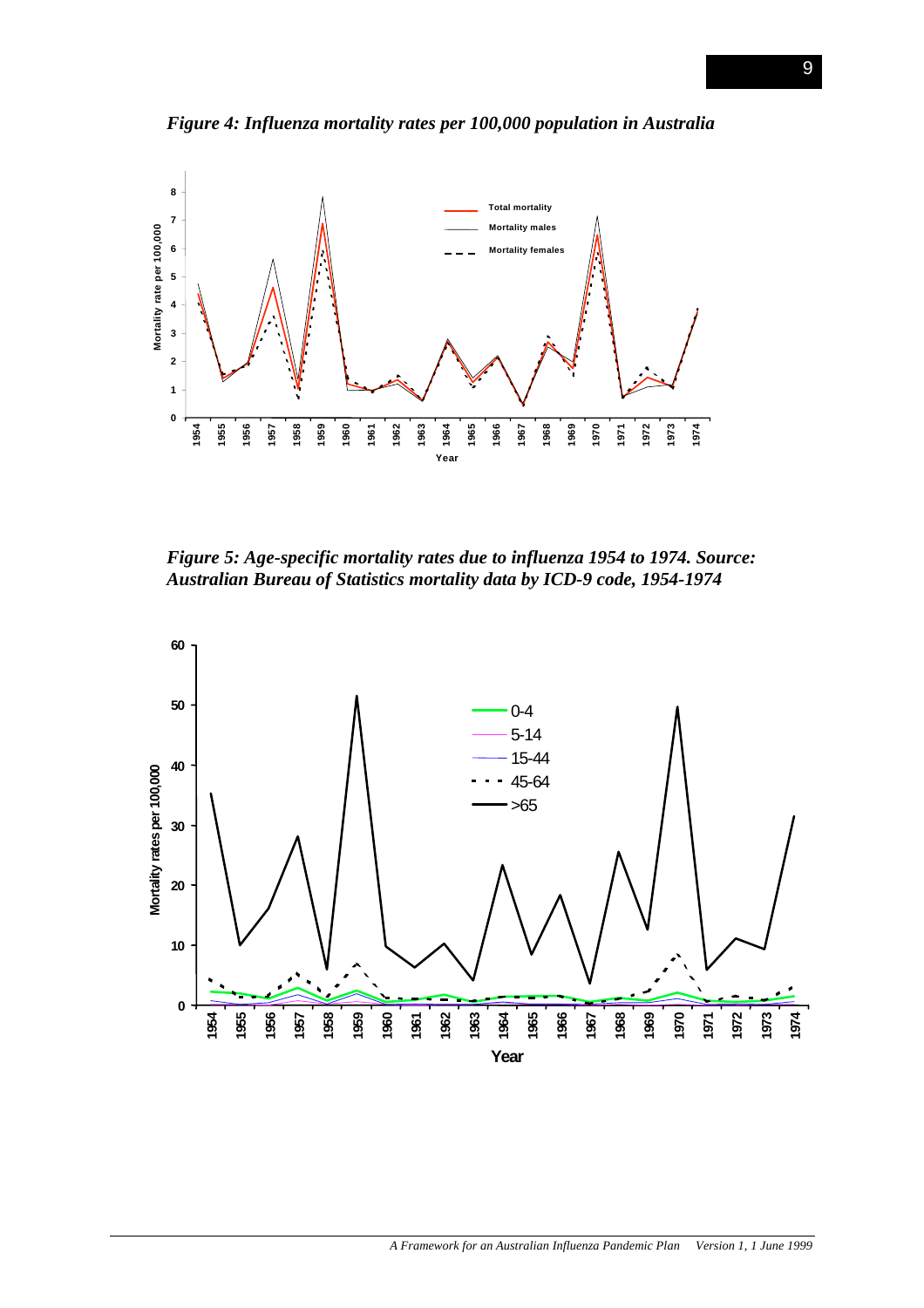#### **2.4.3. Hong Kong influenza, 1968**

In mid July 1968 a new subtype, H3N2 emerged in Hong Kong. The first cases of the new subtype reported in Australia were in Darwin in September of the same year. Mortality rates were similar in magnitude to those caused by Asian influenza (Figure 5). Age-specific mortality rates peaked in 1970 and were highest for those over the age of 65 years. Serological studies in blood donors suggested that infection rates were in the order of 25% to 30% (Murphy, 1970).

#### **2.4.4. Russian influenza (pseudopandemic), 1977**

The Russian influenza "pseudopandemic" of 1977 occurred when an H1N1 subtype re-emerged in the human population. The epidemiology and behaviour of this subtype were not typical of a pandemic.

The H1N1 subtype had been in the human population until the 1950s, and the subtype that re-emerged in 1977 was antigenically and genetically similar to its predecessor. This meant that people who had had the benefits of exposure were relatively immune. In 1957, however, the H1N1 subtype had been replaced by the Asian influenza subtype, H2N2, and those born after this time had no exposure and therefore no immunity to the H1N1 strains. Children, adolescents and young adults were thus particularly susceptible to the Russian influenza.

The re-emergence of the H1N1 subtype is still a mystery. The global epidemic that occurred was a "pseudopandemic" in that the disease was mild in nature and tended to affect the younger population.

It has, however, had ramifications for vaccine formulation. Unlike previous subtypes, it did not succeed in displacing the existing H2N3 subtype from the human population. As a result, the two subtypes, together with influenza B, have cocirculated since 1977. Vaccine formulations have therefore had to incorporate strains of each.

#### **2.5. Modelling**

Planning for a future pandemic needs to be based on as accurate as possible an understanding of the potential impact of a pandemic, globally, nationally and at State level. There must, therefore, be commitment to undertaking modelling exercises to identify and quantify the potential impact, not only on the health of the population, but in social and economic terms. Modelling is also needed to look at the differential effects on mortality, morbidity and social disruption of different patterns of vaccination and prophylaxis, given the inevitable shortages of drugs and vaccines that will occur (see section 7.4, page 33).

Table 1, Table 2 and Table 3 present range estimates of the potential impact of an influenza pandemic for Australia, using published population-based data from the literature, international expert opinion (Meltzer et al 1999) and 1996 Australian Bureau of Statistics Census data. The assumptions made in these calculations are detailed in Appendix H. The increase in the number of hospitalisations and deaths is expected to occur over a period of two months.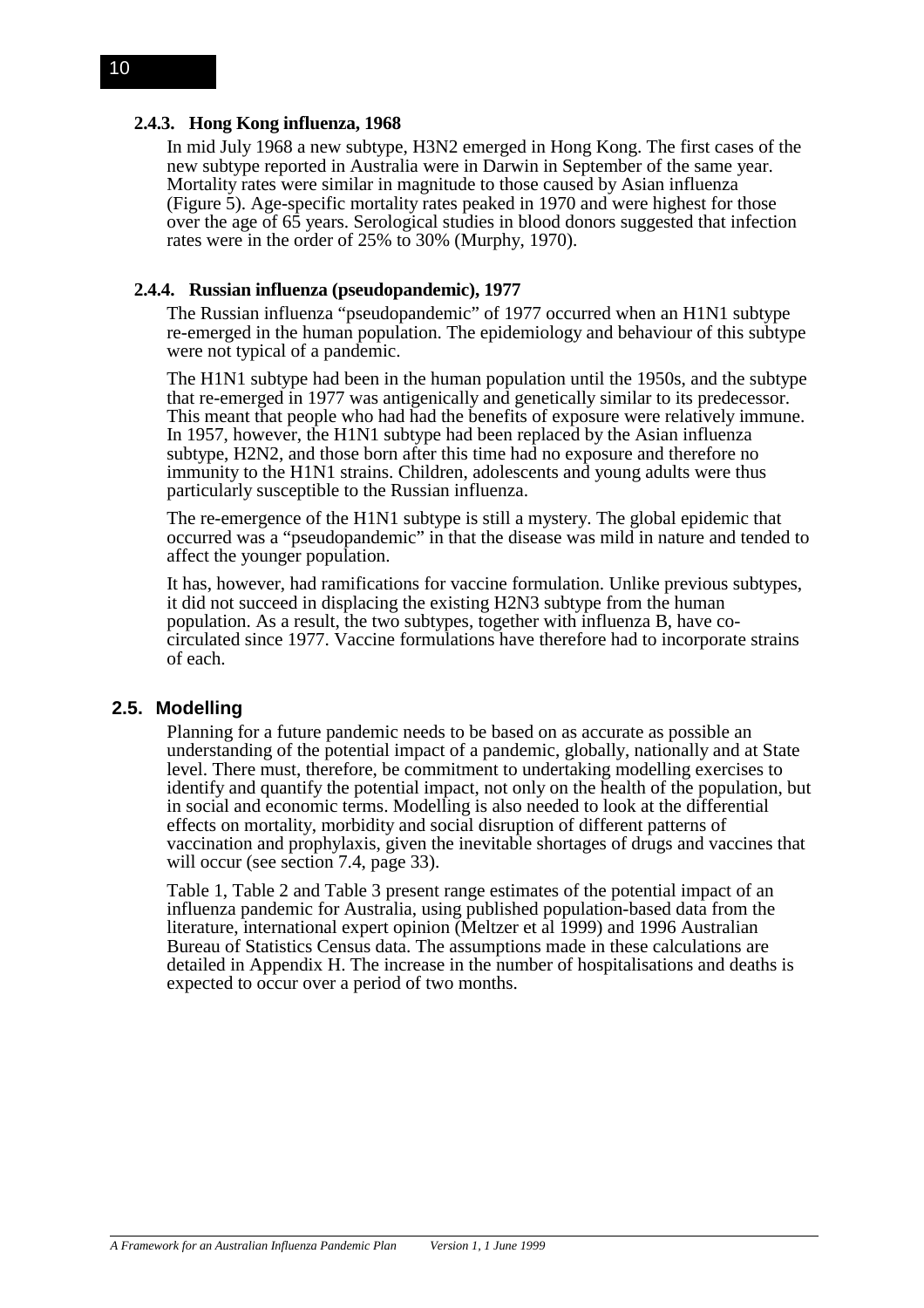*THE FOLLOWING NUMBERS ( SEE TABLES 1,2,3) HAVE BEEN EXTRAPOLATED FROM OVERSEAS DATA. ALTHOUGH THEY PROVIDE SOME INDICATION OF THE POTENTIAL IMPACT OF AN INFLUENZA PANDEMIC ON MORBIDITY AND MORTALITY, CONTEMPORARY MODELLING APPROPRIATE FOR THE AUSTRALIAN CONTEXT WILL PROVIDE MORE ACCURATE ESTIMATES*

*Table 1: Estimates of the excess number of persons hospitalised secondary to influenza or its complications in Australia*

| <b>Attack Rate</b> |        | Range   |
|--------------------|--------|---------|
| 0.10               | 8,455  | 33,353  |
| 0.15               | 12,683 | 50,029  |
| 0.20               | 16,911 | 66,705  |
| 0.25               | 21,138 | 83,382  |
| 0.30               | 25,366 | 100,058 |
| 0.35               | 29,594 | 116,735 |
| 0.40               | 33,821 | 133,411 |
| 0.45               | 38,049 | 150,087 |

Attack rate is the proportion of the Australian population with symptomatic influenza (severe enough to take at least half a day off work).

| us compucations in Australia |        |        |  |  |  |
|------------------------------|--------|--------|--|--|--|
| <b>Attack rate</b>           | Range  |        |  |  |  |
| 0.10                         | 3,036  | 13,901 |  |  |  |
| 0.15                         | 4,554  | 20,852 |  |  |  |
| 0.20                         | 6,072  | 27,802 |  |  |  |
| 0.25                         | 7,590  | 34,753 |  |  |  |
| 0.30                         | 9,108  | 41,704 |  |  |  |
| 0.35                         | 10,626 | 48,654 |  |  |  |
| 0.40                         | 12,144 | 55,605 |  |  |  |
| 0.45                         | 13,662 | 62,555 |  |  |  |
|                              |        |        |  |  |  |

*Table 2: Estimates of the excess number of persons dying secondary to influenza or its complications in Australia*

Attack rate is the proportion of the Australian population with symptomatic influenza (severe enough to take at least half a day off work).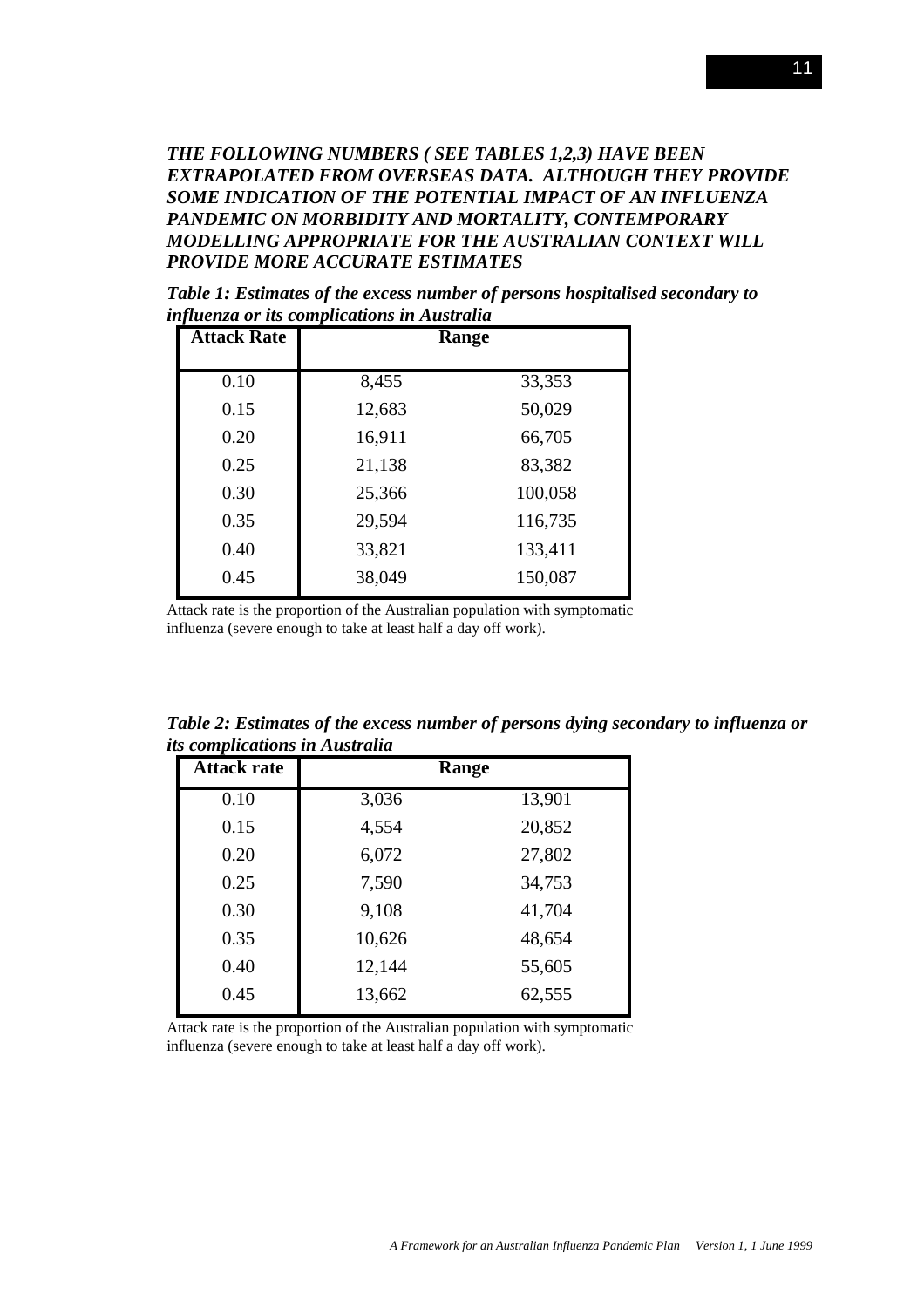| Attack rate | Range     |           |
|-------------|-----------|-----------|
| 0.10        | 838,958   | 991,068   |
| 0.15        | 1,258,437 | 1,486,602 |
| 0.20        | 1,677,916 | 1,982,136 |
| 0.25        | 2,097,395 | 2,477,670 |
| 0.30        | 2,516,874 | 2,973,204 |
| 0.35        | 2,936,353 | 3,468,738 |
| 0.40        | 3,355,832 | 3,964,272 |
| 0.45        | 3,775,311 | 4,459,806 |

*Table 3: Estimates of the excess number of persons visiting as outpatients secondary to influenza or its complications in Australia*

Attack rate is the proportion of the Australian population with symptomatic influenza (severe enough to take at least half a day off work).

#### **Recommendations**

- 2.1 Modelling of the health and economic impact of epidemic and pandemic influenza should be undertaken.
- 2.2 Investigations and modelling exercises should be undertaken to determine the effects on mortality, morbidity and social disruption of different patterns of vaccination and prophylaxis during a pandemic.

#### **Bibliography and recommended reading**

Australian Bureau of Statistics. 1996 Census of population and housing: Australian Bureau of Statistics, 1996.

Meltzer MI, Cox NJ, Fukuda K. The economic impact of pandemic influenza in the United States: Implications for setting priorities for intervention. 1999 submitted for publication.

Murphy AM, James BR, MacIntyre A et al. Hong Kong Influenza: The coming winter. Med J Aust 1979;1:393.

Nicholson KG. Clinical features of influenza. Semin. Respir. Infect. 1992;7(1):26-37.

Payne AM. Public Health: Some aspects of Asian Influenza. Med J Aust 1958;1:614.

Potter CW. Unique features of influenza viruses, and their implications. Semin. Respir. Infect. 1992;7(1):2-10.

Scholtissek C. Molecular aspects of the epidemiology of virus disease. Experientia 1987;43:1197-201.

Shoham D. Biotic-abiotic mechanisms for long-term preservation and reemergence of Influenza type A virus genes. Prog. Med. Virol. Basel, Karger, 1993;40:178-92.

Webster RG. Predictions for future human influenza pandemics. J. Infect. Dis. 1997;176 Suppl 1:S14-9.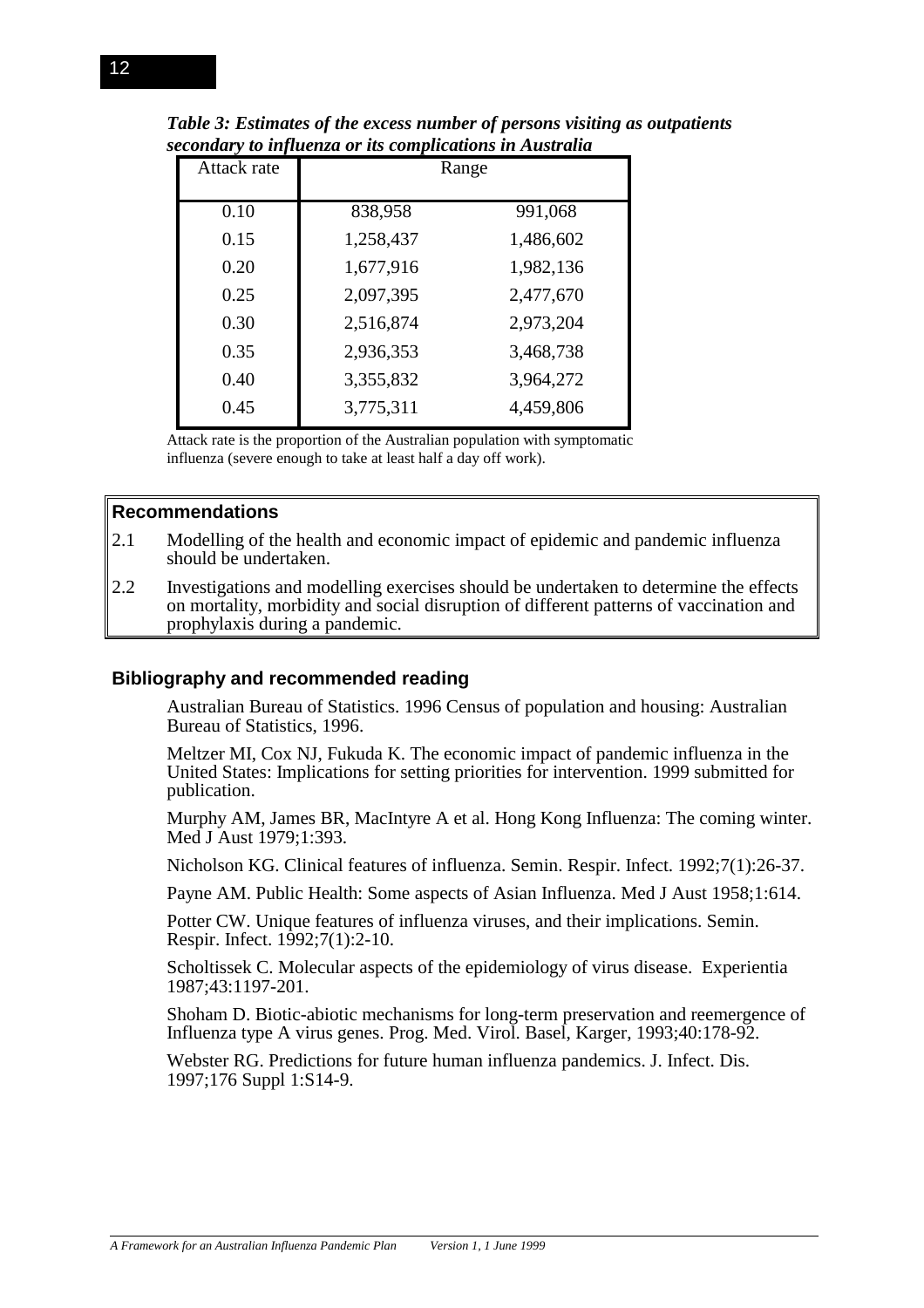# **3. WHO Levels of Alert**

The WHO definitions for the different phases of a pandemic preparedness provide a generic system of alert and preparedness that all countries are being encouraged to consider.

## **3.1. Phase 0: The inter-pandemic period**

During the inter-pandemic period – the period between one pandemic and the next – occasional outbreaks raise concern about the possibility of a pandemic. The most recent was in Hong Kong in 1997, when H5N1 avian influenza caused 18 cases of human infection and 6 deaths. While the H5N1 subtype was not easily transmitted from person to person, there was concern that it could become better adapted to human hosts and spread more efficiently if it was not eradicated from the bird population.

For incidents similar to this, the following levels of preparedness are proposed, to give an indication of the thresholds for activation of different aspects of a national pandemic plan.

#### **3.1.1. Phase 0: Preparedness Level 1**

Preparedness Level 1 will exist following the first report(s) of isolation of a novel virus subtype from a single human case, without clear evidence of spread of such a virus or of outbreak activity associated with the new virus.

#### **3.1.2. Phase 0: Preparedness Level 2**

Preparedness Level 2 will exist when it has been confirmed that two or more human infections have occurred with a new virus subtype, but the ability of the virus to rapidly spread from person to person and cause multiple outbreaks of disease leading to epidemics remains questionable.

National health authorities should commence contingency steps to facilitate activation of their national pandemic preparedness plans, should that become necessary.

#### **3.1.3. Phase 0: Preparedness Level 3**

Preparedness Level 3 will exist when human transmission of the new virus subtype has been confirmed through:

- evidence of person-to-person spread in the general population; or
- secondary cases resulting from contact with an index case, with at least one outbreak lasting over a minimum two-week period in one country; or
- identification of the new virus subtype in several countries, with no explanation other than contact among infected people. This may also be used as evidence for significant human transmission.

Before announcing Preparedness Level 3, WHO will have held international consultations to ensure that no other explanation is being overlooked in the assessment of the pandemic potential of the new virus, and to be assured that the potential of the virus to cause lower respiratory tract disease or other complications is evident.

During pandemic Preparedness Level 3, surveillance will be enhanced. Plans for the manufacture of vaccines and provision of antivirals to susceptible groups will need to be activated in tandem with an effective communication strategy.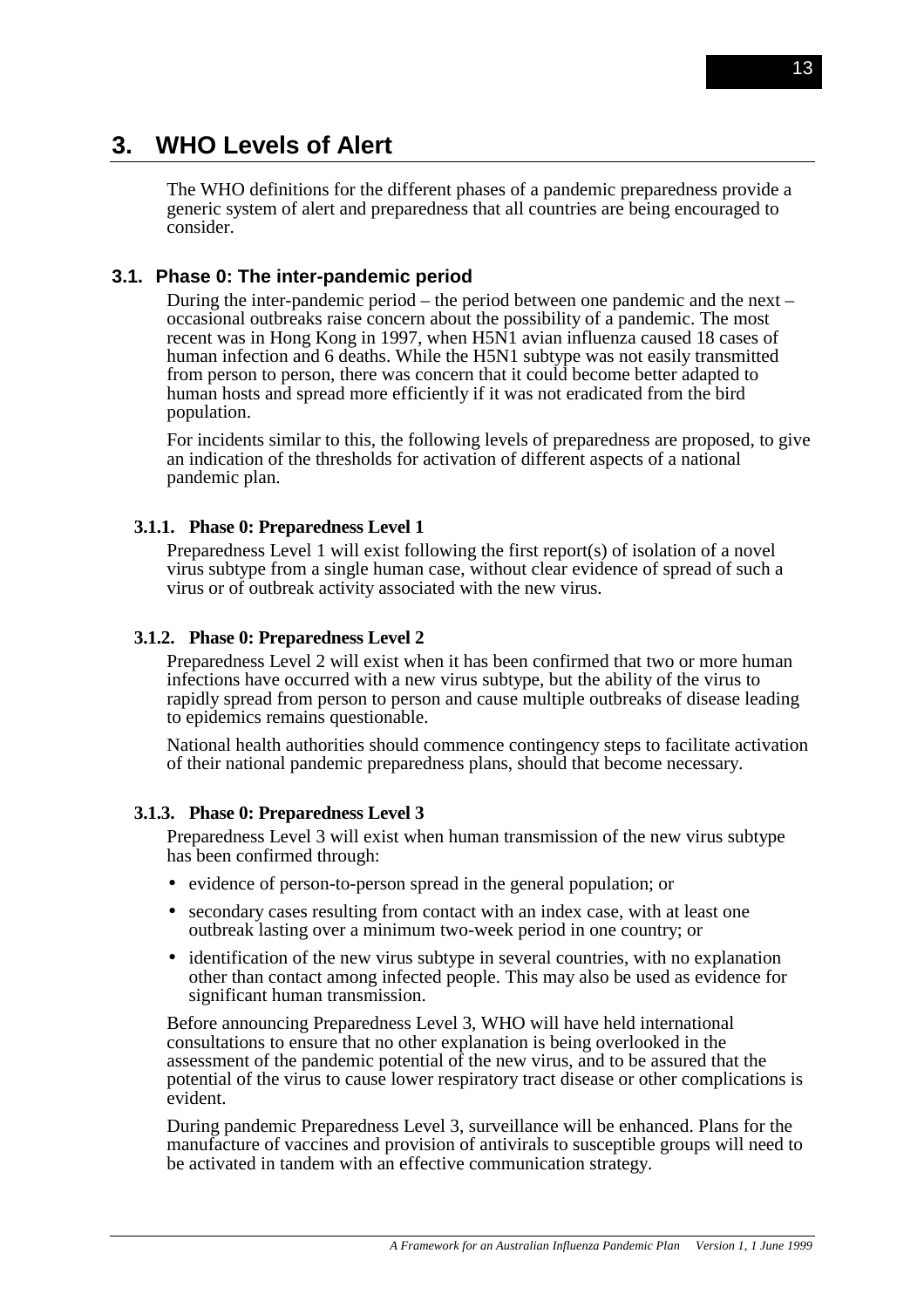# **3.2. Phase 1: Confirmation of the onset of pandemic**

The pandemic will be declared when the new virus subtype has been shown to cause several outbreaks in at least one country, and to have spread to other countries, with consistent disease patterns indicating that serious morbidity and mortality is likely in at least one segment of the population.

Onset shall be defined as that point in time when WHO has confirmed that a virus with a new haemagglutinin subtype compared to recent epidemic strains is beginning to spread from one or more initial focus.

**Depending on the amount of early warning, this phase may or may not be preceded by the series of increasing levels of preparedness described above.**

#### **3.3. Phase 2: Regional and multi-regional epidemics**

Outbreaks and epidemics are occurring in multiple countries, and spreading region-byregion across the world.

#### **3.4. Phase 3: End of the first pandemic wave**

The increase in outbreak activity in the countries or regions initially affected has stopped or reversed, but outbreaks and epidemics of the new virus are still occurring elsewhere.

#### **3.5. Phase 4: Second or later waves of the pandemic**

Based on past experience, at least a second severe wave of outbreaks caused by the new virus would be expected within 3-9 months of the initial outbreak in many countries.

In addition to an announcement from WHO, it would be expected within Australia and New Zealand that the national sentinel surveillance scheme would identify the start of a second wave of outbreaks. The national control centre would:

- continue to coordinate surveillance activities and report to jurisdictions on the spread of the virus;
- estimate the remaining needs for vaccines and estimate the availability of antiviral drugs;
- determine if the composition of the priority groups had altered.

#### **3.6. Phase 5: End of the pandemic**

The pandemic will be declared over when the indices of influenza activity have returned to essentially normal inter-pandemic levels, and immunity to the new virus subtype is widespread in the general population. Major epidemics would not be expected again until antigenic variants begin to emerge from the prototype pandemic strain. Surveillance activities and special control measures will return to interpandemic levels unless, on the basis of experience gained during the pandemic, it is deemed advantageous to retain these measures.

#### **3.7. Post-pandemic phase**

After the pandemic has been declared to be over, the Commonwealth will work with the different jurisdictions (through CDNANZ) to assess the overall impact of the pandemic. This information will be relayed to any international assessment carried out by WHO.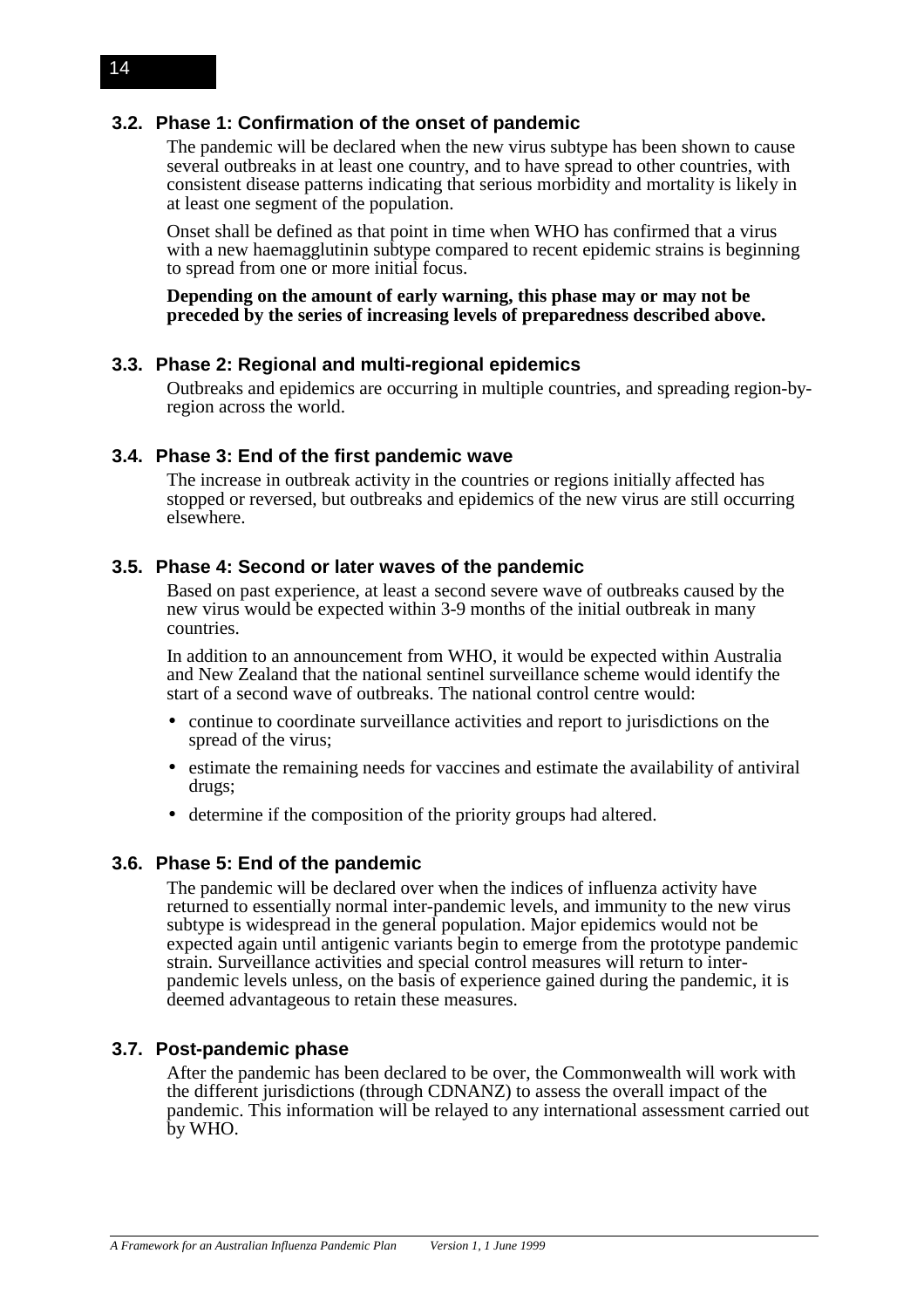# **Recommendation**

3.1 Australia should adopt the WHO definitions for levels of alertness and preparedness for an influenza pandemic, for reasons of clarity and consistency.

# **Bibliography and recommended reading**

World Health Organization Influenza Pandemic Preparedness Plan. htpp:///www.who.ch/flunet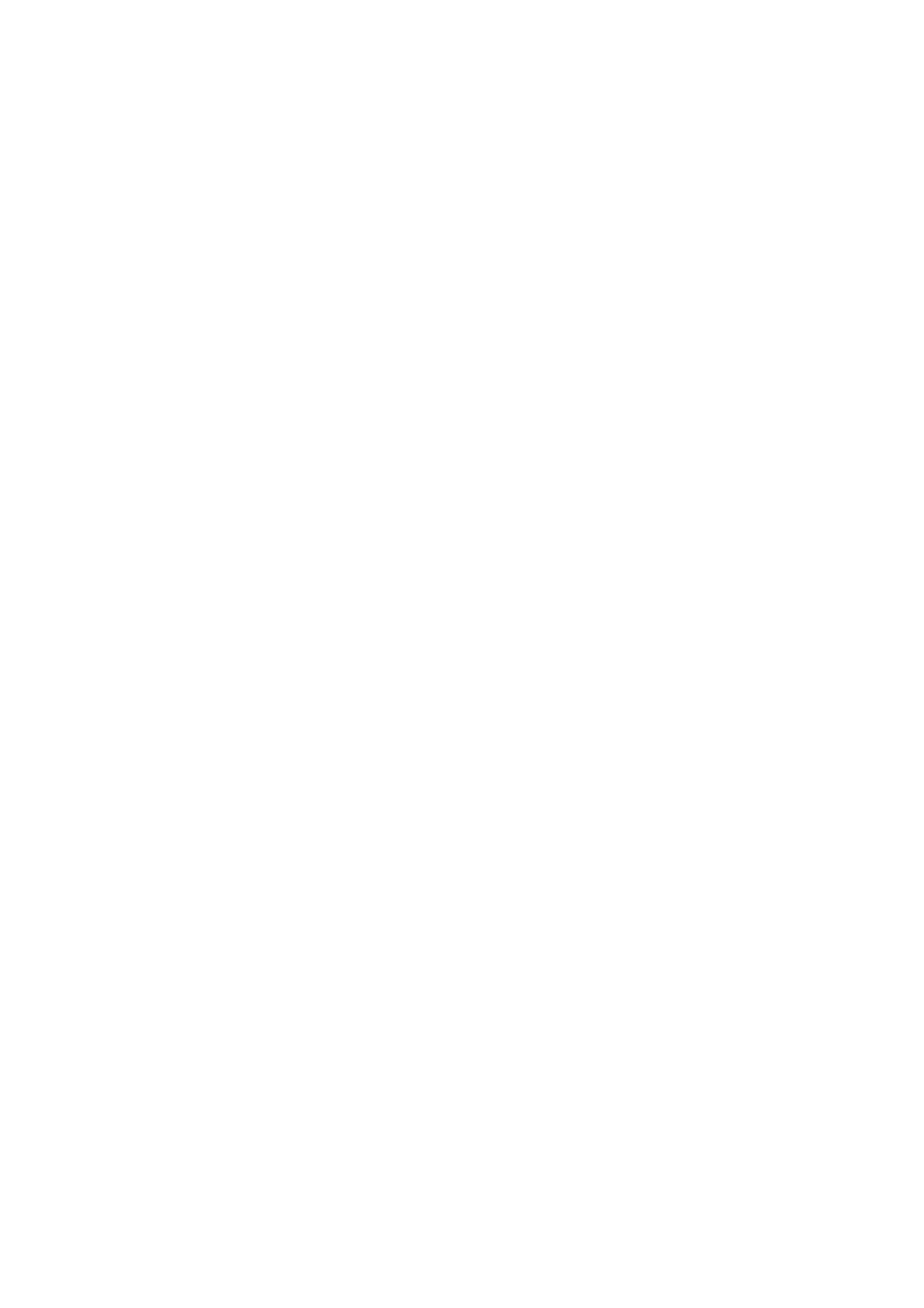# **4. Animal Influenza in Australia**

# **4.1. Avian influenza**

#### **4.1.1. Prevalence**

It is widely accepted that wild (particularly aquatic) birds act as an asymptomatic reservoir for a wide range of avian influenza subtypes and strains, and that a spillover of virus from the wild to the domestic avian populations is the initial source of outbreaks of influenza in commercial poultry.

Influenza viruses have been isolated from a diverse range of apparently healthy wild birds in Australia. Sampling has been concentrated in northern Australia, from wild birds associated with the migratory flyways. In a major study 0.65% of 7193 samples from 116 species demonstrated haemagglutinating agents, and 6,500 cloacal swabs resulted in isolation of 45 influenza viruses. Moreover, these results demonstrated a wide range of virus subtypes (but not H5). In Victoria 16 avian influenza viruses have been isolated from wild ducks.

Other surveys in Australia have given negative results. At the time of the 1976 and 1985 outbreaks of avian influenza in Victoria, sampling of over 600 commercial poultry flocks failed to detect any infection. The results of surveillance undertaken during other outbreaks of avian influenza in commercial birds have produced similar results.

A 1996 study undertaken in Queensland indicated that exposure to avian influenza virus had occurred in duck and waterbird populations, but not in a pigeon population.

Sampling for avian influenza is part of the Northern Australian quarantine strategy. During 1997 samples from 48 birds were collected, and positive serology was found in 3 whistling ducks trapped at Cape York Peninsula.

The surveys indicate that a wide range of influenza type A subtypes may be circulating in the wild bird population at any one time, although the difficulties in collecting sufficient samples make it hard to know the actual prevalence of infection with any confidence.

Since 1976 there have been five serious outbreaks of avian influenza in commercial poultry. There are two hypotheses on the source of infection: either avian influenza is endemic in Australia and under certain rare environmental conditions, sporadic epizootics occur that result in a spillover into commercial flocks; or avian influenza infections in resident Australian birds are due to occasional spillovers from international avian migrants.

#### **4.1.2. Eradication policy**

When the Consultative Committee on Exotic Animal Diseases determines that an infection is caused by a virulent avian influenza virus, the policy is to eradicate the disease from commercial birds in the shortest possible time while limiting economic impact. A combination of strategies is used, including:

- 1. *stamping out,* which involves quarantine and slaughter of infected and exposed poultry on infected premises and sanitary disposal of destroyed poultry and contaminated poultry products, to remove the source of infection. Clinically normal flocks on an infected premises may be commercially processed under supervision as soon as practicable;
- 2. *quarantine and movement controls* on poultry, poultry products and other things in declared areas to prevent spread of infection;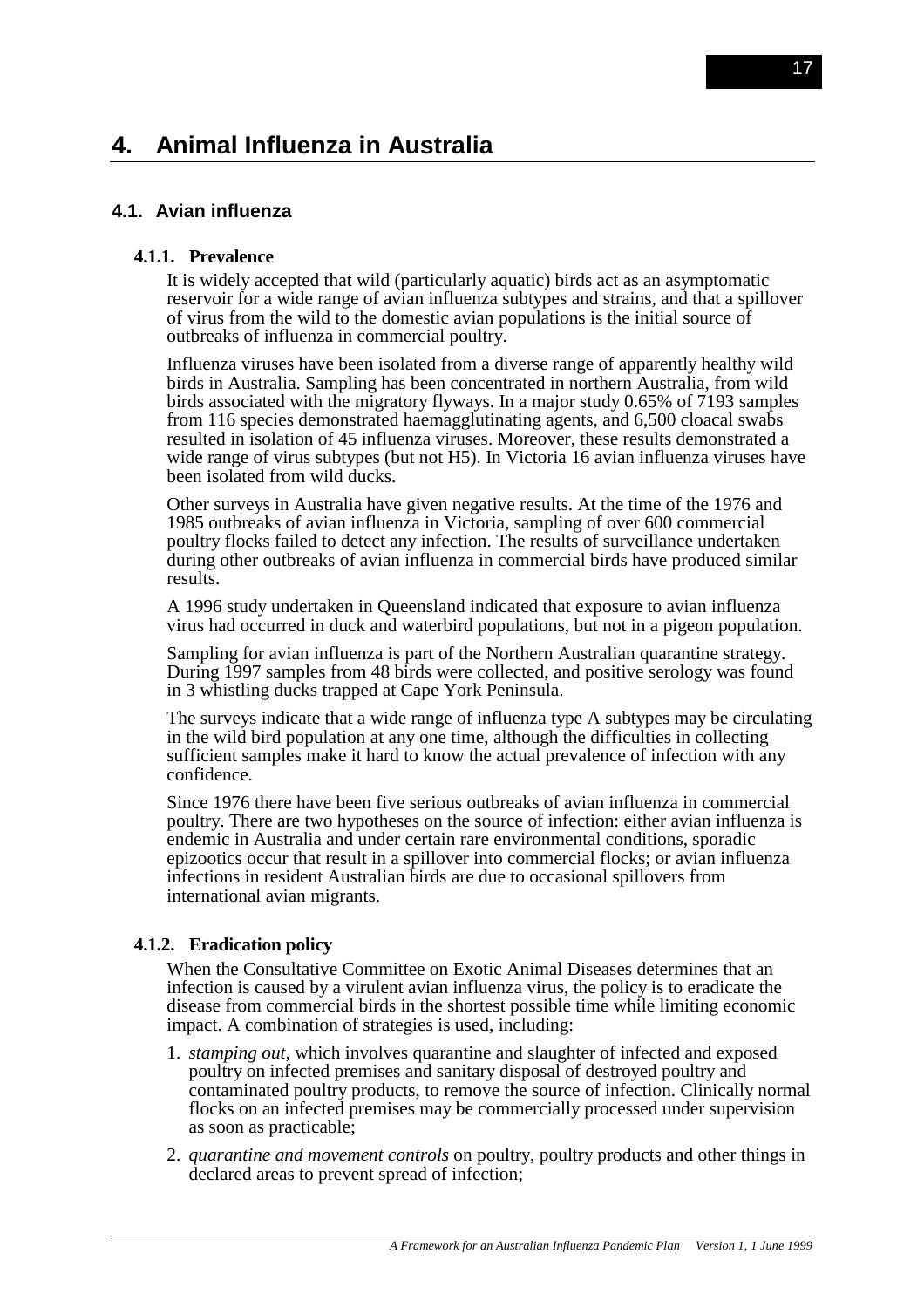- 3. *decontamination* of facilities, products and other things to eliminate the virus on infected premises and prevent spread in declared areas;
- 4. *tracing and surveillance* to determine the source and extent of infection and provide proof of freedom from the disease;
- 5. *zoning* to define infected and disease-free areas; and
- 6. *a public awareness campaign* to promote cooperation from industry and the community.

An uncontrolled outbreak of virulent avian influenza would cause severe production losses, leading to dislocation and financial losses in the poultry industry and the associated service and sales industries. It is therefore necessary to act immediately and effectively to control and then eradicate the disease.

Some strains of avian influenza are of low virulence and cause negligible (or no) production loss. If such a strain were to be identified in Australia, a modified policy would be applied.

#### **4.2. Equine influenza**

#### **4.2.1. Prevalence**

While equine influenza is endemic in continental Europe and North America, the disease is exotic to Australia.

Equine influenza A viruses are classified as subtypes equine 1 (or H7N7 viruses) and equine 2 (H3N8) viruses.

Animals other than equines, including humans, do not appear to be important in the spread of equine influenza. The potential for spread of infection via human nasal secretions from persons exposed to infected horses is unknown but is assumed to be minimal.

#### **4.2.2. Eradication policy**

Equine influenza has the potential for very rapid spread, to cause illness and loss of performance, and influences the international movements of horses.

The overall policy in Australia is to control and then eradicate equine influenza by:

- *quarantine and movement controls* on animals and other things in declared areas to prevent spread of infection;
- *decontamination* of facilities and other things to eliminate the spread of virus from infected premises;
- *tracing and surveillance* to determine the source and extent of infection;
- *mass vaccination* of equines in defined areas to protect animals against infection; and
- *an awareness campaign* to facilitate cooperation from industry and the community.

Equine influenza would result in serious economic loss within the equine industry due to the constraints placed on the movements of animals, the cancellation of horse gatherings for an unknown period, and the on-going costs of a vaccination program.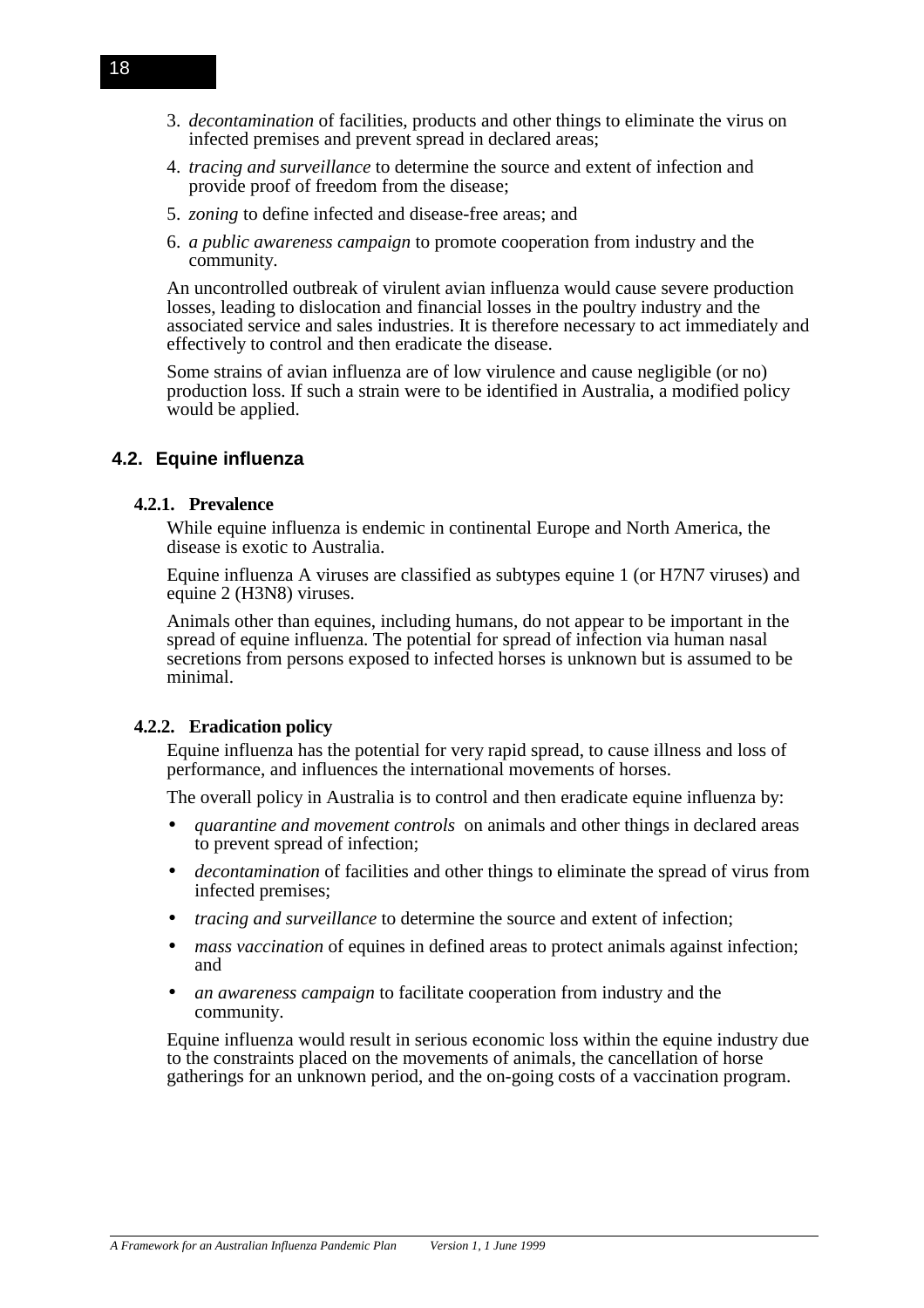## **4.3. Swine influenza**

Swine influenza does not occur in Australia, but is endemic in the United States. A serological survey of Australian pigs failed to reveal any evidence of infection by influenza A viruses. No clinical evidence of the disease has occurred since this time.

#### **4.4. Links between animal and human disease: implications for control**

It is extremely unusual for human disease to be directly linked to livestock infection. The 1918 influenza pandemic may have arisen from pigs. If this link were demonstrated in a future outbreak then animal surveillance would be implemented.

Widespread human infection is extremely unlikely to be paralleled with exactly the same virus causing widespread animal disease. An animal virus may re-assort into a type infectious to humans, but this is a very rare event. Consequently, animal control measures such as vaccination will not be required if the only purpose is to reduce human infection.

#### **Recommendations**

- 4.1 Membership of Agriculture on CDNANZ should be maintained to ensure the urgent notification of the Commonwealth Department of Health in the event of an outbreak of influenza A in animals, in Australia and overseas, that could be perceived as having an impact on public health. Surveillance following an outbreak in animals in Australia should follow the procedures set by the Surveillance Subcommittee of the IPPC (see Appendix D).
- 4.1 A national policy should be developed for the action to be taken should swine influenza be introduced into the country. (Infection from humans to pigs is possible.)

#### **Bibliography and recommended reading**

AUSVETPLAN: Disease Strategy for Virulent Avian Influenza. Commonwealth and States of Australia 1996. (Both are also available on the internet at: http://www.brs.gov.au/aphb/aha/ausvet/htm

Geering, WA, Forman AJ, Nunn MJ. Exotic Diseases of Animals: A Field Guide for Australian Veterinarians. Australian Government Publishing Service 1995.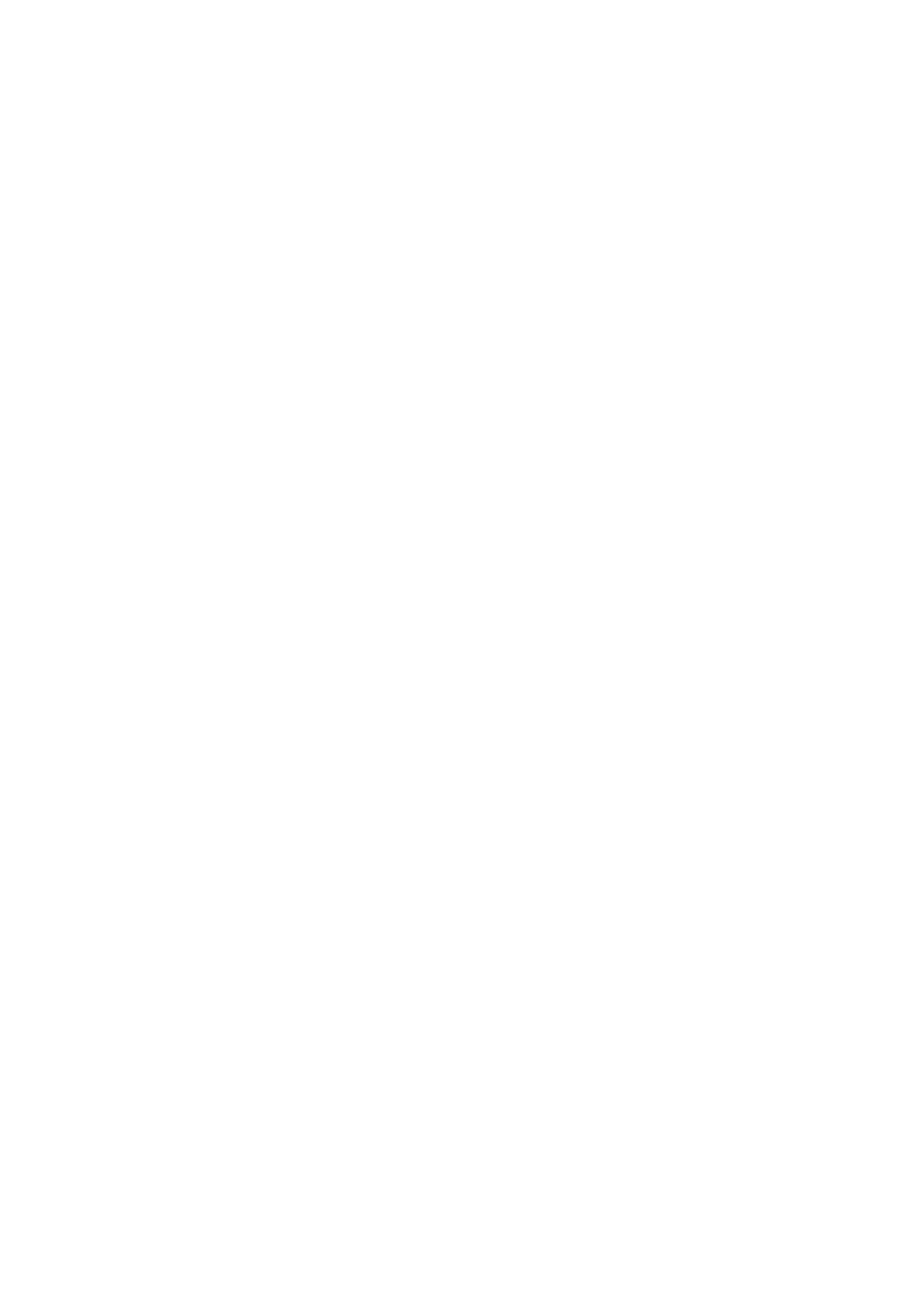# **5. Influenza and Public Health Law**

# **5.1. The Quarantine Act**

The *Quarantine Act 1908* states that the scope of quarantine is:

*Quarantine has relation to measures for the inspection, exclusion, detention, observation, segregation, isolation, protection, treatment, sanitary regulation and disinfection of vessels, installations, persons, goods, things, animals or plants, and having as their object the prevention of the introduction of spread of disease or pests affecting man animals or plants.*

Quarantine is of only limited usefulness. The rapid and frequent transit of people between countries makes it very difficult to restrict movement or detain people at national ports of entry, while influenza may simultaneously affect populations from many different geographic areas. At the same time, clinical diagnosis is often nonspecific, particularly where symptoms are mild.

Under the Quarantine Act the Governor General could proclaim influenza to be a quarantinable disease. The Act, under certain conditions may be used to control the movement of people between States and Territories or within areas of each jurisdiction, in the event of an epidemic threat. The Commonwealth Minister of Health and Aged Care would be able to take what measures were necessary to eradicate or control the spread of disease. Such measures could include:

- prohibitions or restrictions on migration between States and Territories of the Commonwealth;
- prohibitions or restrictions on public assembly;
- the compulsory notification of new cases of disease;
- the control of Commonwealth facilities for quarantine purposes, such as vaccination, treatment, drug stockpiling and dispensing; and
- superseding quarantine measures prescribed under or by State Acts.

#### **5.2. State and Territory legislation**

In Queensland, New South Wales, Victoria, South Australia, Tasmania and the Northern Territory, legislation provides for the declaration, in certain specified circumstances, of a "state of emergency" or "state of disaster." Under each of these Acts, wide-ranging powers that can be exercised during a "state of disaster" or "state of emergency" are conferred on specified persons for the abatement or containment of the disaster or emergency, or for the protection of life or property. The special powers include, for example, the power to direct the evacuation or exclusion of persons and the power compulsorily to take possession of and use property.

The Queensland, Victorian, South Australian and NSW Acts expressly contemplate that a "state of disaster" or "state of emergency" may be declared as a result of the existence or threat of an epidemic within the State. The Tasmanian and Northern Territory Acts are expressed in terms that make such a declaration possible in connection with a pandemic, under some circumstances. The criteria for a "state of disaster" vary from one jurisdiction to another; for example, in some jurisdictions a disaster is declared only if the emergency is beyond the capacity of counter-disaster services normally available to deal with such occurrences.

In Western Australia and the Australian Capital Territory there is no general disaster or emergency legislation equivalent to that described above. The WA Act allows for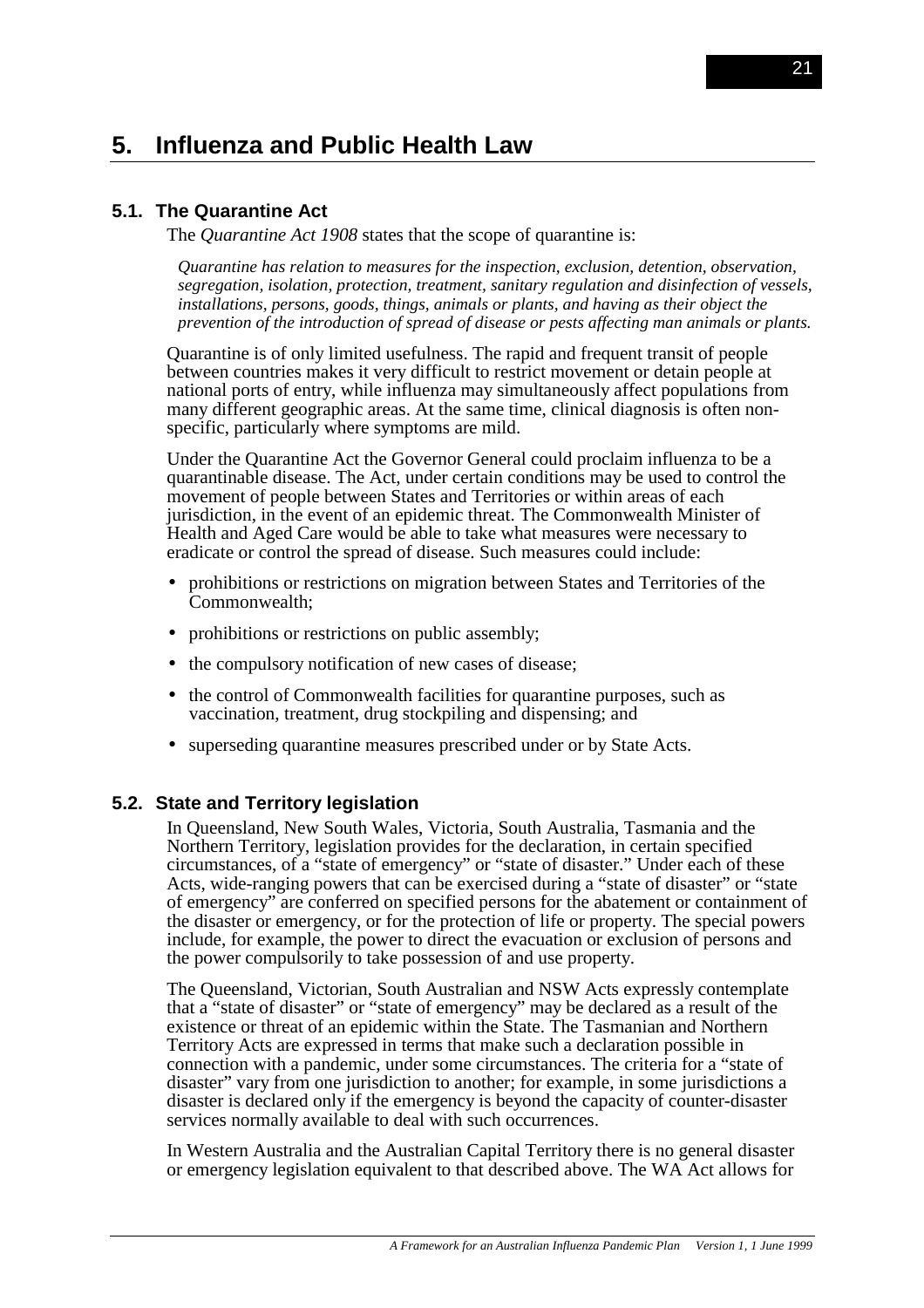regulations to be created in response to an "emergency or necessity" and while these terms are not defined, the legislation would embrace a pandemic. In the ACT the declaration of a public health emergency is left to the discretion of the Commonwealth Minister of Health and Aged Care. The ACT confers on the Chief Health Officer wide-ranging powers for the alleviation of the emergency, including the power to direct the segregation or isolation of persons.

#### **Recommendation**

5.1 In the event of a pandemic, the Governor General should proclaim influenza as a quarantinable disease, and in so doing, enable the Commonwealth Minister for Health to give directions and take actions deemed necessary for control of the pandemic.

# **Bibliography and recommended reading**

Bidmeade I, Reynolds C. Public Health Law in Australia: Its current state and future directions. Commonwealth of Australia 1997.

McMillan J. The Commonwealth Constitutional Power Over Health. Consumers' Health Forum of Australia Inc.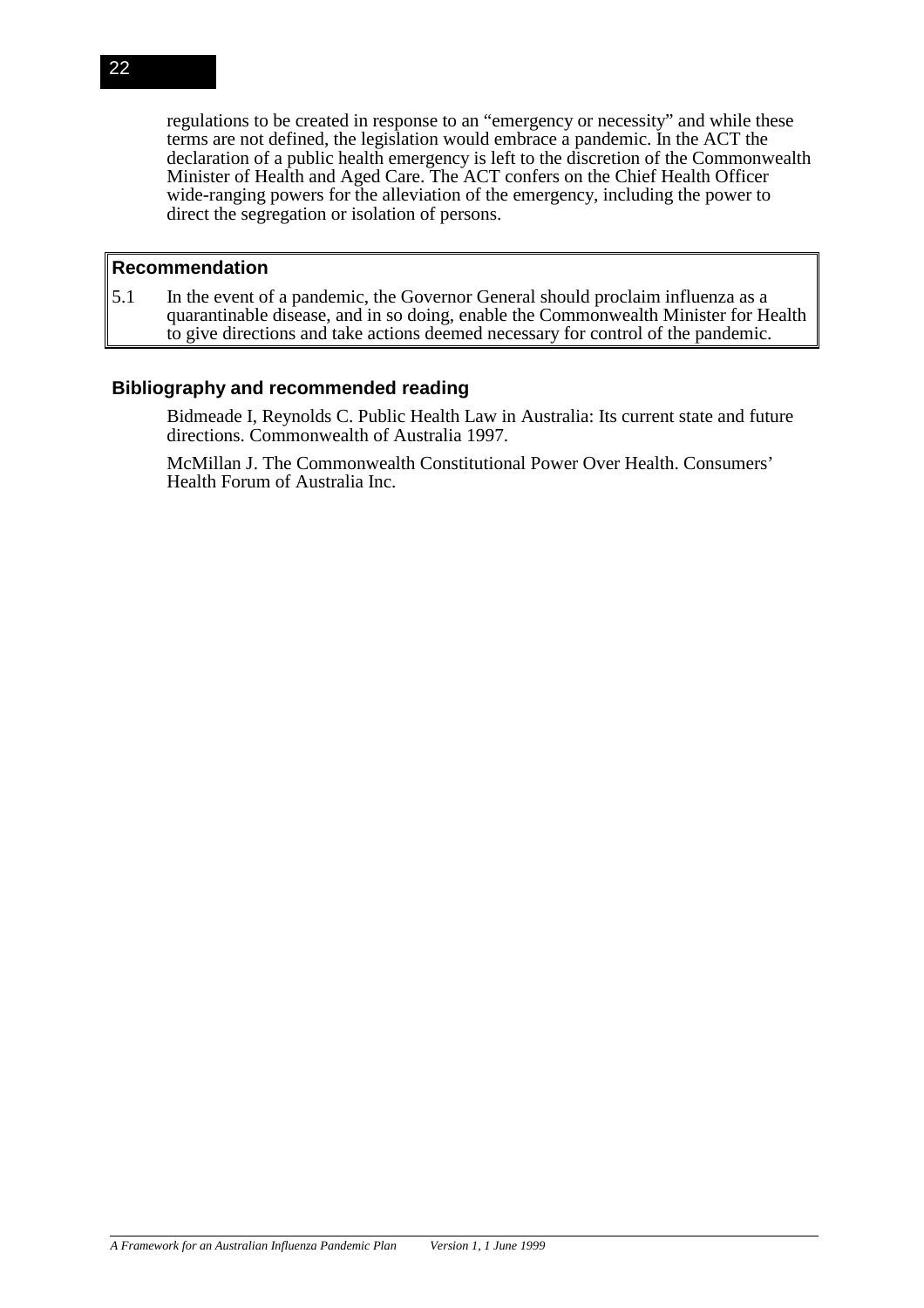# **6. Surveillance**

A timely, representative and efficient surveillance system is the cornerstone of influenza control. In the inter-pandemic period it provides valuable data about the incidence and impact of this important vaccine-preventable disease. During times of actual or threatened pandemic it is essential for detecting introduction and spread of the new strain, to allow planning of control measures and for the allocation of resources.

This chapter addresses the requirements of a surveillance system during the interpandemic period and the enhancements required during the various stages of an influenza pandemic.

# **6.1. International and regional surveillance**

Australia hosts one of the four WHO Collaborating Centres for Reference and Research on Influenza, and this laboratory participates in international and regional influenza surveillance including Oceania and South East Asia. The laboratory:

- has the expertise for rapid definitive identification of influenza viruses, including new pandemic subtypes;
- can evaluate drug resistance of isolates;
- prepares reagents for influenza diagnosis and identification, and distributes them to national and regional laboratories. This will include distribution of reagents for new pandemic subtypes;
- maintains up-to-date international and regional information on influenza epidemiology;
- is advised and consulted by WHO in the event of an outbreak of any unusual strain;
- is one of the few (approximately five) laboratories worldwide able to prepare and characterise high-yield reassortants of influenza A for use in vaccine production. This provides Australia with a potential advantage in response time for vaccine production.

Currently this laboratory is the only Collaborating Centre for Influenza which does not have a  $\rm C3+$  containment facility. This can substantially limit its activities, as occurred during the 1997 Hong Kong "chicken influenza" incident.

## **6.2. Requirements for a national surveillance system**

The national surveillance system must be able to:

- detect increased influenza activity, either epidemic or pandemic. This includes detection of "flu-like" illnesses in the community, and the use of laboratory confirmation of influenza infection to estimate the proportion of these cases that are due to influenza. A high rate of viral isolation from cases is required to confirm the diagnosis, to provide strains for antigenic analysis for vaccine formulation, and to detect new strains. The system should operate intensively during the local influenza season, with routine diagnostic systems being used at other times. It also needs to be adaptable to the different epidemiology of influenza in northern and southern Australia;
- rapidly detect and confirm any cases due to potential or actual pandemic strains known to be present overseas, as identified by the WHO or other suitable sources. This will include strains found in animal populations overseas that may pose a threat to humans;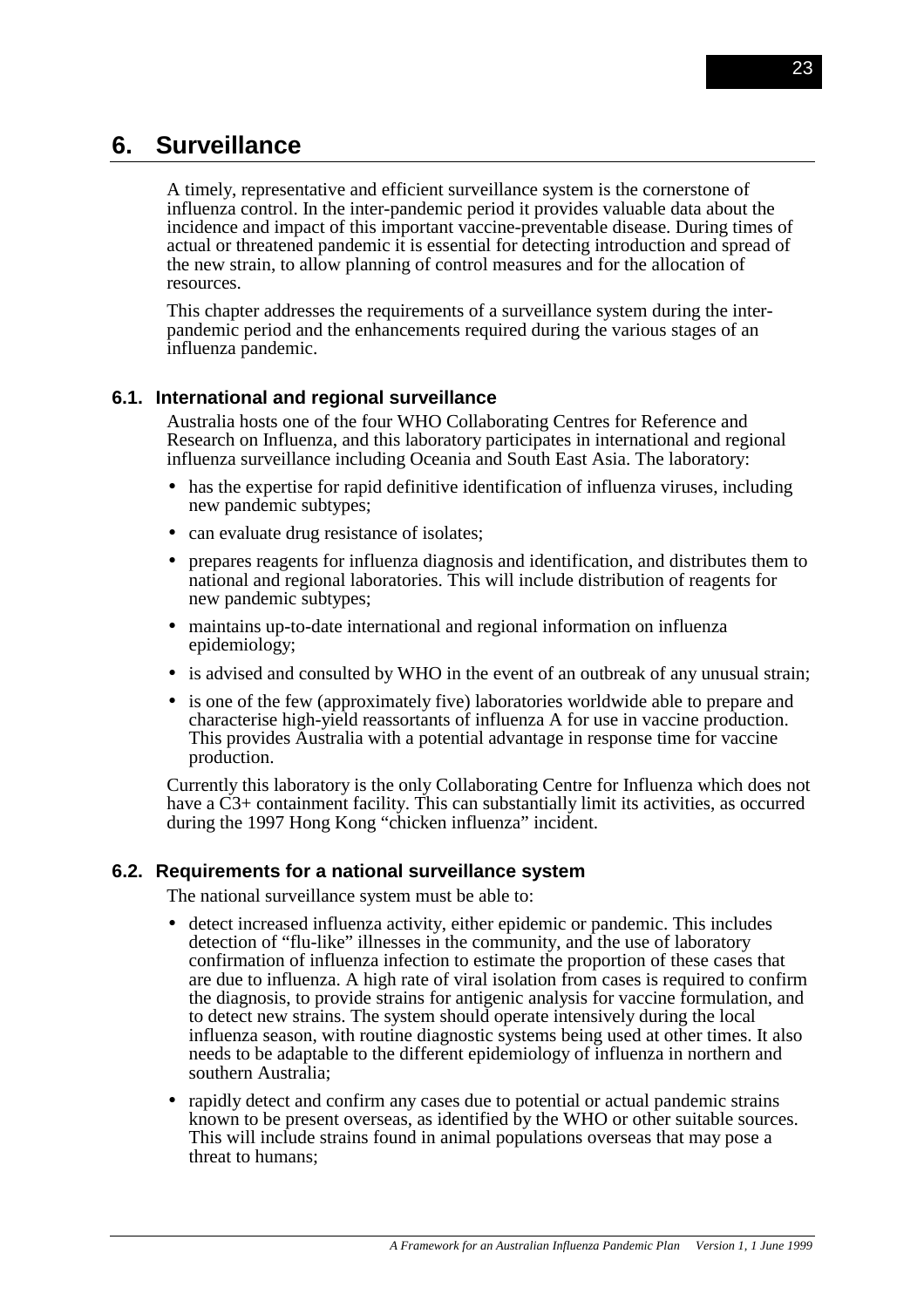- detect and identify in a timely manner new strains that arise within Australia and New Zealand;
- rapidly disseminate surveillance results;
- be upgraded in the event of the appearance of a pandemic strain outside or within Australia and New Zealand;

All elements of the surveillance required during a pandemic period need to be operational during the inter-pandemic period, although at a lower level. It would be extremely difficult to establish new surveillance activity during a pandemic (rather than enhancing existing activities and infrastructure), due to the load that would be placed on all resources.

All data need to be rapidly accessible to the WHO via the WHO Collaborating Centre in Melbourne, and WHO National Reference Laboratories reporting to the Flunet. The WHO has the central role in identifying a pandemic and coordinating international control measures.

## **6.3. Current surveillance systems in Australia/New Zealand**

Influenza is not a notifiable disease in either Australia or New Zealand, though it could be added to the list if necessary during a pandemic period. Current surveillance activities therefore rely either on other routine systems for collecting infectious disease data, or on systems specifically set up for influenza.

## **6.3.1. New Zealand**

Data on influenza are collected by:

- year-round reporting of influenza isolates from hospital inpatients and primary care patients;
- sentinel general practitioners who, from May to September each year, report influenza-like illnesses via local Public Health Unit Influenza Surveillance Coordinators and collect samples for virus culture. These practices are distributed throughout the country with approximately one practice for each 50,000 population. Each practice takes a swab for influenza culture from the first patient with a influenza-like illness seen each Monday, Tuesday and Wednesday. This allows samples to reach the laboratories and be processed before the end of the working week. Influenza isolates are typed in one of the New Zealand reference laboratories and referred to the WHO Collaborating Centre in Melbourne. Untypable strains are referred immediately;
- hospital discharge and mortality data, which are accumulated and reviewed by the New Zealand Health Information Service.

## **6.3.2. Australia**

Currently Australia does not have a single national influenza surveillance but rather a number of independent schemes with differences in case definitions and surveillance methods. While data from the various schemes are collected nationally, these differences limit its value for providing a comprehensive national picture.

Data on influenza are generated in the following ways:

• A number of laboratories report influenza cases (based on virus detection or serology) to the Commonwealth Department of Health via the Lab-Vise system. This provides an indication of seasonality, but reporting is incomplete and there are no agreed reporting criteria. Diagnosis, reporting and feedback is not quick enough to identify the early stages of an epidemic. Most laboratories that isolate influenza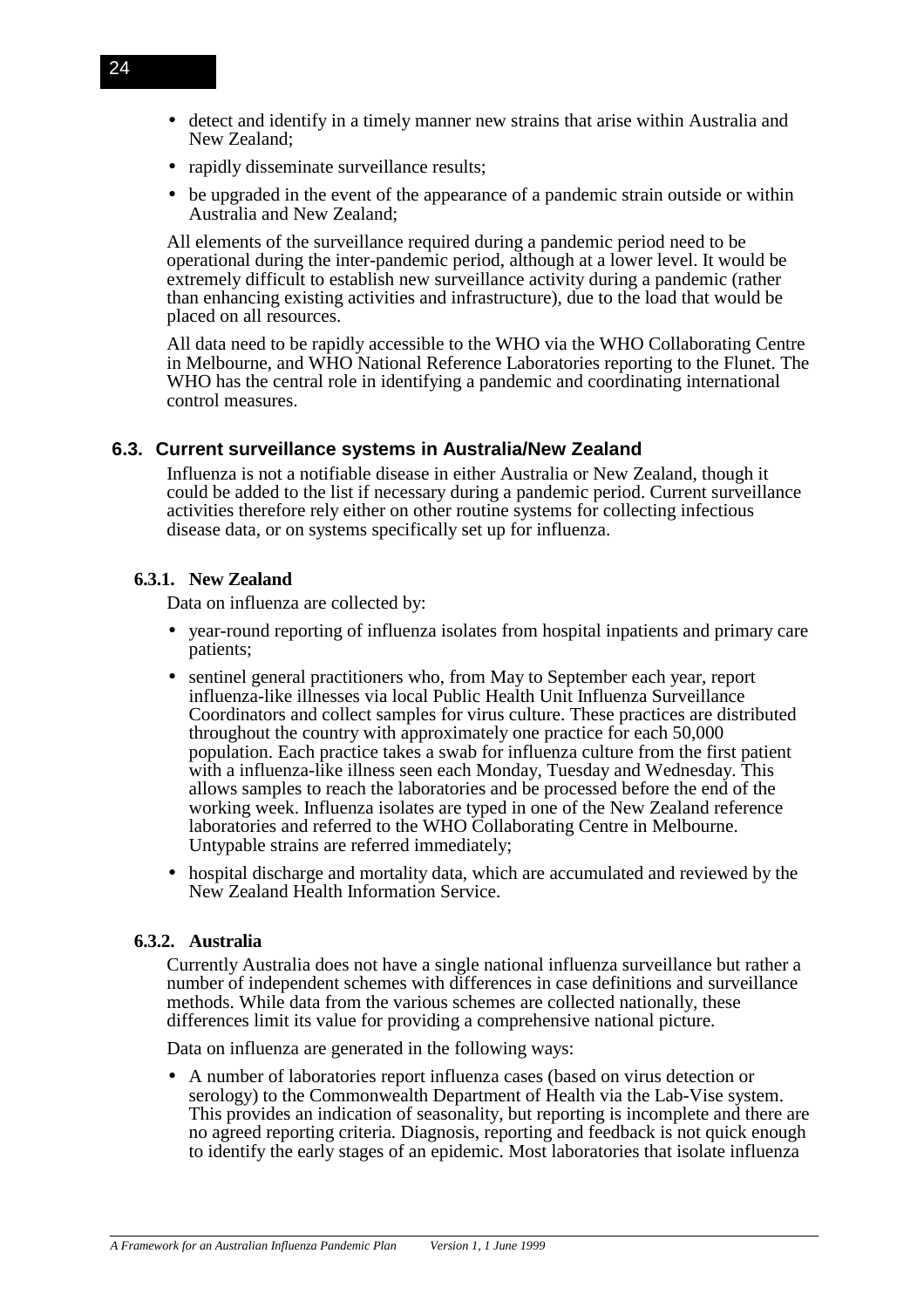forward isolates to the WHO Collaborating Centre in Melbourne, although the frequency at which this is done varies between laboratories.

- A number of general practice surveillance systems operate. The largest is the Australian Sentinel Practice Research Network (ASPREN) run by the Royal Australian College of General Practitioners. However this reports only influenzalike illness without laboratory confirmation and its geographic distribution is restricted, being mainly metropolitan and mainly in South Australia, Victoria, New South Wales and, to a lesser extent, Queensland. Other smaller schemes also operate in Victoria, NSW and the Northern Territory, with differing case definitions and data collection, and with generally poor non-metropolitan representation. Information generated from these different schemes is not centrally accumulated or analysed.
- Pharmaceutical company-sponsored GP surveillance operated during the 1998 influenza season in capital cities in NSW, Victoria, Queensland, SA and WA. This provided some national data, but population representation was uneven and funding is dependent upon the companies.
- Various other smaller schemes operate based on either laboratory diagnosis or clinical illness.
- Absenteeism data from some national organisations are reported to the Commonwealth Department of Health.

## **6.4. Inter-pandemic surveillance**

Inter-pandemic surveillance should provide a comprehensive survey of influenza activity in all groups within the community, including metropolitan and nonmetropolitan populations, measuring the incidence and the impact of influenza. The impact can be estimated from hospital admissions, mortality rates, and work and school absenteeism.

This requires a national and representative community-based surveillance system that documents and reports influenza-like illnesses to a central facility.

#### **6.4.1. Definition of illness**

To date, a variety of definitions of "influenza-like illness" have been used in Australia, including the following :

*ASPREN:* An influenza epidemic plus four of the following criteria, or six of these criteria in the absence of an epidemic:

- onset within 12 hours
- cough
- rigors or chills
- fever
- prostration or weakness
- myalgia, widespread aches and pains
- no significant respiratory signs other than redness of the throat and nasal mucous membranes
- influenza in close contacts

*World Health Organization:* A person with sudden onset of fever of >39<sup>o</sup>C,

respiratory symptoms, myalgia and headache:

*Suspected:* a case that meets the clinical case definition *Probable:* a case that meets the clinical case definition

a case that meets the clinical case definition and is epidemiologically linked to a laboratory-confirmed case

*Confirmed*: a case that meets the clinical case definition and is laboratory-confirmed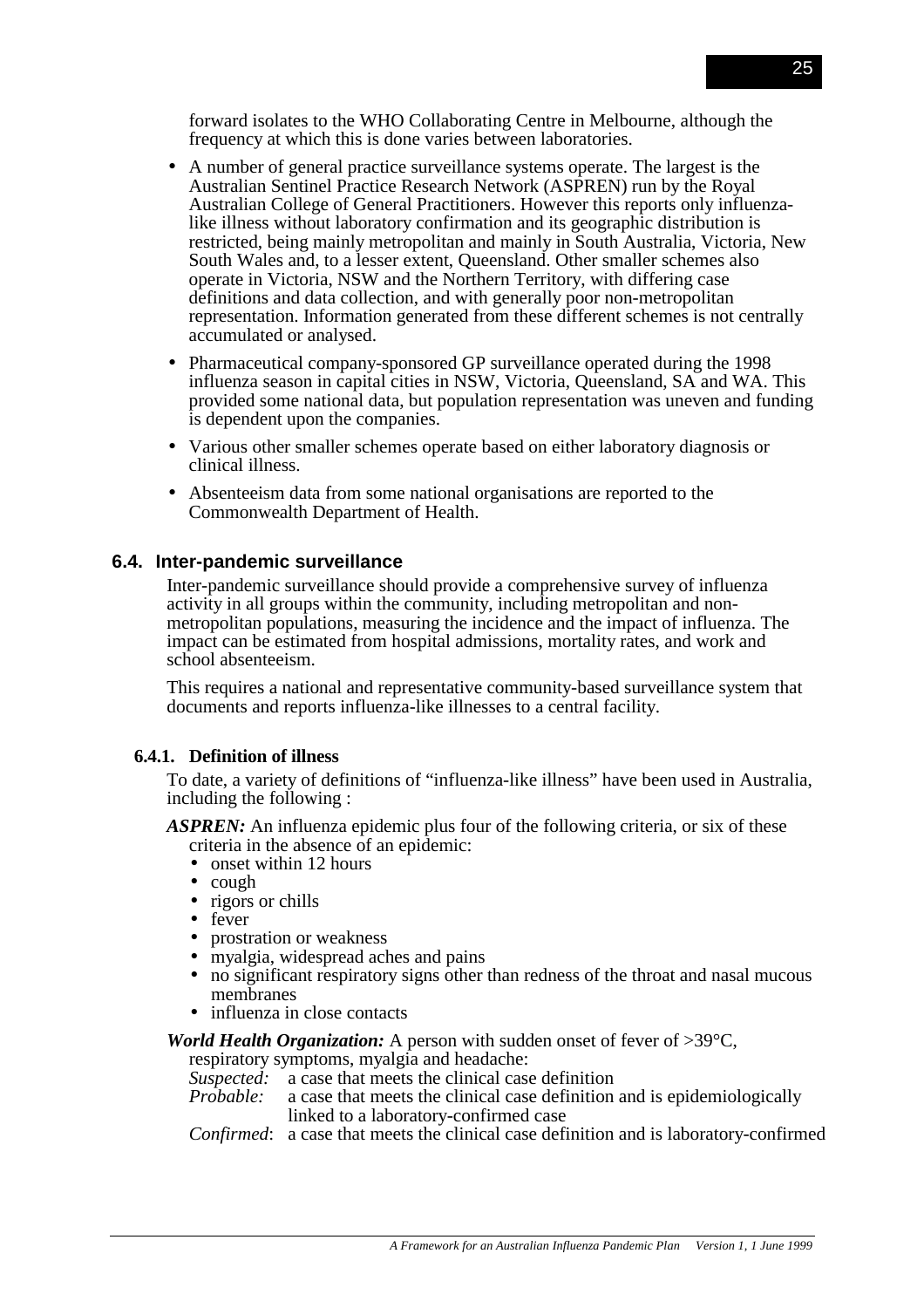- *Pharmaceutical-sponsored surveillance 1998:* Presence of at least one respiratory (runny nose, cough, or sore throat) and at least one systemic (fever, myalgia, or lethargy) symptom.
- *New Zealand national surveillance:* Acute upper respiratory tract infection characterised by abrupt onset and two of the following: fever, chills, headache and myalgia.

Recent experience in Australia is that influenza will be laboratory confirmed in less than 50%, and usually around 20%, of cases using any of these definitions.

Optimally, surveillance will be based on a single agreed case definition. This needs to be broad enough to ensure adequate surveillance of children.

#### **6.4.2. Testing for influenza virus**

Clinical case definitions are of little value in distinguishing influenza from other similar respiratory illnesses: a representative proportion of these patients need to be tested for influenza virus.

Nose and throat swabs are adequate for influenza detection if collected within 96 hours of the onset of the illness. Nasopharyngeal swabs should also be collected where possible to provide a more comprehensive picture. Most laboratories now use one of the rapid antigen detection methods (immunofluorescence or enzyme immunoassay) or a rapid culture method. Nucleic acid amplification methods, particularly the polymerase chain reaction (PCR), are also coming into use in reference laboratories. All are good tests for detecting influenza, but they do not provide isolates of the virus for serotyping. It is therefore essential that the surveillance system include collection of specimens which can be cultured if the rapid test is positive. It is also not certain that the antigen detection methods or the rapid culture methods would necessarily detect a new influenza strain with major antigenic changes. Therefore conventional culture methods (and possibly PCR) would need to be used if that possibility arose.

Rapid bedside tests for influenza have recently become available, but there is limited information to date about their performance, particularly in a general practice setting. They cannot therefore be recommended for surveillance purposes, but they may have some application in helping to determine patient management. If used, patients who test positive should also have a nose/throat swab or a nasopharyngeal aspirate/swab sent to the laboratory for viral culture.

#### **6.4.3. Period of operation of the surveillance system**

The surveillance system should operate throughout the local influenza risk period. In the southern half of Australia, this is usually May to September. In the tropical north, which lacks the same seasonality, influenza may appear at almost any time and yearround surveillance is necessary.

#### **6.4.4. Sentinel systems**

#### *Population ratio*

Surveillance in New Zealand involves one sentinel general practitioner for every 50,000 population and it is intended to maintain that ratio.

In Australia, it is unlikely that ratio could be achieved, at least in the early years of the surveillance system. Initially, urban areas should aim for one sentinel practice for every 200,000 population. Outside the metropolitan areas the ratio will need to be higher to obtain a good geographical representation, and a ratio of one practice for every 50,000 to 100,000 population, depending on population density, is suggested. In remote areas the ratio may be even higher. Sampling of remote tropical populations is important as new influenza strains may first appear in these areas.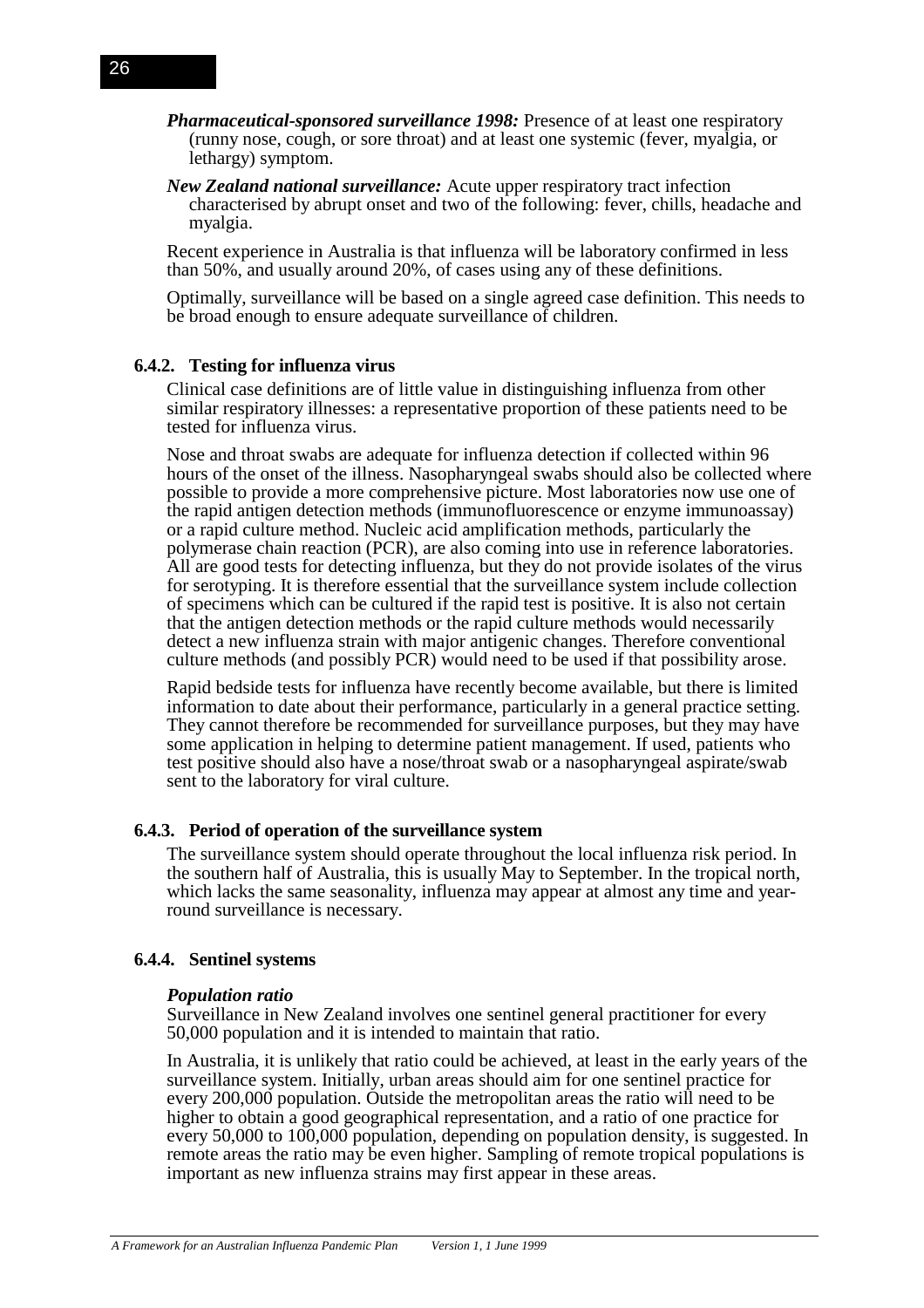Sentinel nursing homes may be used in addition to the general practitioners to enhance surveillance.

### *Sampling*

In New Zealand, each practice samples the first patient with an influenza-like illness seen each Monday, Tuesday and Wednesday. This allows samples to reach the laboratory and be processed before the end of the week. A similar process would be suitable for Australia with the exception of remote areas where transport of samples is likely to be significantly delayed. In these areas the frequency and pattern of sampling will need to be determined by local circumstances. The use of PCR may also be valuable in these populations to provide a sensitive and robust detection method that may also be able to provide typing information, in a situation where survival of the virus for cell culture is unlikely.

### *Reporting and feedback*

Data collected on patients with influenza-like illnesses should include age, gender, locality and vaccination status, in order to assess adequately the spread of the disease and the value of vaccination.

To provide rapid feedback on influenza activity, surveillance data should be collated and reported weekly, and should include data up to the time of reporting.

Feedback to contributing practitioners is important in ensuring ongoing participation. It should be provided on a fortnightly basis and include a summary of each practitioner's own data as well the local and national data.

## **6.4.5. Routine monitoring of other indicators**

Routine monitoring and reporting of other indicators within the health care system offer a way of monitoring more serious cases of influenza infection, particularly those leading to hospital attendance. The routine diagnostic system also provides a mechanism for detecting out-of-season cases. Sources of information include:

- children presenting to paediatric hospitals and having samples collected for respiratory viruses. Experience in Australia/New Zealand has shown that this population is a good indicator of community influenza activity;
- routine laboratory detection of influenza viruses from other community and institutional sources;
- the incidence and outcome of respiratory disease in institutions. While nursing homes are the most likely sentinel institutions, this could include others such as boarding schools or prisons;
- adults presenting to Accident and Emergency departments with a diagnosis of lower respiratory tract infection.

Detection of influenza in paediatric and other routine laboratory diagnostic settings is already in place and only requires a comprehensive reporting and collating system. Respiratory infection in institutions and Accident and Emergency departments is currently not widely monitored.

Monitoring of absenteeism at work and schools helps gauge the morbidity and economic impact of influenza. Work surveys should preferably involve a national employer and provide a regional breakdown of figures. Schools should be chosen at a State level to represent a wide geographic area. Measuring absenteeism for periods of three or more days helps separate influenza from other common illnesses.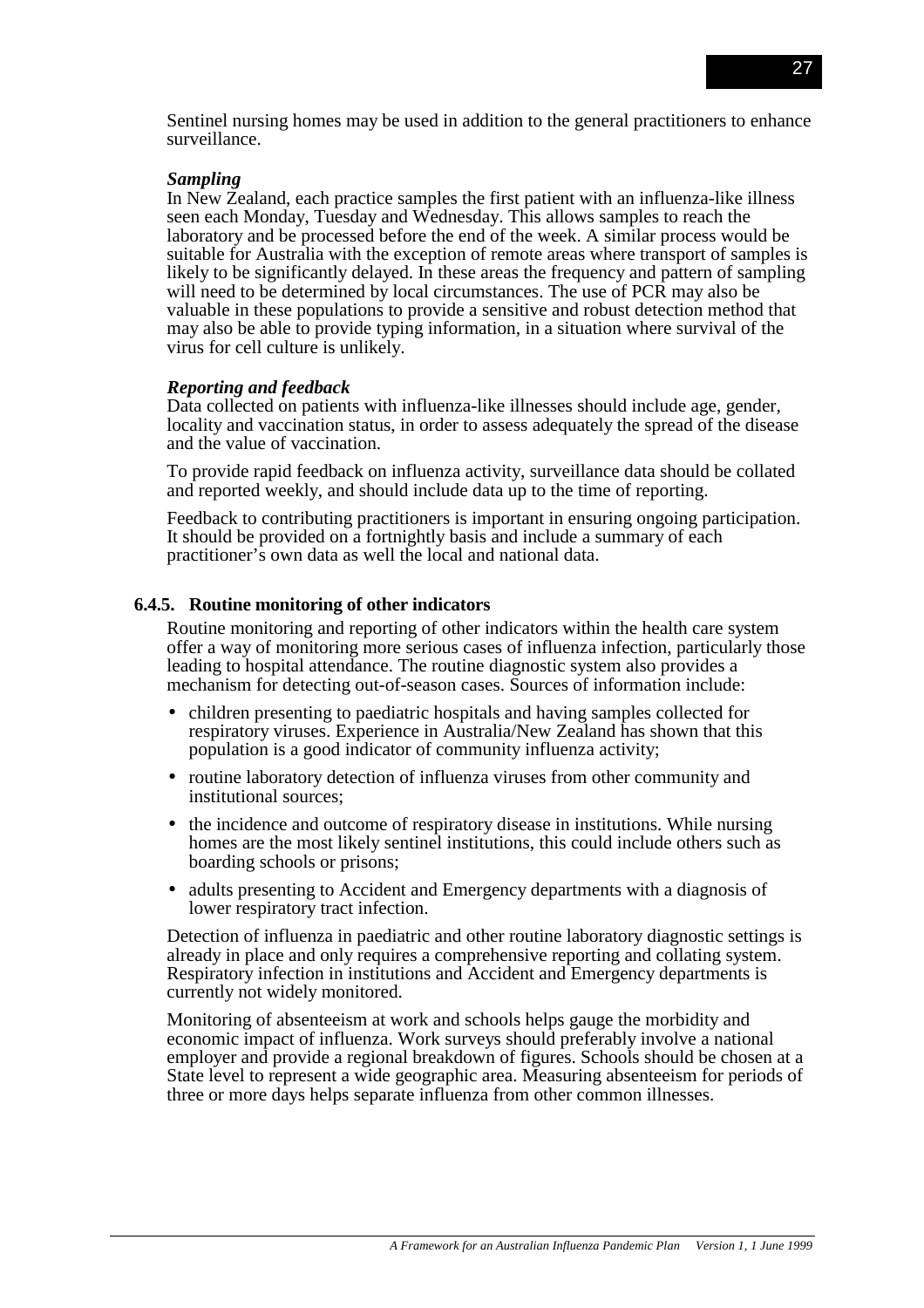#### **6.4.6. Laboratory systems**

Laboratory systems are an integral part of community and institutional surveillance, to provide prompt detection and characterisation of influenza viruses. Identifying influenza strains requires viral cultures and serotyping of isolates: laboratory systems must therefore ensure that samples for culture are obtained whenever possible. Each State or Territory should maintain, through its reference laboratory, the capacity to determine whether an influenza isolate is one of the currently circulating haemagglutinin types (ie. influenza B and influenza A types H1 and H3). The reference laboratory would then be able to identify and urgently refer isolates with possible new haemagglutinin types. Further serological characterisation of the virus would be done at the WHO Collaborating Centre in Melbourne.

Amplification of viral RNA by reverse transcriptase - polymerase chain reaction (RT-PCR) provides a potentially powerful tool for early recognition of new strains and this capability should also be available to each State reference laboratory as soon as possible. These techniques should be viewed as an addition to, not a replacement for, viral culture.

#### **6.5. Surveillance when pandemic influenza is present overseas**

When a new haemagglutinin type with proven human-to-human spread is present overseas, intensified and targeted surveillance will be required to detect its introduction into Australia/New Zealand. This will be directed at returning travellers, patients with severe viral pneumonia, and close contacts of these two groups.

As new variants may not be reliably detected by the antigen detection or rapid culture systems (and it is unlikely that this will have been tested early in a pandemic), conventional cell cultures need to be performed on all patients. This will ensure the maximum chance of detecting new strains, and provide viral isolates for serotyping.

There are published PCR-based methods for typing the influenza A haemagglutinin gene that have the potential to provide presumptive identification of new strains within 2-3 days of sample collection. These tests should be developed and validated within Australia and New Zealand to ensure their availability; however, they will provide only presumptive results, which should be confirmed by conventional serotyping methods whenever possible.

Antiviral therapy may be introduced for patients with severe influenza or for those with influenza due to the pandemic strain. A system for monitoring of antiviral susceptibility should be established at the WHO Collaborating Centre in Melbourne, and possibly at the State reference laboratories. The number of sites providing this will depend upon the demand, the testing protocols used, and the expertise and facilities available. Susceptibility testing both by conventional tissue culture methods and by sequencing of the relevant genes is likely to be required.

When pandemic influenza is present overseas, inter-pandemic surveillance systems would remain in place and be substantially augmented, as detailed in the procedures set out in Appendix D.

## **6.6. Surveillance when pandemic influenza has appeared in Australia or New Zealand**

When pandemic influenza has appeared in Australia or New Zealand, surveillance systems will be essential to track the spread of the virus and direct the allocation of resources and preventive measures. In the early stages, it will be important to sample as many patients with an influenza-like illness as possible, however the number of samples could be reviewed as the pandemic progresses. As routine laboratory systems are likely to be overloaded, rapid bedside tests have the potential to help screen patients; however this would depend on whether they had been shown to detect the new strain reliably. PCR-based testing will be extremely important as a rapid method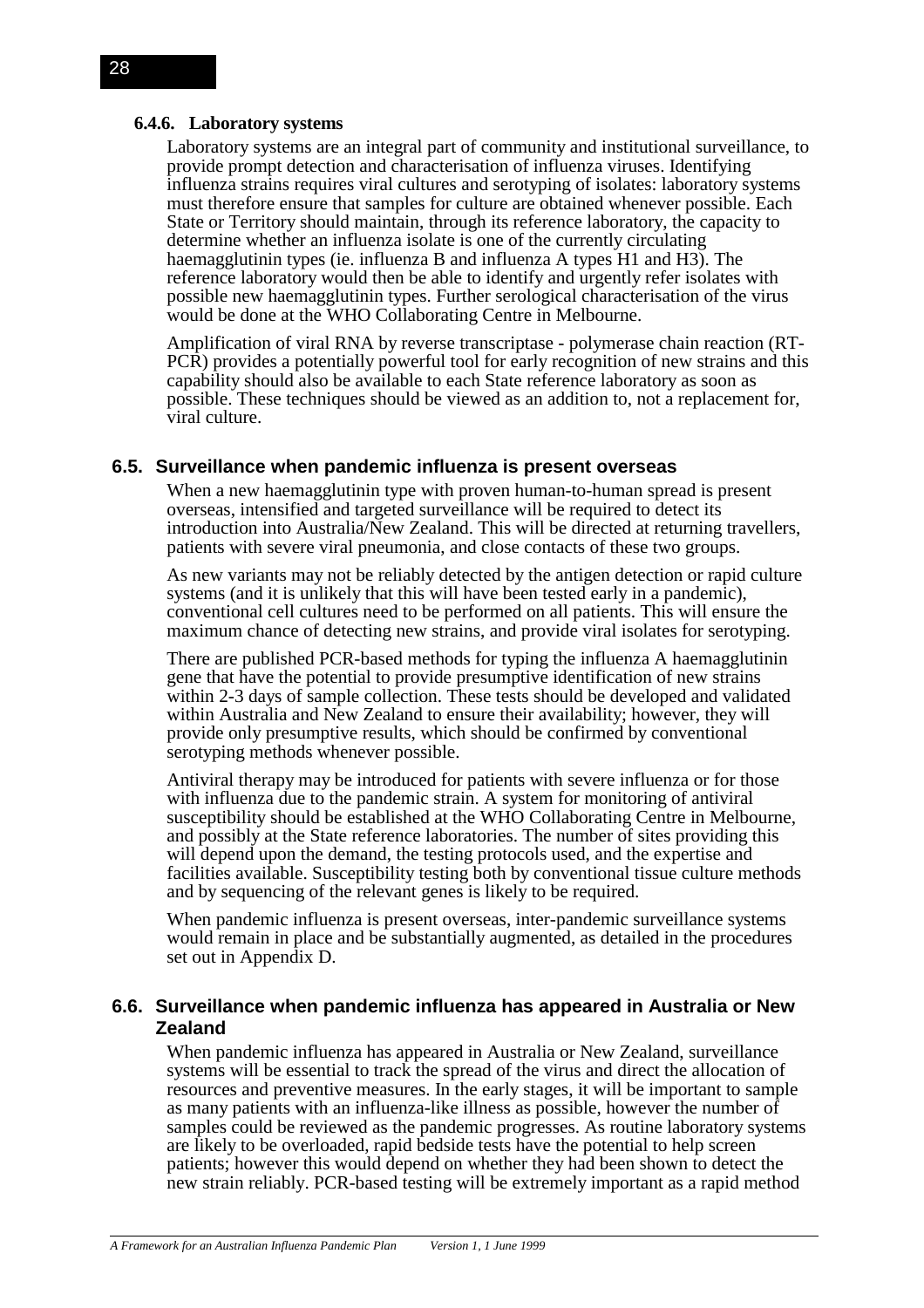for testing large numbers of samples and providing rapid characterisation of the strains. Access to reagents for detection of the new strain is likely to be restricted and may only be available to reference laboratories.

If the new strain is associated with high morbidity and mortality (as with the Hong Kong H5N1 strain in 1997), the virus will require a high level of containment, which is likely to be available in the reference laboratories.

In order to meet the demands for rapid characterisation, appropriate containment, and judicious use of the diagnostic reagents, virus detection and identification may need to be confined to the reference laboratories. This would also allow other laboratory services to concentrate on providing all the other testing that is likely to be required for the patients.

Antiviral therapy is likely to be in widespread use and there will be an associated need to monitor antiviral susceptibility.

Surveillance procedures are detailed in Appendix D.

# **6.7. Surveillance when a new influenza strain occurs in animals in Australia or New Zealand**

Occasional outbreaks of influenza occur in poultry within Australia. Rarely, these may infect humans in close contact with the animals and, as happened in Hong Kong in 1997, this may result in serious human disease (see Chapter 1, page 17).

Whenever such outbreaks occur active, surveillance is needed to determine whether there has been any spread to humans. Currently there is an informal mechanism for making the human health authorities aware of outbreaks in animals.

## **Recommendations**

- 6.1 A coordinated national surveillance system should be established using a nationally agreed definition of "influenza-like illness", consistent surveillance methods, and national coordination of data collection, analysis and dissemination. The system should comprise community-based surveillance of influenza based on sentinel practices during the interpandemic period, complemented by institutional surveillance, with enhanced measures during a pandemic. It should be conducted following the procedures set by the Surveillance Subcommittee of the IPPC (see Appendix D).
- 6.2 Laboratory systems and capacity should be enhanced to ensure comprehensive and consistent support for national influenza surveillance. All laboratories involved in influenza surveillance should comply with the procedures set by the Surveillance Subcommittee of the IPPC (see Appendix D).
- 6.3 Australian production of seed lots from a new pandemic strain would be possible if a C3+ biocontainment facility were linked to the Australian WHO Reference Laboratory. This would enhance the local capability for vaccine manufacture in the event of a pandemic. Efforts to promote this capability are supported by the IPPC.

## **Bibliography and recommended reading**

Carrat F et al. Evaluation of clinical case definitions of influenza: detailed investigation of patients during the 1995-1996 epidemic in France. Clin. Infect. Dis. 1999;28:283-290

Curran M, Hampson AW. National Influenza Surveillance 1997. Communicable Diseases Intelligence (Aust) 1998;22(5):69-75.

Hampson AW. Surveillance for pandemic influenza. J. Infect. Dis. 1997;176 (Suppl 1): S001-S006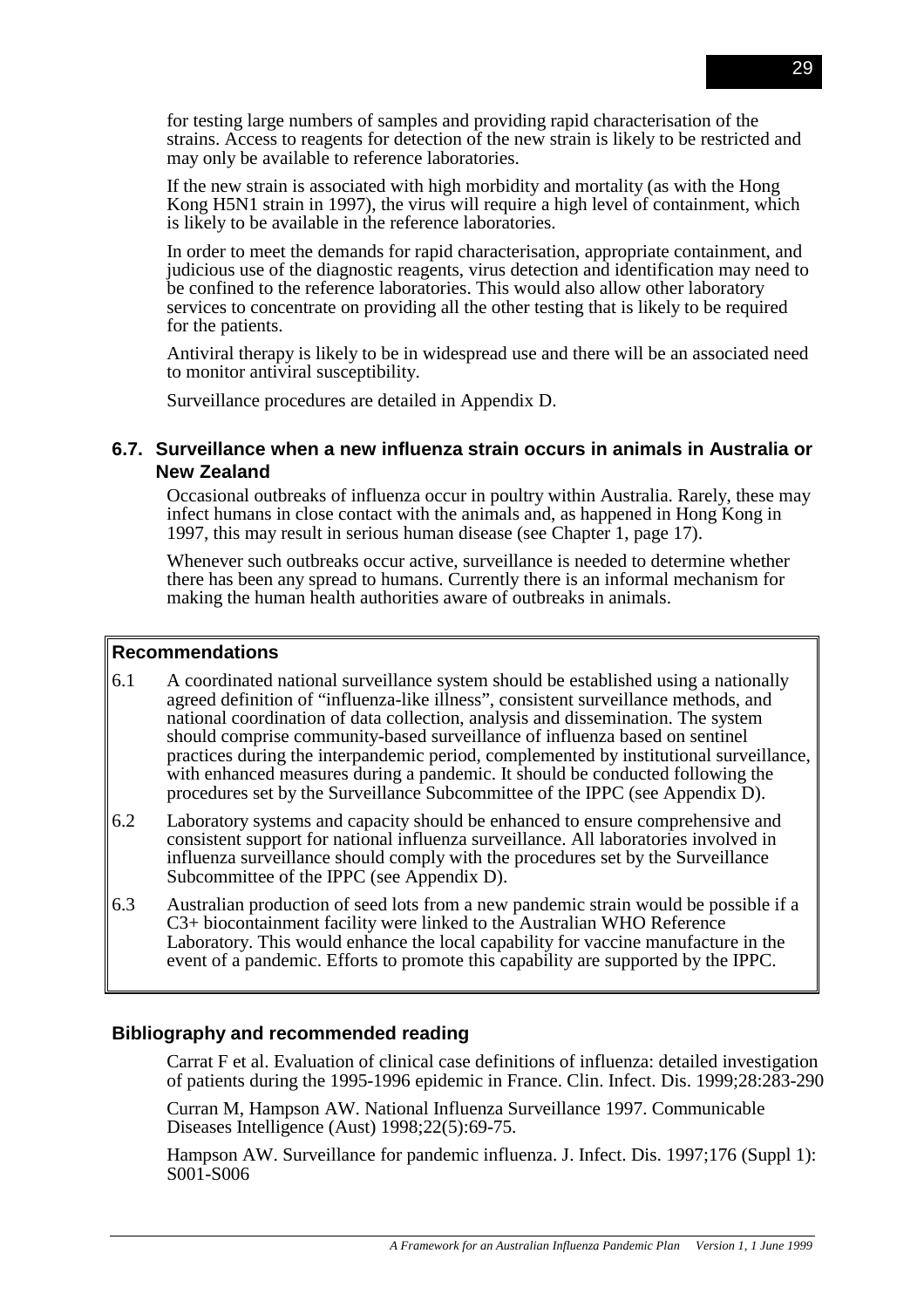Watson JM. Surveillance of influenza. In Textbook of Influenza, eds KG Nicholson, RG Webster, AJ Hay, 1998: 207-216, Blackwell Science, Carlton.

WHO. WHO influenza surveillance. Weekly Epidemiological Record 1996;71(47):353-7.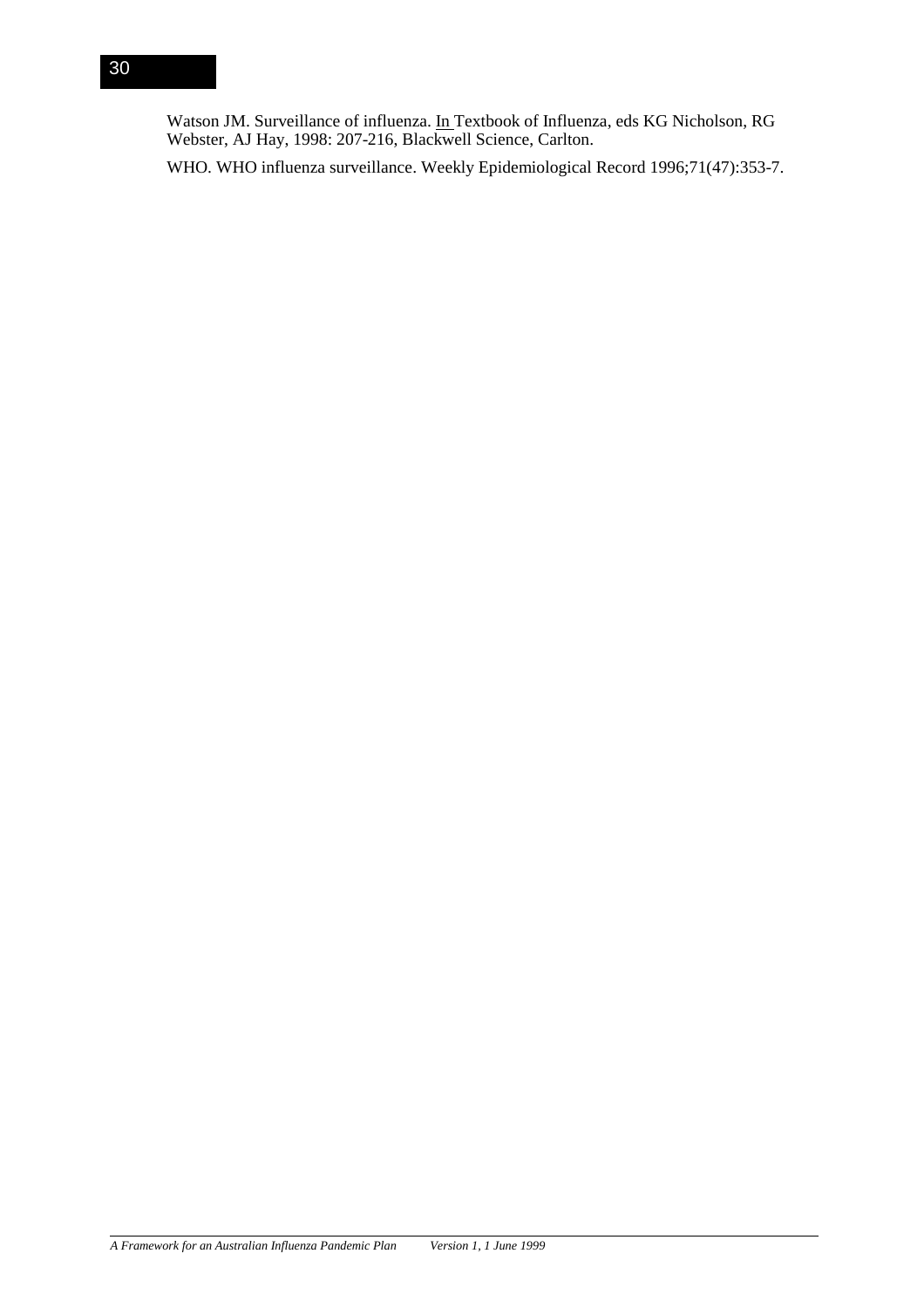# **7. Vaccines**

## **7.1. The role of vaccines**

The current inactivated virus influenza vaccines provide a high level of protection against epidemic influenza. However they must be regularly reformulated to contain the currently circulating influenza virus strains.

Whole virus inactivated vaccines are no longer available in Australia and the currently registered vaccines are inactivated split product (virus disrupted with solvent or detergent) or subunit (purified surface antigen) vaccines containing strains of the two current influenza A subtypes and type B influenza. These vaccines offer equivalent immunogenicity and protection to whole virus vaccines in people who have already experienced related strains of virus, but produce less side-effects. They have not been fully evaluated in a pandemic situation.

At present approximately 16% of the Australian population is vaccinated annually, mostly those in high-risk groups. A public education and awareness campaign should be developed to increase the uptake of influenza vaccine to improve the baseline level of immunity of the population to circulating influenza viruses and to increase vaccine production capacity in Australia. During vaccination programs, health care workers need to comply with infection control guidelines to minimise ongoing transmission during vaccination programs.

Manufacture of the vaccine has a relatively long lead-time, with production beginning in October for administration in the following autumn, starting in March. This timeframe does not necessarily reflect the potential rate or volume of production that might be achieved in the event of a pandemic, when some steps in the process may be able to be expedited.

# **7.2. Vaccine supply**

Most of the influenza vaccine currently administered in Australia is produced by CSL Limited, based in Melbourne, although some is imported and supplied by international pharmaceutical companies. In 1999, three other influenza vaccine suppliers were involved: Pasteur-Merieux Connaught, distributed by CSL Ltd; SmithKline Beecham and Medeva Pharma Ltd, distributed by Ebos Health and Science Pty Ltd. Some Australian-manufactured vaccine is distributed internationally, to South Africa, which does not have vaccine manufacturing capacity, and to the European Union.

Planning needs to address the sources of vaccine that would be available for use in Australia during a pandemic and the basis for purchase of vaccine.

Previous experience suggests that demand for vaccine during a pandemic may far exceed supply. Vaccine production could not proceed until the specific virus responsible had been grown in the laboratory and then adapted for use in the manufacturing process. Other aspects of production and standardisation may also lead to delays in vaccine availability (see section 7.2.1). It is therefore likely that only limited quantities of vaccine specific to the pandemic virus would be available before the first wave of infection.

#### **7.2.1. Factors influencing manufacturing lead time**

Current influenza vaccines are manufactured in embryonated hens' eggs using a representative virus isolate of the actual epidemic or pandemic strain. The ability to manufacture adequate quantities of influenza vaccine is influenced by a range of factors, including: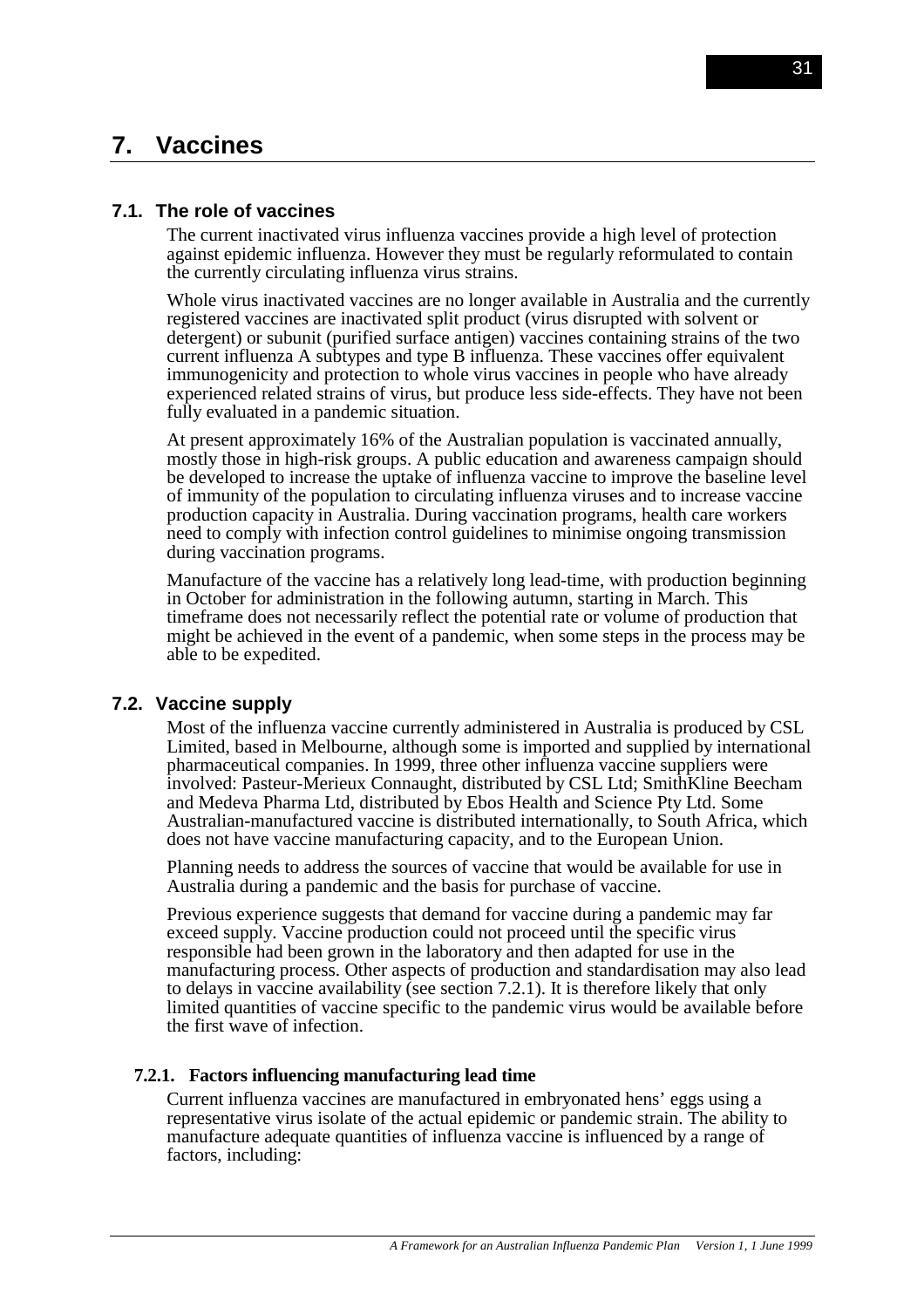• *availability of suitable embryonated eggs*

If it is necessary to manufacture vaccine outside the normal production season, egg production, or the ability to divert eggs from other uses, may be a limiting factor;

• *obtaining and suitably modifying the pandemic virus strain (seed lot) for vaccine manufacture*

This was highlighted by the difficulties posed by the virus strain involved in the 1997 Hong Kong outbreak. It has been proposed that representative viruses from bird populations should be isolated and prepared as candidate vaccine strains in an attempt to anticipate evolution of pandemic viruses and to minimise delays, but this work has not begun, nor has it attracted funding either within Australia or internationally. The ability of the virus strain to grow in embryonated eggs also influences production, with some strains growing better than others;

- *composition of the vaccine* It may be considered desirable to include viruses other than the pandemic strain in the vaccine. The need to grow several virus strains would limit the speed of production; many more doses could be prepared in a given time if the vaccine contained only a single strain;
- *vaccine manufacturing capacity* Incubation capacity and cold room space will limit the quantity and speed of production;
- *development of standards*

A standard must be prepared for the selected vaccine strains in order to standardise the vaccine dose. This may take a number of weeks, but it could occur in parallel with vaccine manufacture;

- *sterility testing and batch release* Regulatory processes in the testing and approval/batch release of vaccines may also cause delays;
- *availability of adequate quantities of final dose containers* These include syringes, ampoules and vials.

# **7.2.2. Other factors influencing supply**

Other factors that are likely to influence vaccine supply include national priorities for manufacturers, causing international pharmaceutical companies to withhold vaccine supplies from overseas during a pandemic. Canada, for example, was denied supply from their regular US sources during the "swine influenza" vaccination campaign and was forced to source vaccines from elsewhere. This would probably not have been possible had other countries followed the US lead of mass vaccination against the new strain, as would certainly occur in a true pandemic.

This highlights the importance of maintaining a strong national vaccine production capacity in Australia. Increasing the inter-pandemic use of influenza vaccines, and therefore the manufacturer's production capacity, has been seen as not only an important and cost-effective health care strategy but also as a key element in responding at the time of a pandemic. Local manufacturing capability would be enhanced if Australia could produce seed lots from a new pandemic strain. This would require a C3+ biocontainment facility linked to the Australian WHO Reference Laboratory (see Recommendation 6.3, page 29).

## **7.3. Vaccine dosage**

As noted above, influenza vaccines currently registered in Australia are inactivated split product or subunit vaccines containing two influenza A subtypes and one influenza B subtype. The vaccines contain 15µgm haemagglutinin antigen for each constituent strain.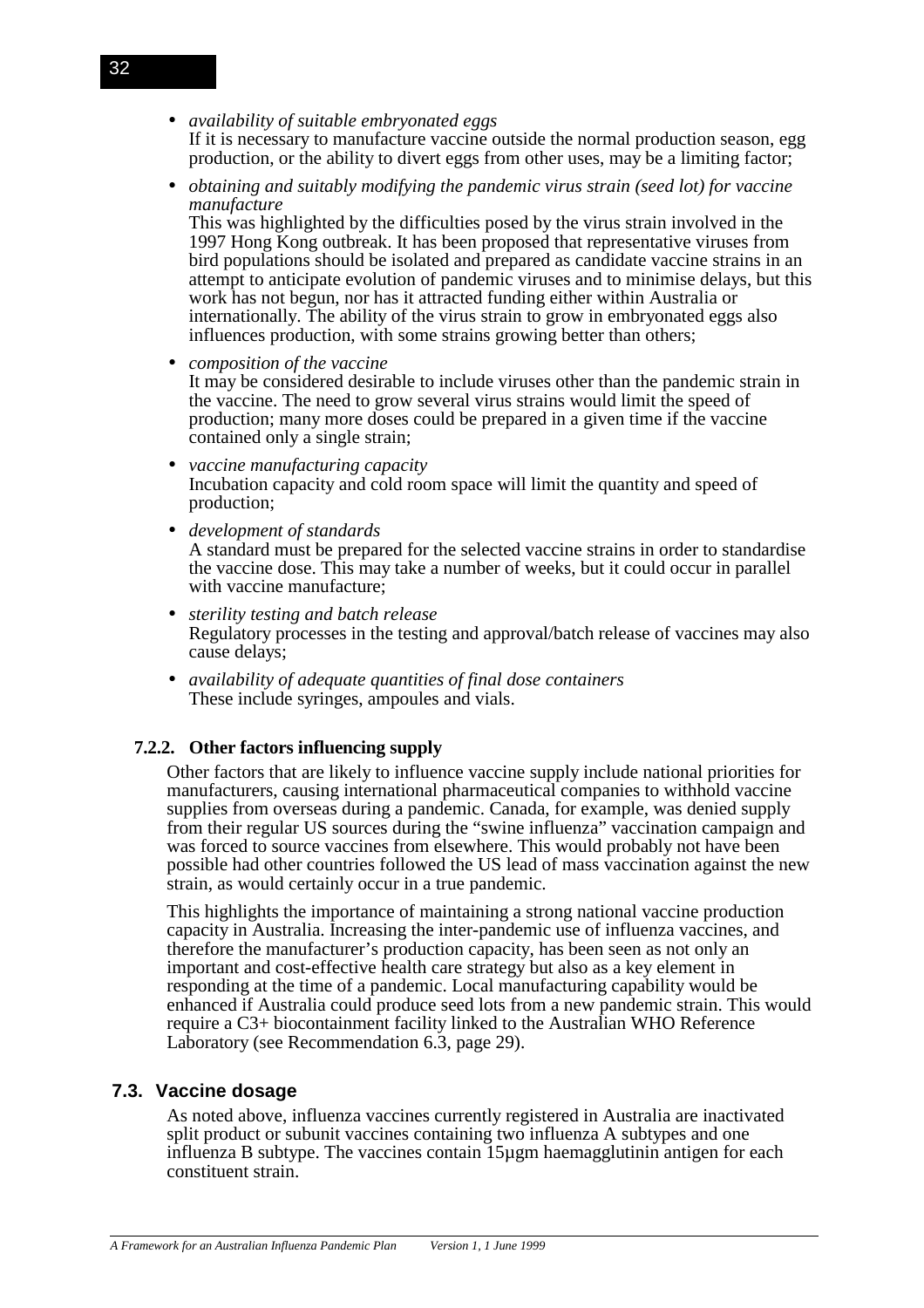For adults and children previously exposed to viruses of similar antigenic composition to those present in the vaccine, a single vaccine dose is recommended. In children lacking in such experience (age not specified in the Australian recommendations, age <9 years specified in the US recommendations), two doses separated by an interval of at least four weeks are recommended.

Currently it must be assumed that in a pandemic situation all vaccinees will lack previous exposure and will require two doses of vaccine each containing 15µgm haemagglutinin of the new pandemic strain to confer maximum protection. It is possible, however, that:

- significant protection could be obtained by a single dose of vaccine;
- doses containing less than 15 ugm haemagglutinin antigen may confer substantial protection;
- better protection may be obtained by the use of whole virus vaccine than the splitproduct or subunit vaccines, permitting the use of lower antigen levels and/or a single dose.

Studies are required to define the formulation and dosage regimens which will make the best possible use of available vaccine antigen at the time of a pandemic. It is understood that some studies of this type are proposed in the United Kingdom using vaccines formulated from H5N1 virus.

## **7.4. Setting priorities for vaccination**

### **7.4.1. Inter-pandemic influenza**

The National Health and Medical Research Council currently recommends annual vaccination for those people considered to be at high risk of severe infection and death. The Australian Technical Advisory Group on Immunisation (ATAGI) is currently considering changes to existing guidelines. The revised guidelines are due to be published in 1999.

## **7.4.2. Pandemic influenza**

Priorities during a pandemic may differ from the recommendations for vaccination in the inter-pandemic period. In allocating the available vaccine, it will be necessary to rate the relative importance of:

- protecting individuals from infection and/or serious illness;
- maintaining the health of workers in essential services;
- preventing or minimising the spread of infection.

Further priority setting will be necessary within any of these groups. While priorities may be established on the basis of historical information, they may need to be reviewed in the light of the epidemiology of the particular virus strain; for example, a virus might have greatest mortality in the younger adult group (as occurred with the 1918 pandemic strain).

Priorities will need to be based on clear assumptions regarding the outcomes to be achieved and on the best available evidence on effective ways to achieve these outcomes. In the event of an influenza pandemic, the clear and desirable outcomes are minimising mortality, minimising human suffering, and minimising social disruption. Where there is conflict between these three aims, choices will need to be made.

There is unequivocal evidence that the highest mortality and morbidity occurs in the high risk groups. There is conflicting evidence, however, on the relative impact on both mortality and morbidity of immunising all those in high risk groups, or, for those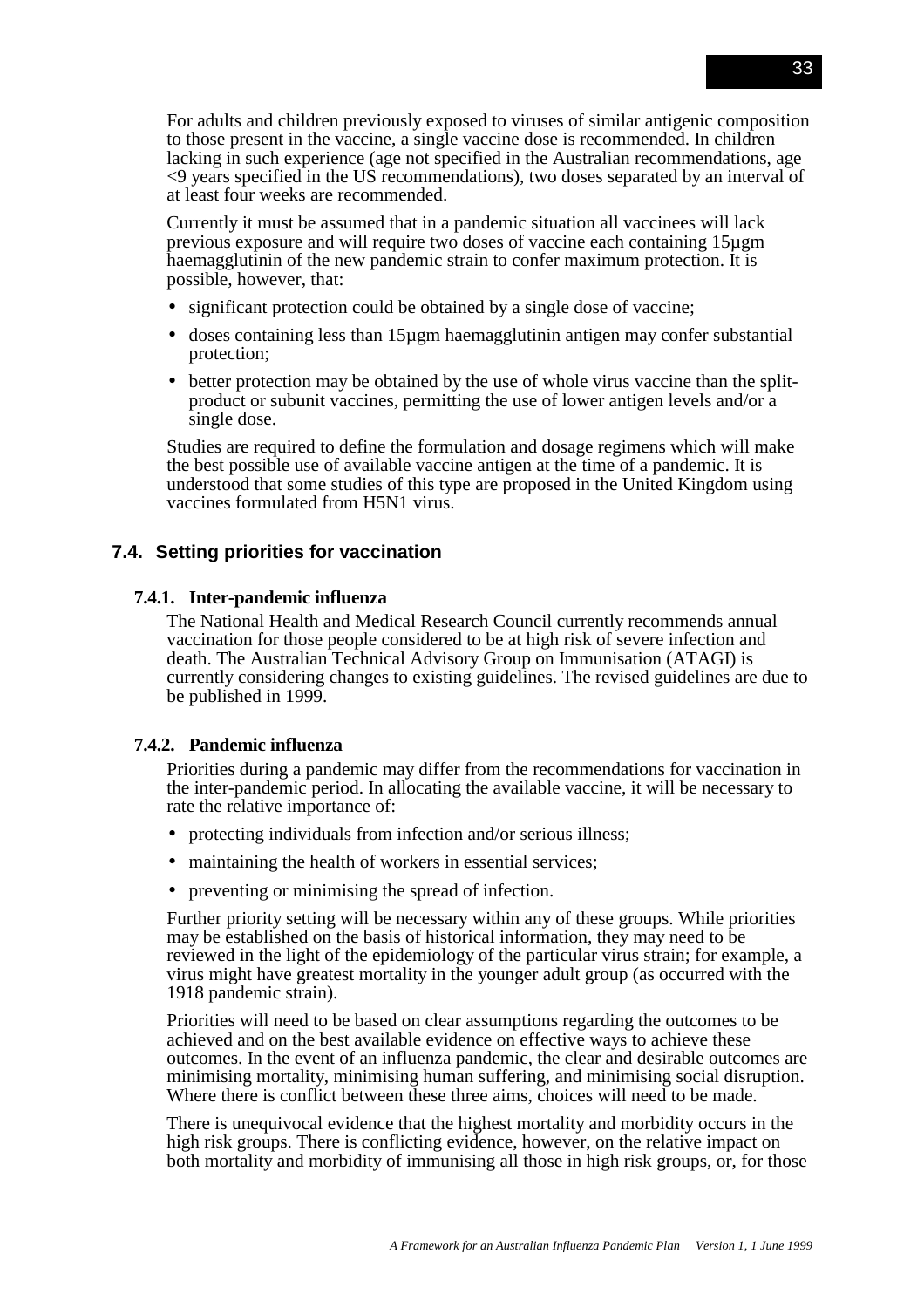in institutional care (eg nursing homes), immunising only health care workers caring for these people.

Social disruption may result during a pandemic due to a high degree of absenteeism among those in essential services. A cut-off point has not been identified, however, between disruption that is merely inconvenient and disruption that seriously threatens lives (directly or indirectly) and/or the structure of society.

A modelling exercise is needed to determine the effects of varying levels of absenteeism, in the short and longer term, on the function of a range of essential services, including police, fire, security, communications, utilities, undertakers, State Emergency Services (SES), and armed forces. A further point to be considered is the potential for essential services personnel to transmit infection.

There is clear agreement that first priority, in vaccination and prophylaxis, is the protection of health care workers: during a pandemic, they will make the greatest contribution to minimising mortality, morbidity and thereby, social disruption; and their work will place them at high risk both of infection themselves, and of transmitting infection to others. Beyond doctors, nurses, ambulance staff, and those working in aged residential care, however, the priority ranking among other health disciplines and workers (eg physiotherapists, orderlies), and their ranking in relation to others in the community, also needs further investigation.

Flexibility will be needed to ensure the ability to respond to patterns of disease and disruption that emerge during a pandemic.

### **7.4.3. Indigenous Australians**

Indigenous Australians suffer significantly higher rates of respiratory disease than the non-indigenous Australian population, and they are at increased risk of the serious consequences of influenza during the inter-pandemic period. In addition, their access to health care is limited due to a range of social, cultural and geographic factors.

The pandemic response must include an appropriate, adequate and equitable response to the needs of indigenous Australians (and other smaller population groups). This includes recognition that current vaccination or prophylactic strategies target the indigenous population aged over 50 years (rather than over 65 years as in the general population).

Influenza and pneumococcal vaccination of the indigenous population should be retained as a primary public health strategy during the interpandemic period.

#### **7.5. Monitoring adverse events related to vaccination**

Currently two parallel and independent surveillance systems monitor adverse events following vaccination in Australia: the Serious Adverse Events Following Vaccination Surveillance Scheme (SAEFVSS), and the Adverse Drug Reactions Advisory Committee (ADRAC).

#### **7.5.1. Serious Adverse Events Following Vaccination Surveillance Scheme**

Initiated through the National Childhood Immunisation Program, SAEFVSS is a national surveillance scheme that aims to identify and report in a timely fashion all serious adverse events which follow childhood vaccination. It has the advantage that local immunisation program directors are able to monitor reports and offer expert advice.

SAEFVSS commenced on 1 March 1995, with retrospective reports backdated where possible to 1 January 1995. Reports on serious adverse events are collected by State and Territory health authorities, forwarded to the Department of Health and Aged Care, collated by the National Centre for Disease Control (NCDC) and reported in the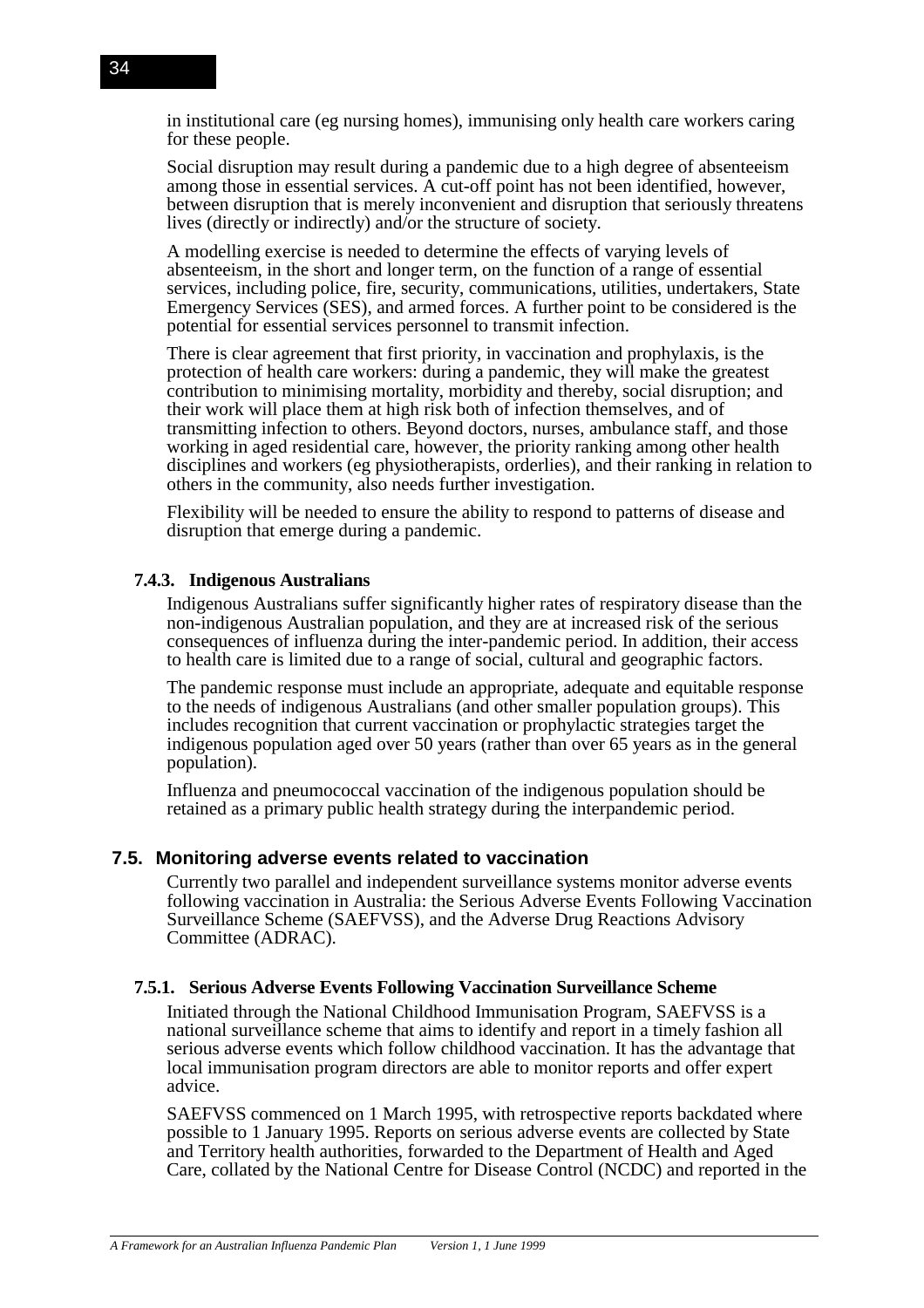*Communicable Disease Intelligence*. Information collected on each case includes the vaccine(s) temporally associated with the event, possible risk factors in the child's medical history, and details about the nature, timing and outcome of the event.

## **7.5.2. Adverse Drug Reactions Advisory Committee**

ADRAC has the responsibility of post-marketing surveillance of all drugs including vaccines. It receives reports from private practitioners, State and local public health clinics, hospitals, vaccine manufacturers, and vaccinees themselves (or their parents). The ADRAC database holds reports of suspected reactions to vaccines that it has received since 1972. It is a passive drug surveillance program which relies upon "spontaneous" reports using a standardised postcard.

An agreement has been reached between ADRAC and the National Centre for Disease Control (NCDC) to move towards one system for reporting and monitoring adverse events related to vaccination. ADRAC's form will be modified to meet State and Territory requirements. Under the revised system, it is proposed that the reports will be sent to ADRAC and forwarded to the NCDC. In States where adverse events are notifiable, the reports will be made to the State Health Department and then forwarded electronically to NCDC and ADRAC. The revised system will be publicised in the next issue of the Immunisation Handbook after it has been reviewed and accepted by National Immunisation Committee (NIC) and Australian Technical Advisory Group on Immunisation (ATAGI).

# **7.6. Pneumococcal vaccination**

Many of the deaths and severe infections precipitated by influenza are due to secondary infection with bacterial pathogens including *S. pneumoniae.* Vaccination of the "at risk" population with pneumococcal vaccine is therefore an important contribution to pandemic preparedness. Those at increased risk of pneumococcal pneumonia, for whom vaccination is currently recommended, include:

- people over the age of 65 years;
- indigenous Australians over the age of 50 years;
- individuals with asplenia, either functional or anatomical, including sickle cell disease in those aged over 2 years;
- immunocompromised individuals (eg. through HIV infection, nephrotic syndrome, multiple myeloma, lymphoma, Hodgkin's disease, organ transplantation);
- people who, although immunocompetent, are at increased risk of complications from pneumococcal disease because of chronic illness (eg. diabetes, alcoholism, chronic cardiac, renal or pulmonary disease);
- people with a cerebrospinal fluid leak.

# **Recommendations**

- 7.1 A concerted effort should be sustained to increase the uptake of influenza vaccine across the population, and in particular, the uptake of influenza vaccine and pneumococcal vaccine in high risk groups. The Commonwealth should give consideration to providing free immunisation (both influenza and pneumococcal) in all defined high risk groups.
- 7.2 Long-term contingency arrangements for provision of vaccine in the event of a pandemic should be established. This should include:
	- dialogue with commercial manufacturers of syringes and containers;<br>• funding of studies aimed at producing vaccine seeds of candidate par
	- funding of studies aimed at producing vaccine seeds of candidate pandemic strains, from avian and animal sources.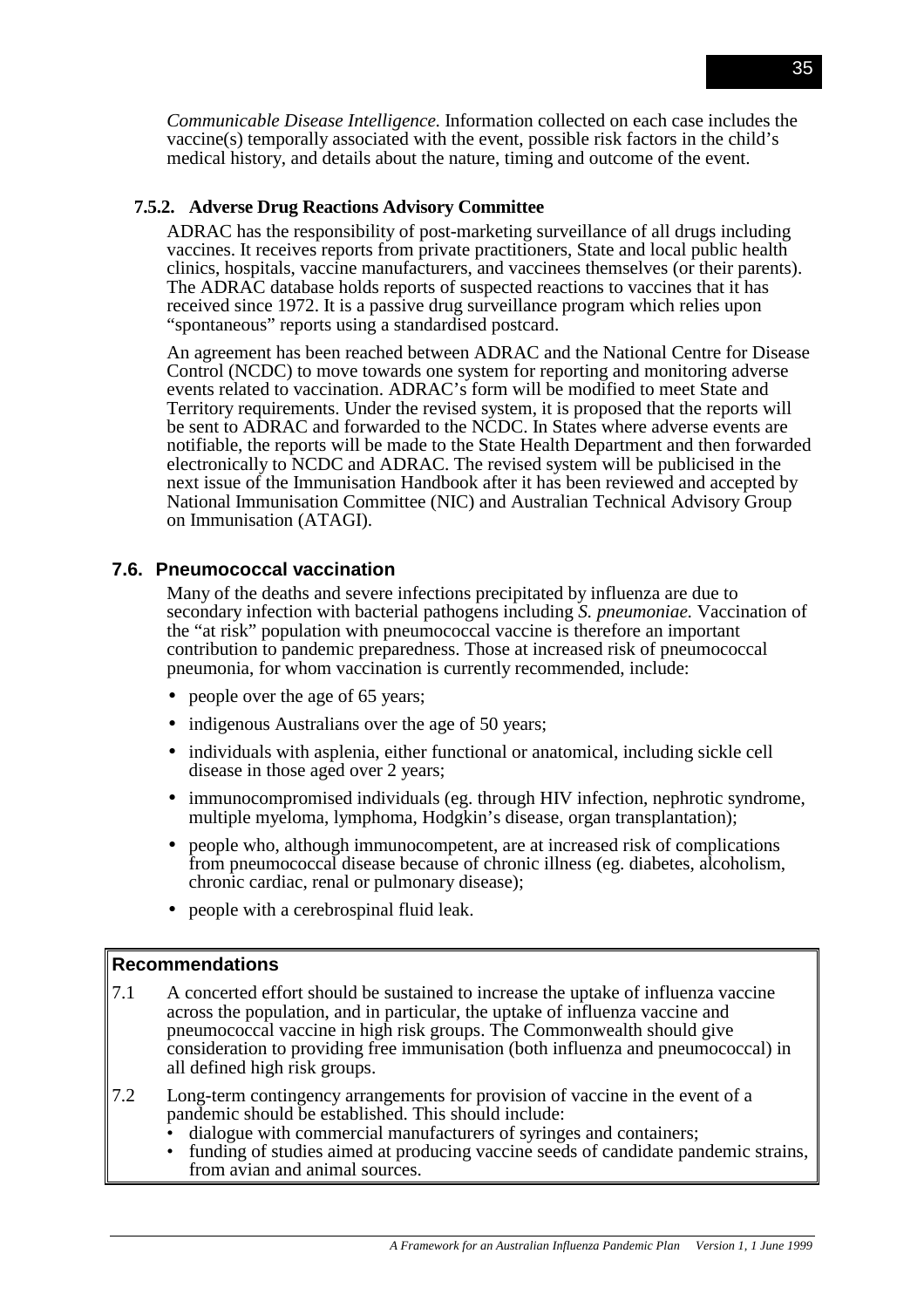- 7.3 A mechanism for the distribution and security of vaccine and antivirals should be developed, in consultation with medical disaster coordination groups.
- 7.4 There should be a single system for reporting and monitoring adverse events related to vaccination.
- 7.5 Investigation should continue into the method of delivering the vaccine during a pandemic (ie. single or multi-dose vials), and studies should be undertaken to define the formulation and dosage regimens that will make the best possible use of available vaccine antigen at the time of a pandemic.

## **Bibliography and recommended reading**

Chalumeau HP. Vaccine manufacture at the time of a pandemic influenza. Eur. J. Epidemiol. 1994;10(4):487-90.

Monto AS. Prospects for pandemic influenza control with currently available vaccines and antivirals. J. Infect. Dis. 1997;176 Suppl 1:S32-7.

Nicholson KG, Tyrrell DA, Harrison P, Potter CW, Jennings R, Clark A, Schild GC, Wood JM, Yetts R, Seagroatt V, et al. Clinical studies of monovalent inactivated whole virus and subunit A/USSR/77 (H1N1) vaccine: serological responses and clinical reactions. J. Biol. Stand. 1979;7(2):123-36.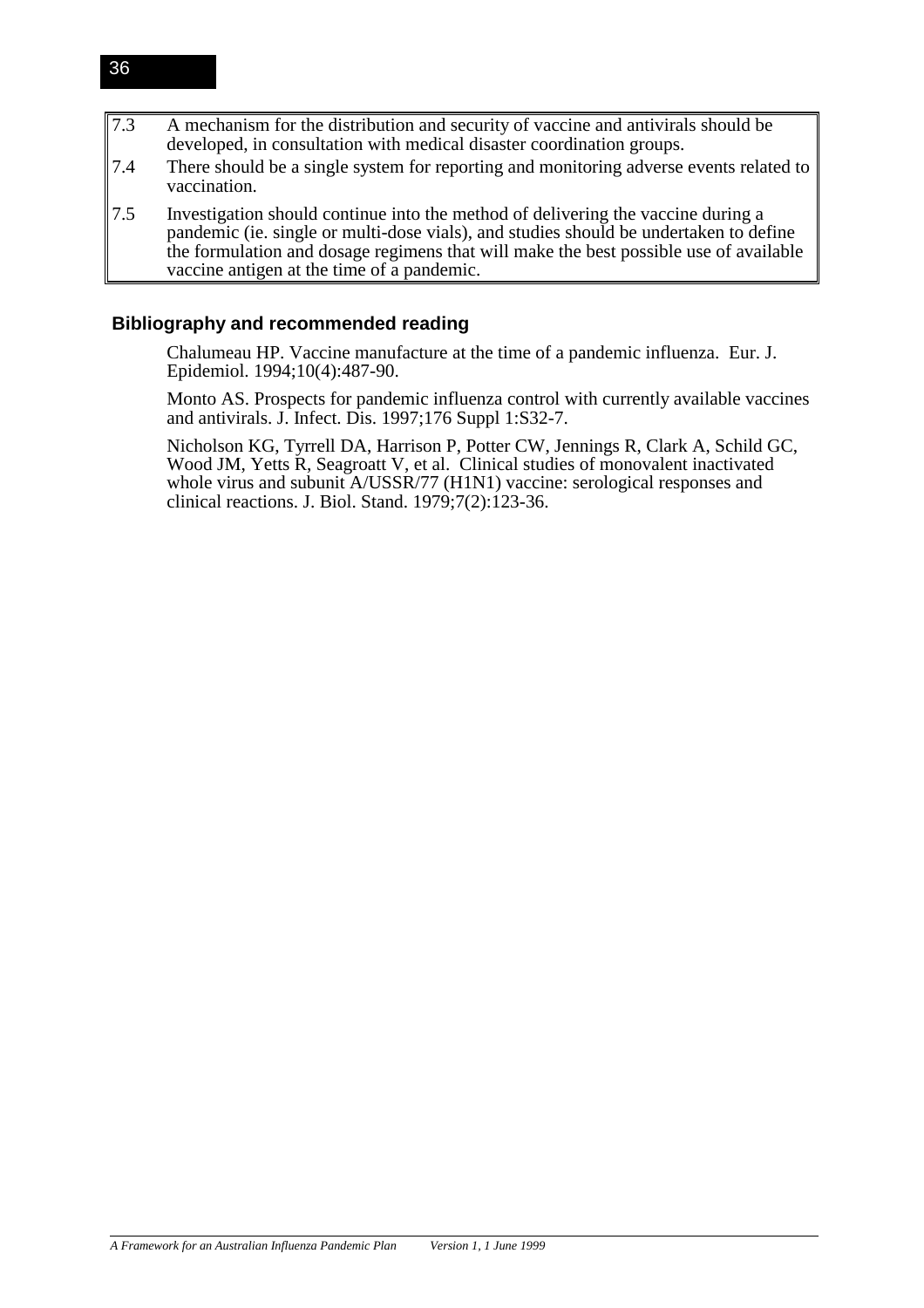# **8. Antivirals**

## **8.1. Current antiviral drugs: characteristics, indications and supply**

There are currently three antiviral drugs that can shorten the course of infection if given early in the disease (treatment) and provide short-term protection against influenza (prophylaxis): amantadine, rimantadine and zanamivir. Only amantadine and zanamivir are registered for supply in Australia.

Unlike vaccines there is an opportunity to stockpile antiviral products ahead of a pandemic. However, like vaccines, supply is unlikely to meet demand. Strategies for acquiring and using available antivirals will need to be developed, including consideration of the indications and priorities for prophylactic versus therapeutic use; ideally a combined strategy for antiviral and vaccine use will be developed.

## **8.1.1. Amantadine**

#### *Marketed as Symmetrel; supplied by Novartis Pharmaceuticals Australia Pty Ltd*

Amantadine is active only against type A influenza viruses. When used as treatment it does not prevent the host immune response to influenza A infection. Prophylactic administration has no effect on the host immune response to vaccination with the current inactivated influenza virus vaccines.

The drug has a number of disadvantages. It has significant side-effects, and influenza A virus rapidly develops resistance to it.

Amantadine must be imported, as it is not manufactured in Australia. Little is used here for the prevention and treatment of influenza, and in a pandemic, supplies would be very limited unless a decision were made to purchase and stockpile it. Shelf-life is up to 5 years. Currently, Australian stocks fluctuate between 1,000-3,000 units, with a lead-time for orders of 10 weeks (Dr Andrew Gardiner, Novartis Pharmaceuticals: personal communication). Excess production capacity for all manufacturers needs to be determined.

Although amantadine is approved for the prevention and treatment of influenza, it is not currently listed on the Pharmaceutical Benefits Schedule for subsidy for this indication.

Individuals already on amantadine for other conditions (eg. Parkinson's disease) will need to have their supply maintained during the increased demand in an influenza pandemic.

#### **8.1.2. Rimantadine**

*Marketed as Flumadine; supplied in the US by Forest Laboratories Inc*

Rimantadine has the same antiviral action as amantadine but causes fewer side-effects. It is not currently registered for supply in Australia and the US-based Forest Laboratories Inc has no plans to seek Australian registration. Rimantadine is approved in the US and restricted access could be obtained under special provisions of the *Therapeutic Goods Act 1989* to allow supply in Australia of unregistered products.

#### **8.1.3. Zanamivir**

*Marketed as Relenza; supplied by Glaxo Wellcome Australia Limited*

Neuraminidase inhibitors, a recently developed class of anti-influenza drugs, inhibit a critical enzyme, neuraminidase, that is present in influenza viruses A and B, thereby reducing the ability of the virus to proliferate and spread in an infected person.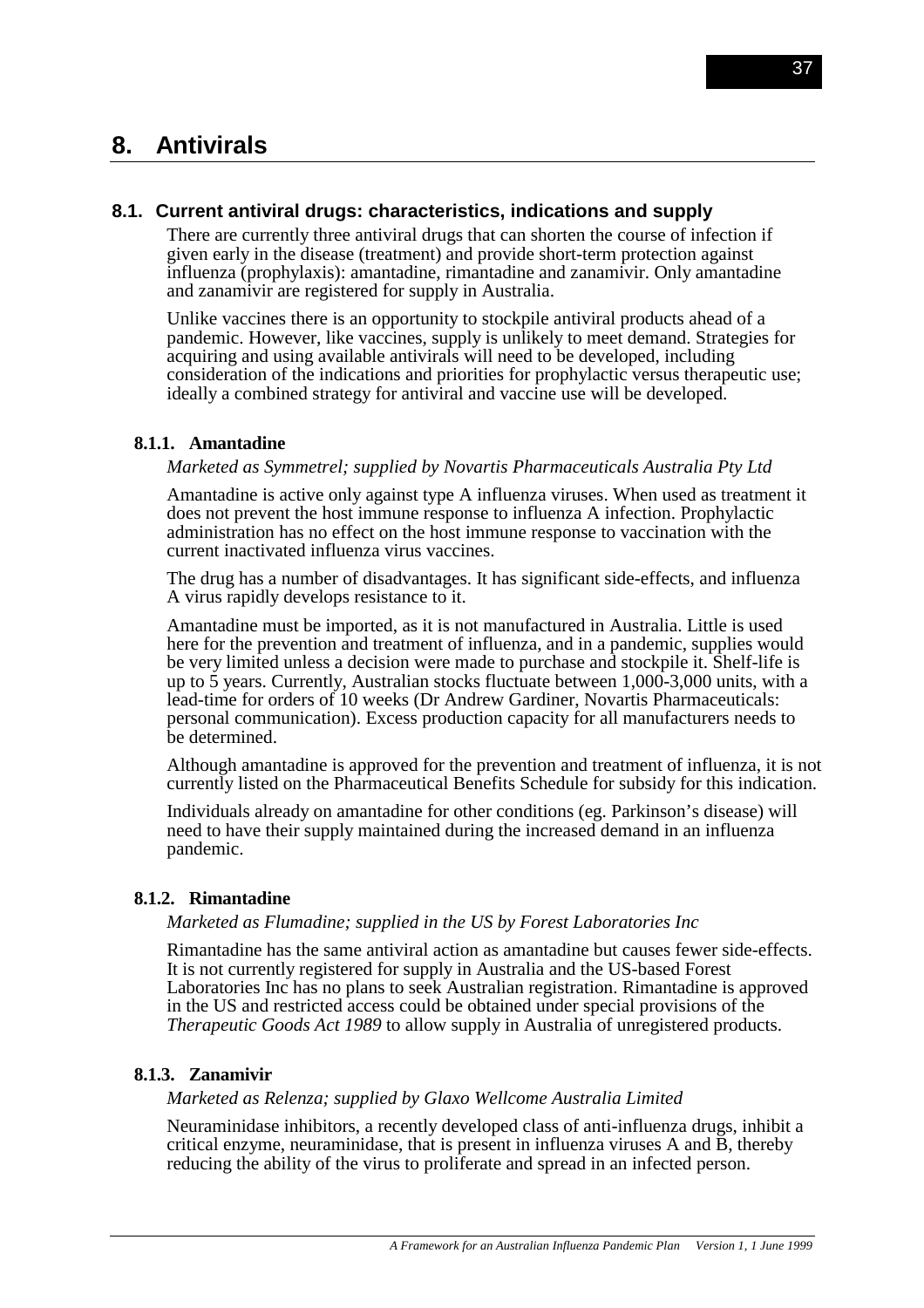One neuraminidase inhibitor, zanamivir, has been approved for treatment in Australia (submitted in New Zealand) and at least one European country. Zanamivir can reduce the period of illness caused by current epidemic strains when administered early in the infection. It is not registered at present for prophylaxis but clinical studies suggest it provides short-term prophylaxis against influenza if taken prior to infection. Zanamivir is administered via oral inhaler.

Studies indicate that when taken therapeutically to treat an existing influenza infection, it does not interfere with the development of immunity. Based on human challenge studies, in successful prophylaxis most individuals do not develop immunity to influenza and remain fully susceptible to infection when the drug is ceased. It remains to be determined whether the drug is equally effective under pandemic conditions. It would be expected (although untested) that zanamivir would be active against any strain of influenza virus and, therefore, could be stockpiled. Data on zanamivir's shelf-life and alternative formulations are unavailable.

It is planned to manufacture Relenza Rotadisks (zanamivir) in Australia from imported active substance.

A second neuraminidase inhibitor, oseltamavir (Roche Products Pty Ltd) has undergone extensive clinical trials and the sponsor will be applying for registration in Australia and elsewhere in the near future. Oseltamavir is administered as an oral capsule.

## **8.2. Treatment and prophylaxis during a pandemic**

A range of guidelines exist for the treatment and prophylaxis of influenza, including guidelines covering the drugs currently registered in Australia (Antibiotic Guidelines 1998/99, MIMS Annual 1999, Australian Medicines Handbook 1998 etc.) and overseas. Indications for use of the new neuraminidase inhibitors in treatment and prophylaxis of influenza are being developed. Dosages for current anti-influenza agents are listed in Appendix F.

It is likely that the dosages required during a pandemic will be similar to those used in inter-pandemic periods for treatment and prophylaxis. Ideally, these drugs should only be used where there is surveillance evidence or laboratory confirmation of influenza.

It is highly unlikely, however, that sufficient antiviral drugs will be available in the event of a pandemic. Further work is required regarding the stockpiling of these drugs (or the raw products needed for manufacture), including issues such as length of storage, responsibility, location, liability, security, cost, activation, and transport.

During a pandemic, ongoing flexible recommendations for antiviral treatment and prophylaxis will be made by the CDNANZ both at a national and State level.

#### **8.2.1. Infection control**

Antiviral treatment and prophylaxis will need to be accompanied by infection control measures to minimise transmission from clinical cases to others, to minimise transmission from clinical cases to others, including health care workers, immunosuppressed individuals and other groups at risk of severe influenza. Infection control should be applied to individuals, small groups (eg. families), larger groups (eg. nursing homes, school, hospitals), or within regions.

Infection control measures may include isolation, temporary closure of schools and businesses, use of masks etc. In the likely scenario that there will be markedly insufficient quantities of vaccine or antiviral drugs, these measures may well be the main public health intervention.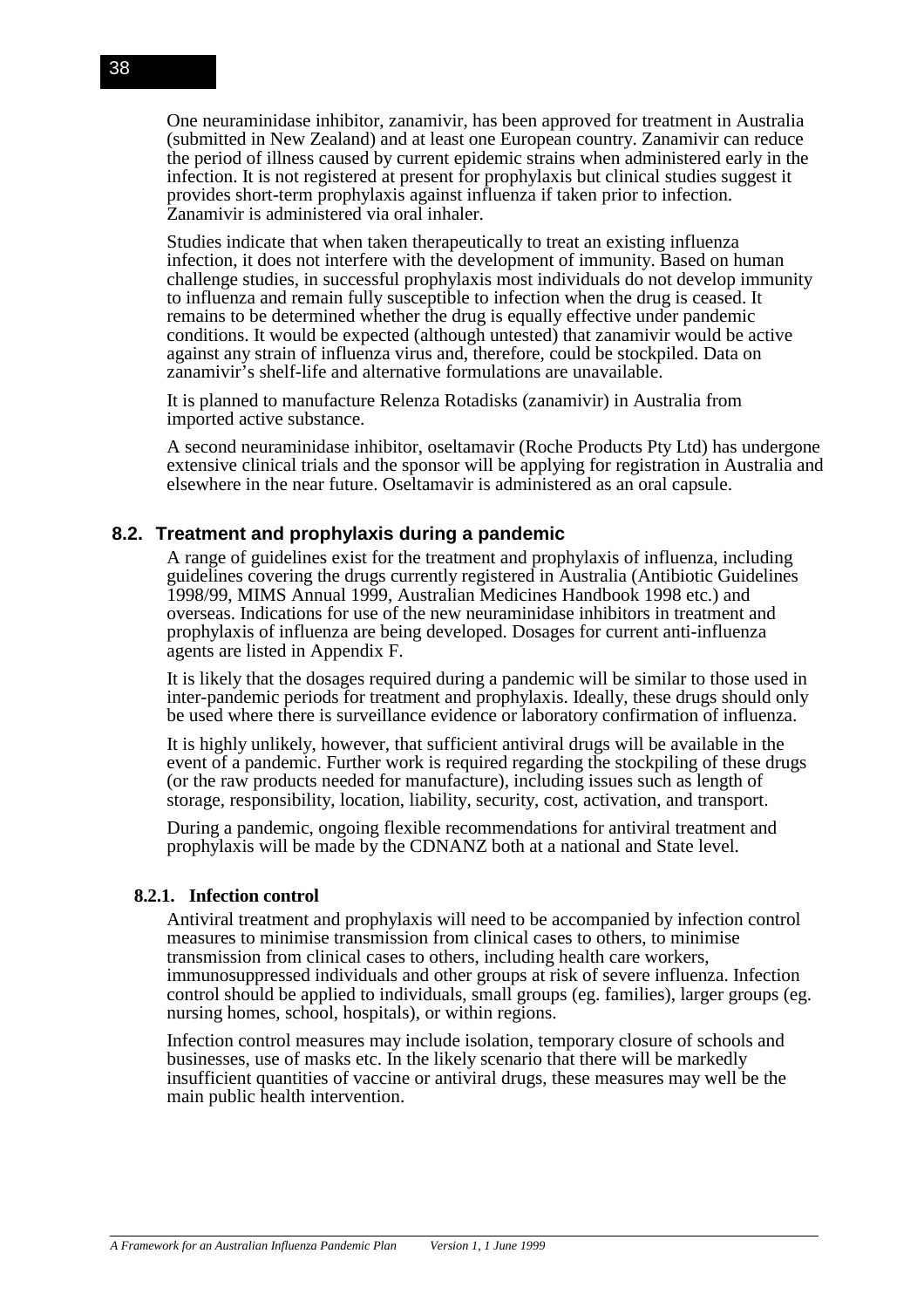# **8.2.2. Treatment**

#### *Priorities for treatment*

In general, anti-influenza treatment during a pandemic is likely to be limited to those with influenza that is clinically severe, complicated influenza (eg. with encephalitis, pneumonia) or requiring hospitalisation (if the reason for admission is directly attributable to influenza rather than an accompanying bacterial superinfection etc.). Ideally, treatment would be reserved for those presenting early (eg. within 30-48 hours) with severe influenza, but early presentation to hospital may not occur. For influenza occurring in closed communities (eg. nursing homes, schools), antivirals may be needed both for treating individuals and to minimise transmission to other members, staff and visitors. Data on the role of the new neuraminidase inhibitors in these situations are not yet available.

Drugs for treatment and prophylaxis are likely to be required over an 8-12 week period, although there may be regional variation in the timing of a pandemic.

#### *Assessing antiviral requirements*

Models are under development to help assess antiviral requirements during the various phases of a pandemic, but the issue is problematic. Kainer has estimated that, based on an Australian population of 20 million (of whom 15.4% to 24.8% are at high-risk), a pandemic that caused symptomatic influenza (ie. severe enough to take at least half a day off work) in 10% of the Australian population would result in:

- an excess number of outpatient visits nationally due to influenza of between 838,958 and 991,068;
- an excess number of deaths due to influenza or its complications ranging from 3,036 to 13,901;
- excess hospitalisations secondary to influenza or its complications ranging from 8,455-33,353 respectively.

#### (See section 2.5, page 10)

If only hospitalised patients were treated with antivirals (2 doses of amantadine or zanamivir daily for 5 days, ie. 10 doses per patient), then up to 330,350 doses of drug would be required. A higher influenza attack rate (likely during a pandemic, and reported with many influenza epidemics) would necessitate proportionately more doses: for example, with an attack rate of 30%, 253,660 to 1,000,580 doses of amantadine or zanamivir would be needed to treat hospitalised patients. The higher the attack rate, the greater the potential disruption to antiviral supply and community services.

This calculation does not take into account a range of other considerations, including:

- treatment of less severe influenza in essential workers to enable them to keep working (1996 census data indicate that at least 871,484 workers are employed in essential services in Australia. An attack rate of 10%, at 10 doses per patient, would necessitate at least 871,484 treatment doses for this population);
- regional or age variation in attack rates;
- epidemiologically evident "waves" of infection;
- severe outbreaks with high attack rates in closed communities;
- reasons for hospital admission not directly related to influenza (eg. delayed bacterial pneumonia, cardiac failure).

Over the same relatively short pandemic period that treatment is required, antiviral prophylaxis will also be required (see below).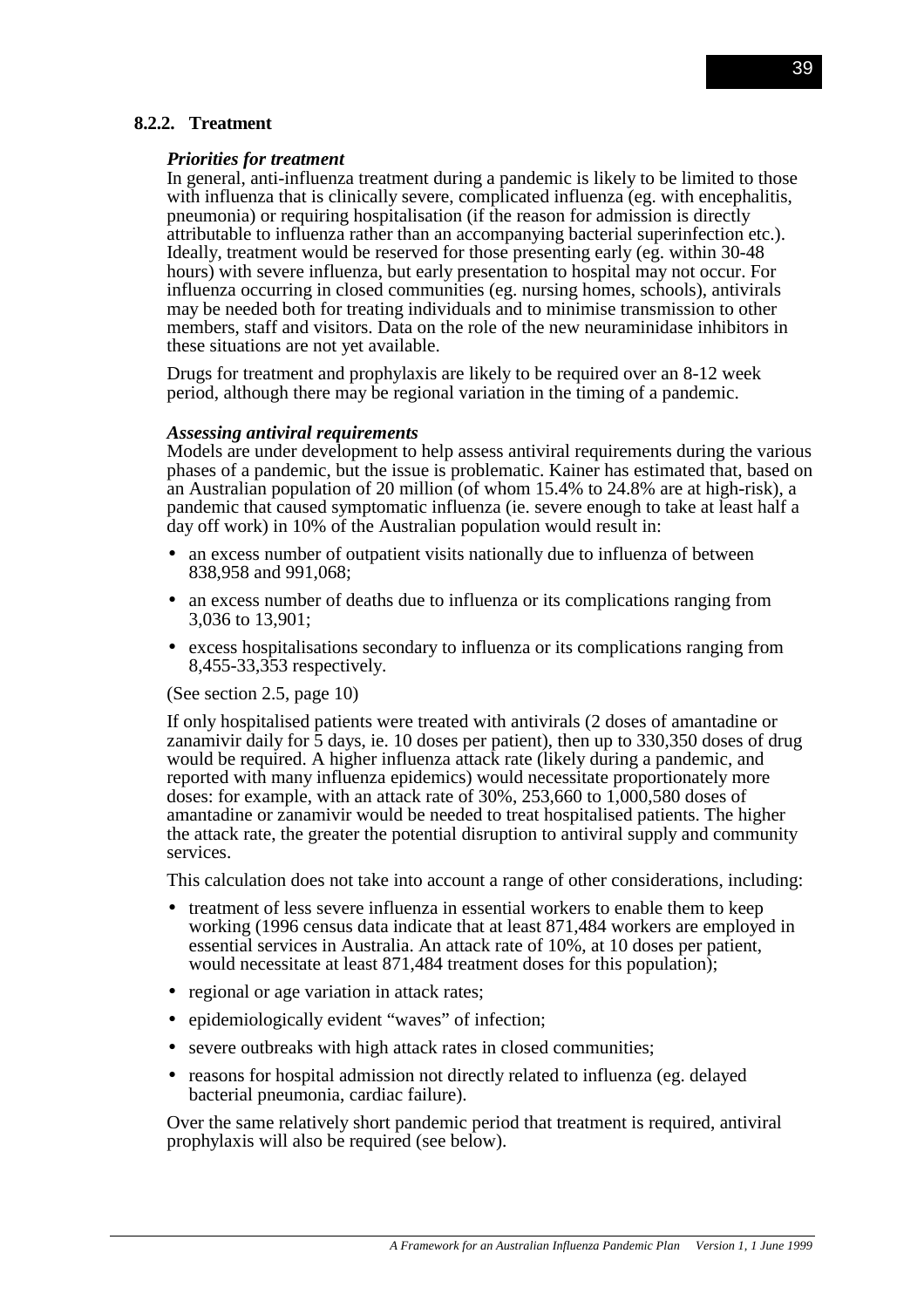Current local, State and national distribution mechanisms need review to ensure the ability to rapidly distribute drugs (antivirals, antibiotics, cardiac and respiratory support drugs etc.) and vaccines to affected individuals and institutions.

## **8.2.3. Prophylaxis**

### *Setting priorities for prophylaxis*

Use of antiviral agents for prophylaxis of influenza during a pandemic is likely to be limited to approximately the same high priority groups for whom vaccination is indicated. In the allocation of antiviral drugs, it will be necessary to rate the relative importance of prophylaxis in:

- protecting individuals from infection and/or serious illness;
- maintaining the health of workers in essential services. This will be influenced by their risk of exposure, risk of transmission to others (especially those at high-risk), their replaceability within their area of essential services, and the extent to which their death or inability to work disrupts the community; and
- preventing or minimising the spread of infection.

These factors will be influenced by:

- the severity, attack rate and epidemiology of the pandemic:
- groups most at-risk of the pandemic strain (eg. elderly, infants, children, young adults, pregnant women, people with underlying medical conditions etc.); and
- the availability and possible variable efficacy of vaccines.

A number of scenarios are currently in preparation to determine the likely numbers of people requiring prophylaxis. High priority groups include:

- staff involved in vaccine and antiviral production and distribution:
- people responsible for community safety and security (eg. police, military, firefighters):
- providers of other skilled services (eg. communications, electricity suppliers);
- those traditionally at increased risk of severe influenza illness and mortality (the NHMRC already recommends annual influenza vaccination for this group);
- staff caring for immunocompromised patients, and staff of nursing homes and other chronic care facilities.

Prophylaxis will also be needed for those in whom influenza vaccination is contraindicated, or whose immunosuppression prevents an adequate response to vaccination.

#### *Assessing requirements for prophylactic drugs*

The amount of drug used for prophylaxis will depend on whether a potentially useful vaccine is available, and whether more than one dose is required to induce protection. For example, if a vaccine is available, then prophylaxis may be given for at least the first 10 days (or longer if more than one vaccine dose is required for efficacy) until the vaccine becomes protective. Prophylaxis in the absence of a vaccine may be needed for the duration of the pandemic (eg. possibly 6-8 weeks), significantly increasing the demand on antivirals.

According to 1996 census data, at least 871,484 individuals are employed Australiawide in essential services. If these people were vaccinated in the event of a pandemic and given prophylaxis (at half the treatment dose) for 10 days until potential vaccine immunity had been induced assuming only one dose of vaccine is required, then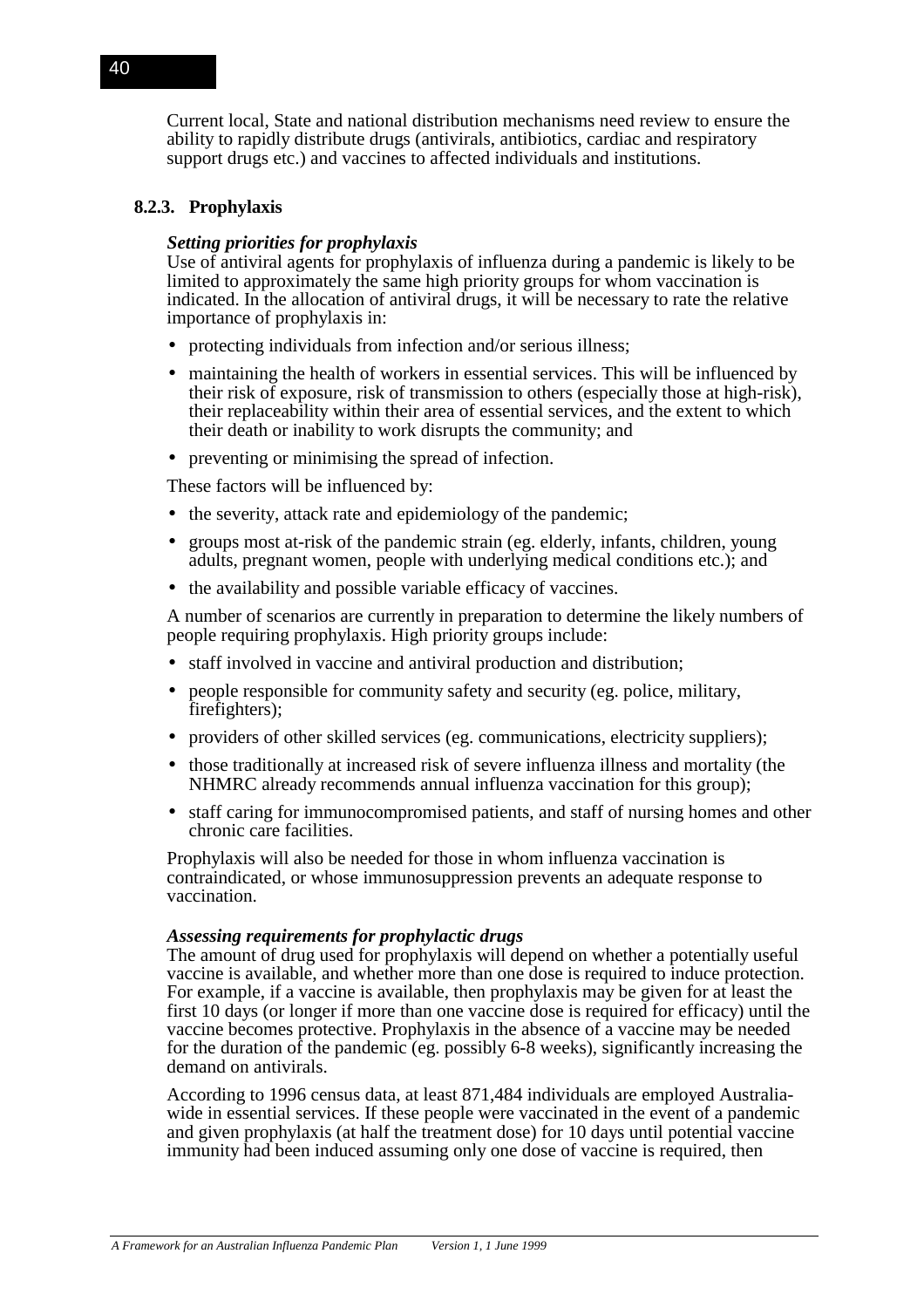8,714,840 doses of amantadine would be needed. If no vaccine was available and prophylaxis was required for throughout the pandemic, the quantity of amantadine needed would increase between 4-fold and 7-fold.

Similar calculations (based on Australian Bureau of Statistics estimates) can be made on:

- the total numbers of Australians over  $65$  years  $-2.245,068$ ;
- those in institutions (ie. public and private hospitals, psychiatric hospitals and institutions, hostels for the disabled, nursing homes, and retired or aged care accommodation) – 218,496;
- indigenous Australians aged 50-65 years 24,593;

and other groups. It has been estimated that between 15.4% and 24.8% of Australians are at high-risk of influenza complications (note that this does not include every person over the age of 65) (Kainer: see Appendices H and I).

## **8.3. Monitoring adverse events related to antivirals**

As with vaccination, adverse events with widespread use of antiviral agents in a pandemic will need monitoring, particularly if accelerated approval for previously unregistered drugs (eg. rimantadine) is given, or currently available drugs are used outside their approved indications. This includes use of the blue "Report of Suspected Adverse Drug Reactions including Birth Defects" ADRAC forms. Methods used to monitor antiviral resistance, which has already been described with amantadine (see page 37), will be required. *In vivo* resistance to zanamivir is rare (see page 37), but with its increased use in interpandemic influenza, monitoring of drug resistance using *in vitro* methods will be important.

Medical practitioners and the general public need to be educated, immediately before and during a pandemic, on the indications, contraindications and adverse events associated with antiviral agents.

# **8.4. Drug resistance**

If antiviral agents are used either prophylactically or therapeutically during an influenza pandemic, surveillance for development of antiviral resistance will be essential. Strict infection control measures will also be imperative when amantadine and rimantadine are used for treatment of infected individuals, to prevent the spread of drug resistant viruses.

## *Amantadine and rimantadine*

When influenza-infected patients are treated with amantadine or rimantadine, they may shed viruses that are resistant to these two drugs. It is not known how often drugresistant viruses occur in treated individuals; however, viruses readily develop drug resistance *in vitro* and resistant viruses demonstrate similar transmissibility and virulence to non-resistant viruses.

Resistance to amantadine and rimantadine can be readily measured by standard viral inhibition tests in cell culture. The genetic changes associated with development of resistance are well characterised and may also be detected by sequence analysis of the viral M protein.

## *Zanamivir*

Although field use of zanamivir has been quite limited to date, only one instance has been recorded of the emergence, in an infected individual, of a virus resistant to this drug (in a chronically infected immunosuppressed child). Laboratory experiments demonstrate a low level of development of drug-resistance *in vitro* and there are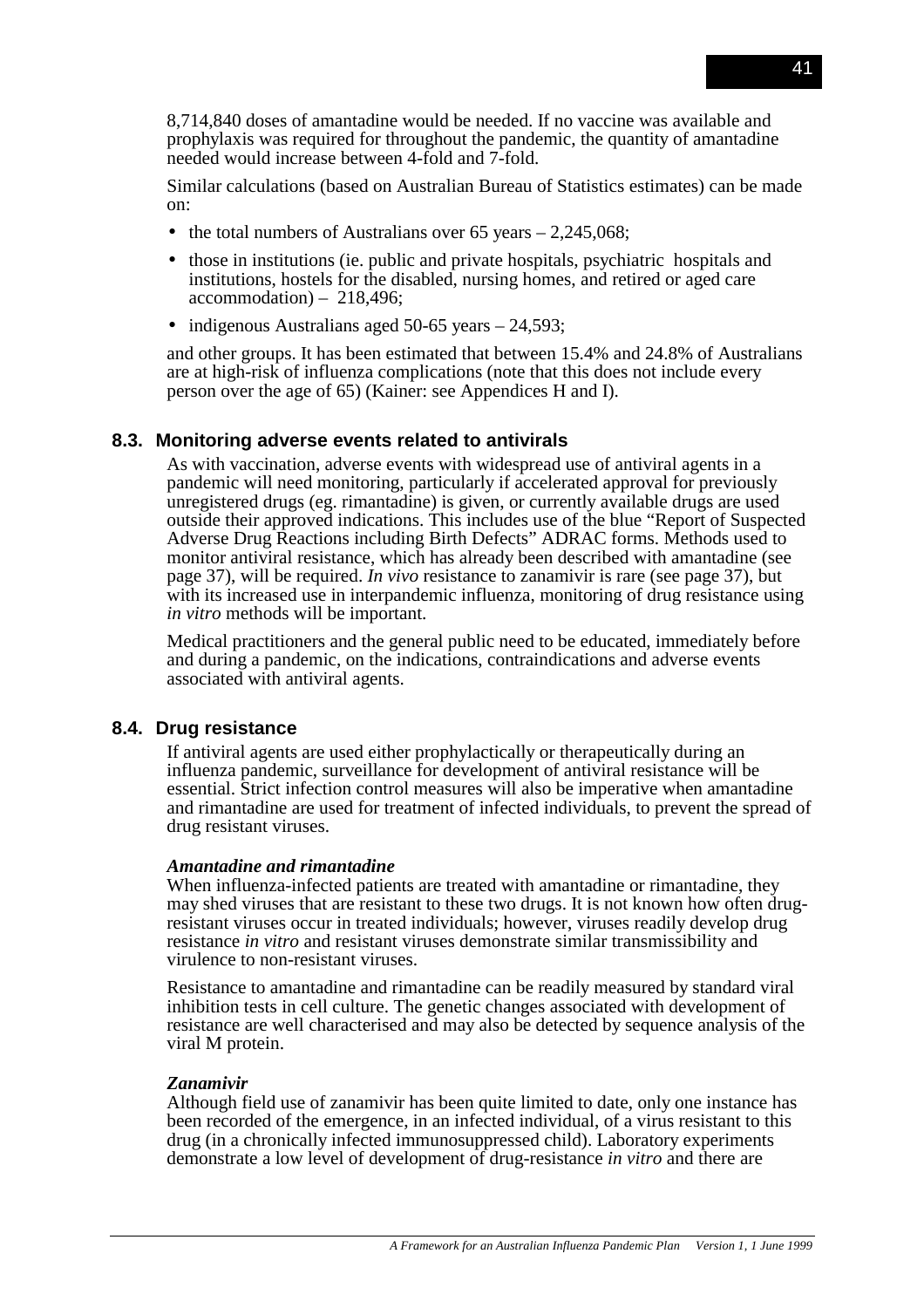reasons to doubt that these resistant strains would be clinically significant. Currently there are no contraindications on the grounds of drug resistance to the therapeutic use of zanamivir during a pandemic.

Currently there are no generally accepted methods for detecting resistance to zanamivir. Inhibition in cell culture may produce spurious results and *in vitro* neuraminidase-inhibition tests are considered a better indicator. Genetic changes associated with certain resistant strains developed *in vitro* have been characterised but these do not necessarily represent all possibilities.

# **8.5. Other drugs**

Other drugs that are likely to be used in an influenza pandemic to treat secondary pneumonia and other associated conditions include antibiotics, bronchodilators, cardiac drugs, antipyretics, analgesics and oral rehydration fluids solutions. A list of these drugs and drug products is included in Appendix F.

## **Recommendations**

- 8.1 Australia should stockpile a quantity of antivirals as a first line of response to an influenza pandemic threat. The quantities to be stockpiled need to be further determined, as does the ongoing cost of such an action. Currently these antivirals would include amantadine, rimantadine and zanamivir.
- 8.2 The PBS listing of amantadine should be changed to include use as a treatment for influenza during a pandemic.
- 8.3 A limited stock of rimantadine should be made available in Australia under special provisions of the Therapeutic Goods Act. These stocks should be on hand for interpandemic prophylaxis, for example when there has been laboratory exposure or for use in emergency personnel going into a high risk area.
- 8.4 Criteria should be developed for the use of drugs during a pandemic.
- 8.5 Supplies of antibiotics and ancillary drugs identified as being in high demand during a pandemic should be frequently reviewed and estimations of requirements during a pandemic regularly reassessed.

# **Bibliography and recommended reading**

Australian Medicines Handbook 1998. Australian Medicines Handbook Pty Ltd, Adelaide 1998.

Blick TJ, Sahasrabudhe A, McDonald M, Owens IJ, Morley PJ, Fenton RJ, McKimm BJ. The interaction of neuraminidase and hemagglutinin mutations in influenza virus in resistance to 4-guanidino-Neu5Ac2en. Virology 1998;246(1):95-103.

Hayden FG, Couch RB. Clinical and Epidemiological Importance of Influenza A Viruses Resistant to Amantadine and Rimantadine. Reviews in Medical Virology 1992;2:89-96.

Influenza Pandemic Preparedness Plan. Responding to an Influenza Pandemic or its Threat: the Role of WHO and Guidelines for National or Regional Planning. World Health Organization, Geneva, Switzerland, 1999.

MIMS Annual 1999. Medi Media Australia, Sydney.

Monto AS, Arden NH. Implications of viral resistance to amantadine in control of influenza A. Clin. Infect. Dis. 1992;15:362-7; discussion 368-9.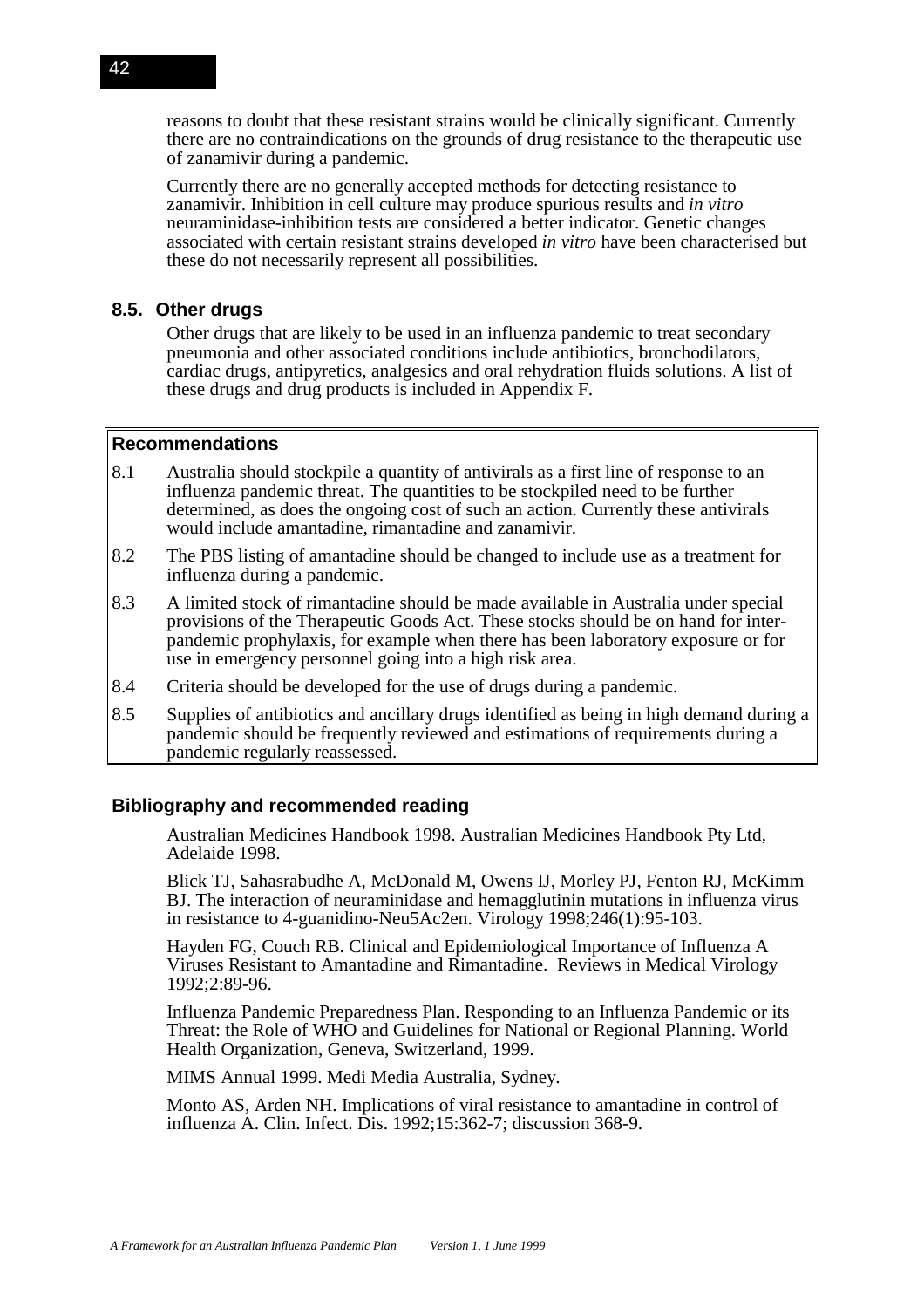Pandemic Influenza: A Planning Guide for State and Local Officials (Draft 2.1, 1999). Center for Disease Control, Atlanta, Ga, USA.

Therapeutic Guidelines: Antibiotics 1998-1999. Therapeutic Guidelines Ltd. North Melbourne 1998.

Influenza Pandemic Contingency Plan for Health Care Institutions (Draft 4, April 1999). Prepared on behalf of the Standing Committee on Infection Control, Department of Human Services, Victoria.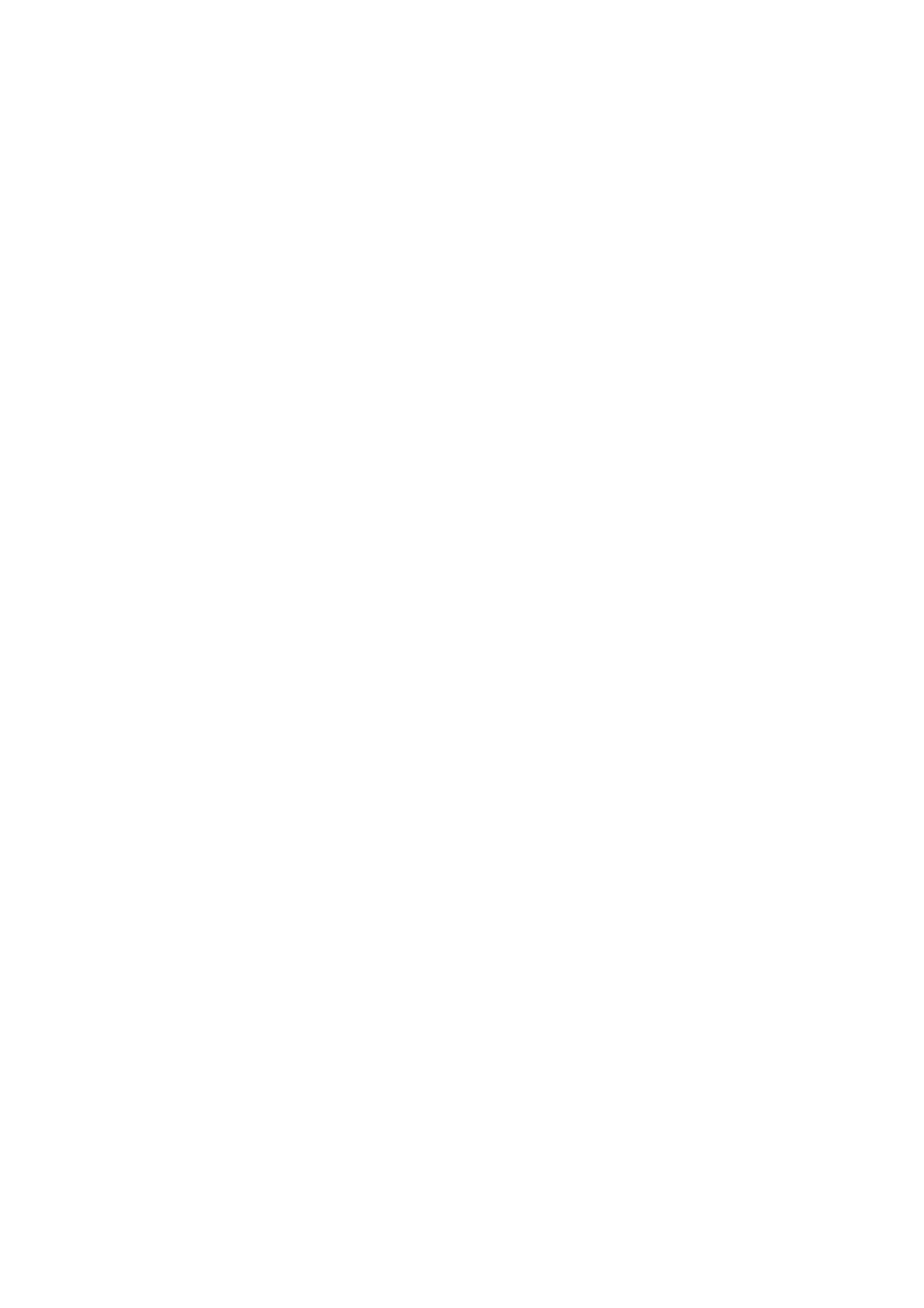# **9. Provision of Medical Care and Essential Services**

# **9.1. Responsibilities during a pandemic**

Each player in an emergency response must have a clear understanding of their own and others' roles and responsibilities. In the event of a pandemic these roles and responsibilities may differ from those during the inter-pandemic period.

In the event of an influenza pandemic being declared by WHO, the following would occur:

- **Quarantine**: the CDNANZ would seek to have influenza declared a quarantinable disease. The Commonwealth government has responsibility for the Quarantine Act and the Commonwealth Department of Health and Aged Care determines the action to be taken to protect the population from a quarantinable disease.
- **Delivery of medical services** would remain with the States and Territories unless these services could not cope, when DISPLAN mechanisms would need to be brought into play.
- **A pandemic command centre** would be established by the Commonwealth, operating from the Commonwealth Department of Health and Aged Care in Canberra. The command centre would be managed by an appointed executive of the CDNANZ, which has representation from each jurisdiction. The centre would be responsible for:
	- $\triangleright$  coordinating all levels of surveillance;
	- $\triangleright$  providing information to the public through the National Emergency Media Relations Network (representatives in all jurisdictions);
	- $\triangleright$  managing vaccine and drug supply and distribution;
	- $\triangleright$  identifying priority groups for vaccination and antiviral treatment; and
	- $\triangleright$  measuring the impact of the pandemic on the nation.

On the advice of the CDNANZ, implementation of State and Territory pandemic plans would be signalled.

- **Monitoring of the impact on essential services** would be undertaken by the Commonwealth in conjunction with the Australian Medical Disaster Coordination Group and Emergency Management Australia.
- **DISPLAN**: An influenza pandemic plan sits within a jurisdiction's DISPLAN. Where indicated, States and Territories would initiate their DISPLAN to ensure that essential services are maintained.
- **Monitoring of global spread:** The Commonwealth would collaborate with WHO in the assessment of global spread of the virus and global impact of the pandemic.

## **9.2. Preparedness strategies**

## **9.2.1. Enhanced surveillance**

At WHO Phase 0: Preparedness level 1 (see page 13), enhanced sentinel surveillance will be initiated. General practitioners participating in the sentinel surveillance scheme will adopt the agreed case definition (see page 25) for the specific influenza virus causing the pandemic. This case definition will be retained and used by all medical officers during the course of the pandemic. (See Chapter 6, Recommendation 6.1, regarding sentinel surveillance.)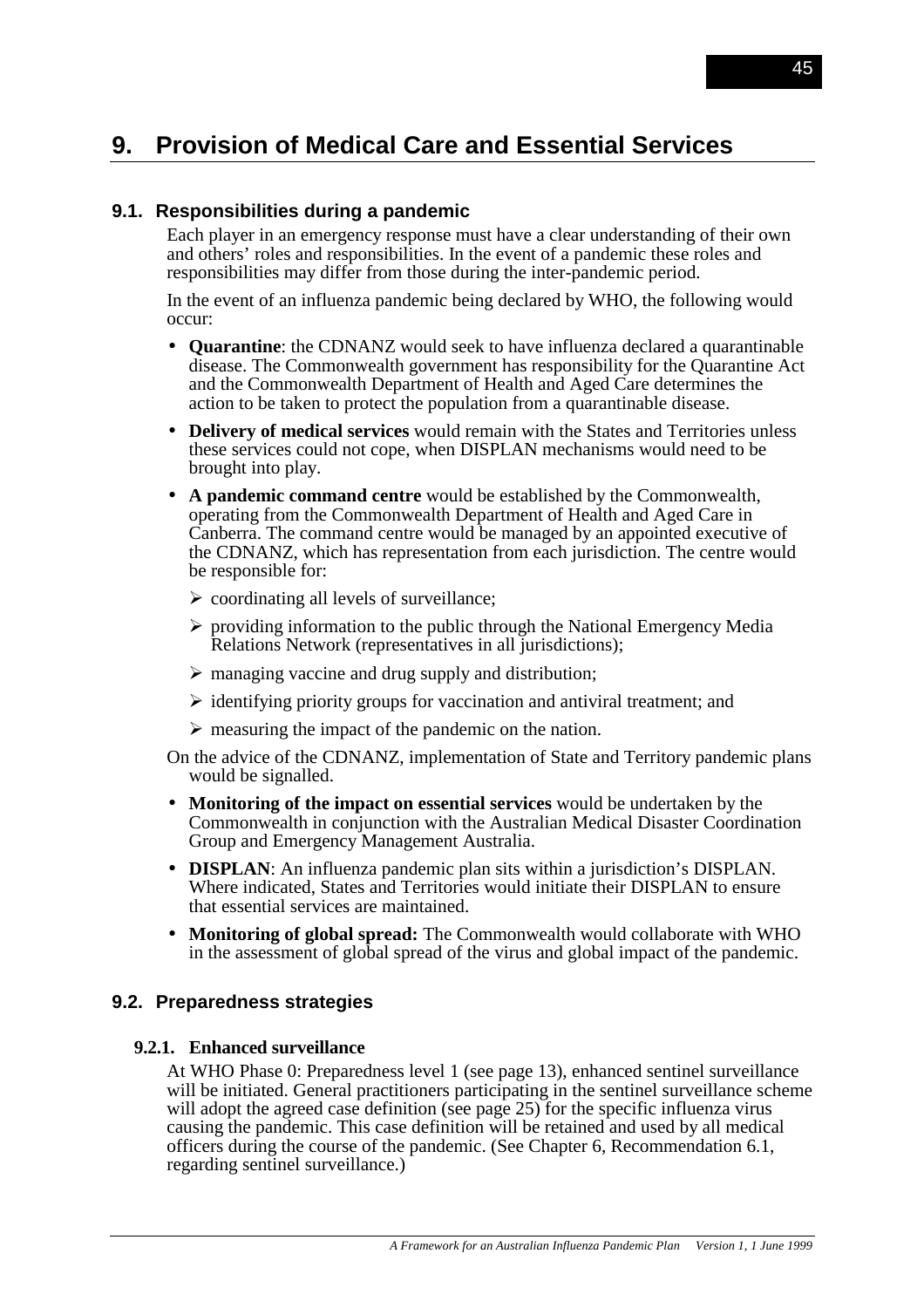### **9.2.2. Notification**

At WHO Phase 0: Preparedness level 3 (when human-to-human transmission has been confirmed; see page 13), influenza and influenza-like illness will become a notifiable disease and remain so until WHO announces that the pandemic is over. This action may involve legislative changes for the duration of the pandemic.

## **9.2.3. Involvement of the AMDCG**

At Phase 0: Preparedness Level 1, at the CDNANZ teleconference to determine outbreak potential, the Australian Medical Disaster Coordination Group (AMDCG) would be involved and informed.

At Phase 0: Preparedness Level 3, the AMDCG would be informed to advise their membership to be on alert.

When the pandemic is announced and the national and state pandemic preparedness plans activated, the AMDCG would concurrently activate medical disaster plans.

### **9.3. Vaccination: identifying priorities**

Australia will act on advice from the WHO Influenza Collaborating Centre as to the appropriate vaccine composition and drug treatment to be used in the pandemic (see Chapters 7 and 8).

Identification of high risk groups and priority groups for vaccination will be guided by WHO, but CDNANZ will make the final decisions in ranking identified vulnerable groups, traditional high risk groups, and providers of essential services (see section 7.4, page 33).

Until the new influenza subtype actually exists there is no way of determining other groups that it may place at high risk. Traditional high risk groups comprise:

- indigenous Australians over 50 years of age (approximately 24,000);
- indigenous Australians and non-indigenous people over 65 years of age (2.3) million); and
- those with chronic illness.

High priority groups would also include essential services personnel (1996 census indicates at least 871,484 people) and the volunteer work force (estimated to be around 650,000), who would provide a significant proportion of the emergency service personnel.

#### **9.4. Treatment and hospitalisation**

Criteria for diagnosis, methods of treatment (eg. use of scarce drug resources for prophylaxis or therapy), and hospital admission will be developed at a national level between the CDNANZ, the Divisions of General Practice, the College of Emergency Medicine, the Public Health Laboratory Network and sentinel surveillance networks.

Kainer has estimated the number of excess hospitalisation, death and outpatients visits due to influenza and its complications, in a pandemic with a 45% attack rate, 38,000- 150,000 excess hospitalisations and 13,500-62,500 excess deaths may be expected on a national level (see section 2.5, page 10).

Planning to manage this situation will need to include consideration of:

• home versus hospital care. This needs to be considered against the capacity of community nursing services and community health centres to respond. Groups such as St John's Ambulance and Red Cross could be used to supplement this workforce;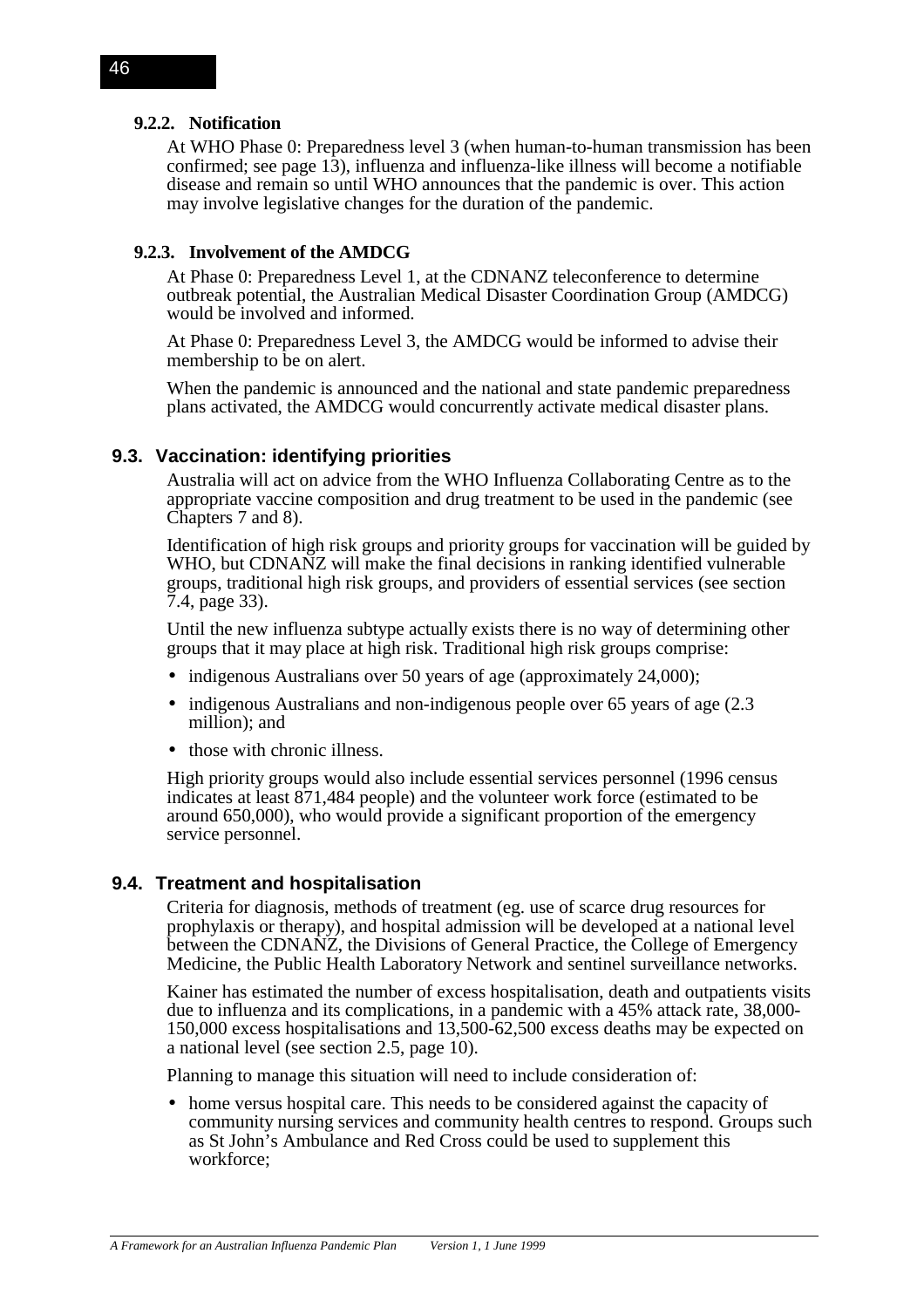• contingencies at State and Territory level to address the potential shortage of general practitioners, hospital doctors, nursing staff and allied health staff to meet the sustained demands.

Maintenance of laboratory services and the determination of a standard sequence of laboratory confirmation tests will be essential (See Chapter 6).

# **9.5. Rural and remote communities**

People in rural districts and remote communities frequently have limited access to health care services. These population groups have the same right to medical and other care as the rest of the population, and all aspects of pandemic planning must address their needs in a way that is fair and equitable.

## **9.6. Projected time frames**

In a best case scenario, a new subtype would emerge during the influenza season in the Northern Hemisphere, giving Australia some time to prepare and, optimistically, move through the earlier levels of the plan. Based on previous pandemics, the second wave of outbreaks would be expected to occur within 3-9 months of the initial outbreak.

The WHO will report when the pandemic period has ended, which is likely to be after 2-3 years. The indications will be that indices for influenza activity have returned essentially to inter-pandemic levels, and immunity to the new virus subtype is widespread.

# **9.7. Development of State/Territory pandemic plans**

Each State and Territory is responsible for developing an influenza pandemic plan that is aligned with the national pandemic plan and addresses that State/Territory's capacity to deliver the health and medical services required during an influenza pandemic. Appendix I provides an example of such a plan.

State and Territory pandemic plans need to be developed within the framework of existing disaster management plans to ensure that the people responsible for responding to an emergency are rehearsed in the sequence of actions and educated in the differences between responding to a natural disaster, which has a localised source, and a medical disaster such as a pandemic, where the source is global.

# **9.8. Field testing of pandemic plans**

Emergency Management Australia has indicated that a coordinated field exercise to test draft pandemic plans within each jurisdiction is essential to identify strengths and weaknesses of the plans.

## **9.9. Use of scenarios**

Scenarios can be used in table-top or field exercises to identify "what if" situations and stimulate discussion and identification of options. Examples of scenarios are included in Appendix G.

## **Recommendation**

9.1 Each State and Territory should convene an influenza pandemic planning group, to develop a pandemic contingency plan that addresses the capacity of the States and Territories to respond to a pandemic. Ideally the group should include an Australian Medical Disaster Coordination group representative, a National Emergency Media Relation Network representative, a public health medical officer, a Chief Quarantine Officer and a CDNANZ member.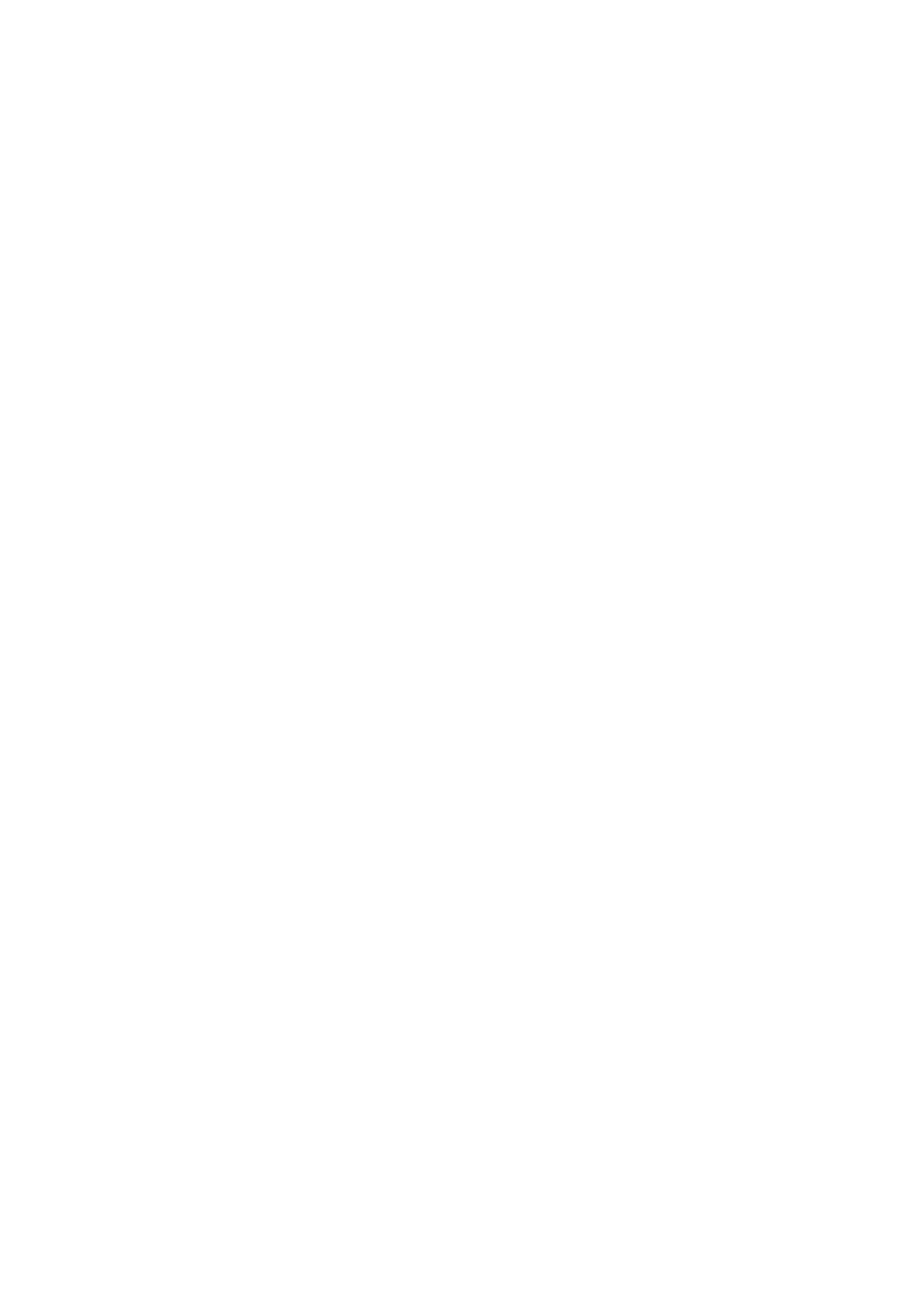# **10. Communications**

## **10.1. Introduction**

An influenza pandemic will affect very large numbers of people, not only those who are normally considered to be in a high risk group, but possibly thousands of young, normally healthy people. Regardless of planning by health authorities, the general public will be concerned, confused and possibly in a state of panic. Measures that may be necessary, such as rationing vaccinations, restricting freedom of movement, or closures of public facilities, are bound to cause alarm.

The way in which information is imparted to the public at this time could have a significant impact on the success or otherwise of a national pandemic plan. A workable communications strategy is crucial.

Australia has a high level of expertise available through the CDNANZ, the WHO Collaborating Centre on Influenza in Melbourne, and the National Centre for Disease Control (NCDC) in the Commonwealth Department of Health. This communications strategy is designed to support and complement the actions of these bodies during a pandemic.

### **10.2. Advance preparations**

#### **10.2.1. National Emergency Media Relations Network**

The National Emergency Media Relations Network (NEMRN), formed in 1997 following the first *Emergency Under Control* Conference for media relations (public affairs) officers, brings together media relations officers from a wide range of fields including human and animal health organisations; agriculture and primary industries departments; public and private sector food industry; scientific, medical and environmental organisations; and meat, poultry, egg, fish and farmer organisations.

The purpose of the NEMRN is to ensure that the media receives a consistent, coordinated message in an emergency situation, disseminating information rapidly to members. Its value was demonstrated in relation to the avian influenza in Hong Kong, when it helped to deflect unwarranted concern in Australia and, in particular, to limit any adverse impact on the Australian poultry and egg industry.

The NEMRN will play an important role in communicating with the public during a national pandemic.

#### **10.3. Prepared public and health professionals**

It is essential that the national influenza preparedness plan include a media strategy.

The media strategy should be implemented immediately. The first step will be to prepare the public in advance on what to expect if a new strain of influenza reaches Australia. This should include:

- development and widespread dissemination of a brochure outlining the roles and responsibilities of the CDNANZ, to promote confidence that Australia and New Zealand are well prepared to deal with a pandemic. Target audiences include the public, medical and scientific community and the media;
- a fact sheet outlining:
	- $\triangleright$  measures that may be needed, and their rationale; eg. who should be vaccinated and why others are excluded, procedures for isolation of patients, cancellations of elective surgery to provide more beds, etc;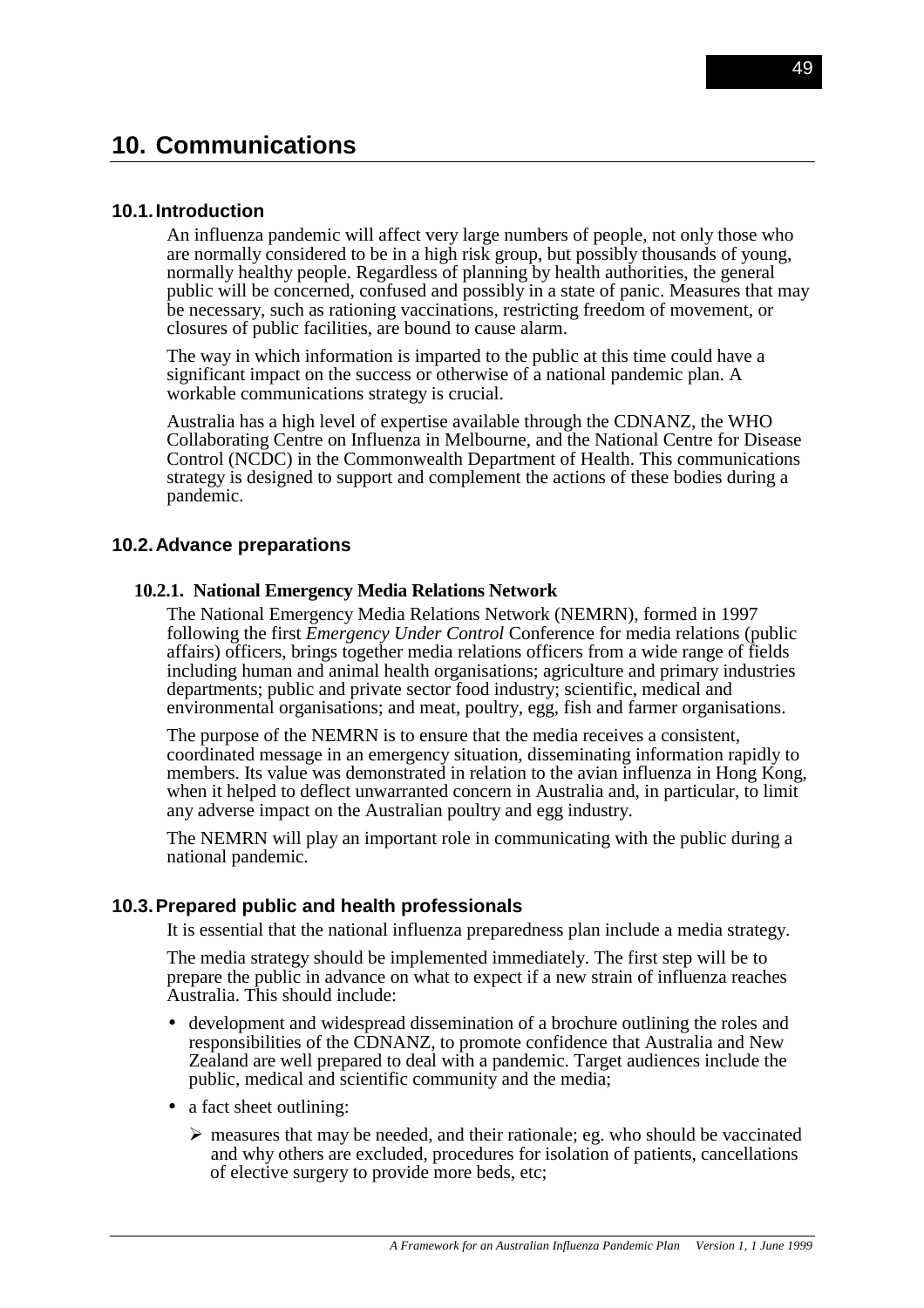- $\triangleright$  actions people can take to cope with the physical effects of influenza.
- enlisting the assistance of the media: in particular, calling together key news editors and medical writers for a day or half-day discussion with CDNANZ members, to enlist their support for:
	- $\triangleright$  publicising the availability of the fact sheets and the Influenza Plan (in advance of a pandemic); and
	- $\triangleright$  a commitment to non-sensational, responsible reporting of the Australian response when the pandemic actually occurs.

The media can be the most valuable link between health authorities and the public during a pandemic, especially as members can rapidly disseminate vital information around Australia in minutes. It is vital that the media feel part of the emergency response and that reporters can trust the information given to them. The media need assistance to understand the medical details of the pandemic and be convinced of the usefulness and fairness of any extraordinary measures taken.

Running in parallel with the public communications strategy will be an intensive information campaign for health care professionals including:

- fact sheets to be distributed to all hospitals, clinics, general practitioners, consulting rooms etc. via State and Territory Health Departments;
- regular communication bulletins to Divisions of General Practice, Colleges, medical, nursing and health care associations;
- articles in medical magazines and health publications.

## **10.4. Immediate action in the event of a pandemic**

The following are guidelines for media management activity in the event of a pandemic. Individual actions will be determined by the NEMRN as situations develop.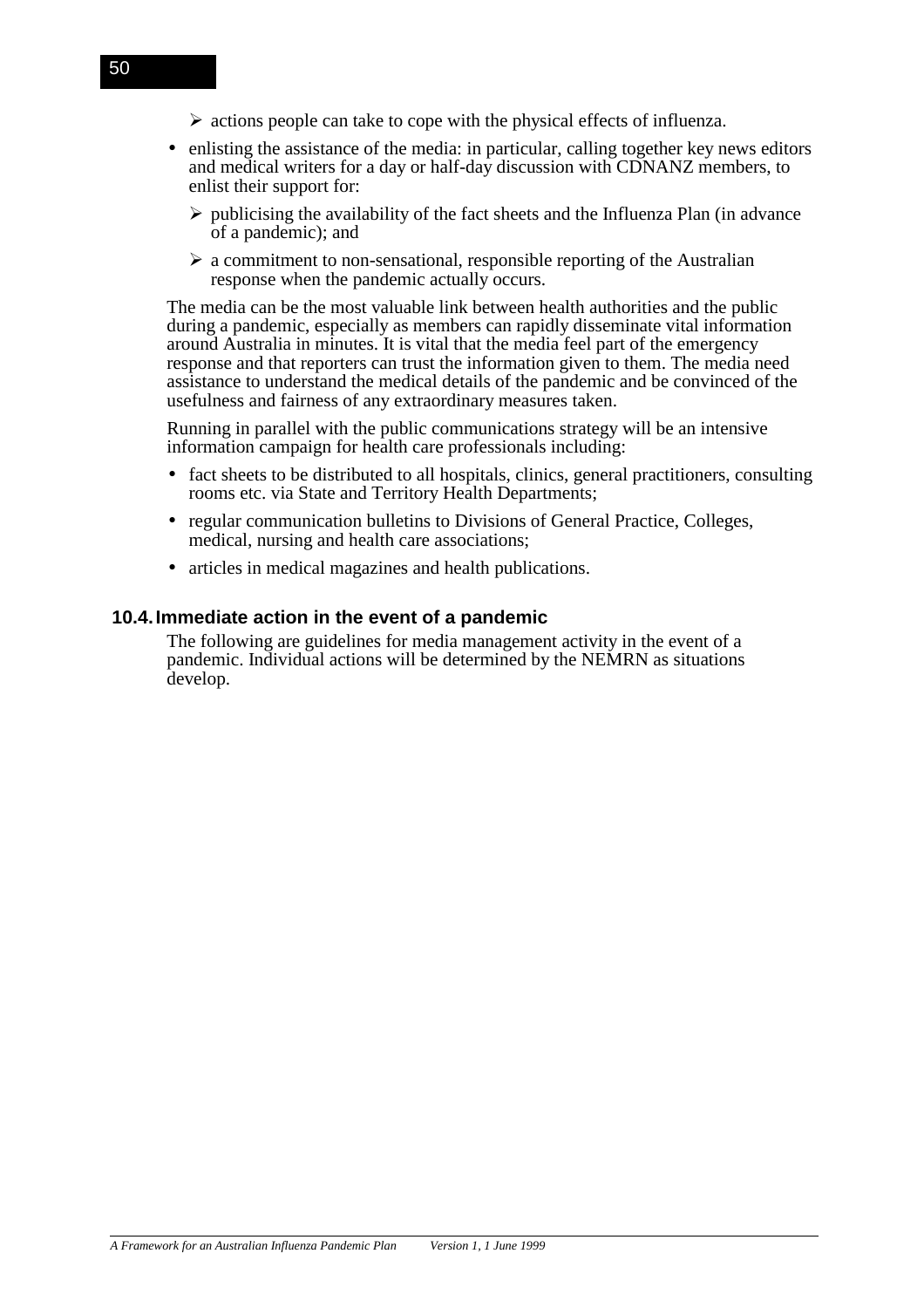# **PHASE 0: PREPAREDNESS LEVELS 1 & 2**

(see page section 1, page 13, for definition of WHO Preparedness Levels)

### **STEP ONE: Involve the Media Adviser, appoint official spokespeople**

The Media Adviser to the CDNANZ (Director of the Public Health Media Unit, NCDC) must be involved from the first CDNANZ meeting to co-ordinate a national response to the pandemic.

At the first meeting, a spokesperson/s to the media and hence the public should be designated. This will probably be a shared responsibility between:

- Chair of the CDNANZ,
- Head of the NCDC,
- Chief Medical Officer for Australia, and
- if the influenza strain emanates from animals, Chief Veterinary Officer for Australia.

### **STEP TWO: Inform the National Emergency Media Relations Network**

Following CDNANZ's initial meeting, the NEMRN will hold a teleconference to discuss tactics, and will then invoke its information strategy. **Note:** NEMRN members are keyed into a dedicated fax stream in the NCDC in Canberra and many are on an email distribution list.

State and Territory Health and Animal Health media relations people will be responsible for keeping public relations officers at hospitals and medical and animal health facilities informed on the latest developments.

#### **STEP THREE: Prepare and disseminate Fact Sheets**

The NCDC, in consultation with the CDNANZ, should immediately prepare one or two Fact Sheets for dissemination to the public via State and Territory Health Departments and other government departments; and to media nationally, in New Zealand, and overseas. The Fact Sheets should include:

- nature of the new disease, symptoms, dangers, and how individuals should care for their health; including contact numbers for State and Territory Health Departments;
- any unusual measures to be implemented, including emergency powers under the law, and the rationale for such measures.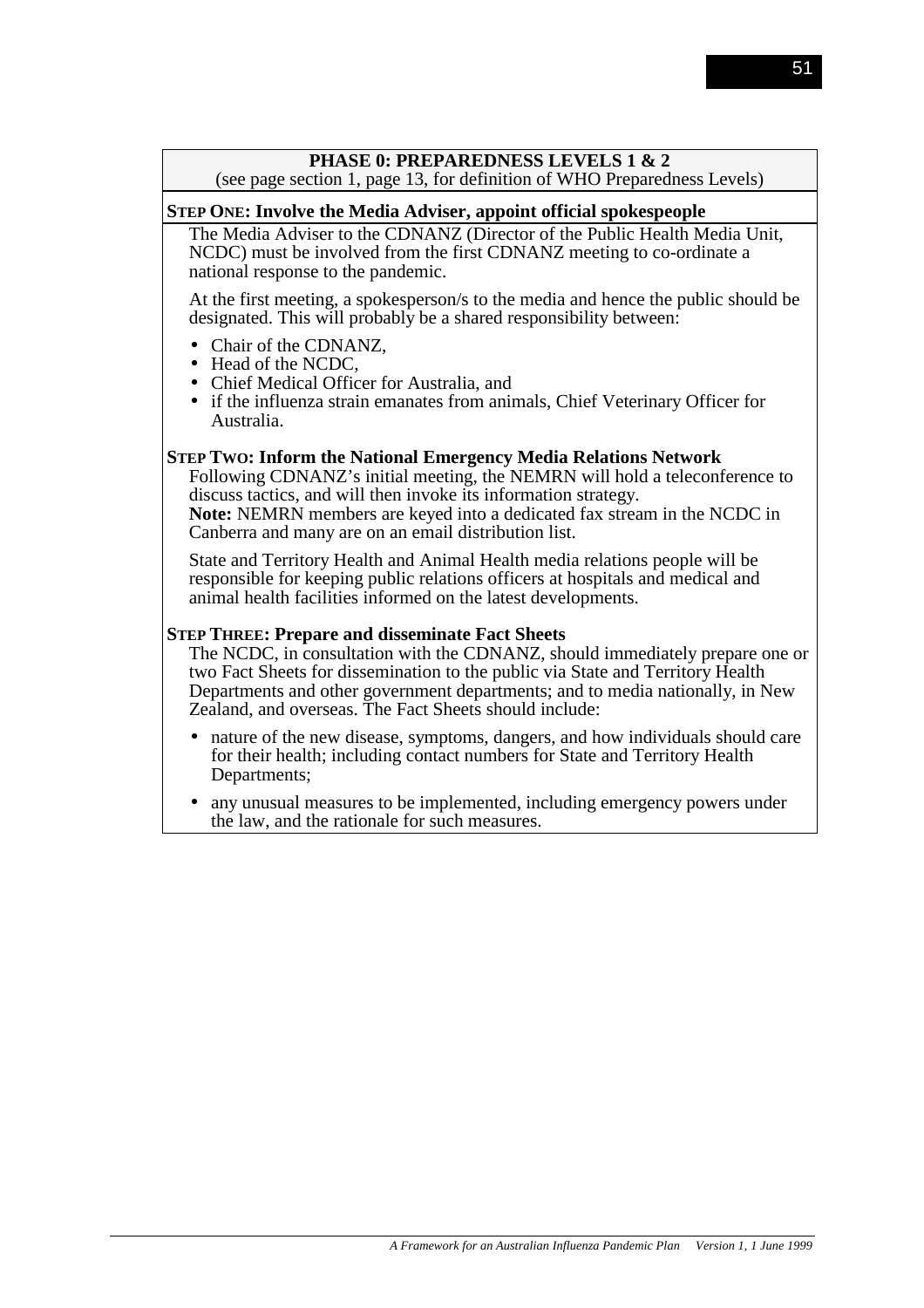#### **PHASE 0: PREPAREDNESS LEVEL 3 AND SUBSEQUENT PHASES**

### **STEP FOUR: The hot line - keeping the public informed**

The NCDC media unit will immediately set up a national Hotline for individuals wanting information. Telephone staff will be given a set of questions and answers, and a doctor will be called in to answer other queries.

**Note**: The Department of Health and Aged Care in Canberra has a dedicated phone line for such emergencies, which can be put into action within a few hours.

#### **STEP FIVE: Recorded message - update regularly**

A separate 1800 phone line should be established immediately, updated daily or as necessary, with a recorded message on what the public should be doing.

#### **STEP SIX: Print advertising - getting the facts**

A half-page or full-page print advertisement should be prepared, setting out the measures being taken to respond to the pandemic, and hotline phone numbers. Advertisements will be co-ordinated from the NCDC, in consultation with the CDNANZ, and placed in all daily metropolitan newspapers throughout Australia.

#### **STEP SEVEN: Indigenous and ethnic media - spreading the word**

Indigenous media and ethnic media, both print and electronic, should be targeted with publicity and advertisements (translated), to ensure that the messages are spread to the whole Australian community.

#### **STEP EIGHT: The Internet**

Internet communications will play an important role in advising the public. Information on the internet should include fact sheets, phone-in numbers, media releases, updates etc. The website of the Public Health Division, Commonwealth Department of Health could be used, or a separate dedicated site established.

#### **STEP NINE: Daily news conferences**

The media should have daily access to an authoritative spokesperson. To avoid continual interruption to key workers, a media conference should be called each day at a time convenient for media. Spokespeople should be available at other times as much as possible for current affairs TV and talkback radio.

The daily news conferences will be co-ordinated by the NCDC Public Health Media Unit in Canberra, but as some spokespeople are based in State or Territory Departments, the media relations officers in those States will conduct the conferences.

#### **STEP TEN: Politicians - keep the press secretaries informed**

In general, it is best if Ministers do not comment publicly on the pandemic to ensure a co-ordinated, apolitical national response. At times, it may be appropriate or expedient for politicians to take the lead: eg. to announce the invoking of emergency powers. It is imperative, therefore, that Ministerial press secretaries be included on the information network system through the NEMRN.

### **Recommendation**

10.1 The Commonwealth, States and Territories should forge strong links between the NEMRN, the Public Health media officers, and the DISPLAN media officers.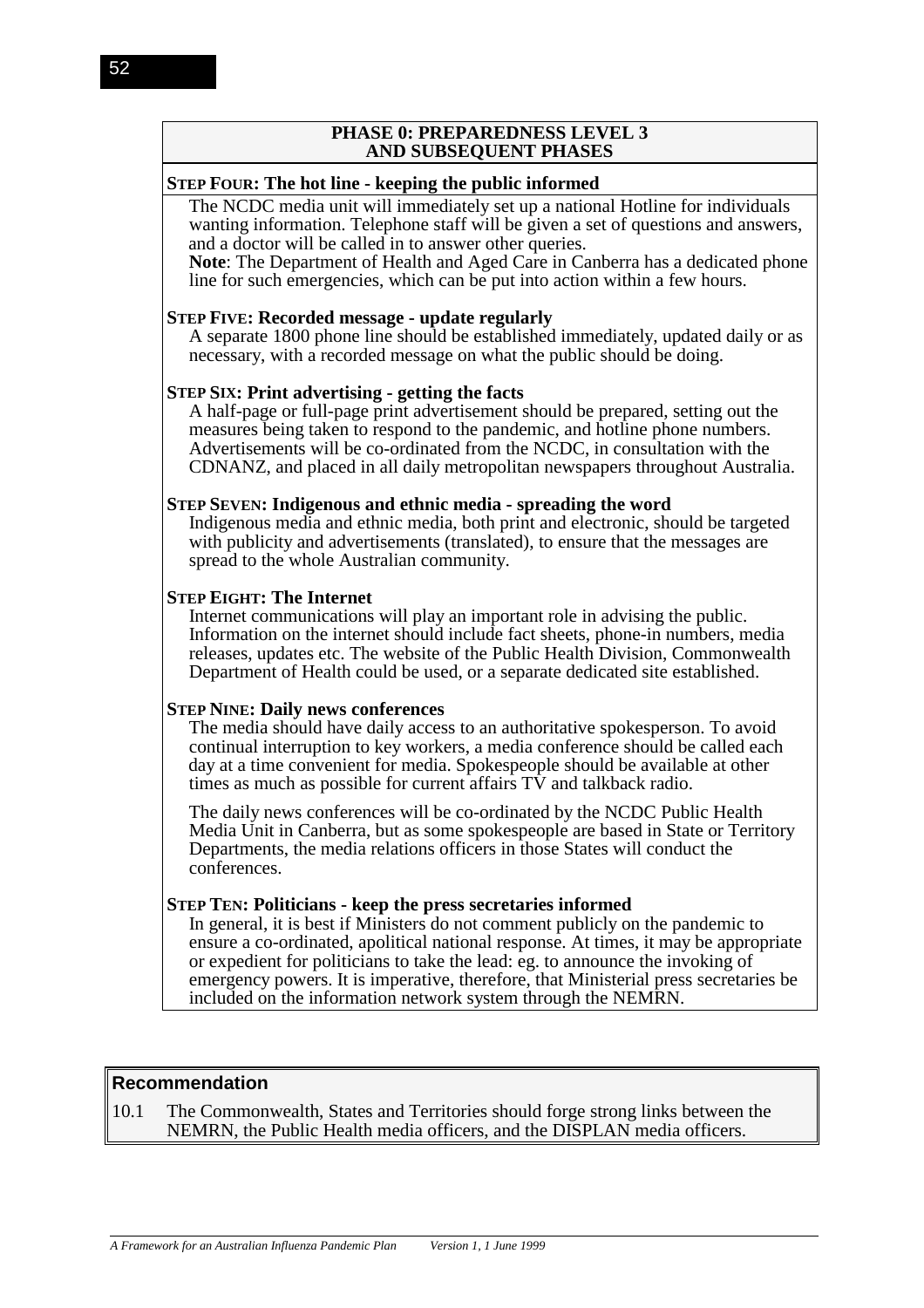# **Appendix A Influenza Pandemic Planning Committee and Subcommittees**

## **Influenza Pandemic Planning Committee Membership**

| Dr Graham Rouch (Chair) | Department of Human Services, Victoria                     |
|-------------------------|------------------------------------------------------------|
| Mr Jonathon Abrahams    | <b>Emergency Management Australia</b>                      |
| Dr Chris Bunn           | Agriculture, Fisheries and Forestry – Australia            |
| Ms Margaret Campbell    | Commonwealth Department of Health and Aged Care            |
| Dr John Carnie          | Department of Human Services, Victoria                     |
| Ms Claire Caesar        | Director Surveillance and Management, Commonwealth         |
|                         | Department of Health and Aged Care                         |
| <b>Prof Bob Douglas</b> | National Centre for Epidemiology and Population Health     |
| Prof Lyn Gilbert        | Influenza Pandemic Planning Committee Public Health        |
|                         | <b>Laboratory Network</b>                                  |
| Dr Nicole Gilroy        | Commonwealth Department of Health and Aged Care            |
| Dr Gary Grohmann        | Therapeutic Goods Administration                           |
| Dr Alan Hampson         | WHO Collaborating Centre for Influenza Reference and       |
|                         | Research                                                   |
| Dr Ana Herceg           | Office of Aboriginal and Torres Strait Islander Health     |
| Dr Lance Jennings       | ESR Health, New Zealand                                    |
| Dr Fay Johnston         | Territory Health Services, Northern Territory              |
| Dr Doug Lush            | Ministry of Health, New Zealand                            |
| Dr Jeremy McAnulty      | New South Wales Health                                     |
| Ms Kay McNiece          | Director Public Health media Unit                          |
| Ms Deborah Monk         | <b>Australian Pharmaceutical Manufacturers Association</b> |
| Dr Eddie O'Brien        | Medical Advisor, Commonwealth Department of Health         |
|                         | and Aged Care,                                             |
| Dr David Smith          | Public Health Laboratory Network                           |
| Dr John Watson          | Visiting UK expert on influenza pandemic planning          |
|                         |                                                            |

# **Surveillance sub group**

Dr Graham Rouch Dr David Smith Dr Alan Hampson Dr Lance Jennings Dr Heath Kelly Dr Nicole Gilroy Mr Ross Andrews Ms Margaret Campbell Dr Ian Wilson Dr John Litt Dr Fay Johnson

#### **Vaccine/anti viral sub group**

Dr Graham Rouch Dr Alan Hampson Dr Dominic Dwyer Dr Lance Jennings Ms Deborah Monk Dr Nicole Gilroy Mr Greg Sam Dr Gary Grohmann Ms Margaret Campbell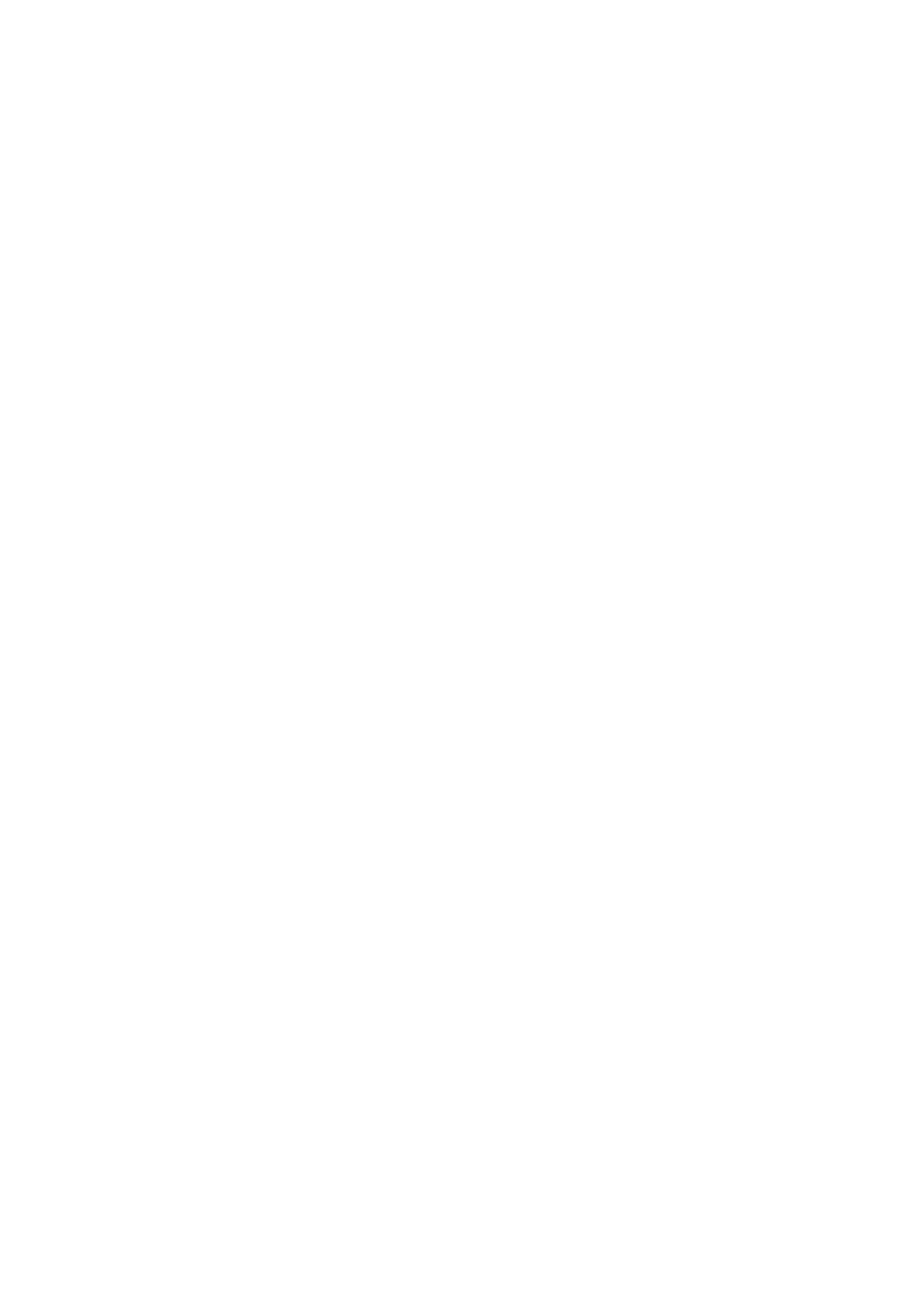# **Appendix B Key Stakeholders**

Australasian College for Emergency Medicine Australia Post Australian Animal Health Laboratory Australian Association of Consultant Physicians Ltd Australian Chinese Medical Association Inc. Australian College of Paediatricians Australian Faculty of Public Health Medicine Australian Healthcare Association Australian Lung Foundation Australian Medical Association Australian Medical Council Australian Medical Disaster Coordination Group Australian Nursing Council Australian Nursing Federation Australian Pharmaceutical Manufacturers Association Australian Private Hospitals Association Australian Society for Infectious Diseases Australian Society for Microbiologists Carers Association of Australia Communicable Diseases Network Australia New Zealand Consumer Health Forum of Australia CSL Ltd. Department of Foreign Affairs and Trade Emergency Management Australia Glaxo Wellcome Australia Ltd Medeva Pharma Ltd (UK) Novartis Pharmaceuticals Australia Pty Ltd Rhone-Poulenc Rorer Australia Pharmaceutical Society of Australia Pharmacy Guild of Australia Proprietary Medicine Association of Australia Public Health Association of Australia Public Health Laboratory Network Royal Australasian College of Physicians Royal Australian College of General Practitioners Royal Australian College of Medical Administrators Royal College of Nursing Royal College of Pathologists of Australasia SmithKline Beecham State Reference Laboratories Thoracic Society of Australia and New Zealand State/Territory Chief Health Officers State/Territory Chief Quarantine Officers

#### **Interested parties:**

Roche Products Pty Ltd National Aboriginal Community Controlled Health Organisation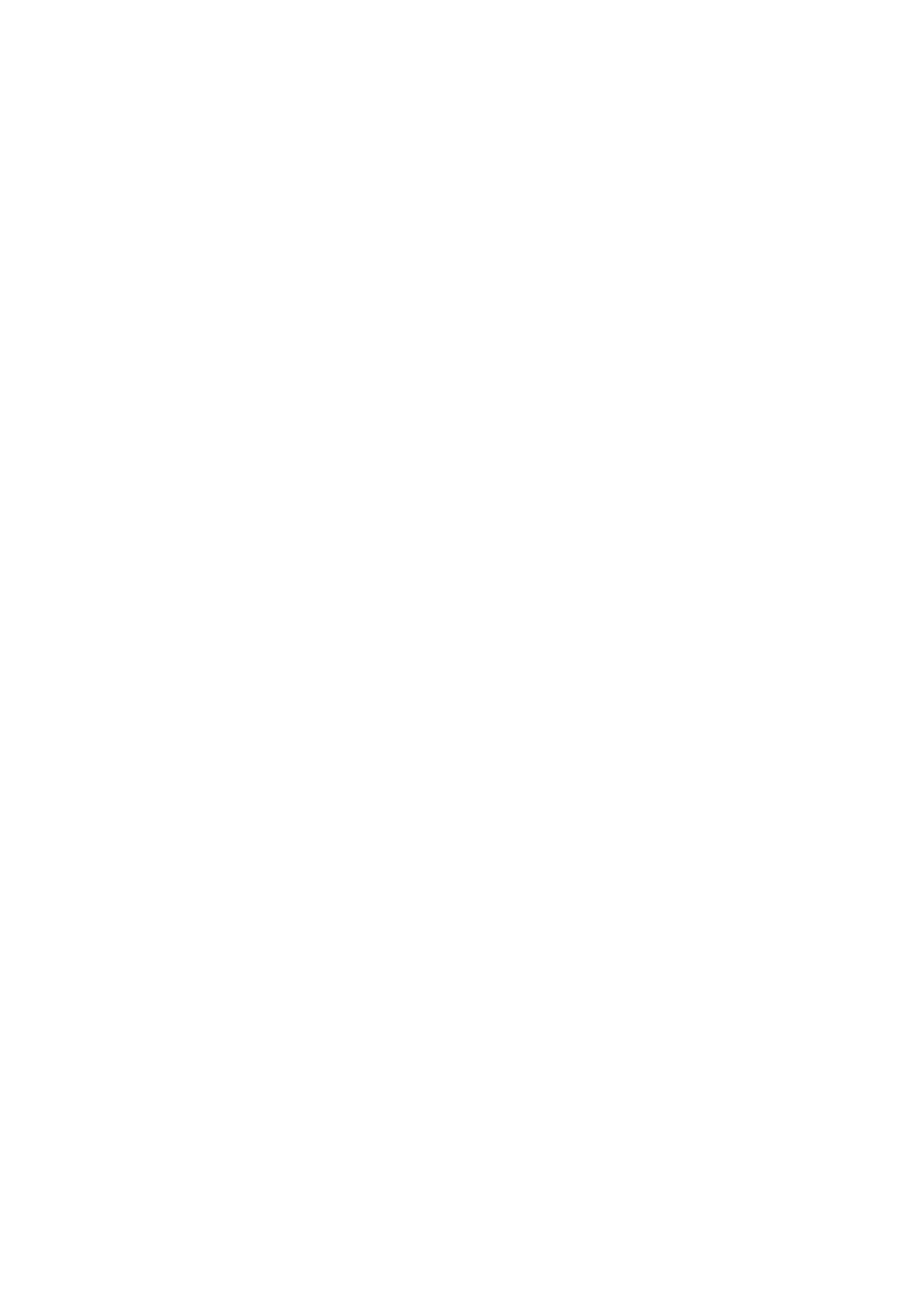# **Appendix C National Emergency Media Relations Network**

The National Emergency Media Relations Network (NEMRN) comprises public affairs managers of the following related organisations:

- all Commonwealth public affairs officers
- all State and Territory Health Department public affairs officers
- all Commonwealth Department of Agriculture public affairs officers
- all State and Territory Department of Agriculture public affairs officers
- the Chief Medical Officer's office
- the Chief Veterinarian Officer's office
- Communicable Diseases Network Australia New Zealand
- National Centre for Disease Control
- Australian Animal Health Laboratory
- CSIRO
- Australia New Zealand Food Authority
- Defence Forces
- Emergency Management Australia
- Australian Meat Council
- Australian Diary Corporation
- National Farmers Federation
- Australian Medical Association
- Sheepmeat Council of Australia
- Meat and Livestock Council
- Australian Supermarkets Institute
- Food Safety Group
- Animal Health Council
- Public Health Association
- Australian Consumers Association
- Australian Institute of Health and Welfare
- Local Government Association
- Prime Minister and Cabinet Olympics Committee
- Sydney Olympics Organising Committee
- State Emergency Services nationwide
- Ambulance Services nationwide
- Office of Aboriginal and Torres Strait Islander Health
- National Aboriginal Community Controlled Health Organisation
- Australian Red Cross
- Australian Nurses Federation
- Australian Federal Police
- State and Territory Police forces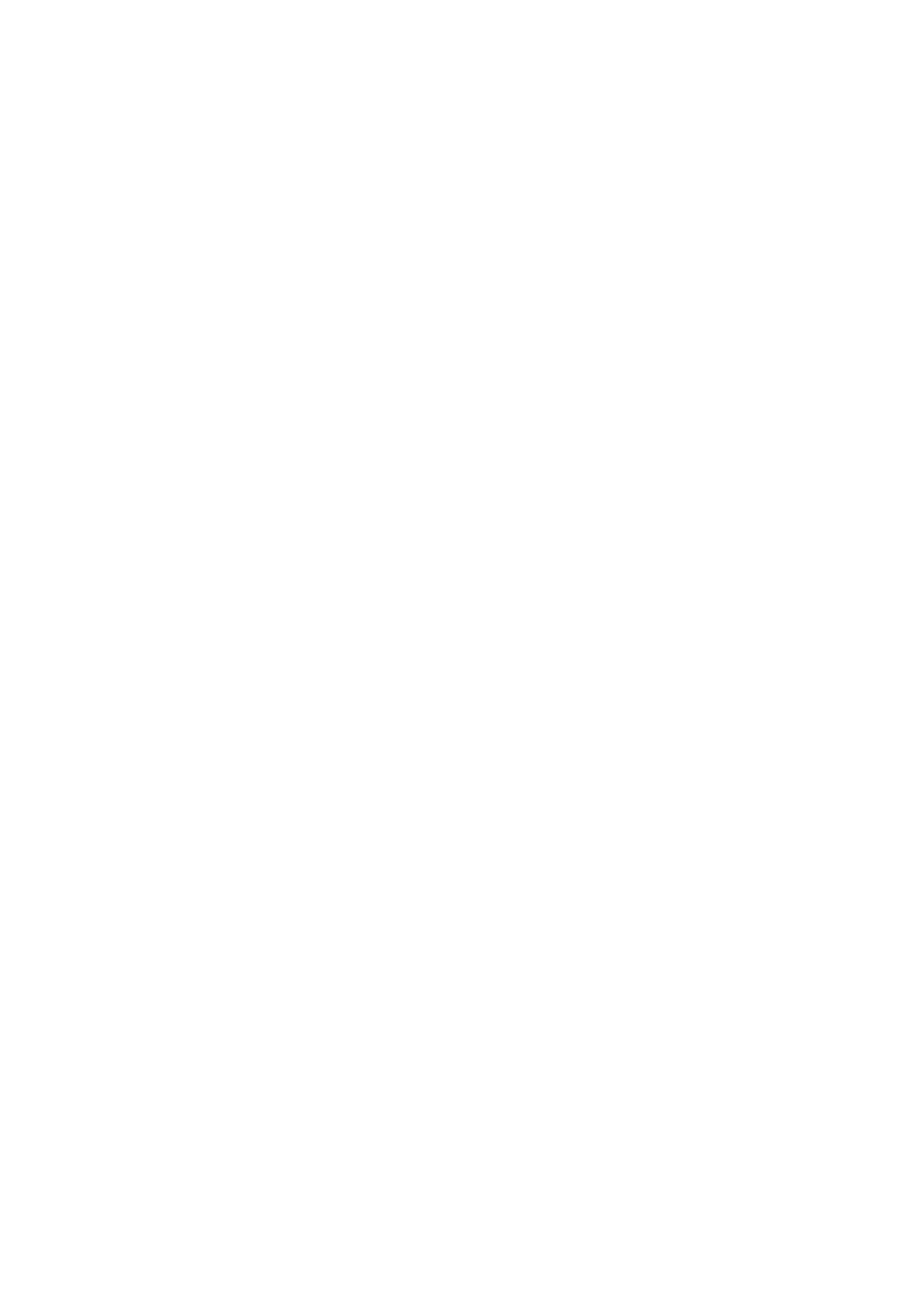# **Appendix D Surveillance and Laboratory Procedures**

### **Surveillance procedures**

### **Detection of influenza in the community**

1. Community-based surveillance of influenza should be conducted between May 1 and September 30 each year in the southern half of Australia and throughout the year in northern Australia.

It should consist of sentinel general practices (or similar health care providers) at a ratio, initially, of one per 200,000 metropolitan Australian population; a ratio of one per 50,000-100,000 rural Australian population; and a ratio of one per 50,000 population in New Zealand; or other ratios appropriate for remote area populations.

These should report, on a weekly basis, the number of flu-like illnesses seen and include age, gender, locality and vaccination status.

The first patient with a flu-like illness seen each Monday, Tuesday and Wednesday (or other times appropriate for remote area populations) should have nose and throat swabs collected for detection of influenza virus. Either the specimens collected should be suitable for cell culture in addition to the rapid tests, or duplicate samples should be collected for culture.

- 2. Where possible, sentinel nursing homes (as well as other institutions or closed communities) should be included in the surveillance.
- 3. The surveillance system should also monitor lower respiratory tract infection in nursing homes (with associated mortality or hospitalisations) and adults presenting to teaching hospitals with lower respiratory tract infection. Ideally sampling for influenza virus should also be carried out in these populations.
- 4. Year-round monitoring in each State should consist of virus detection in children presenting to paediatric hospitals, and routine detection of influenza viruses in diagnostic laboratories.
- 5. All data should be accumulated by reference centres in each State and forwarded to a national centre on a weekly basis. State centres should provide feedback to sentinel practices on a fortnightly basis.
- 6. Weekly data for absenteeism of 3 or more consecutive days should be collected throughout the year from national employers, with a breakdown by State and region. Similar information should be collected for geographically representative schools in each State and accumulated by the State reference centre. The data should be forwarded weekly to a national centre.

### **Surveillance when pandemic influenza is present overseas**

- 7. Influenza should be added to the list of notifiable diseases in each State and Territory.
- 8. All travellers returning from areas with pandemic activity should be provided with information and advised to seek medical attention if they become unwell.
- 9. All doctors should be advised to ask about overseas travel for patients presenting with respiratory illnesses. Samples should be collected for influenza detection (including viral culture) from all patients who have:
	- been hospitalised with viral pneumonia;
	- travelled to areas of known or potential influenza activity in the week preceding onset of illness;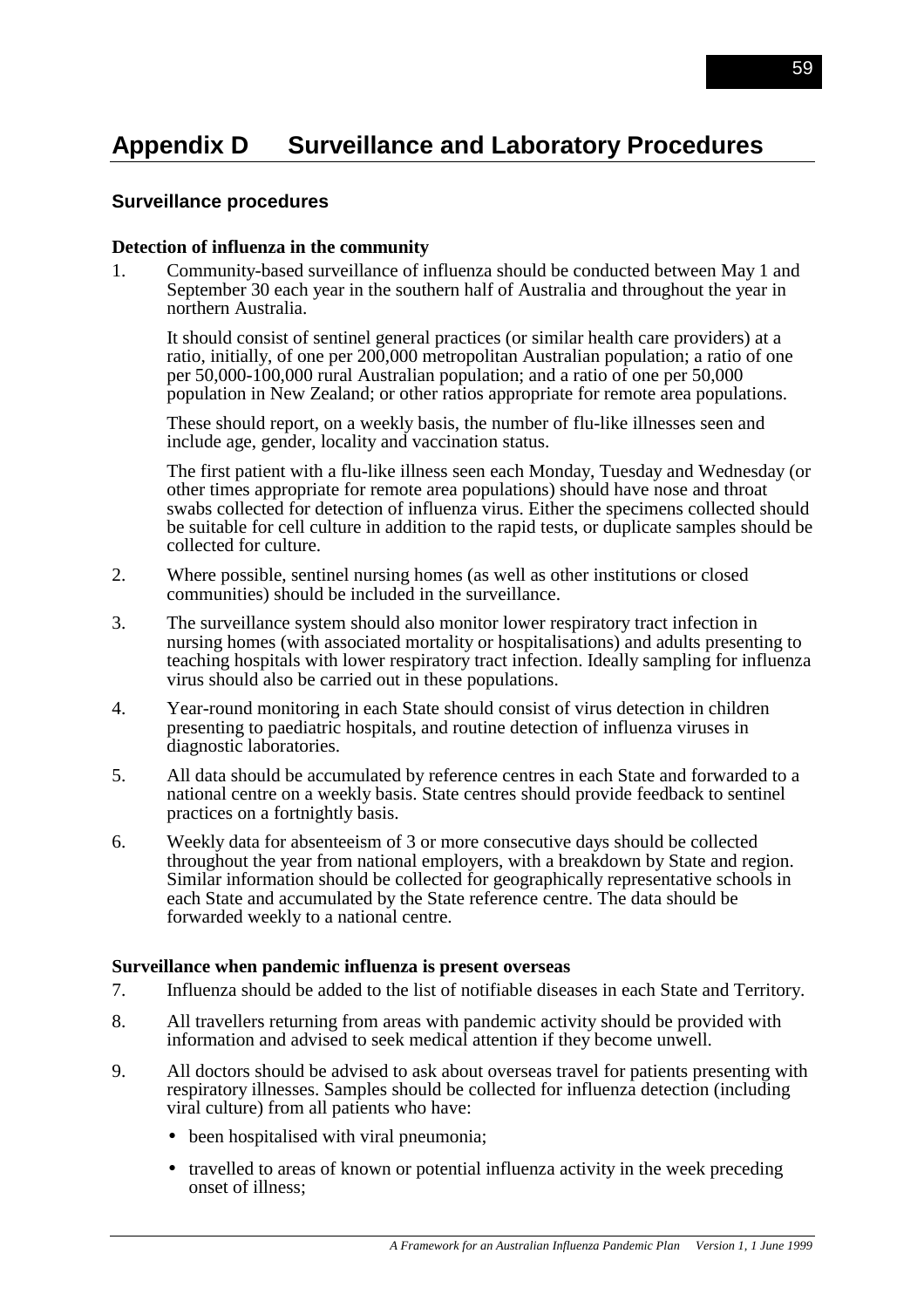- a flu-like illness and are family members or other close contacts of either of the above.
- 10. Local public health authorities should immediately be notified of:
	- all cases who have been hospitalised with viral pneumonia; and/or
	- people who have travelled to areas of known or potential influenza activity in the week preceding onset of illness; and
	- those have a flu-like illness and are family members or other close contacts of a person in either of these categories.

## **Surveillance when pandemic influenza has appeared in Australia or New Zealand**

The interpandemic surveillance system should be augmented by the following measures:

- 11. Local public health authorities should be notified of all cases fulfilling the agreed case definition.
- 12. Local and national data should be accumulated and reported on a weekly basis by the public health authorities, who are responsible for further dissemination of the information.
- 13. As many patients as possible who present with an influenza-like illness or pneumonia should immediately have throat/nose swabs and/or a nasopharyngeal aspirate or swab collected. This should be sent promptly to the reference laboratory. If bedside diagnostic tests have been validated for the detection of the pandemic strain, then these tests should also be performed either at the bedside or by the first laboratory receiving the sample.

## **Surveillance when a new influenza strain occurs in animals in Australia or New Zealand**<br>29. P

- Public health authorities must be notified urgently in the event of an outbreak of influenza A in animals.
- 30. Serosurveys should be carried out of all personnel involved in the regular care of the infected animals and of those involved in culling the infected animals.
- 31. Personnel in contact with infected animals should be warned of possible symptoms and advised to present to their doctor promptly in the event of a flu-like illness. They should be provided with written information to pass to the doctor requesting that samples for serology and for virus isolation be collected and referred urgently to the State reference laboratory.

## **Laboratory capacity and procedures**

### **Influenza detection capacity**

- 1. "Bedside" diagnostic tests for influenza detection should be evaluated.
- 2. The laboratory capacity should be established to provide rapid antiviral susceptibility testing.
- 3. Nucleic acid amplification methods should be developed and validated in a sufficient number of laboratories to provide the service required. This will entail comparison of the new methods with conventional methods for both detection and serotyping.
- 4. A quality assurance program should be developed and implemented for influenza virus detection, serotyping, genotyping and antiviral susceptibility testing to ensure that the participating laboratories are performing adequately, and to provide a mechanism for rapidly assessing new tests and determining how tests perform in detecting new influenza strains.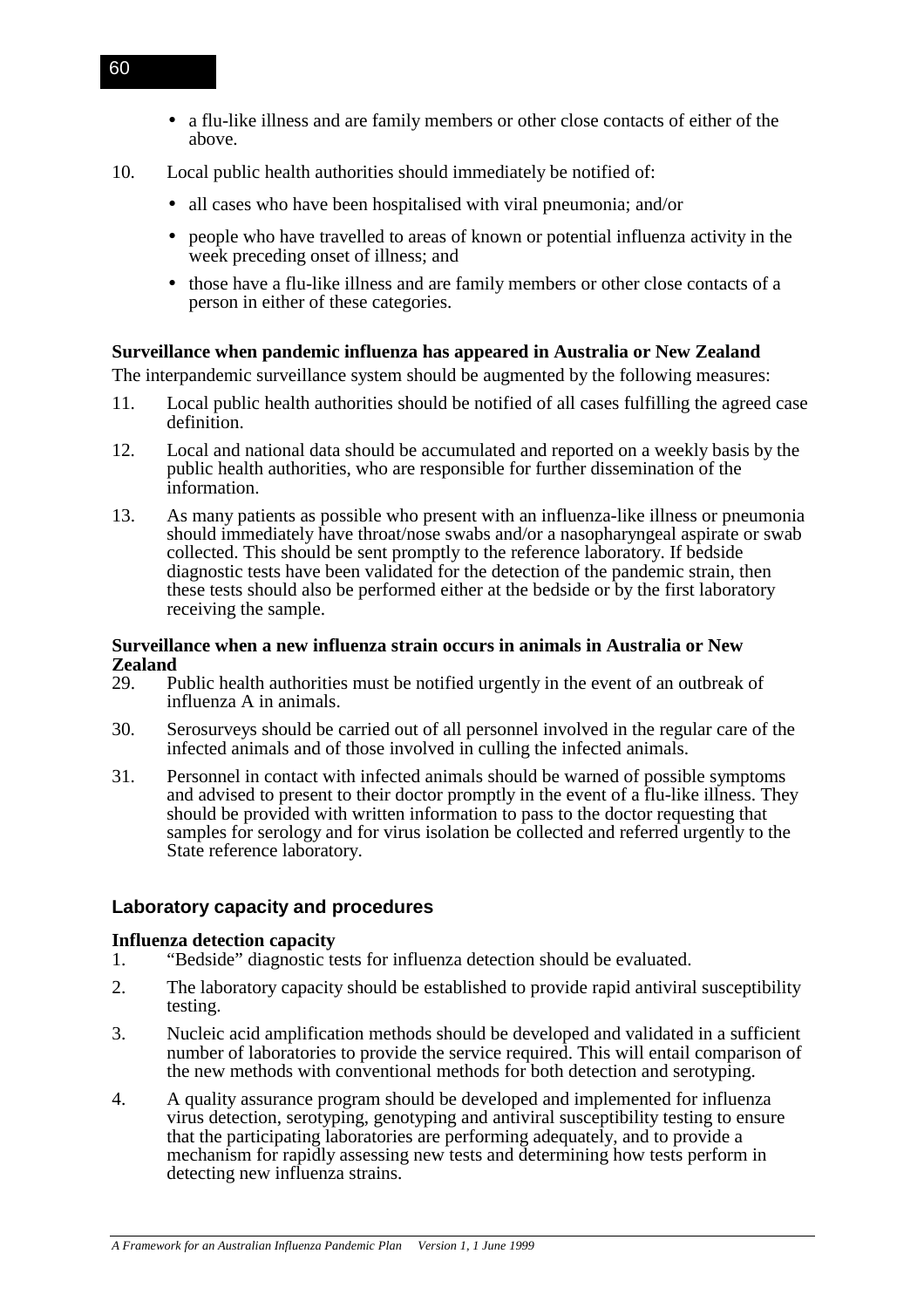### **State/Territory laboratory systems for detecting influenza virus**

- 5. All laboratories should process or refer respiratory samples received for influenza detection as quickly as possible.
- 6. Laboratories using antigen detection or rapid culture methods should retain an aliquot of the original sample, to be sent to a reference laboratory for conventional tissue culture if their test is positive. If the specimens are not suitable for culture, then appropriate duplicate samples should be collected. The aliquot or duplicate samples should preferably be stored at -80 $^{\circ}$ C; if that is unavailable, storage at 4 $^{\circ}$ C is acceptable provided the sample reaches the reference laboratory within 48 hours of collection.
- 7. Each State must ensure that its health care providers have rapid access to a laboratory that is able to culture the virus.
- 8. All staff must adhere to level 2 biosafety requirements in processing of all routine samples. In particular, any aerosol-producing procedures must be done in a Biological Safety Cabinet (BSC) class 1, 2 or 3. Any isolates of influenza virus should be handled within a BSC class 1, 2 or 3.
- 9. Samples referred for further testing should be securely packaged for transport according to IATA guidelines, with appropriate absorbent material and protection against breakage.
- 10. Any laboratory that suspects a new strain of influenza (based on the patient's history, clinical illness, or initial typing results) should immediately contact either their State reference laboratory or the WHO Collaborating Centre in Melbourne.
	- Ideally these samples or isolates should be handled in a BSC Class 3 or in a biosafety level 3 laboratory. If that is not available, then conditions should be strictly biosafety level 2, a BSC class 1 or 2 should be used and the operator should wear a gown, gloves and mask.
	- BSCs must be cleaned after spills and at the end of the day. They should be wiped over with 1% glutaraldehyde and left to dry with the extraction system running. The room will need to be vacated until the odour has dissipated.
- 11. Where an influenza isolate is known to be a new strain or where it is associated with an outbreak of severe illness, specimens should be processed with high level precautions. The laboratory should immediately contact their State reference laboratory and the WHO Collaborating Centre in Melbourne for advice. Tests that can be done on inactivated material (eg. an antigen detection or PCR-based method) may be able to be done on site.
- 12. Laboratories with conventional cell culture capabilities should routinely culture all respiratory samples for influenza and other viruses.
- 13. Reference laboratories (and others carrying out viral culture) should type isolates as influenza A H1, influenza A H3 or influenza B as quickly as possible and refer all influenza isolates, plus any possible influenza isolates that fail to type, to the WHO Collaborating Centre in Melbourne, c/- CSL Limited, 45 Poplar Road, Parkville, VIC 3052 (further enquiries can be directed to Mr Alan Hampson on 03-9389 1340). This can be done directly or via a reference laboratory. Isolates should be sent at least fortnightly and any that fail to type as influenza A H1, influenza A H3 or influenza B should be referred urgently. If available, RT-PCR of the haemagglutinin gene and typing should be performed on suspicious isolates.

### **Procedure when pandemic influenza is present overseas**

13. Samples should be collected for influenza detection (including viral culture) from all patients who have been hospitalised with viral pneumonia; travelled to areas of known or potential influenza activity in the week preceding onset of illness; or have a flu-like illness and are family members or other close contacts of either of the above.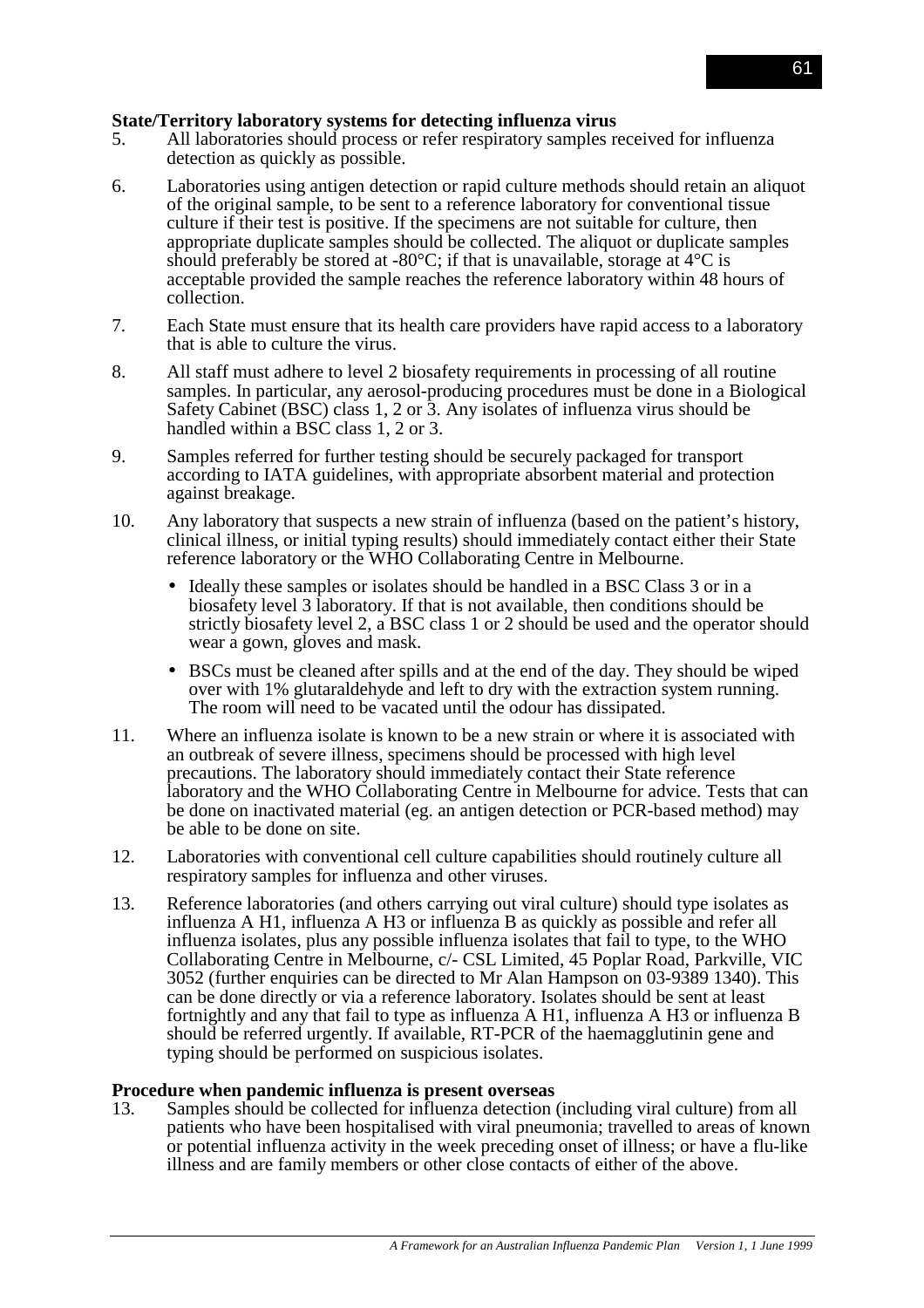- 14. The antigen detection methods and rapid culture methods may not reliably detect new influenza strains. Therefore ALL respiratory specimens from highly suspicious clinical cases should be promptly referred to a reference laboratory for conventional tissue culture.
- 15. All samples from "highly suspicious cases" should be processed urgently, including conventional cell culture. All isolates should be typed urgently and referred urgently to the WHO Collaborating Centre in Melbourne for confirmation and subtyping. If RT-PCR is available, isolates should also be sent for genotyping to assist early identification of pandemic strains.
- 16. If available, RT-PCR-based genotyping of the haemagglutinin gene should be carried out as quickly as possible on all samples that are positive for influenza A by antigen detection, culture or PCR.

#### **Procedure when pandemic influenza has appeared in Australia or New Zealand** The systems described above should be augmented by the following measures:

- 17. As many patients as possible who present with an influenza-like illness or pneumonia should immediately have throat/nose swabs and/or a nasopharyngeal aspirate or swab collected. This should be sent promptly to the reference laboratory. If bedside diagnostic tests have been validated for the detection of the pandemic strain, then these tests should also be performed either at the bedside or by the first laboratory receiving the sample.
- 18. Isolates should be typed urgently and referred to the WHO Collaborating Centre, as above.
- 19. If possible, susceptibility to amantadine and to the neuraminidase inhibitors should be monitored in a representative sample of primary isolates and tested in all isolates from patients receiving antiviral therapy.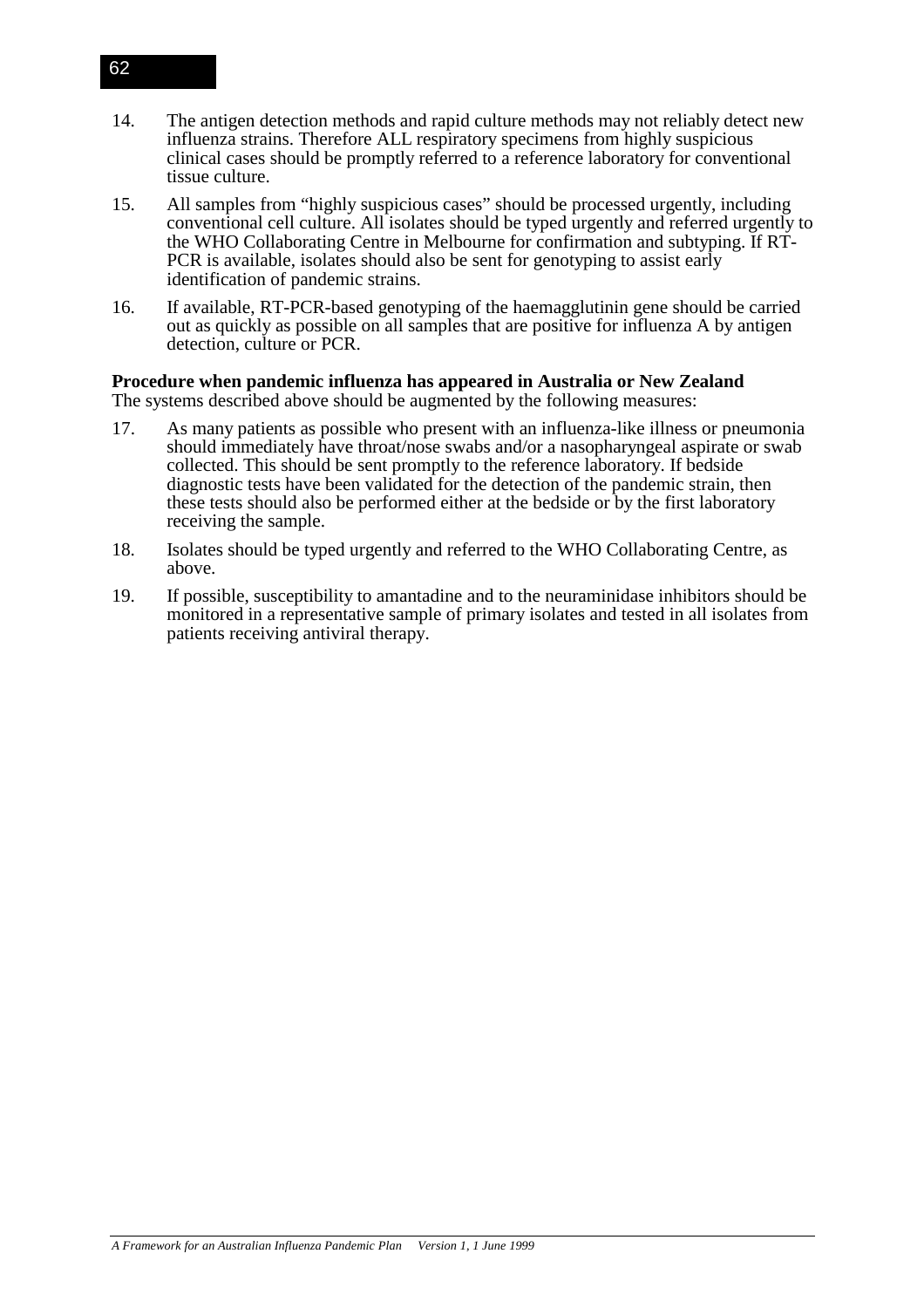# **Appendix E Laboratories Able to Provide Influenza Subtyping**

| <b>State</b> | Laboratory                                                                          | Address                                                            | Contact                                        | Telephone                  | Fax                | e-mail                                       |
|--------------|-------------------------------------------------------------------------------------|--------------------------------------------------------------------|------------------------------------------------|----------------------------|--------------------|----------------------------------------------|
| <b>NSW</b>   | Virology<br>Department,<br>CIDMLS,<br><b>ICPMR</b>                                  | Westmead<br>Hospital,<br>Westmead,<br><b>NSW 2145</b>              | Dr Dominic<br>Dwyer<br>Dr Alistair<br>McKenzie | O <sub>2</sub><br>98456255 | $02 -$<br>96335314 | dominicd@<br>westgate.<br>wh.usyd.<br>edu.au |
| <b>NSW</b>   | Virology<br>Department,<br><b>SEALS</b>                                             | The Prince of<br>Wales<br>Hospital<br>Randwick,<br><b>NSW 2031</b> | A/Prof<br>William<br>Rawlinson                 | $02 -$<br>93829113         | $02 -$<br>93984275 | w.rawlinson<br>@unsw.edu.<br>au              |
| Vic          | <b>VIDRL</b>                                                                        | 10 Wreckyn St<br><b>North</b><br>Melbourne,<br>Victoria 3051       | Dr Michael<br>Catton                           | 03-<br>93422637            | 03-<br>93422666    | mike.catton<br>@nwhcn.org.<br>au             |
| Vic          | <b>WHO</b><br>Collaborating<br>Centre for<br>Influenza<br>Reference and<br>Research | $C$ - CSL<br>Limited, 45<br>Poplar Road,<br>Parkville, VIC<br>3052 | Mr Alan<br>Hampson                             | 03-<br>9389-1340           | 03-<br>93891881    | Ahampson<br>@csl.com.au                      |
| <b>WA</b>    | Division of<br>Microbiology<br>PathCentre                                           | <b>Hospital Ave</b><br><b>Nedlands</b><br>WA 6009                  | Dr DW Smith                                    | 08-<br>93463122            | 08-<br>93463960    | david.smith<br>@health.wa.<br>gov.au         |
| <b>SA</b>    | Department of<br>Virology<br><b>IMVS</b>                                            | Frome Rd,<br>Adelaide                                              | Dr Geoffrey<br>Higgins                         | 08-<br>82223000            | 08-<br>82223543    | geoff.higgins<br>@imvs.sa.<br>gov.au         |
| Qld          | Queensland<br>Health<br>Scientific<br><b>Services</b>                               | 39 Kessels Rd<br>Coopers<br>Plains, Qld<br>4108                    | Mr Greg<br>Smith                               | $07 -$<br>3274-9151        | $07 -$<br>32749074 | smithga@<br>health.qld.<br>gov.au            |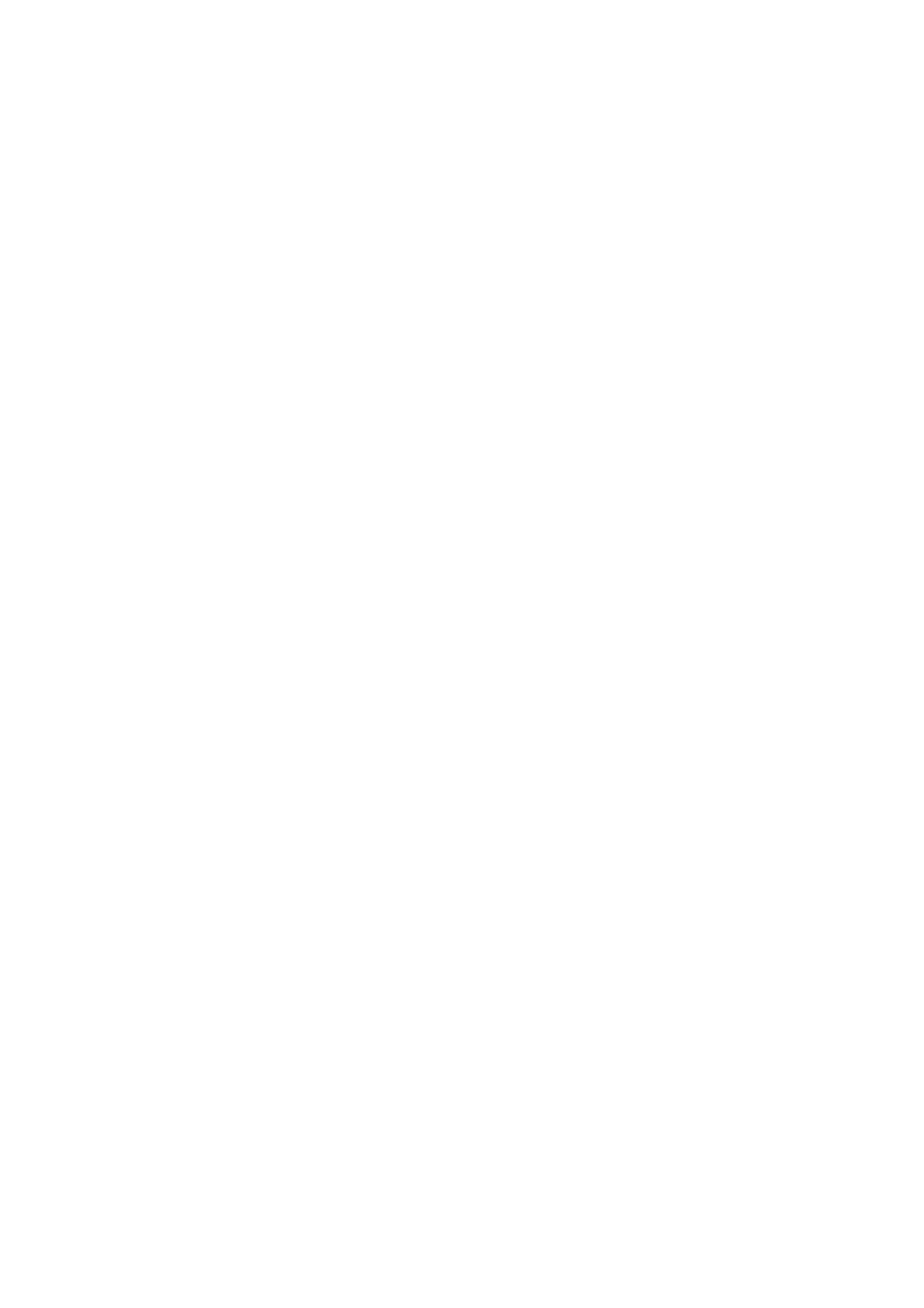# **Appendix F Dosage Regimens for Antiviral Drugs**

### **Amantadine**

Marketed as Symmetrel. Supplied by Novartis Pharmaceuticals Australia Pty Ltd Registered for supply in Australia

Available as 100mg capsules

Dosage:

**Treatment** 100mg 12hrly po 5-7 days

100mg 24hrly po in renal impairment, 10-15 years or over 65 years 2-4mg/kg in children 1-9 years (syrup), maximum 100mg daily

**Prophylaxis** 100mg 12 hrly po for period of time during which protection is required, or 10 days after vaccination

(Reference: Therapeutic Guidelines 1998-99, Australian Medicines Handbook 1998, WHO Influenza Pandemic Preparedness Plan 1999)

#### **Rimantadine**

Marketed as Flumadine. Supplied by Forest Laboratories Inc, US.

Not registered in Australia

Available as 100mg tablets and a syrup 50mg/5mL

#### Dosage:

| <b>Treatment</b>   | 100 mg 12 hrly po 5 days                                            |
|--------------------|---------------------------------------------------------------------|
|                    | 100mg 24hrly po in hepatic or renal impairment or over 65 years     |
|                    | for children less than 10 years of age, dose is 5mg/kg/day (not to  |
|                    | exceed 150mg daily)                                                 |
| <b>Prophylaxis</b> | 100 mg 12 hrly po for period of time during which protection is     |
|                    | required, or 10 days after vaccination (licensed for prophylaxis in |
|                    | children in USA, not treatment)                                     |
|                    |                                                                     |

(Reference: Guide to Antimicrobial Therapy, 1998)

## **Zanamivir**

Marketed as Relenza. Supplied by Glaxo Wellcome Australia Limited

Registered in Australia

Available as a metered dose diskhaler, 10mg per dose

Dosage:

**Treatment** 10mg bd by diskhaler 5 days

**Prophylaxis** Recommendations cannot be made at this stage, but likely to be 10mg 24hrly for period of time during which protection is required, or  $10^+$  days after vaccination

Data for treatment in children, pregnancy, underlying diseases etc. not yet available.

## **GS4104 (Oseltamavir)**

Supplied by Roche Products Pty Ltd

Clinical trials in progress - data on dosing schedules etc. not yet available.

## **Other drugs**

These include drugs likely to be used for the treatment of influenza, secondary pneumonia, and other associated conditions, in an epidemic or pandemic situation. At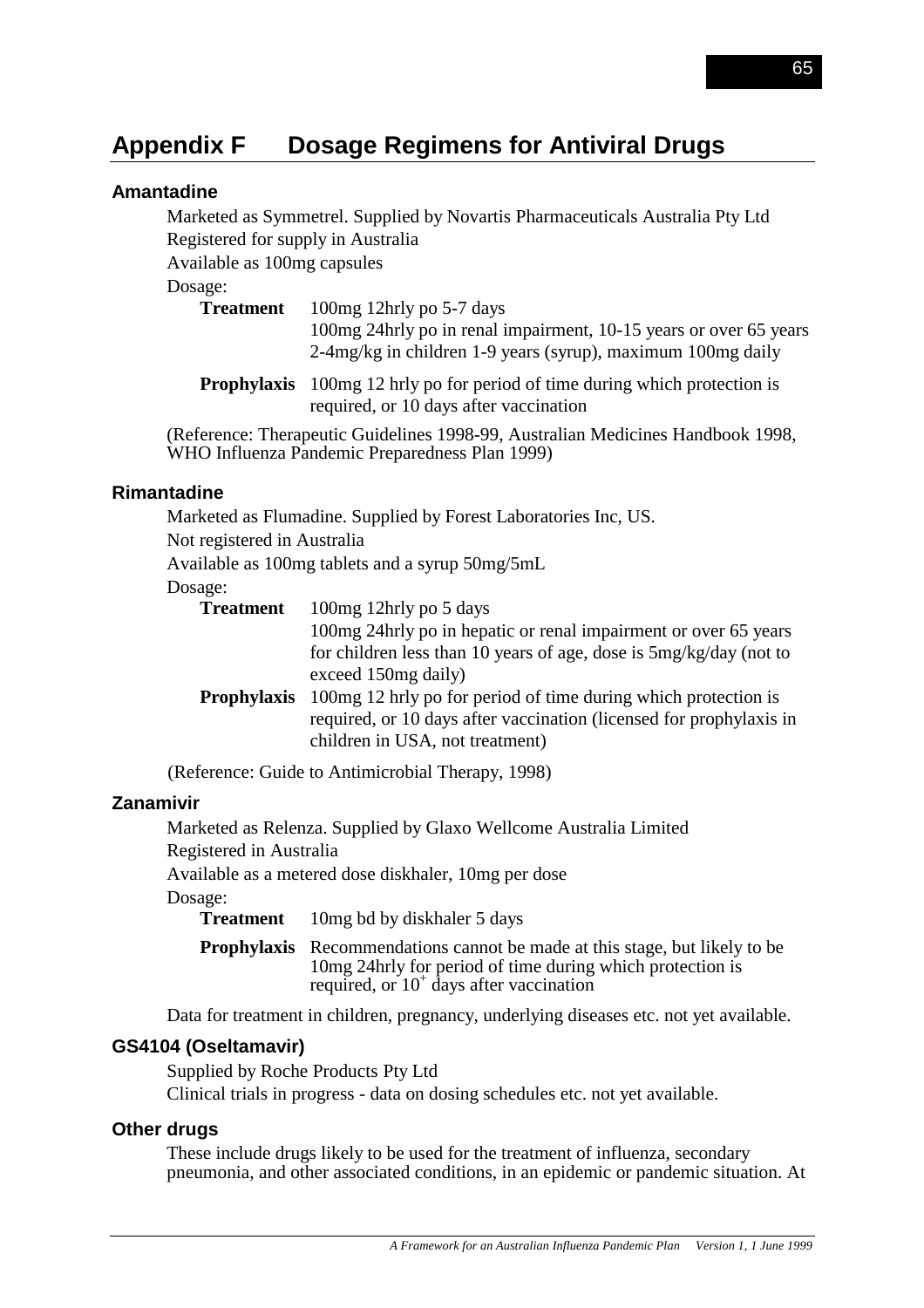the onset of the epidemic or pandemic, treatments may need to be reviewed, according to the situation and the drugs and drug information available at the time. The choice of drug may depend on availability and the setting in which it is to be used.

| <b>Oral agents</b>                                                                                                                                                                                                                                                                                                                                                                                                                                                                                          | <b>Inhaled agents</b>                                                                                                  | <b>Parenteral agents</b>                                                                                                                                                                                                                                                                                                                                                                                                                                                                                                                                                                                    |
|-------------------------------------------------------------------------------------------------------------------------------------------------------------------------------------------------------------------------------------------------------------------------------------------------------------------------------------------------------------------------------------------------------------------------------------------------------------------------------------------------------------|------------------------------------------------------------------------------------------------------------------------|-------------------------------------------------------------------------------------------------------------------------------------------------------------------------------------------------------------------------------------------------------------------------------------------------------------------------------------------------------------------------------------------------------------------------------------------------------------------------------------------------------------------------------------------------------------------------------------------------------------|
| <b>Antivirals</b>                                                                                                                                                                                                                                                                                                                                                                                                                                                                                           |                                                                                                                        |                                                                                                                                                                                                                                                                                                                                                                                                                                                                                                                                                                                                             |
| Amantadine <sup>19</sup>                                                                                                                                                                                                                                                                                                                                                                                                                                                                                    | Zanamivir <sup>14</sup>                                                                                                |                                                                                                                                                                                                                                                                                                                                                                                                                                                                                                                                                                                                             |
| <b>Antibiotics</b>                                                                                                                                                                                                                                                                                                                                                                                                                                                                                          |                                                                                                                        |                                                                                                                                                                                                                                                                                                                                                                                                                                                                                                                                                                                                             |
| Amoxycillin <sup>2,8,10,25,26,27</sup><br>Amoxycillin/clav. <sup>2,8,27</sup><br>Cefaclor <sup>2,11,12</sup><br>Cefuroxime $14$<br>Ciprofloxacin <sup>5</sup><br>Clindamycin <sup>16,21</sup><br>Dicloxacillin <sup>2,7</sup><br>Doxycycline <sup>2,9,10,12,20,24,25,26</sup><br>Erythromycin <sup>2,3,11,12,21</sup><br>Flucloxacillin <sup>2,8,27</sup><br>Roxithromycin <sup>15,26</sup><br>Trovaflaxacin<br>Meropenem <sup>4</sup><br>Cefepime <sup>7</sup><br>Ofloxacin <sup>15</sup><br>Metronidazole |                                                                                                                        | Amoxycillin <sup>8,23,27</sup><br>Ampicillin <sup>8,23</sup><br>Benzylpenicillin <sup>8</sup><br>Cefotaxime <sup>15</sup><br>Ceftriaxone <sup>22</sup><br>(with lignocaine)<br>Cephalothin $11$<br>Cephamandol <sup>11</sup><br>Cephazolin $^{11,12,26}$<br>Cefpirome <sup>15</sup><br>Dicloxacillin <sup>2,7</sup><br>Erythromycin <sup>3,9</sup><br>Flucloxacillin <sup>2,8,9,23</sup><br>Imiperem $18$<br>Meropenem <sup>4</sup><br>Piperacillin/tazobactam <sup>17</sup><br>Procaine penicillin <sup>26</sup><br>Ticarcillin/clav. <sup>27</sup><br>Vancomycin <sup>3,9,11,17,26</sup><br>Trovaflaxacin |
| <b>Bronchodilators</b>                                                                                                                                                                                                                                                                                                                                                                                                                                                                                      | Salbutamol <sup>2,11,28, 15</sup><br>Salmeterol <sup>1</sup><br>Terbutaline <sup>4</sup><br>Ipratropium <sup>2,6</sup> |                                                                                                                                                                                                                                                                                                                                                                                                                                                                                                                                                                                                             |
| <b>Antipyretics</b>                                                                                                                                                                                                                                                                                                                                                                                                                                                                                         |                                                                                                                        |                                                                                                                                                                                                                                                                                                                                                                                                                                                                                                                                                                                                             |
| Aspirin<br>Codeine<br>Morphine<br>Paracetamol<br>Paracetamol/codeine                                                                                                                                                                                                                                                                                                                                                                                                                                        |                                                                                                                        | Morphine<br>Pethidine                                                                                                                                                                                                                                                                                                                                                                                                                                                                                                                                                                                       |
| Other agents                                                                                                                                                                                                                                                                                                                                                                                                                                                                                                |                                                                                                                        |                                                                                                                                                                                                                                                                                                                                                                                                                                                                                                                                                                                                             |
| Prednisolone <sup>23</sup><br>Theophylline <sup>12,28</sup><br>Sustained release <sup>4</sup>                                                                                                                                                                                                                                                                                                                                                                                                               | Beclomethasone <sup>1,28</sup><br>Budesonide <sup>4</sup><br>Sodium chromoglycate <sup>21,23</sup>                     | Adrenaline <sup>4,8,26</sup><br>Aminophylline9,26<br>Dexamethasone9,18,23<br>Hydrocortisone <sup>9,21</sup><br>Methylprednisolone <sup>9</sup>                                                                                                                                                                                                                                                                                                                                                                                                                                                              |

1.Alan&Hanburys, 2.Alphapharm, 3.Abbott, 4.Astra Zeneca, 5.Bayer, 6.Boehringer-Ingelheim, 7.Bristol Myers Squibb, 8.CSL, 9.David Bull, 10.Douglas, 11.EliLilly, 12.Faulding, 13.Fawns & McAllan, 14.GlaxoWellcome, 15.Hoechst Marion Roussel, 16.Kenral, 17.Lederle, 18.Merck Sharp & Dohme, 19.Novartis, 20.Pfizer, 21.Pharmacia&Upjohn, 22.Roche, 23.Rhone-Poulenc Rorer, 24.Roerig, 25.Schein Bayer, 26.Sigma, 27.Smith Kline Beecham, 28.3M Pharmaceuticals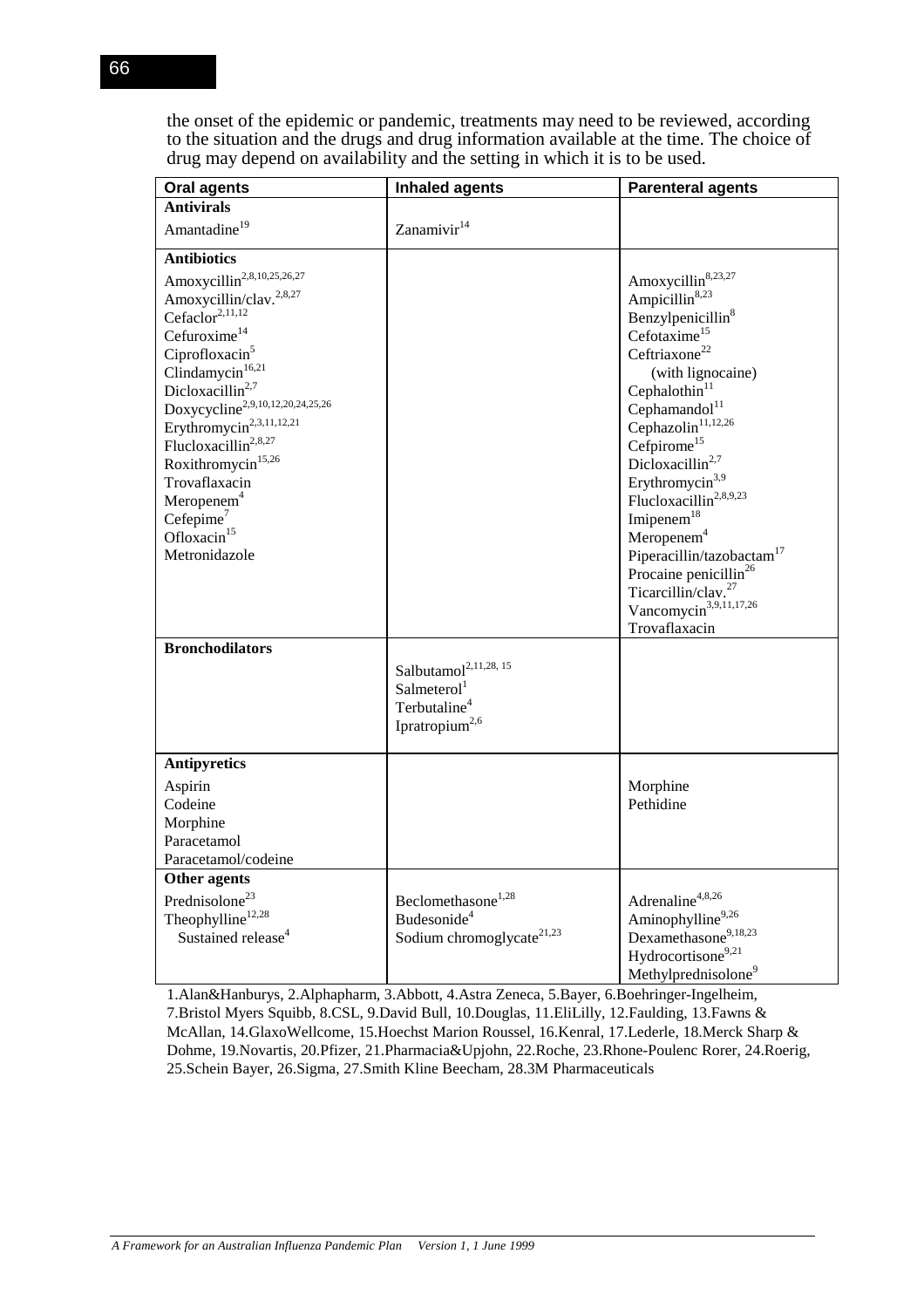# **Appendix G Scenarios**

These scenarios are intended as planning exercises. Given the events described, what actions need to follow, immediately and over the following weeks and months, at national, state or local level?

### **Scenario One**

#### *This example is taken from the US draft influenza pandemic plan.*

An outbreak of unusually severe respiratory illness is identified in a small village in South China. At least 25 cases have occurred, affecting all age groups; 20 patients required hospitalisation at the local provincial hospital, 5 of whom died from fulminant pneumonia and acute respiratory failure.

Surveillance in surrounding areas increases, and new cases begin to be identified throughout the province. Viral cultures collected from several of the initial patients are positive for type A influenza virus, but cannot be further subtyped by the provincial or national laboratory with available reagents. The isolates are sent for further characterisation to the WHO Reference Center for Influenza, at the Center for Disease Control and Prevention (CDC), Atlanta. The CDC determines, using special reagents, that the isolates are type A H7N1, a subtype never before isolated from humans. Gene sequencing studies indicate that haemagglutinin and neuraminidase genes are avian in origin, with the remaining genes derived from a human H3N2 virus.

This information is immediately transmitted back to the Chinese Ministry of Health and throughout the WHO network. The CDC dispatches a team of epidemiologists and laboratory personnel to study further the epidemiological and clinical features of the disease, and notifies quarantine stations and large hospitals at major US ports of entry to be on the alert for arriving passengers with severe respiratory illness. Isolates of the new H7N1 strain are sent to the FDA to begin work on producing a reference strain for vaccine production, and influenza vaccine manufacturers are placed on alert.

The novel influenza virus begins to make headlines in every major newspaper, and becomes the lead story on major news networks. Key US government officials are briefed on a daily basis as surveillance is intensified throughout Southeast Asia and the Pacific Rim.

Over the next two months, outbreaks begin to appear in Hong Kong, Singapore, South Korea and Japan. Although cases are reported in all age groups, young adults appear to be the most severely affected, and case-fatality rates approach 5%. Widespread panic begins because vaccine is not yet available and supplies of antiviral drugs are severely limited. Several weeks later, the CDC reports that H7N1 virus has been isolated from ill airline passengers arriving from Hong Kong and Tokyo in Los Angeles, Honolulu, Chicago and New York. States and local areas are asked to intensify influenza surveillance activities and vaccine manufacturers are requested to go into full production.

A few more weeks pass and focal outbreaks begin to be reported throughout the United States. Rates of absenteeism in schools and businesses begin to rise. Phones at physicians' offices and health departments begin to ring constantly. Exaggerated accounts of illness are reported by the media. Citizens begin to clamour for vaccine, but only 10% of the estimated need is available. Police departments, local utility companies and mass transit authorities begin to have severe personnel shortages, resulting in severe disruption of routine services. Hospitals and outpatient clinics become severely short-staffed when the majority of physicians, nurses and other health-care workers become ill. Elderly patients with chronic, unstable medical conditions are afraid to venture out for fear of becoming seriously ill with influenza. Intensive care units at local hospitals become overwhelmed, and soon there are widespread shortages of mechanical ventilators for treatment of patients with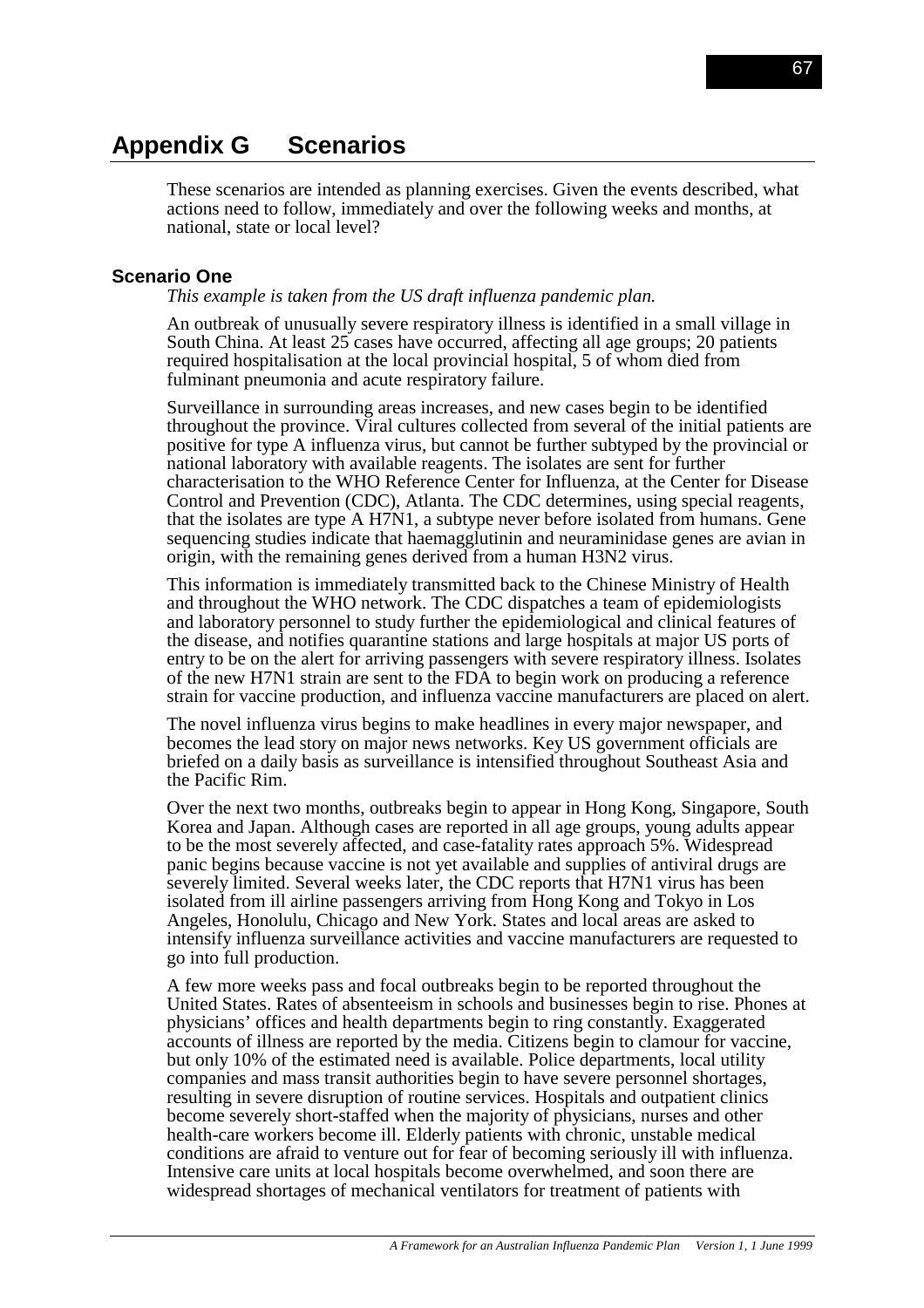pneumonia. Family members are distraught and outraged when loved ones die within a matter of a few days. Looting becomes a serious problem in major metropolitan areas due to shortages of police officers. Several major airports close because of high absenteeism among air traffic controllers. Further deterioration in health and other essential community services occurs over the next 6-8 weeks as illness sweeps across the country….

### **Scenario Two**

On 3 March, 2000, an item on the Internet communicable diseases information line reports an influenza death in Southern China attributed to a new sub type. On 6 March, a further Internet news item reports that the new sub type  $(H7N1)$  has been confirmed by the WHO reference laboratory in Atlanta. The following day, 7 March, a WHO media release reports that district medical services in rural and township areas of Southern China have reported increased cases of influenza-like illness, with the incidence increased in comparison with all years back to 1986. According to the report, one in three hospital admissions to two university teaching hospitals is for influenza.

In the same week, the 5th International Congress on Trade and Development is being held at Uluru Convention Centre, with 2000 international delegates. Twenty  $(1\%)$ delegates are hospitalised with pneumonia, and 400 (20%) have influenza-like illness. Initially, legionella is suspected. Anecdotal evidence also suggests an increase in influenza-like illness in local communities, who have unrestricted access to the Uluru area.

At the regular CDNANZ teleconference, held on 7 March, the Northern Territory reports increased influenza activity in the Top End, but this is later identified as influenza type A (H3N2) by the WHO reference laboratory in Melbourne – not the subtype reported in China.

Southern China, Korea, Japan and Hong Kong, however, are all now reporting increased influenza activity and deaths. CDNANZ advises the Minister for Health that Australia should be placed on "National Alert". The Influenza Preparedness plan is activated.

Advice from Darwin and Adelaide contradicts the earlier laboratory finding and confirms that the illness among the delegates at the convention is in fact influenza from the new subtype.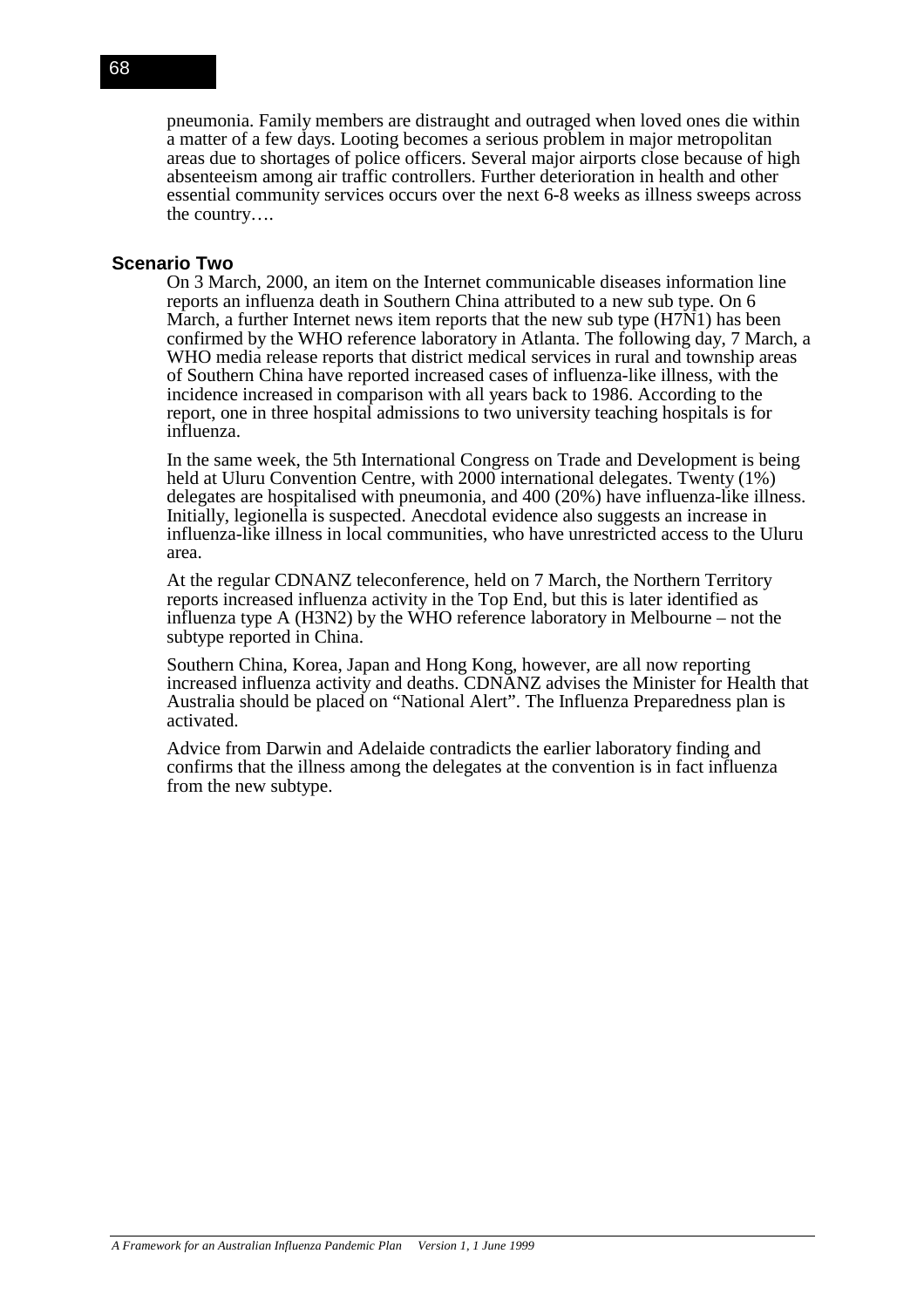# **Appendix H Estimates of the Number of Excess Hospitalisation, Death and Outpatient Visits Due to Influenza and its Complications**

The following tables and explanations are largely based on the work of Meltzer et al (1999).

### **Age group distribution of number of cases**

The Australian population for 1996 was categorised into 3 age groups, 0 to 19 years of age, 20 to 64 years of age and 65 years and older (Table 1) (ABS 1996). Using only three age groups simplifies modelling, and the oldest age groups simplifies modelling, and the oldest age group matches the defined "target" group for vaccination during interpandemic years.

| Age group       | <b>Numbers</b> | <b>Percentage of total</b> |
|-----------------|----------------|----------------------------|
|                 | (thousands)    | $(\%)$                     |
| $0-19$ yrs old  | 5,500          | 27.5                       |
| $20-64$ yrs old | 12,000         | 60.0                       |
| $65+$ yrs old   | 2,500          | 12.5                       |
| Total           | 20,000         | 100.0                      |

**Table 1: Australian population estimates used to define impact of influenza**

Note, the 1996 Census counted 17.892 million persons and 12.1% were aged 65 and above.

## **Percentage of high risk cases**

There are a proportion of persons who, because they have a pre-existing medical condition, are deemed at being at a higher risk of contracting influenza related illness with a serious health outcome. The lower and upper age-weighted averages of 15.4% and 24.8% were used in the US model. The estimates used are similar to the 22.5% figure quoted by Schoenbaum et al (1976) and the 19.6% for 1970-1978 used by the US Office of Technology Assessment Study (Table 2) (Office of Technology Assessment US Congress 1981). To our knowledge, there are no equivalent comparable Australian data. The lower and upper estimates of 6.4 and 11.1% for the 0 to 19 year olds and the lower estimate of 14.4% for the 20 to 64 year olds were obtained from the Working Group on Influenza Pandemic Preparedness and Emergency Response (GRIPPE, unpublished data). The upper limit for the 20 to 64 years old and the lower and upper estimates for the 65 years and older were obtained from expert opinion. Note that the NHMRC categorises all persons 65 years and older as "high risk". This categorisation, however, is more to indicate high priority targets for interpandemic vaccination as opposed to describing the numbers of persons in that age group who are at higher risk of contracting an influenza related illness with a serious health outcome.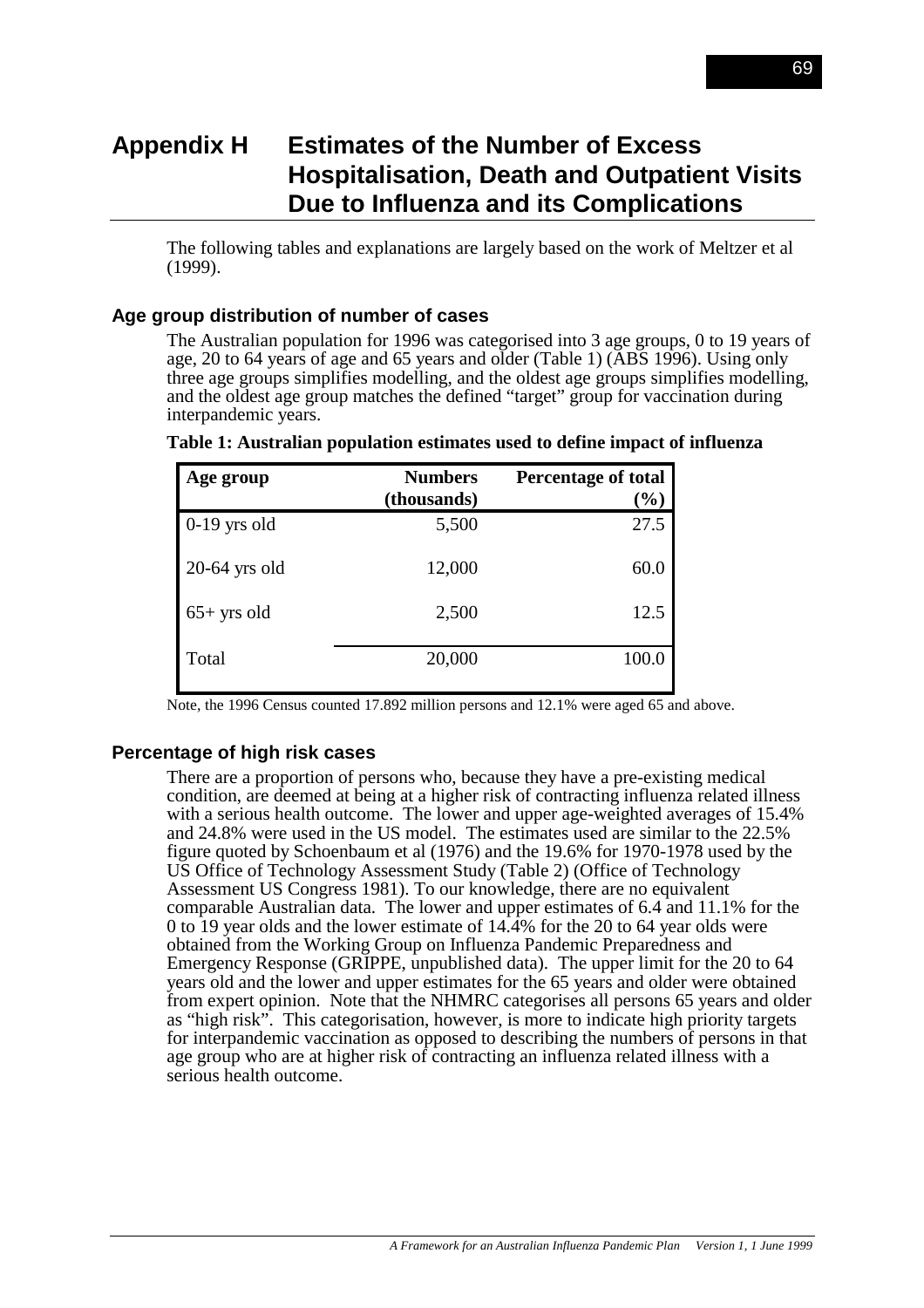| <b>Assumed percentage</b><br>at high risk  | <b>Distribution A</b><br>% of all cases | <b>Distribution B</b><br>% of all cases |
|--------------------------------------------|-----------------------------------------|-----------------------------------------|
| $0-19$ yrs old                             | 6.4                                     | 11.1                                    |
| $20-64$ yrs old                            | 14.4                                    | 25.0                                    |
| $65+$ yrs old                              | 40.0                                    | 55.0                                    |
| Assumed age-weighted<br>Australian average | 15.4                                    | 24.8                                    |

**Table 2: Two scenarios of distribution of the percentage of high risk population used to examine the impact of pandemic influenza in Australia**

#### **Health outcomes**

#### **Hospitalisations**

The excess hospitalisations due to influenza were obtained from US data (Table 3) (Meltzer et al 1999). Some of these estimates were based on excess hospitalisation from the 1968-69 and 1972-73 epidemic excess hospitalisation rates in Oregon for standard and high risk groups.

#### **Outpatient (ambulatory care)**

The excess rates of medically attended illnesses were obtained from US data (Table 3) (Meltzer et al 1999). Excess outpatient visits were defined as the increased visits due to the 1968-69 and 1972-73 epidemics compared to the 1970-71 period. As there were no studies that considered outpatient (ambulatory care) visits by risk category, it was decided to calculate the rates by multiplying all the rates used for the standard risk groups by an arbitrarily defined figure of 1.75. It was found by trial and error, that any factors noticeably higher than that (eg 2.0), resulted in more than 100% of the high risk population requiring outpatient care.

#### **Deaths**

The excess deaths due to influenza were obtained from US data (Table 3) **(**Meltzer et al 1999). Some of these estimates for the standard risk groups were based on the lowest and average age weighted death rates in the 1957-1958, 1960 and 1963 influenza A epidemics. Data from Oregon was used to estimate death rates for the 20 to 64 years and the 65 years and older age groups. As data regarding the death rate among the 0 to 19 year old age group with high risk conditions are scarce, it was assumed that their rate of death was 9 times greater than the rates used for the standard risk population of the same age (Meltzer 1999, Office of Technology Assessment US Congress 1981).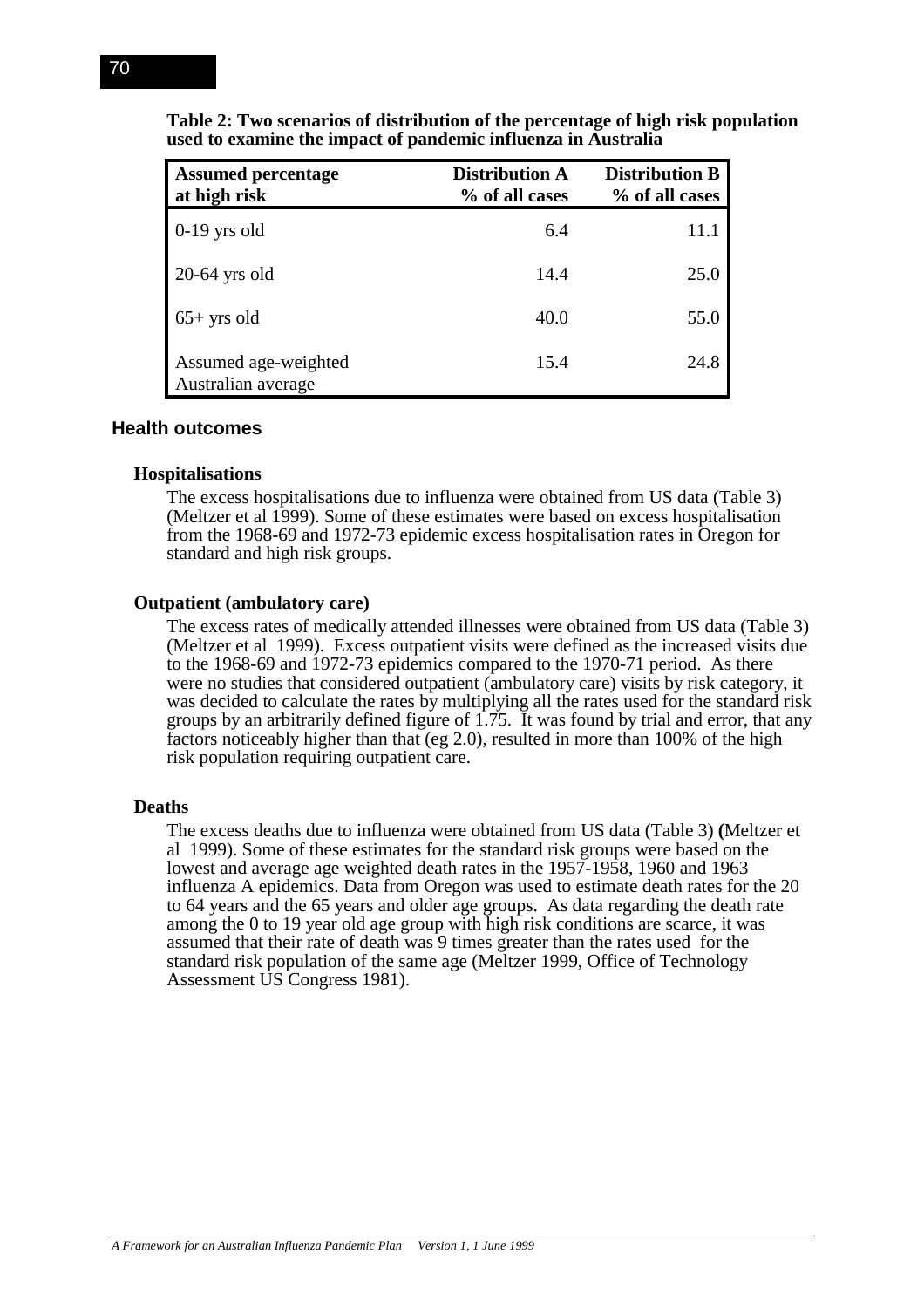| <b>Variable</b>          | <b>Lower estimate</b> | "most likely" | <b>Upper</b><br>estimate |
|--------------------------|-----------------------|---------------|--------------------------|
| <b>Hospitalisations</b>  |                       |               |                          |
| (per 1000)               |                       |               |                          |
| <b>Standard risk</b>     |                       |               |                          |
| $0-19$ yrs old (rate)    | 0.57                  |               | 6.9                      |
| $20-64$ yrs old (rate)   | 1.5                   |               | 12.0                     |
| $65+$ yrs old (rate)     | 12.5                  |               | 15.8                     |
| "High risk"              |                       |               |                          |
| $0-19$ yrs old (rate)    | 6.0                   |               | 21.4                     |
| 20-64 yrs old (rate)     | 6.9                   |               | 22.3                     |
| $65+$ yrs old (rate)     | 33.3                  |               | 68.4                     |
| <b>Deaths</b>            |                       |               |                          |
| (per 1000)               |                       |               |                          |
| <b>Standard risk</b>     |                       |               |                          |
| $0-19$ yrs old (rate)    | 0.041                 | 0.07          | 0.30                     |
| 20-64 yrs old (rate)     | 0.21                  | 0.31          | 0.41                     |
| $65+$ yrs old (rate)     | 2.3                   | 3.51          | 4.52                     |
| "High risk"              |                       |               |                          |
| 0-19 yrs old (rate)      | 0.4                   | 0.6           | 21.9                     |
| 20-64 yrs old (rate)     | 0.8                   |               | 24.9                     |
| $65+$ yrs old (rate)     | 23                    |               | 29.6                     |
| <b>Outpatient visits</b> |                       |               |                          |
| (per 1000)               |                       |               |                          |
| <b>Standard risk</b>     |                       |               |                          |
| $0-19$ yrs old (rate)    | 471                   |               | 548                      |
| $20-64$ yrs old (rate)   | 333                   |               | 370                      |
| $65+$ yrs old (rate)     | 375                   |               | 389                      |
| "High risk"              |                       |               |                          |
| $0-19$ yrs old (rate)    | 825                   |               | 958                      |
| 20-64 yrs old (rate)     | 583                   |               | 647                      |
| $65+$ yrs old (rate)     | 656                   |               | 682                      |

**Table 3: Variables used to define the distribution of health outcomes of those with clinical influenza (Rates per 1000 symptomatic cases, each case requiring at least half a day off work) (Meltzer 1999)**

The number of excess hospitalisations (Table 4), deaths (Table 5) and outpatient visits (Table 6) for various gross attack rates are presented below. The gross attack rate was defined as the number of symptomatic cases of illness (severe enough to take at least half a day off work) caused by influenza per unit population. Within each gross attack rate, the lower range estimate is calculated using distribution A (Table 2) and the lower estimates from Table 3. Distribution B (Table 2) and the higher estimates from Table 3 result in the upper range estimate.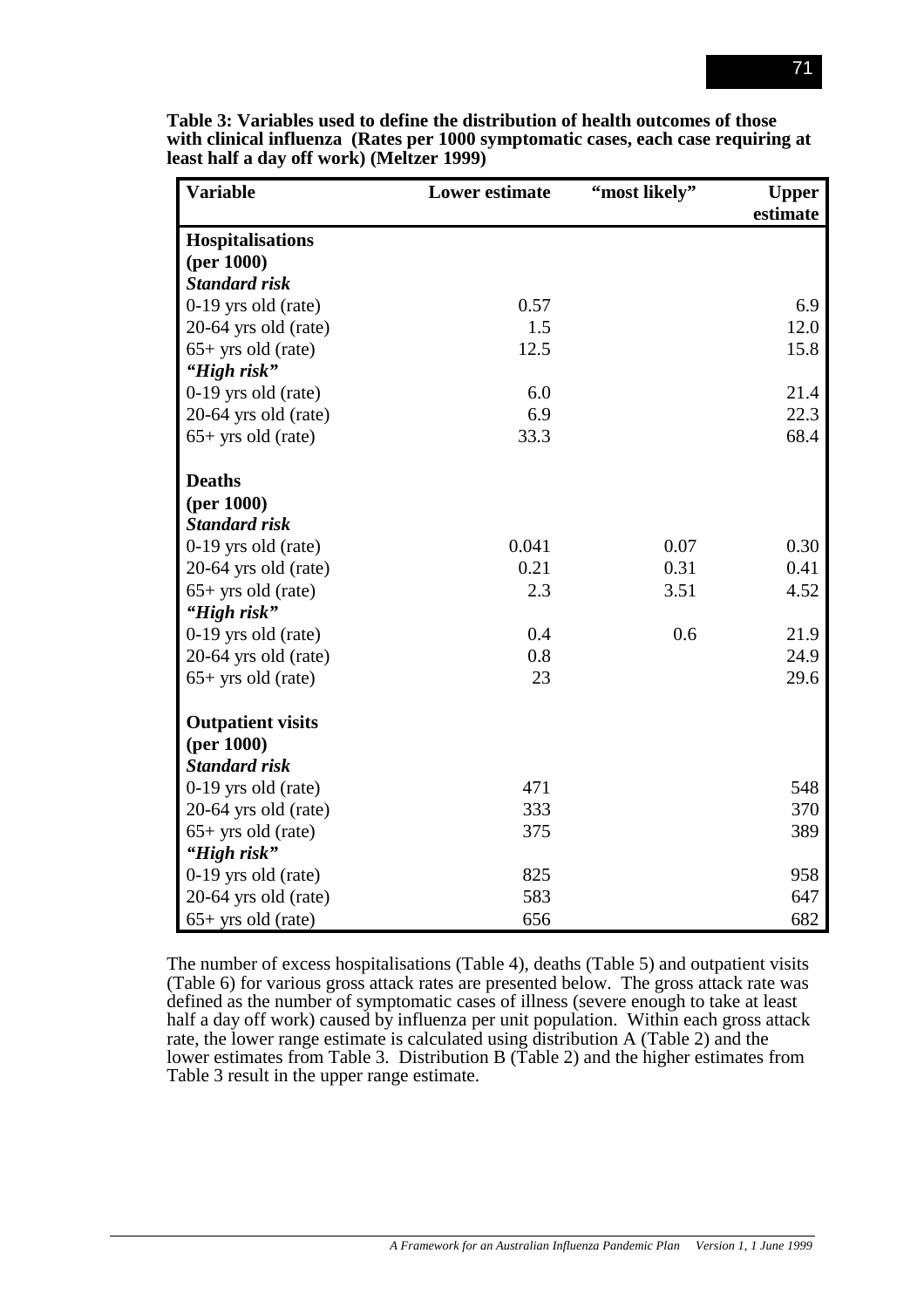|      | <b>Attack Rate</b> Distribution A Distribution B |           | <b>Distribution A</b>                   | <b>Distribution B</b> |
|------|--------------------------------------------------|-----------|-----------------------------------------|-----------------------|
|      | lower estimates                                  |           | lower higher estimates higher estimates |                       |
|      |                                                  | estimates |                                         |                       |
| 0.10 | 8,455                                            | 10,050    | 29,796                                  | 33,353                |
| 0.15 | 12,683                                           | 15,075    | 44,694                                  | 50,029                |
| 0.20 | 16,911                                           | 20,100    | 59,592                                  | 66,705                |
| 0.25 | 21,138                                           | 25,125    | 74,490                                  | 83,382                |
| 0.30 | 25,366                                           | 30,150    | 89,388                                  | 100,058               |
| 0.35 | 29,594                                           | 35,175    | 104,286                                 | 116,735               |
| 0.40 | 33,821                                           | 40,200    | 119,184                                 | 133,411               |
| 0.45 | 38,049                                           | 45,225    | 134,082                                 | 150,087               |
|      |                                                  |           |                                         |                       |

**Table 4: Estimates of the excess number of persons hospitalised secondary to influenza or its complications in Australia**

Attack rate is the proportion of the Australian population with symptomatic influenza (severe enough to take at least half a day off work)

|                                   | Table 5: Estimates of the excess number of persons dying secondary to influenza |
|-----------------------------------|---------------------------------------------------------------------------------|
| or its complications in Australia |                                                                                 |

| <b>Attack rate</b> |        | <b>Distribution A Distribution B</b><br>lower estimate lower estimate | <b>Distribution A</b><br>higher estimate | <b>Distribution B</b><br>higher estimate |
|--------------------|--------|-----------------------------------------------------------------------|------------------------------------------|------------------------------------------|
| 0.10               | 3,036  | 3,895                                                                 | 9,291                                    | 13,901                                   |
| 0.15               | 4,554  | 5,842                                                                 | 13,936                                   | 20,852                                   |
| 0.20               | 6,072  | 7,789                                                                 | 18,581                                   | 27,802                                   |
| 0.25               | 7,590  | 9,737                                                                 | 23,227                                   | 34,753                                   |
| 0.30               | 9,108  | 11,684                                                                | 27,872                                   | 41,704                                   |
| 0.35               | 10,626 | 13,632                                                                | 32,517                                   | 48,654                                   |
| 0.40               | 12,144 | 15,579                                                                | 37,163                                   | 55,605                                   |
| 0.45               | 13,662 | 17,526                                                                | 41,808                                   | 62,555                                   |

Attack rate is the proportion of the Australian population with symptomatic influenza (severe enough to take at least half a day off work)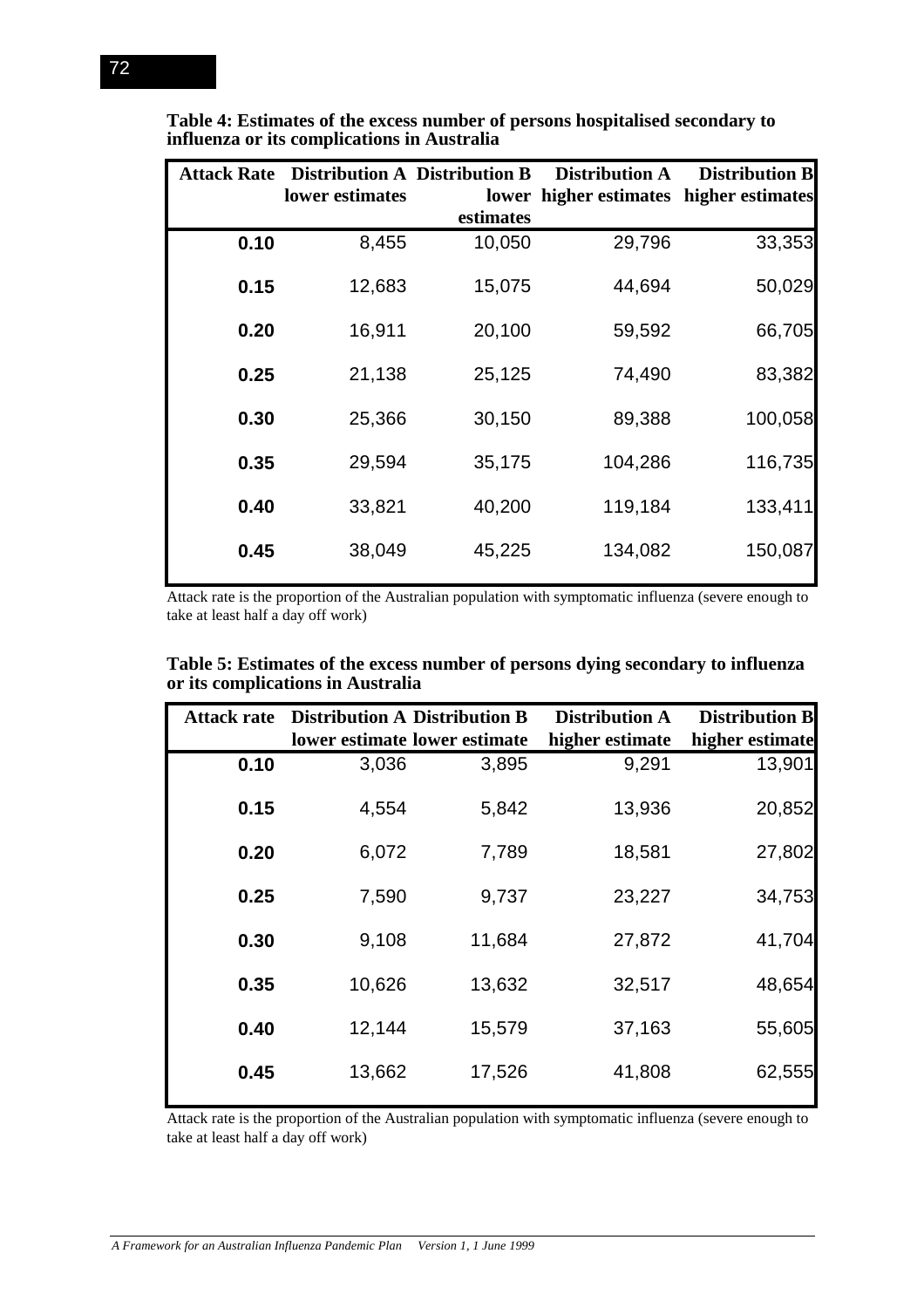| <b>Attack rate</b> | <b>Distribution A</b> | <b>Distribution B</b><br>lower estimate higher estimate | <b>Distribution A</b><br>lower estimate | <b>Distribution B</b><br>higher estimate |
|--------------------|-----------------------|---------------------------------------------------------|-----------------------------------------|------------------------------------------|
| 0.10               | 838,958               | 887,649                                                 | 937,356                                 | 991,068                                  |
| 0.15               | 1,258,437             | 1,331,474                                               | 1,406,033                               | 1,486,602                                |
| 0.20               | 1,677,916             | 1,775,298                                               | 1,874,711                               | 1,982,136                                |
| 0.25               | 2,097,395             | 2,219,123                                               | 2,343,389                               | 2,477,670                                |
| 0.30               | 2,516,874             | 2,662,948                                               | 2,812,067                               | 2,973,204                                |
| 0.35               | 2,936,353             | 3,106,772                                               | 3,280,745                               | 3,468,738                                |
| 0.40               | 3,355,832             | 3,550,597                                               | 3,749,422                               | 3,964,272                                |
| 0.45               | 3,775,311             | 3,994,421                                               | 4,218,100                               | 4,459,806                                |

**Table 6: Estimates of the excess number of persons visiting as outpatients secondary to influenza or its complications in Australia.**

Attack rate is the proportion of the Australian population with symptomatic influenza (severe enough to take at least half a day off work)

Below is a summary of the excess hospitalisations, deaths and outpatient visits due to influenza or its complications in the Australian population. The figures quoted are the lower estimate of distribution A and the higher estimate of distribution B.

**Table 7: Estimates of the excess number of persons hospitalised secondary to influenza or its complications in Australia**

| <b>Attack Rate</b> | Range  |         |
|--------------------|--------|---------|
| 0.10               | 8,455  | 33,353  |
| 0.15               | 12,683 | 50,029  |
| 0.20               | 16,911 | 66,705  |
| 0.25               | 21,138 | 83,382  |
| 0.30               | 25,366 | 100,058 |
| 0.35               | 29,594 | 116,735 |
| 0.40               | 33,821 | 133,411 |
| 0.45               | 38,049 | 150,087 |

Attack rate is the proportion of the Australian population with symptomatic influenza (severe enough to take at least half a day off work)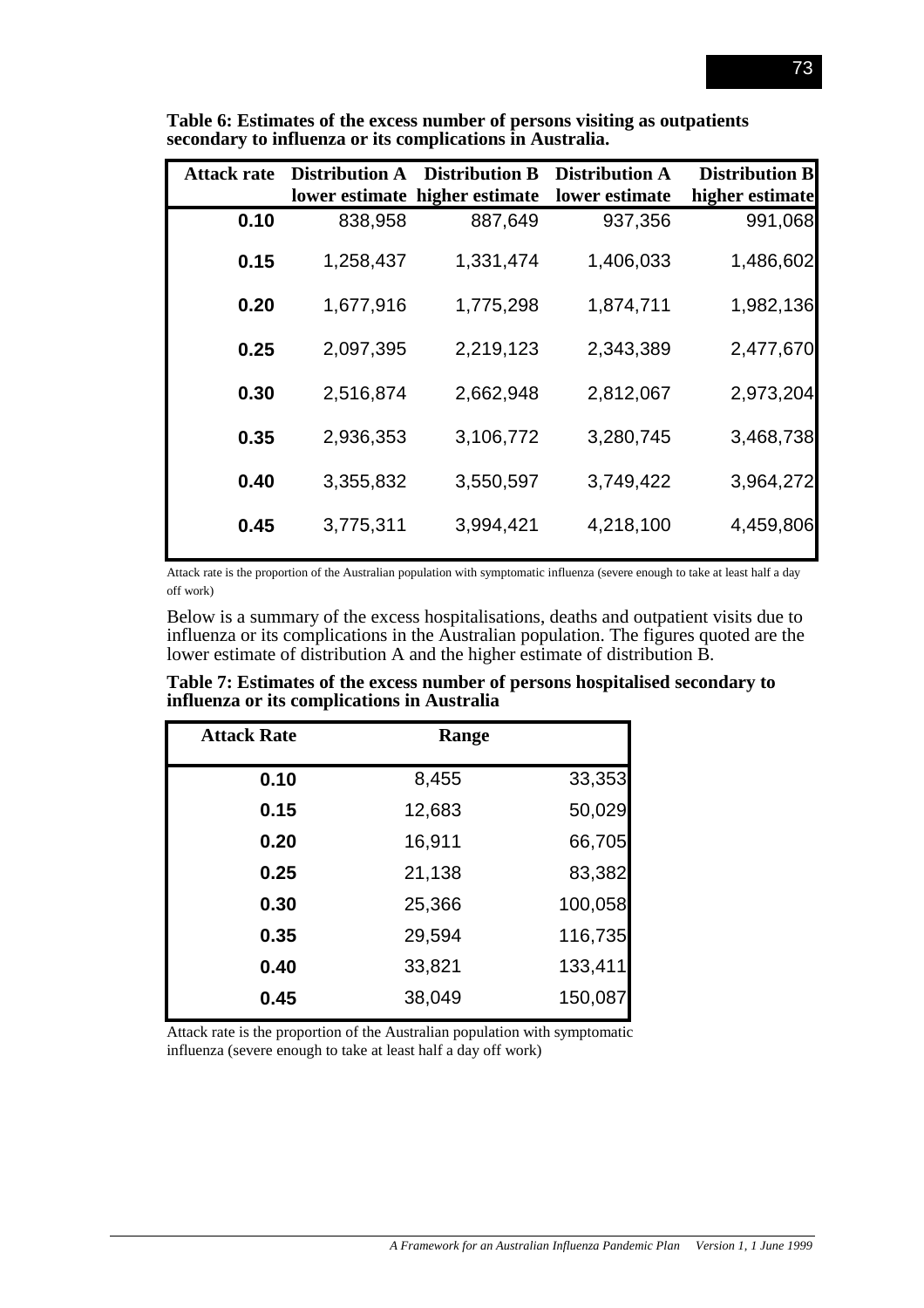| <b>Attack rate</b> | Range  |        |
|--------------------|--------|--------|
| 0.10               | 3,036  | 13,901 |
| 0.15               | 4,554  | 20,852 |
| 0.20               | 6,072  | 27,802 |
| 0.25               | 7,590  | 34,753 |
| 0.30               | 9,108  | 41,704 |
| 0.35               | 10,626 | 48,654 |
| 0.40               | 12,144 | 55,605 |
| 0.45               | 13,662 | 62,555 |

**Table 8: Estimates of the excess number of persons dying secondary to influenza or its complications in Australia**

Attack rate is the proportion of the Australian population with symptomatic influenza (severe enough to take at least half a day off work)

| Table 9: Estimates of the excess number of persons visiting as outpatients |
|----------------------------------------------------------------------------|
| secondary to influenza or its complications in Australia                   |

| <b>Attack rate</b> | Range     |           |
|--------------------|-----------|-----------|
| 0.10               | 838,958   | 991,068   |
| 0.15               | 1,258,437 | 1,486,602 |
| 0.20               | 1,677,916 | 1,982,136 |
| 0.25               | 2,097,395 | 2,477,670 |
| 0.30               | 2,516,874 | 2,973,204 |
| 0.35               | 2,936,353 | 3,468,738 |
| 0.40               | 3,355,832 | 3,964,272 |
| 0.45               | 3,775,311 | 4,459,806 |

Attack rate is the proportion of the Australian population with symptomatic influenza (severe enough to take at least half a day off work)

#### **References**

Meltzer MI, Cox NJ, Fukuda K. The economic impact of pandemic influenza in the United States: Implications for setting priorities for intervention. 1999 *submitted for publication*

Office of Technology Assessment US Congress. *Cost effectiveness of influenza vaccination*. Washington, DC: Government Printing Office, 1981.

Schoenbaum SC, McNeil BJ, Kavet J. The swine-influenza decision. *N Engl J Med* 1976;295:759-765.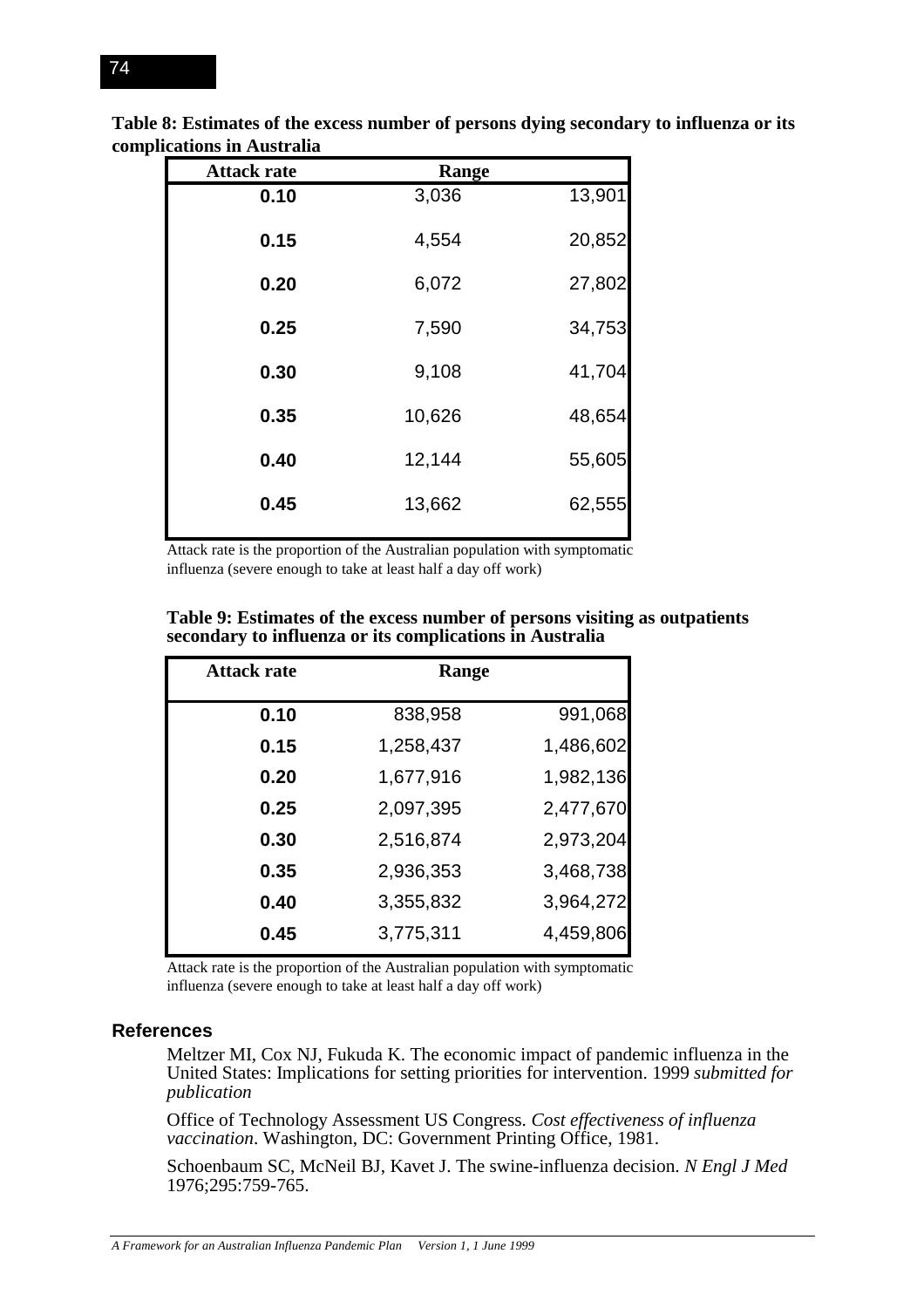# **Appendix I Influenza Pandemic Contingency Plan for Health Care Institutions**

# **AN INFLUENZA PANDEMIC**

# **CONTINGENCY PLAN**

# **FOR**

# **HEALTH CARE INSTITUTIONS**

# **DRAFT**

**Prepared on behalf of the Standing Committee on Infection Control Department of Human Services, Victoria Australia**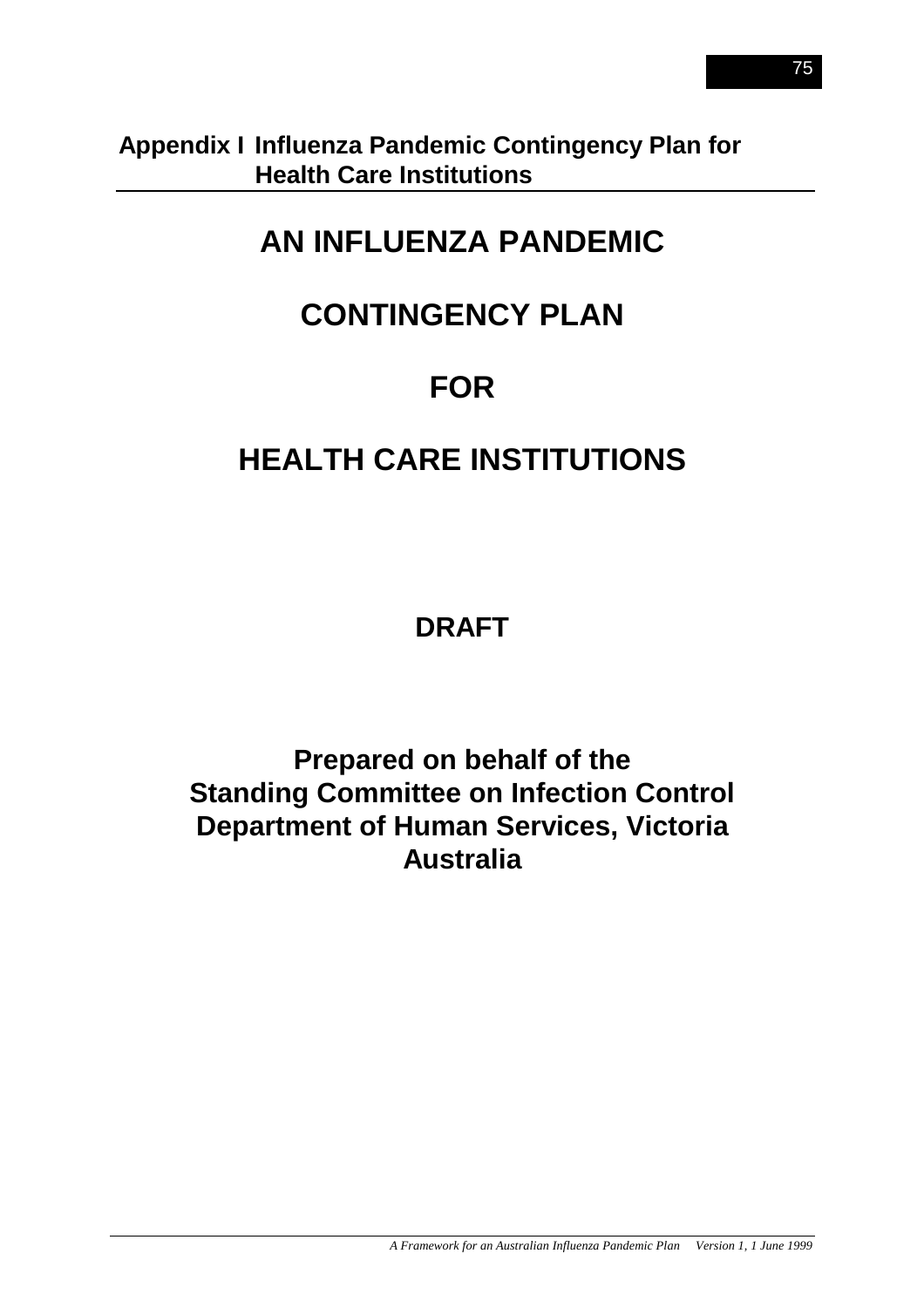# **TABLE OF CONTENTS**

| <b>Disclaimer</b>                                                                      | iii            |
|----------------------------------------------------------------------------------------|----------------|
| <b>Citation</b>                                                                        | iv             |
| <b>Abbreviations</b>                                                                   | $\mathbf{V}$   |
| <b>INTRODUCTION</b>                                                                    | 1              |
| The aim and scope of this document                                                     | 1              |
| PART ONE CLINICAL MANAGEMENT OF PANDEMIC INFLUENZA                                     | 3              |
| <b>Section 1.1. Clinical Features &amp; Complications</b>                              | 4              |
| Frequency of disease and age                                                           | 4              |
| Clinical presentations                                                                 | $\overline{4}$ |
| Complications of influenza                                                             | 5              |
| Differential diagnosis of influenza                                                    | $\overline{7}$ |
| <b>Section 1.2. Infection Control: Clinical Considerations</b>                         | 9              |
| Infectivity                                                                            | 9              |
| Infection control measures                                                             | 9              |
| Criteria for cohorting or isolating patients                                           | 10             |
| Section 1.3. Assessment Within the Emergency Department                                | 12             |
| Risk assessment in adults                                                              | 12             |
| <b>Section 1.4. Investigation and Management</b>                                       | 15             |
| Investigations                                                                         | 15             |
| Symptom management                                                                     | 15             |
| Antivirals                                                                             | 16             |
| Antibiotics                                                                            | 16             |
| <b>Section 1.5. Clinical Stability and Discharge</b>                                   | 25             |
| Defining clinical stability (adults)                                                   | 25             |
| Time to reach clinical stability: implications for bed days                            | 26             |
| PART TWO: HOSPITAL PLANNING FOR AN INFLUENZA PANDEMIC                                  | 27             |
| Section 2.1. Recognition and Potential Impact of a Pandemic: Implications for Planning | 28             |
| Timing                                                                                 | 28             |
| Recognition of a pandemic                                                              | 28             |
| Duration                                                                               | 28             |
| Magnitude of past pandemics                                                            | 28             |
| How many beds will be needed?                                                          | 29             |
| <b>Section 2.2. Meeting Bed Requirements</b>                                           | 31             |
| Determining current bed capacity                                                       | 31             |
| Options for increasing bed capacity                                                    | 31             |
| Establishment of a central bed bureau                                                  | 33             |
| <b>Section 2.3. Health Care Staffing</b>                                               | 35             |
| <b>Staffing Issues</b>                                                                 | 35             |
| <b>Section 2.4. Infection Control: Planning Considerations</b>                         | 37             |
| Infectivity and spread of the influenza virus                                          | 37             |
| Infection control strategies                                                           | 37             |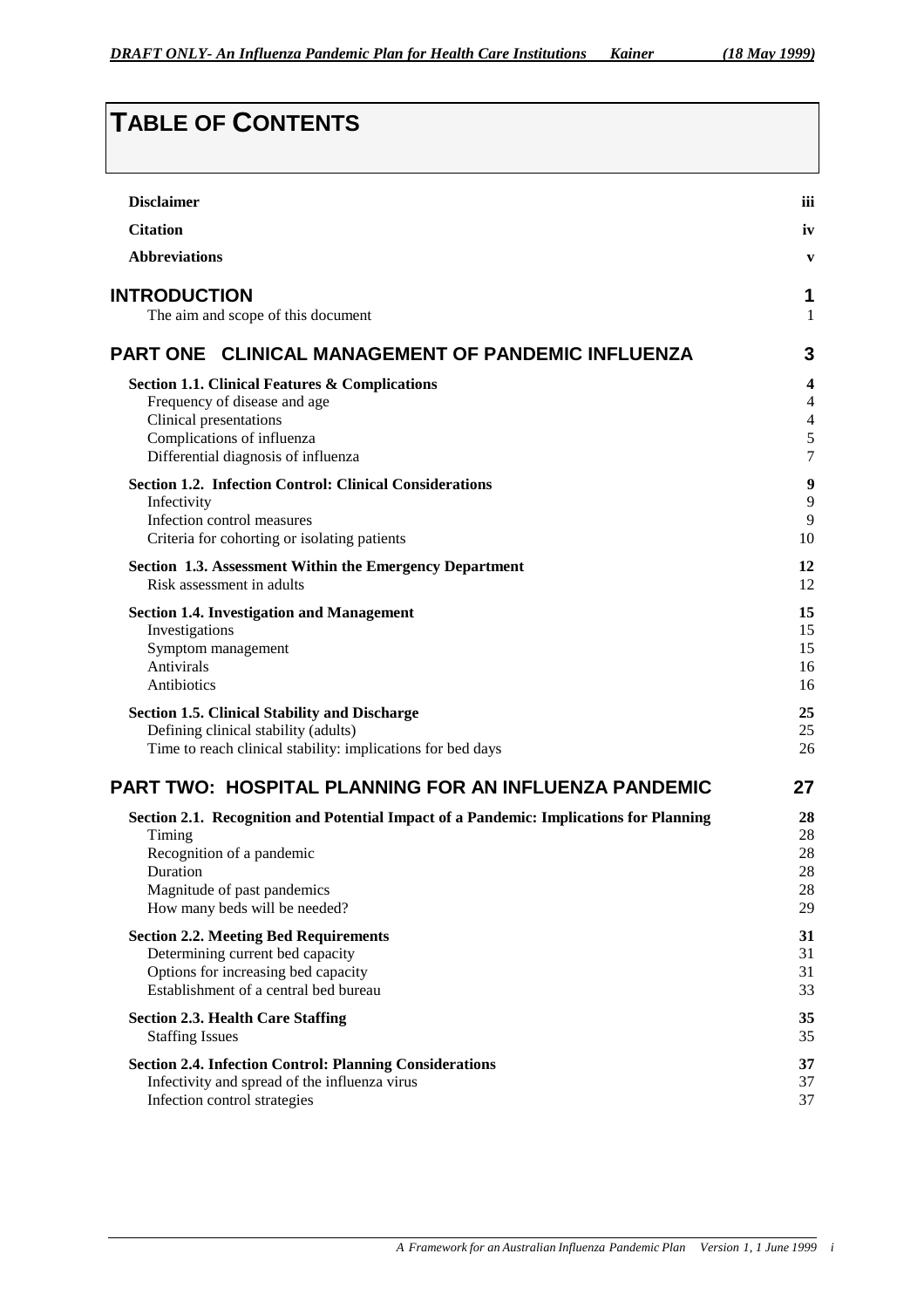| <b>Section 2.5. Hospital Action Plan</b>                                                 | 41       |
|------------------------------------------------------------------------------------------|----------|
| Airflow                                                                                  | 41       |
| Oxygen supply and suction                                                                | 41       |
| Medical air supply for ventilators                                                       | 41       |
| Evaluation of ventilatory capacity                                                       | 42       |
| Patient accommodation                                                                    | 42       |
| Staffing<br>Patient admission                                                            | 42       |
| Consumables                                                                              | 43<br>43 |
| Radiology services                                                                       | 44       |
| Microbiology                                                                             | 44       |
| Pharmacy                                                                                 | 44       |
| Education of staff                                                                       | 45       |
| Vaccination: priorities and logistics                                                    | 45       |
| <b>Critical Hospital Operating Characteristics</b>                                       | 45       |
| <b>REFERENCES</b>                                                                        | 47       |
| <b>APPENDICES</b>                                                                        | 49       |
| <b>Appendix A Working Party and Acknowledgments</b>                                      | 50       |
| <b>Working Party</b>                                                                     | 50       |
| Consultation and additional advice                                                       | 51       |
| Acknowledgments                                                                          | 52       |
| <b>Appendix B: Evaluation of Bed Capacity</b>                                            | 53       |
| <b>Appendix C: Admission Pro-forma</b>                                                   | 58       |
| History                                                                                  | 60       |
| Vital signs                                                                              | 61       |
| Respiratory examination                                                                  | 61       |
| Investigations                                                                           | 62       |
| Other investigations                                                                     | 62       |
| Appendix D: Excess Hospitalisation, Death and Outpatient Visits Due to Influenza and its |          |
| <b>Complications</b>                                                                     | 66       |
| Age group distribution of number of cases.                                               | 66       |
| Percentage of high risk cases                                                            | 66       |
| <b>Health outcomes</b>                                                                   | 67       |
| <b>Appendix E: Communication</b>                                                         | 71       |
| Dissemination of information to medical practitioners                                    | 71       |
| Dissemination of information to nurses                                                   | 72       |
| General communication strategies                                                         | 72       |

|  | <b>Appendix F: Medical Workforce</b> |  |
|--|--------------------------------------|--|
|--|--------------------------------------|--|

| Appendix G: Community Fact Sheets and GP Guidelines                    | 75 |
|------------------------------------------------------------------------|----|
| Adults and Influenza                                                   | 76 |
| Children and Influenza                                                 | 78 |
| Is Your Baby Seriously III? A Fact Sheet about infants under 12 months | 80 |
| Influenza in Adults and Children Guidelines for General Practitioners  | 81 |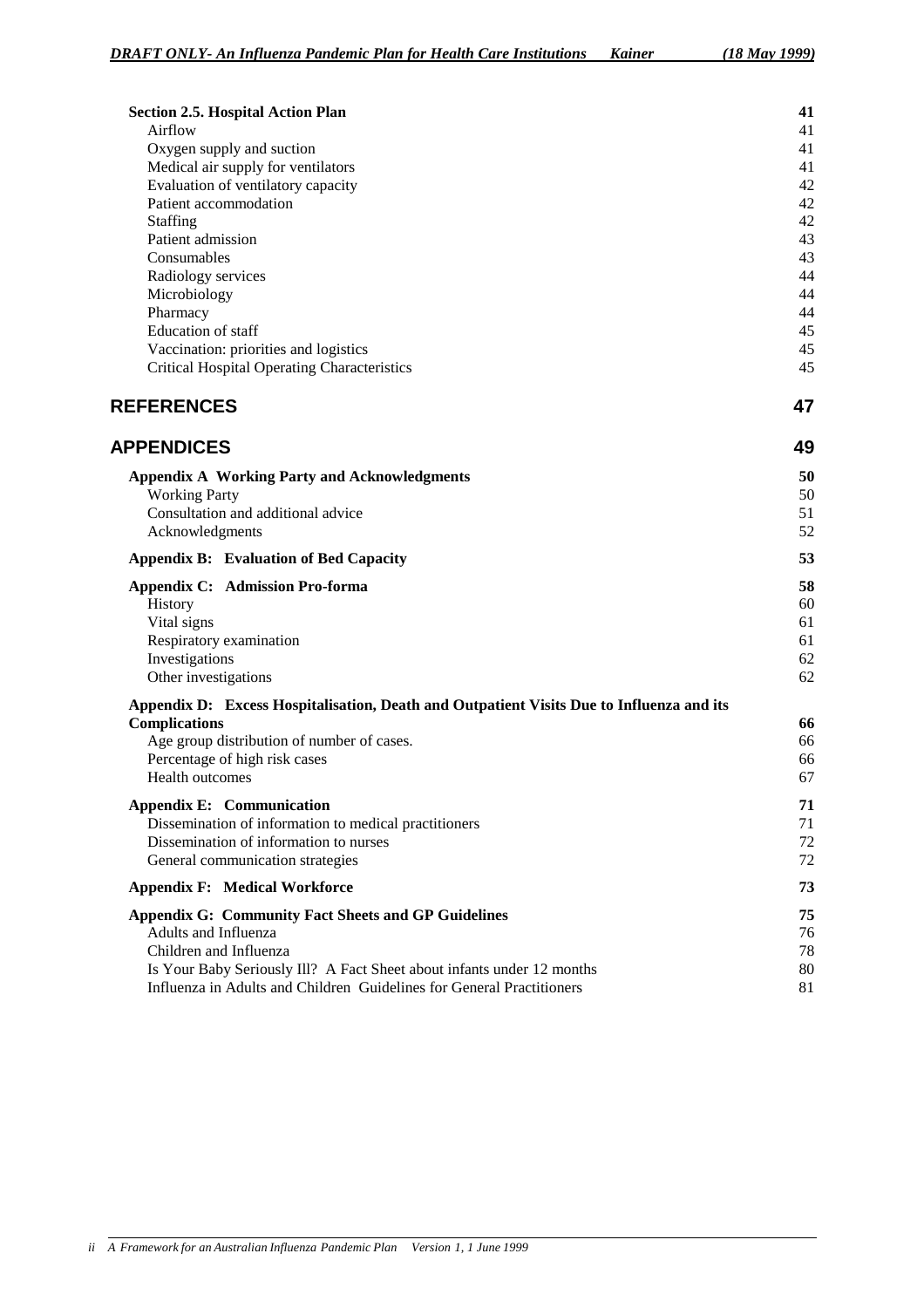# **DISCLAIMER**

The current document has been endorsed by the Standing Committee for Infection Control as a draft document to be released for public comment as an appendix to the Australian National Influenza Pandemic Preparedness Plan.

This document has not yet been formally endorsed by the Department of Human Services, Victoria. Consequently, comments about the document are encouraged, and should be addressed to:

### **Influenza Pandemic Planning- Health Care Facilities**

| c/o Rodney Moran                     | Tel    | $+61396374133$              |
|--------------------------------------|--------|-----------------------------|
| <b>Public Health and Development</b> | Fax    | +61 3 9637 4477             |
| 17/120 Spencer Street                | E-mail | rodney.moran@dhs.vic.gov.au |
| Melbourne, VIC 3000                  |        |                             |

Australia

While all advice and recommendations are made in good faith, neither the Department of Human Services, Victoria, nor any other person associated with the preparation of these guidelines accepts legal liability or responsibility for such advice or recommendations.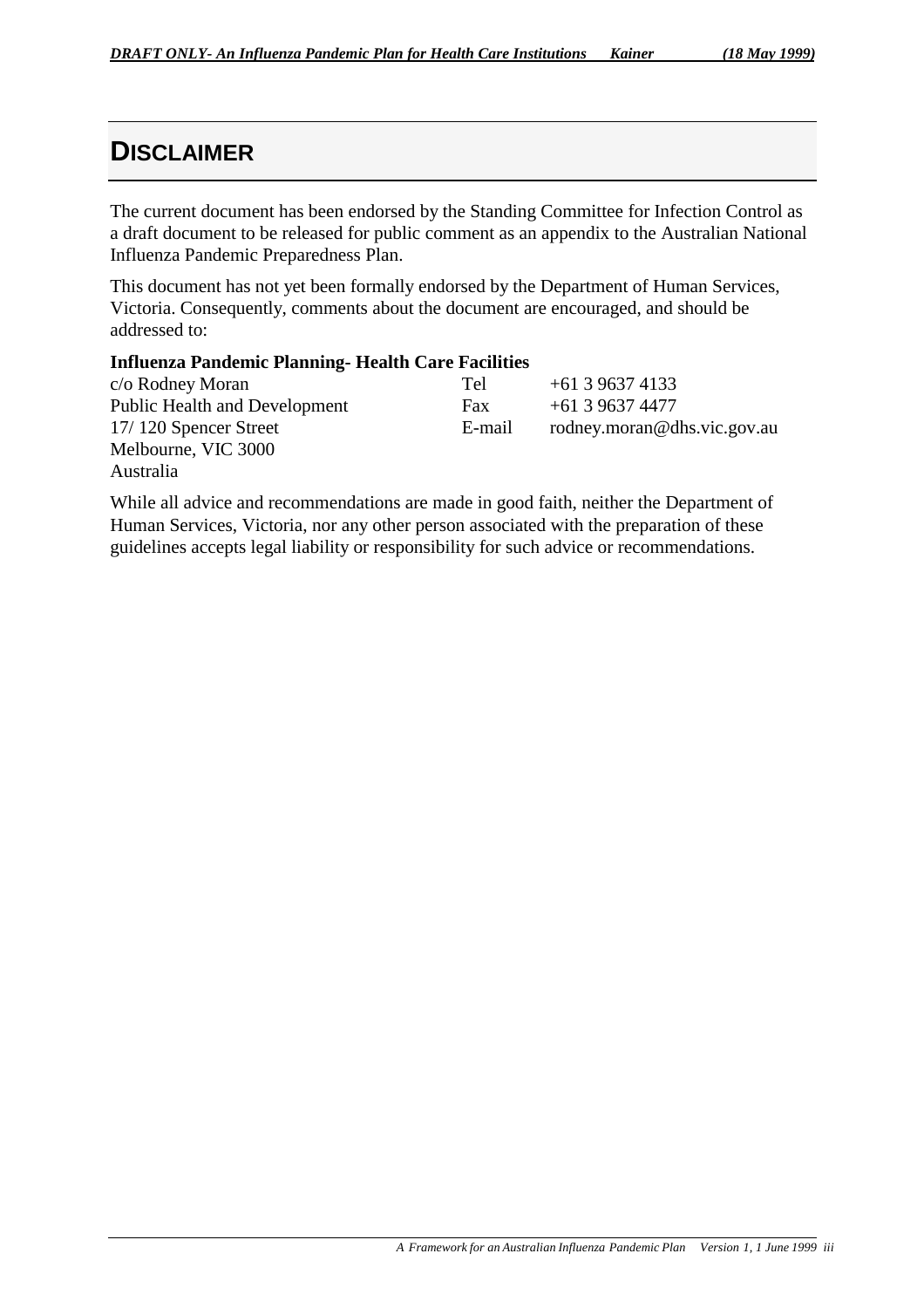# **CITATION**

The following citation is suggested:

Standing Committee on Infection Control, Department of Human Services, Victoria, Australia (1999). An Influenza Pandemic Contingency Plan for Health Care Institutions (Draft 18 May 1999).

The Department of Human Services welcomes requests for permission to reproduce this publication in part or in full. Applications and enquires should be addressed to the above contact address, which will be able to provide the latest information on any changes made to the text or plans for new editions.

*Copyright © 1999, Department of Human Services, Victoria, Australia. All rights reserved.*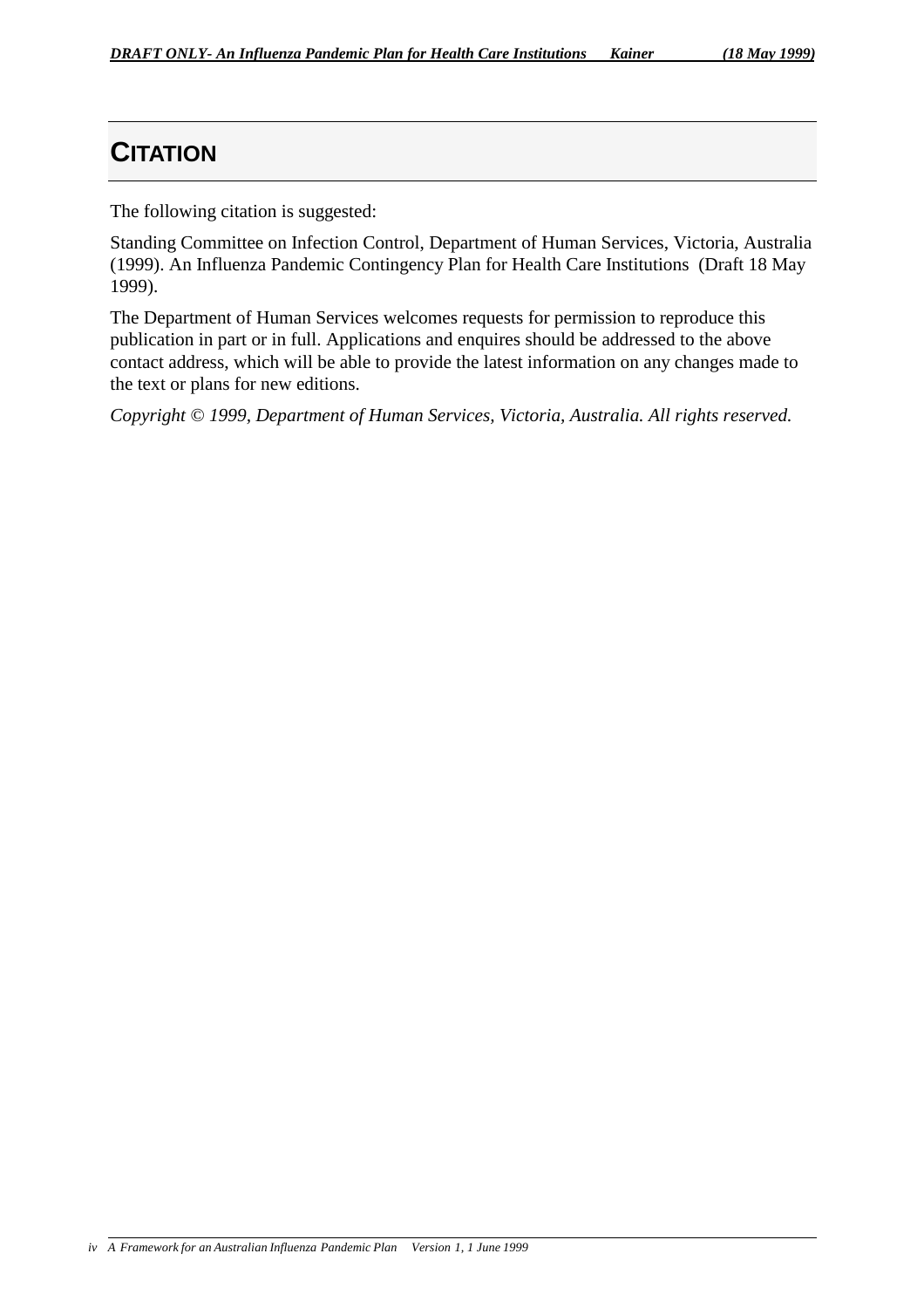# **ABBREVIATIONS**

| <b>AIDS</b>     | Acquired immunodeficiency syndrome                           |
|-----------------|--------------------------------------------------------------|
| <b>BD</b>       | Twice a day                                                  |
| BiPAP           | Biphasic positive airway pressure                            |
| <b>CNS</b>      | Central nervous system                                       |
| <b>CPAP</b>     | Continuous positive airway pressure                          |
| <b>DHS</b>      | Department of Human Services, Victoria                       |
| <b>DISPLAN</b>  | Victorian Medical Disaster Plan                              |
| Flu             | Influenza                                                    |
| H. influenzae   | Haemophilus influenzae                                       |
| <b>HIV</b>      | Human immunodeficiency virus                                 |
| IF              | Immunofluorescence                                           |
| <b>IM</b>       | Intramuscular injection                                      |
| <b>IPPC</b>     | Influenza Pandemic Planning Committee (National, Australian) |
| <b>IPPV</b>     | Intermittent positive pressure ventilation                   |
| IV              | Intravenous injection                                        |
| <b>MC&amp;S</b> | Microscopy, culture and sensitivity testing                  |
| <b>NHMRC</b>    | National Health and Medical Research Council (Australia)     |
| <b>NPA</b>      | Nasopharyngeal aspirate                                      |
| <b>PCR</b>      | Polymerase chain reaction                                    |
| <b>PHLN</b>     | Public Health Laboratory Network                             |
| QID             | Four times a day                                             |
| q4h             | Every four hours                                             |
| <b>SCIC</b>     | Standing Committee on Infection Control, DHS VIC.            |
| S. aureus       | Staphylococcus aureus                                        |
| S. pneumoniae   | Streptococcus pneumoniae (pneumococcus)                      |
| <b>TDS</b>      | Three times a day                                            |
| <b>WHO</b>      | World Health Organization                                    |
| Y2K             | Year 2000 (millennium bug).                                  |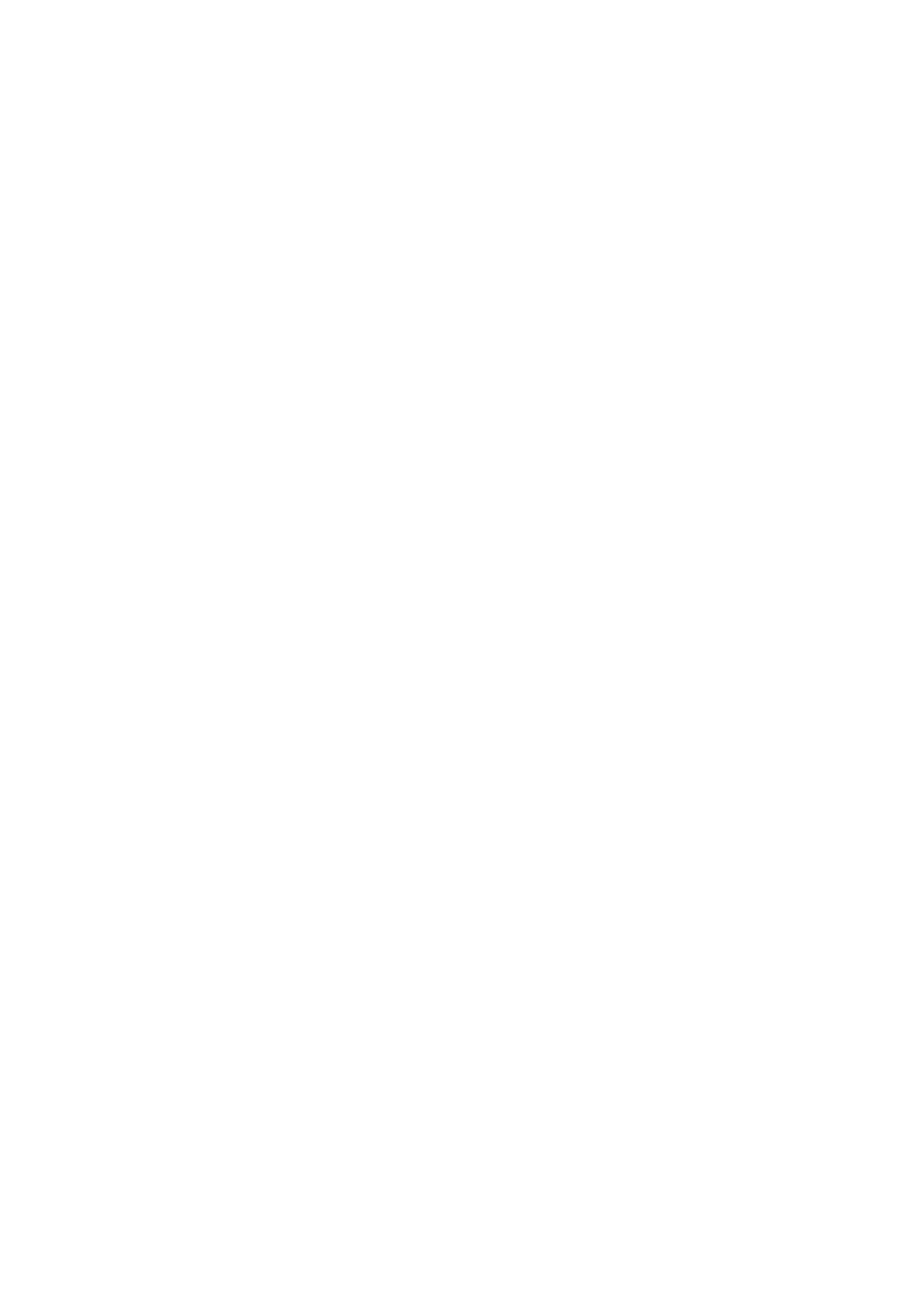# **INTRODUCTION**

Another influenza pandemic is a certainty. A new sub-type of the influenza virus will emerge to which the population has little or no immunity, and it will spread rapidly throughout the world. We cannot, however, predict *when* this will occur. There may be very little warning: characteristically, influenza pandemics begin suddenly and because a pandemic is likely to appear simultaneously throughout the country, each region will, to a large extent, have to rely on its own resources<sup>1</sup>.

The impact on the health of Victorians could be devastating: within a 6 to 8 week period, up to 20,000 persons may require hospitalisation and there may be up to 7,200 excess deaths.

Major disruption of critical community services can also be expected, with 40-70% of the workforce unable to attend work for some period of time due to illness. Critical community personnel such as police, firemen, transportation and utility workers may suddenly be in short supply. Health care workers are likely to be at even higher risk of exposure and illness, further impeding the care of patients, while effective preventive and therapeutic measures, including vaccines (against the pandemic strain) and antiviral agents are likely to be in short supply.

*Contingency planning is crucial to contain and manage, as effectively as possible, the effects for the next influenza pandemic.* This needs to occur *now*, and be undertaken by all health care institutions, to anticipate and put in place strategies to meet a greatly increased demand for services compounded by staff shortages. Not only will planning facilitate an effective response when a pandemic occurs, it will also provide tangible benefits in the interim such as improvements in infrastructure, health care worker vaccination, and Y2K (millennium bug) planning<sup>1</sup>.

## **The aim and scope of this document**

This contingency plan provides guidelines to help hospital management, health care service planners and clinicians to cope with large numbers of patients, many with severe disease or life-threatening complications, at home and in hospital. Whilst primarily designed for hospitals, the principles of the plan could be applied in other health care settings.

The document is divided into two parts.

Part One is concerned with the clinical management of influenza, particularly within the hospital situation, including clinical diagnosis, risk assessment in individual patients, management of complications, use of antivirals and antibiotics, the clinical aspects of infection control, and indications for discharge.

Part Two is concerned with health service planning. It discusses the possible magnitude of a pandemic, strategies to increase bed capacity and recruit the necessary extra staff, and the issue of infection control. The guidelines have been written largely as general principles, to enable each health care institution to develop a contingency plan to meet its own specific needs. These plans should be "road tested" to ensure, so far as possible, the institution's response capability. To achieve this, the final section of Part Two sets out a suggested action plan for hospitals, to ensure readiness in the event of a pandemic.

It will be essential, during a pandemic, to inform the public and general practitioners on the management of influenza, and when to seek advice and refer. Appendix G therefore contains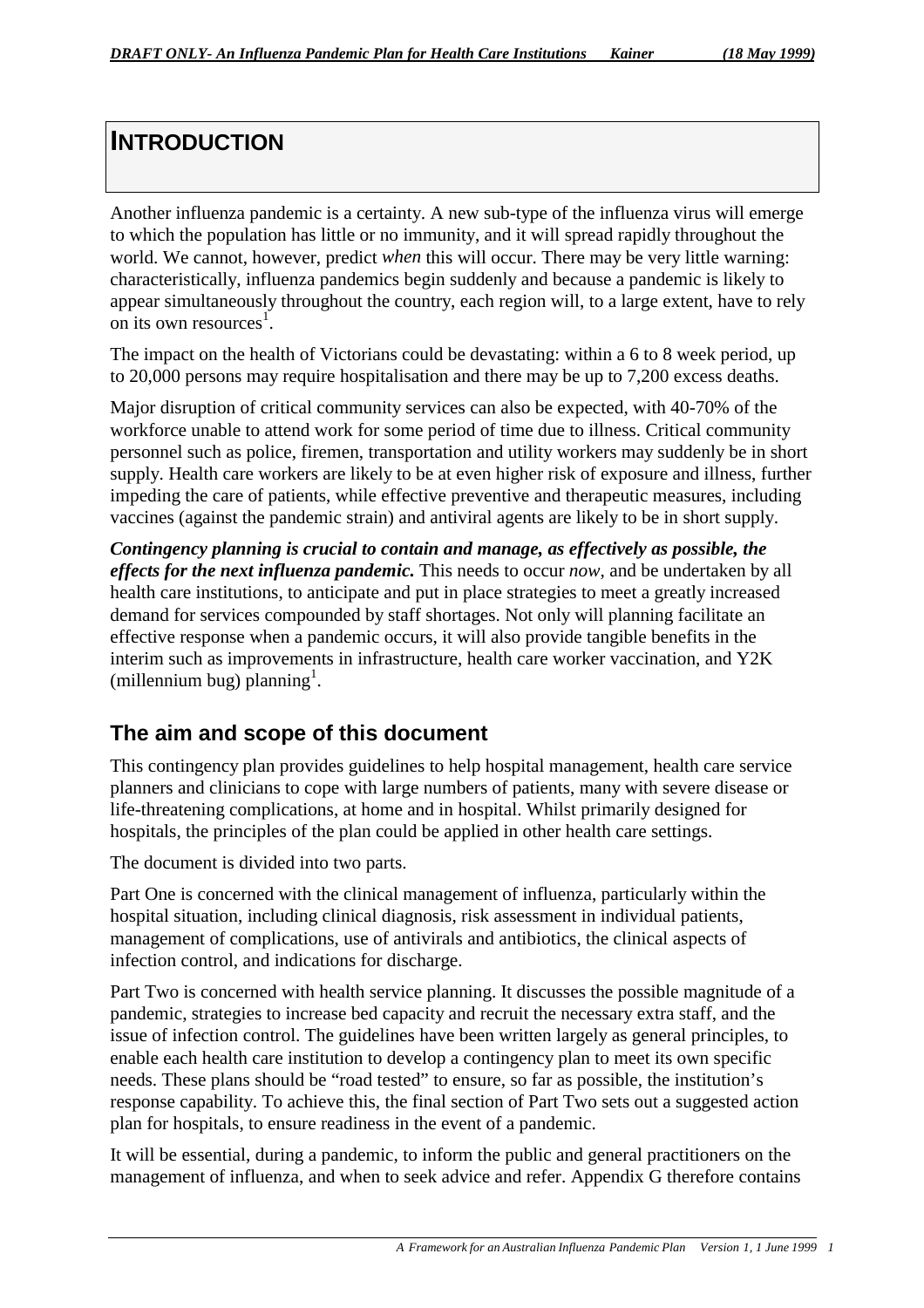fact sheets for the general community and guidelines for general practitioners that can be copied and distributed as needed.

The Contingency Plan is linked with DISPLAN (Victorian Medical Disaster Plan). It should also supplement and be integrated with the Victorian and National Public Health Contingency Plans for Influenza, which should be referred to for important information on influenza surveillance, vaccination against influenza and pneumococcal infection and the use of antiviral drugs.

Designation of key personnel for the coordination and direction of Statewide responses mentioned in the plan will be the responsibility of the Department of Human Services and DISPLAN.

These plans require updating on a regular basis, at least every 2 years, because of

- changes in antibiotic resistance patterns (up-date every 12 months)
- changes in demographics
- changes in the availability of beds
- developments with antibiotics and antiviral drugs (up-date every 6-12 months).

The guidelines should also be revised after an influenza pandemic/severe epidemic, to incorporate lessons learnt.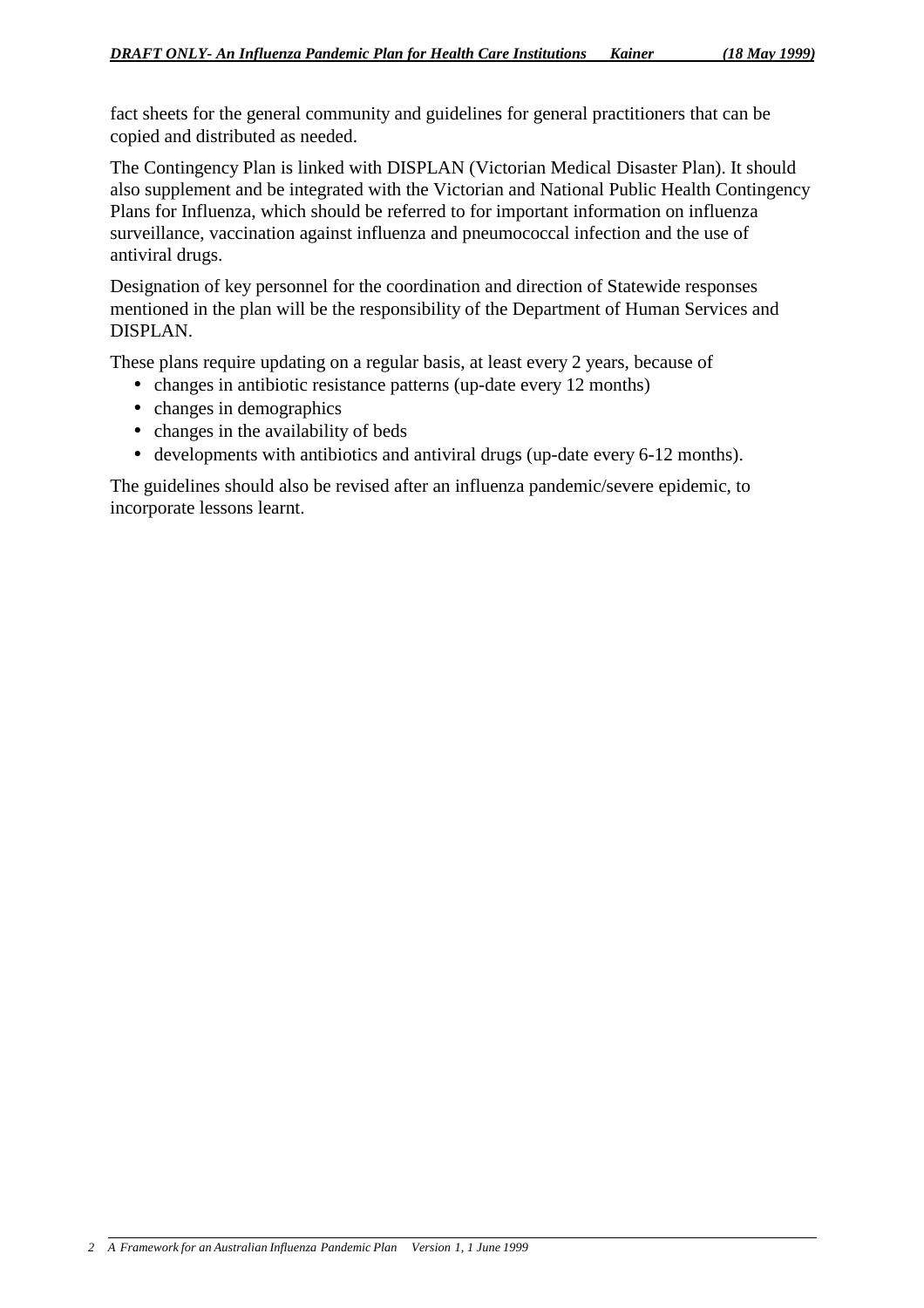# **PART ONE**

# **CLINICAL MANAGEMENT OF PANDEMIC INFLUENZA**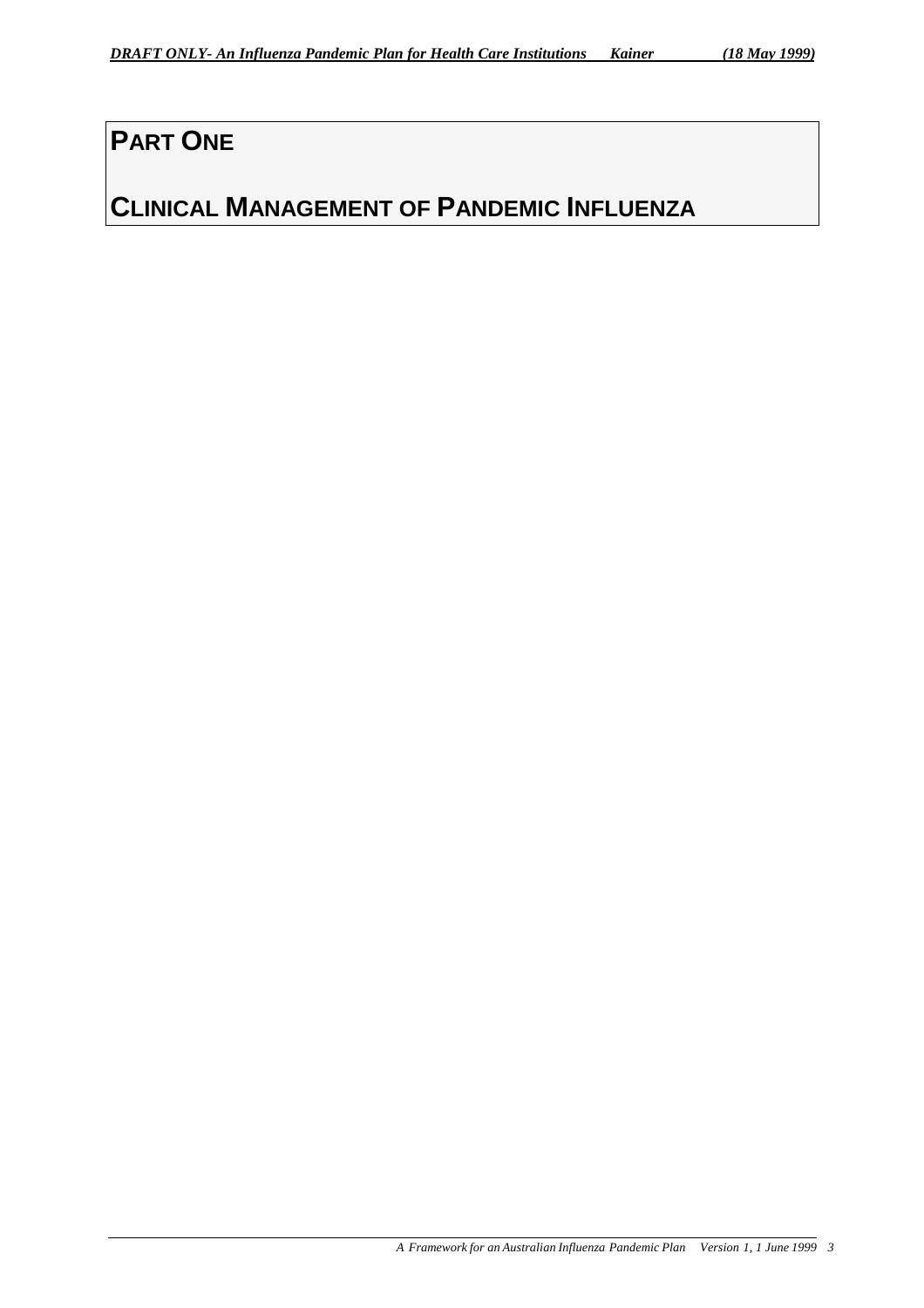# **SECTION 1.1. CLINICAL FEATURES & COMPLICATIONS**

Outbreaks of influenzal disease occur in Australia annually, and their extent is determined largely by local susceptibility to antigenic drifts in the existing strains. The last two influenza pandemics occurred 42 and 31 years ago– the "Asian flu" and the "Hong Kong flu", respectively. Most current hospital clinicians would therefore not have experienced pandemic influenza disease and would not be aware of the vagaries of its presentation.

The diagnosis of influenza on clinical grounds may be very difficult, particularly in the very young and the aged<sup>2</sup>.

# **Frequency of disease and age**

Those normally at highest risk of influenza are the very young, the elderly, and the immunocompromised. These patterns may vary during a pandemic. In the 1918-1919 "Spanish flu" pandemic, for instance, the highest death rates were among those aged 20 to 40 years, while during the 1957 pandemic, in the United Kingdom the highest attack rates were in school children and young adults<sup>3</sup> (see Table 1). Up to 50% of UK school children developed influenza, with attack rates of 90% in residential schools.

| Age (years) | Attack rate $(\% )$ |
|-------------|---------------------|
| $0 - 4$     | 31                  |
| $5 - 14$    | 49                  |
| 15-39       | 27                  |
| 40-59       | 25                  |
| 60+         | 12                  |

**Table 1: Attack rates per age group during the 1957 influenza pandemic in the UK3**

Similarly, in Melbourne in 1957, the numbers of infants and young children infected were unexpectedly high<sup>4</sup>. A serological survey epidemic confirmed that symptomatic attacks were more frequent in younger than older subjects, and this was further supported by case notifications. In a sample of subjects aged 18 to 60 years, the proportions developing antibodies were the same across all ages  $(28-32\%)^5$ .

# **Clinical presentations**

These presentations were derived from a Melbourne study of the clinical features of 333 patients admitted to Fairfield Hospital between January 1969 and December 1972, in whom influenza infection was confirmed by viral culture<sup>2</sup>.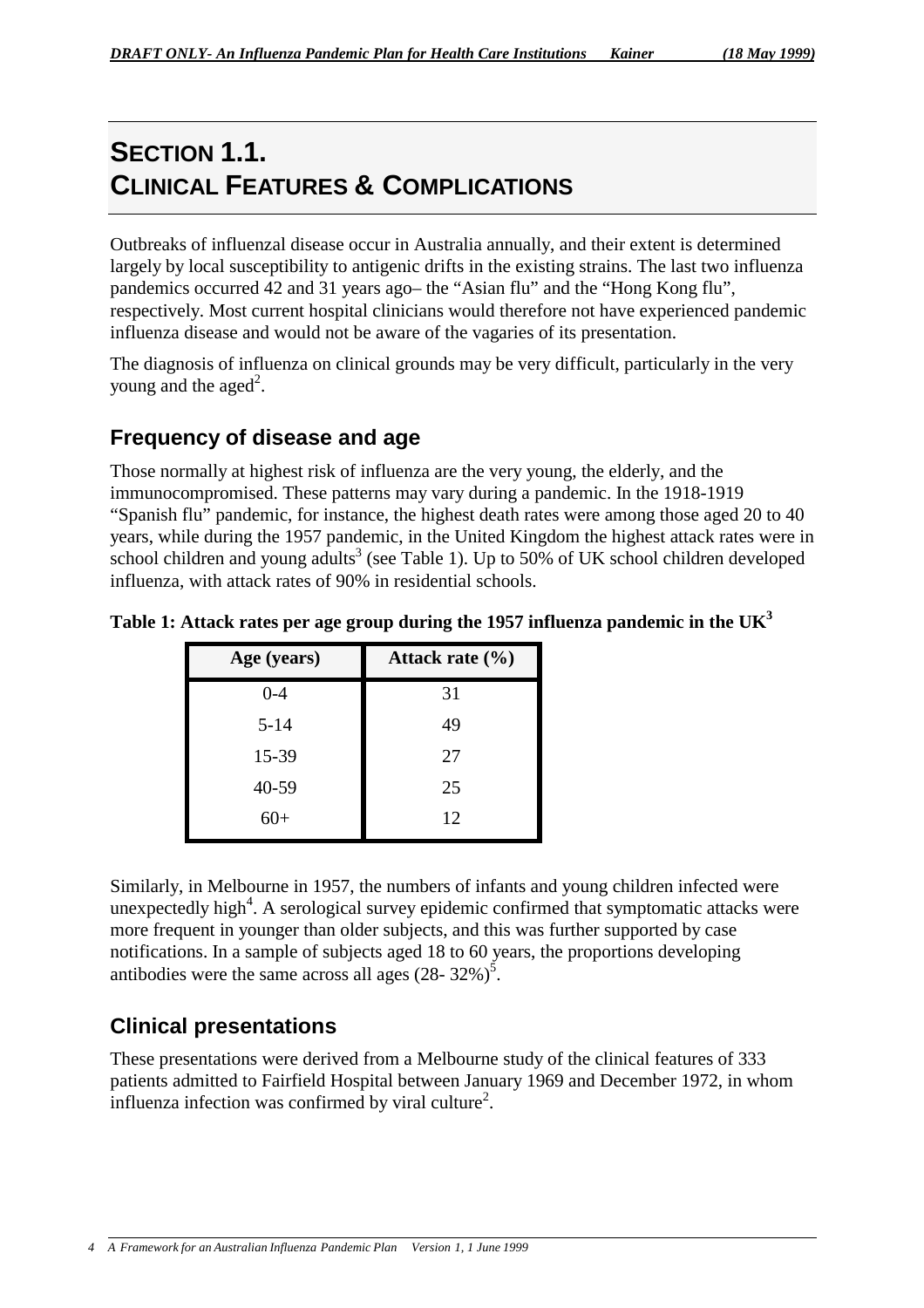## **Babies and children**

Babies and children often present with a severe, non-specific febrile illness. The major features are:

- **fever** and **cough**, sometimes with
- **rhinorrhoea** or **croup** (laryngo-tracheo-bronchitis).

In the 1957 pandemic, the number of infants and young children in Melbourne with croup was unexpectedly high<sup>4</sup>. Croup is also a recognised presentation in older children.

Children may also present with:

- **symptoms suggestive of meningitis**: fever, convulsions, vomiting, irritability and photophobia.
- **fever alone**, sometimes associated with vomiting or diarrhoea of short duration.
- **poor feeding**, as a result of nasal obstruction.

**Subclinical infection** may occur in the very young.

**Pneumonia** due to secondary bacterial infection occurs in about 10% of hospitalised children under the age of four years.

**In adolescent age groups**, the more classical features of influenza become a feature. These respiratory manifestation are indistinguishable from those caused by other respiratory viral infections in these age groups.

## **Younger adults (20 to 49 years)**

Classical features of influenza are usually present: various combinations of malaise, fever, cough, sore throat, headache, muscular aches and sometimes blood-tinged sputum, retrosternal chest pain due to tracheitis, vomiting and laryngitis<sup>2,4</sup>.

Frequently one feature such as headache or fever predominates, leading to an initial consideration of a diagnosis of meningitis or septicaemia.

Primary influenza pneumonitis can be a presenting diagnosis (see page 7).

## **Older adults**

The clinical diagnosis of influenza is often overlooked because symptomatology is usually overshadowed by lung complications. Clinical histories may be unreliable because patients are often confused due to fever and pre-existing cardiovascular disease.

Major presentations are pneumonia or bronchitis in association with chronic obstructive lung disease.

## **Complications of influenza**

Influenza virus can be isolated from the blood and many organs outside the respiratory tract, and in addition to pneumonia and pneumonitis, a wide range of less common complications have been described. Sudden deaths have also been observed during epidemics<sup>6</sup>.

Because of its severity, influenza can exacerbate pre-existing chronic respiratory, cardiac or renal disease, particularly in the elderly and the very young.

Potential complications include:<sup>7</sup>

- Respiratory
	- $\triangleright$  respiratory failure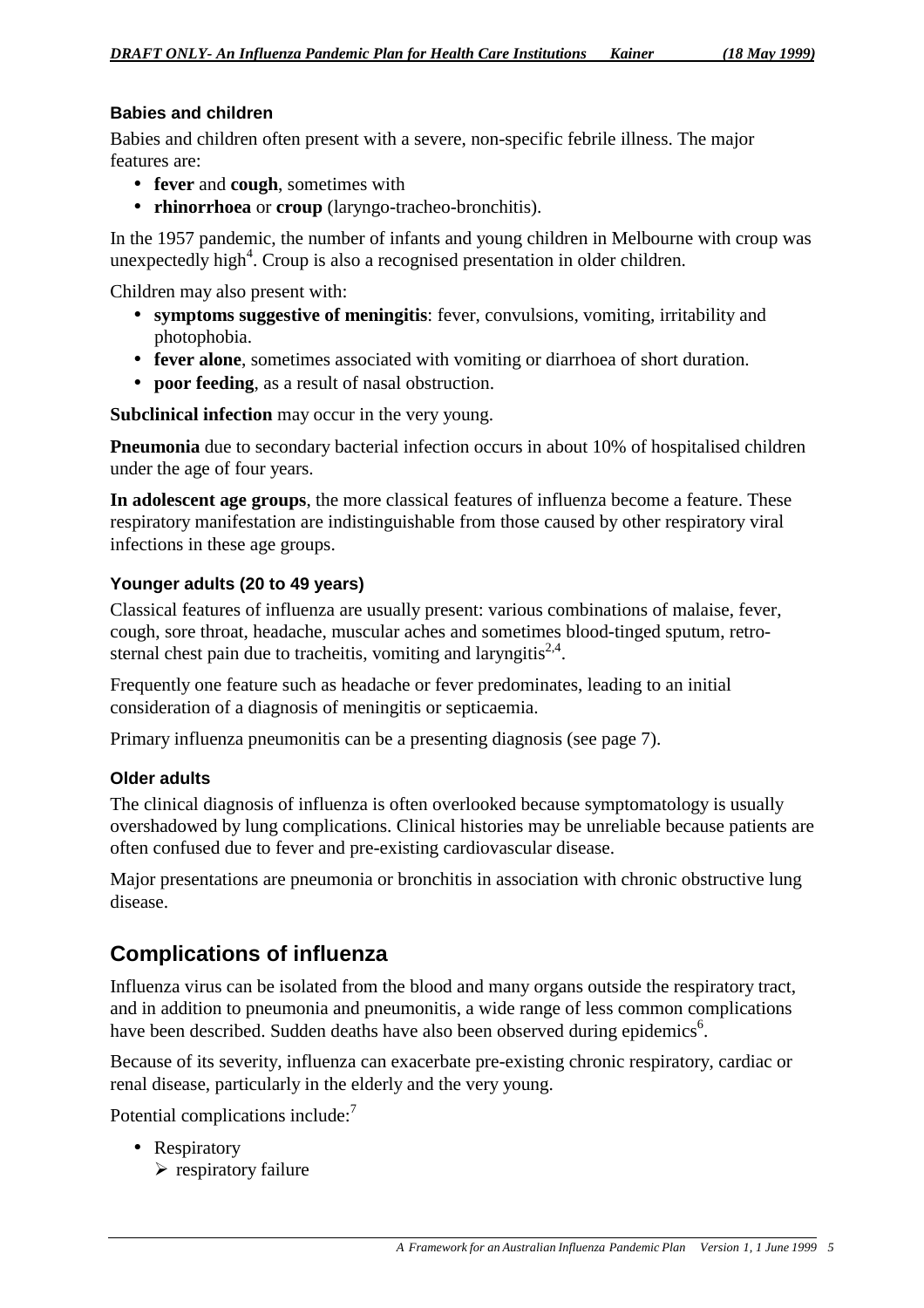- $\triangleright$  bacterial superinfection
- $\triangleright$  viral pneumonia
- Central nervous system
	- $\triangleright$  encephalitis (rare)
	- $\triangleright$  transverse myelitis (rare)
	- $\triangleright$  Guillain-Barre syndrome
- Cardiac
	- $\triangleright$  atrial fibrillation (common, especially in older people)
	- $\triangleright$  heart failure (left and right heart failure)
	- $\triangleright$  myocarditis (rare)
	- $\triangleright$  pericarditis (rare)
- Myositis (severe leg pain and tenderness for 1 to 5 days)
- Rhabdomyolysis/myoglobinuria
- Reye's syndrome (an acute and often fatal encephalopathy associated with liver failure due to fatty infiltration; especially in children, occasionally in adolescents, rare in adults)

## **Pneumonia**

Disruption of the respiratory defence mechanisms in influenza predisposes to the development of secondary bacterial bronchitis and pneumonia. While the disruption of normal host respiratory defence mechanisms is probably multifactorial, there is some evidence for direct viral injury to alveolar macrophages, and widespread damage to the respiratory epithelium is characteristic.

During the 1957 pandemic, experience in Melbourne<sup>4</sup> and the USA<sup>8</sup> was that most cases of bacterial pneumonia secondary to influenza were pneumococcal in type, with lesser causes being *Staphylococcus aureus* and *Haemophilus influenzae*. The predominant pathogen in more recent cases of post-influenzal bacterial pneumonia has been *Streptococcus pneumoniae*.

Of 672 patients admitted to Fairfield Hospital, Melbourne, in 1957 with disease attributable to infection with Asian type A influenza, 366 had pneumonia, of whom 38 died<sup>4</sup>. Experience in the USA during the same period suggested that pulmonary symptoms due to influenza in young and older adults may present in four ways<sup>8</sup>:

- **upper respiratory tract symptoms** within 48 hours of onset, sometimes with pleuritic pain and mild dyspnoea. Chest signs may be present, but the chest radiograph is normal – this was attributed to influenza bronchiolitis;
- **secondary bacterial pneumonia following influenza:** after some period of improvement, 2 to 14 days later pulmonary infection presents which is confirmed radiologically;
- **concomitant viral and bacterial pneumonia:** symptoms of lower pulmonary tract disease blend with the original influenzal symptoms, and it is impossible to determine the point at which the pulmonary involvement occurs. The chest radiograph shows pneumonia;
- **influenza virus pneumonitis:** severe and often fatal disease occurs, with onset 24 hours after "flu" symptoms, resulting in respiratory distress with dyspnoea and bloody sputum.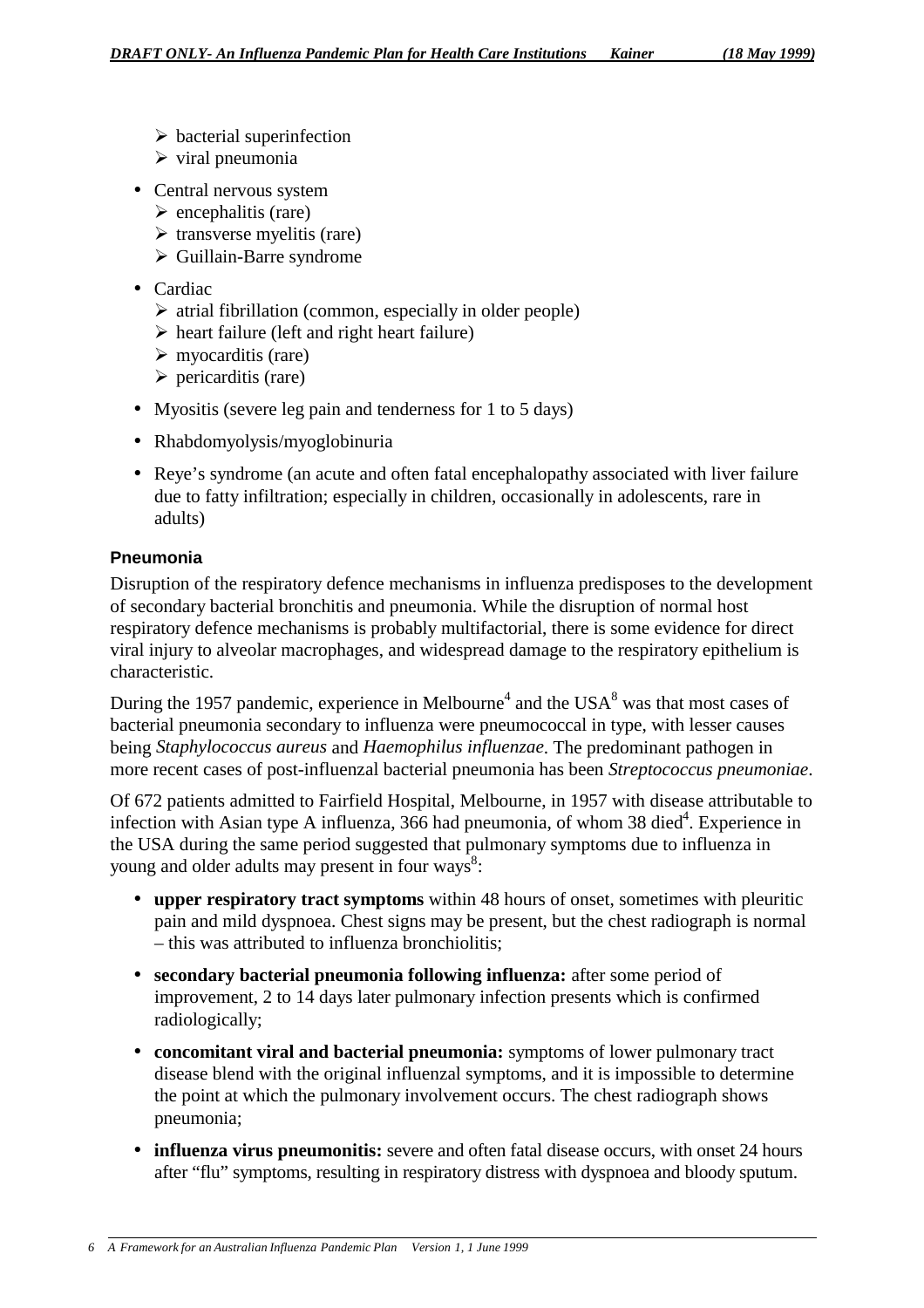In the USA during the 1957-58 pandemic, a high proportion of people with one of these forms of pneumonia had pre-existing rheumatic heart disease. This was not the experience in Melbourne<sup>4</sup>.

### **Pneumonitis**

**Severe influenza virus pneumonitis** occurred in Melbourne during the 1957 epidemic (5 cases) and later<sup>4,9</sup>. The main features of the condition are:

- influenzal illness accompanied within three days of onset by dyspnoea and haemoptysis;
- hyperventilation and marked central cyanosis, often with symptoms of cerebral anoxia;
- clinical and radiological evidence of bilateral diffuse lung disease;
- failure to respond to antibiotics given early in the course of the disease;
- failure of oxygen administration to reduce hypoxia;
- peripheral circulatory failure with azotaemia and oliguria.

Of the 10 patients described, 8 died<sup>9</sup>. Severe interstitial non-bacterial pneumonitis with extensive disruption of respiratory epithelium was demonstrated at autopsy.

## **Differential diagnosis of influenza**

During an influenza epidemic, there are nevertheless many people with fever who do *not* have influenza. It is important not to miss, for example, the returned traveller with malaria or the person with staphylococcal septicaemia. Table 2 illustrates some of the conditions commonly misdiagnosed as influenza. It is *not* intended to be all inclusive.

| <b>Differential Diagnosis</b>                              | "Clues"                          | <b>Investigations</b>                                               |  |
|------------------------------------------------------------|----------------------------------|---------------------------------------------------------------------|--|
|                                                            |                                  |                                                                     |  |
| <b>INFECTIOUS</b>                                          |                                  |                                                                     |  |
| <b>Malaria</b>                                             | <b>Travel history</b>            | Thick and thin film                                                 |  |
| <b>Typhoid</b>                                             | <b>Travel history</b>            | <b>Blood culture</b>                                                |  |
| Meningococcal septicaemia                                  | Any rash<br>(not just petechial) | <b>Blood</b> cultures                                               |  |
| Staphylococcal septicaemia                                 |                                  | <b>Blood cultures</b>                                               |  |
| <b>Bacterial meningitis</b>                                |                                  | Lumbar puncture: do <i>not</i> rely on<br>bacterial antigen testing |  |
| Other respiratory viruses,<br>eg adenovirus, parainfluenza | Concurrent epidemic              | Viral culture: nasopharyngeal<br>aspirate or nasal swab             |  |
| <b>NON-INFECTIOUS</b>                                      |                                  |                                                                     |  |
| Subarachnoid haemorrhage                                   | Very sudden onset of<br>headache | CT scan<br>Lumbar puncture                                          |  |
| <b>Heat stroke</b>                                         |                                  |                                                                     |  |
| Carbon monoxide poisoning                                  |                                  |                                                                     |  |

### **Table 2: Conditions which may mimic influenza**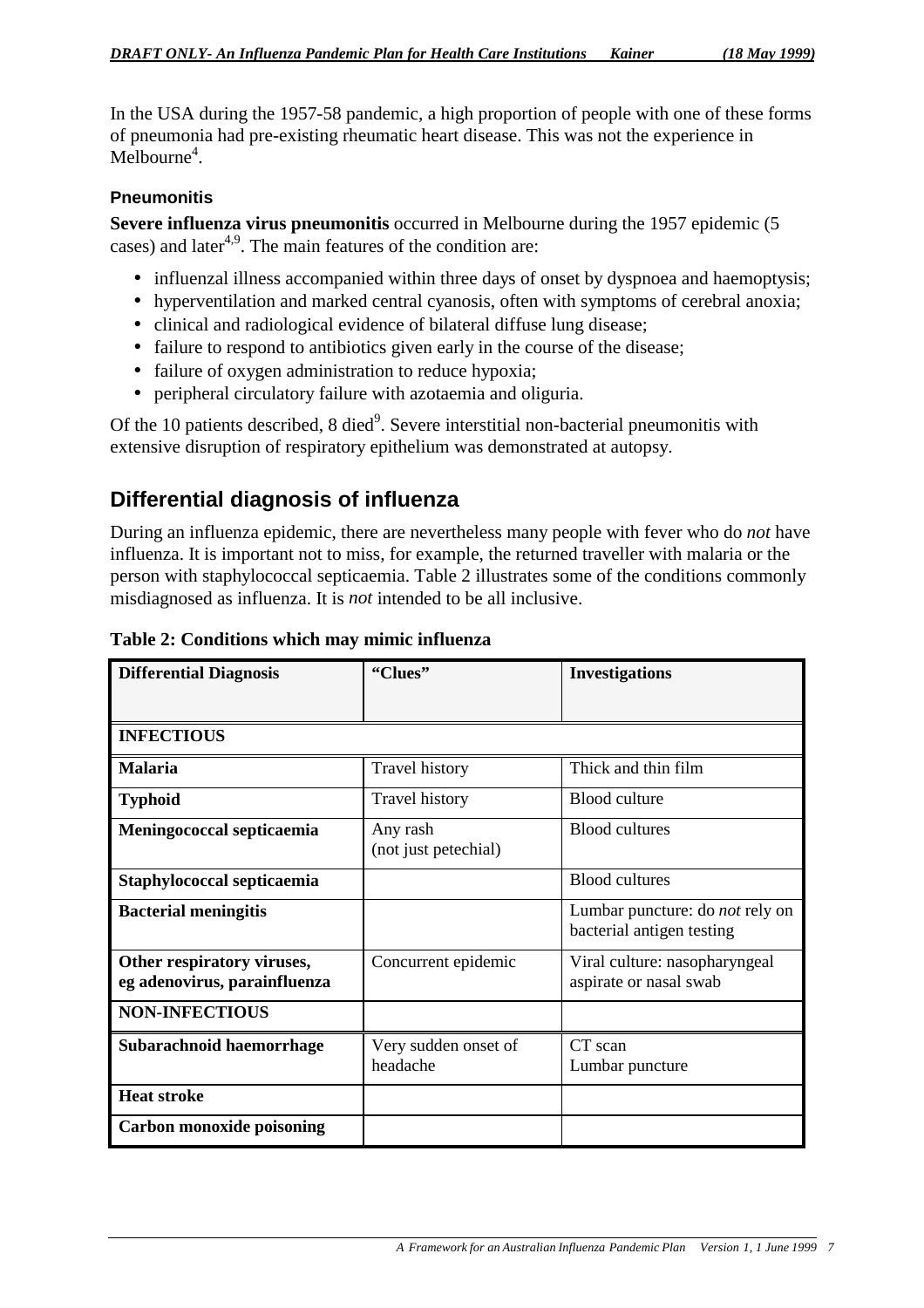A rapid bedside diagnostic test (combined with viral culture to ensure tracking of influenza strains) has been developed, but is not yet widely available in Australia.

The **Public Health Laboratory Network (PHLN)** of Australia will provide detailed guidelines regarding:

- the rapid bedside diagnostic test: including sensitivity, specificity, positive and negative predictive values in different sub-populations, and whether all positive rapid diagnostic tests should be accompanied by a viral culture;
- where the viral culture should be sent and details of transportation requirements
- the indication for submission of a viral culture sample.

Other possible indications for submission of a viral culture sample are:

- all patients who are hospitalised
- all persons with an influenza like illness who have returned from overseas in the last seven days
- contacts of persons diagnosed with influenza who have been commenced on antiviral agents
- all health care workers with an influenza like illness.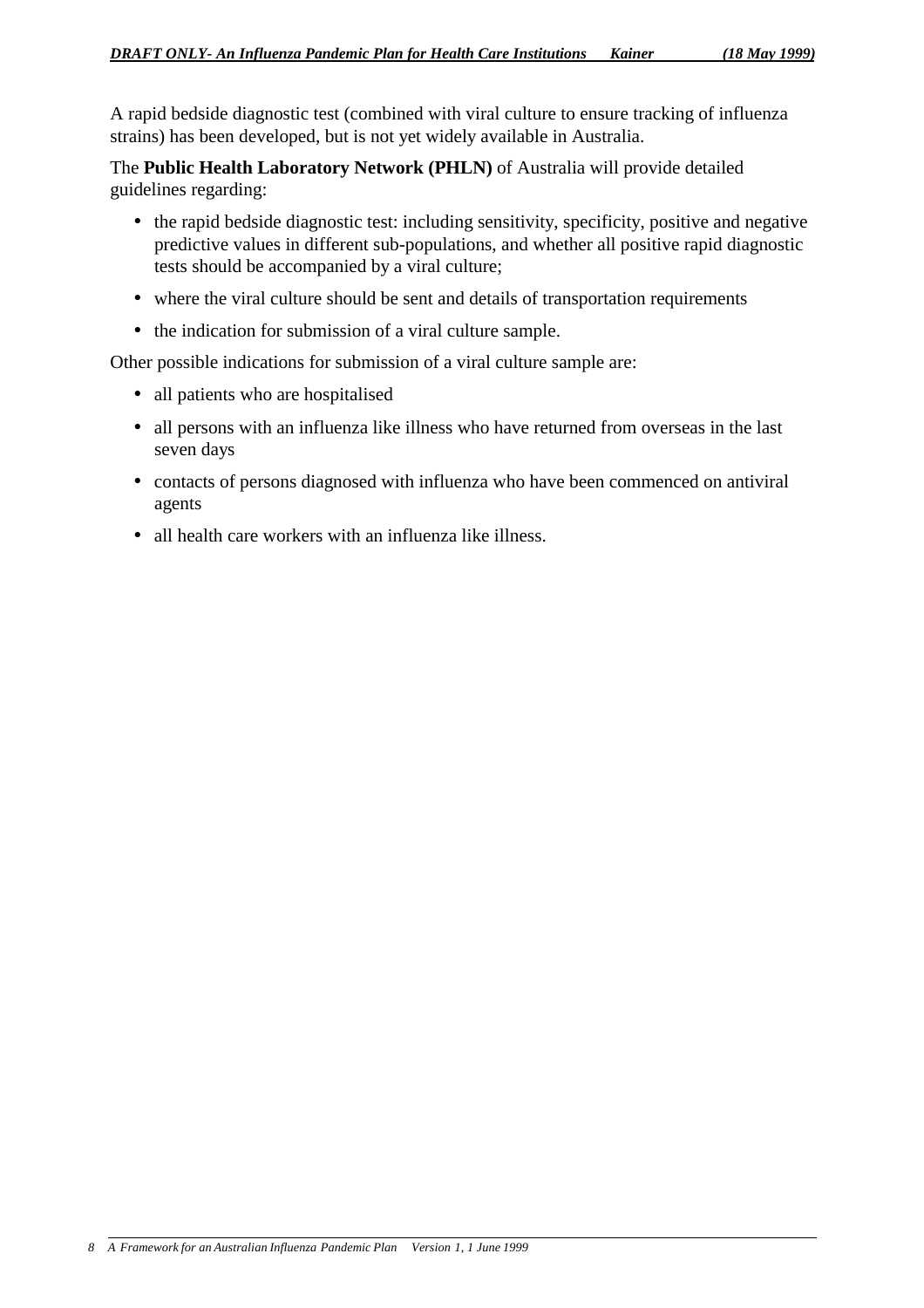# **SECTION 1.2. INFECTION CONTROL: CLINICAL CONSIDERATIONS**

Infection control measures are discussed in Part Two of this document, for hospital and health service planners (see Section 2.4). This section provides information of particular relevance in the clinical setting.

## **Infectivity**

The incubation period for influenza ranges from 24 hours to 5 days. Spread of influenza is by aerosol, and by contamination of the hands (by contact with skin or fomites) and then intranasal or conjunctival inoculation. Aerosol is 10 times more infectious than nasopharyngeal inoculation.

Survival is 24-48 hours on hard, non-porous surfaces; 8-12 hours on cloth, paper and tissue; and 5 minutes on hands<sup>10</sup>. Survival is enhanced under conditions of low humidity (typical in the winter months in Victoria).

In the absence of antiviral therapy, viral shedding occurs until 5 days after the onset of illness, but can occur for more than 7 days, especially in children<sup>10</sup>. For those receiving antiviral therapy, duration of shedding is likely to be shorter.

## **Infection control measures**

The following measures should be taken:

- Classify patients as one of the following:
	- $\triangleright$  infected confirmed
	- $\triangleright$  infected suspected
	- $\triangleright$  exposed (potentially infected)
	- $\triangleright$  uninfected
	- $\triangleright$  uninfected and at very high risk of complications, eg. bone marrow transplant recipients.
- On arrival at Emergency, direct patients with influenza-like illness promptly to a separate designated influenza assessment/admission clinic.
- Accommodate patients with confirmed or suspected influenza as follows, in descending order of preference:
	- 1. a negative pressure room
	- 2. single rooms (not positive pressure)
	- 3. cohort in an area with an independent air supply and exhaust system
	- 4. separate infected patients and other visitors by at least one metre.

If possible, separate those with confirmed influenza from those with suspected influenza. Criteria for cohorting or isolating patients are set out below.

- Wear gloves:
	- $\triangleright$  for all patient handling. Change gloves between patients; and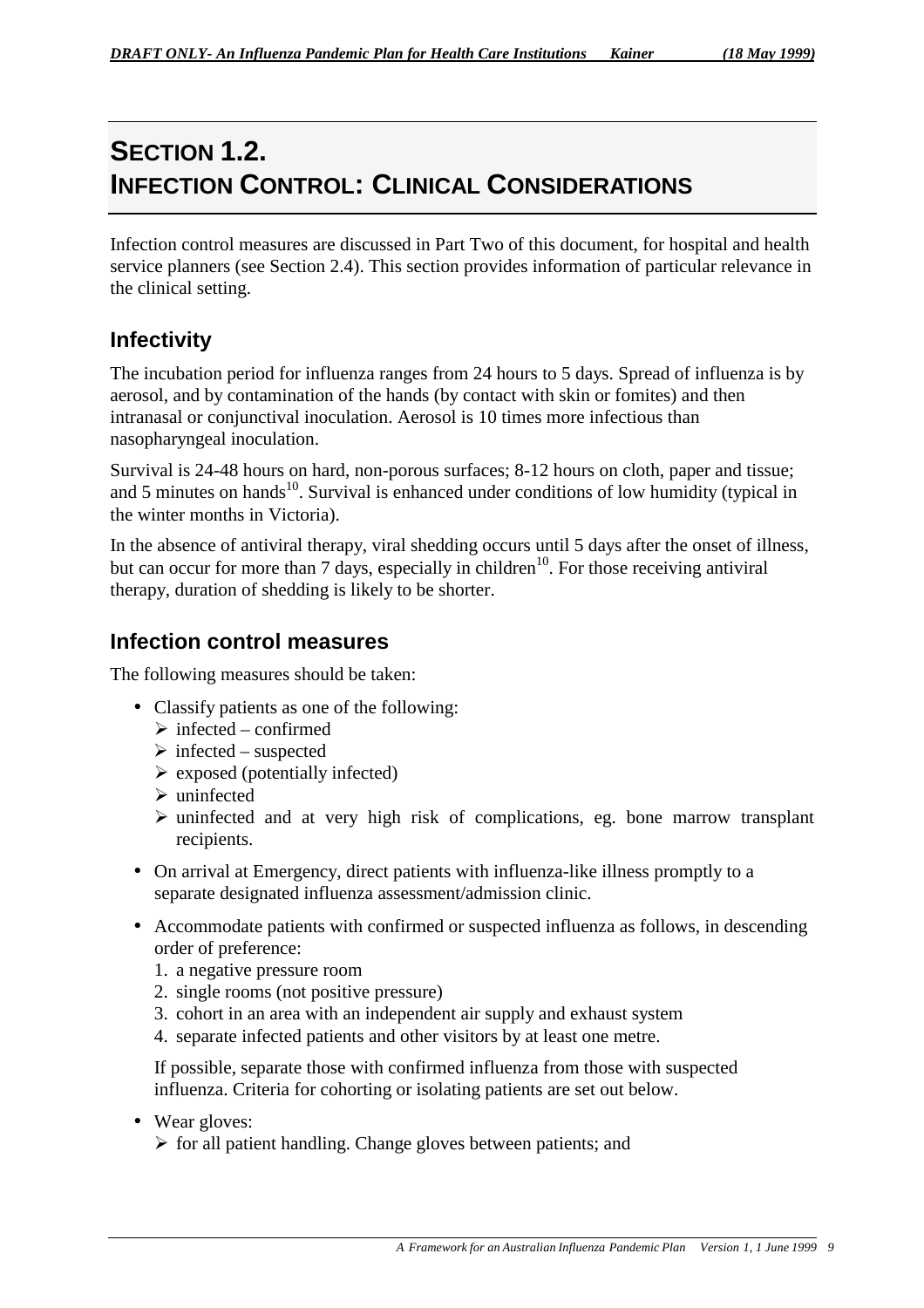- $\triangleright$  for all contacts with items likely to be contaminated with respiratory secretions (eg masks, oxygen tubing, nasal prongs, tissues).
- Wash hands immediately after removal of gloves. If hand-washing facilities are not readily available, use an alcoholic based handrub (provided hands are not too heavily soiled), followed by hand-washing as soon as possible.
- Wear gowns (waterproof aprons) during procedures and patient activities that are likely to generate splashes or sprays of respiratory secretions.
- All visitors, staff, students and volunteers should wear a N95 mask on entering the room of a patient with influenza (confirmed or suspected). The N95 mask is often used to protect against tuberculosis. Surgical masks do not compare in effectiveness; however they may be required if there are insufficient N95 masks.
- Limit patient movement as much as possible. Patients being moved should wear a surgical mask to minimise dispersal of droplets (patients with significant respiratory disease are unlikely to tolerate the N95 mask).
- Visitors with febrile respiratory illness should be strongly discouraged from visiting. Close relatives of terminally ill patients and parents of children can be exempt, but should wear a mask. Visitors who are asymptomatic should be discouraged from visiting confirmed and suspected cases.
- To reduce nosocomial transmission to patients, eliminate or curtail elective medical and surgical admissions, and restrict cardiovascular and pulmonary surgery to emergency cases only.

## **Criteria for cohorting or isolating patients**

## **Where only one influenza virus is circulating**

For the purposes of cohorting and/or isolating patients, in the setting of only one influenza virus circulating, the following criteria can be used:

- 1. Confirmed infection
	- Nasopharyngeal aspirate (NPA) or nasal swab. In order of decreasing sensitivity:  $\triangleright$  PCR positive
		- $\triangleright$  Antigen test positive– includes immunofluorescence (IF) (slightly more sensitive than viral culture: some viruses die in transit to the laboratory)
		- $\triangleright$  Culture positive (picks up some samples that IF will miss)
	- Serology rise (results take too long to inform decision-making)
- 2. If no-one in the suspected influenza room develops symptoms of influenza-like illness, this person can be moved into a "non-infected" room after the incubation period of 5 days.
- 3. Criteria can be used for placing a patient or staff member into a "protected or unlikely to get ill with influenza" category:
	- Documented influenza infection and now recovered.
	- Suspected clinically but not confirmed, no alternate diagnosis, now recovered and too soon for serology. This may vary case by case.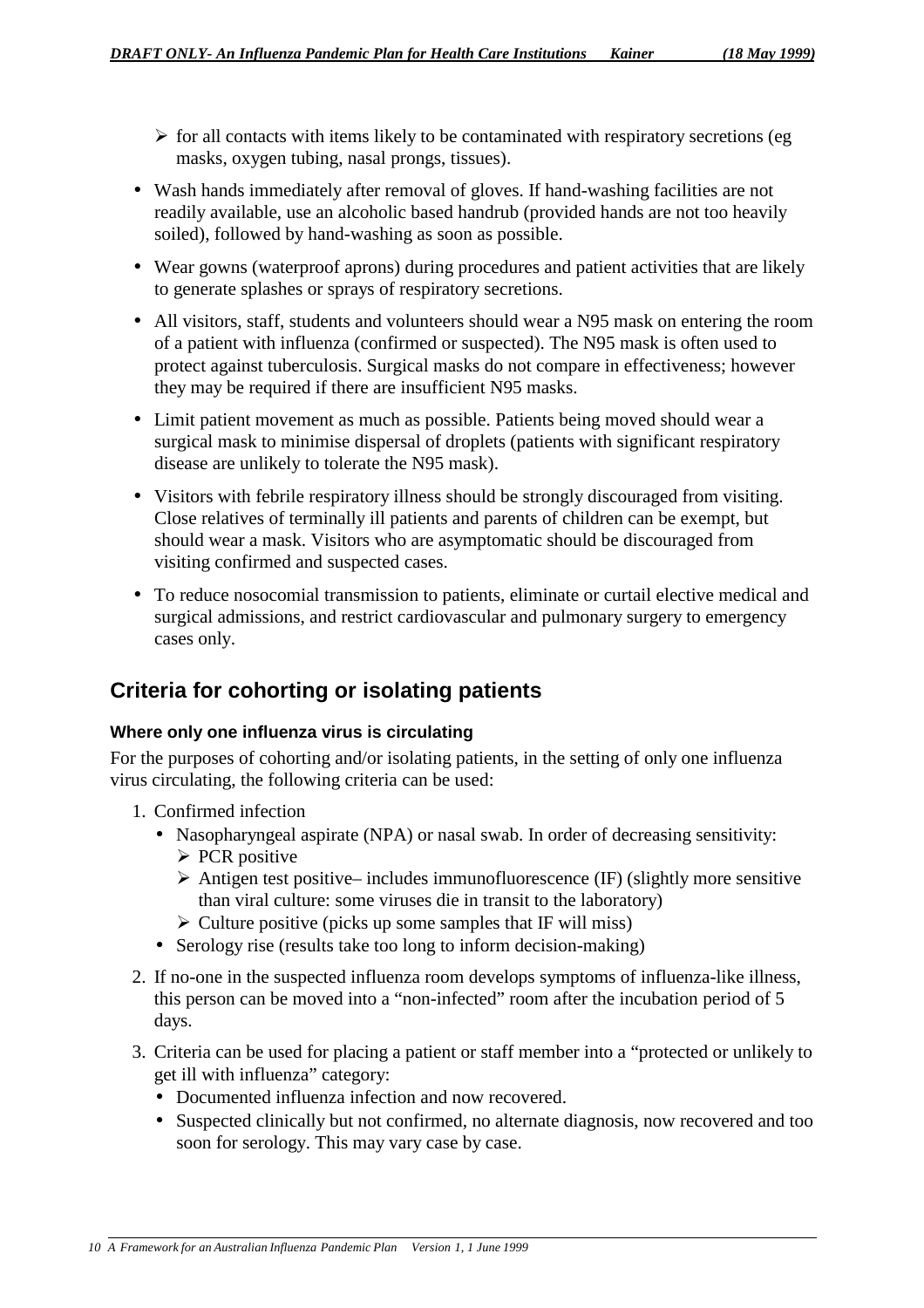- Suspected clinically but not confirmed (serology equivocal), no alternate diagnosis, and now recovered. This may vary case by case.
- Vaccinated and antibody level high.
- On prophylactic antiviral therapy with neuraminidase inhibitor.
- 4. It has yet to be determined when people on the newer antivirals (eg zanamivir) stop shedding virus and can be considered "non-infectious".

### **Where more than one influenza virus is circulating**

In addition to the above criteria, type-specific confirmation would be required where two influenza viruses are circulating, if the level of co-circulation is 10% or more.

PCR is probably the most efficient method: if reagents are available, results can be provided by the next day. PCR primers are quicker, less work to design, and less prone to unwanted cross reaction than antibodies. Type-specific immunofluorescence and other antigen tests, once developed, provide results the same day. However, it is more difficult to produce these specific antibodies. Culture and typing requires one to two weeks; it takes time develop type specific reagents.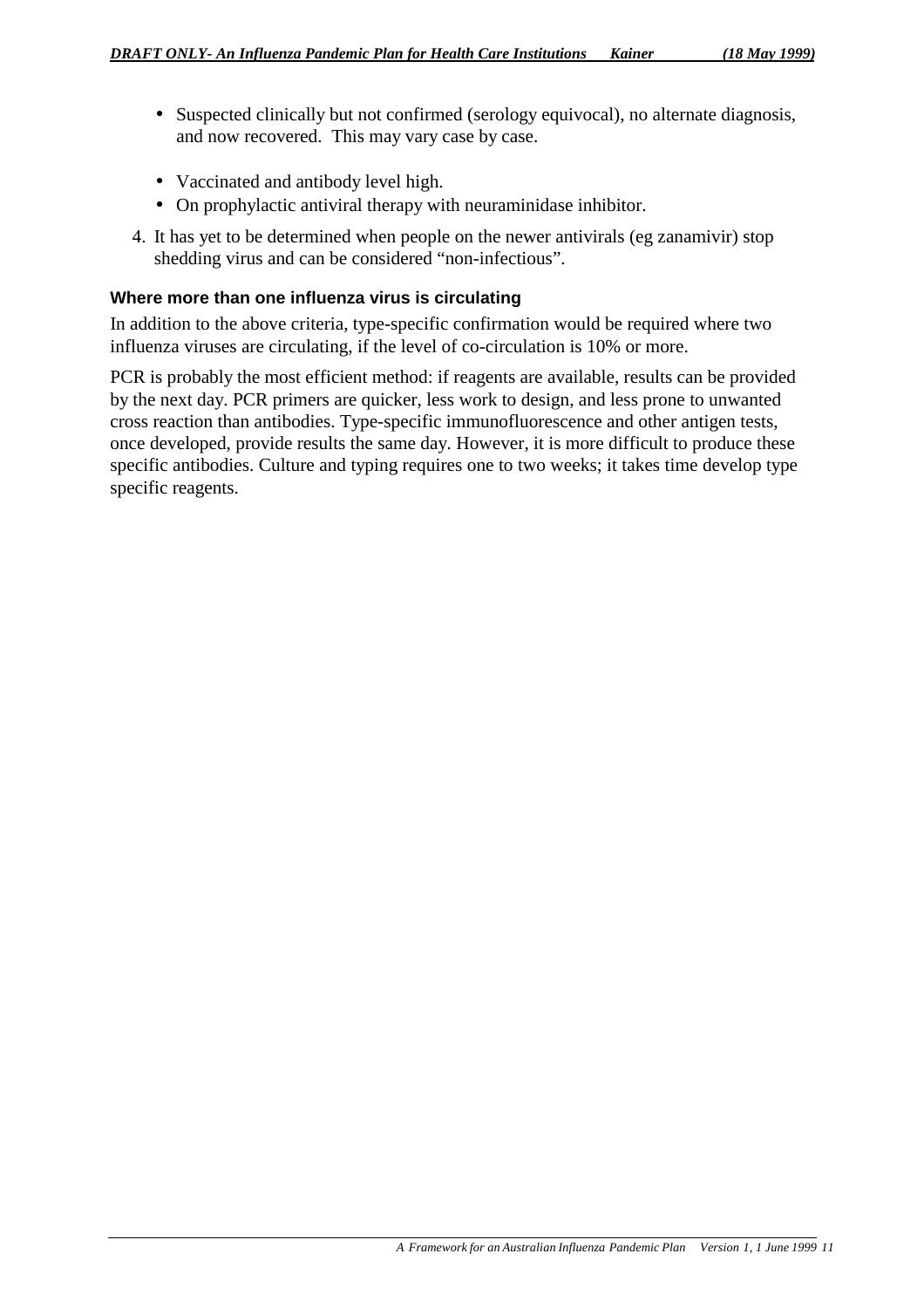# **SECTION 1.3. ASSESSMENT WITHIN THE EMERGENCY DEPARTMENT**

### **Triaging at the influenza assessment/admission area**

- Designate a separate assessment/admission clinic for patients with suspected influenza. The area should be staffed by at least one nurse and one senior medical staff member.
- Patients referred with "flu" should proceed directly to this area, and those with symptoms of influenza should be rapidly diverted here to minimise transmission to others in the waiting room.
- Measure oxygen saturation at the point of triage.
- Divert patients requiring resuscitation to the usual emergency department area.

### **Admission pro-forma**

An admission pro-forma should be completed. Appendix B provides a sample form, which can minimise paper handling by fulfilling multiple roles: the emergency department assessment form, admission record and data sheet for information required by the Department of Human Services, Victoria. The pro-forma includes:

- a risk assessment (classifying patients as Risk Class I, II, III, IV or V) (see page 12)
- time and date of onset of symptoms
- essential epidemiology (including vaccination history– pneumococcal, influenza)
- history and examination findings
- results of investigations, eg oxygen saturation/arterial blood gases, chest radiograph
- details regarding admission to critical care, general ward and "hospital in the hotel", and referral to a general practitioner (plus increased home support).

### **Cautions**

Not all that appears to be "flu" is influenza: consider the differential diagnoses (Table 2). For example:

- Person presenting multiple times to the emergency department: Consider meningococcal septicaemia. Rates of this disease may increase during heightened influenza activity $\mathbf{u}^{\mathrm{1}}$ .
- Young person with an oxygen saturation of 95%: Have they increased their respiratory rate to compensate? If in any doubt, perform arterial blood gases and calculate the A-a gradient (Alveolar-arterial gradient).
- Person with poor oxygen saturation and a clear chest radiograph: Consider primary influenza pneumonitis.

## **Risk assessment in adults**

Risk assessment is dependent on the clinician's judgement, particularly if the person is known or has been reviewed recently. While time available for risk assessment may be limited during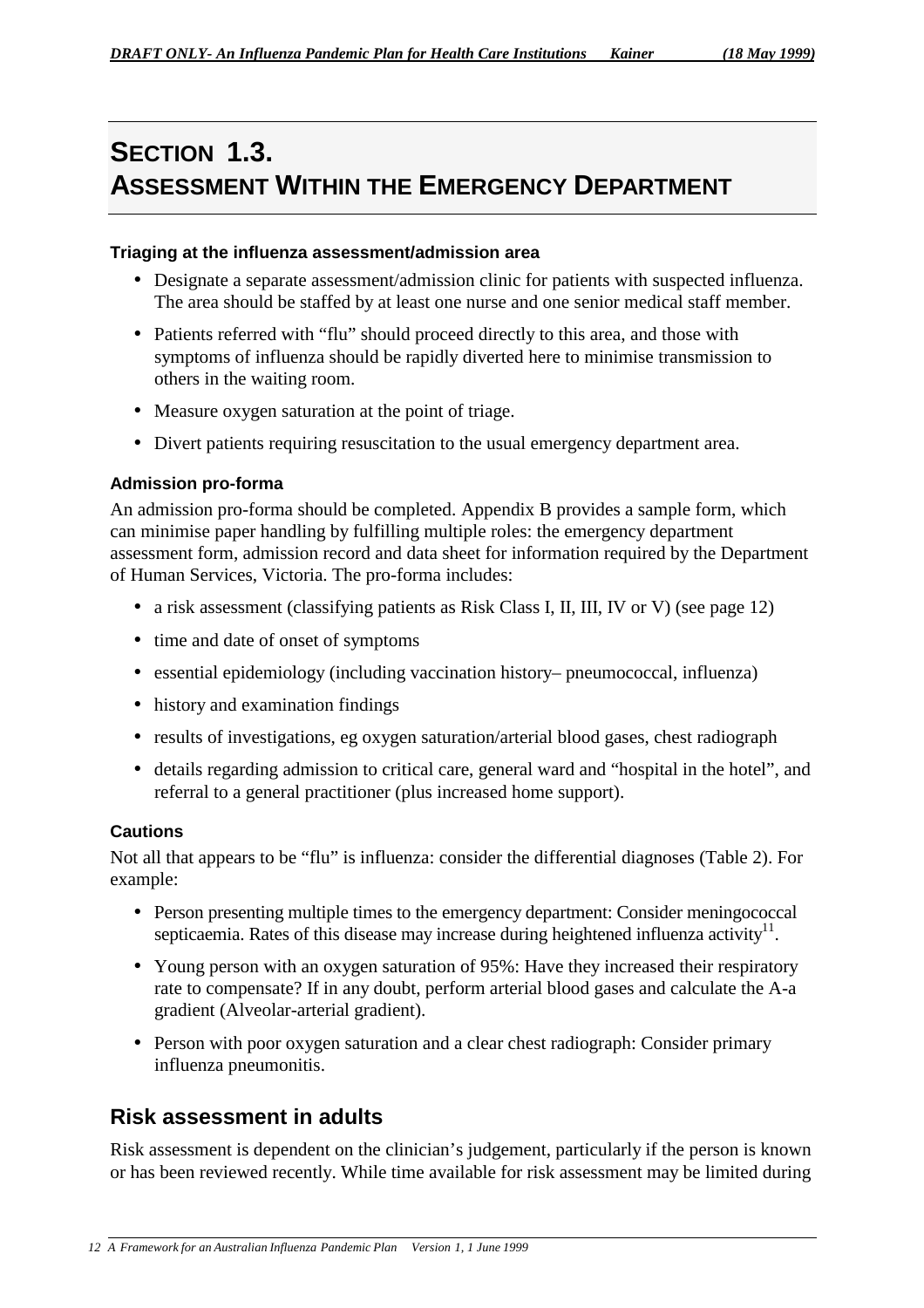a pandemic, it is vital, given the potentially massive demand for beds, that a form of triage be developed to determine whether patients can be managed at home or need admission to an institution.

A study by Fine et al of community acquired pneumonia<sup>12</sup>, although not specifically designed for patients with influenza, provides a possible guide to risk assessment in adults with influenza. Figure 1 presents the algorithm for risk assessment; Table 3 demonstrates the scoring system used to group adults into risk class II, III, IV and V; and Table 4 converts the points derived from the scoring system into risk categories and draws out the implications for mortality and site of care.

## **Figure 1: Algorithm for risk assessment in adults with community acquired pneumonia12**

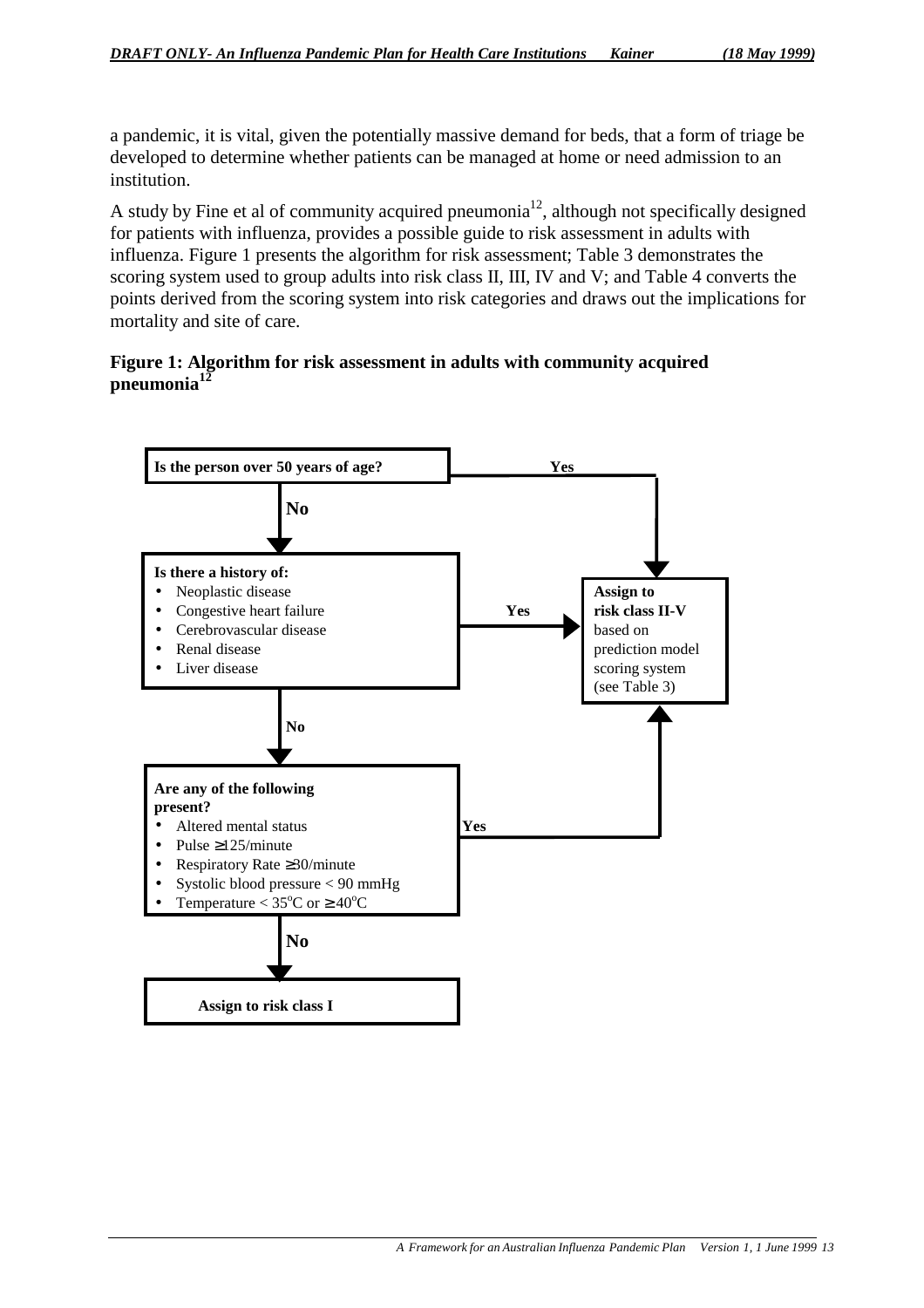| <b>Patient Characteristics</b>                      | <b>Points assigned</b> |
|-----------------------------------------------------|------------------------|
| <b>Demographic factors</b>                          |                        |
| Age:<br>males                                       | Age (in $yrs$ )        |
| females                                             | Age (in yrs) $-10$     |
| Nursing home resident                               | $+10$                  |
| <b>Co-morbid illness</b>                            |                        |
| Neoplastic disease                                  | $+30$                  |
| Liver disease                                       | $+20$                  |
| Congestive heart failure                            | $+10$                  |
| Cerebrovascular disease                             | $+10$                  |
| Renal disease                                       | $+10$                  |
| <b>Physical examination findings</b>                |                        |
| <b>Altered Mental Status</b>                        | $+20$                  |
| Respiratory rate $\geq$ 30/minute                   | $+20$                  |
| Systolic Blood Pressure < 90 mmHg                   | $+20$                  |
| Temperature < $35^{\circ}$ C or $\geq 40^{\circ}$ C | $+15$                  |
| Pulse $\geq$ 125/minute                             | $+10$                  |
| <b>Laboratory findings</b>                          |                        |
| pH < 7.35                                           | $+30$                  |
| Urea $> 10.7$ mmol/l                                | $+20$                  |
| Sodium $< 130$ mEq/l                                | $+20$                  |
| Glucose $> 13.9$ mmol/l<br>$\bullet$                | $+10$                  |
| Haematocrit < $30\%$<br>٠                           | $+10$                  |
| $pO2 < 60$ mmHg (on room air) or                    |                        |
| $O_2$ Saturation < 90% (on room air)                | $+10$                  |
| Pleural effusion<br>$\bullet$                       | $+10$                  |

**Table 3: Scoring system for risk classification in adults with community acquired pneumonia12**

#### **Table 4: Risk class according to points scored, with associated mortality and need for hospitalisation and intensive care, for adults with community-acquired pneumonia<sup>12</sup>**

| <b>Risk</b><br>class    | <b>Number</b><br>of points   | <b>Mortality</b><br>(9/0) | <b>Initial site of</b><br>care  | <b>Subsequent</b><br>hospitalisation (if<br>initially treated as<br>outpatient) $(\frac{6}{6})$ | <b>Inpatients admitted</b><br>to <b>ICU</b><br>(resp./circ. failure)<br>(%) |
|-------------------------|------------------------------|---------------------------|---------------------------------|-------------------------------------------------------------------------------------------------|-----------------------------------------------------------------------------|
| I                       | N <sub>0</sub><br>predictors | 0.1                       | Outpatient/<br>home             | 5.1                                                                                             | 4.3                                                                         |
| П                       | $\leq 70$                    | 0.6                       | Outpatient/<br>hotel            | 8.2                                                                                             | 4.3                                                                         |
| Ш                       | 71-90                        | 2.8                       | Inpatient (brief)<br>then hotel | 16.7                                                                                            | 5.9                                                                         |
| IV                      | 91-130                       | 8.2                       | Inpatient                       | 20                                                                                              | 11.4                                                                        |
| $\overline{\mathbf{V}}$ | > 130                        | 29.2                      | Inpatient                       | <b>NA</b>                                                                                       | 17.3                                                                        |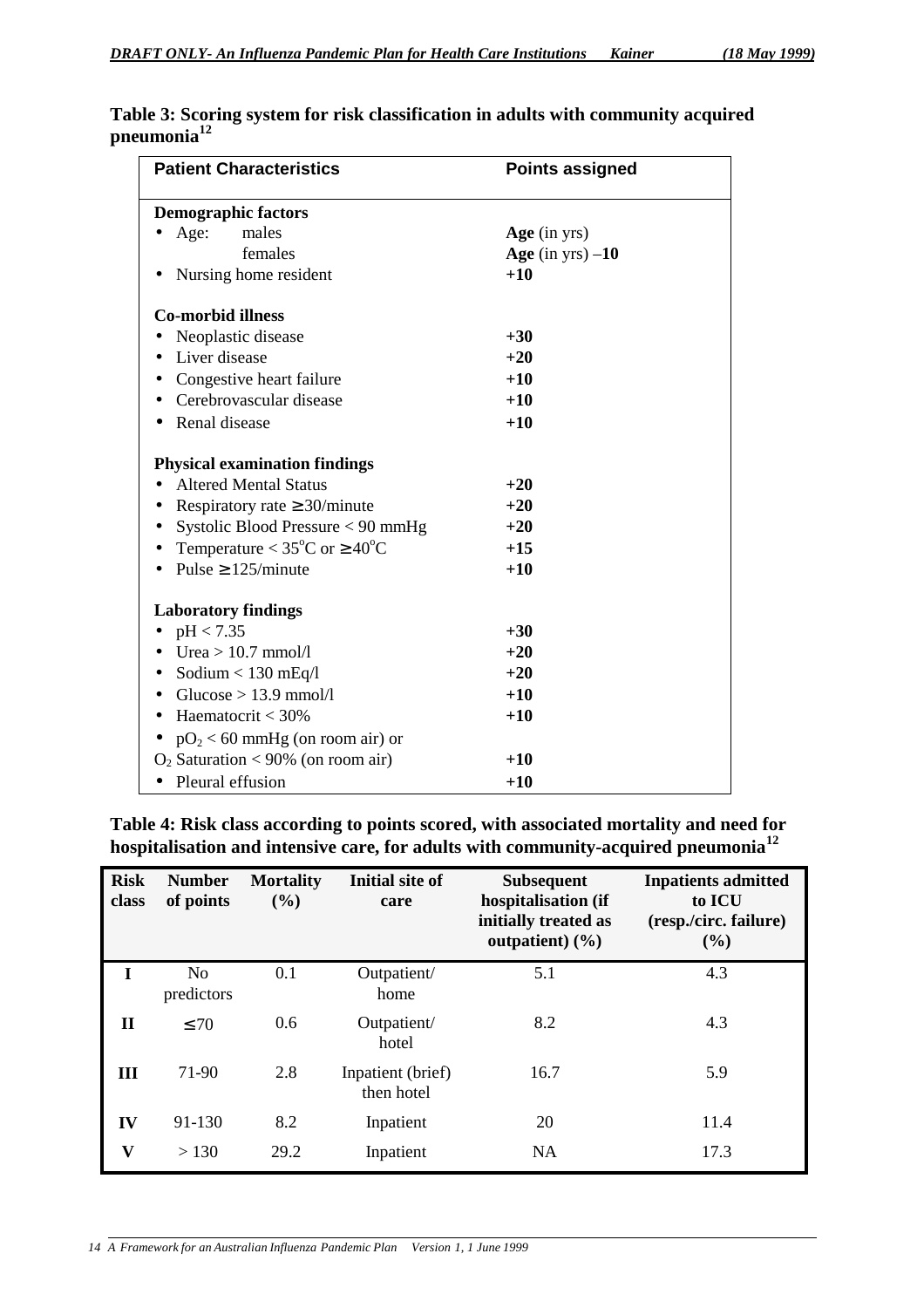# **SECTION 1.4. INVESTIGATION AND MANAGEMENT**

### **Investigations**

#### **On admission**

The following investigations should be considered on admission to hospital. Clinical judgement, however, should always inform decisions.

- Chest radiograph
- Full blood examination
- Urea, creatinine and electrolytes
- Nasopharyngeal aspirate– viral culture and antigen detection
- Blood culture
- Creatinine kinase (total)
- Sputum Gram stain plus culture (Note: these are an imperfect reflection of the process within the lungs. Findings should be interpreted with caution, unless the quality of the specimen and the experience of the person interpreting the Gram stain are known.)
- Electrocardiograph in patients with ischaemic heart disease, or older, or sicker.

#### **Routine investigations during the course of the illness**

- Timing of chest radiograph
- Urea, creatinine and electrolytes
- Full blood examination.

#### **Non-routine investigations**

Indications for the following non-routine investigations need to be considered:

- Request for influenza strain typing or gene sequencing
- Bronchoscopy
- Lung biopsy.

### **Symptom management**

For otherwise healthy people with influenza, management should be directed at ameliorating symptoms, mainly through bedrest and analgesics such as paracetamol. Guidelines for patients are included in Appendix G, and can be copied and distributed as needed. Antiviral drugs may be useful in severe cases (see below).

There is a danger in giving aspirin to children and adolescents because this drug can act as a cofactor with influenza to cause Reye's syndrome (an acute, often fatal encephalopathy associated with liver failure due to fatty infiltration).

Patients should be monitored for complications throughout the illness (see page 5).

#### **Fluid intake**

• Ensure increased fluid intake.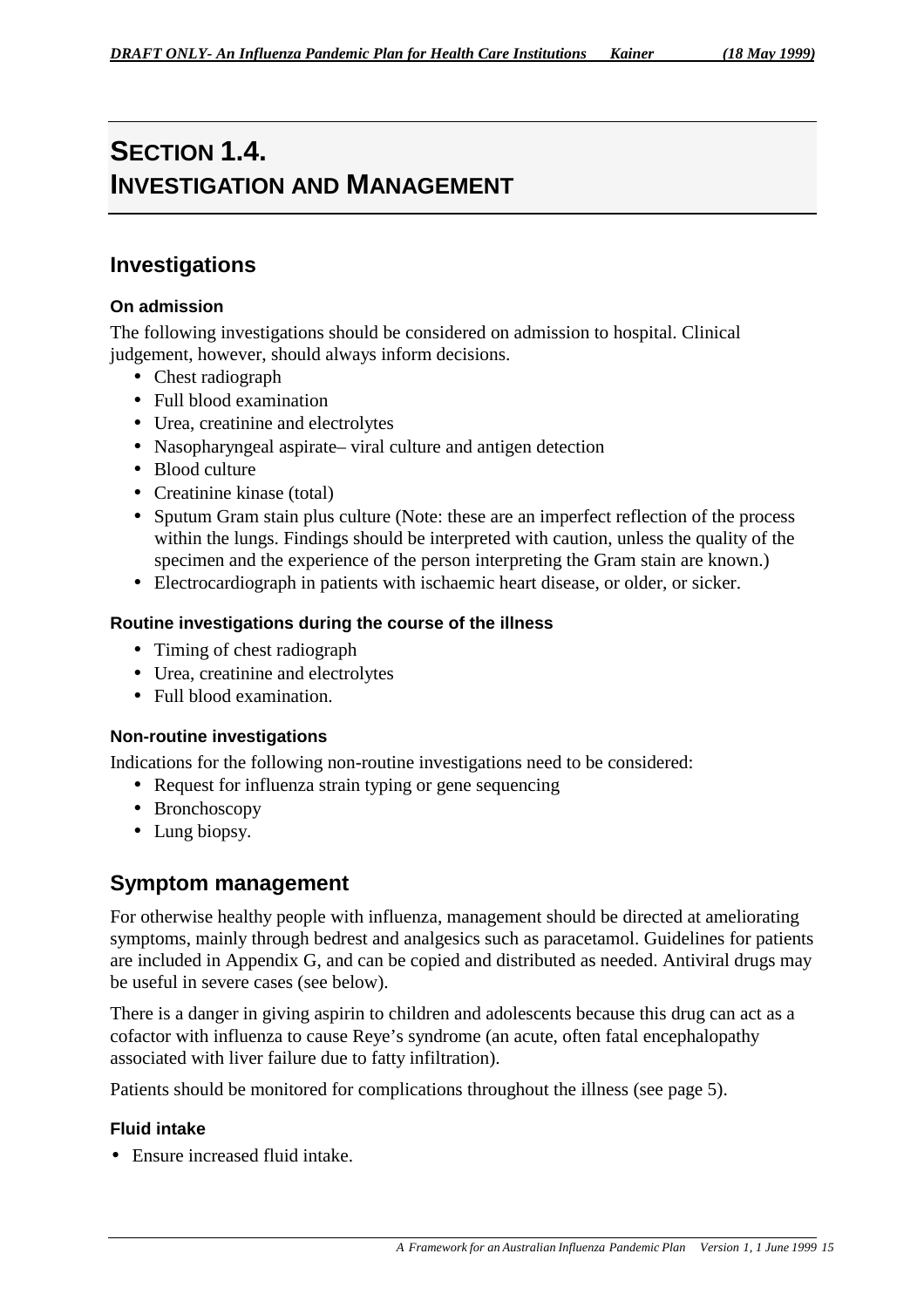• Fluid management in those with primary influenza (viral) pneumonia must be judicious and requires frequent evaluation and close monitoring. These people often behave in a similar way to those with ARDS (Adult Respiratory Distress Syndrome)– they should be kept relatively "dry".

## **Antivirals**

This section should be read in conjunction with the Australian National Influenza Pandemic Contingency Plan, chapter on antiviral drugs, for discussion on setting priorities for antivirals. Antivirals may be recommended for:

- All confirmed and suspected cases of influenza *or*
- All confirmed and suspected cases of influenza in the following groups:
	- $\triangleright$  in risk class IV and V (and consider those in risk class III)
	- $\triangleright$  all essential workers (including health care workers).

## **Antibiotics**

The symptoms of uncomplicated influenza – fever, mild dyspnoea, pleuritic pain, blood tinged sputum, scattered lung crackles – all suggest possible bacterial lung involvement. *Antibiotics, however, should be avoided except for the clinical situations described below. Nevertheless, the decision will always depend on the clinical judgement of the treating medical practitioner.*

For patients with primary influenzal pneumonitis, the main aim is to maintain tissue oxygenation. Because of the high mortality of this complication, early institution of antibiotics for treatment of bacterial superinfection should be considered.

*There is no place for prophylactic antibiotics*, as this will only cause the selection of resistant organisms.

Antibiotics should be allowed a reasonable time to be effective.

#### **Indications**

Antibiotics should be considered in the following situations:

- **Clinical and chest radiography findings of pneumonia:** Be particularly suspicious if the onset of pneumonia symptoms occurs after a period of clinical improvement.
- **Expectoration of purulent sputum** with a normal chest radiograph concomitantly or even up to 14 days after the onset of influenza. This suggests bacterial bronchitis. Use antibiotics if severe, or in those vulnerable to bacterial superinfection (see below).
- **In patients vulnerable to secondary bacterial lung infection**, antibiotic therapy should be considered as soon as bacterial infection is suspected:
	- $\triangleright$  Pre-existing lung disease such as bronchiectasis, chronic obstructive airways disease or broncho-pulmonary dysplasia
	- $\triangleright$  The elderly
	- $\triangleright$  The very young
	- $\triangleright$  Pre-existing cardiac disease
	- $\triangleright$  Late pregnancy
	- $\triangleright$  Immunosuppression/transplant patients
	- $\triangleright$  Influenzal pneumonitis.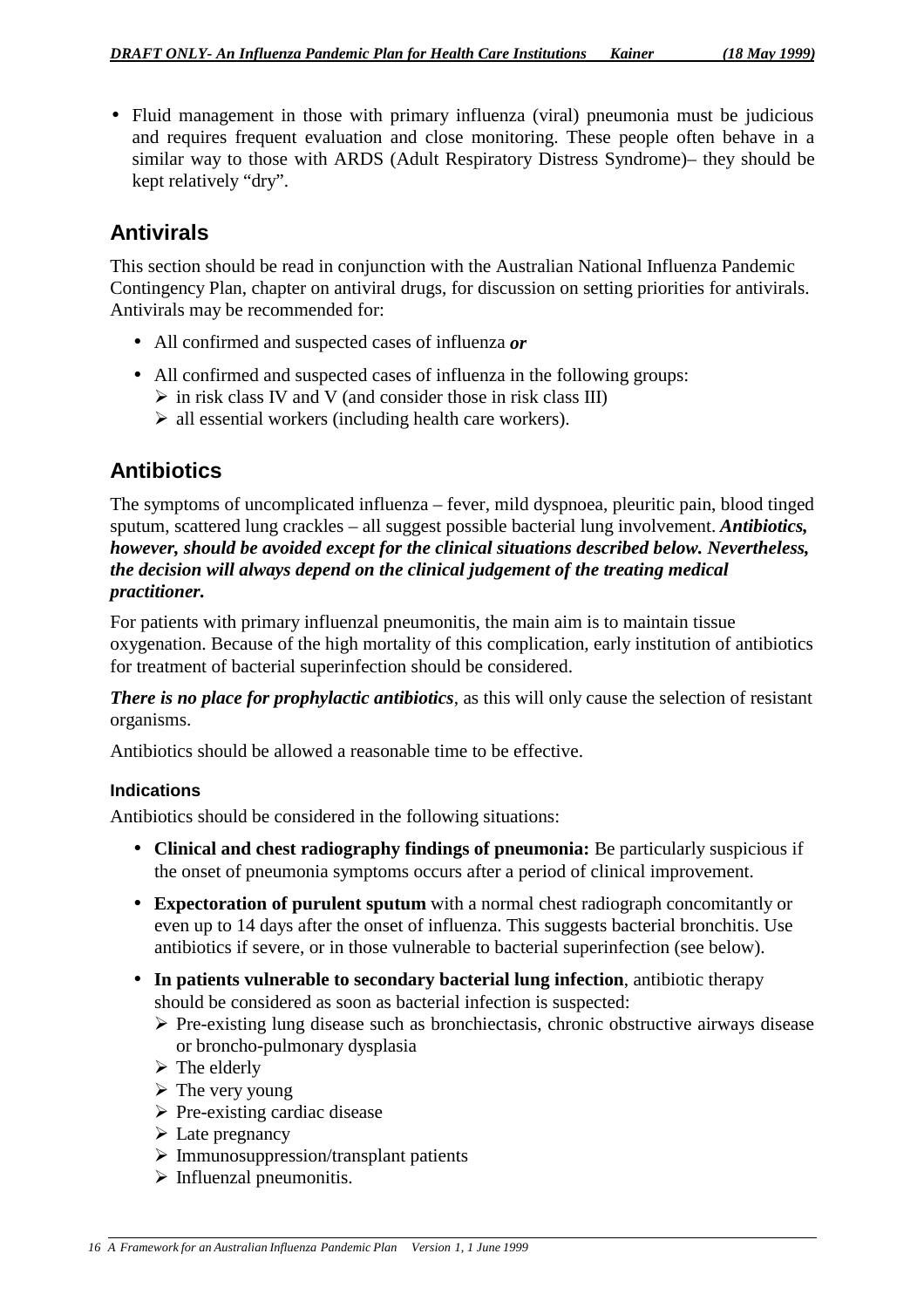• Other respiratory tract complications when severe and thought to be bacterial; eg sinusitis, otitis media and tracheo-bronchitis.

#### **Antibiotic choice for secondary bacterial pneumonia**

Table 5 presents guidelines for empiric antibiotic choice in secondary bacterial pneumonia. Note that the recommendations differ from those for people with community-acquired pneumonia.

#### *Rationale*

The commonest bacterial pathogen complicating influenza is the pneumococcus. In Australia in 1998, 18% of pneumococci were resistant to erythromycin and thus cross-resistant to roxithromycin, azithromycin and clarithromycin<sup>13</sup>. However, penicillin is still effective against strains of pneumococci with decreased susceptibility to penicillin if given in high doses parenterally<sup>14</sup>.

Atypical pathogens such as mycoplasma, chlamydia and legionellae are uncommon.

#### *Oral antibiotics*

The major considerations are absorption, compliance, adverse events and spectrum.

#### *Parenteral antibiotics*

Antibiotics with a long half-life need less frequent administration: eg procaine penicillin, ceftriaxone.

Intramuscular antibiotics avoid intravenous lines and their associated complications: eg ceftriaxone (with lignocaine), procaine penicillin,.

#### **Side effects**

Antibiotic-induced diarrhoea is likely to be a significant problem. Oral rehydration solution (ORS) and oral metronidazole should be instituted early.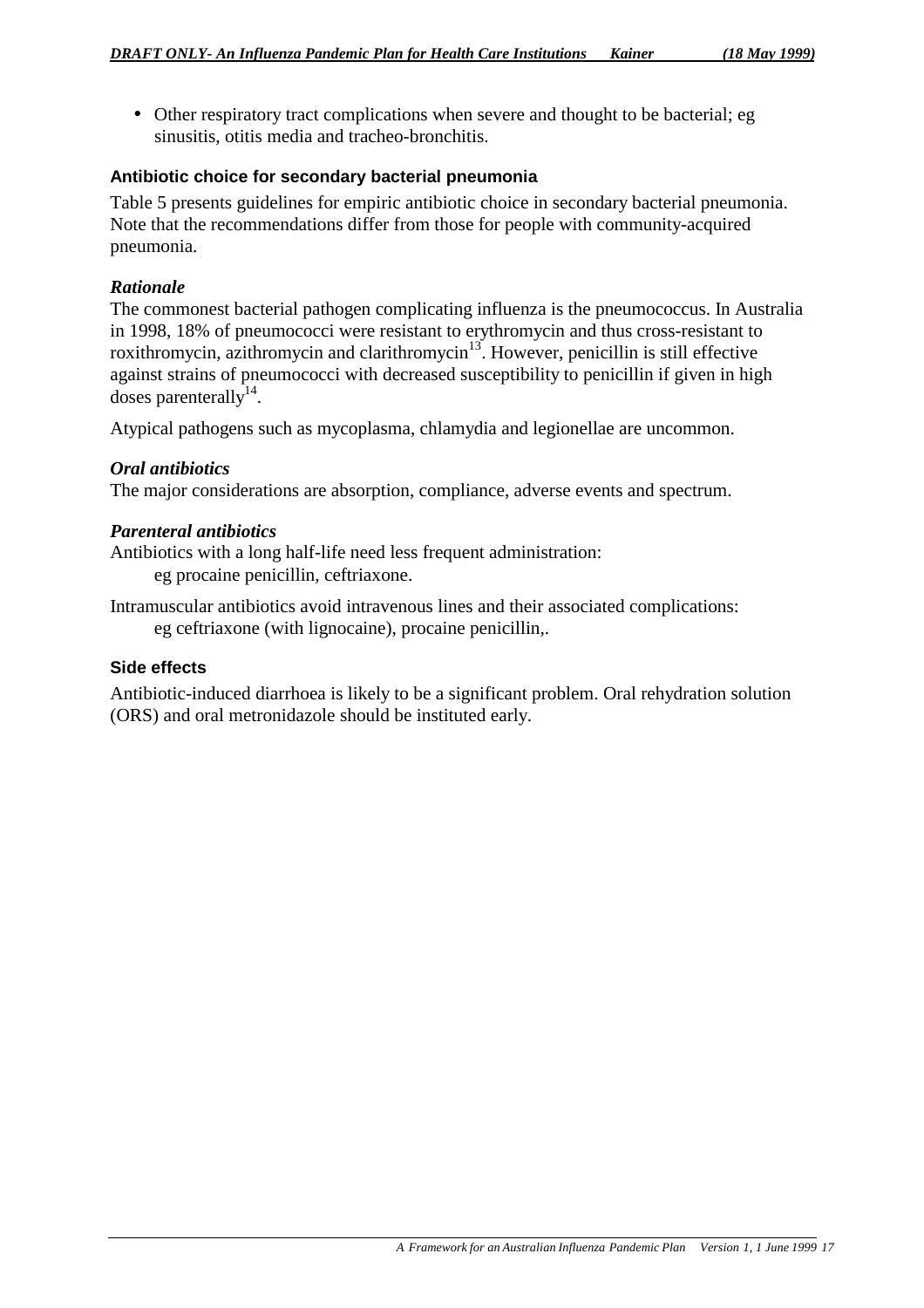#### **Table 5: Antibiotics, in order of preference, for mild/moderate bacterial pneumonia in persons with influenza (March 1999)**

| Note: These recommendations differ from those for community-acquired pneumonia. |  |
|---------------------------------------------------------------------------------|--|
|                                                                                 |  |

| Age                         | <b>Normal host</b>                                                                                          | <b>Underlying</b><br>pulmonary disease <sup>c</sup>                                                  | Long term care<br>facility <sup>d</sup>                                                                     | Immune impairment <sup>e</sup><br>(admit all transplant<br>patients to parent<br>unit)                       |  |
|-----------------------------|-------------------------------------------------------------------------------------------------------------|------------------------------------------------------------------------------------------------------|-------------------------------------------------------------------------------------------------------------|--------------------------------------------------------------------------------------------------------------|--|
| $0 - 12$                    | ORAL amoxycillin                                                                                            | <b>Admit to</b>                                                                                      | Not applicable                                                                                              | <b>Admit to</b>                                                                                              |  |
| mths <sup>a</sup>           | [erythromycin 18% R.<br><b>USE ONLY IF SEVERE</b><br>$\beta$ LACTAM ALLERGY                                 | parent unit<br>IV antibiotics                                                                        |                                                                                                             | parent unit<br>IV antibiotics                                                                                |  |
|                             | PARENTERAL<br>IM procaine penicillin<br>or IV penicillin G                                                  |                                                                                                      |                                                                                                             |                                                                                                              |  |
| $1 - 15$                    | ORAL                                                                                                        | <b>Admit and contact</b>                                                                             | ORAL                                                                                                        | <b>Admit and contact</b>                                                                                     |  |
| years                       | amoxycillin or                                                                                              | parent unit                                                                                          | amoxycillin or                                                                                              | parent unit                                                                                                  |  |
|                             | amoxycillin/clavulanate<br>or cefaclor                                                                      | IV antibiotics                                                                                       | amoxycillin/clavulanate<br>or cefaclor                                                                      | IV antibiotics                                                                                               |  |
|                             | [roxithromycin or<br>erythromycin 18% R.<br><b>USE ONLY IF SEVERE</b><br>$\beta$ LACTAM ALLERGY<br><u>.</u> |                                                                                                      | [roxithromycin or<br>erythromycin 18% R.<br><b>USE ONLY IF SEVERE</b><br>$\beta$ LACTAM ALLERGY<br><u>.</u> |                                                                                                              |  |
|                             | PARENTERAL<br>IM procaine penicillin<br>or IV penicillin G<br>or IV cephazolin                              |                                                                                                      | PARENTERAL<br>IM procaine penicillin or<br>IM ceftriaxone                                                   |                                                                                                              |  |
| $16 - 64$<br>years          | ORAL<br>amoxycillin or<br>amoxycillin/clavulanate<br>or cefuroxime<br>or cefaclor                           | ORAL<br>amoxycillin/clavulanate<br>or cefuroxime<br>or cefaclor                                      | ORAL<br>amoxycillin/clavulanate<br>or cefuroxime<br>or cefaclor                                             | Diabetes mellitus &<br>mild pneumonia<br>consider<br><b>ORAL</b><br>amoxycillin/clavulanate<br>or cefuroxime |  |
|                             | [roxithromycin or<br>erythromycin 18% R.<br><b>USE ONLY IF SEVERE</b><br>$\beta$ LACTAM ALLERGY             | <b>PLUS CONSIDER</b><br>ORAL doxycycline<br>or erythromycin<br>(atypical pathogens)                  | [roxithromycin or<br>erythromycin 18% R.<br><b>USE ONLY IF SEVERE</b><br><b>BLACTAM ALLERGY</b>             | or cephalexin<br>or cefaclor<br>& review daily                                                               |  |
|                             | PARENTERAL<br>IM procaine penicillin or<br>IV penicillin G<br>or IV cephazolin                              | PARENTERAL<br>IV/ IM ceftriaxone<br><b>PLUS CONSIDER</b><br>Ⅳ erythromycin<br>(to cover legionella)  | PARENTERAL<br>IM procaine penicillin or<br>IM ceftriaxone                                                   | Otherwise admit &<br>contact parent unit                                                                     |  |
| $65+$<br>years <sup>b</sup> | ORAL<br>amoxycillin/clavulanate<br>or cefuroxime<br>or cefaclor                                             | ORAL<br>amoxycillin/clavulanate<br>or cefuroxime<br>or cefaclor                                      | ORAL<br>amoxycillin/clavulanate<br>or cefuroxime<br>or cefaclor                                             | Diabetes mellitus &<br>mild pneumonia<br>consider<br>ORAL                                                    |  |
|                             | [roxithromycin or<br>erythromycin 18% R.<br><b>USE ONLY IF SEVERE</b><br>$\beta$ LACTAM ALLERGY             | <b>PLUS CONSIDER</b><br>ORAL doxycycline<br>or erythromycin<br>(atypical pathogens)                  | [roxithromycin or<br>erythromycin 18% R.<br><b>USE ONLY IF SEVERE</b><br>$\beta$ LACTAM ALLERGY             | amoxycillin/clavulanate<br>or cefuroxime<br>or cephalexin<br>or cefaclor<br>& review daily                   |  |
|                             | PARENTERAL<br>IM procaine penicillin<br>or IV penicillin G<br>or IV cephazolin                              | PARENTERAL<br>IV/ IM ceftriaxone<br><b>PLUS CONSIDER</b><br>IV erythromycin<br>(to cover legionella) | PARENTERAL<br>IM procaine penicillin<br>or IM ceftriaxone                                                   | Otherwise admit &<br>contact parent unit                                                                     |  |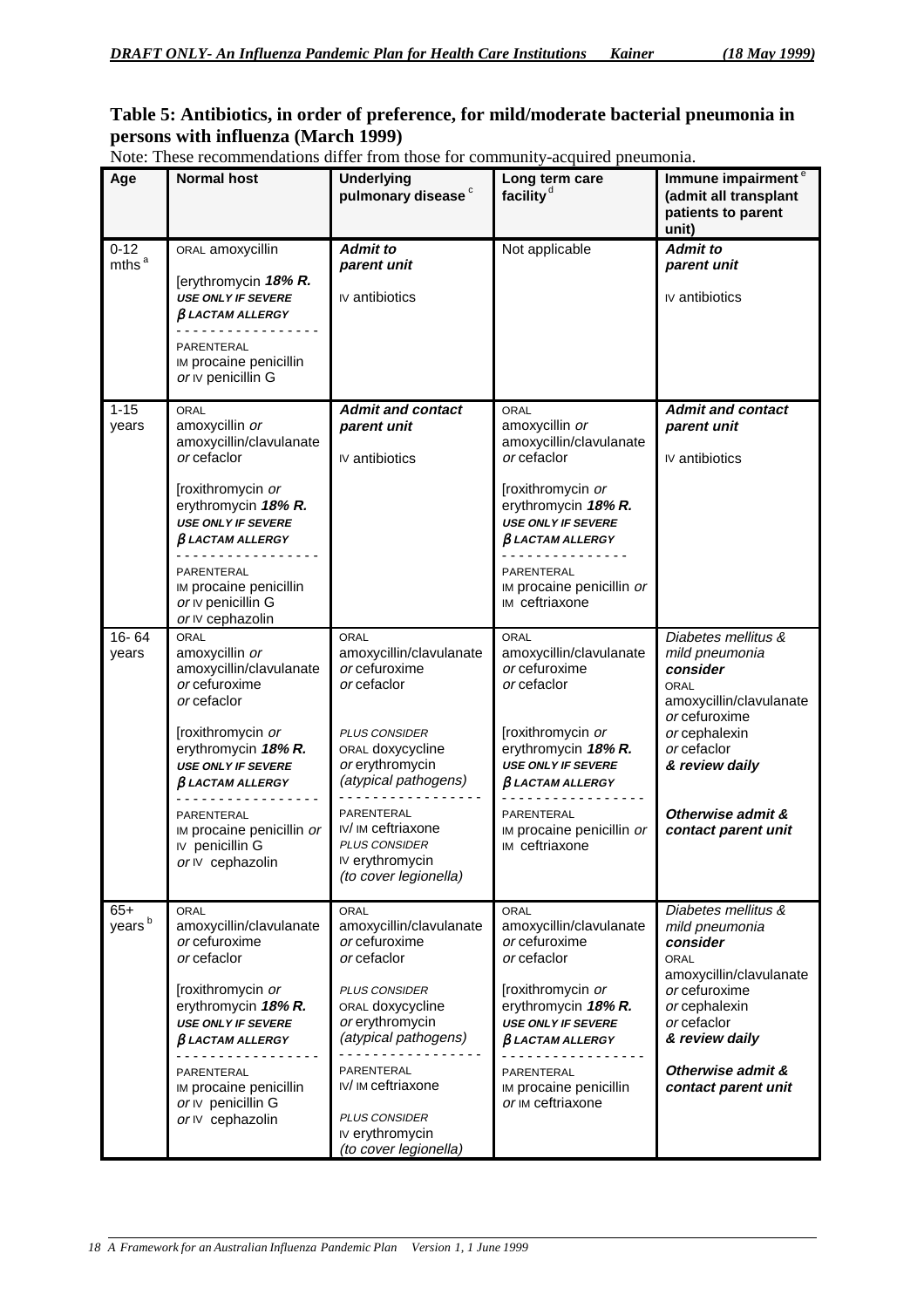#### *Footnotes to Table 5*

- a. Age: 0-12 months: Neonatal chronic lung disease (broncho-pulmonary dysplasia) can cause problems with gas exchange. Super-infection is usually hospital acquired.
- b. Age: 65+ years: Increased risk of Gram negative bacterial infection, in particular *H. influenzae*.
- c. Pulmonary disease includes severe asthma, chronic obstructive airways disease.

For cystic fibrosis, contact parent unit. Recent sputum cultures may help to direct therapy appropriately. Physiotherapy may be important due to tenacious secretions.

Consider Pseudomonas cover. Trovafloxacin has better cover for Gram positive bacteria than ciprofloxacin. Ceftazidime, ciprofloxacin and aminoglycosides do not have sufficient or any activity against *S. pneumoniae* and *S. aureus.*

- d. For patients in long-term care facilities, consider whether hospital therapy is appropriate.
- e. Immune impairment differs between diseases and age groups:
	- Includes adults on prednisolone (or equivalent) 5mg/day for >14 days or children on 0.5mg/kg/day.
	- Diabetic children are not considered immune impaired.
	- Diabetic adults are at increased risk of staphylococcal pneumonia. For mild pneumonia, use amoxycillin/clavulanate or cefuroxime orally. Review patients daily.
	- Contact should be made with the parent unit or physician, eg HIV infected patients– consider *Pneumocystis carinii* (PCP).
	- Admit all transplant patients. Contact the parent unit as prescribing is complex (drug interactions, local antibiotic sensitivity profiles, other diagnostic possibilities such as cytomegalovirus (CMV) pneumonitis, PCP and aspergillus).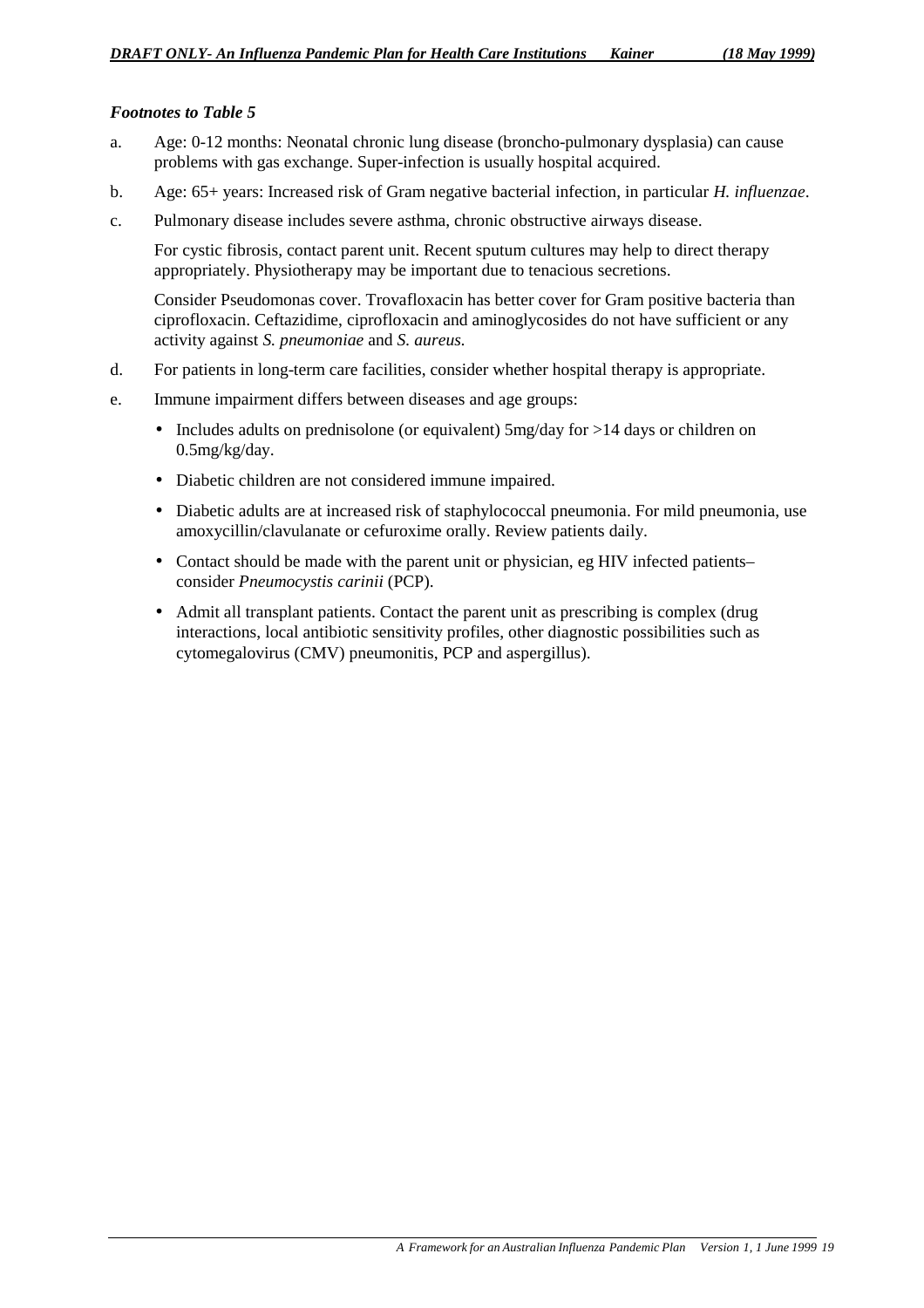#### **Antibiotic substitution**

Increased demand for antibiotics may result in supply difficulties. Table 6 sets out antibiotics that may be substituted for others where necessary, and Table 7 summarises the activity of a range of antibiotics against bacterial superinfection in influenza.

| <b>Original antibiotic</b>                                 | <b>Possible substitute</b>                          | <b>Comments</b>                                                                                                                                             |
|------------------------------------------------------------|-----------------------------------------------------|-------------------------------------------------------------------------------------------------------------------------------------------------------------|
| Cephazolin (TDS)                                           | Cephalothin (QID)                                   |                                                                                                                                                             |
| Cefuroxime (BD)                                            | Cefaclor (TDS, BD)                                  | • Cefuroxime has better<br>anti-staphylococcal cover<br>than cefaclor<br>• Cefuroxime is only<br>licensed in Australia for<br>adults                        |
| Ceftriaxone (DAILY)                                        | Cefotaxime (BD, TDS)                                | Intramuscular injection:<br>ceftriaxone can be given<br>intramuscularly (with<br>lignocaine).                                                               |
| Roxithromycin (DAILY, BD)                                  | Erythromycin (QID)                                  |                                                                                                                                                             |
| Doxycyline (DAILY, BD)                                     | Tetracycline (QID)                                  |                                                                                                                                                             |
| <b>Flucloxacillin</b>                                      | Dicloxacillin, Cloxacillin                          | • Dicloxacillin is thought to<br>be associated with a lower<br>incidence of cholestatic<br>jaundice, while<br>flucoxacillin causes less<br>thrombophlebitis |
|                                                            |                                                     | Cloxacillin is only<br>available intravenously                                                                                                              |
| Ticarcillin/clavulanate<br>$(\text{timentin}^{\text{TM}})$ | Piperacillin/tazobactam<br>(tazocin <sup>TM</sup> ) | Pseudomonas cover varies<br>- check sensitivity profile<br>of institution and previous<br>isolates                                                          |

**Table 6: Antibiotics which may be substituted where supplies are limited**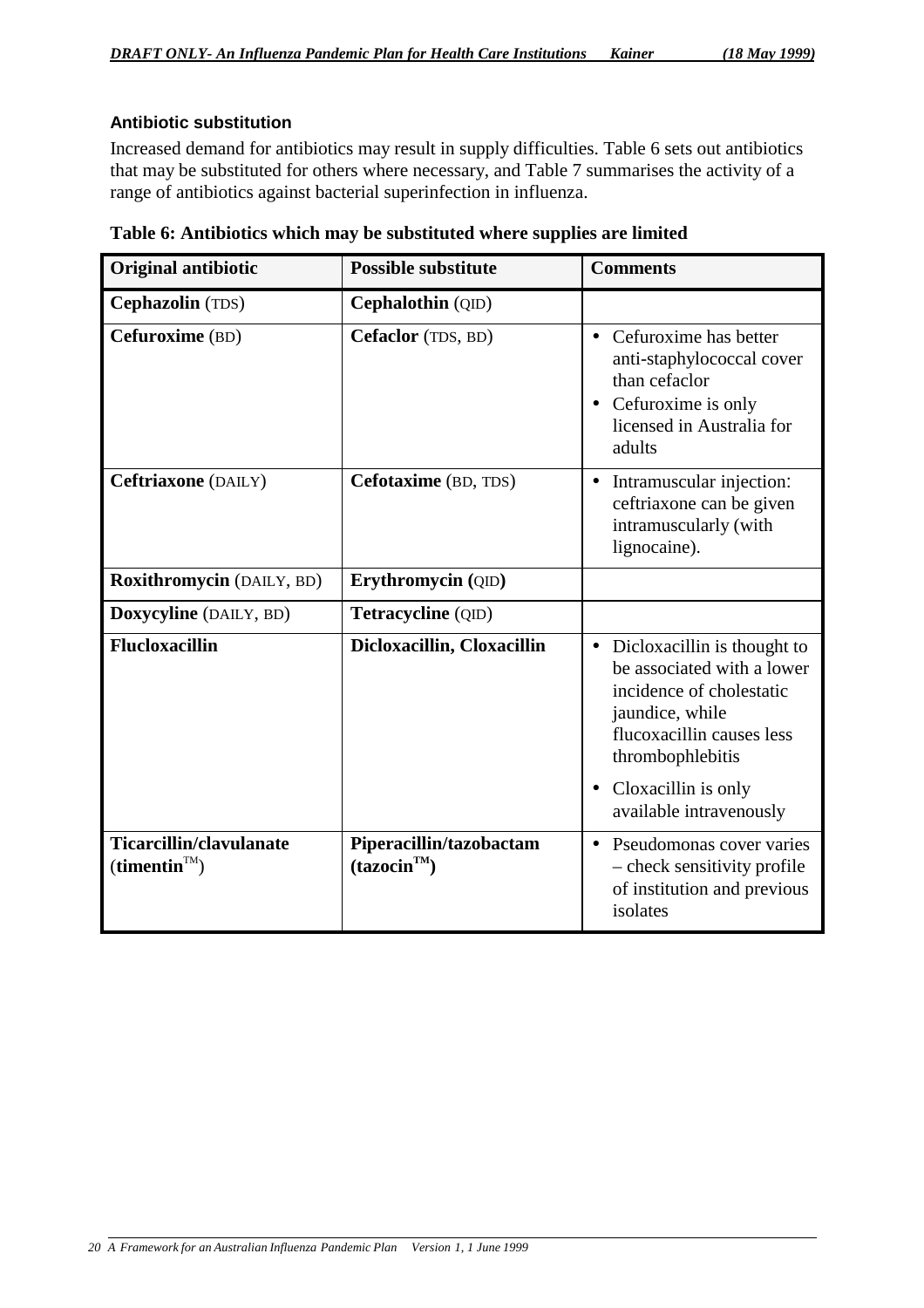## **Table 7: Antibiotics and their activity against bacterial superinfection in influenza13,15**

This table was compiled as increased demand for antibiotics may result in supply difficulties (prepared March 1999).

| <b>Antibiotic</b>       | route      | dosing<br>interval | preg<br>**   | lactation       | <b>Streptococcus</b><br>pneumoniae    | Haemophilus influenzae                                             | <b>Staphylococcus aureus</b><br>(methicillin sensitive) |
|-------------------------|------------|--------------------|--------------|-----------------|---------------------------------------|--------------------------------------------------------------------|---------------------------------------------------------|
| amoxycillin             | ORAL<br>IV | <b>TDS</b>         | $\mathbf{A}$ | Yes             | YES (not if high level<br>resistance) | 28% RESISTANT (1996)<br>effective if $\beta$ lactamase<br>negative | NO                                                      |
| amoxycillin/clavulanate | ORAL       | BD                 | B1           | Insuff.<br>data | YES (not if high level<br>resistance) | <b>YES</b>                                                         | <b>YES</b>                                              |
| ampicillin              | IV         | <b>TDS</b>         | A            | Yes             | YES (not if high level<br>resistance) | 28% RESISTANT (1996)<br>effective if $\beta$ lactamase<br>negative | NO                                                      |
| azithromycin            | ORAL       | <b>DAILY</b>       | B1           | Insuff.<br>data | 18% RESISTANT (1998)                  | <b>YES</b>                                                         | <b>?? YES</b>                                           |
| aztreonam               | IV         | TDS/QID            | B1           | Yes             | N <sub>O</sub>                        | <b>YES RESERVED</b>                                                | NO                                                      |
| benzyl penicillin       | IV         | QID/Q4H            | A            | Yes             | YES (not if high level<br>resistance) | NO                                                                 | NO                                                      |
| cefaclor/cefaclor CD    | ORAL       | TDS/BD             | B1           | Yes             | <b>YES</b>                            | <b>YES</b>                                                         | <b>YES</b>                                              |
| cefotaxime              | IV         | <b>BD/TDS</b>      | B1           | Yes             | <b>YES</b>                            | <b>YES</b>                                                         | Effective for the first 24<br>hours -unless very ill    |
| ceftazidime             | IV         | <b>TDS</b>         | B1           | Yes             | NO <sub>1</sub>                       | <b>YES RESERVED</b>                                                | NO                                                      |
| ceftriaxone             | IM/IV      | <b>DAILY</b>       | B1           | Yes             | <b>YES</b>                            | <b>YES</b>                                                         | Effective for the first 24<br>hours - unless very ill   |
| cefuroxime              | ORAL       | <b>BD</b>          | ??           | ??              | <b>YES</b>                            | <b>YES</b>                                                         | <b>YES</b>                                              |
| cephalexin              | ORAL       | QID                | B1           | Yes             | [YES] (not first choice)              | NO                                                                 | YES (not first choice)                                  |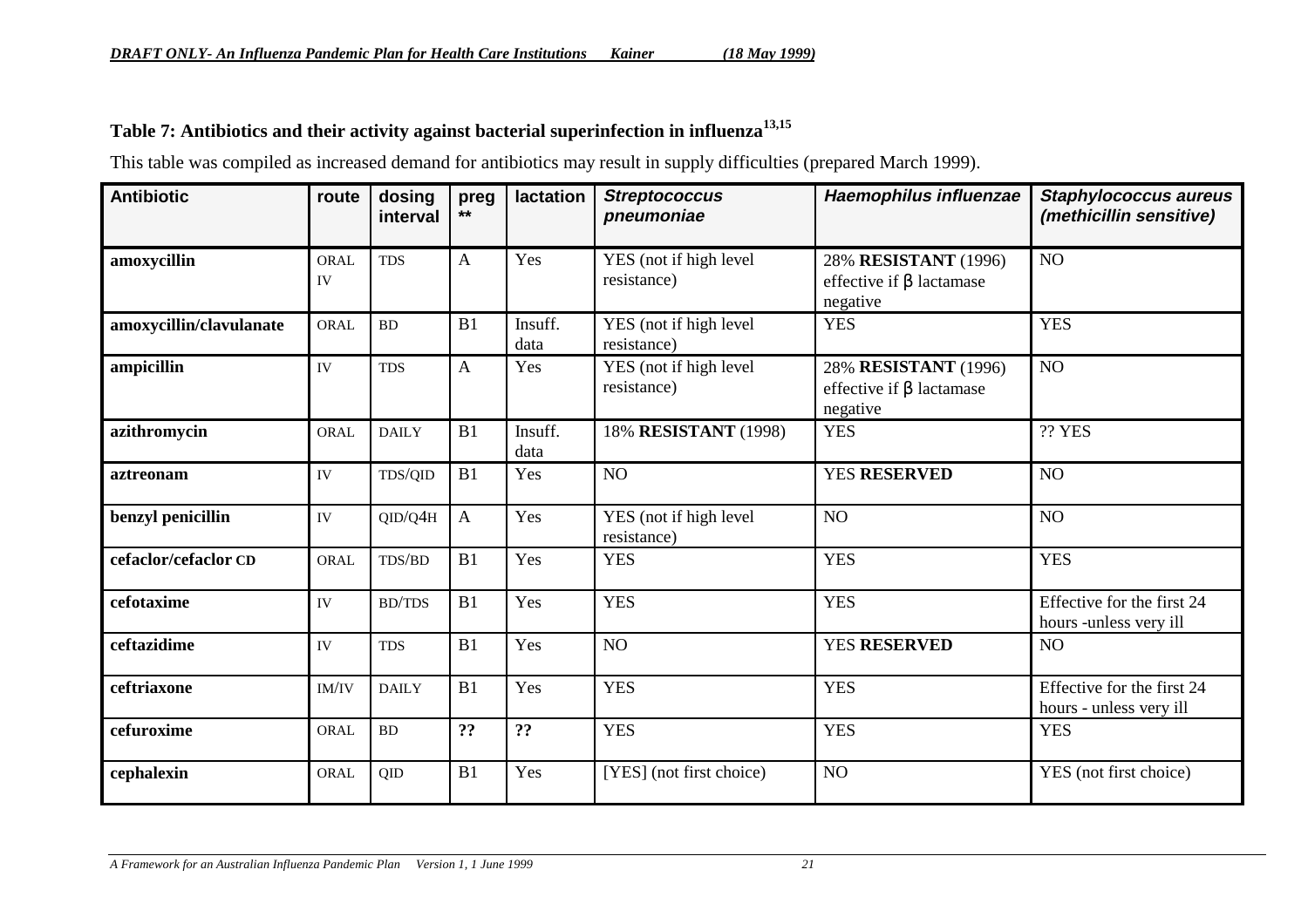| <b>Antibiotic</b> | route                    | dosing<br>interval        | preg<br>**     | lactation                             | <b>Streptococcus</b><br>pneumoniae | Haemophilus influenzae | <b>Staphylococcus aureus</b><br>(methicillin sensitive) |
|-------------------|--------------------------|---------------------------|----------------|---------------------------------------|------------------------------------|------------------------|---------------------------------------------------------|
| cephalothin       | IV                       | QID                       | $\mathbf{A}$   | Yes                                   | <b>YES</b>                         | <b>YES</b>             | <b>YES</b>                                              |
| cephazolin        | IM/IV                    | <b>TDS</b>                | B1             | Yes                                   | <b>YES</b>                         | <b>YES</b>             | <b>YES</b>                                              |
| chloramphenicol   | ORAL<br>IV               | TDS/QID                   | $\mathbf{A}$   | Avoid if<br>$<$ 1 $month$<br>or prem. | 3% RESISTANT (1996)                | 3% RESISTANT (1996)    | <b>YES</b>                                              |
| ciprofloxacin     | ORAL<br>IV               | BD                        | B <sub>3</sub> | Avoid                                 | NO                                 | <b>YES RESERVED</b>    | NO                                                      |
| clarithromycin    | <b>ORAL</b>              | BD                        | B <sub>3</sub> | Avoid                                 | 18% RESISTANT (1998)               | <b>YES RESERVED</b>    | <b>?? YES</b>                                           |
| clindamycin       | <b>ORAL</b><br>IV        | QID/TDS                   | $\mathbf{A}$   | Avoid                                 | 18% RESISTANT (1998)               | NO                     | <b>YES</b>                                              |
| cloxacillin       | IV                       | QID                       | $\mathbf{A}$   | Yes                                   | NO <sub>1</sub>                    | NO                     | <b>YES</b>                                              |
| cotrimoxazole     | <b>ORAL</b><br><b>IV</b> |                           | $\overline{C}$ | Avoid if<br>$<$ 1 $month$<br>or prem. | 80% RESISTANT (1996)               | <b>YES</b>             | 26% RESISTANT (1996)                                    |
| dicloxacillin     | ORAL<br>IV               | QID                       | B2             | Yes                                   | NO <sub>1</sub>                    | NO                     | <b>YES</b>                                              |
| doxycycline       | ORAL                     | <b>BD</b><br><b>DAILY</b> | D              | Avoid                                 | 13% RESISTANT (1996)               | 5% RESISTANT (1996)    | 5% RESISTANT (1996)                                     |
| erythromycin      | ORAL<br>IV               | QID/TDS                   | $\mathbf{A}$   | Yes                                   | 18% RESISTANT (1998)               | <b>YES</b>             | 13% RESISTANT (1996)                                    |
| flucloxacillin    | ORAL<br><b>IV</b>        | QID                       | B1             | Yes                                   | NO <sub>1</sub>                    | NO                     | <b>YES</b>                                              |
| gentamicin        | IM/IV                    | <b>DAILY</b><br><b>BD</b> | D              | Yes                                   | N <sub>O</sub>                     | <b>YES</b>             | NO <sub>1</sub>                                         |
| imipenem          | IV                       | <b>TDS</b>                | B <sub>3</sub> | Insuff.                               | <b>YES RESERVED</b>                | <b>YES RESERVED</b>    | <b>YES RESERVED</b>                                     |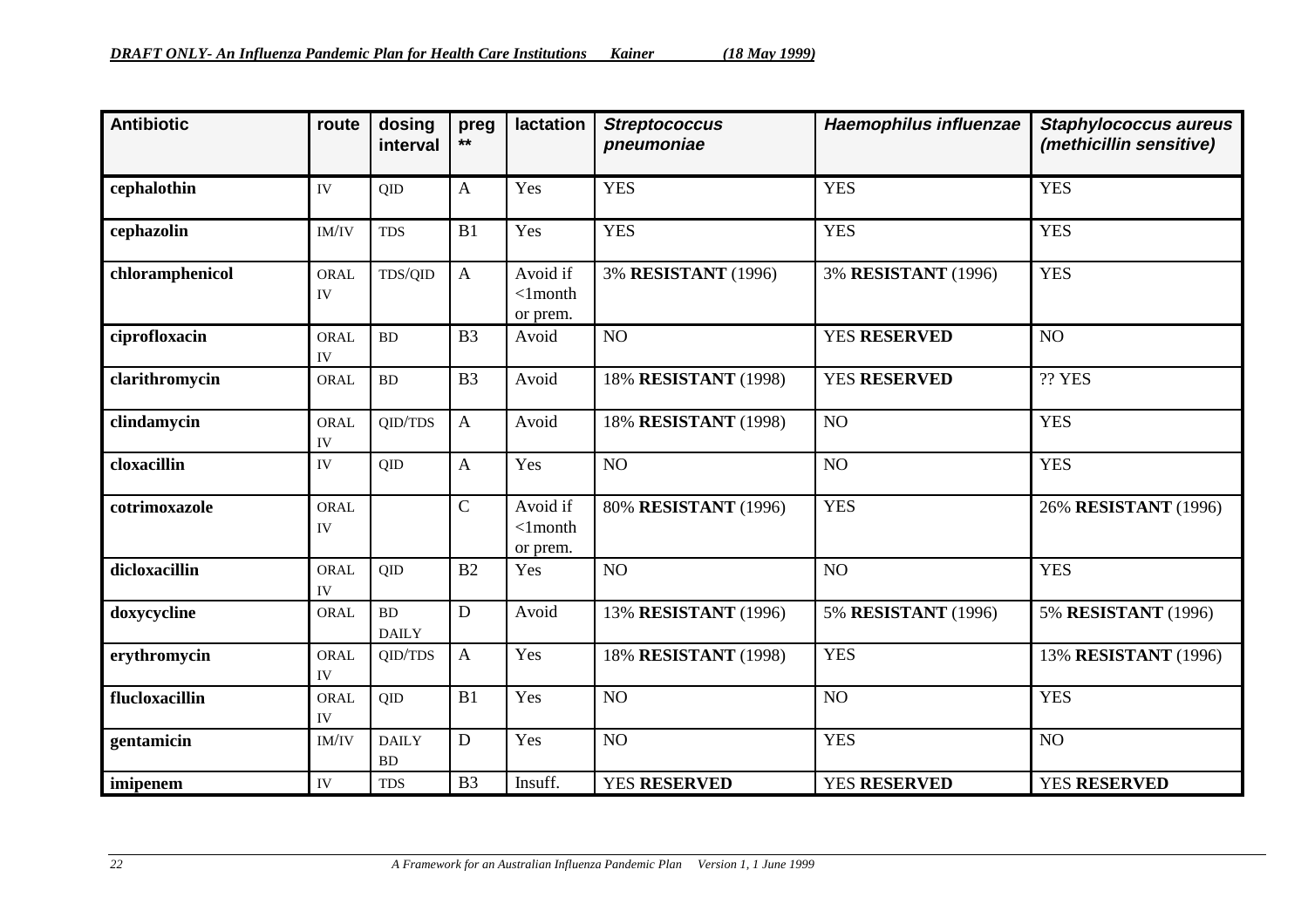| <b>Antibiotic</b>       | route                      | dosing<br>interval        | preg<br>**     | lactation       | <b>Streptococcus</b><br>pneumoniae                      | Haemophilus influenzae | <b>Staphylococcus aureus</b><br>(methicillin sensitive) |
|-------------------------|----------------------------|---------------------------|----------------|-----------------|---------------------------------------------------------|------------------------|---------------------------------------------------------|
|                         |                            |                           |                | data            |                                                         |                        |                                                         |
| meropenem               | IV                         | <b>TDS</b>                | B2             | Insuff.<br>data | <b>YES RESERVED</b>                                     | <b>YES RESERVED</b>    | <b>YES RESERVED</b>                                     |
| metronidazole           | ORAL/<br>IV                | <b>TDS</b>                | B2             | Avoid           | NO                                                      | NO                     | NO <sub>1</sub>                                         |
| penicillin G            | IV                         | QID/Q4H                   | A              | Yes             | YES (not if high level<br>resistance)                   | N <sub>O</sub>         | N <sub>O</sub>                                          |
| penicillin V            | ORAL                       | QID                       | A              | Yes             | YES (poor absorption)<br>(not if high level resistance) | NO <sub>1</sub>        | NO <sub>1</sub>                                         |
| piperacillin            | ${\rm IV}$                 | QID/Q4H                   | B1             | Yes             | <b>YES RESERVED</b>                                     | NO <sub>1</sub>        | NO                                                      |
| piperacillin/tazobactam | IV                         | <b>TDS</b>                | B1             | Insuff.<br>data | <b>YES RESERVED</b>                                     | <b>YES RESERVED</b>    | <b>YES RESERVED</b>                                     |
| procaine penicillin     | $\mathop{\rm IM}\nolimits$ | <b>DAILY</b>              | A              | Yes             | YES (not if high level<br>resistance)                   | NO                     | NO                                                      |
| roxithromycin           | ORAL                       | BD                        | B1             | Yes             | 18% RESISTANT (1998)                                    | <b>YES</b>             | 18% RESISTANT (1998)                                    |
| teicoplanin             | IM/IV                      | <b>DAILY</b>              | B <sub>3</sub> | ????            | <b>YES RESERVED</b>                                     | NO                     | <b>YES RESERVED</b>                                     |
| ticarcillin             | IV                         | QID/Q4H                   | B2             | Yes             | <b>YES RESERVED</b>                                     | NO                     | NO                                                      |
| ticarcillin/clavulanate | IV                         | QID/Q4H                   | B2             | Insuff.<br>data | <b>YES RESERVED</b>                                     | <b>YES RESERVED</b>    | <b>YES RESERVED</b>                                     |
| tobramycin              | IM/IV                      | <b>DAILY</b>              | D              | Yes             | NO <sub>1</sub>                                         | <b>YES RESERVED</b>    | NO                                                      |
| trovafloxacin           | ORAL<br>IV                 | <b>DAILY</b>              | ??             | ????            | <b>YES RESERVED</b>                                     | <b>YES RESERVED</b>    | <b>YES RESERVED</b>                                     |
| vancomycin              | IV                         | <b>BD</b><br><b>DAILY</b> | B2             | Yes             | <b>YES RESERVED</b>                                     | NO                     | <b>YES RESERVED</b>                                     |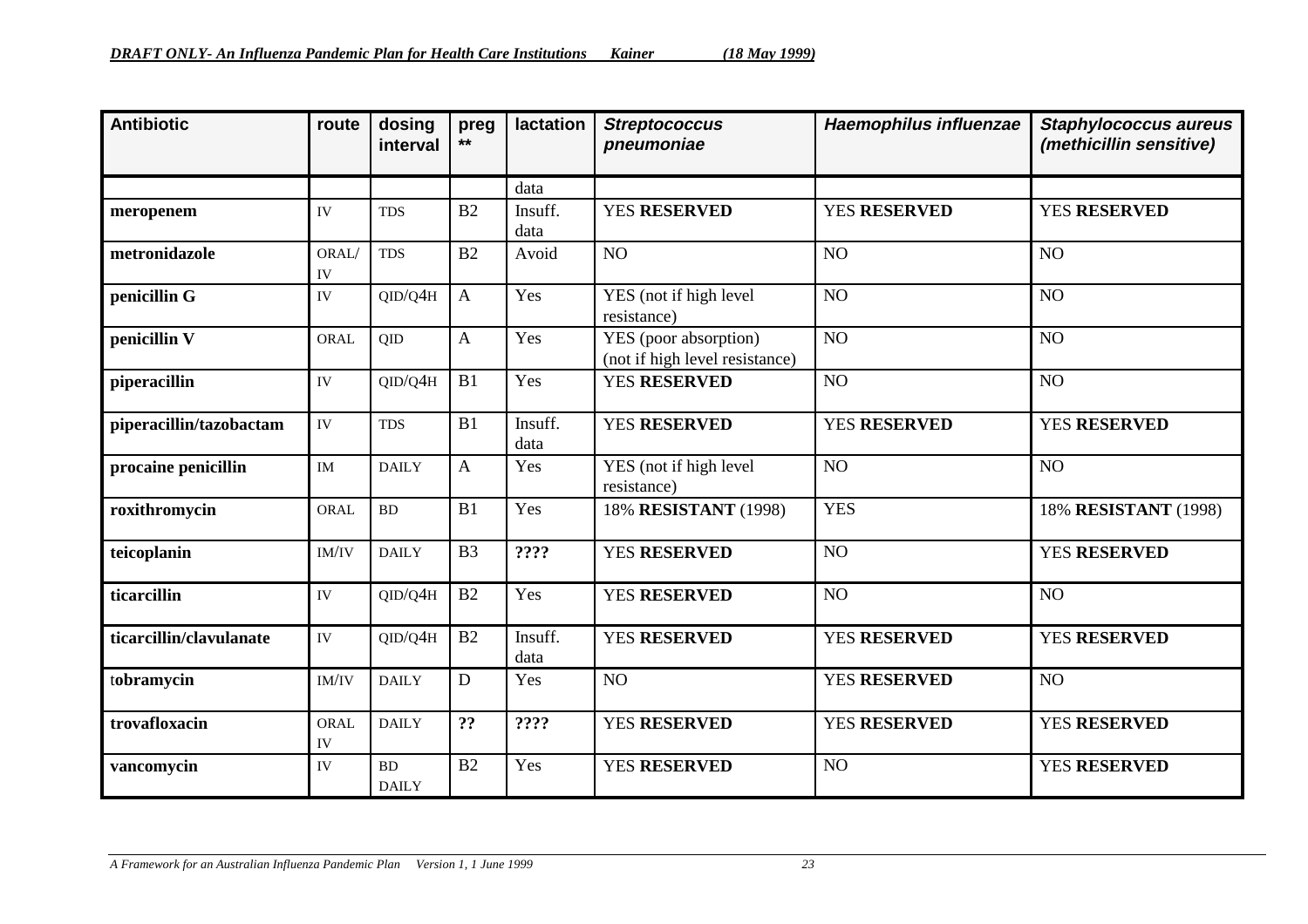#### *Notes to Table 7*

 $IV =$  intravenous.  $IM =$  intramuscular

preg = risk categorisation of antibiotic in pregnancy.

Insuff. data = Insufficient data to be sure of safety in lactation.

Risk categorisation:

\*\* The risk categorisation used for drugs in pregnancy, detailed below, has been abstracted from Therapeutic Guidelines- Antibiotic, Edition 10, 1998-9<sup>13</sup>. For drugs in the B1, B2 and B3 categories, human data are lacking or inadequate and subcategorisation is therefore based on available animal data. The allocation of a B category does not imply greater safety than the C category. Drugs in category D are not absolutely contraindicated in pregnancy. Moreover, in some cases the D category had been assigned on the basis of suspicion.

- *Category A: Drugs taken by a large number of pregnant women and women of childbearing age without any proven increase in the frequency of malformations or other direct or indirect harmful effects on the foetus having been observed.*
- *Category B1: Drugs which have been taken by only a limited number of pregnant women and women of childbearing age, without an increase in the frequency of malformations or other direct or indirect harmful effects on the foetus having been observed. Studies in animals have not shown evidence of an increased occurrence of foetal damage.*
- *Category B2: Drugs which have been taken by only a limited number of pregnant women and women of childbearing age, without an increase in the frequency of malformations or other direct or indirect harmful effects on the foetus having been observed. Studies in animals are inadequate or may be lacking, but available data show no evidence of an increased occurrence of foetal damage.*
- *Category B3: Drugs which have been taken by only a limited number of pregnant women and women of childbearing age, without an increase in the frequency of malformations or other direct or indirect harmful effects on the foetus having been observed. Studies in animals have shown evidence of an increased occurrence of foetal damage, the significance of which is considered uncertain in humans.*
- *Category C: Drugs which, owing to their pharmacological effects, have caused or may be suspected of causing, harmful effects on the human foetus or neonate without causing malformations. Accompanying texts should be consulted for further information.*
- *Category D: Drugs which have caused, are suspected to have caused or may be expected to cause, an increased incidence of human foetal malformations or irreversible damage, owing to their pharmacological effects. Accompanying texts should be consulted for further details.*

#### *Lactation and antibiotics:*

Breastfeeding should only be discontinued or discouraged when there is substantial evidence that the drug taken by the mother will be harmful to the infant and no therapeutic equivalent can be given<sup>13</sup>. Most drugs are only excreted to a minimal extent in breast milk, and in most cases the dosage to which the infant is ultimately exposed is very low and is below the therapeutic dose level for infants<sup>13</sup>.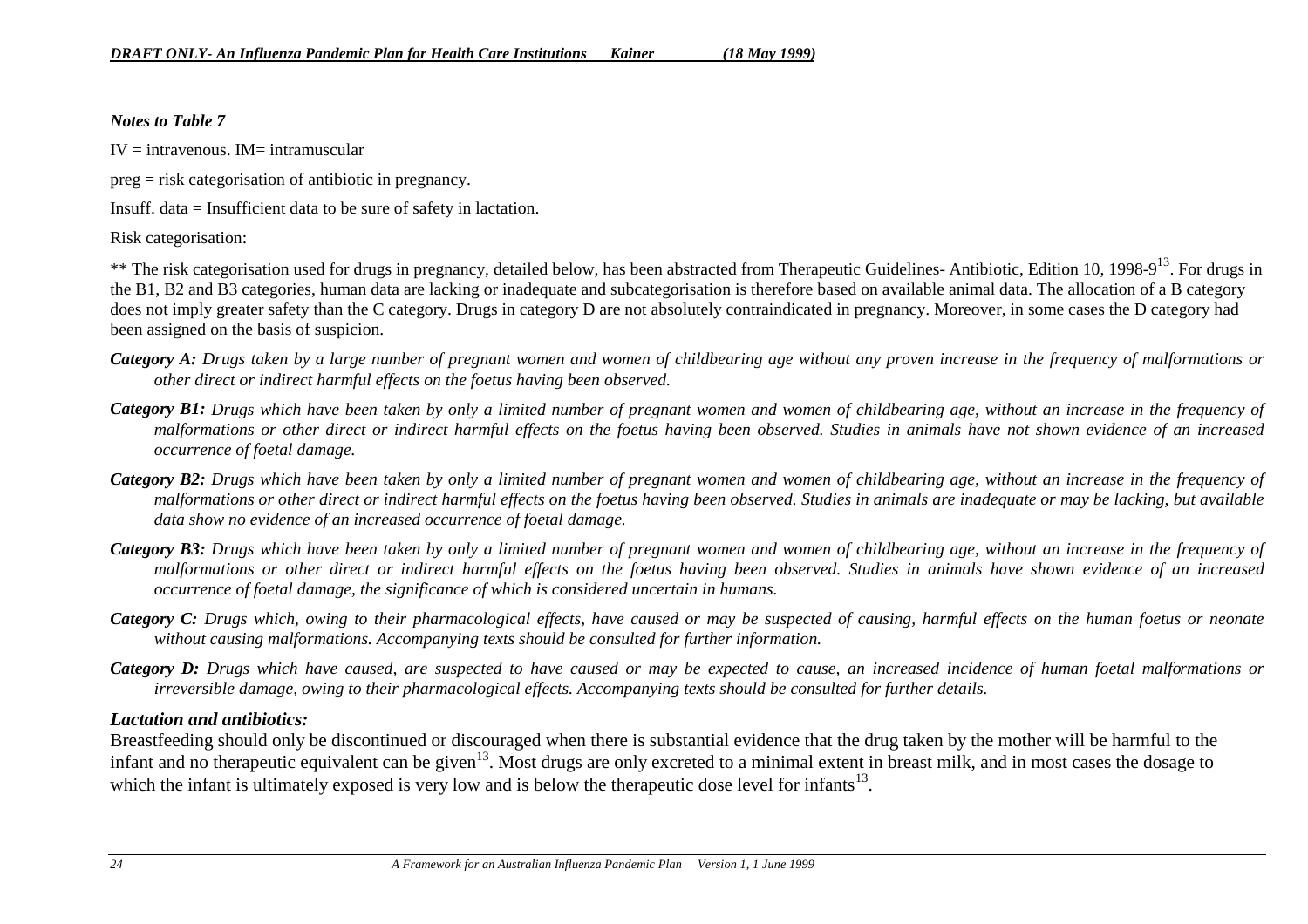# **SECTION 1.5. CLINICAL STABILITY AND DISCHARGE**

## **Defining clinical stability (adults)**

Given the anticipated demand for hospital beds, it is important to define clearly those who are clinically stable and can be discharged home or to a "hospital in the hotel", and at what stage it is appropriate to change from intravenous to oral antibiotic therapy.

Patients are generally regarded as clinically stable when, for the preceding 24 hours:

- their mental state has returned to normal (or baseline), *and*
- they are able to eat, *and*
- their vital signs have remained within a specified threshold.

There is little consensus regarding cut-off values or parameters for oxygen saturation, respiratory rate and temperature.

Table 8 sets out four definitions of clinical stability for patients with community-acquired pneumonia, and the median time taken to achieve each parameter. The definitions of clinical stability will require validation in people with influenza. Once patients have become clinically stable, clinicians should consider:

- discharge from the current site of care, when the patient has been clinically stable for 48 hours and has maintained oxygen saturation > 90% on room air
- change from intravenous to oral antibiotic therapy.

#### **Table 8: Definitions of clinical stability for adults with community acquired pneumonia16**

| <b>Variable</b>                   | <b>Definition 1</b>                                  | <b>Definition 2</b>                     | <b>Definition 3</b>                     | <b>Definition 4</b>                     |
|-----------------------------------|------------------------------------------------------|-----------------------------------------|-----------------------------------------|-----------------------------------------|
|                                   | [median, days]<br>(interquartile range)              | [median, days]<br>(interquartile range) | [median, days]<br>(interquartile range) | [median, days]<br>(interquartile range) |
| <b>Mental Status</b>              | <b>Normal/Baseline</b><br>$[3 \text{ days}]$ $(2-3)$ | same                                    | same                                    | same                                    |
| <b>Ability to Eat</b>             | Able to eat<br>$[3 \text{ days}]$ $(2-8)$            | same                                    | same                                    | same                                    |
| $\mathbf{O}_2$ saturation         | $\geq 90\%$                                          | $\geq 90\%$                             | $\geq 92\%$                             | $\geq 94\%$                             |
| on room air                       | $[3 \text{ days}]$ $(2-6)$                           | $[3 \text{ days}]$ $(2-6)$              | $[3 \text{ days}]$ $(2-6)$              | $[4 \text{ days}]$ $(2-8)$              |
| <b>Heart rate</b>                 | $\leq 100$ /minute<br>$[3 \text{ days}]$ $(2-3)$     | same                                    | same                                    | same                                    |
| <b>Blood pressure</b><br>systolic | $\geq 90$ mmHg<br>$[3 \text{ days}]$ $(2-3)$         | same                                    | same                                    | same                                    |
| <b>Respiratory</b>                | $\leq$ 24/minute                                     | $\leq$ 24/minute                        | $\leq$ 24/minute                        | $\leq$ 20/minute                        |
| Rate                              | $[3 \text{ days}]$ $(2-3)$                           | $[3 \text{ days}]$ $(2-3)$              | $[3 \text{ days}]$ $(2-3)$              | $[4 \text{ days}]$ (3-7)                |
| <b>Temperature</b>                | $\leq$ 38.3 $^{\circ}$ C                             | $\leq 37.8$ °C                          | $\leq 37.2$ <sup>o</sup> C              | $\leq 37.2$ <sup>o</sup> C              |
|                                   | $[2 \text{ days}]$ $(2-3)$                           | [3 days] $(2-4)$                        | $[3 \text{ days}]$ $(2-6)$              | $[3 \text{ days}]$ $(2-6)$              |

Adapted with permission from Halm E, Fine M, Marrie T, Coley C, Kapoor W, Obrosky S, et al. Time to clinical stability in patients hospitalized with community-acquired pneumonia. *JAMA* 1998;279(18):1452-1457. Copyrighted 1998, American Medical Association.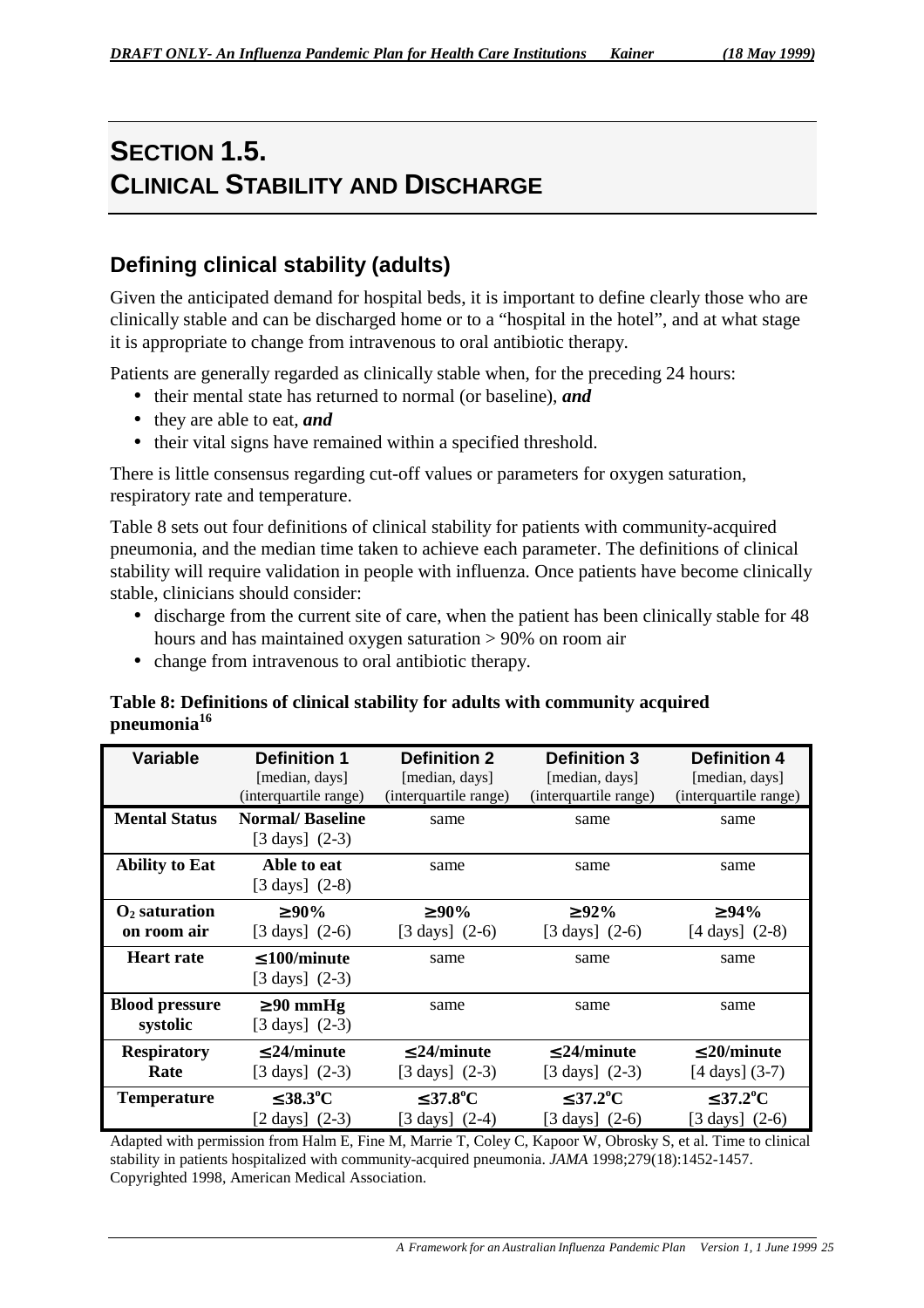### **Time to reach clinical stability: implications for bed days**

The time to reach clinical stability will determine the number of bed days needed for each patient during a pandemic. No appropriate data have been published for hospitalised patients with influenza; however Table 9 sets out, for adults with community-acquired pneumonia, the median time (days) and the interquartile range to reach clinical stability in all seven defining parameters (mental status, ability to eat, temperature, blood pressure, heart rate, respiratory rate and oxygen saturation), stratified by risk class and definition. This time varies according to the precise definition used for clinical stability and the risk class (according to Fine et al)<sup>12,16,17</sup>.

|                               | <b>Definition 1</b> | <b>Definition 2</b> | <b>Definition 3</b> | <b>Definition 4</b> |
|-------------------------------|---------------------|---------------------|---------------------|---------------------|
| <b>Risk Class I-III</b>       |                     |                     |                     |                     |
| median                        | 3 days              | 3 days              | 6 days              | 6 days              |
| (interquartile range)         | $(2-4)$             | $(2-5)$             | $(3-12)$            | $(4-15)$            |
| <b>Risk Class IV</b>          |                     |                     |                     |                     |
| median                        | 3 days              | 4 days              | 7 days              | 9 days              |
| (interquartile range)         | $(2-7)$             | $(2-7)$             | $(3-16)$            | $(4-17)$            |
| <b>Risk Class V</b>           |                     |                     |                     |                     |
| median                        | 5 days              | 6 days              | 10 days             | 13 days             |
| (interquartile range)         | $(3-9)$             | $(3-9)$             | $(6-17)$            | $(7-17)$            |
| <b>Admission to ICU after</b> |                     |                     |                     |                     |
| reaching clinical stability   | 1%                  | $1\%$               | $0.6\%$             | 0.3%                |

#### **Table 9: Number of days to reach clinical stability by risk class and definition in adults with community acquired pneumonia12,16**

Adapted with permission from Halm E, Fine M, Marrie T, Coley C, Kapoor W, Obrosky S, et al. Time to clinical stability in patients hospitalized with community-acquired pneumonia. *JAMA* 1998;279(18):1452-1457. Copyrighted 1998, American Medical Association.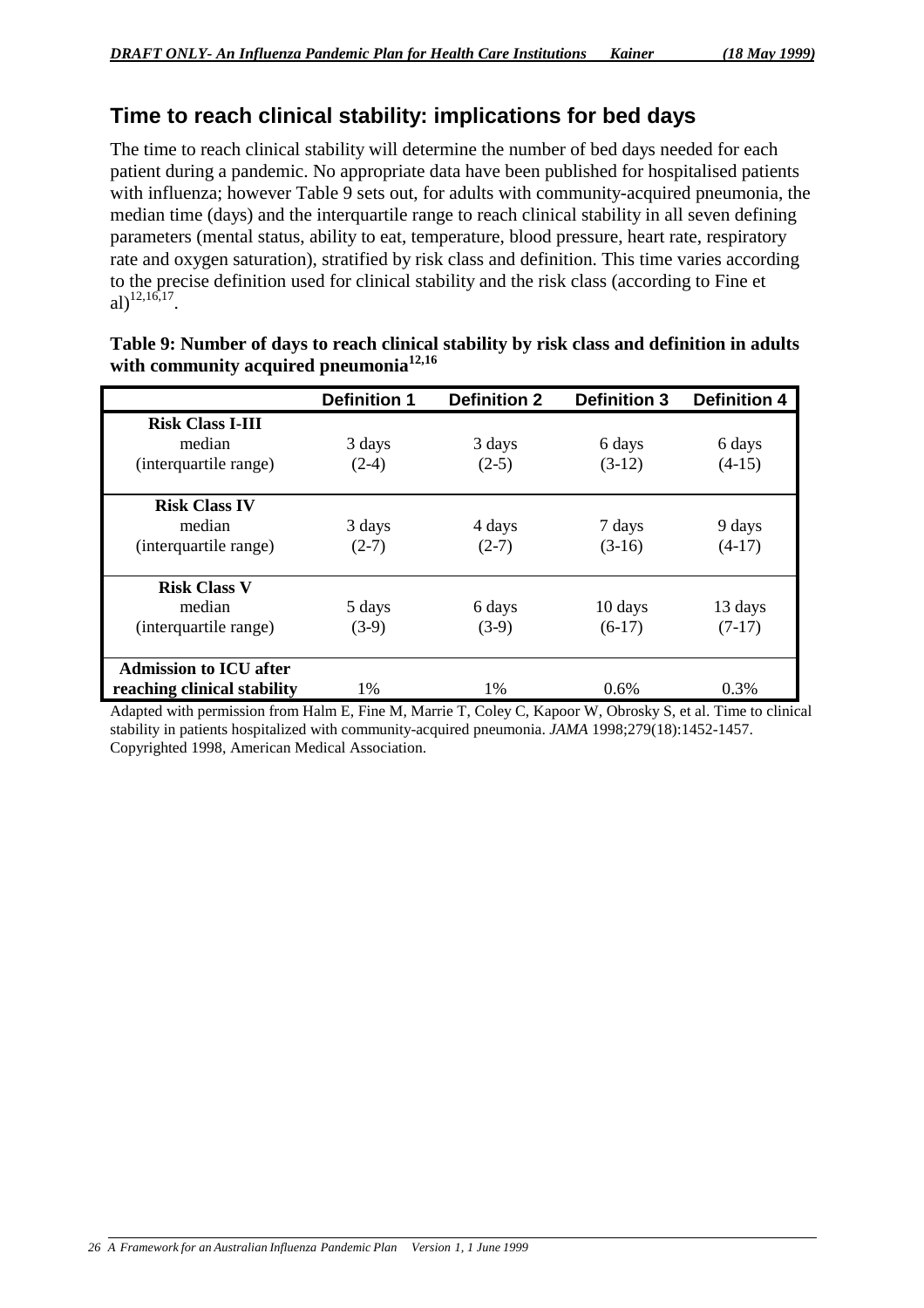# **PART TWO:**

# **HOSPITAL PLANNING FOR AN INFLUENZA PANDEMIC**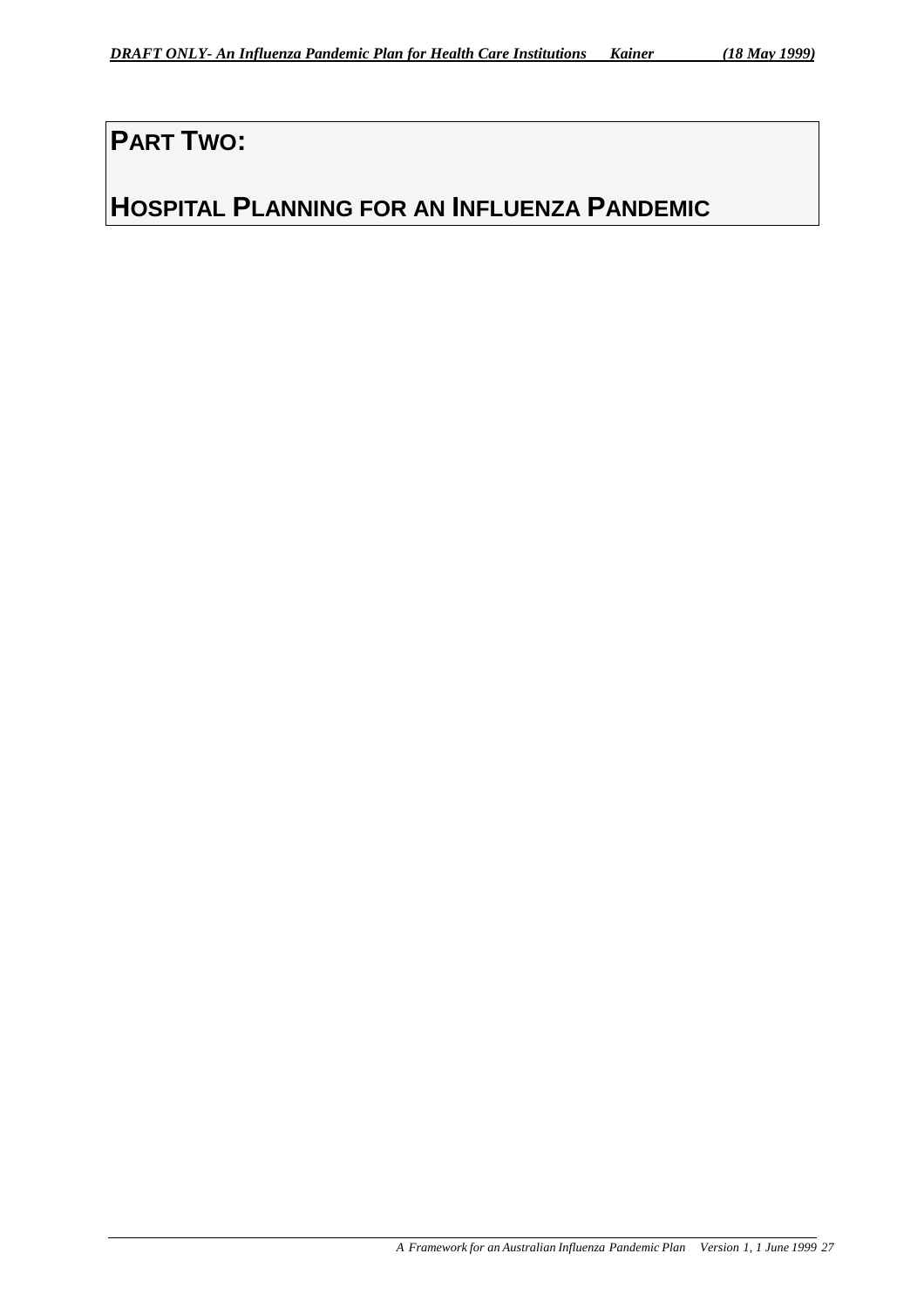# **SECTION 2.1. RECOGNITION AND POTENTIAL IMPACT OF A PANDEMIC: IMPLICATIONS FOR PLANNING**

## **Timing**

It is certain that another pandemic will occur, although it is impossible to predict when. There may, however, be very little warning. Influenza pandemics begin abruptly and spread rapidly. Should the next pandemic originate in South East Asia, as has happened before, Australia could be one of the first countries involved.

While epidemics of influenza characteristically occur in Melbourne during the winter months, influenza due to a new strain could present in our summer as a result of infected passengers arriving in Australia by air from the Northern Hemisphere.

## **Recognition of a pandemic**

The World Health Organization (WHO) has defined a process for declaring both a pandemic alert and a pandemic.<sup> $7$ </sup> In brief, a pandemic:

- **is imminent** when there are reports of a new and significantly different virus strain to which most people are susceptible, and which is associated with unusually high rates of morbidity and/or mortality;
- **exists** when there is evidence of rapid international spread of disease due to the new virus;
- **has probably reached Victoria** when sentinel practices and/or hospitals report increased frequency of respiratory disease and/or pneumonia. This may be accompanied by progressive work and school absenteeism– very few other viruses or infections result in this.
- **is confirmed in Victoria** when the virus is isolated from patients. Without this confirmation, the possibility still exists that other respiratory viruses (even existing influenza strains) could be responsible for the increase in respiratory disease.

## **Duration**

Epidemics of influenza characteristically occur in Melbourne from mid May until late October, with peak numbers of cases for a period of 6 to 8 weeks in July and August<sup>5,7</sup>. Secondary waves of influenza often occur 6 to 9 months after an initial epidemic<sup>7</sup>.

### **Magnitude of past pandemics**

The "Spanish influenza" pandemic of 1918-19 caused at least 20 million deaths worldwide. In Australia, interstate borders and schools were closed. Twelve emergency hospitals were set up in Sydney for patients with respiratory diseases. In Melbourne the Homeopathic Hospital (later Prince Henry's Hospital, now demolished) was taken over by the Health Department,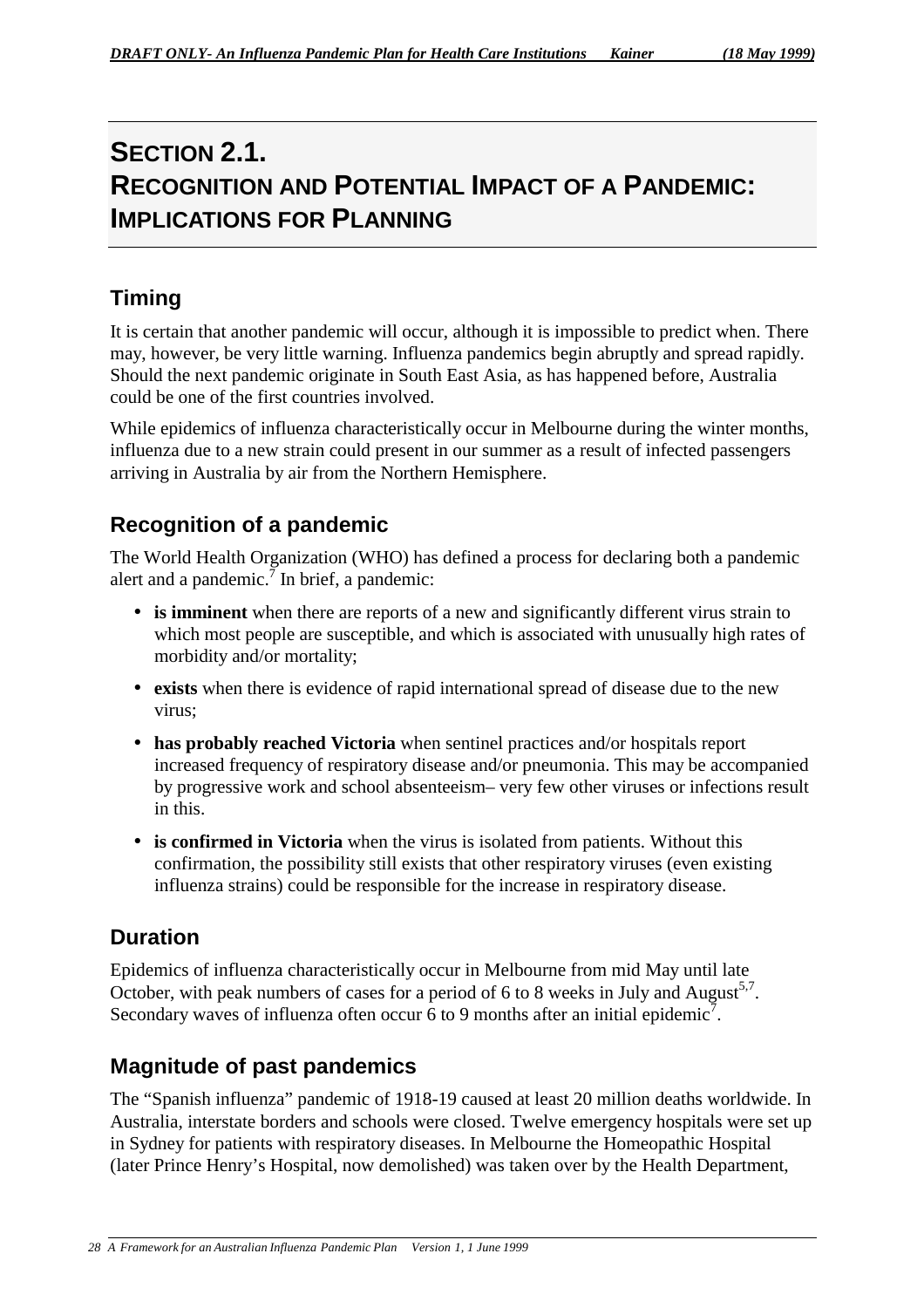and an emergency hospital was set up in the Exhibition Building. By the end of 1919 the death toll due to influenza in Australia was  $12,000^{18}$ .

During the 1957 pandemic, in Melbourne:

- In the months of July and August 672 patients with disease attributable to infection with the Asian influenza A strain were admitted to Fairfield Hospital (closed in 1996)<sup>4</sup>.
- Admissions to other Melbourne hospitals also increased greatly as influenza exacerbated pre-existing chronic disease.
- The 33,720 cases of influenza notified in Victoria between July 13 and August 24 represented possibly only 5-10% of all cases, suggesting that the total may have been more than  $300,000^{4,5}$ .
- A serological study in Melbourne showed that, before the pandemic, only a negligible proportion of the population possessed antibody to the Asian type virus, while at its close, approximately  $42\%$  had antibody<sup>5</sup>.

### **How many beds will be needed?**

The WHO suggests that plans should be in place against a pandemic causing illness in 25% of the population<sup>7</sup>. In the worst-case scenario, there would be insufficient time to develop and distribute a vaccine and immunise the population (or high risk or high priority groups), and the whole population of Victoria would be at risk of infection with the new influenza A strain, which, at worst, could result in a 100% attack rate<sup>3</sup>.

Even with vaccine against the new strain, two doses may be required and effective immunity may not obtained until 6 weeks after the first dose. Vaccine efficacy is normally around 70%, leaving at least 30% of those vaccinated unprotected.

The effective use of antivirals for prophylaxis also presumes sufficient quantities of effective drugs and sufficient time to distribute them widely and continually. Antiviral drugs have not yet been demonstrated to be of value in a pandemic.

The following implications regarding the impact of a new pandemic can drawn from the 1957 pandemic:

• The 672 patients (including approximately 10% children) admitted to Fairfield Hospital over 2 months in 1957 represented 0.4 per 1000 of population (based on 1951 Census data).

*Implication for today: Expected equivalent numbers, using 1996 census figures, would indicate 1,742 extra patients within 2 months.*

• Estimated influenza infection in 1957 was 42% of population.

*Implication for today: Using 1996 census data, the estimated number of persons expected to be infected in Victoria is 1.83 million.*

- There was a 12-16% increase in the number of public patients treated at four major metropolitan hospitals (Royal Melbourne, St Vincent's, Alfred, and Prince Henry's).
- At least 10 cases of influenza virus pneumonitis occurred, probably a marked underestimate, as this disease was only widely recognised after 1957.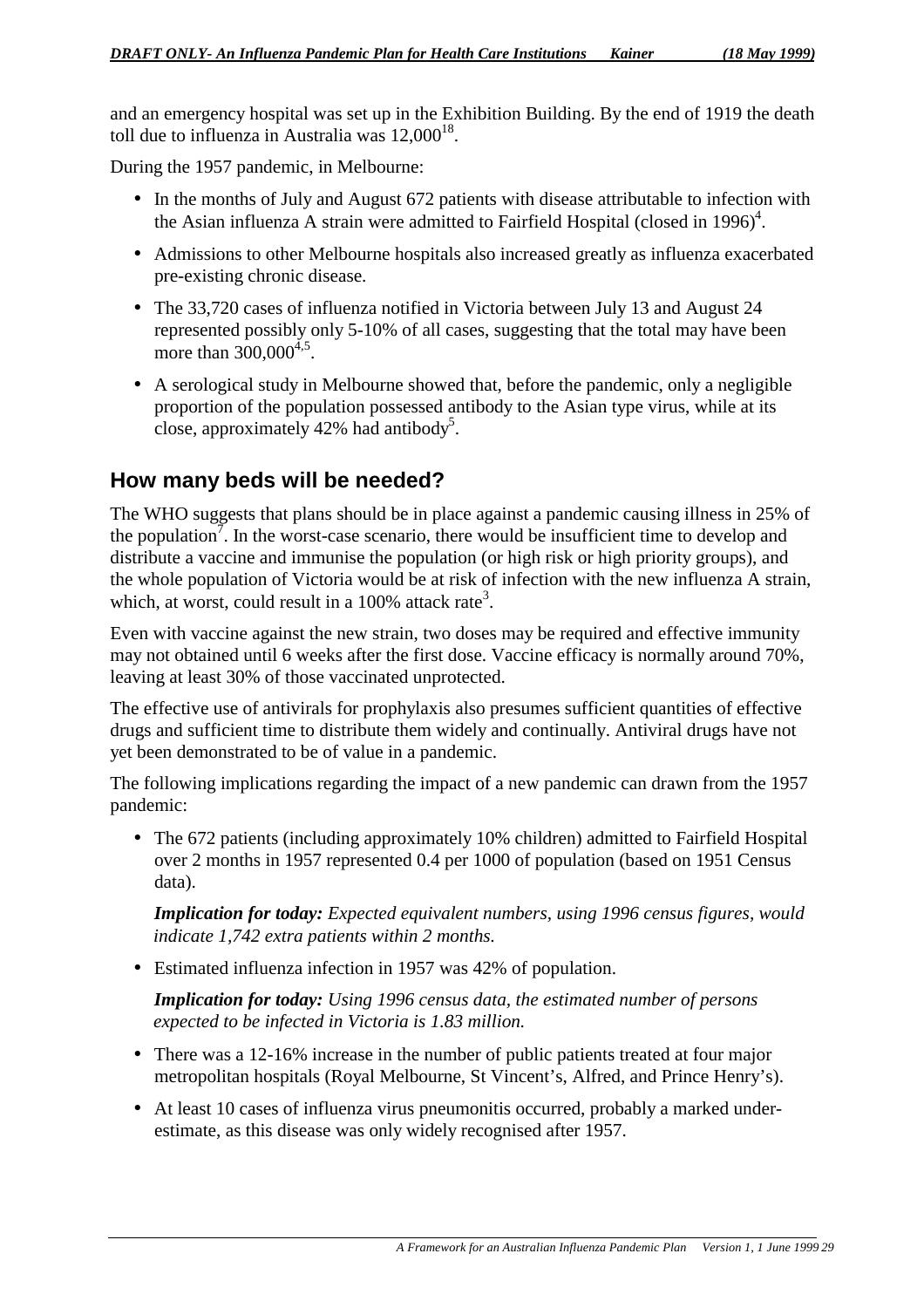*Implication for today: Assuming that the actual number with influenza pneumonitis was 20 in 1957, at least 40 extra intensive care beds would be required for influenza virus pneumonia (using 1996 census data).*

Table 10 presents range estimates of the potential impact of an influenza pandemic for Victoria, using published population-based data from the literature, international expert opinion and 1996 Australian Bureau of Statistics Census data . No adjustment has been made for subsequent population growth. The assumptions made in these calculations are detailed in Appendix D. The increase in the number of hospitalisations and deaths is expected to occur over a period of two months.

| <b>Region</b>            | <b>Excess hospitalisations:</b><br>lower and higher estimates | <b>Excess deaths:</b><br>lower and higher estimates |
|--------------------------|---------------------------------------------------------------|-----------------------------------------------------|
| Victoria                 | $2,600 - 18,450$                                              | $870 - 7,180$                                       |
| Metropolitan Melbourne   | $1,800 - 13,250$                                              | $590 - 5,170$                                       |
| Gippsland Region         | $140 - 970$                                                   | $50 - 380$                                          |
| Hume Region              | $140 - 970$                                                   | $50 - 380$                                          |
| Loddon-Mallee Region     | $160 - 1,030$                                                 | $60 - 390$                                          |
| <b>Grampians Region</b>  | $130 - 840$                                                   | $50 - 330$                                          |
| Barwon South West Region | $210 - 1,370$                                                 | $70 - 530$                                          |

**Table 10: Estimated number of excess hospitalisations and deaths over a 6 to 8 week period in Victoria**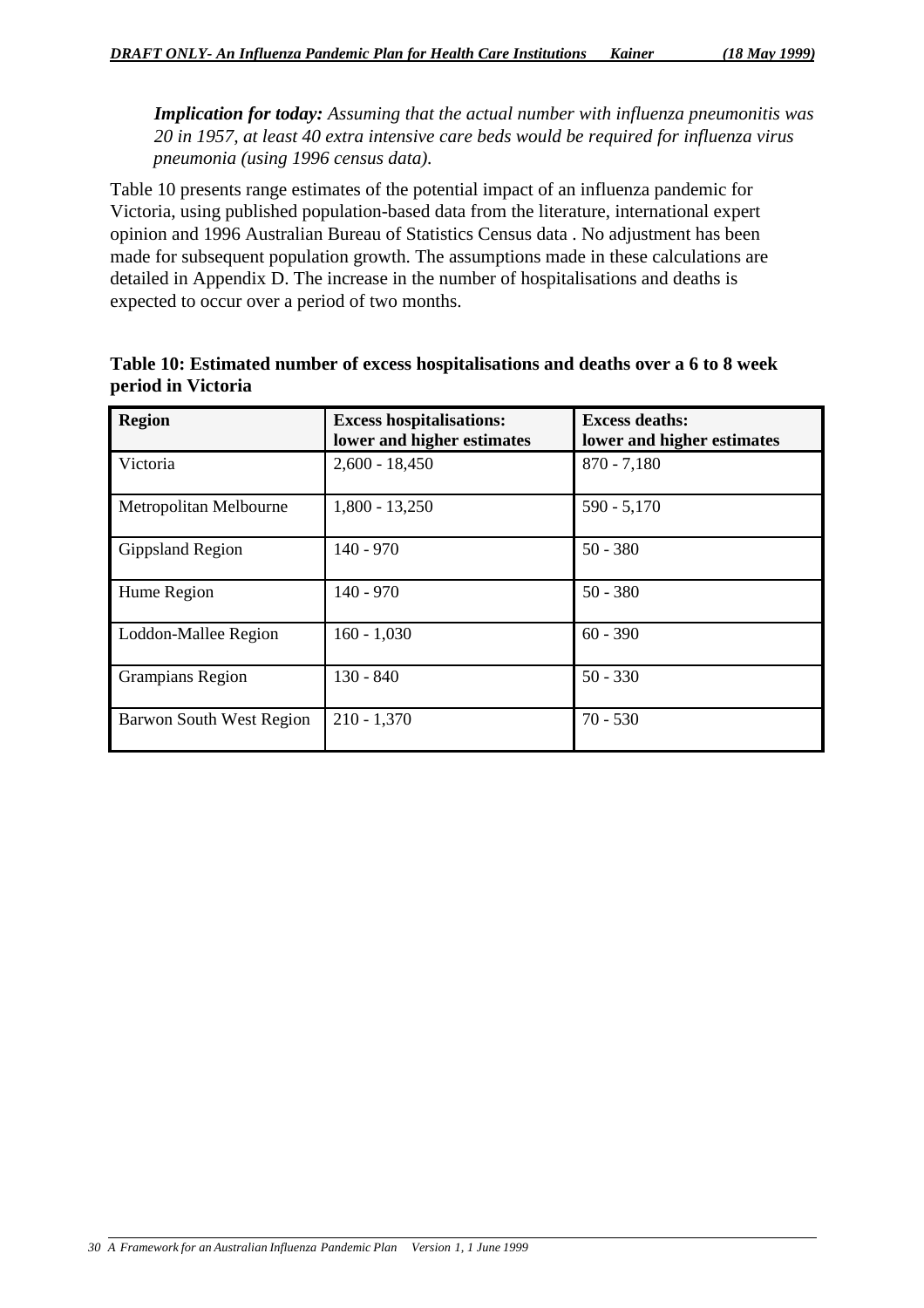# **SECTION 2.2. MEETING BED REQUIREMENTS**

## **Determining current bed capacity**

Bed capacity in Victorian is likely to fluctuate markedly and needs to be surveyed every 2 to 3 years, and at the start of a pandemic (ie Phase 1 as defined in the WHO Alert Levels)<sup>7</sup>. Appendix B provides a survey form to aid hospitals in estimating their maximum bed capacity, taking into account factors such as the availability of oxygen outlets.

The most recent assessment of bed capacity in Victorian hospitals was in 1996, by the Office of the Coordinator of Emergency & Critical Care Services.

The only flexibility within existing capacity lies in the cancellation of elective surgical cases. Currently about 40% of beds are elective (the remainder are emergency admissions). Elective surgery makes up approximately 20% of Weighted Inlier Equivalent Separations (WIES), and emergency admissions just over 50% of WIES.

Over the last five years, the number of emergency admissions has increased by 4% per annum. Ambulance utilisation has increased by 7-11% per annum due to increased retrieval from smaller hospitals and increased demand .

## **Options for increasing bed capacity**

The widespread occurrence of influenza will in itself limit elective admissions to public and private hospitals.

#### *To create further medical beds, consider the following:*

- 1. Utilise reserve capacity in public hospitals.
- 2. Selectively reduce elective admissions in public hospitals.
- 3. Purchase (lease) private hospital beds (non intensive care) for public patients.
- 4. Selectively reduce elective admissions in the private sector.
- 5. Create emergency hospital capacity by using rehabilitation facilities, community centres and hotels.
- 6. Temporarily rationalise acute specialist services between networks.
- 7. Recommission identified closed facilities.
- 8. Utilise Australian Defence Force field hospital capacity.

#### *To create further critical care beds (intensive care, coronary care, ventilated), consider the following:*

These strategies are listed in order of priority.

- 1. Utilise reserve critical care capacity in public hospitals.
- 2. Selectively reduce elective admissions in public hospitals (reduces intensive care/high dependency bed requirement).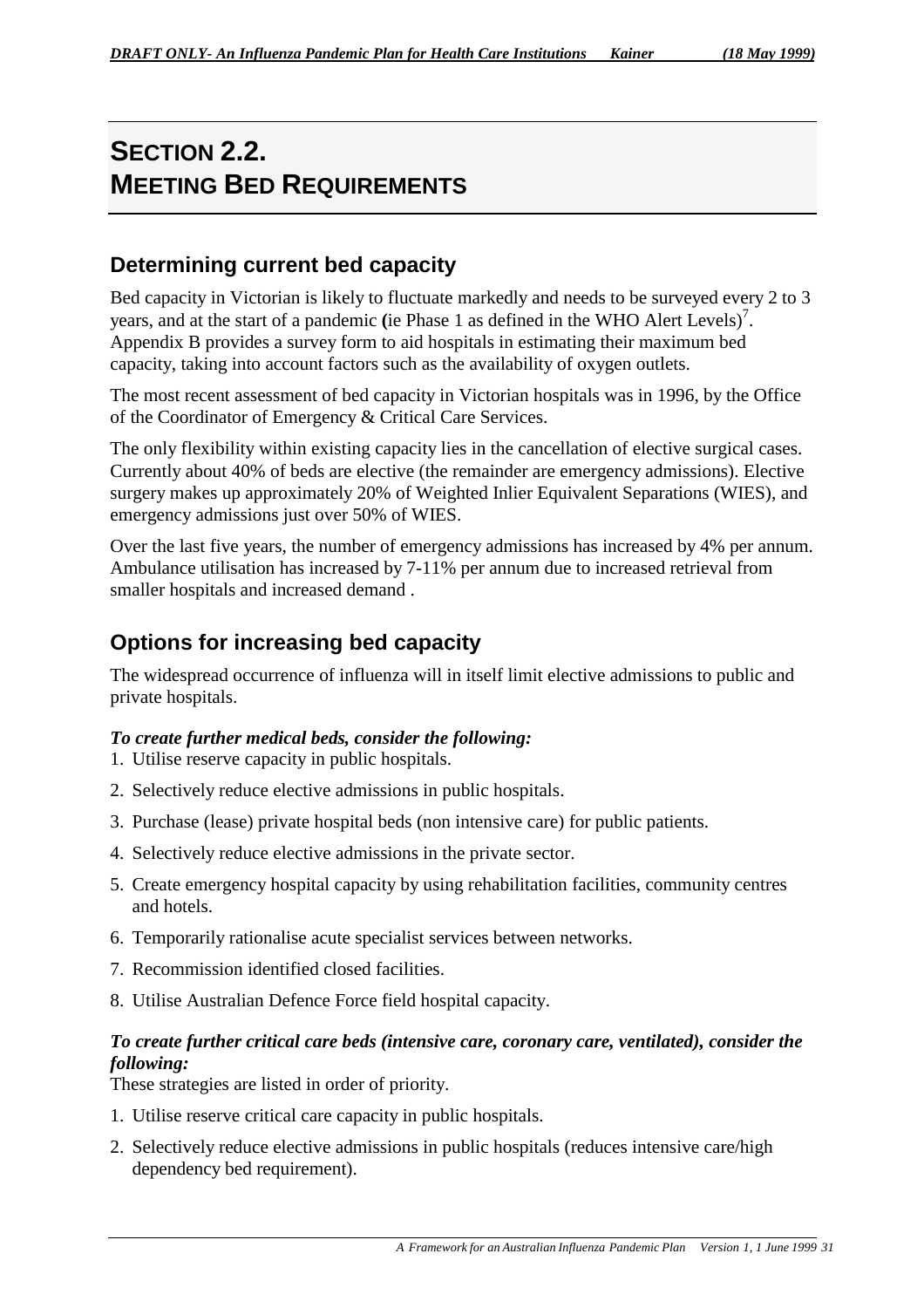- 3. Utilise emergency ventilation facilities, eg recovery and operating rooms.
- 4. Purchase (lease) private hospital critical care beds for public patients
- 5. Selectively reduce elective admissions in the private sector (reduces intensive care unit, high dependency unit bed requirement).

#### **Private sector**

A system is currently in place for the Office of the Coordinator of Emergency & Critical Care Services to purchase critical care beds from the private sector. These contractual arrangements can probably can be expanded beyond critical care capacity to include general beds, if necessary.

The main limitation on expansion is financial– funding arrangements would need to take into account that a large proportion of intensive care unit bed days in the private sector are utilised for coronary artery bypass surgery. Appropriate funding arrangements would need to be made.

#### **Rationalisation of acute hospital specialist services**

Some services could be consolidated in the short term, to maximise the use of all hospital beds, eg obstetric services. Considerations include:

- Staff and equipment may need to be transferred.
- Some hospitals have high dependency units, but no intensive care facilities. Such factors will limit the complexity and risk of urgent surgical cases.
- Patients, friends and relatives may have to travel longer distances.

#### **Rehabilitation facilities**

As many as possible of those admitted for rehabilitation should be discharged home with increased support services. Rehabilitation places may provide a similar level of care as in "hotels" (see below). Oxygen outlets are unlikely to be available, so oxygen cylinders will need to be provided.

#### **Hotels**

These could be used for "hospital in the home"-type and recovering patients. The Emergency Management Act 1986 and/or Health (Infectious Diseases) Regulations 1990 should provide the necessary power to permit the use of hotels for this purpose.

To ensure that nurses and other employees are covered by employers' insurance, hotels would need to be under the auspices of a specific hospital. Previous contractual arrangements could act as a prototype or model, eg Geelong Hospital used a hotel for its obstetrics during renovations, Albury-Wodonga uses a hotel on a regular basis.

#### **Hospital in the home**

The main function of hospital in the home during a pandemic is to facilitate early discharge. It would be logistically difficult to expand the service rapidly, as it is resource-intensive (staff spend a lot of time travelling).

#### **Community halls**

With toilets and cooking facilities, community halls are probably much easier to convert into a "semi-hospital" (compared to setting up a completely new army field hospital).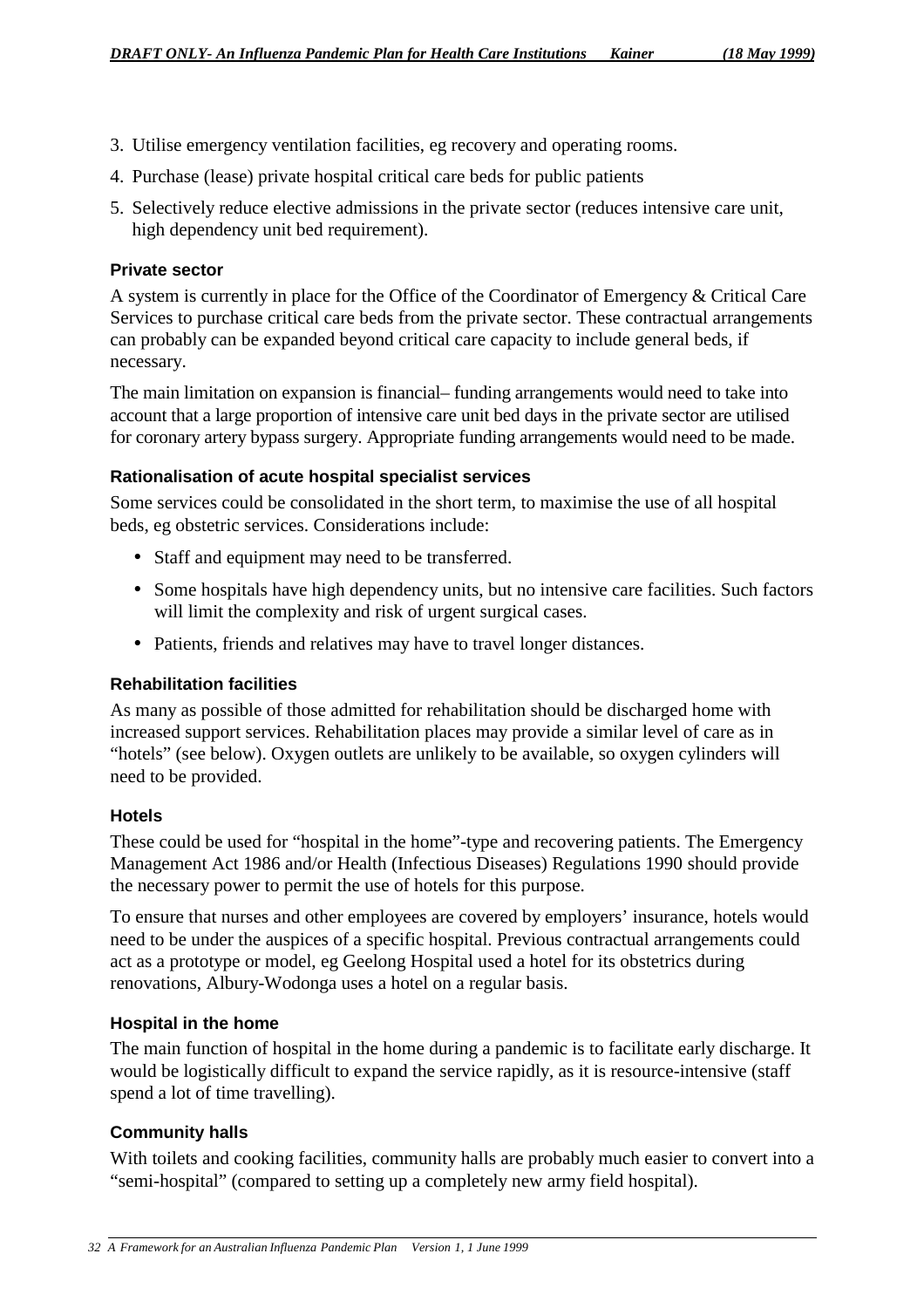#### **Closed hospitals**

Several hospitals have been closed over recent times, which could potentially provide some basic infrastructure (ie toilets, cooking facilities). The status of these hospitals and suitability for use in a pandemic needs to be investigated.

Recently closed hospitals include:

- Werribee District Hospital (January 1994)
- Heatherton Hospital (August, 1995)
- Fairfield Hospital (June 1996)
- Mordialloc Cheltenham Community Hospital (October 1996)
- Altona Hospital (December 1996)
- Burwood and District Community Hospital (December 1996)
- Preston and Northcote Community Hospital (February 1998)
- Essendon Campus of the Royal Melbourne Hospital (July 1998)
- Latrobe Regional Hospital (August 1998)
- Altona.

#### **Australian defence force field hospitals**

These are very labour intensive and expensive to set up. To generate 60 extra beds would require 26 semitrailers and three days of labour $^{21}$ .

### **Establishment of a central bed bureau**

Critical care beds (intensive care and coronary care) are normally coordinated by the Office of the Coordinator of Emergency & Critical Care Services, which is colocated with Victorian Medical Disaster Plan in Victoria Parade, Fitzroy.

Under pandemic conditions, the Office could accommodate up to 12 operators and manage general beds in addition to critical care beds. If more operators are required, 555 Collins Street or 120 Spencer Street could become the base. Currently the Office has 3 telephone lines, but this could be expanded by Telstra<sup>TM</sup>. Mobile phones do not require telephone lines. Telstra<sup>TM</sup> can transfer phone extensions to allow the telephone number to remain the same. The database template for critical care beds could be used.

At the start of pandemic, the Office of the Coordinator of Emergency & Critical Care Services should ask hospitals to fill out a form (Appendix B) detailing how much capacity can be generated. The form should be sent to the Chief Executive Officer of the hospitals. It would be useful to trial this survey form in a few hospitals.

Throughout the pandemic, information should be updated on a regular basis, using phone, email and fax. A pro-forma is needed to guide hospitals as to what information will be required from them on a daily basis. A decision needs to be made how often updates are required (once, twice, three or four times a day). "Real-time" information will be critical to the functioning of the ambulance service.

Consideration should be given to using a semi-automated method of updating the database– for example the use of Teleform™. This can retrieve information via the internet/fax machine or scanning forms and transports this information directly to a database following data verification.

Close liaison with the ambulance service will be essential.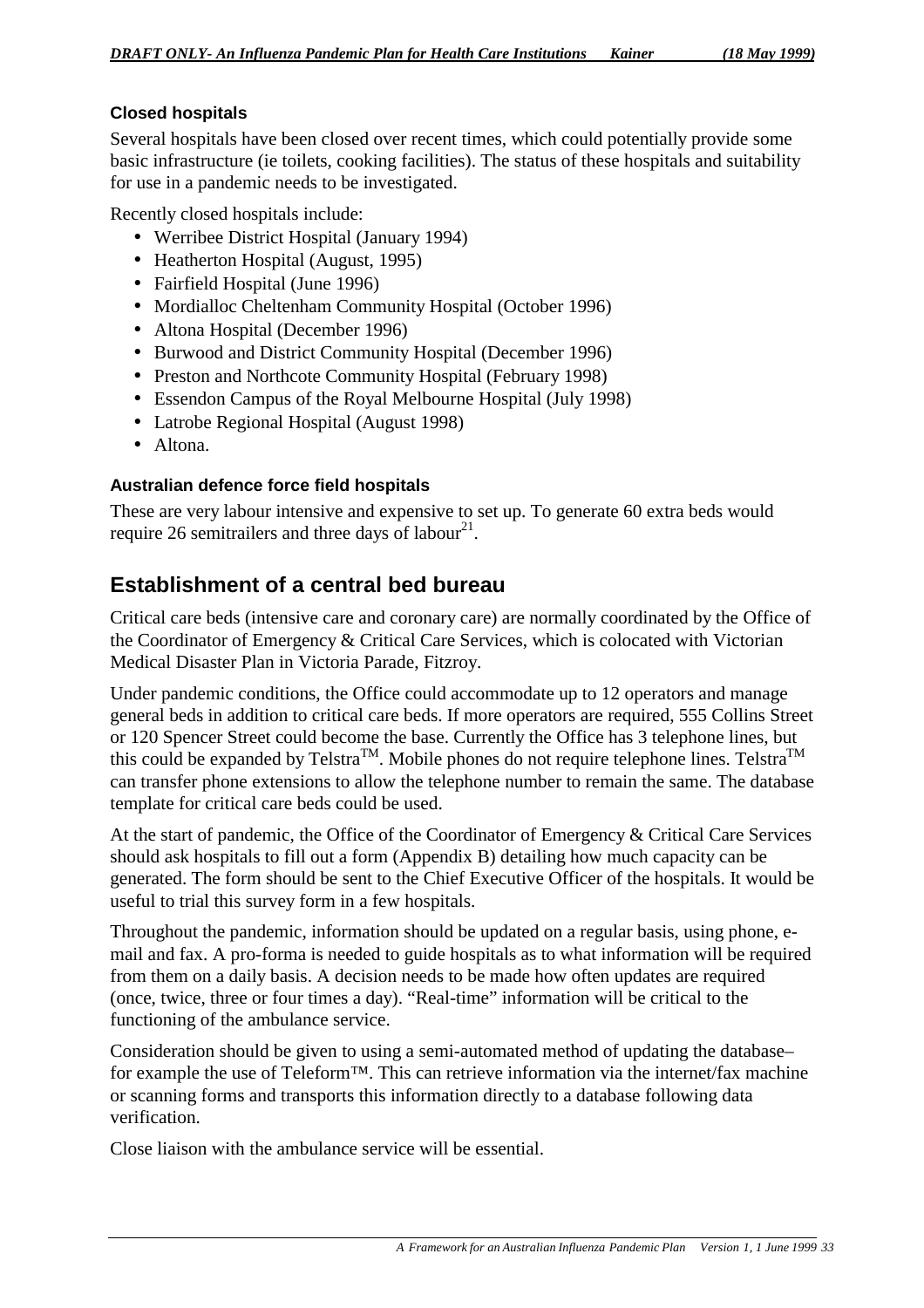The Office of the Coordinator of Emergency & Critical Care Services should perform an inventory of current resources and indicate what further resources would be required (space/telecommunications/hardware/software/personnel).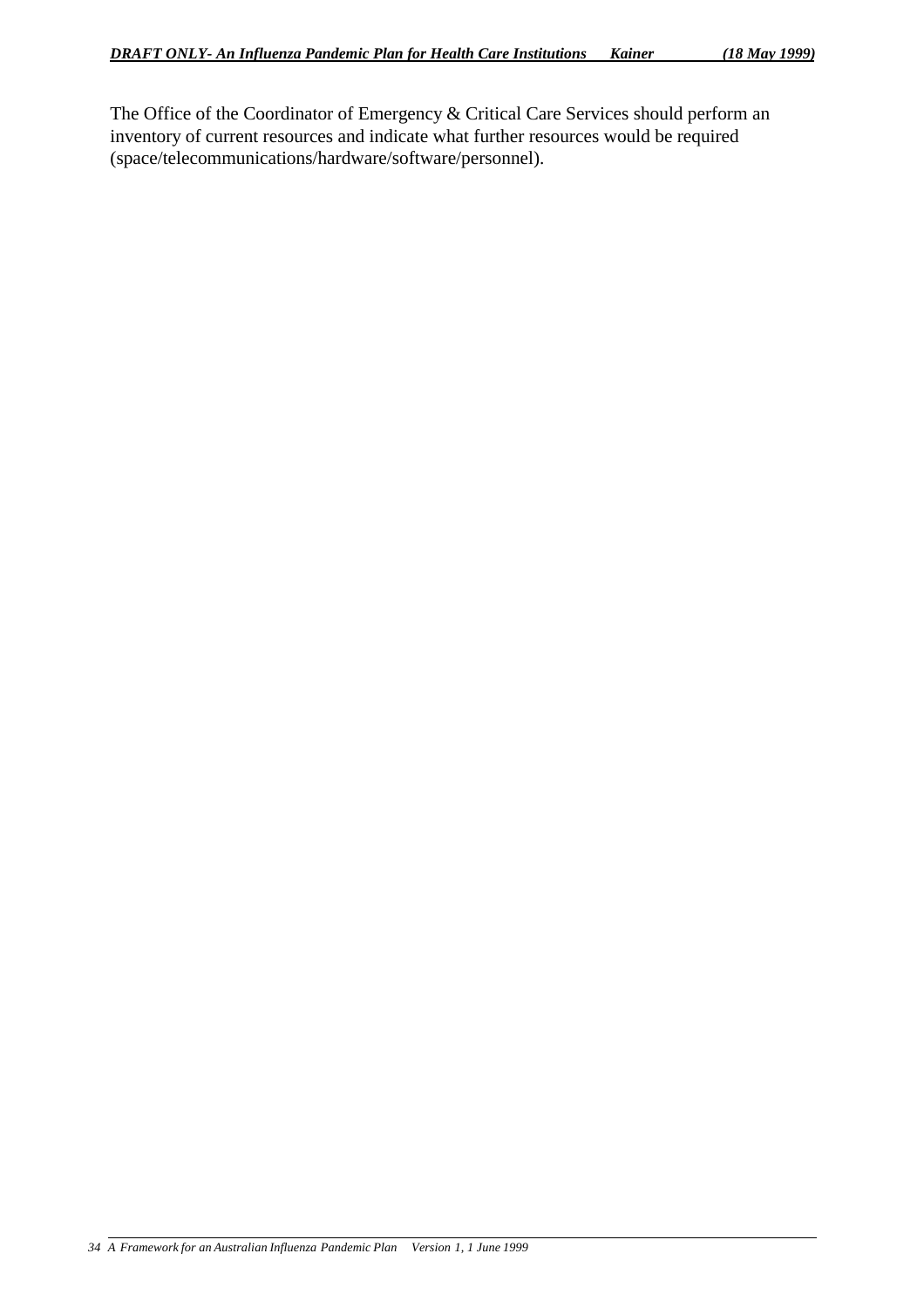# **SECTION 2.3. HEALTH CARE STAFFING**

## **Staffing Issues**

An influenza pandemic is likely to stretch the resources enormously. There will be a marked increase in demand for health care workers. At the same time, 40-70% of the workforce may be unable to attend work for a period of time through illness. Others may need to look after sick family members or young children at home.

Parents may be reluctant to send children to day care for fear that they will catch influenza. Day care centres may close because of staffing shortage. There is a possibility that schools and day care centres will be closed as a public health measure.

Consideration should be given to issuing a directive that workers in non-essential occupations should stay at home to look after family members, to allow workers in essential occupations (defined as the list of occupations identified to receive vaccine against the pandemic strain) to continue to work.

#### **Potential sources of labour:**

#### *Medical students*

In Victoria, about 310 medical students graduate each year from the University of Melbourne and Monash University. Final year medical students could be utilised for simple patient management.

If medical students obtain registration in Victoria (at no cost to the student), this would provide them with a legal status and may facilitate actions such as limited prescribing in the event of a pandemic (eg small range of antibiotics, antivirals, vaccines against the pandemic strain). Discussions regarding the registration of medical students are in progress.

4th and 5th year medical students could be used for hospital duties such as porters, linen etc.

#### *Nursing students*

In Victoria, 1,200-1,300 nursing students graduate each year. Indemnity is arranged between a specific university and a specific hospital. Generally only larger hospitals have nursing students.

#### *Registered nurses*

In July 1998, 48,990 nurses (Division One) were registered with the Nurses Board of Victoria<sup>22</sup>. It is unclear how many of these are currently not working, or only working occasional shifts. To be on the register, nurses must have worked within the last five years. The Nurses Board is also able to confirm whether a person is a *bona fide* nurse.

According to a forthcoming nurses' work-force report, approximately 6,000 nurses work in perioperative, intensive care, coronary care and emergency departments. The critical care nurse labourforce report is due to be updated (last released in 1993).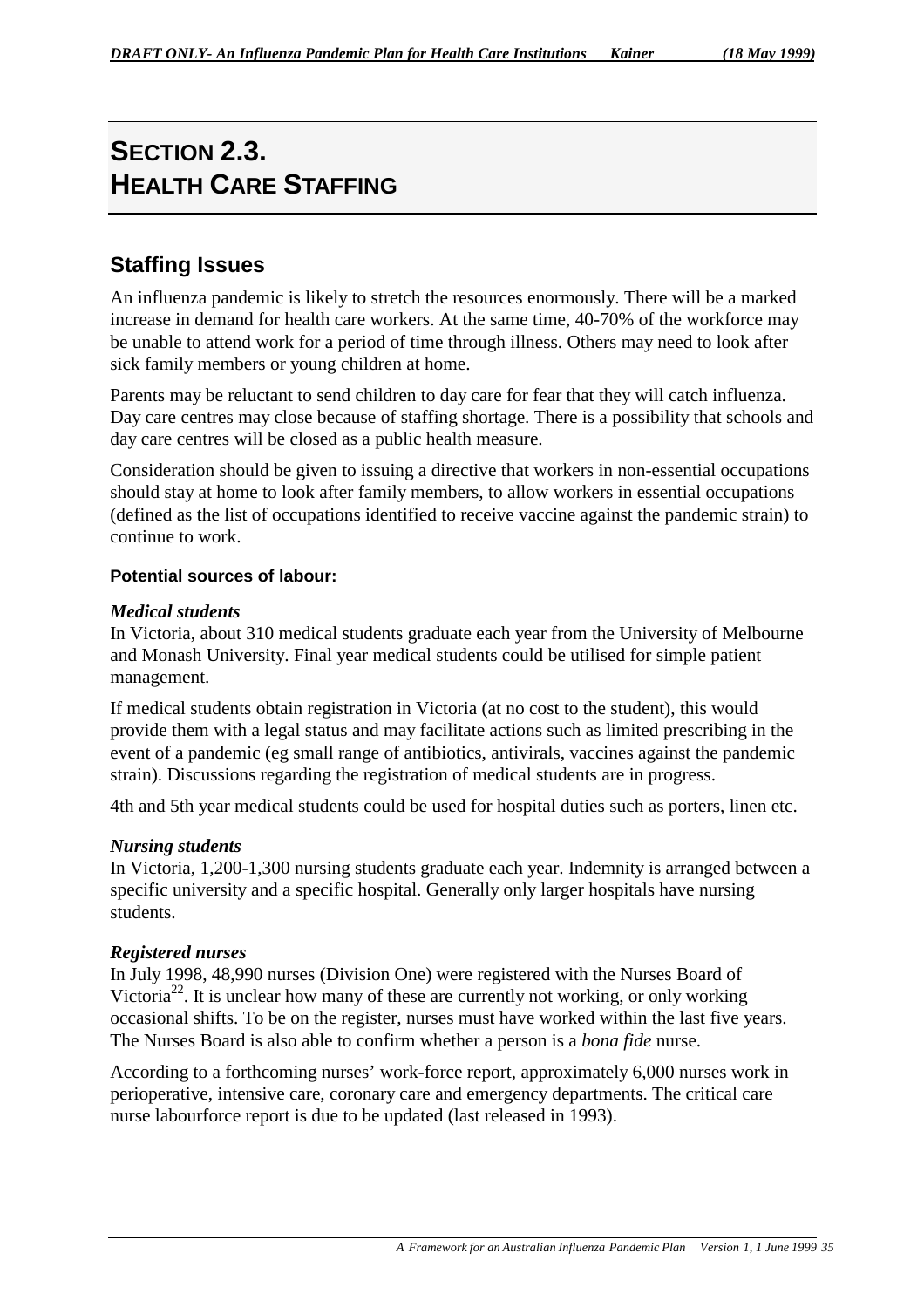#### *Specialist physicians*

The number of consultant physicians in adult and paediatric medicine in 1997, the type of practice, and the number of physician per specialty in Victoria is presented in Appendix  $F^{26}$ .

Fellows of the Royal Australasian College of Physicians (RACP) were asked to estimate the total hours per week devoted to professional activities (excluding time on-call but not working):

- The average working week was 55 hours, with a standard deviation of 13 hours. The distribution was approximately normal with slight negative skewness (-0.3) indicating a tendency for more Fellows to work above the weekly mean than below.
- 23% of Fellows worked more than 60 hours per week and 7% more than 70 hours per week.
- If full-time work is defined as 35 hours per week, and given that Fellows spent an average of 54.8 hours per week on professional activities, the full-time equivalent workforce in Victoria was 1525, compared to an actual workforce of 974.

#### *Interns and hospital medical officers*

It is preferable not to assign interns to "hotel hospitals", unless adequate supervision can be ensured. The Intern Training Advisory Committee may need to be consulted.

#### *Allied health professionals and support staff*

Trainees in the following professional groups could be considered to supplement the workforce: physiotherapy, pharmacy, radiography, pathology services (especially bacteriology and virology).

#### *Volunteers*

The following established volunteer organisations should be considered to help out in hospitals (eg serving meals, porters) and to support persons sick at home. The State Emergency Recovery Team has the contact details of volunteer organisations:

- State Emergency Service
- St Johns Ambulance
- Red Cross
- Salvation Army
- Brotherhood of St Lawrence
- Scouts
- Women's auxiliaries

"Train-the-trainer modules" should be considered to achieve a rapid increase in the number of skilled workers: one trainer teaches 10 trainees at one time, each trainee teaches a further 10 trainees. These modules could be used to teach volunteers to provide basic care and/or take basic observations, eg heart rate and respiratory rate, thereby identifying people who require more skilled assessment. Modules can be prepared and trialed in advance with the assistance of volunteer organisations and institutions such as the Royal Children's Hospital, which has considerable experience in the development and use of train-the-trainer modules.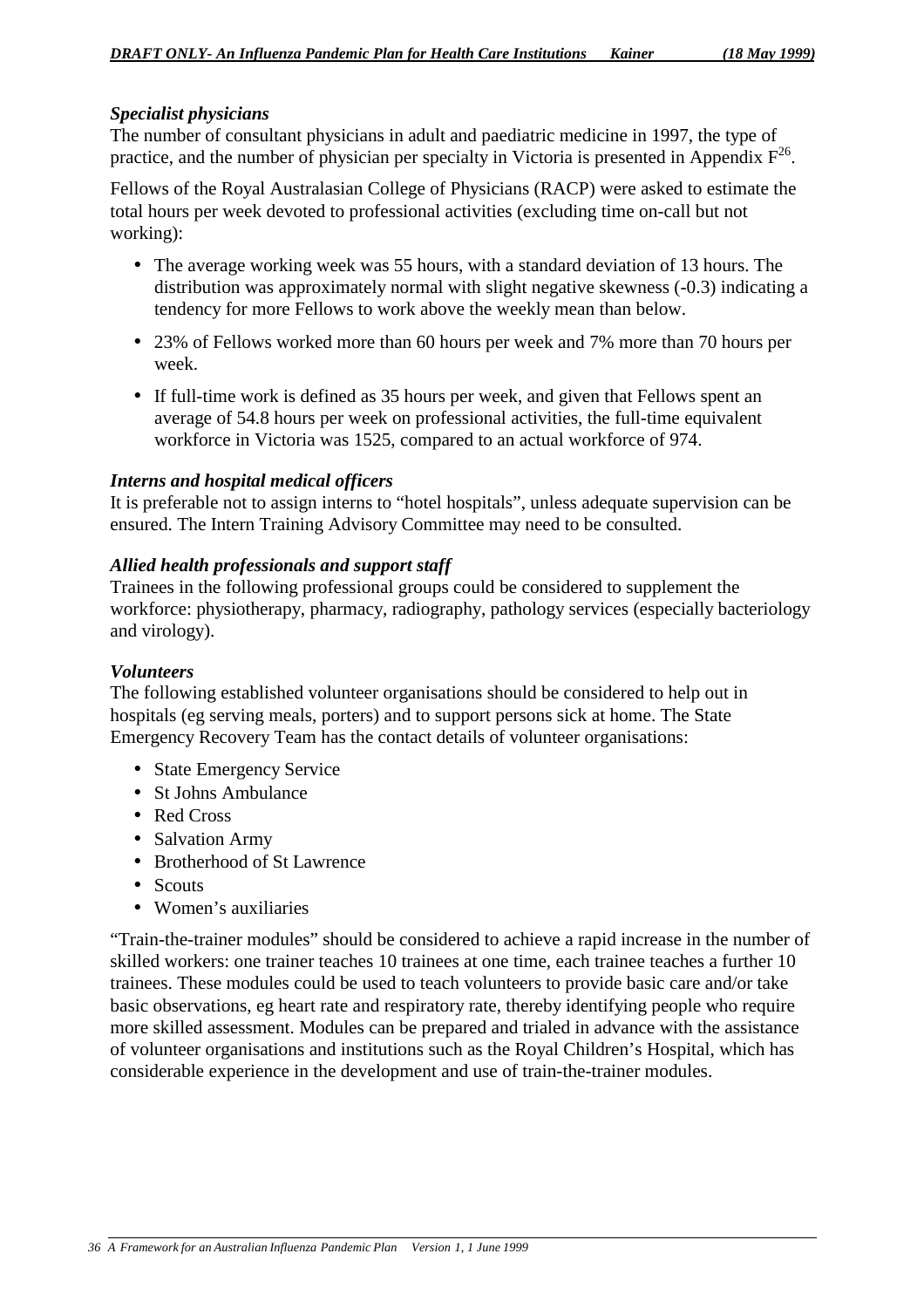# **SECTION 2.4. INFECTION CONTROL: PLANNING CONSIDERATIONS**

Infection control in the clinical setting is discussed in Part One of this document (Section 1.2). This section also covers broader infection control measures. Information from Section 1.2 is repeated here for convenience, other than the criteria for cohorting or isolating patients.

### **Infectivity and spread of the influenza virus**

#### **Incubation and spread**

The incubation period for influenza ranges from 24 hours to 5 days. Spread is by aerosol, and by contamination of the hands (by contact with skin or fomites) and then intranasal or conjunctival inoculation.

#### **Infectivity**

Aerosol is 10 times more infectious than nasopharyngeal inoculation. Ferrets have been infected by aerosol at a distance of 1.5 metres  $(5 \text{ feet})^{10}$ ; however influenza can spread much further than this by this mode, as demonstrated by an experiment conducted in the English House of Parliament. A scientist gargled *Serratia marcescens* and then spoke to an audience of agar plates, and showed serratia landing all over the House. The experiment was done because of an influenza epidemic amongst the parliamentarians.

#### **Survival of the influenza virus**

Survival on surfaces is as follows:

- 24-48 hours on hard, non-porous surfaces;
- 8-12 hours on cloth, paper and tissue;
- 5 minutes on hands (post transfer from environmental surfaces)<sup>23</sup>.

Survival is enhanced at the low relative humidity encountered during winter in temperate zones.

In the absence of antiviral therapy, viral shedding occurs until 5 days after the onset of illness in adults, but can occur for more than 7 days, especially in children<sup>23</sup>. For those receiving antiviral therapy, the duration of shedding is likely to be shorter. Studies are currently examining this.

### **Infection control strategies**

The following strategies will be influenced by a number of factors, such as the size, specialty and geographical location of the institutions involved. Each institution should consider and evaluate each of the following issues and adapt the recommendations.

#### **Laboratory confirmation of influenza infection**

A rapid turn around time from the laboratory provides valuable assistance in streamlining the accommodation requirements of patients. The recommendations from the Public Health Laboratory Network (PHLN) should be followed.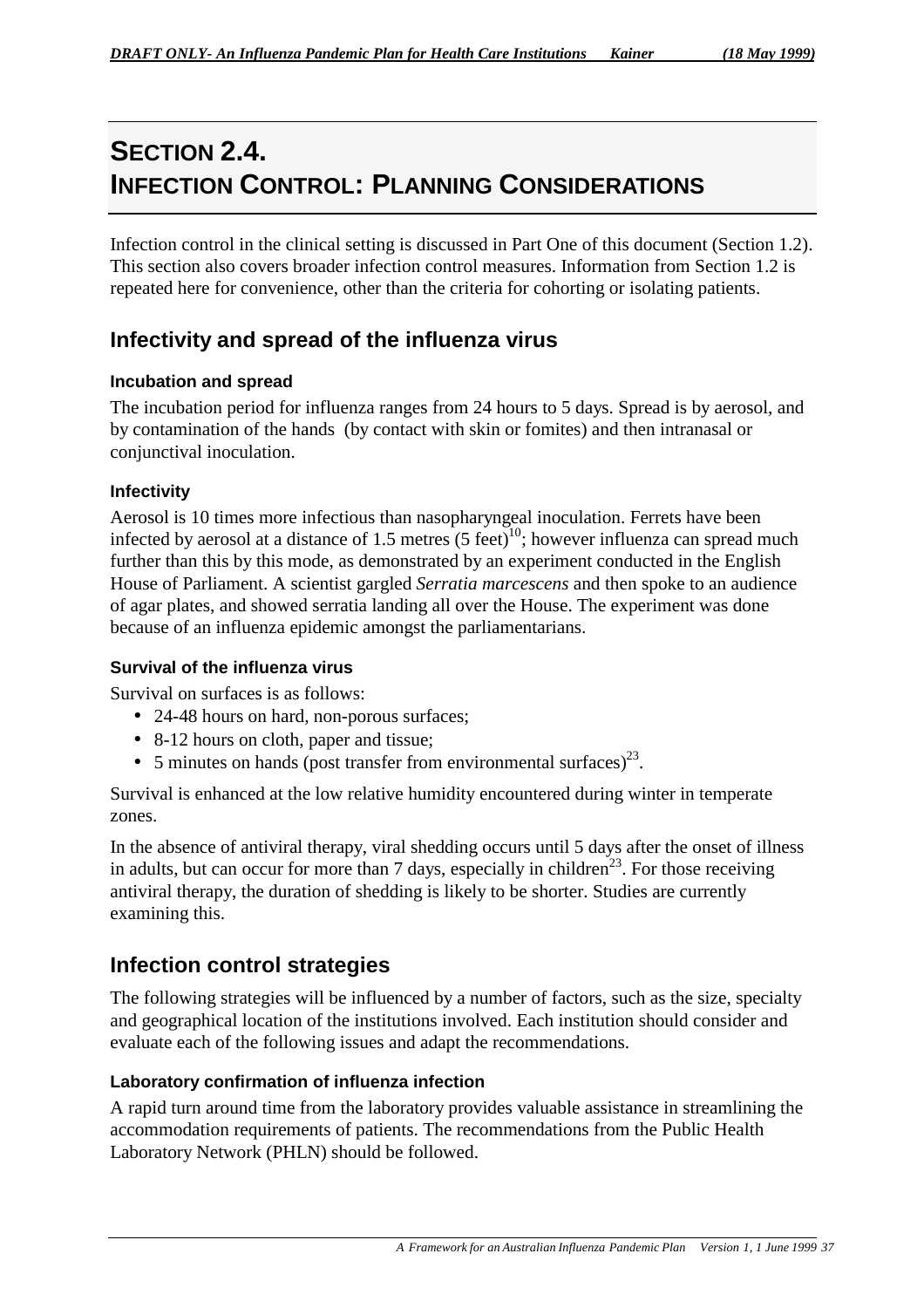#### **Staff education**

The following topics should be covered:

- epidemiology;
- transmission modes;
- means of preventing the spread of influenza.

Educational materials such as fact sheets, transparencies and videos should be prepared.

The logistics of ensuring that education reaches all staff (including night-staff, students and volunteers) in a timely manner should be addressed.

#### **Staff vaccination**

Each institution should prepare a priority list of staff to be vaccinated in the event that vaccine against the pandemic strain is available for only 10%, for 30%, and for 60% of staff (including any services that are out-sourced).

Particular groups to be considered are

- personnel at increased risk of exposure and involved in direct patient care: staff from emergency departments, intensive care units, medical wards;
- essential support staff including, but not limited to, the following: information technology, telecommunications, engineering, maintenance, administration, mortuary attendants, laboratory, radiology. The CHOC document (Critical Hospital Operating Characteristics) distributed by the Department of Human Services, Victoria as part of Y2K planning provides a framework which will help in the identification of critical and important support services<sup>23</sup>.

As it may not be possible to vaccinate everyone in each of the identified areas, a minimum number for each service area should be identified, if the institution has sufficient vaccine for 10%, for 30%, and for 60% of its staff.

The logistics of rapid vaccine (against the pandemic strain) administration should be considered and the basic infrastructure surrounding hepatitis B and influenza vaccination to health care workers strengthened. Attention should be paid to the following

- Who vaccinates
- Where
- When
- Consent
- Documentation of refusal
- Method of providing catch-up for new staff or staff members who initially refused
- Method of tracking staff to receive second dose of vaccine (if two doses are required)
- Documentation of vaccination status of staff for deployment (eg non-immunised staff should not to look after bone marrow transplant patients).

#### **Vaccination of patients**

Priority groups for vaccination during a pandemic may be quite different from those during interpandemic seasons. The Australian Influenza Pandemic Planning Committee (IPPC) is developing guidelines for influenza vaccine use (pandemic strain) and will advise health authorities regarding priority groups should a pandemic occur.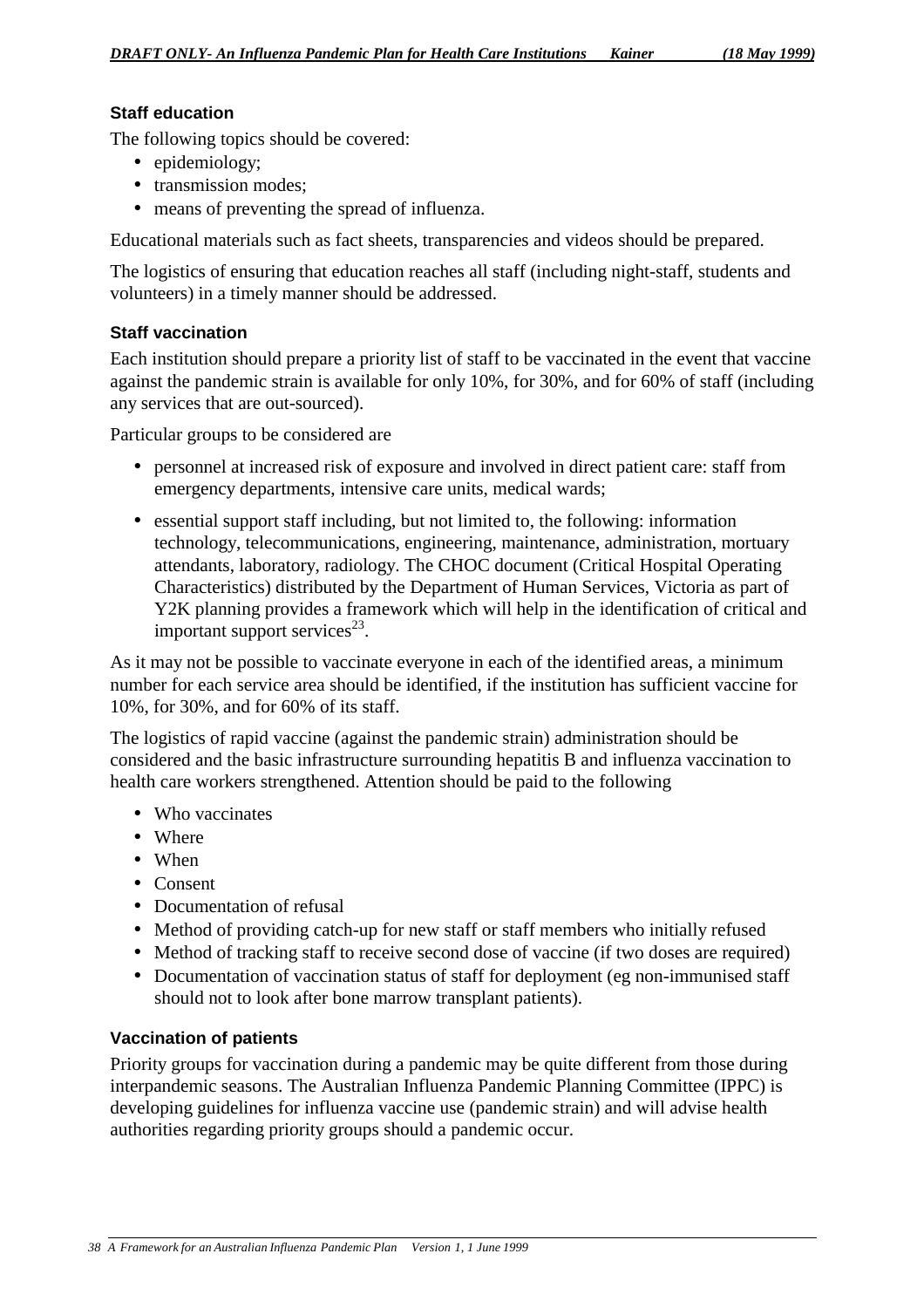Health care institutions should consider the potential benefits of identifying specific high priority patients and addressing the logistics of contacting these people to administer the vaccine (pandemic strain).

Pneumococcal vaccination for these high risk patients during interpandemic periods has been recommended by most authorities involved in influenza pandemic planning. *Streptococcus pneumoniae* is the most common bacterial super-infection in influenza. The current pneumococcal vaccine provides protection for at least five years and has been shown to reduce bacteraemia and mortality.

#### **Interruption of patient-to-patient transmission**

#### *Designation of an influenza assessment area*

Hospitals should designate a separate assessment/admission clinic within the Emergency Department, for patients with suspected influenza. The area should be staffed by at least one nurse and one senior medical staff member. Patients referred with influenza should proceed directly to this area, and those with symptoms of influenza should be rapidly diverted here to minimise transmission to others in the waiting room.

#### *Accommodation*

For the purpose of infection control, patients should be classified as one of the following:

- infected confirmed
- $\bullet$  infected suspected
- exposed (potentially infected)
- uninfected
- uninfected and at very high risk of complications, eg. bone marrow transplant recipients.

For those patients with confirmed or suspected influenza, accommodate as follows, in descending order of preference:

- 1. negative pressure room
- 2. single rooms, but not positive pressure rooms
- 3. cohort in a hospital area with an independent air supply and exhaust system (document which rooms have separate air supply and exhaust systems, and up-date this documentation after any renovations);
- 4. separate infected patients from other visitors by at least one metre.

If possible, separate patients with confirmed influenza from those with suspected influenza. It may be prudent to designate a floor or ward to each of the above categories (ie infected, potentially infected, uninfected or at very high risk of complications).

Criteria for cohorting or isolating patients are included in Part One of this document (see Section 1.2. Infection Control: Clinical Considerations, page 10).

#### *Gloves, hand-washing and alcoholic handrubs*

Gloves should be worn:

- for all patient handling, and should be changed between patients.
- for all contacts with items likely to be contaminated with respiratory secretions (eg masks, oxygen tubing, nasal prongs, tissues).

Hands should be washed immediately after removal of gloves. If hand-washing facilities are not readily available within a short distance, an alcoholic based handrub should be used (provided hands are not too heavily soiled). This should be followed by hand-washing as soon as possible.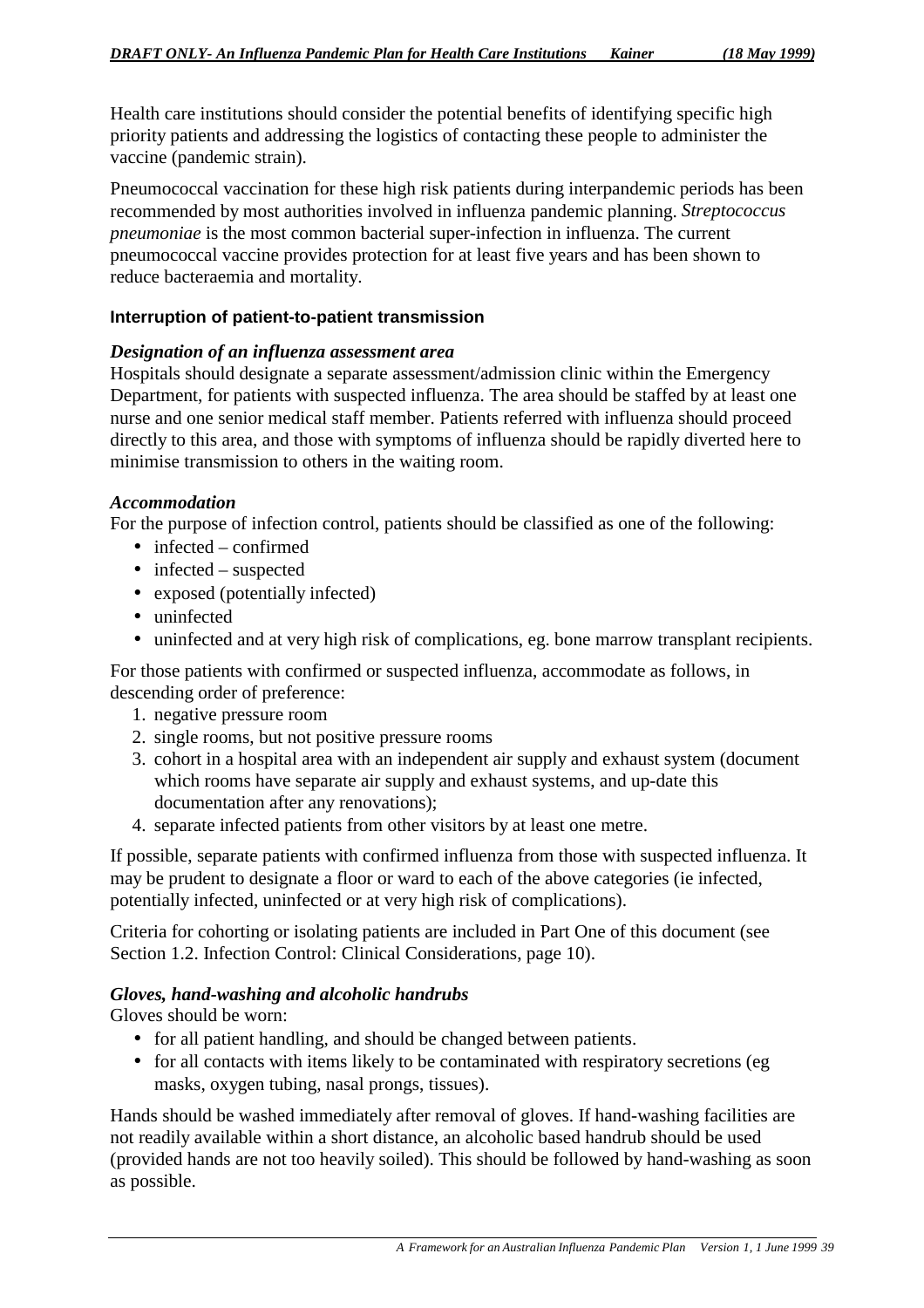#### *Masks (for visitors, staff, students and volunteers)*

Masks are worn to reduce transmission from people with influenza (confirmed and suspected) to the wearer of the mask. All visitors, staff, students and volunteers should wear a N95 mask on entering the room of a patient with influenza (confirmed or suspected). The N95 mask is often used to protect staff and visitors from tuberculosis.

Surgical masks are not appropriate, as they do not compare in effectiveness; however they may be required if there are insufficient supplies of N95 masks.

#### *Gowns*

Gowns (waterproof aprons) should be worn by staff during procedures and patient activities that are likely to generate splashes or sprays of respiratory secretions.

#### *Movement of patients*

Limit the movement and transport of patients as much as possible.

If transport or movement is necessary, the patient should wear a surgical mask (to minimise dispersal of droplets). N95 masks are unlikely to be tolerated by a patient with significant respiratory disease or involvement.

#### *Admission of patients other than influenza*

To reduce nosocomial transmission of influenza to patients:

- eliminate or curtail elective medical and surgical admissions as far as possible;
- restrict cardiovascular and pulmonary surgery to emergency cases only.

#### *Management of staff with possible influenza*

If staff have symptoms of an influenza like illness, they will need assessment and possible removal from duties that involve direct patient contact (consider re-deploying to another area if well enough). These guidelines need to be more stringent for staff who work in:

- intensive care
- nurseries
- units with severely immunosuppressed patients, ie transplant recipients, haematology/ oncology patients or patients with HIV/AIDS

Exclude staff with an acute febrile respiratory illness from all duty until acute symptoms resolve, if the worker has cared for a patient with suspected or confirmed influenza 2 to 5 days prior to onset of symptoms.

#### *Visitors*

Visitors with febrile respiratory illness should be strongly discouraged from visiting. Close relatives of terminally ill patients and parents of children can be exempt, but should wear a mask.

For visitors who are asymptomatic (no symptoms of febrile respiratory illness):

- Visits to confirmed and suspected cases should be discouraged where possible.
- All those visiting patients with confirmed or suspected influenza should put on an N95 mask before entering the room.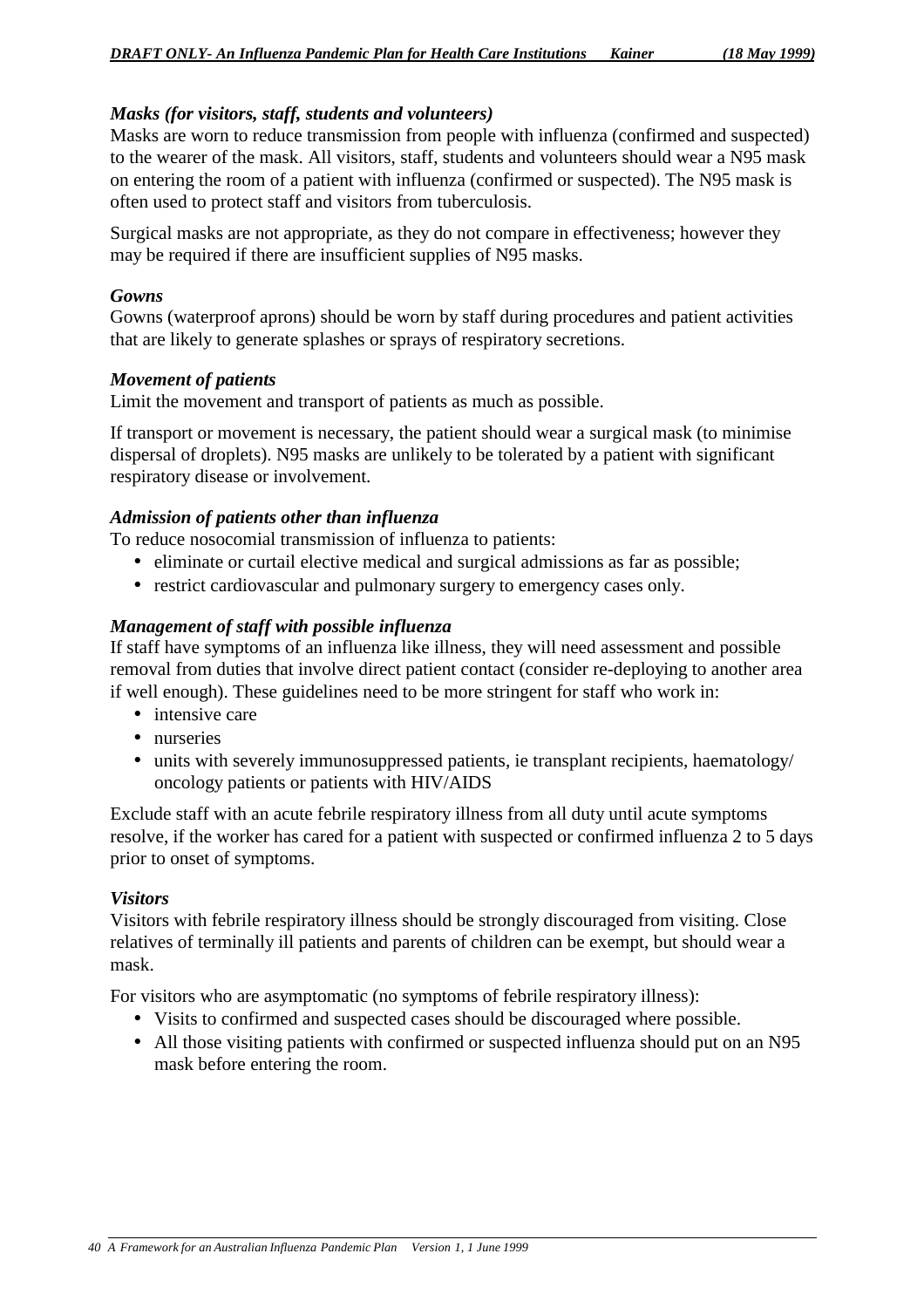# **SECTION 2.5. HOSPITAL ACTION PLAN**

Hospitals should review the following areas as part of their disaster planning for an influenza pandemic. This list is not intended to be comprehensive, but illustrates some of the issues to be considered.

## **Airflow**

#### *Key staff: engineering, infection control*

As influenza can be spread by aerosol, it is highly advisable to determine in advance the airflow between different floors, wards, rooms, corridors, radiology, operating and recovery rooms, critical care areas and the emergency department. This information will be most helpful in determining the accommodation of patients with influenza.

- Check and document that negative pressure rooms are indeed at negative pressure.
- Check airflow to highly immunosuppressed patients (eg bone marrow transplant) recipients).
- Note that airflow can change when renovations are undertaken.

### **Oxygen supply and suction**

*Key staff: ward staff, engineering, medical gases*

- Does each bedside have an oxygen supply and suction?
- How many beds can be supplied with oxygen at a flow rate of 15 to 20 litres per minute simultaneously?
- What are the logistics of obtaining oxygen cylinders and portable suction?
- Are you able to regulate the flow of oxygen? Do you have enough flow metres?
- What are the dimensions of the pipe supplying oxygen?
- Are you able to augment the oxygen supply using methods other than oxygen cylinders for individual patients?

### **Medical air supply for ventilators**

*Key staff: engineering, critical care staff*

- What is the upper limit of ventilators that can be simultaneously supported by the current medical air supplies.
- Is it possible to augment this air supply? If so, what materials and equipment are needed to do this?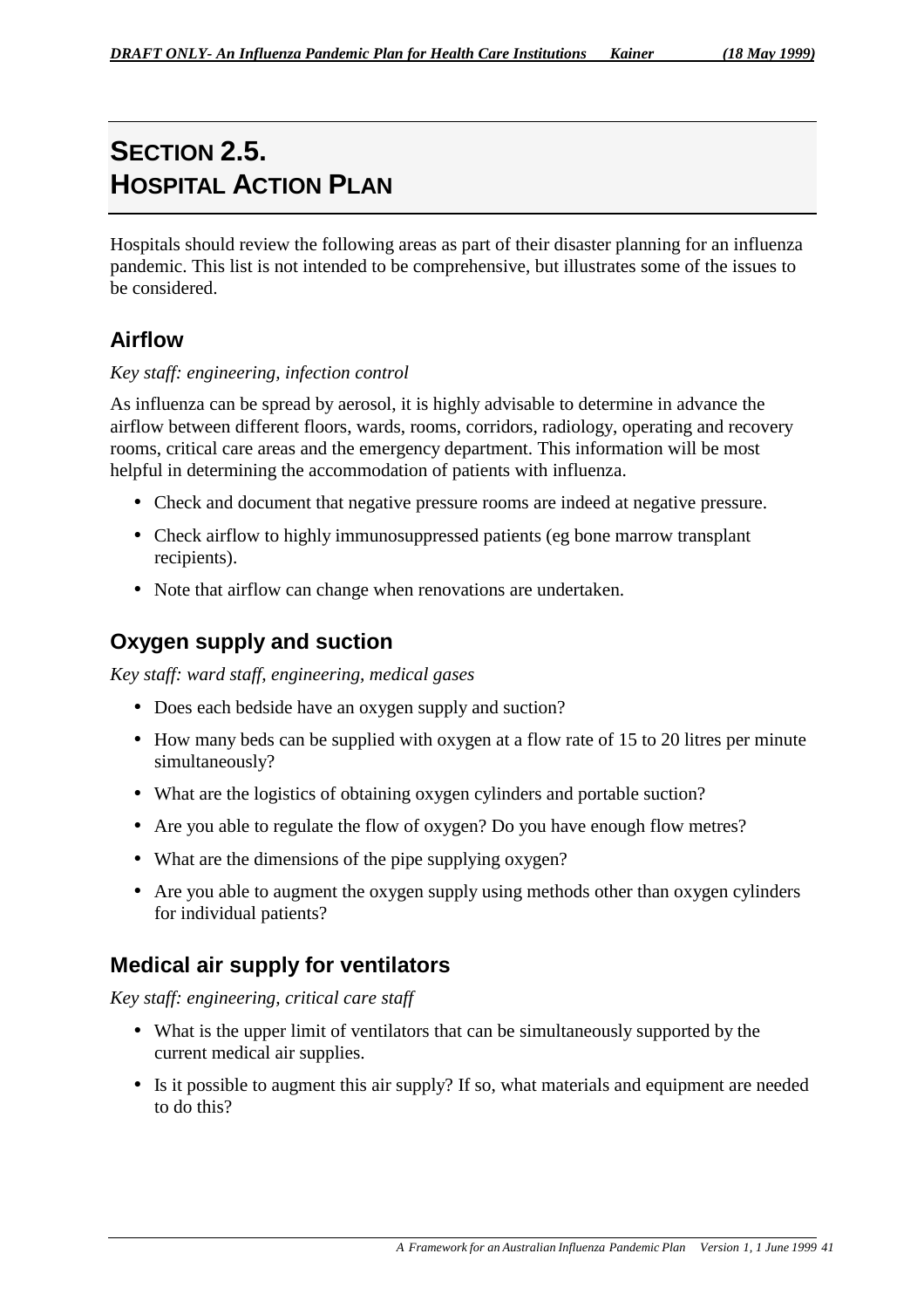### **Evaluation of ventilatory capacity**

#### *Key staff: critical care, operating room staff, physiotherapy, respiratory medicine*

The Pro-forma for evaluation of bed capacity included as Appendix B includes documentation of ventilatory capacity.

- Calculate the maximum number of patients that your intensive care unit can ventilate concurrently if you have sufficient staffing. Take into account the physical number of beds, equipment, ventilators, oxygen, suction and gas supply.
- If all elective surgery (including cardiac surgery) was stopped, how many extra beds (ventilated and non-ventilated) would become available in your intensive care unit? Assume enough staff and unlimited resources in the short term.
- What proportion of total intensive care bed days is made up of elective surgical patients (including cardiac surgery) in your hospital?
- What proportion of total ventilated intensive care bed days is made up of elective surgical patients (including cardiac surgery) in your hospital?
- If there was a major public health emergency (eg an influenza pandemic affecting a lot of young people, who require ventilation) how many extra emergency ventilatory beds could your hospital create? Consider the use of all ventilator capacity, including timecycled ventilators, anaesthetic machines, CPAP, BiPAP and the availability of oxygen, suction and air-supply, and areas such as recovery and operating rooms, neuroscience beds.

### **Patient accommodation**

#### *Key staff: ward staff, nursing and medical administration, emergency department staff*

The Pro-forma for evaluation of bed capacity (Appendix B) can be used.

- What space for beds exists in the hospital? (consider closed wards, day care, short stay)
- How many physical beds are available? (including those in storage, emergency bedding)
- Which floors would be designated "influenza confirmed/suspected" and "influenza free" zones? Take into account air flow patterns and availability of specialist equipment (eg) for dialysis).
- Which separate area should be designated for the admission and assessment of those with influenza? Take into account availability of pathology, radiology and resuscitation equipment.

## **Staffing**

*Key staff: medical and nursing administration, human resources*

- How would you provide staffing for increased number of medical patients and an increased ventilatory capacity?
- Consider redeployment of current staff, the use of retired and semi-retired staff, volunteers and auxiliaries.
- How up to date is your DISPLAN staff list and the contact details of your staff?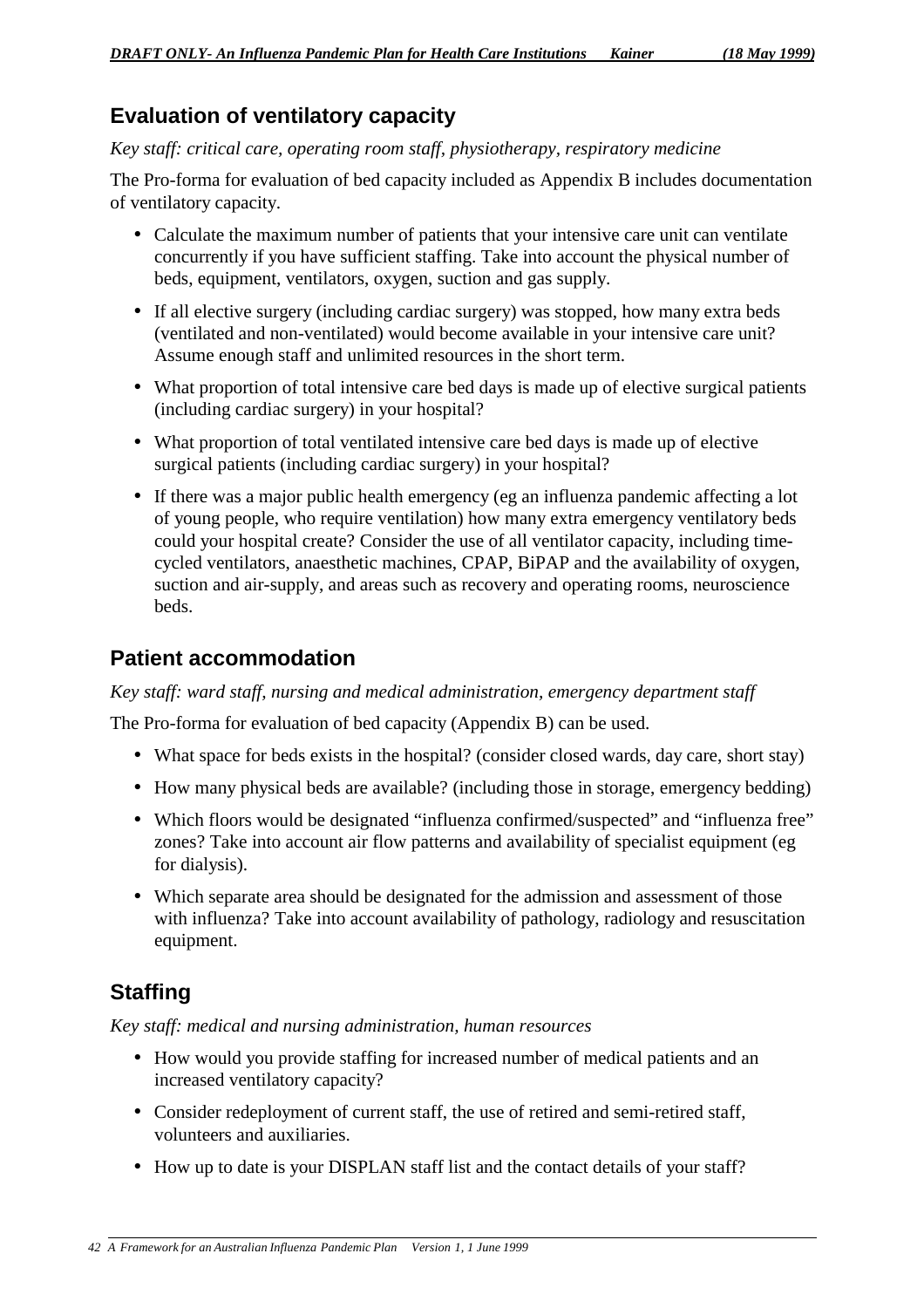## **Patient admission**

#### *Key staff: emergency department, medical and nursing ward staff, medical records*

An admission pro-forma needs identified or developed in advance, to be completed for each patient admitted with influenza. Appendix C provides a sample form, which can serve as the emergency department assessment form, admission record and data sheet for information required by the Department of Human Services, Victoria. The pro-forma should be approved in advance by the Medical Records Committee of the hospital.

## **Consumables**

#### *Key staff: ward staff, purchasing and supply, stores*

Note availability and storage location of the following:

#### **Oxygen delivery**

- Oxygen tubing (standard and high flow)
- Face masks (various types)
- Nebulizers
- Nasal prongs
- Oxygen humidification and warming
- Oxygen cylinders
- Oxygen flow meters/regulators
- Oximeter
- Arterial blood gas syringes
- Bulk liquid oxygen

#### **Infection control**

- Gloves (sterile and non-sterile)
- N95 masks (duckbill masks) for staff and visitors
- Surgical masks for patients
- Alcohol based hand rub
- Antiseptic handwash
- Plastic aprons

#### **Parenteral therapy**

- Intravenous cannulae (various sizes)
- Central lines
- PICC (peripherally inserted central catheters)
- Intravenous tubing
- Needles
- Syringes
- Water for injection
- Saline for injection
- 5% dextrose for injection
- Method of securing intravenous cannula (opsite/tegaderm)
- Three-way taps
- Bungs
- Skin preparation (chlorhexidine/alcohol/povidone-iodine)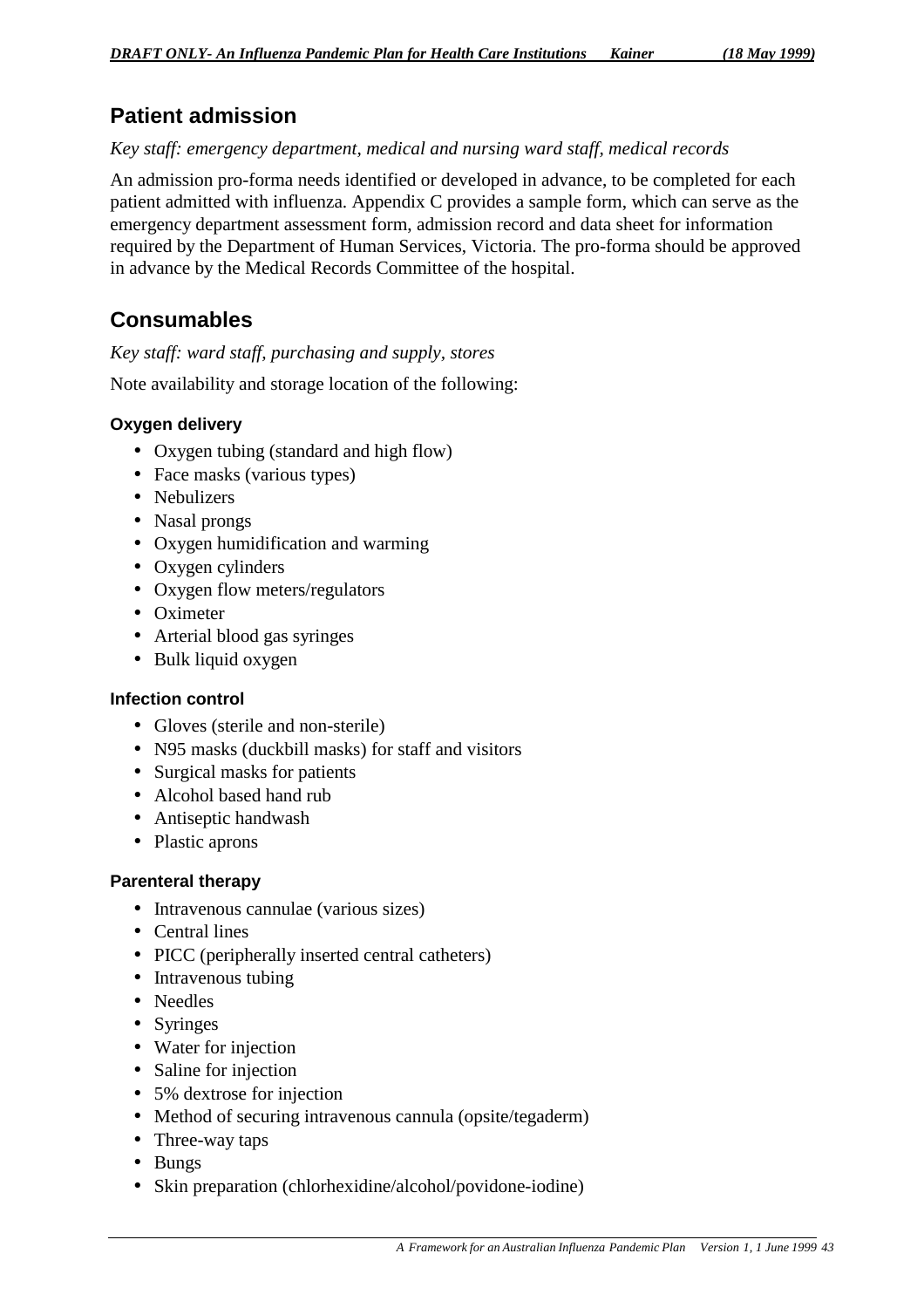• Intravenous fluids (normal saline, 5% dextrose, Hartmann's) in 1000mL, 500mL, 100mL.

### **Radiology services**

*Responsibility: radiology, infection control, engineering*

Review:

- work flow patterns, to minimise contact between infected people and others;
- consumables such as films, solutions;
- monitoring tags for extra staff.

### **Microbiology**

*Responsibility: laboratory manager, bench staff, director of microbiology*

#### **Consumables**

Ensure the availability of:

- culture media
- blood culture bottles
- sputum and nasopharyngeal aspirant containers
- viral transport medium
- antibiotic sensitivity testing (including amoxycillin/clavulanate, cefuroxime, cefaclor)
- E-tests for determining level of penicillin resistance for *Streptococcus pneumoniae.*

#### **Work flow patterns and timely reporting of results**

- Sputum Gram stain (rapid results should be available)
- Influenza antigen testing and appropriate referral of viral culture specimens.

#### **Staffing and experience**

- Ensure that multiple staff members are confident and competent in the interpretation of the tests above (eg Gram stain of sputum).
- To cope with increased demand and staff shortages, consider the use of students and retired, semi-retired and part-time laboratory workers.

### **Pharmacy**

#### *Responsibility: pharmacy, security, nursing administration, ward nursing staff*

- Consider changes in work practice that may facilitate rapid discharge of patients, such as dispensing antibiotics and antivirals to the wards, fully labelled with all instructions (apart from the patient's name), and premixing of antibiotics.
- Review security arrangements for storage within pharmacy and on the wards. Antivirals and influenza vaccine (against the pandemic strain) may be in very short supply, making these very valuable. In Hong Kong, during the "bird flu" outbreak, hospital supplies of antivirals were rapidly depleted by panicking hospital staff members.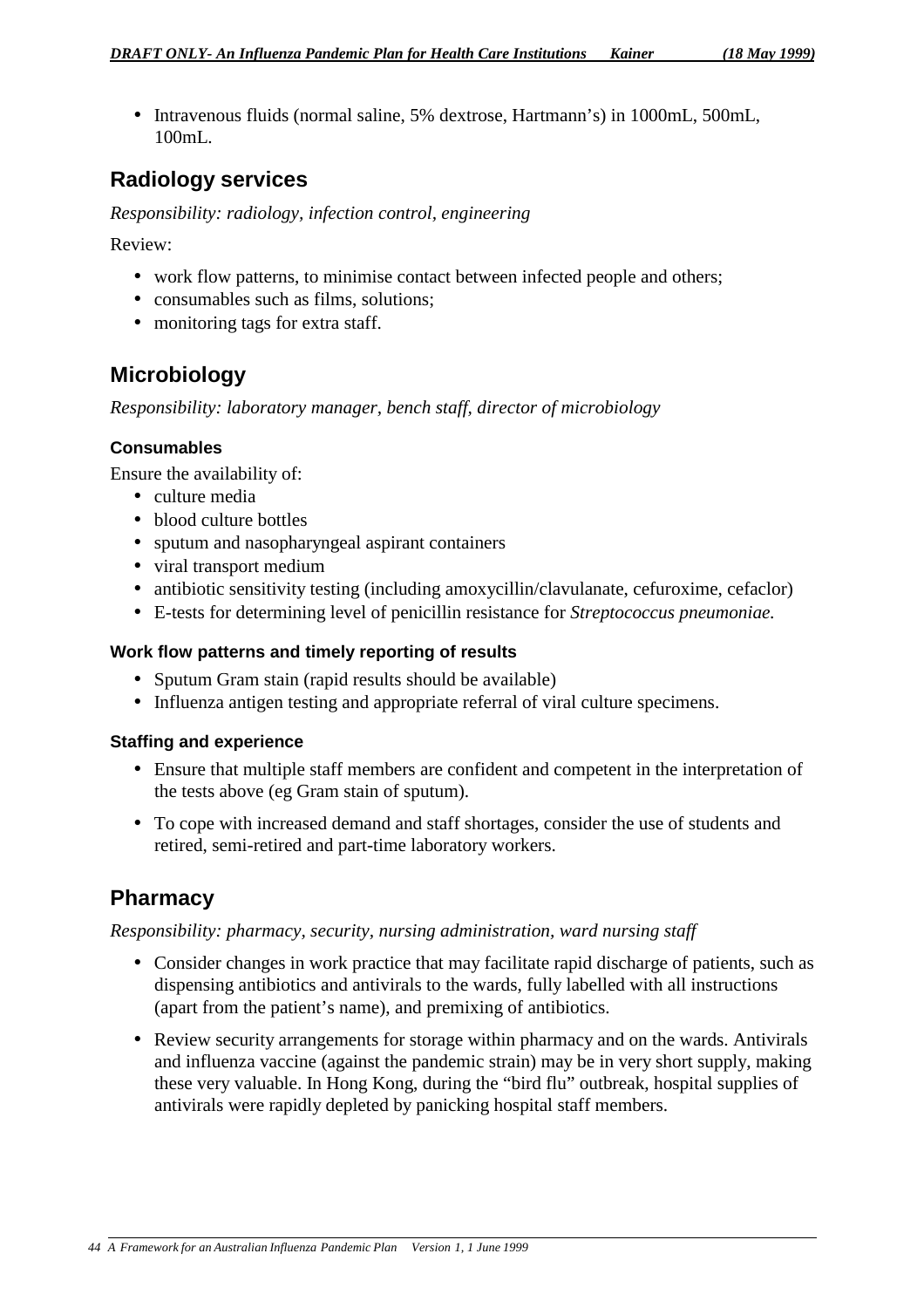## **Education of staff**

*Key staff: infection control, nursing and medical administration* See page 38.

## **Vaccination: priorities and logistics**

#### **Identification of high risk patients**

*Key staff: medical and nursing staff, medical records, information technology*

See page 38 regarding identification of high risk patients for pneumococcal and influenza vaccination

#### **Vaccination of staff**

*Key staff: staff health, infection control, nursing and medical administration, information technology*

See page 38 for logistics.

#### **Identification and listing of priority staff for influenza vaccination**

*Key staff: medical and nursing administration, staff health, infection control, information technology*

See page 38.

## **Critical Hospital Operating Characteristics**

It may also be helpful to consider the following headings from the Critical Hospital Operating Characteristics (CHOC) document<sup>23</sup>. The list has been annotated to denote areas which will experience a marked increase in demand. In addition, the breakdown of some services could result in inter-hospital spread of influenza.

#### **Hospital-wide resources**

- Engineering *(essential for dealing with breakdowns, maintenance, checking airflow)*
- Sewerage
- Water supply
- Medical gases *(essential for provision of oxygen, medical air, suction, nitrous oxide)*
- Natural gas supply
- Electricity
- Security *(antivirals and vaccine will be in short supply, adequate security is essential)*
- Air conditioning/air flow *(essential for air flow, preventing spread of influenza)*
- Maintenance services
- Vehicles and transport
- Motor vehicle fuels

#### **Hospital critical support services**

- Central sterilisation
- Infection control *(increased demand)*
- Pharmacy *(increased demand)*
- Information technology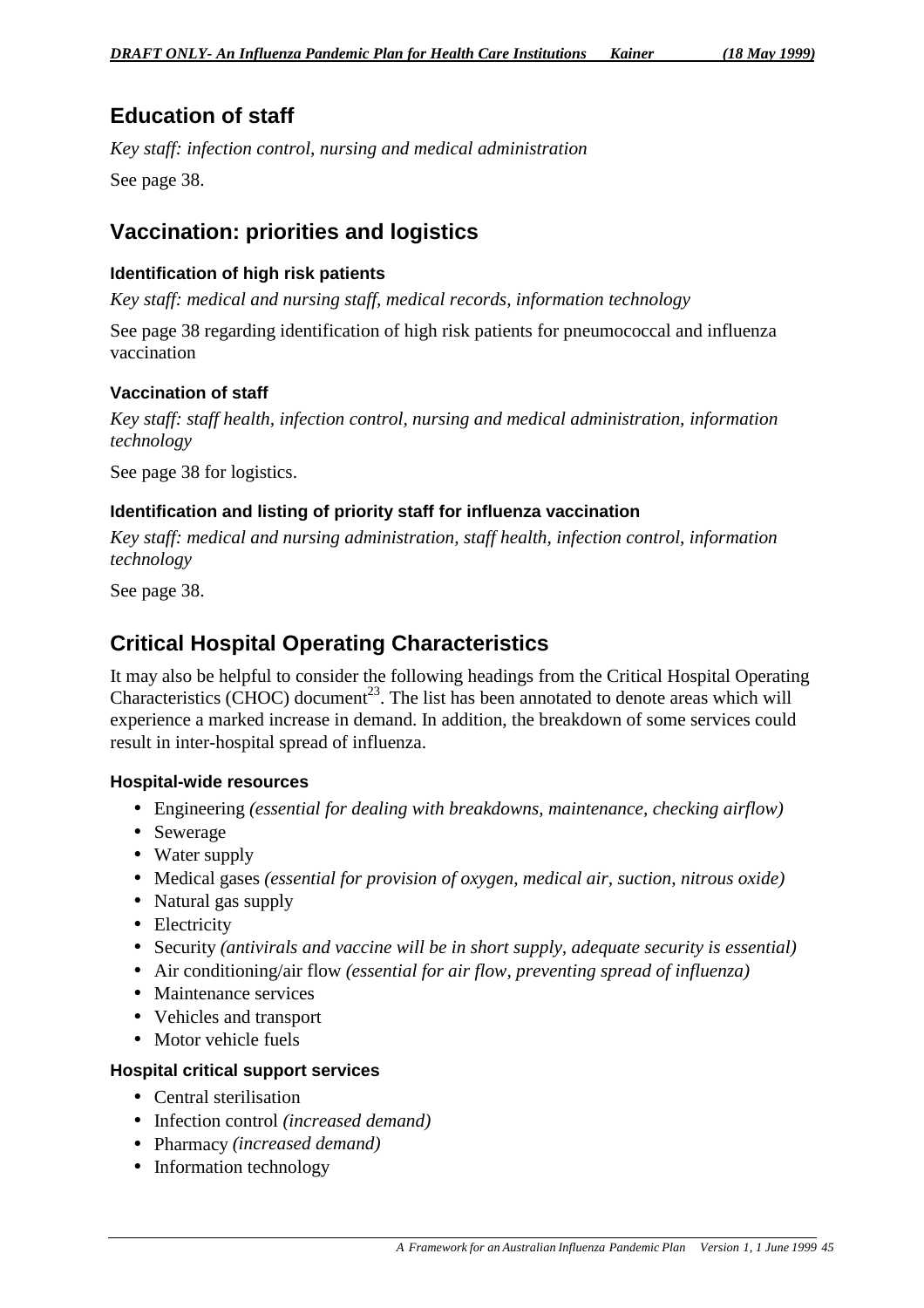- ¾ communications *(increased demand)*
- $\triangleright$  bureau systems
- $\triangleright$  desktop services
- Pathology services *(increased demand)*
- Radiology *(increased demand)*
- Nuclear medicine
- Purchasing *(increased demand)*
- Warehouse/stores *(increased demand)*
- Linen services
- Food services
- Environmental/cleaning services
- Mortuary *(increased demand)*

#### **Hospital units**

- General wards *(increased demand)*
- Emergency department *(increased demand)*
- Operating theatre
- Intensive care *(increased demand)*
- High dependency (including coronary care, cardiothoracic) *(increased demand)*
- Medical wards *(increased demand)*
- Surgical wards
- Children's ward/paediatrics *(increased demand)*
- Obstetrics/maternity
- Special care nursery
- Oncology
- Renal care *(increased demand)*

#### **Mortuary space**

#### *Responsibility: mortician*

- How much storage capacity does the mortuary have?
- Does the hospital mortuary provide space for those who died outside the hospital?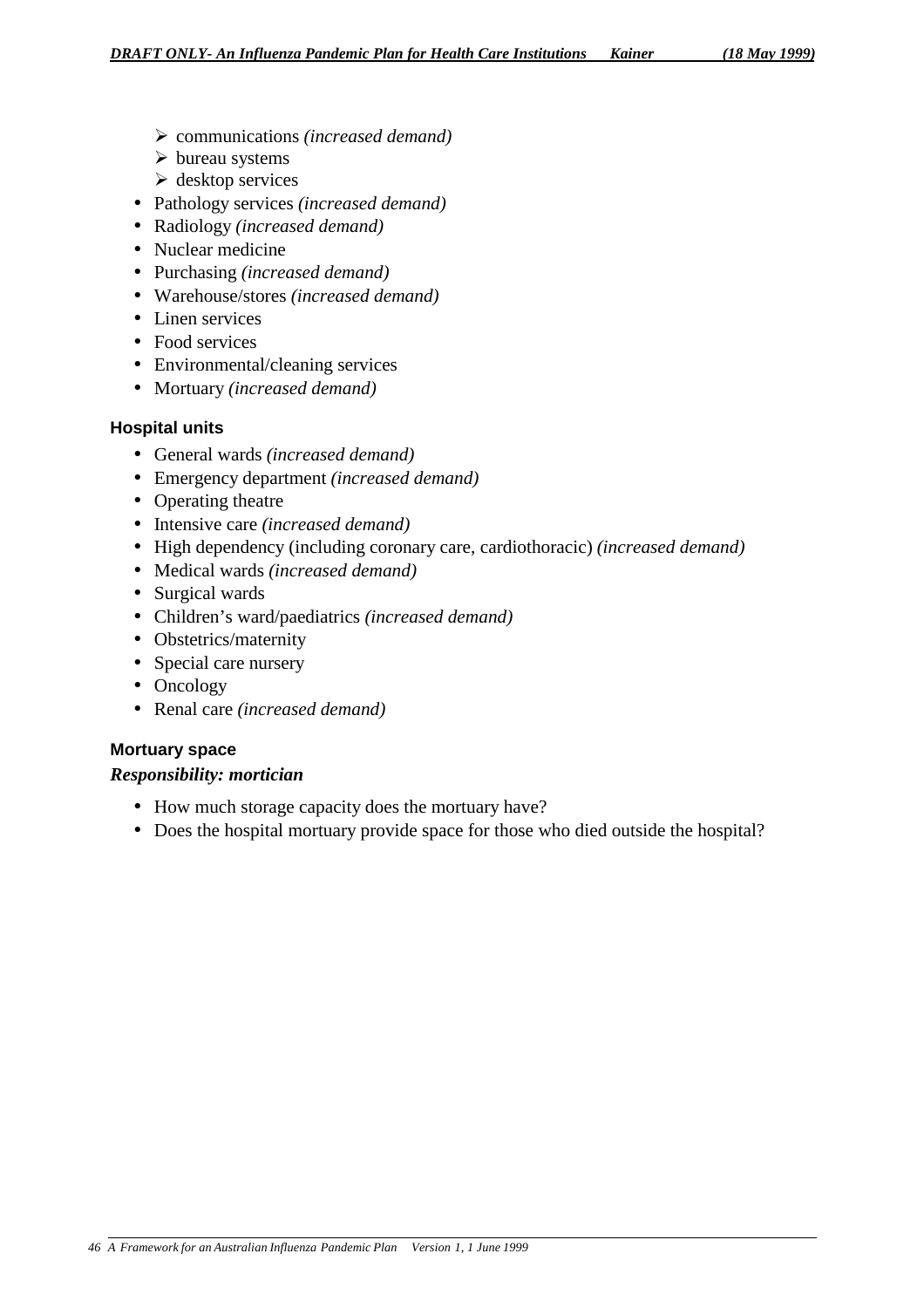## **REFERENCES**

- 1. Centers for Disease Control and Prevention. Pandemic influenza: A planning guide for State and local officials (Draft 2.1). Draft 2.1 ed. Atlanta: Centers for Disease Control and Prevention, 1999.
- 2. Bennett NMcK. Diagnosis of influenza. *Med J Australia* 1973;1. Special Supplement(I (June 2)):19-22.
- 3. UK Health. Multiphase contingency plan for pandemic influenza, 1997.
- 4. Forbes JA. Severe effects of influenza virus infection. *Med J Australia* 1958(July 19):75- 79.
- 5. Keogh EV, Ferris AA, Lewis FA, Stevenson WJ. A serological survey of the epidemic of Asian-type influenza in Melbourne, 1957. *Am J Hyg* 1958;66(1):1-5.
- 6. Forbes JA. Complications of influenza and their management. *Med J Australia* 1973;1. Special Supplement(June 2):28-33.
- 7. World Health Organization. Responding to an influenza pandemic or its threat: The role of WHO and guidelines for national or regional planning (February 1999). Geneva: World Health Organization, 1999.
- 8. Louria DB, Blumenfeld HL, Ellis JT, Kilbourne ED, Rogers DE. Studies of influenza in the pandemic of 1957-1958. II. Pulmonary complications of influenza. *J Clin Investigation* 1959;38:213-229.
- 9. Newton-John HF, Yung AP, Bennett NMcK, Forbes JA. Influenza virus pneumonitis: a report of ten cases. *Med J Australia* 1971;2(Dec 4):1160-1166.
- 10.Hall CB. Nosocomial viral respiratory infections: Perennial weeds on pediatric wards. *Am J Med* 1981;70:670-676.
- 11.Anonymous. Invasive meningococcal disease and influenza. *Communicable Disease Report. CDR Weekly* 1995;5(47):255.
- 12.Fine M, Auble T, Yealy D, Hanusa B, Weissfeld L, Singer D, et al. A prediction rule to identify low-risk patients with community-acquired pneumonia. *N Engl J Med* 1997;336(4):143-250.
- 13.Antibiotic Writing Group. *Therapeutic Guidelines: Antibiotic*. 10, March 1998 ed. Melbourne: Therapeutic Guidelines Limited, 1998.
- 14.Pallares R, Linares J, Vadillo M, Cabellos C, Mandresa F, Viladrich PF, et al. Resistance to penicillin and cephalosporin and mortality from severe pneumococcal pneumonia in Barcelona, Spain. *N Engl J Med* 1995;333(8):474-480.
- 15.Gilbert DN, Moellering RC, Sande MA. *The Sanford guide to antimicrobial therapy*. 28 ed. Vienna, VA: Antimicrobial Therapy Inc, 1998.
- 16.Halm E, Fine M, Marrie T, Coley C, Kapoor W, Obrosky S, et al. Time to clinical stability in patients hospitalized with community-acquired pneumonia. *JAMA* 1998;279(18):1452- 1457.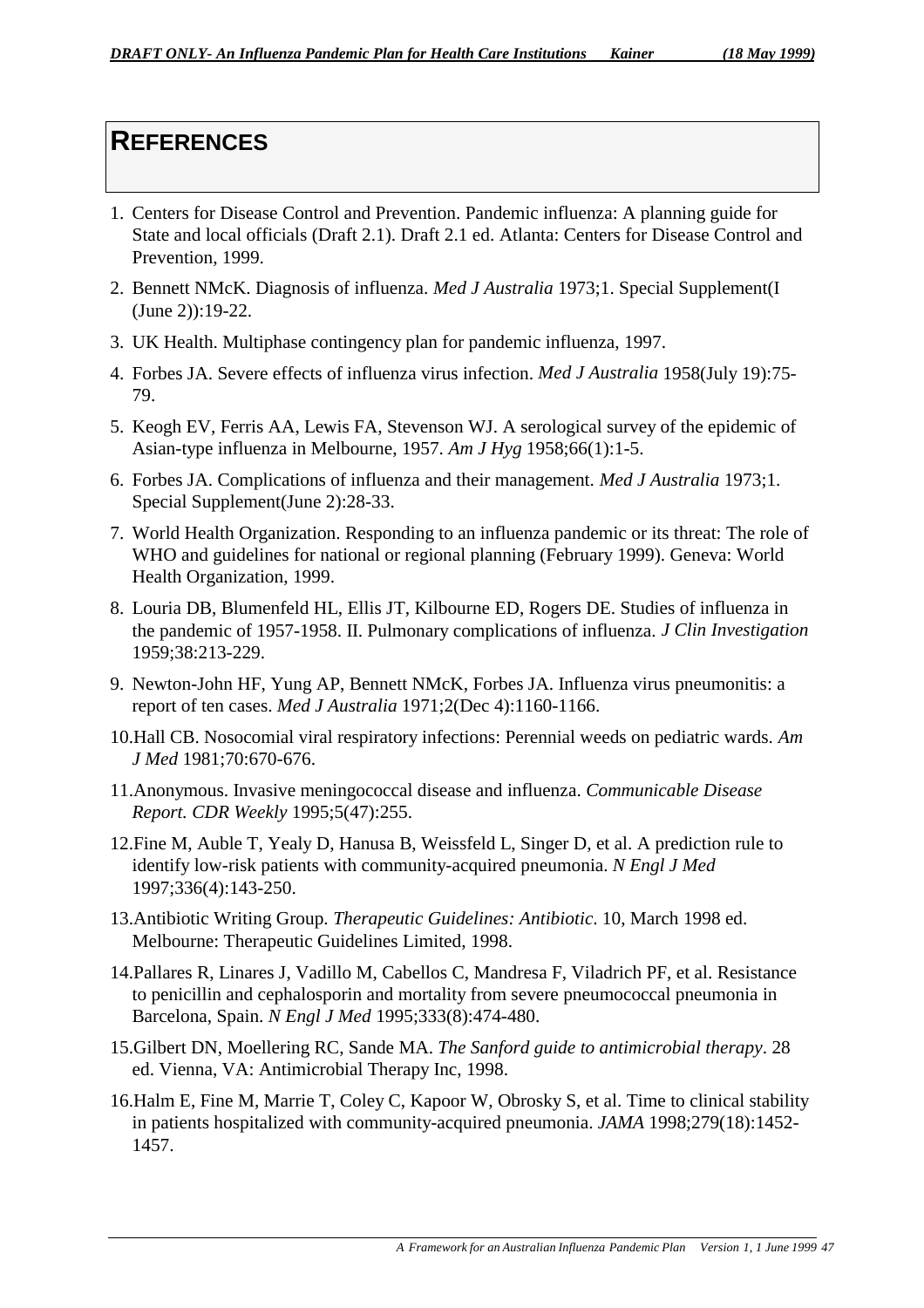- 17.Halm EA, Fine MJ, Singer DE. Time to clinical stability for patients with communityacquired pneumonia [Reply to letter]. *JAMA* 1999;281:231-232.
- 18.McQueen H, The "Spanish" influenza pandemic in Australia, 1918-19. 45th ANZAAS Congress; 1973 13 August 1973.
- 19.Australian Bureau of Statistics. 1996 Census of population and housing: Australian Bureau of Statistics, 1996.
- 20.Meltzer MI, Cox NJ, Fukuda K. The economic impact of pandemic influenza in the United States: Implications for setting priorities for intervention. 1999 *submitted for publication*
- 21.Bacon A. Medical DISPLAN, 1998. *Personal communication*
- 22.Nurses Board of Victoria. Annual Report 1998. Melbourne: Nurses Board of Victoria, 1998:1-36.
- 23.Department of Human Services (Victoria). Critical Hospital Operating Contingencies- Feb 1999. Melbourne: Acute Health, Department of Human Services (Victoria), 1999:78.
- 24.Office of Technology Assessment US Congress. *Cost effectiveness of influenza vaccination*. Washington, DC: Government Printing Office, 1981.
- 25.Schoenbaum SC, McNeil BJ, Kavet J. The swine-influenza decision. *N Engl J Med* 1976;295:759-765.
- 26.Dent O. The Royal Australasian College of Physicians Clinical workforce in internal medicine and paediatrics in Australia, 1997. *Fellowship Affairs* 1999;Feb:31-40.
- 27.Hewson P, Oberklaid F. Recognition of serious illness in infants. *Modern Medicine of Australia* 1994;July:89-97.
- 28.Hewson PH, Gollan RA. A simple hospital triaging system for infants with acute illness. *J Paediatr Child Health* 1995;31:29-32.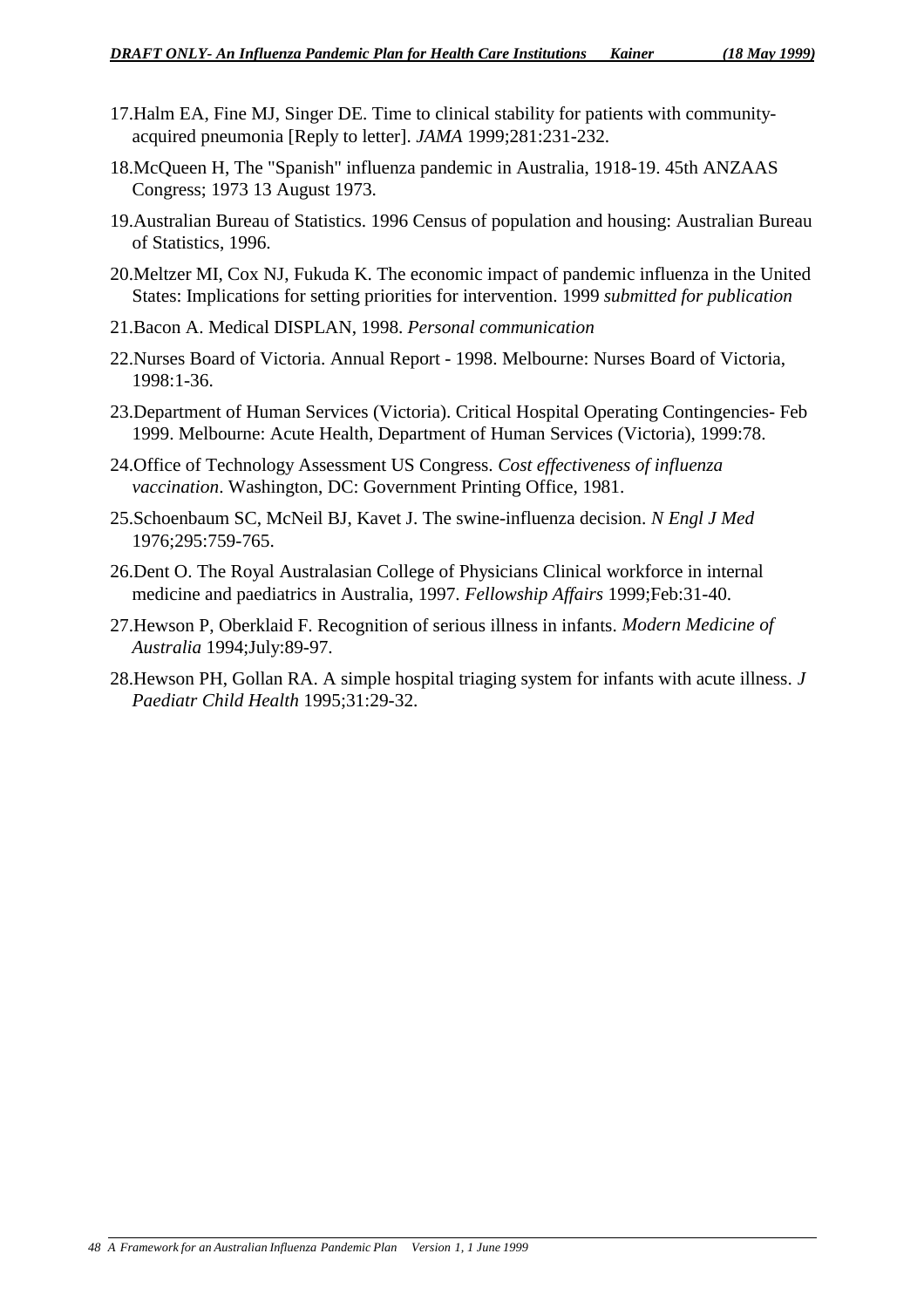# **APPENDICES**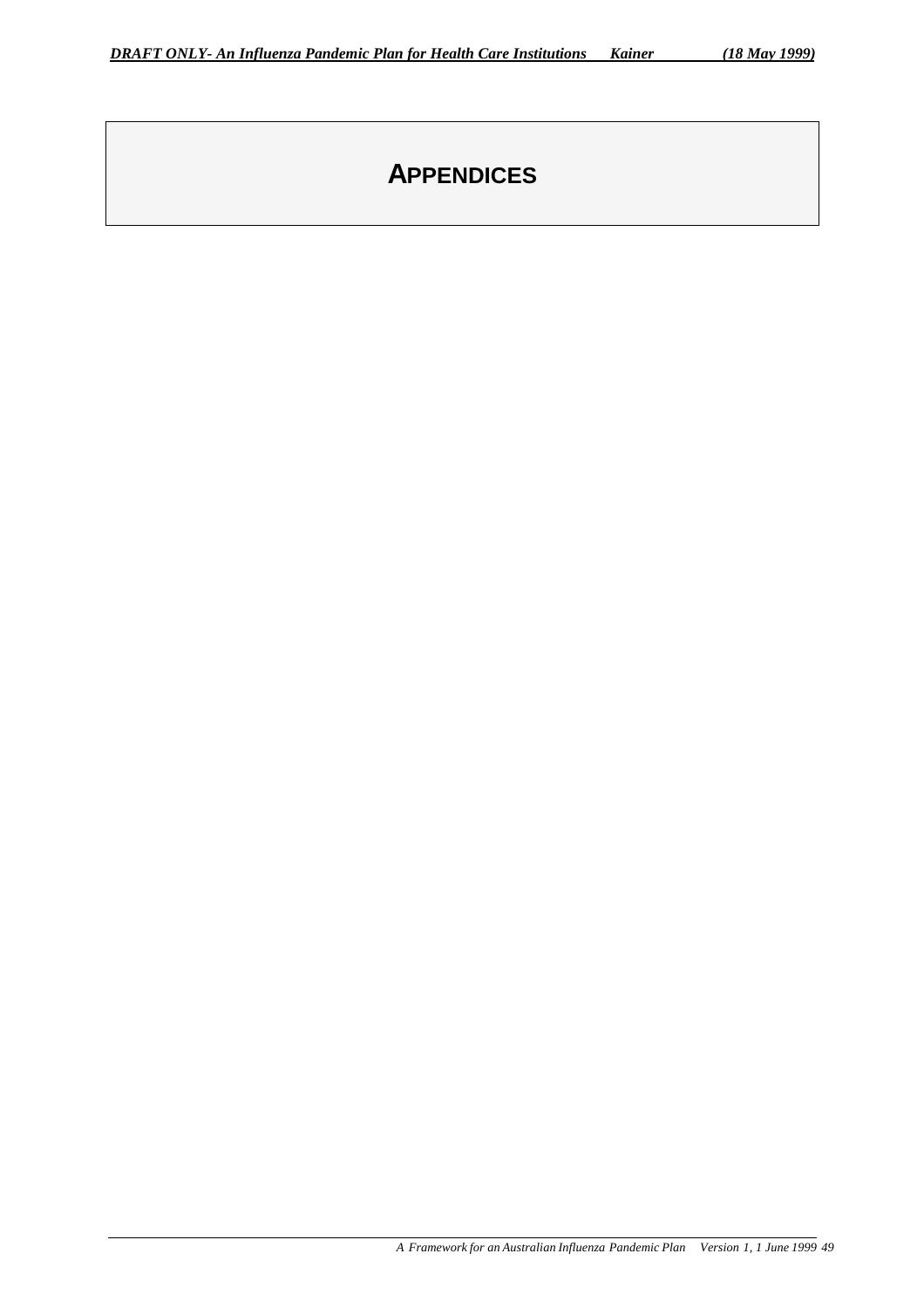# **APPENDIX A**

# **WORKING PARTY AND ACKNOWLEDGMENTS**

# **Working Party**

The Standing Committee on Infection Control decided that there was a need for practical guidelines appropriate for health care workers in the event of an influenza pandemic. For this purpose, a working party was set up which included relevant experts from other fields. Members of the Working Party were as follows:

Dr Noel McK. Bennett

Chairman Infectious Diseases Physician, Chair Standing Committee of Infection Control (SCIC)

Dr Marion A. Kainer

Coordinator and Editor Infectious Diseases Physician, Department of Human Services, Member of SCIC

#### Prof Richard Doherty

Royal Australasian College of Physicians, Paediatric Division, Victorian representative Infectious Diseases Physician and Head Paediatrics, Monash Medical Centre, Inner and Eastern Health Care Network

#### Dr Rosemary Lester

Immunisation representative A/Head Prevention and Child Health, Public Health and Development, DHS Victoria

#### Ms Rhea Martin

Victorian Infection Control Nurses Association representative Infection Control Practitioner, Austin and Repatriation Medical Centre, Heidelberg

#### Dr Joe Sasadeusz

Australasian Society for Infectious Diseases, Victorian representative Infectious Diseases Physician, Victorian Infectious Diseases Service, The Royal Melbourne Hospital, North Western Health

#### Mrs Ann Turnbull

Australian College of Nurse Management, Victorian representative Relocation Coordinator, Mercy Hospital for Women

## Dr Arlene Wake

College of Medical Administrators, Victorian Representative Deputy Director of Medical Services, The Alfred Hospital, Inner and Eastern Health Care Network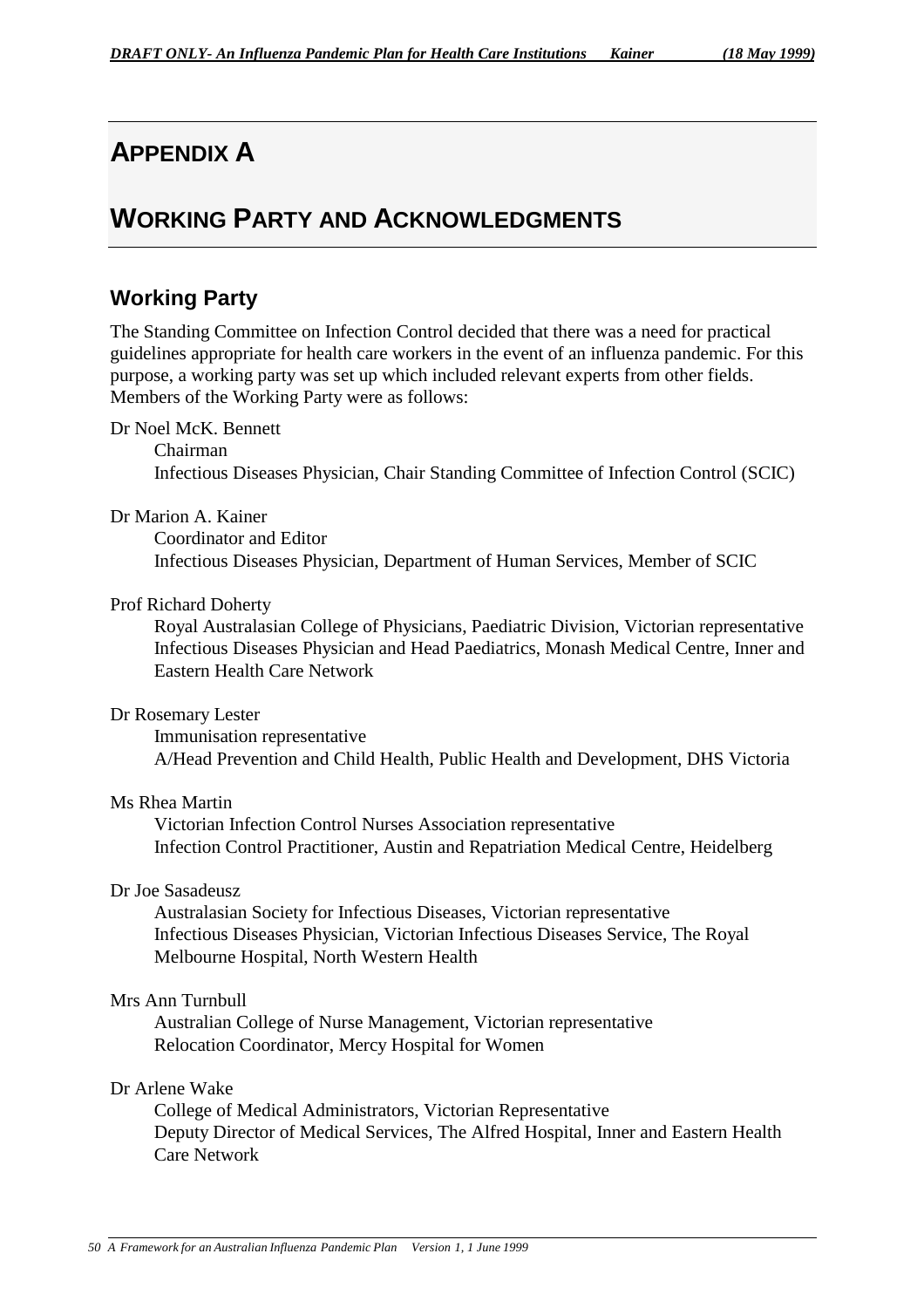# **Consultation and additional advice**

The working party sought and received expert advice from the following people: Dr Michael Ackland (Head, Epidemiology, Public Health and Development, DHS) Mr Ross Andrews (Infectious Diseases Surveillance, Public Health and Development, DHS) Dr Andrew Bacon (Medical Coordinator, Victorian Medical Disaster Plan Victoria) Dr Margaret Beavis (General Practitioner, Antibiotic subcommittee, Victorian Drug Usage Advisory Committee Dr David Bradt (Staff Specialist, Emergency Medicine, Royal Melbourne Hospital) Ms Sue Brennan (Manager, Access Unit, Quality Branch, Acute Health, DHS) Ms Rosemary Bryant (Health Workforce, Public Health and Development, DHS) Dr Mary Buchanan (Emergency Physician, Emergency Department, Dandenong Hospital) Mr Philip Buckle (State Emergency Recovery Program, DHS) A/Prof Michael Burke (General Practitioner, Box Hill Medical Centre) Dr John Carnie (Head, Disease Control, Public Health and Development, DHS) Ms Barbara Carter (Communications and Policy Research, Nurses Board of Victoria) Dr Mike Catton (Head, Virology, Victorian Infectious Diseases Reference Laboratory Ms Dianne Dixon (Unit Nurse Manager, Emergency Department, Western Hospital) Dr Joe Epstein (Director, Office of the Coordinator of Emergency & Critical Care Services ) Ms Sarah Goding (Manager, Quality, Acute Health, DHS) Prof Ian Gust (World Health Organization collaborating centre for influenza) Dr Alan Hampson (World Health Organization collaborating centre for influenza) Dr Brian Hanning (Advisor- Case Mix, North Western Health) Dr Graeme Hart (ICU physician, Australian & New Zealand Intensive Care Society ICU registry) Dr Peter Hewson (Paediatrician, Geelong Hospital) Dr Lou Irving (Respiratory Physician, Austin and Repatriation Medical Centre) Dr Jo Katsoris (Medical Practitioner's Board of Victoria) Dr Heath Kelly (Head Epidemiology and Public Health, Victorian Infectious Diseases Reference Laboratory Dr Alvis Kucers (Infectious Diseases Physician, Antibiotic subcommittee, Victorian Drug Usage Advisory Committee Ms Kathy Lidell (Legal Services, DHS) Dr Laurie Mashford (Clinical Pharmacologist, Standing Committee on Infection Control, DHS Victoria) Ms Ros McKinnon (Executive officer, Victorian Drug Usage Advisory Committee Dr Campbell Miller (Director, Service and Development, Acute Health, DHS) Prof John Mills (Director, Macfarlane Burnet Centre for Medical Research) Mr Kevin Moon (Engineer, Standing Committee on Infection Control, DHS) Mr Keith Moyle (Drugs and Poisons Unit) Dr Mary O' Reilly (Infectious Diseases Physician, Victorian Drug Usage Advisory Committee working group)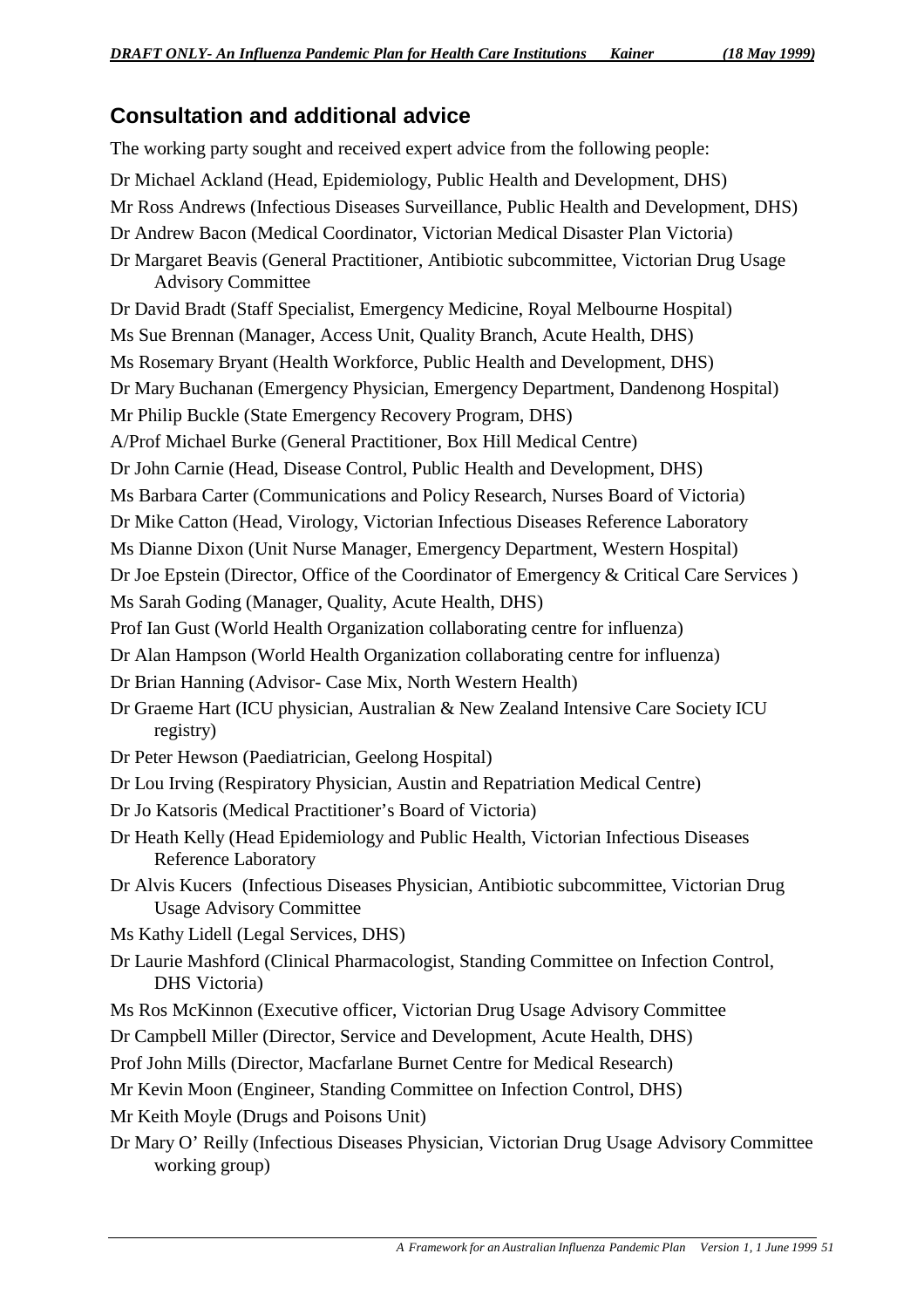Dr Megan Robertson (Intensive Care Physician, Royal Melbourne Hospital) Dr Graham Rouch (Chief Health Officer, DHS, Chairman of the National IPPC) Dr Alan Sandford (Manager Health Workforce, Public Health and Development, DHS) Dr Michael South (Head, General Paediatrics, Royal Children's Hospital) Dr Fred Tosolini (Microbiologist, Standing Committee on Infection Control, DHS) Ms Elizabeth Virtue (Secretary, Emergency Nurses Association, Victoria) Dr Simon Young (Director, Emergency Department, Royal Children's Hospital) Dr Allen Yung (Infectious Diseases Physician, Victorian Infectious Diseases Service)

# **Acknowledgments**

Partial funding for this project was made available from the Quality Branch, Acute Health Division of the Department of Human Services (salary support for Dr Marion Kainer). The Public Health and Development Division provided support in kind which included excellent secretarial assistance– photocopying multiple references and draft documents for the working party.

The assistance of Nancy Cox, Keiji Fukuda, Carolyn Bridges, Alicia Postema, Larry Sparks and Martin Meltzer from the Centers for Disease Control and Prevention (United States), John Spika (Laboratory Centre for Disease Control, Health Canada), Daniel Lavanchy (WHO, Geneva) and Alan Hampson (WHO Collaborating Centre, Melbourne), and Graham Rouch (Chairman, Australian National IPPC) is gratefully acknowledged. The background material and advice provided has been invaluable in the preparation of this document. All errors and omissions, however, remain the responsibilities of the Victorian working party.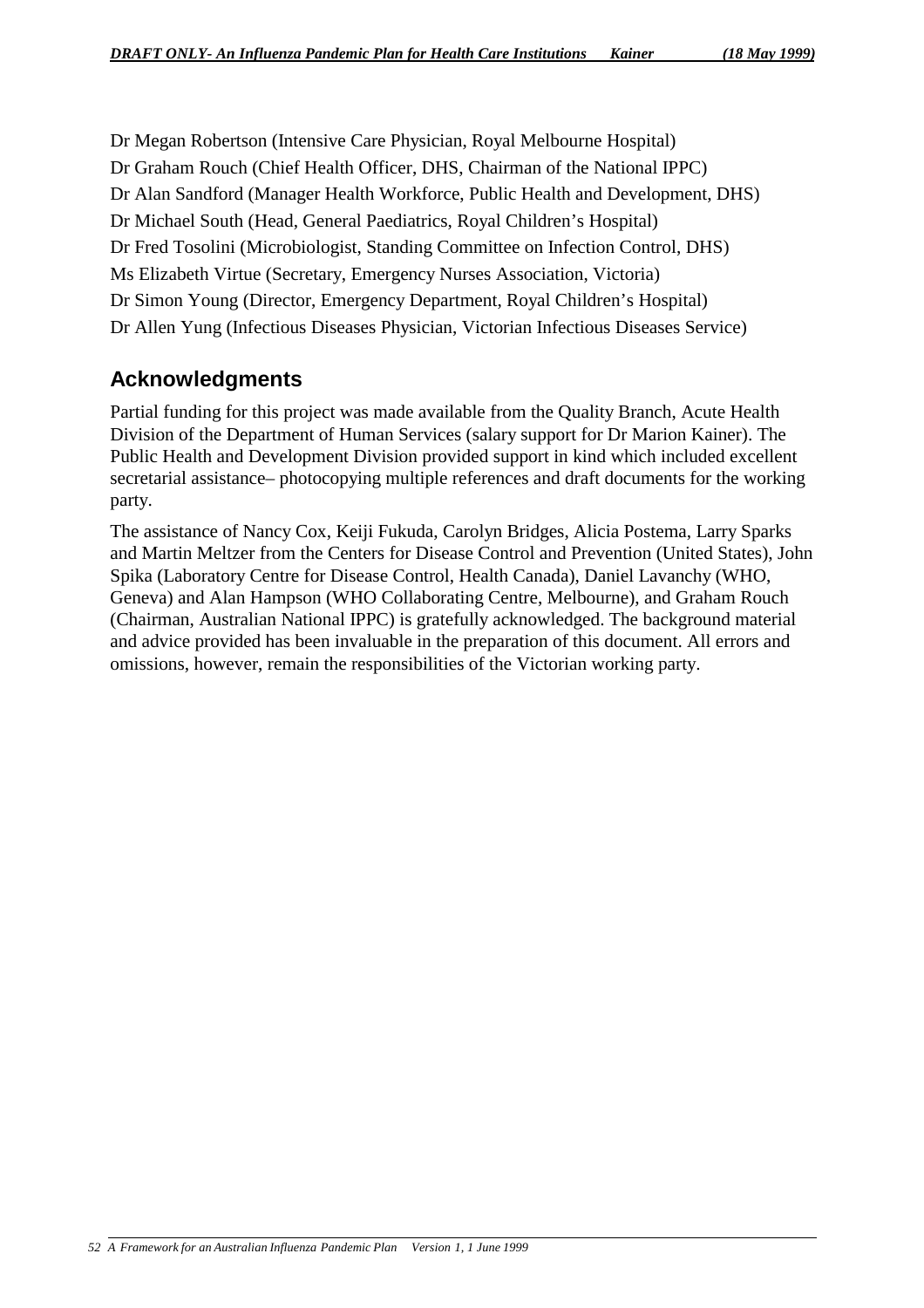# **APPENDIX B:**

# **EVALUATION OF BED CAPACITY**

To assist Medical DISPLAN Victoria in planning for a major public health emergency, such as an influenza pandemic, we ask that you complete the following survey. **Please exclude the number of beds in the emergency department**.

- (1) If a directive came to **stop all elective surgery:**
	- How many beds (with oxygen supply) would become available?
	- **How soon** could they be ready for the admission of patients?
- (2) What is the **total number of non-ventilated beds**, with oxygen supply, which can be provided by your hospital ?
	- Assuming **current staffing levels** (re-deployment of staff permitted)?
	- If **extra resources** were available in the short term?
	- What are the **limiting factors** (staffing, equipment, physical space, other)?

\_\_\_\_\_\_\_\_\_\_\_\_\_\_\_\_\_\_\_\_\_\_\_\_\_\_\_\_\_\_\_\_\_\_\_\_\_\_\_\_\_\_\_\_\_\_\_\_\_\_

- (3) If a major influenza pandemic affected many young persons who require ventilation, how many extra emergency ventilatory beds could your hospital create? Consider the use of **all ventilator capacity**, including time-cycled ventilators, anaesthetic machines, CPAP, BiPAP and the availability of oxygen/suction and air-supply and areas such as recovery and operating rooms, neuroscience beds.
	- Assuming **unlimited (in short term) resources for staffing:**.
	- Assuming **current staffing levels** (re-deployment of staff permitted)\_\_\_\_\_\_\_\_\_\_\_\_\_\_\_

\_\_\_\_\_\_\_\_\_\_\_\_\_\_\_\_\_\_\_\_\_\_\_\_\_\_\_\_\_\_\_

- **If extra resources** were available in the short term, how many **extra ventilatory beds** could your hospital create? \_\_\_\_\_\_\_\_\_\_\_\_\_\_\_
- What are the **limiting factors** (staffing, equipment, physical space, other)?
- (4) Does your hospital **have any excess capacity to assist** other health care facilities or the community, such as provision of meals, sterilisation capacity?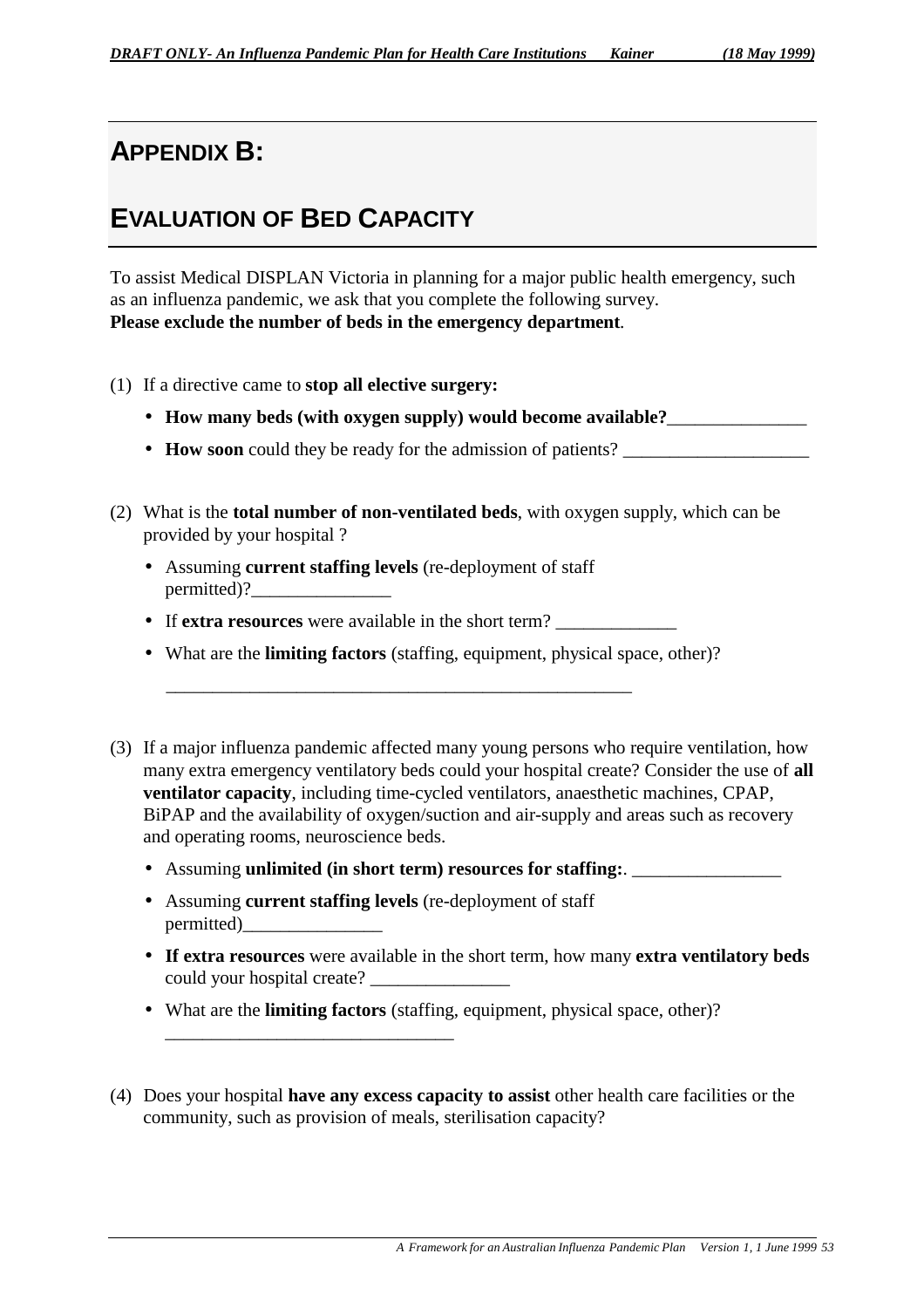## **Inventory of beds (work-sheet)**

This work-sheet is **NOT** required by DISPLAN, however it may assist you in answering the above questions. Please feel free to customise it.

|                                                      | Number of<br>physical beds | <b>Number of</b><br>physical beds<br>with oxygen<br>supply | <b>Estimate the</b><br>proportion of<br>elective vs<br>emergency cases | <b>Number of beds</b><br>able to be staffed<br>using current<br>resources | <b>Space for beds</b><br>available, with<br>oxygen outlet,<br>but no physical<br>bed available | <b>Space for beds</b><br>available, no<br>oxygen outlet,<br>but no physical<br>bed available | <b>Comments</b><br>(eg unique<br>equipment,<br>special purpose) |
|------------------------------------------------------|----------------------------|------------------------------------------------------------|------------------------------------------------------------------------|---------------------------------------------------------------------------|------------------------------------------------------------------------------------------------|----------------------------------------------------------------------------------------------|-----------------------------------------------------------------|
| <b>Medical</b>                                       |                            |                                                            |                                                                        |                                                                           |                                                                                                |                                                                                              |                                                                 |
| <b>Special medical</b>                               |                            |                                                            |                                                                        |                                                                           |                                                                                                |                                                                                              |                                                                 |
| <b>Surgical</b>                                      |                            |                                                            |                                                                        |                                                                           |                                                                                                |                                                                                              |                                                                 |
| <b>Special surgical</b>                              |                            |                                                            |                                                                        |                                                                           |                                                                                                |                                                                                              |                                                                 |
| Coronary care*                                       |                            |                                                            |                                                                        |                                                                           |                                                                                                |                                                                                              |                                                                 |
| Intensive care*                                      |                            |                                                            |                                                                        |                                                                           |                                                                                                |                                                                                              |                                                                 |
| High<br>dependency*                                  |                            |                                                            |                                                                        |                                                                           |                                                                                                |                                                                                              |                                                                 |
| Paediatric                                           |                            |                                                            |                                                                        |                                                                           |                                                                                                |                                                                                              |                                                                 |
| <b>Obstetric</b>                                     |                            |                                                            |                                                                        |                                                                           |                                                                                                |                                                                                              |                                                                 |
| <b>Special Care</b><br><b>Nursery</b><br><b>NICU</b> |                            |                                                            |                                                                        |                                                                           |                                                                                                |                                                                                              |                                                                 |
| 5 day ward                                           |                            |                                                            |                                                                        |                                                                           |                                                                                                |                                                                                              |                                                                 |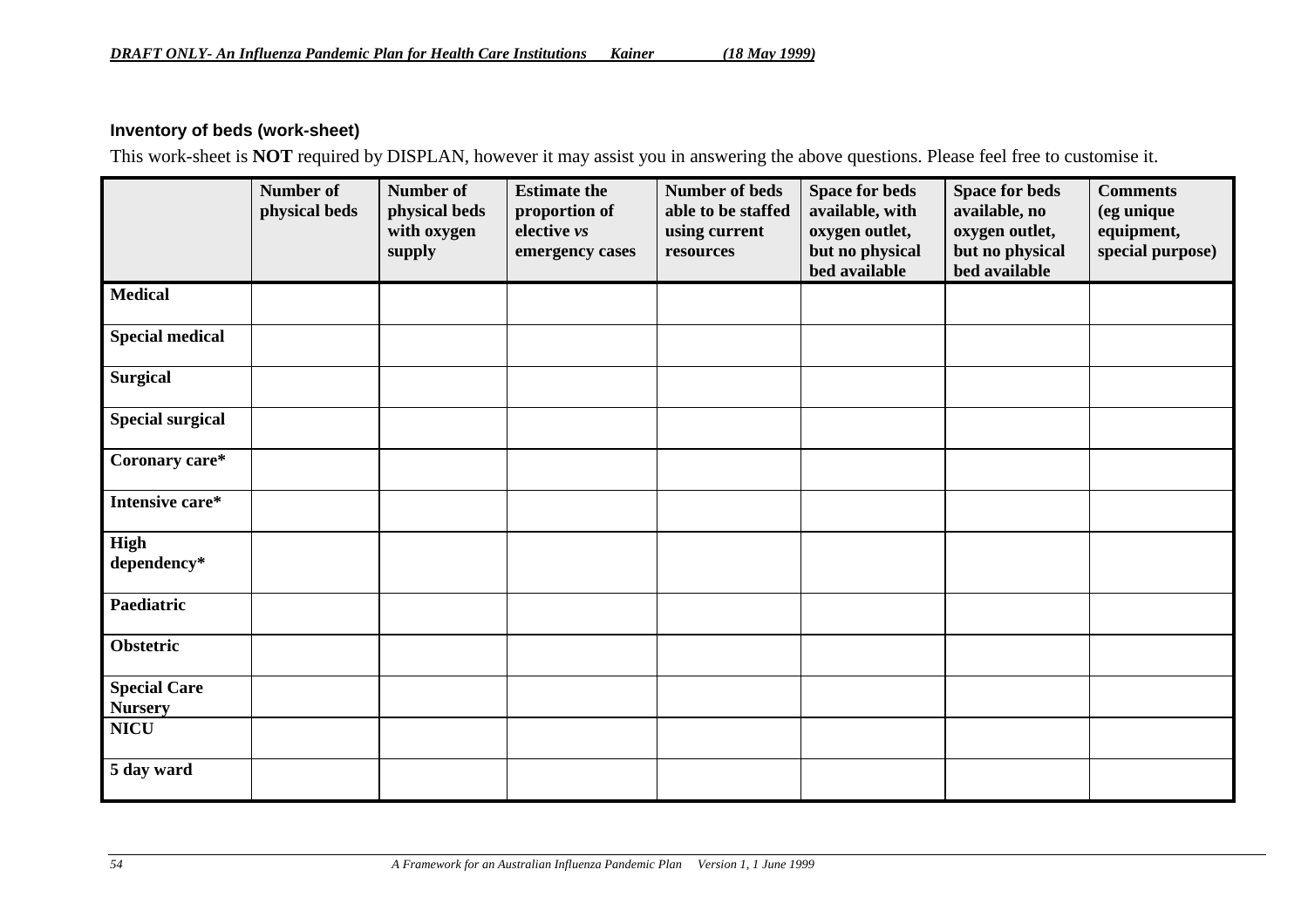|                         | Number of<br>physical beds | Number of<br>physical beds<br>with oxygen<br>supply | <b>Estimate the</b><br>proportion of<br>elective vs<br>emergency cases | <b>Number of beds</b><br>able to be staffed<br>using current<br>resources | <b>Space for beds</b><br>available, with<br>oxygen outlet,<br>but no physical<br>bed available | Space for beds<br>available, no<br>oxygen outlet,<br>but no physical<br>bed available | <b>Comments</b><br>(eg unique<br>equipment,<br>special purpose) |
|-------------------------|----------------------------|-----------------------------------------------------|------------------------------------------------------------------------|---------------------------------------------------------------------------|------------------------------------------------------------------------------------------------|---------------------------------------------------------------------------------------|-----------------------------------------------------------------|
| Day ward                |                            |                                                     |                                                                        |                                                                           |                                                                                                |                                                                                       |                                                                 |
| Recovery room*          |                            |                                                     |                                                                        |                                                                           |                                                                                                |                                                                                       |                                                                 |
| <b>Sleep laboratory</b> |                            |                                                     |                                                                        |                                                                           |                                                                                                |                                                                                       |                                                                 |
| <b>Closed wards</b>     |                            |                                                     |                                                                        |                                                                           |                                                                                                |                                                                                       |                                                                 |

\* denotes areas currently used for ventilation or which could be used for emergency ventilation.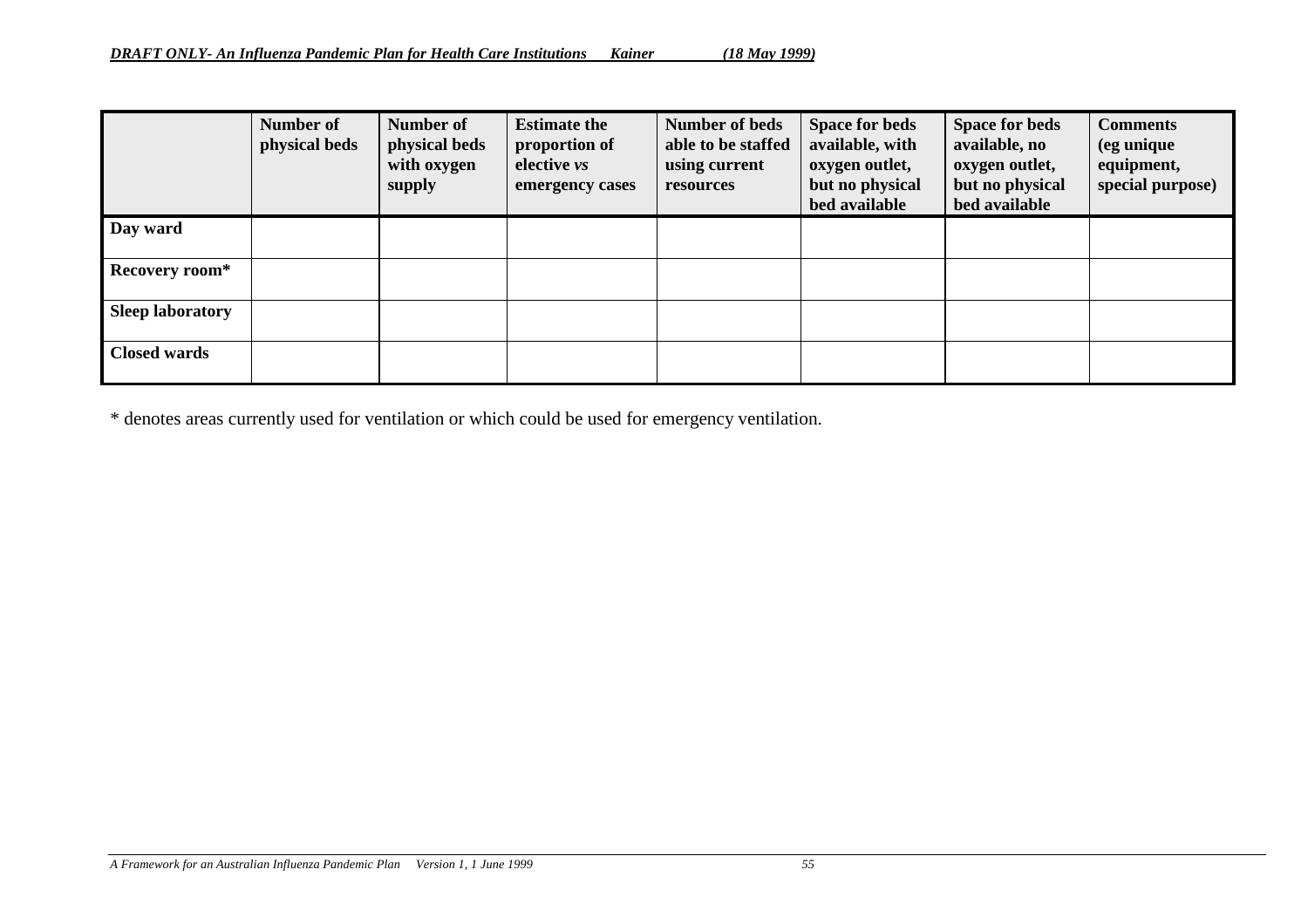## **Inventory of ventilators (worksheet)**

This work-sheet is **NOT** required by DISPLAN, however it may assist you in answering question 3. The number of different types of ventilators and their location can be recorded.

| Types of<br>ventilators               | Intensive<br>care | Coronary<br>care | High<br>depend-<br>ency | Recovery<br>room | Operating<br>theatre | Emergency<br>department | Storage | $\ln$<br>repair | Sleep study<br>laboratory | <b>Physio-</b><br>therapy | Other |
|---------------------------------------|-------------------|------------------|-------------------------|------------------|----------------------|-------------------------|---------|-----------------|---------------------------|---------------------------|-------|
|                                       |                   |                  |                         |                  |                      |                         |         |                 |                           |                           |       |
|                                       |                   |                  |                         |                  |                      |                         |         |                 |                           |                           |       |
|                                       |                   |                  |                         |                  |                      |                         |         |                 |                           |                           |       |
| Oxylog                                |                   |                  |                         |                  |                      |                         |         |                 |                           |                           |       |
| <b>Bird</b>                           |                   |                  |                         |                  |                      |                         |         |                 |                           |                           |       |
| <b>CPAP</b><br>spontan.<br>breathing  |                   |                  |                         |                  |                      |                         |         |                 |                           |                           |       |
| <b>BiPAP</b><br>spontan.<br>breathing |                   |                  |                         |                  |                      |                         |         |                 |                           |                           |       |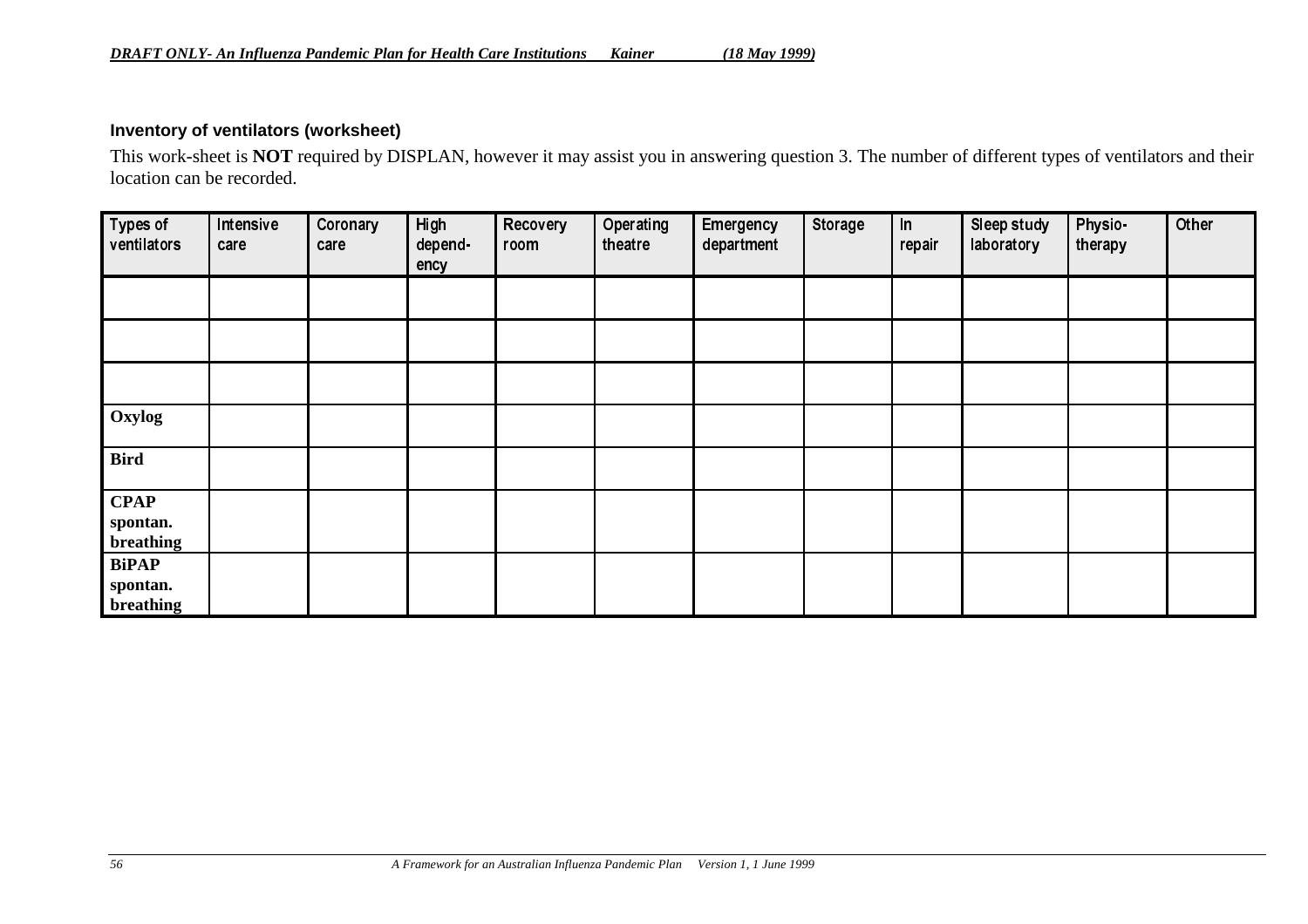## **Emergency ventilatory capacity considerations (worksheet question 3)**

This work-sheet is **NOT** required by DISPLAN, however it may assist in answering question 3, by identifying locations which could be used for emergency ventilation.

| Property                                 | Intensive<br>care | Coronary<br>care | High<br>dependency | Recovery<br>room | Operating<br>theatre | Emergency<br>department | Neuro-<br>science | <b>Sleep study</b><br>laboratory | Other |
|------------------------------------------|-------------------|------------------|--------------------|------------------|----------------------|-------------------------|-------------------|----------------------------------|-------|
| <b>Suction</b>                           |                   |                  |                    |                  |                      |                         |                   |                                  |       |
| Oxygen<br>outlet                         |                   |                  |                    |                  |                      |                         |                   |                                  |       |
| <b>Medical air</b><br>outlet             |                   |                  |                    |                  |                      |                         |                   |                                  |       |
| <b>Airflow</b><br>(negative<br>pressure) |                   |                  |                    |                  |                      |                         |                   |                                  |       |
| <b>Airflow</b><br>(positive<br>pressure) |                   |                  |                    |                  |                      |                         |                   |                                  |       |
| Room<br><b>Monitoring</b>                |                   |                  |                    |                  |                      |                         |                   |                                  |       |
| <b>Physical bed</b>                      |                   |                  |                    |                  |                      |                         |                   |                                  |       |
| Space, but<br>no physical<br>bed         |                   |                  |                    |                  |                      |                         |                   |                                  |       |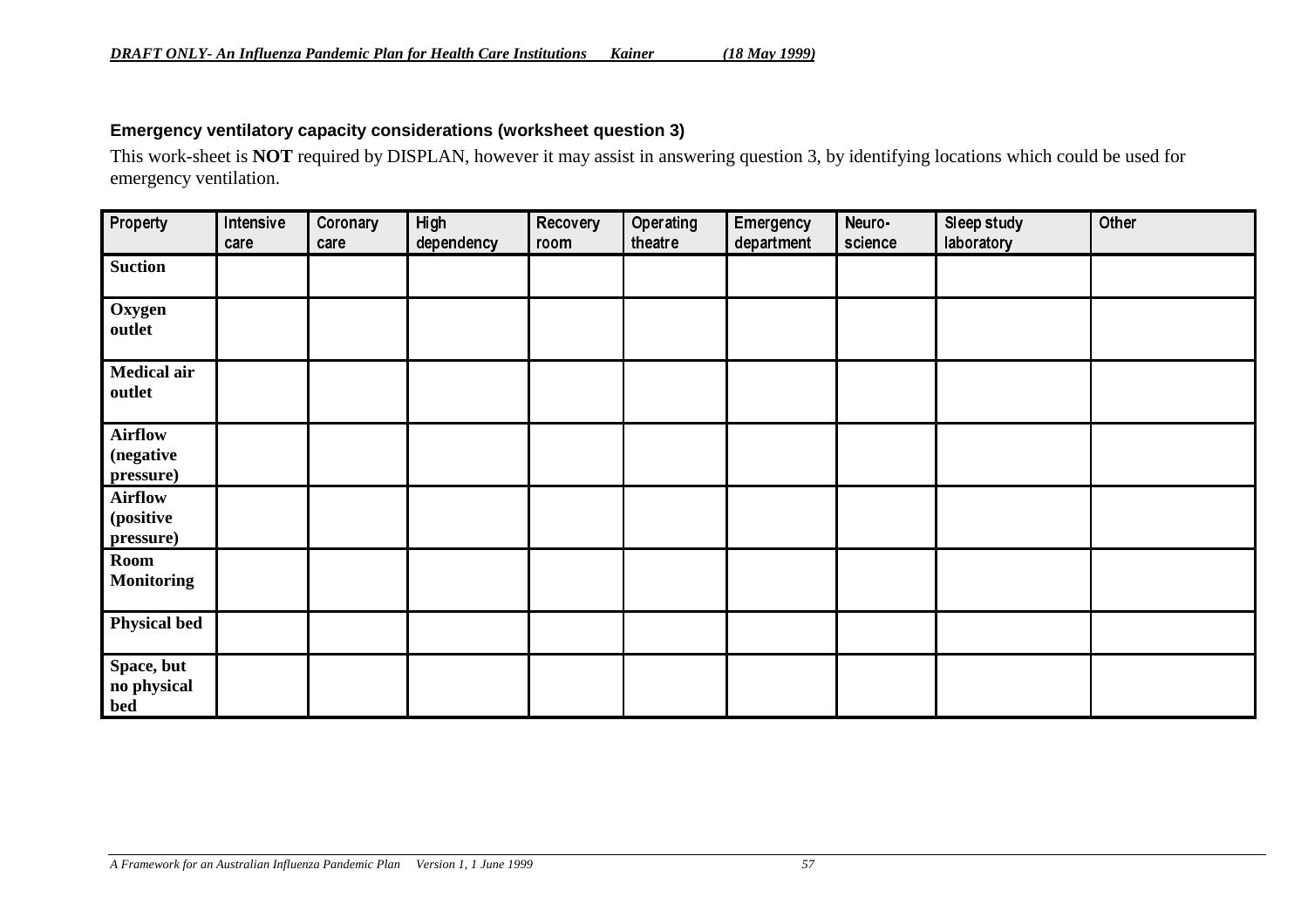# **APPENDIX C:**

# **ADMISSION PRO-FORMA**

## **IDENTIFICATION DETAILS** (or Bradma)

UR \_\_\_\_\_\_\_\_\_\_\_\_\_\_\_\_\_\_\_\_\_\_

Name

Surname/ Family Name First Name

Age  $_{\_}$  (yrs)

**DATE OF THIS ADMISSION** \_\_\_/\_\_\_/\_\_\_\_\_\_\_

# DD MM YYYY

## **RISK ASSESSMENT FOR COMPLICATIONS OF INFLUENZA** (NHMRC criteria)

- Does this patient fall into a "high risk group" for complications of influenza? **Y / N**
- Tick all relevant conditions/ groupings

Adult with

- [ ] Chronic cardiac disease (hypertension is not enough)
- [ ] Chronic pulmonary disease asthma
- [ ] Chronic pulmonary disease COAD or emphysema
- [ ] Chronic pulmonary disease not asthma, COAD or emphysema
- [ ] Chronic renal disease
- [ ] Non insulin dependent diabetes mellitus
- [ ] Insulin requiring diabetes mellitus
- [ ] Child with cyanotic congenital heart disease
- [ ] Adult/child receiving immunosuppressive therapy
- [ ] Resident of nursing home
- [ ] Resident of other chronic care facility
- [ ] Aboriginal and Torres Strait Islander aged > 50
- $\lceil$   $\rceil$  >65 year old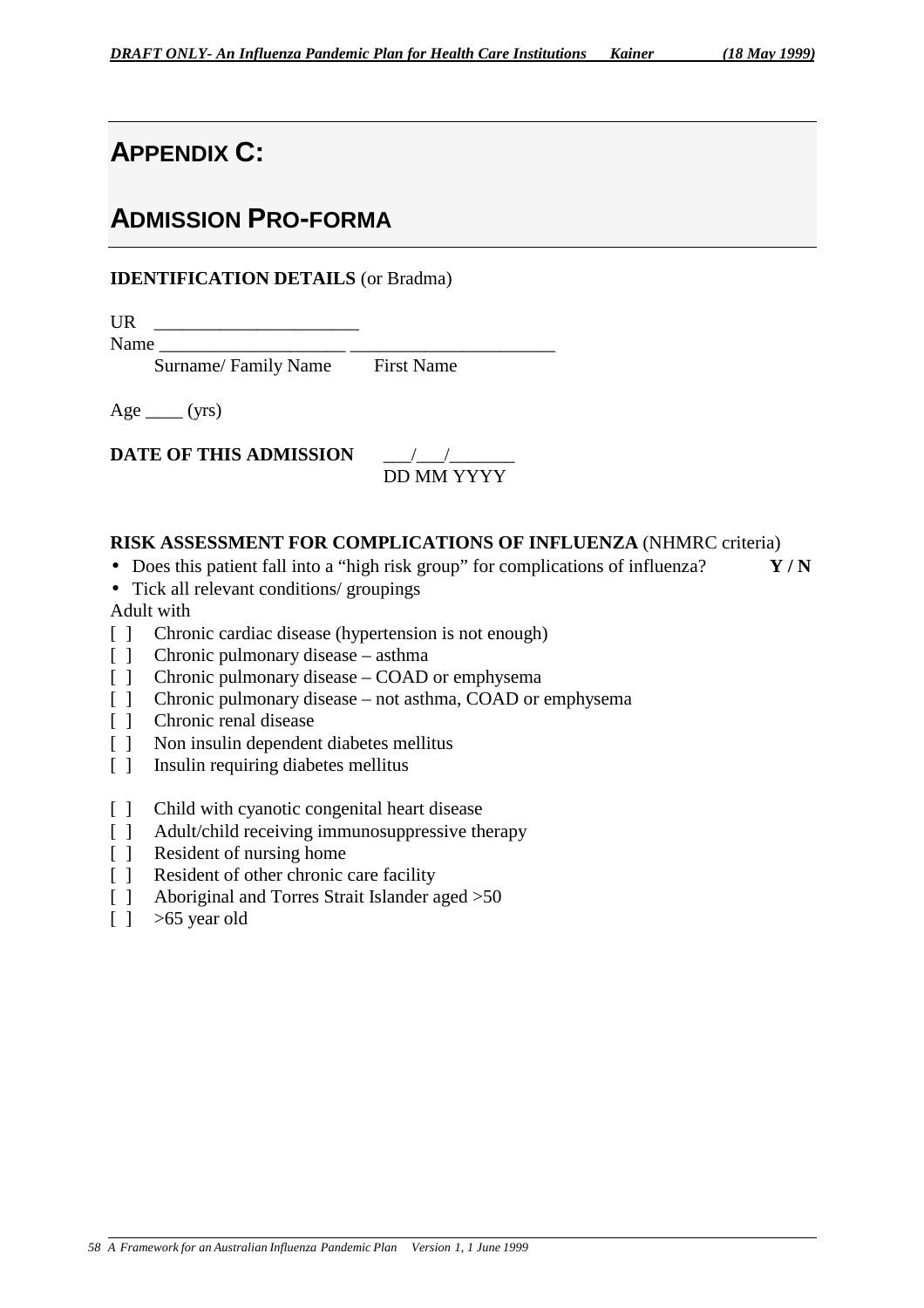## **Details of vaccination**

|                                                                                            | Yes | N <sub>0</sub> | N/A | <b>Batch number</b> | Date given<br><b>DD/MM/YYYY</b> | <b>Tick if</b><br>given<br>$>14$ days<br>ago. |
|--------------------------------------------------------------------------------------------|-----|----------------|-----|---------------------|---------------------------------|-----------------------------------------------|
| Has this patient<br>received<br><b>INFLUENZA</b> vaccine<br>within the last 12<br>months?  |     |                |     |                     |                                 |                                               |
| Has this patient<br>received<br><b>PNEUMOCOCCAL</b><br>vaccine within the last<br>5 years? |     |                |     |                     |                                 |                                               |

## **Details of antivirals**

|                                                                                          | Yes | N <sub>o</sub> | N/A | <b>Date</b><br>commenced<br>DD/MM/YYYY | Date ceased<br><b>DD/MM/YYYY</b> | <b>Tick if</b><br>still<br>taking | <b>Dose</b> |
|------------------------------------------------------------------------------------------|-----|----------------|-----|----------------------------------------|----------------------------------|-----------------------------------|-------------|
| Did this patient<br>take the antiviral<br><b>AMANTADINE</b><br>in the last 3<br>months?  |     |                |     |                                        |                                  |                                   |             |
| Did this patient<br>take the antiviral<br><b>RIMANTADINE</b><br>in the last 3<br>months? |     |                |     |                                        |                                  |                                   |             |
| Did this patient<br>take the antiviral<br><b>ZANAMAVIR</b><br>in the last 3<br>months?   |     |                |     |                                        |                                  |                                   |             |
| Did this patient<br>take the antiviral<br><b>OSELTAMAVIR</b><br>in the last 3<br>months? |     |                |     |                                        |                                  |                                   |             |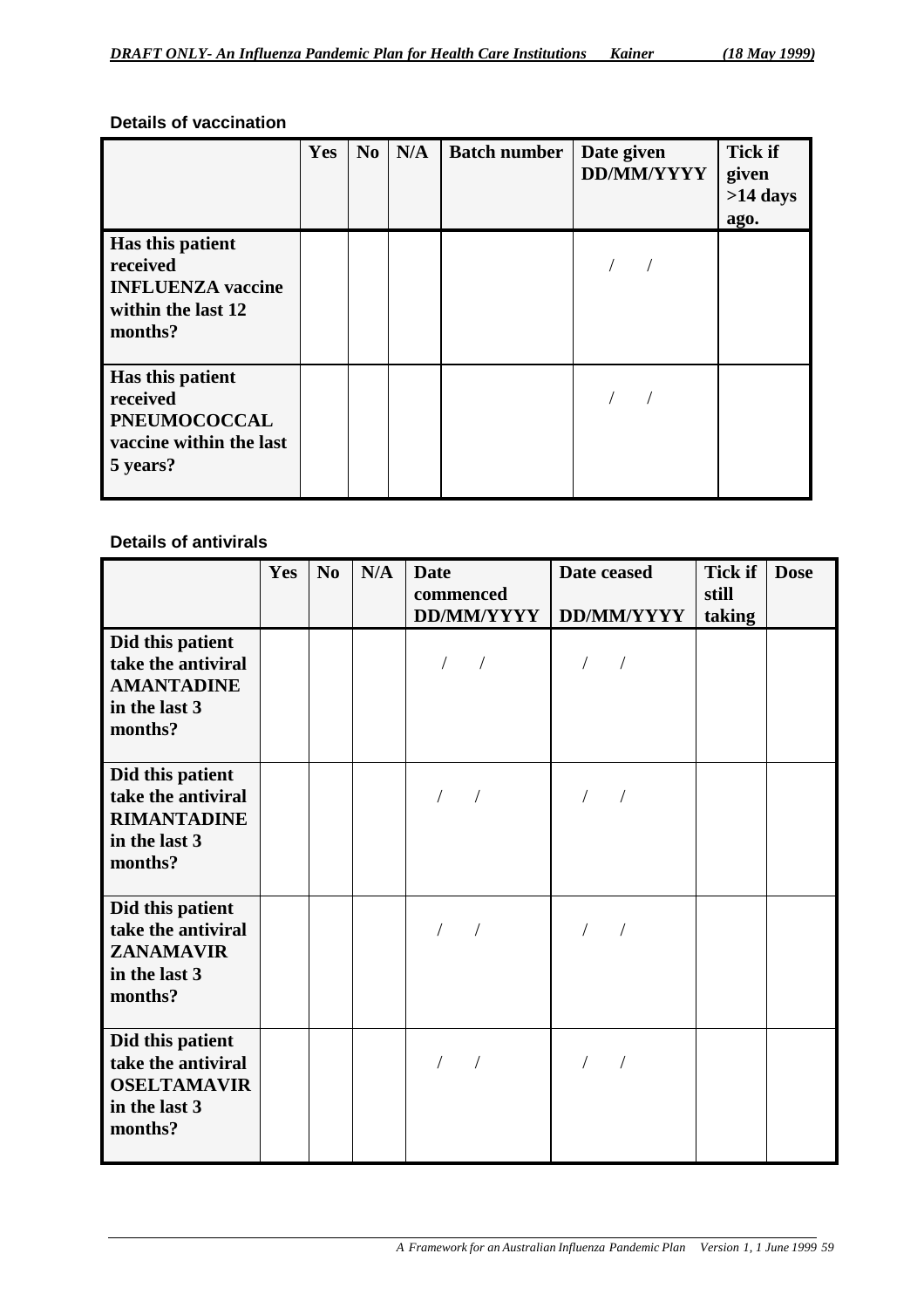# **History**

Date and time of onset of first symptoms\_\_\_\_\_\_\_\_\_\_\_\_\_\_\_\_\_\_\_\_\_\_\_\_\_\_\_\_\_\_\_\_\_\_\_\_\_\_\_\_\_\_

| <b>Clinical features on</b><br>history                                          | <b>YES</b> | NO | N/A | <b>DETAILS: eg. date of onset,</b><br>symptoms that predominate |
|---------------------------------------------------------------------------------|------------|----|-----|-----------------------------------------------------------------|
| In contact with someone<br>with influenza in the last<br>3 days?                |            |    |     |                                                                 |
| <b>Fever</b>                                                                    |            |    |     |                                                                 |
| <b>Rigors</b>                                                                   |            |    |     |                                                                 |
| <b>Myalgia</b>                                                                  |            |    |     |                                                                 |
| <b>Arthralgia</b>                                                               |            |    |     |                                                                 |
| Headache                                                                        |            |    |     |                                                                 |
| Runny/ stuffy nose                                                              |            |    |     |                                                                 |
| <b>Fatigue</b>                                                                  |            |    |     |                                                                 |
| Cough                                                                           |            |    |     |                                                                 |
| <b>Purulent sputum</b>                                                          |            |    |     |                                                                 |
| Pleuritic chest pain                                                            |            |    |     |                                                                 |
| <b>Substernal soreness</b><br>(tracheitis)                                      |            |    |     |                                                                 |
| <b>Breathlessness</b>                                                           |            |    |     |                                                                 |
| <b>Anorexia</b>                                                                 |            |    |     |                                                                 |
| <b>Diarrhoea</b>                                                                |            |    |     |                                                                 |
| <b>Fluid intake</b>                                                             |            |    |     |                                                                 |
| <b>Rash</b>                                                                     |            |    |     |                                                                 |
| Overseas travel to Africa,<br><b>S.America or Asia within</b><br>last 3 months? |            |    |     |                                                                 |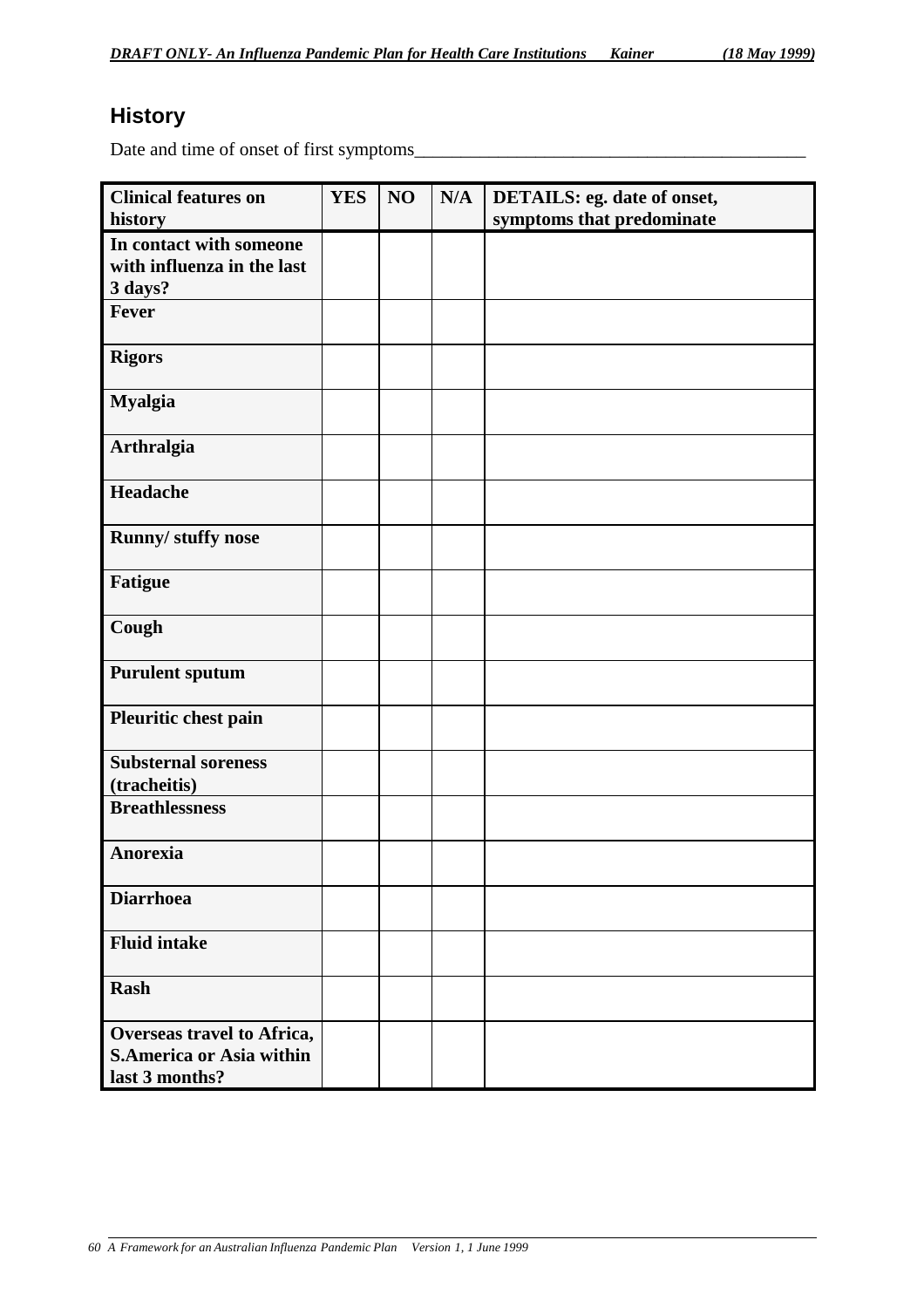## **EXAMINATION FINDINGS** Date  $\frac{1}{\sqrt{2}}$  Time:  $\frac{1}{\sqrt{2}}$ **DD MM YYYY HH MM**

# **Vital signs**

| <b>Description</b>              | Vital signs for<br>this patient | <b>Threshold for</b><br><b>Risk class score</b> | Score*<br>points | <b>Score for this</b><br>patient * |
|---------------------------------|---------------------------------|-------------------------------------------------|------------------|------------------------------------|
| <b>Temperature</b>              |                                 | $\leq 35^{\circ}$ C or $\geq 40^{\circ}$ C      | $+15$            |                                    |
| <b>Respiratory</b><br>Rate      |                                 | $\geq$ 30/minute                                | $+20$            |                                    |
| <b>Heart rate</b>               |                                 | $\geq$ 120/minute                               | $+10$            |                                    |
| <b>Blood pressure</b>           |                                 | Systolic BP<br>$< 90$ mmHg                      | $+20$            |                                    |
| <b>Altered mental</b><br>status |                                 |                                                 | $+20$            |                                    |
| Oxygen<br>saturation            |                                 | $< 90\%$ on room<br>air                         | $+10$            |                                    |
| <b>Total score</b>              |                                 |                                                 |                  |                                    |

\* See attached risk assessment algorithm and classification

# **Respiratory examination**

|                                  | Left   | <b>Right</b> |
|----------------------------------|--------|--------------|
|                                  | Yes/No | Yes/No       |
| <b>Reduced chest expansion</b>   |        |              |
| <b>Wheezes</b>                   |        |              |
| <b>Crackles</b>                  |        |              |
| <b>Bronchial Breathing</b>       |        |              |
| <b>Increased vocal resonance</b> |        |              |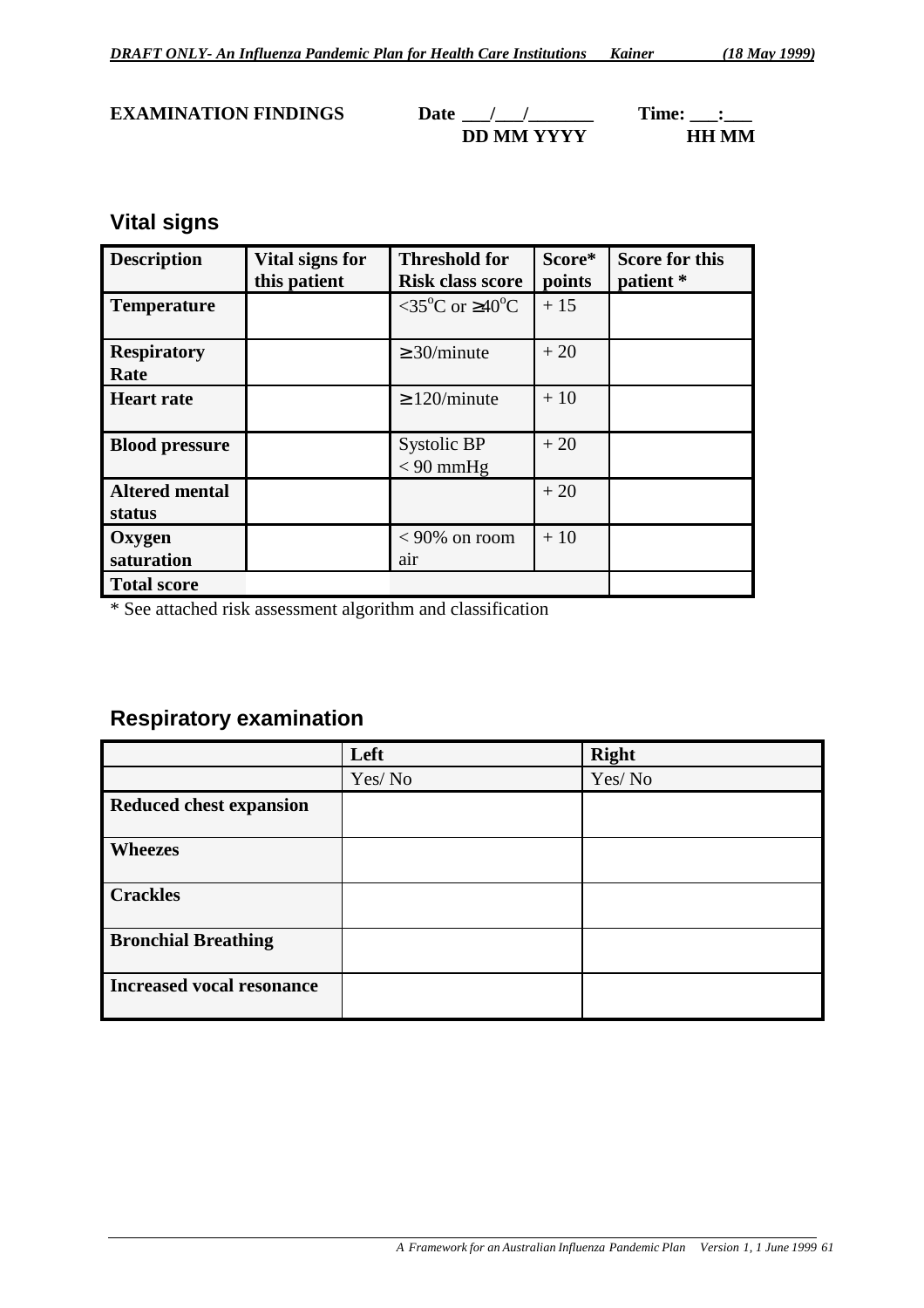# **Investigations**

| <b>Description</b>               | <b>Detailed findings</b>                                                         | <b>Threshold</b><br>for risk*<br>class score | Score*<br>points | Score for *<br>this patient |
|----------------------------------|----------------------------------------------------------------------------------|----------------------------------------------|------------------|-----------------------------|
| <b>Chest</b><br>radiograph       |                                                                                  | Pleural<br>effusion                          | $+10$            |                             |
| <b>Arterial Blood</b><br>Gas     | pCO <sub>2</sub><br>HCO <sub>3</sub><br>pH<br>pO <sub>2</sub><br>$% O2$ )<br>(on | pH < 7.35                                    | $+30$            |                             |
| U & E's                          | Na<br>K.<br>Creat<br>Urea                                                        | Na < 130                                     | $+20$            |                             |
| <b>Liver function</b><br>tests   | Pr<br>Alb<br><b>ALT</b><br><b>AST</b><br><b>GGT</b>                              | Urea $>10.7$                                 | $+20$            |                             |
| <b>Glucose</b>                   |                                                                                  | Glucose<br>>13.9                             | $+10$            |                             |
| <b>Full blood</b><br>examination | Plat<br>Hb<br><b>WCC</b><br><b>PMN</b><br>(L)                                    | Haemato-<br>$crit < 30\%$                    | $+10$            |                             |
| <b>Total risk score</b>          |                                                                                  |                                              |                  |                             |

\* See attached risk assessment algorithm and classification

# **Other investigations**

| Investigation                            | Requested<br>Y/N | <b>Request</b><br>card written<br>Y/N | Specimen<br>collected<br>Time/date | <b>Result</b> |
|------------------------------------------|------------------|---------------------------------------|------------------------------------|---------------|
| Sputum gram stain                        |                  |                                       |                                    |               |
| <b>CK</b> total                          |                  |                                       |                                    |               |
| <b>First bleed serology</b><br>(to hold) |                  |                                       |                                    |               |
| <b>Blood culture X 1</b>                 |                  |                                       |                                    |               |
| <b>Blood culture X2</b>                  |                  |                                       |                                    |               |
| <b>Blood culture X 3</b>                 |                  |                                       |                                    |               |
| <b>Viral culture NPA</b>                 |                  |                                       |                                    |               |
| <b>Viral culture</b><br>nasal swab       |                  |                                       |                                    |               |
| Electrocardiograph                       |                  |                                       |                                    |               |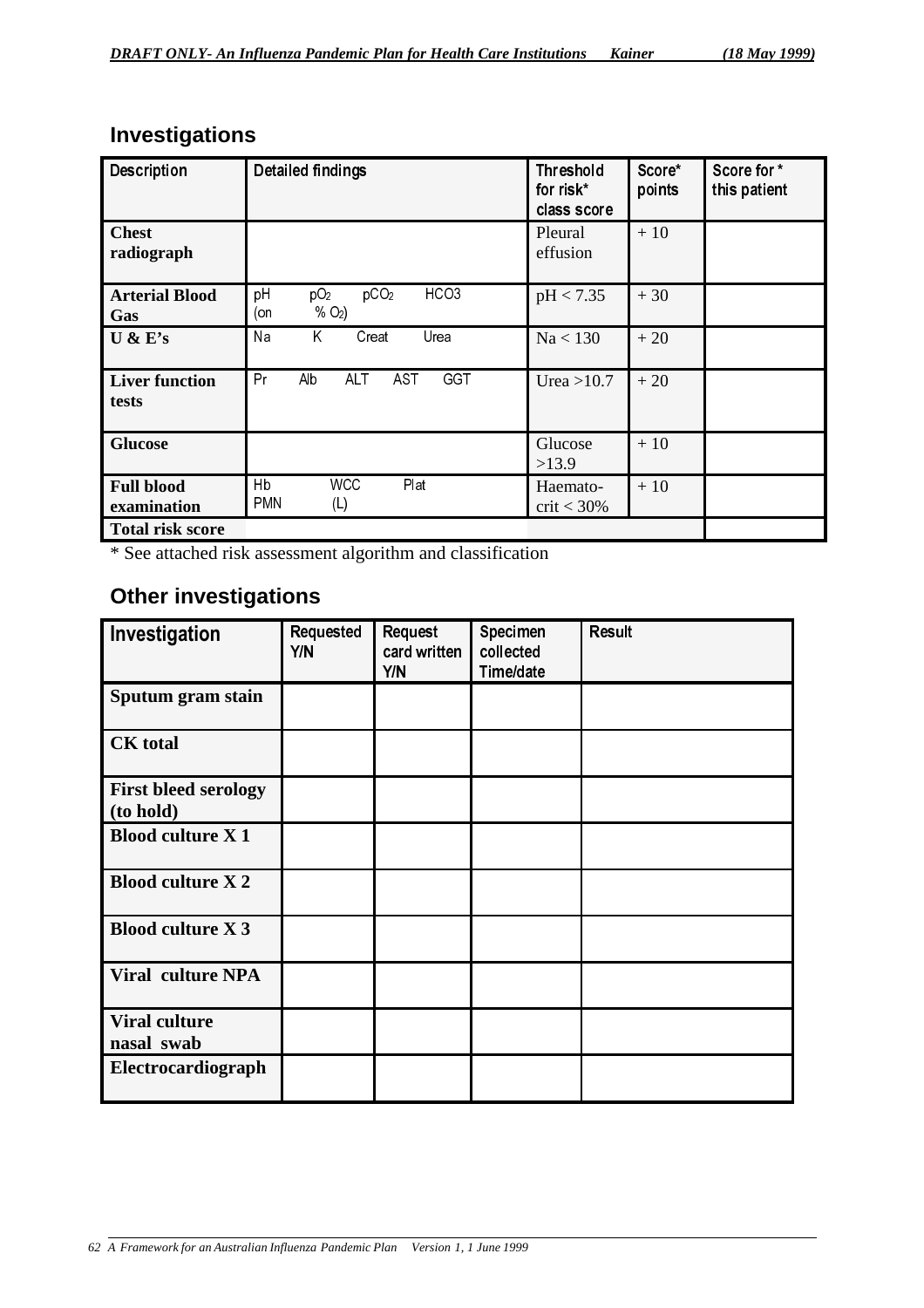# **PROVISIONAL DIAGNOSIS**

## **PLEASE TICK ALL THAT APPLY**

#### **Influenza**

- [ ] confirmed (by viral culture or antigen testing)
- [ ] suspected
- [ ] not likely but recent contact (could be incubating)
- [ ] unlikely but at risk of complications and not immunised
- [ ] unlikely but at risk and immunised
- [ ] unlikely (recovered from documented influenza)

## **Bacterial pneumonia**

- [ ] confirmed (by chest radiograph)
- [ ] suspected
- [ ] unlikely

## **Risk assessment grade for bacterial pneumonia** (circle)

12345

## **Influenza viral pneumonitis**

- [ ] confirmed (by chest radiograph and oxygen transfer)
- [ ] suspected (by oxygen transfer)
- [ ] unlikely

## **Pregnant or breastfeeding?**

- [ ] pregnant
- [ ] breastfeeding

#### **The following conditions are unlikely**

- [ ] meningitis
- [ ] septicaemia
- [ ] encephalitis
- [ ] malaria
- [ ] heat stroke
- [] carbon monoxide poisoning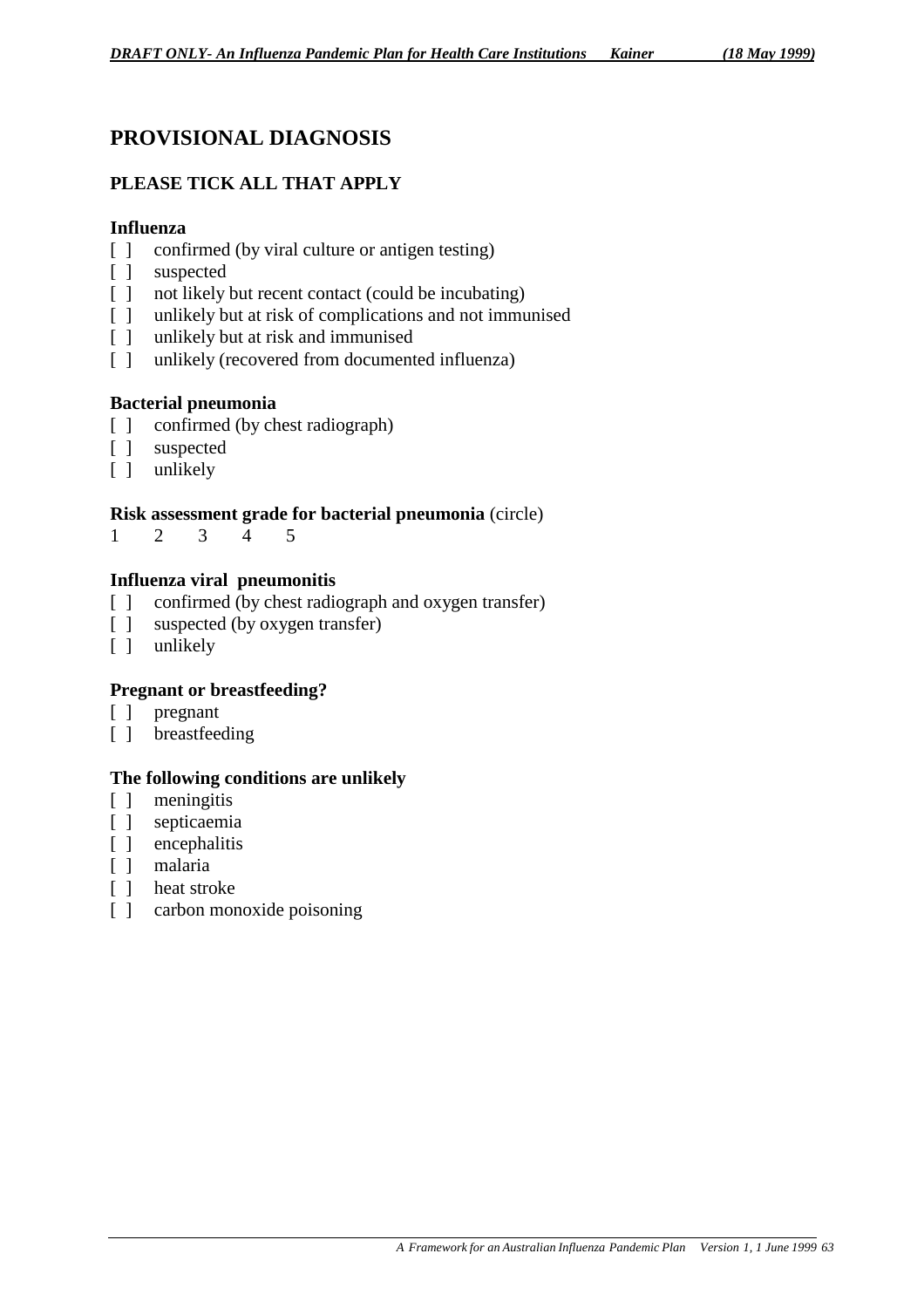## **ADMISSION?**

#### **Yes**

- [ ] Suspected Flu ward
- [ ] Confirmed Flu ward
- [ ] Reverse Barrier ward
- [ ] General ward
- [ ] ICU Admission
- [ ] CCU Admission
- [ ] IPPV
- [ ] CPAP
- [ ] Oxygen therapy
- [ ] Antibiotic
- [ ] Antiviral
- [ ] Bronchodilator
- [ ] Paracetamol
- [ ] Aspirin (NO ASPIRIN for adolescents and kids)

## **If not admitted**

Provide copy of

- [ ] assessment sheet
- [ ] instruction sheet
- [ ] contact names/ numbers (if get more breathless/ deteriorate)
- [ ] Hospital in the Home
- [ ] Royal District Nursing Service
- [ ] volunteer
- [ ] Hotel
- $[ ]$  nil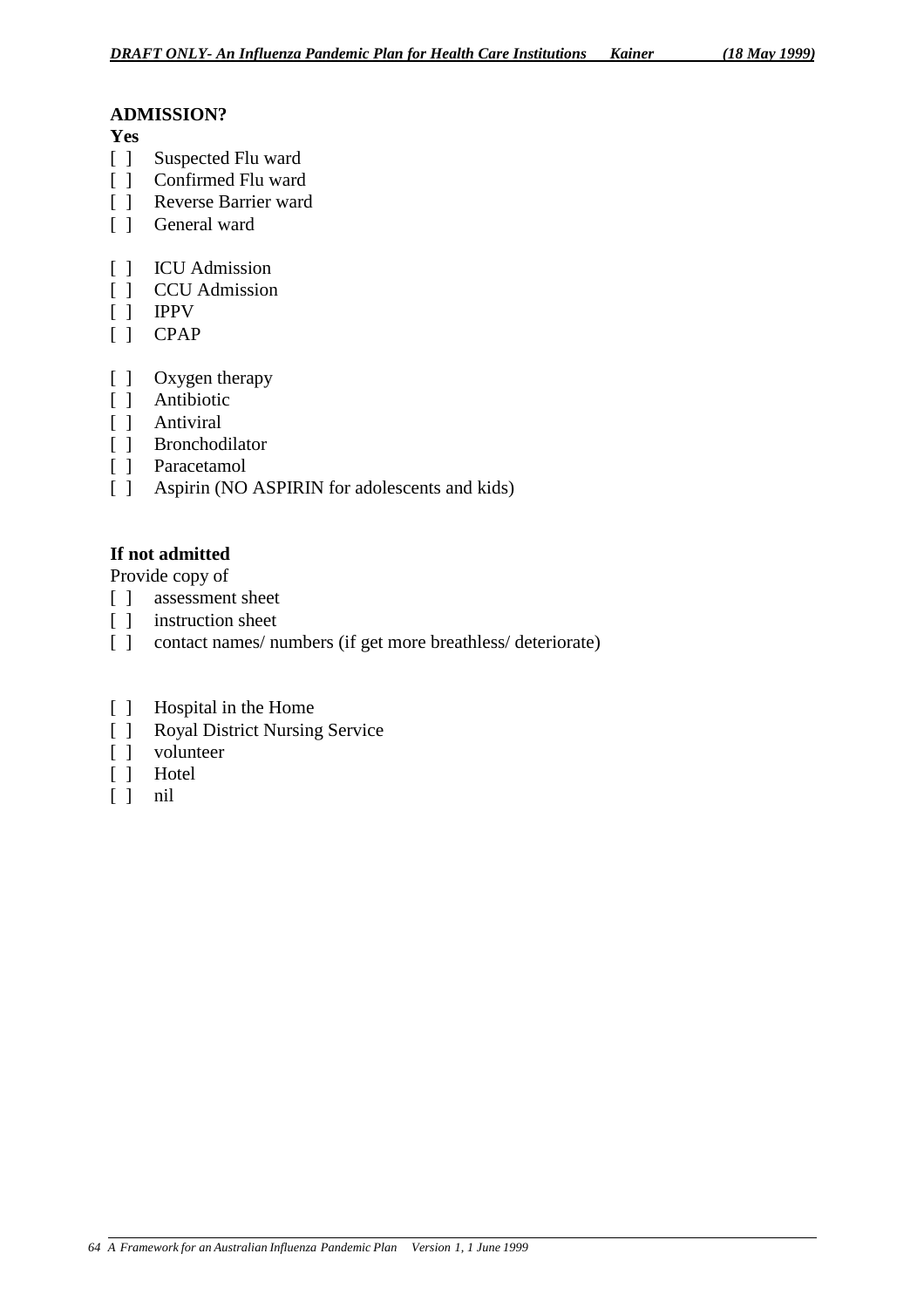# **Algorithm for risk assessment\***



# **Risk class according to points scored\***

| <b>Risk class</b> | <b>Number of points</b> |
|-------------------|-------------------------|
| I                 | No predictors           |
| П                 | $\leq 70$               |
| Ш                 | 71-90                   |
| IV                | 91-130                  |
|                   | > 130                   |

**\* This risk assessment algorithm and classification was originally designed by for use in adults with community acquired pneumonia, by Fine M, Auble T, Yealy D, Hanusa B, Weissfeld L, Singer D, et al. A prediction rule to identify low-risk patients with community-acquired pneumonia.** *N Engl J Med* **1997;336(4):143-250.**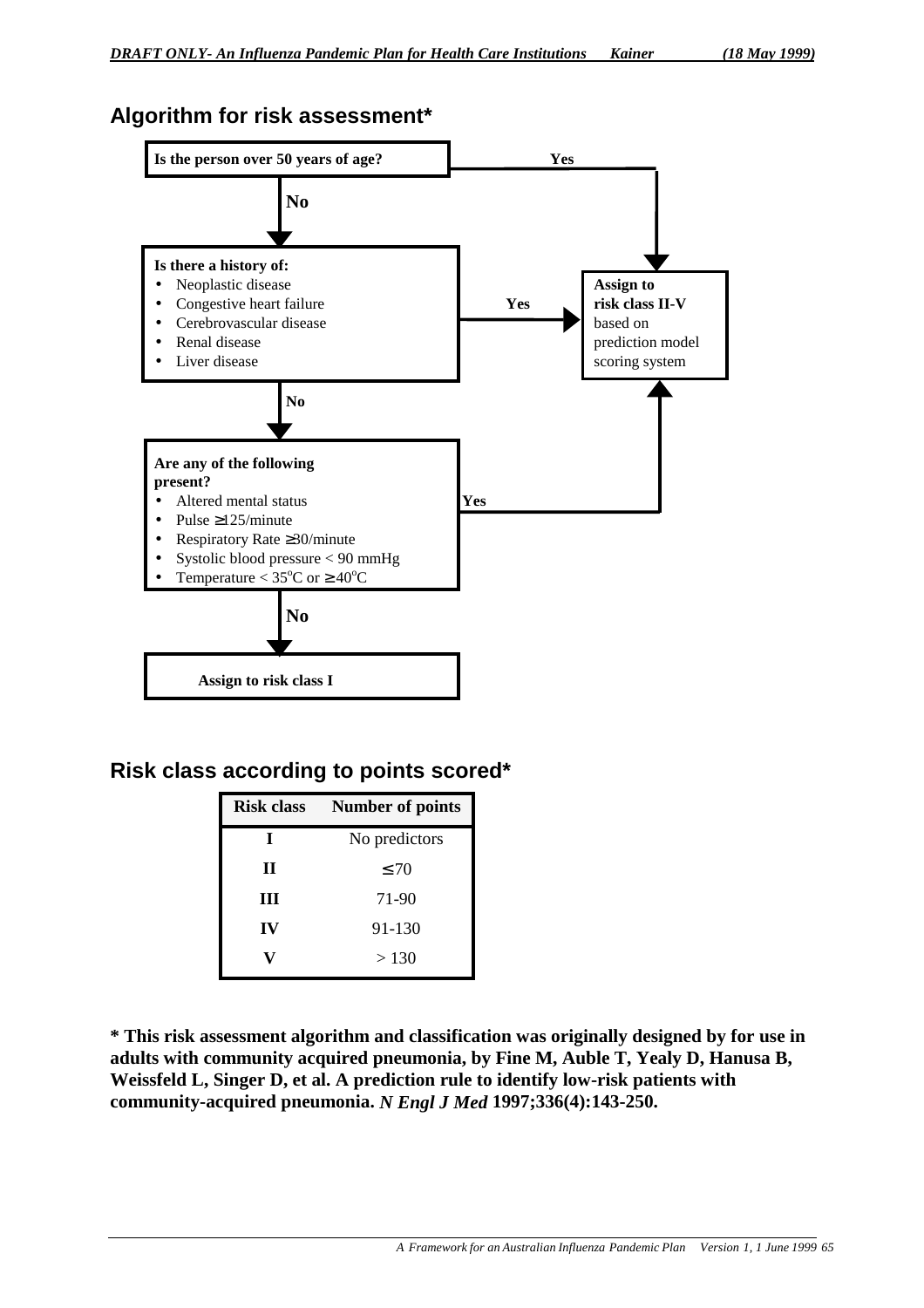# **APPENDIX D:**

# **EXCESS HOSPITALISATION, DEATH AND OUTPATIENT VISITS DUE TO INFLUENZA AND ITS COMPLICATIONS**

The estimates presented in this section are based largely on the work of Meltzer et  $al^{20}$ .

# **Age group distribution of number of cases.**

The Victorian population for 1996 was categorised into 3 age groups, 0-19 years, 20-64 years and 65 years and older (Table D1). No adjustment has been made for subsequent population growth and ageing. The use of only three age groups simplifies modelling, and the oldest age group matches the defined target group for vaccination during interpandemic years.

| Age group      | <b>Numbers</b><br>(thousands) | Percentage of<br>total $(\% )$ |
|----------------|-------------------------------|--------------------------------|
| $0-19$ yrs old | 1,262                         | 27.5                           |
| 20-64 yrs old  | 2,729                         | 60.0                           |
| $65+$ yrs old  | 569                           | 12.5                           |
| Total          | 4,560                         | 100.0                          |

**Table D1: Victorian population estimates used to define impact of influenza 19***.*

# **Percentage of high risk cases**

A proportion of people, because they have a pre-existing medical condition, are deemed as being at a higher risk of contracting influenza-related illness with a serious health outcome. The lower and upper age-weighted averages of 15.4% and 24.8% were used in the US model. The estimates used are similar to the 22.5% figure quoted by Schoenbaum et al and the 19.6% for 1970-1978 used by the US Office of Technology Assessment Study (Table  $D2)^{24,25}$ .

To our knowledge, there is no equivalent comparable Australian or Victorian data. The lower and upper estimates of 6.4 and 11.1% for the 0-19 year olds and the lower estimate of 14.4% for the 20-64 year olds were obtained from the Working Group on Influenza Pandemic Preparedness and Emergency Response (GRIPPE, unpublished data). The upper limit for the 20-64 years age group and the lower and upper estimates for the 65 years and older age group were obtained from expert opinion. The NHMRC categorises all persons 65 years and older as "high risk"; however this is more to indicate high priority targets for interpandemic vaccination, rather than describing the numbers of persons in that age group who are at higher risk of contracting an influenza related illness with a serious health outcome.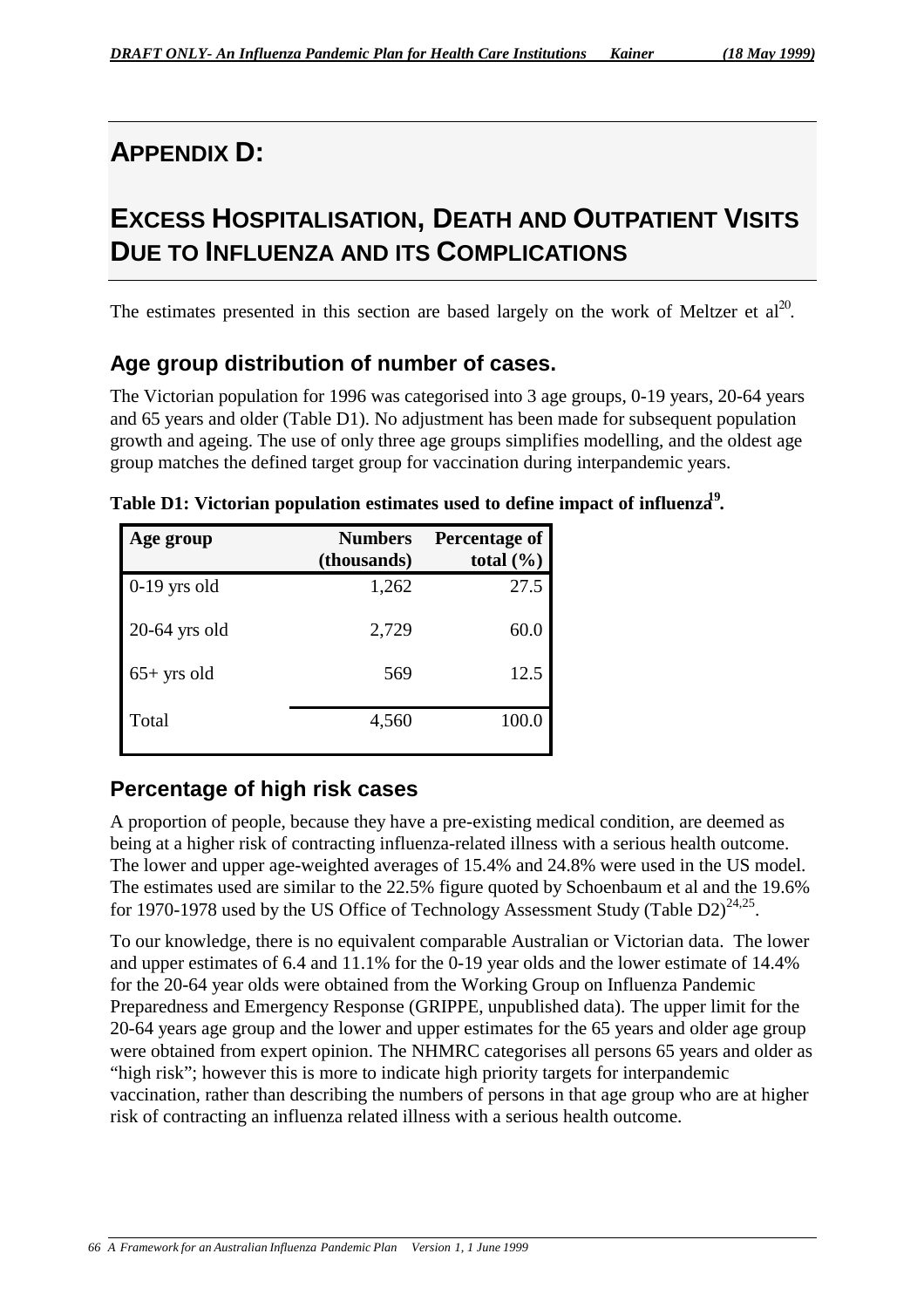| <b>Assumed percentage</b><br>at high risk  | <b>Distribution A</b><br>% of all cases | <b>Distribution B</b><br>% of all cases |
|--------------------------------------------|-----------------------------------------|-----------------------------------------|
| $0-19$ yrs old                             | 6.4                                     | 11.1                                    |
| $20-64$ yrs old                            | 14.4                                    | 25.0                                    |
| $65+$ yrs old                              | 40.0                                    | 55.0                                    |
| Assumed age-weighted<br>Australian average | 15.4                                    | 24.8                                    |

**Table D2: Two scenarios of the distribution of population at high risk used to examine the impact of an influenza pandemic in Australia20**

# **Health outcomes**

## **Hospitalisations**

The excess hospitalisations due to influenza were obtained from US data (Table D3)<sup>20</sup>. Some of these estimates were based on excess hospitalisation from the 1968-69 and 1972-73 epidemic excess hospitalisation rates in Oregon for standard and high risk groups.

## **Outpatient (ambulatory care)**

The excess rates of medically attended illnesses were obtained from US data (Table D3) $^{20}$ . Excess outpatient visits were defined as the increased visits due to the 1968-69 and 1972-73 epidemics compared to the 1970-71 period. As there were no studies that considered outpatient (ambulatory care) visits by risk category, the rates were calculated by multiplying all the rates used for the standard risk groups by an arbitrarily defined figure of 1.75. It was found by trial and error that any factor noticeably higher than this (eg 2.0), resulted in more than 100% of the high risk population requiring outpatient care.

## **Deaths**

The excess deaths due to influenza were obtained from US data (Table  $D3)^{20}$ . Some of these estimates for the standard risk groups were based on the lowest and average age weighted death rates in the 1957-1958, 1960 and 1963 influenza A epidemics. Data from Oregon was used to estimate death rates for the 20-64 years and the 65 years and older age groups. As data are scarce regarding the death rate among the 0-19 year olds with high risk conditions, it was assumed that their rate of death was 9 times greater than the rates used for the standard risk population of the same age<sup>20, 24</sup>.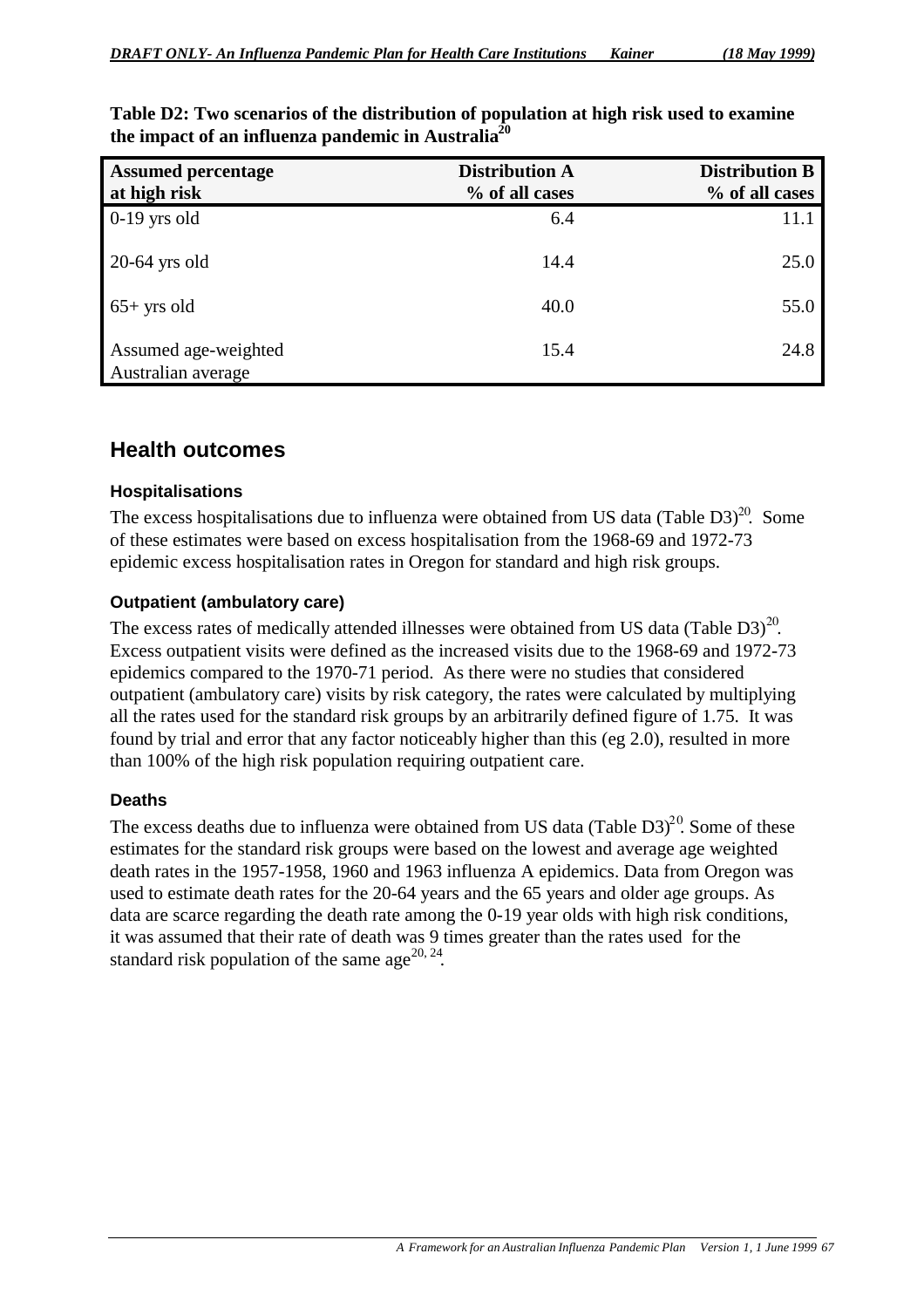| <b>Variable</b>                     | <b>Lower estimate</b> | "Most likely" | <b>Upper estimate</b> |
|-------------------------------------|-----------------------|---------------|-----------------------|
| <b>Hospitalisations (per 1000)</b>  |                       |               |                       |
| <b>Standard risk</b>                |                       |               |                       |
| 0-19 yrs old (rate)                 | 0.57                  |               | 6.9                   |
| 20-64 yrs old (rate)                | 1.5                   |               | 12.0                  |
| $6+$ yrs old (rate)                 | 12.5                  |               | 15.8                  |
| "High risk"                         |                       |               |                       |
| $0-19$ yrs old (rate)               | 6.0                   |               | 21.4                  |
| 20-64 yrs old (rate)                | 6.9                   |               | 22.3                  |
| $65+$ yrs old (rate)                | 33.3                  |               | 68.4                  |
| Deaths (per 1000)                   |                       |               |                       |
| <b>Standard risk</b>                |                       |               |                       |
| 0-19 yrs old (rate)                 | 0.041                 | 0.07          | 0.30                  |
| 20-64 yrs old (rate)                | 0.21                  | 0.31          | 0.41                  |
| $65+$ yrs old (rate)                | 2.3                   | 3.51          | 4.52                  |
| "High risk"                         |                       |               |                       |
| $0-19$ yrs old (rate)               | 0.4                   | 0.6           | 21.9                  |
| 20-64 yrs old (rate)                | 0.8                   |               | 24.9                  |
| $65+$ yrs old (rate)                | 23.0                  |               | 29.6                  |
| <b>Outpatient visits (per 1000)</b> |                       |               |                       |
| <b>Standard risk</b>                |                       |               |                       |
| 0-19 yrs old (rate)                 | 471                   |               | 548                   |
| 20-64 yrs old (rate)                | 333                   |               | 370                   |
| $65+$ yrs old (rate)                | 375                   |               | 389                   |
| "High risk"                         |                       |               |                       |
| $0-19$ yrs old (rate)               | 825                   |               | 958                   |
| 20-64 yrs old (rate)                | 583                   |               | 647                   |
| $65+$ yrs old (rate)                | 656                   |               | 682                   |

**Table D3: Variables used to define the distribution of health outcomes of those with clinical influenza (Rates per 1000 symptomatic cases, each case requiring at least half a day off work)<sup>20</sup>**

The number of excess hospitalisations (Table D4), deaths (Table D5) and outpatient visits (Table D6) for various gross attack rates are presented below. The gross attack rate was defined as the number of symptomatic cases of illness (severe enough to take at least half a day off work) caused by influenza per unit population. Within each gross attack rate, the lower range estimate is calculated using distribution A (Table D.2) and the lower estimates from Table D.3. Distribution B (Table D.2) and the higher estimates from Table D.3 result in the upper range estimate.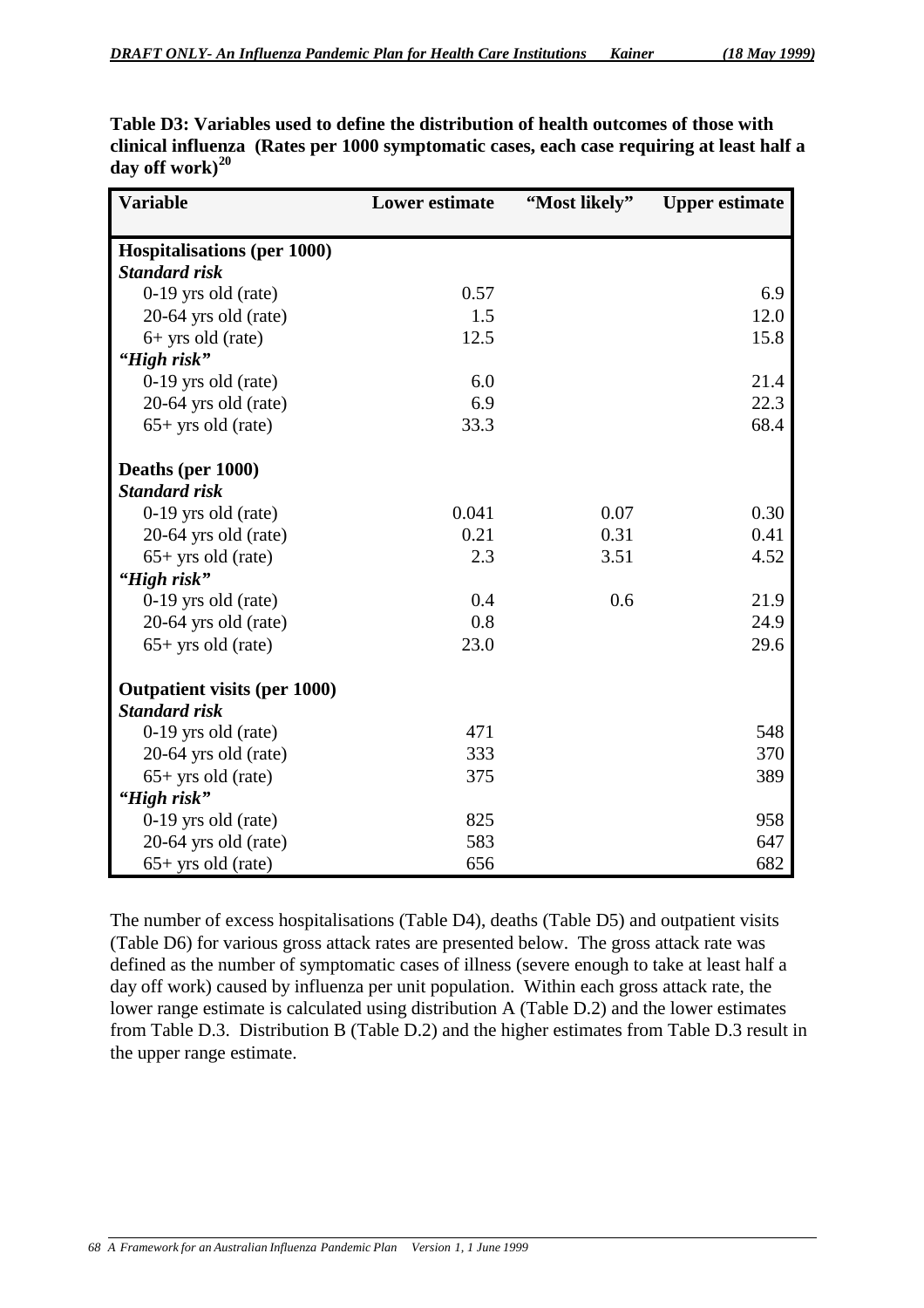| <b>Attack</b><br>rate* | <b>Distribution A</b><br>lower estimates | <b>Distribution B</b><br>lower estimates | <b>Distribution A</b><br>higher estimates | <b>Distribution B</b><br>higher estimates |
|------------------------|------------------------------------------|------------------------------------------|-------------------------------------------|-------------------------------------------|
| 0.10                   | 1,926                                    | 2,289                                    | 6,788                                     | 7,598                                     |
| 0.15                   | 2,889                                    | 3,433                                    | 10,182                                    | 11,397                                    |
| 0.20                   | 3,852                                    | 4,578                                    | 13,576                                    | 15,196                                    |
| 0.25                   | 4,814                                    | 5,722                                    | 16,970                                    | 18,995                                    |
| 0.30                   | 5,777                                    | 6,867                                    | 20,364                                    | 22,795                                    |
| 0.35                   | 6,740                                    | 8,011                                    | 23,758                                    | 30,393                                    |
| 0.40                   | 7,703                                    | 9,156                                    | 27,151                                    | 30,393                                    |
| 0.45                   | 8,666                                    | 10,300                                   | 30,545                                    | 34,192                                    |

**Table D4: Estimates of the excess number of persons hospitalised secondary to influenza or its complications in Victoria**

\*The attack rate is the proportion of the Victorian population with symptomatic influenza (severe enough to take at least half a day off work)

| <b>Attack</b> |       | Distribution A Distribution B   | <b>Distribution A</b> | <b>Distribution B</b> |
|---------------|-------|---------------------------------|-----------------------|-----------------------|
| rate*         |       | lower estimates lower estimates | higher estimates      | higher estimates      |
| 0.10          | 691   | 887                             | 2,116                 | 3,166                 |
| 0.15          | 1,037 | 1,331                           | 3,174                 | 4,749                 |
| 0.20          | 1,383 | 1,774                           | 4,232                 | 6,332                 |
| 0.25          | 1,729 | 2,218                           | 5,290                 | 7,915                 |
| 0.30          | 2,074 | 2,661                           | 6,348                 | 9,498                 |
| 0.35          | 2,420 | 3,105                           | 7,406                 | 12,664                |
| 0.40          | 2,766 | 3,548                           | 8,464                 | 12,664                |
| 0.45          | 3,112 | 3,992                           | 9,522                 | 14,247                |

**Table D5: Estimates of the excess number of persons dying secondary to influenza or its complications in Victoria**

\*The attack rate is the proportion of the Victorian population with symptomatic influenza (severe enough to take at least half a day off work)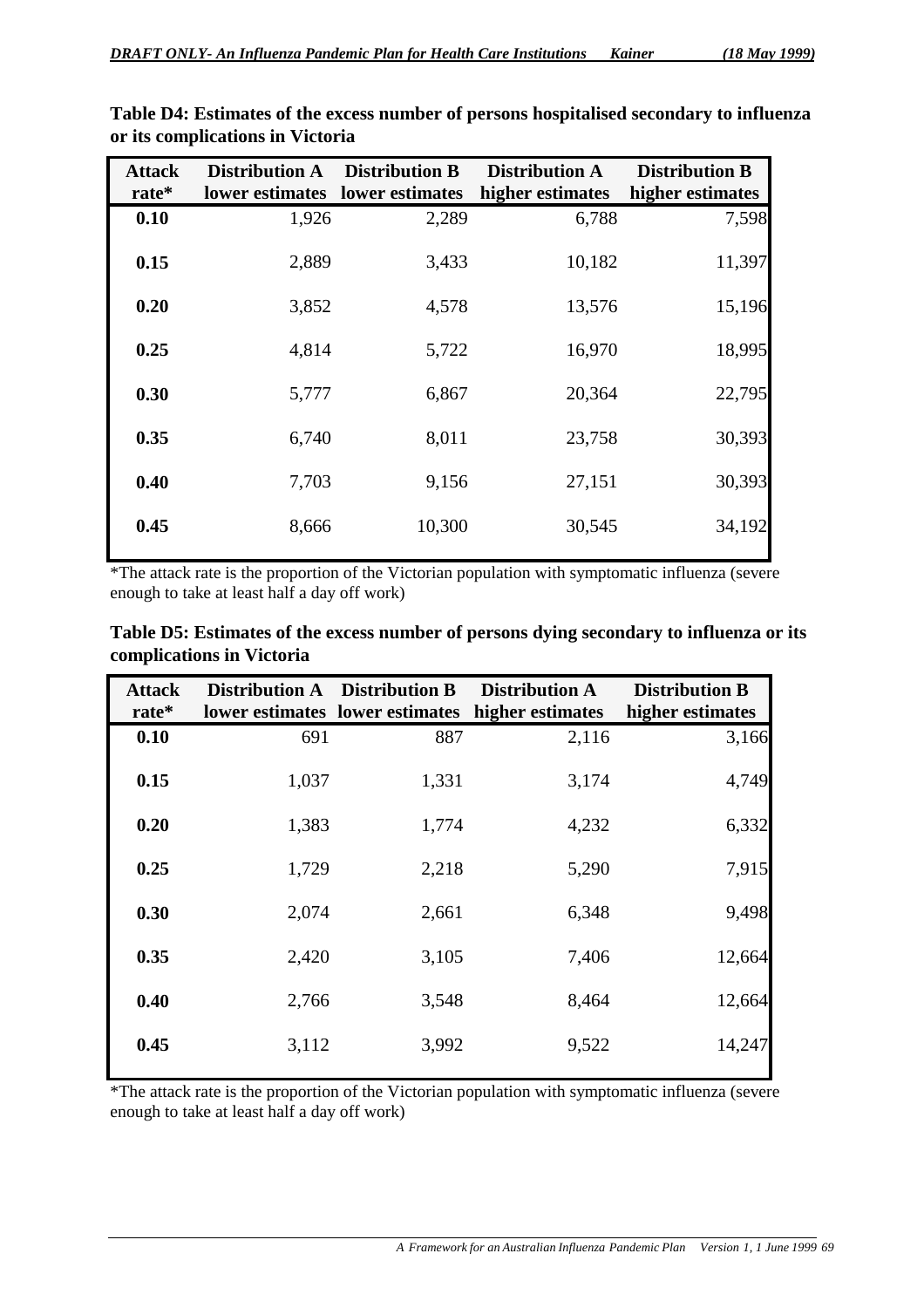| <b>Attack</b> | <b>Distribution A</b> | <b>Distribution B</b> | <b>Distribution A</b> | <b>Distribution B</b> |
|---------------|-----------------------|-----------------------|-----------------------|-----------------------|
| rate*         | lower estimates       | lower estimates       | higher estimates      | higher estimates      |
| 0.10          | 191,374               | 202,469               | 213,841               | 226,080               |
| 0.15          | 287,061               | 303,703               | 320,761               | 339,121               |
| 0.20          | 382,748               | 404,937               | 427,681               | 452,161               |
| 0.25          | 478,434               | 506,172               | 534,602               | 565,201               |
| 0.30          | 574,121               | 607,406               | 641,522               | 678,241               |
| 0.35          | 669,808               | 708,641               | 748,442               | 904,322               |
| 0.40          | 765,495               | 809,875               | 855,362               | 904,322               |
| 0.45          | 861,182               | 911,109               | 962,283               | 1,017,362             |

**Table D6: Estimates of the excess number of persons visiting as outpatients secondary to influenza or its complications in Victoria**

\*The attack rate is the proportion of the Victorian population with symptomatic influenza (severe enough to take at least half a day off work)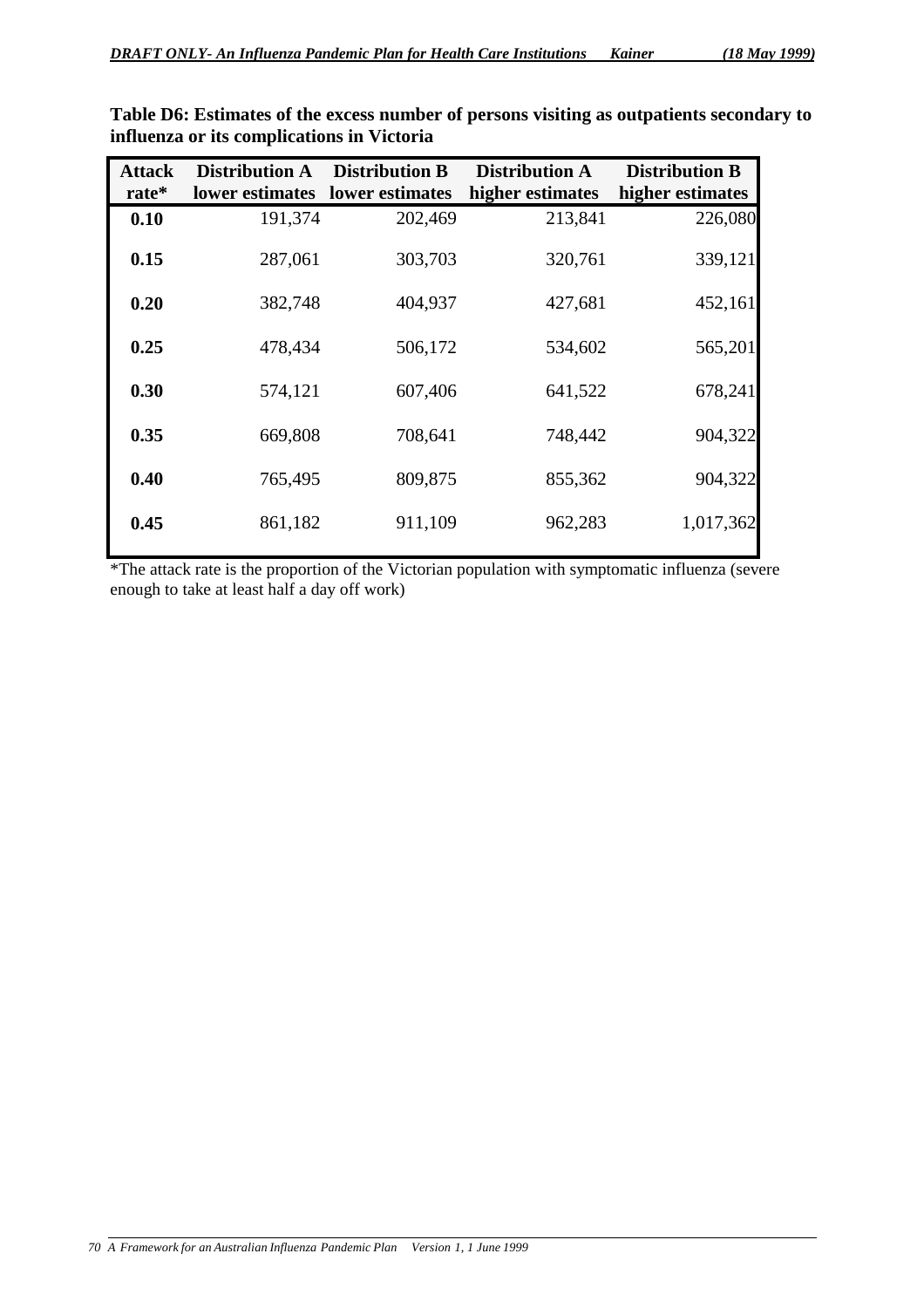# **APPENDIX E:**

# **COMMUNICATION**

# **Dissemination of information to medical practitioners**

## **Medical Practitioners' Board of Victoria**

The Medical Practitioner's Board of Victoria has the mailing addresses of all currently registered medical practitioners. As of December 1998, there are approximately 14,000 registered medical practitioners in Victoria.

The Board makes available to the public the names and public listed addresses. This list can be used for mail-outs (Medical Practitioners' Board of Victoria uses a mailing centre). About 50 medical practitioners in Victoria are not on the above list and do not have a publicly listed address. The Medical Practitioners' Board of Victoria is probably willing to perform a limited mail-out to these medical practitioners.

Every year, the registration of about 500 medical practitioners lapses (due to failure to pay the annual registration fee or change of address). About 150 of these medical practitioners have moved overseas. Most of the others will be made aware that they are not registered, as payment (from the Health Insurance Commission) will cease. The exception is the medical practitioner working exclusively in public hospitals, who does not get paid via the Health Insurance Commission; however, public hospitals usually check that registration is current. Therefore, it is not likely to be cost effective to mail out to the archived addresses. Dr J Katsoris from the Medical Practitioner's Board of Victoria estimates this response to be less than 20% (January 1999).

The Medical Practitioners' Board of Victoria does not have telephone, facsimile or e-mail contacts for any medical practitioners.

Although the Board collects information on the number of hours medical practitioners work, and which specialty they practice in, this information is only available as aggregate data (not doctor identifying data). Hence mailing lists cannot be directed to a specific specialty.

## **Specialist Societies and Colleges**

The following specialist societies could be contacted: Royal Australasian College of General Practitioners, Royal Australasian College of Obstetrics and Gynaecology, Royal Australasian College of Surgeons, Royal Australasian College of Physicians, Australian and New Zealand Intensive Care Society, Australasian Society for Infectious Diseases, Thoracic Society of Australia and New Zealand.

These bodies may be willing to supply mailing labels and other details, including the number of general practitioners (part time *vs* full time), and a listing of specialists who could be redeployed as a result of cancellation of elective admissions.

## **Department of Human Services**

The immunisation section of the Victorian Department of Human Services has an accurate and up-to-date list of the address of practices of general practitioners. Vaccines in Victoria are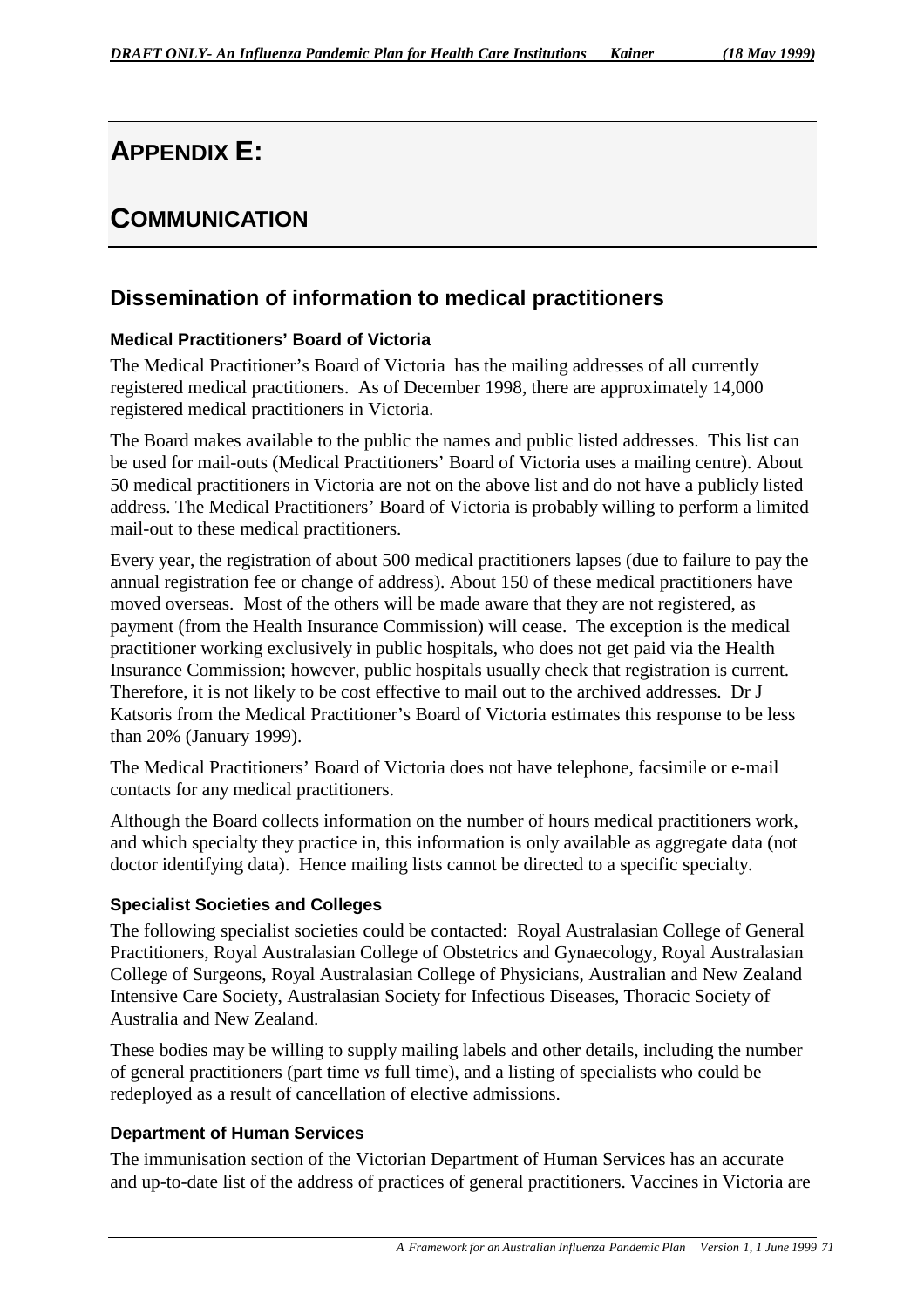distributed centrally with the aid of this database. The database could be gradually expanded to include other contact details such as phone, facsimile and e-mail contacts.

# **Dissemination of information to nurses**

The Nurses Board of Victoria newsletter "Nexus" is sent out twice a year to all nurses. It is possible to write a short feature article *re* influenza pandemic planning, to raise awareness amongst nursing staff. Contact person is Barbara Carter ph 03 9613 0333.

# **General communication strategies**

- Newspapers
- Television
- Radio- talk-back shows, news, health report
- Internet sites, eg
	- $\triangleright$  Department of Human Services home page
	- $\triangleright$  professional organisation home page
	- ¾ links to WHO, CDC (US Centers for Disease Control), NEMRN (National Emergency Media Relations Network)
- Leaflets to
	- $\triangleright$  shopping centres
	- $\triangleright$  chemists
	- $\triangleright$  post office
	- $\triangleright$  schools
	- $\triangleright$  councils
	- $\triangleright$  general practitioners
- Mail-out via Medical Practitioners' Board of Victoria.
- Newsletters for professional organisations, eg
	- ¾ Nursing staff– contact Barbara Carter (Victorian Nurses Board)
- Professional journals, eg
	- $\triangleright$  Medical Journal of Australia.
	- $\triangleright$  Australian Family Physician.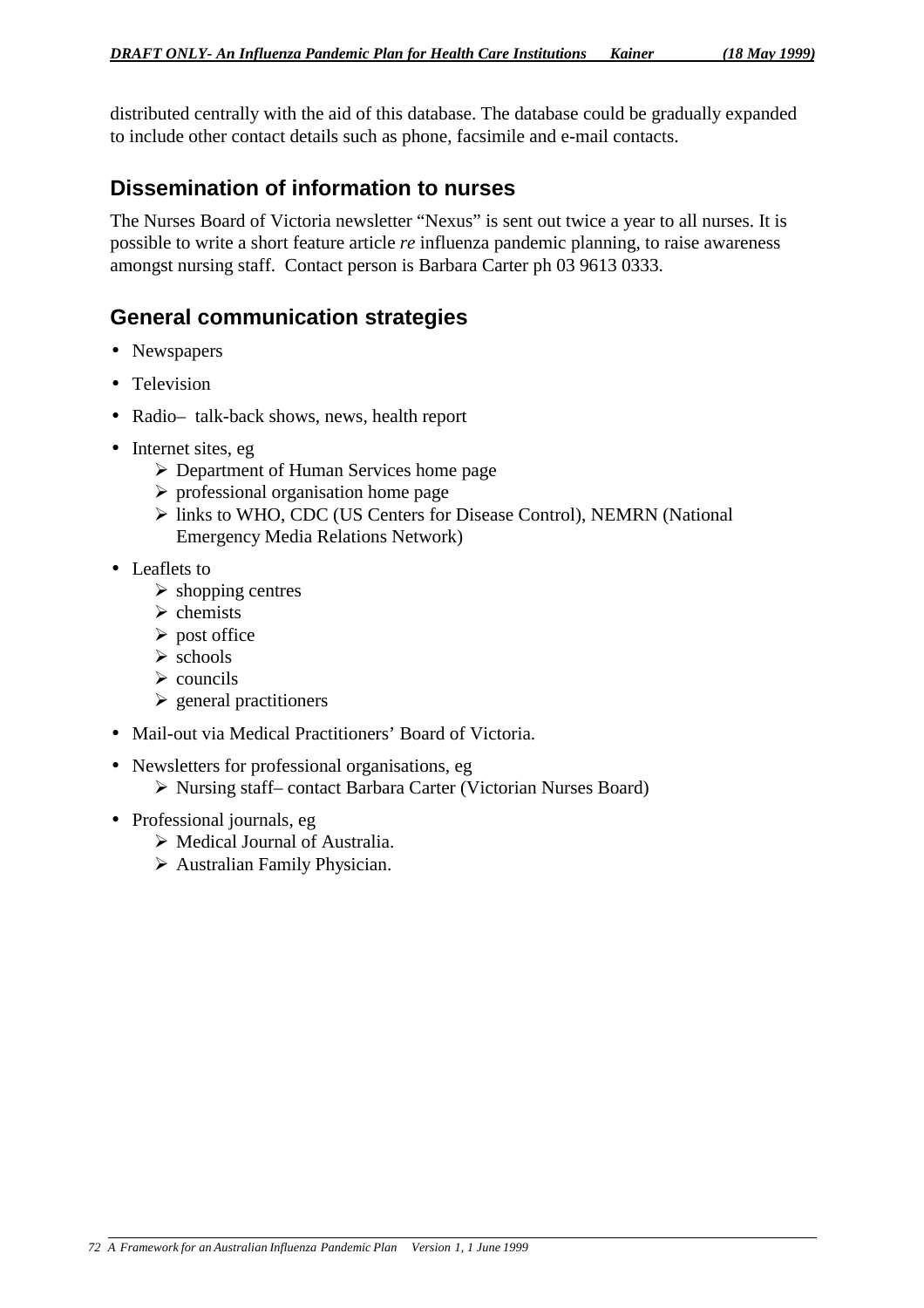# **APPENDIX F:**

# **MEDICAL WORKFORCE**

The following information is abstracted from the Royal Australasian College of Physicians Clinical Workforce in Internal Medicine and Paediatrics in Australia, 1997 Report<sup>26</sup>. The number of consultant physicians in adult and paediatric medicine in 1997 is shown in Table F1. Table F2 gives an indication of the type of practice that physicians in Australia are engaged in. The number of physicians per specialty in Victoria are shown in Table F3.

|                                                                    | <b>General</b><br><b>Consultant</b> | <b>Specialist</b><br><b>Consultant</b> | All<br><b>Physicians</b> |
|--------------------------------------------------------------------|-------------------------------------|----------------------------------------|--------------------------|
| <b>Adults medicine:</b>                                            |                                     |                                        |                          |
| <b>Number of consultants</b>                                       | 130                                 | 658                                    | 788                      |
| Ratio of population aged $15+$ in<br>thousands per consultant      | 28.1                                | 5.6                                    | 4.6                      |
| <b>Paediatrics:</b>                                                |                                     |                                        |                          |
| <b>Number of consultants</b>                                       | 93                                  | 93                                     | 186                      |
| Ratio of population aged 0-14<br>years in thousands per consultant | 10.2                                | 10.2                                   | 5.1                      |

## **Table F1: Number of consultant physicians and paediatricians in Victoria<sup>26</sup>**

# **Table F2: Type of practice for Australian physicians and paediatricians<sup>26</sup>**

| Consultant physician in adult general medicine                                                     | 3%  |
|----------------------------------------------------------------------------------------------------|-----|
| Consultant physician in adult general medicine with a specialty interest                           | 8%  |
| Consultant physician in a specialty field in adult medicine                                        | 53% |
| General physician in a specialty field in adult medicine but with general<br>responsibilities      | 12% |
| Consultant in general paediatrics                                                                  | 7%  |
| Consultant paediatrician in a specialty field                                                      | 4%  |
| Consultant paediatrician in a specialty field, but with responsibilities in general<br>paediatrics | 9%  |
| Specialist physician (practice includes non-referred patients)                                     | 2%  |
| Trainee (admitted to fellowship but engaged in further training)                                   | 1%  |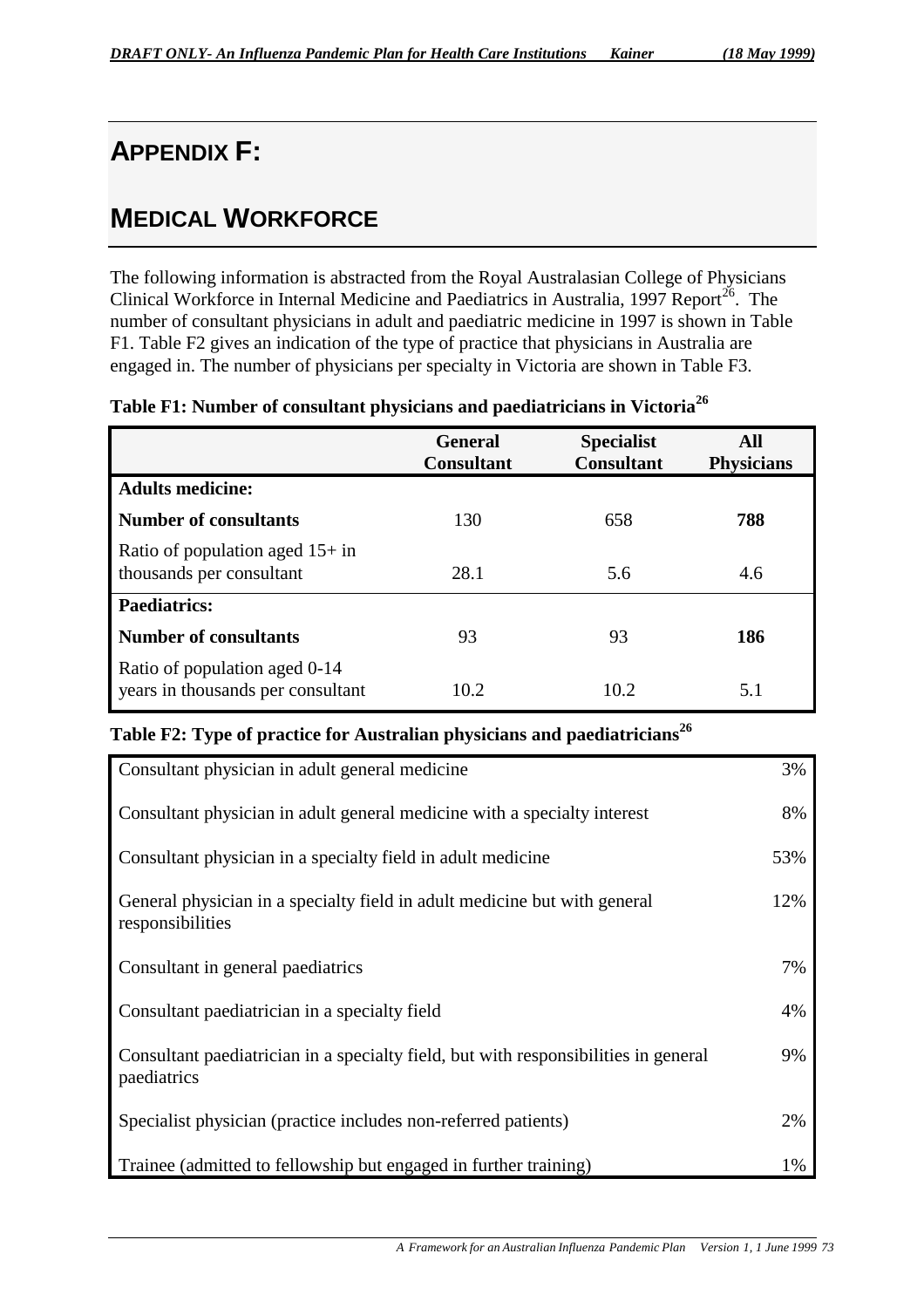|                                | <b>Number of Consultant</b> | <b>Number of Paediatricians</b> |
|--------------------------------|-----------------------------|---------------------------------|
|                                | physicians                  | [ratio of population aged 0-    |
|                                | [ratio of population aged   | 14 years in thousands per       |
|                                | 15+ in thousands per        | consultant adult physician]     |
|                                | consultant adult physician] |                                 |
| Cardiology                     | 117                         | $\overline{7}$                  |
|                                | [31.3]                      | [135.4]                         |
| Gastroenterology and           | 73                          | 7                               |
| Hepatology                     | [50.1]                      | [135.4]                         |
| Thoracic Medicine              | 38                          | 7                               |
|                                | [96.2]                      | [135.4]                         |
| Endocrinology                  | 62                          | 6                               |
|                                | [59.0]                      | [158.0]                         |
| Rheumatology                   | 50                          | $\overline{2}$                  |
|                                | [73.1]                      | [474.0]                         |
| Nephrology                     | 38                          | 5                               |
|                                | [96.2]                      | [189.6]                         |
| Haematology                    | 33                          | combined with Medical           |
|                                | [110.8]                     | Oncology                        |
| Geriatrics                     | 39                          | NA                              |
|                                | [93.8]                      |                                 |
| <b>Medical Oncology</b>        | 40                          | 7                               |
|                                | [91.4]                      | [135.4]                         |
| Nuclear Medicine               | 21                          |                                 |
|                                | [174.2]                     |                                 |
| <b>Infectious Diseases</b>     | 29                          | $\overline{2}$                  |
|                                | [126.1]                     | [474.0]                         |
| <b>Intensive Care</b>          | 17                          | 3                               |
|                                | [215.1]                     | [316.0]                         |
| Immunology & Allergy           | 14                          | $\overline{4}$                  |
|                                | [261.2]                     | [237.0]                         |
| Rehabilitation                 | $\overline{7}$              |                                 |
|                                | [522.5]                     |                                 |
| <b>Radiation Oncology</b>      | 5                           |                                 |
|                                | [1219.1]                    |                                 |
| Pain and Palliative Care       |                             |                                 |
|                                | [3657.2]                    |                                 |
| <b>Clinical Pharmacology</b>   | 1                           |                                 |
|                                | [3657.2]                    |                                 |
| <b>Clinical Genetics</b>       | 1                           | 3                               |
|                                | [3657.2]                    | [316.0]                         |
| Neonatology                    | <b>NA</b>                   | 23                              |
|                                |                             | [41.2]                          |
| Developmental and              | <b>NA</b>                   | 4                               |
| <b>Behavioural Paediatrics</b> |                             | [237.0]                         |

| Table F3: Number of specialist physicians and specialist paediatricians in Victoria: |  |
|--------------------------------------------------------------------------------------|--|
| $1997^{26}$                                                                          |  |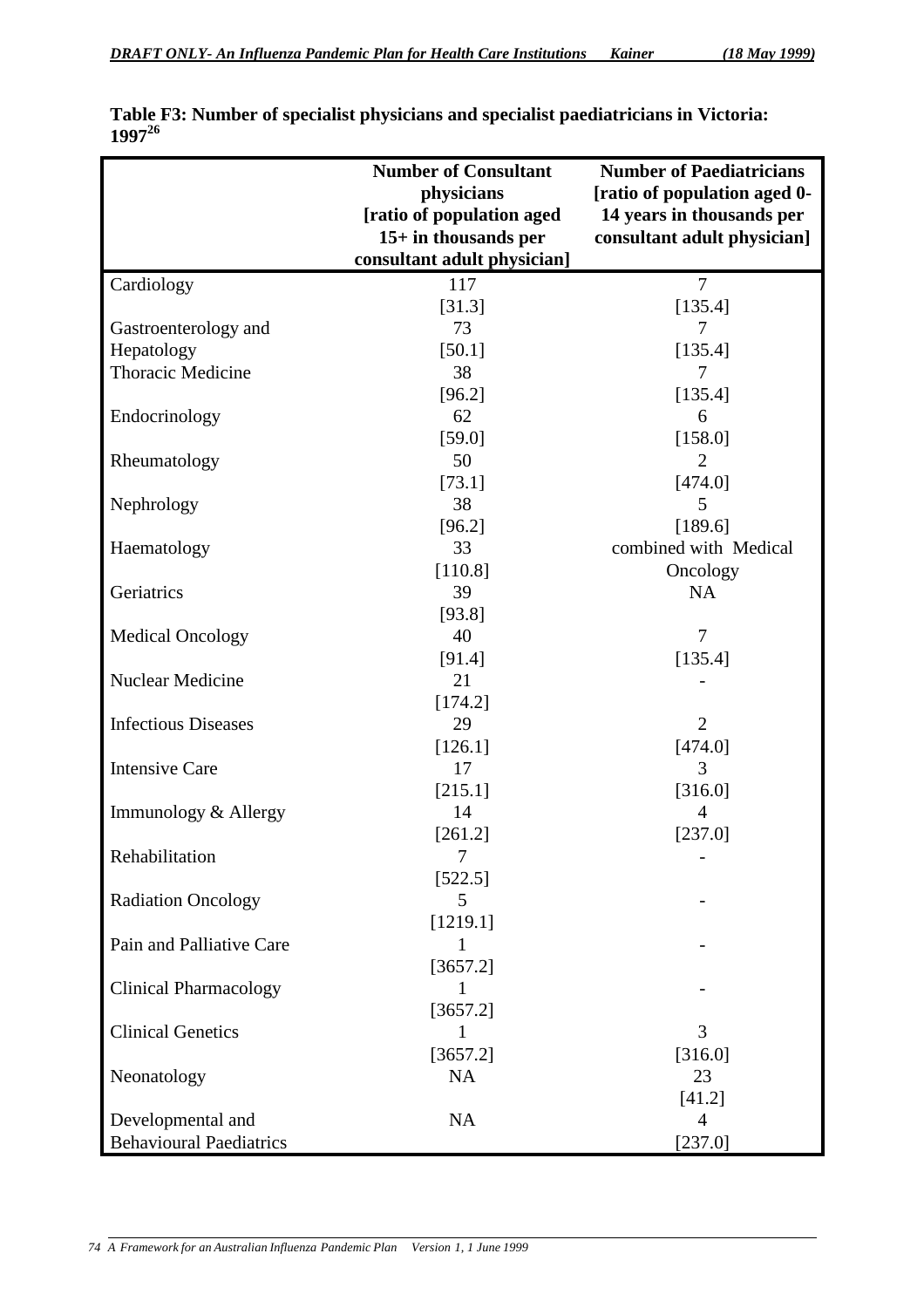# **APPENDIX G:**

# **COMMUNITY FACT SHEETS AND GP GUIDELINES**

Three fact sheets have been prepared to help people in the community recognise when they should seek medical attention from their general practitioner:

- Adults and Influenza (Fact Sheet 1)
- Children and Influenza (Fact Sheet 2)
- Is Your Baby Seriously Ill? (Fact Sheet 3)

The third fact sheet is not specific to influenza and is adapted from Peter Hewson's work $^{27,28}$ .

Guidelines have also been prepared for general practitioners, to assist them in the diagnosis and management of influenza and its complications.

These fact sheets and guidelines should be photocopied and distributed as needed.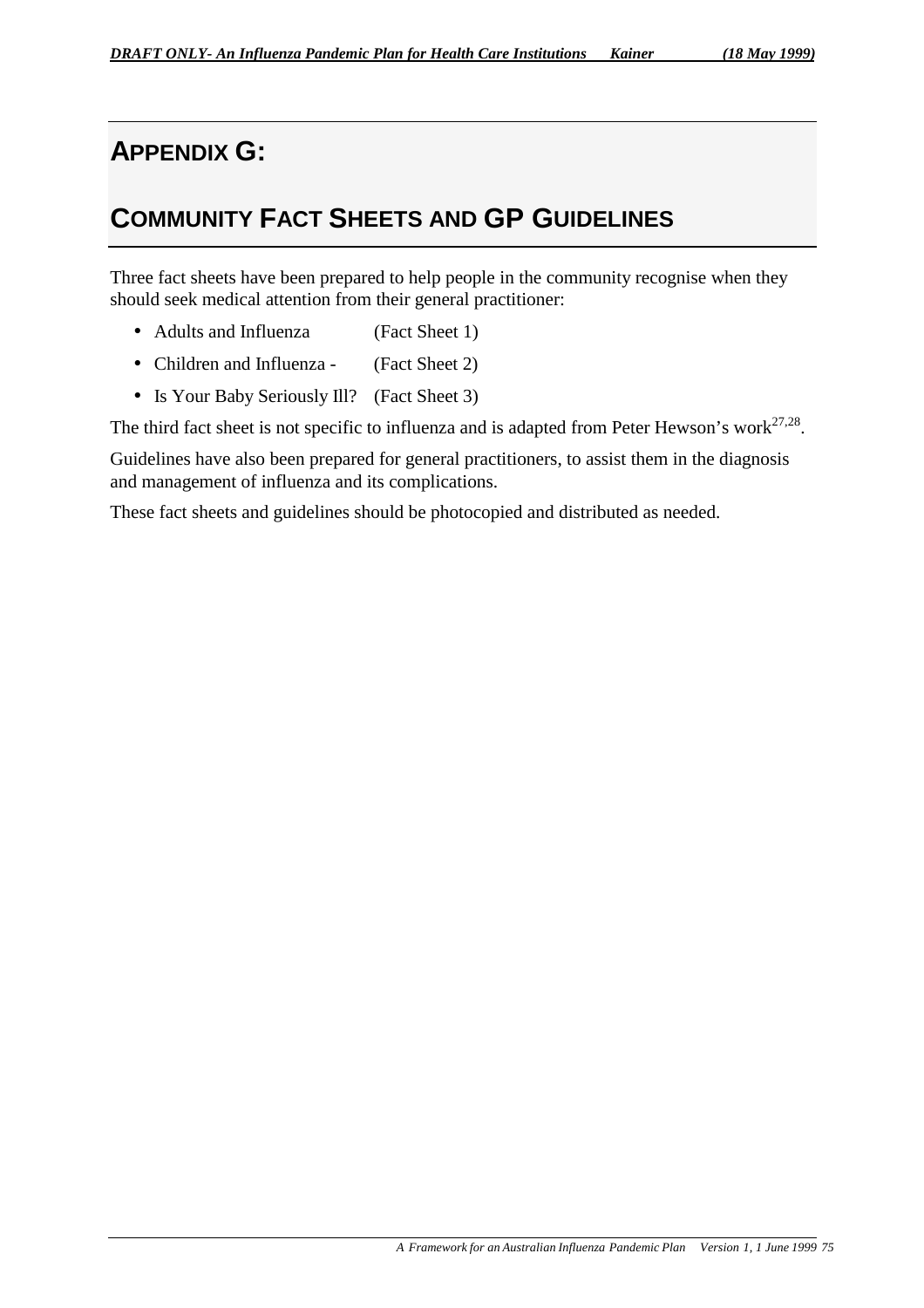# **Adults and Influenza**

#### **What causes influenza?**

Influenza is caused by a virus.

#### **What are the symptoms?**

Influenza usually causes at least two or three of the following symptoms:

- Sudden onset of fever
- Aches and pains
- Severe fatigue
- Headache
- Cough
- Sore throat
- Stuffy or runny nose.

#### **How does it spread?**

Influenza is very infectious. It spreads

- through the air, by coughing, sneezing, and
- on hands, cups, cutlery, handkerchiefs, or other objects that have been in contact with the mouth or nose.

Adults are infectious for 5 days after the symptoms appear, and children for 7 days.

#### **Don't let others catch it from you**

- Do not go to work.
- Do not go shopping.
- Do not go to school or university.
- Do not share eating or drinking utensils (eg cups, cutlery).
- Don't get close to uninfected friends and relatives.

#### **How soon long does it last?**

The symptoms usually start to clear up after about 5 to 7 days.

#### **Do antibiotics help?**

Antibiotics do *not* work against viruses, so they have no effect on influenza itself. Some people may need antibiotics because they have a secondary infection as well as influenza.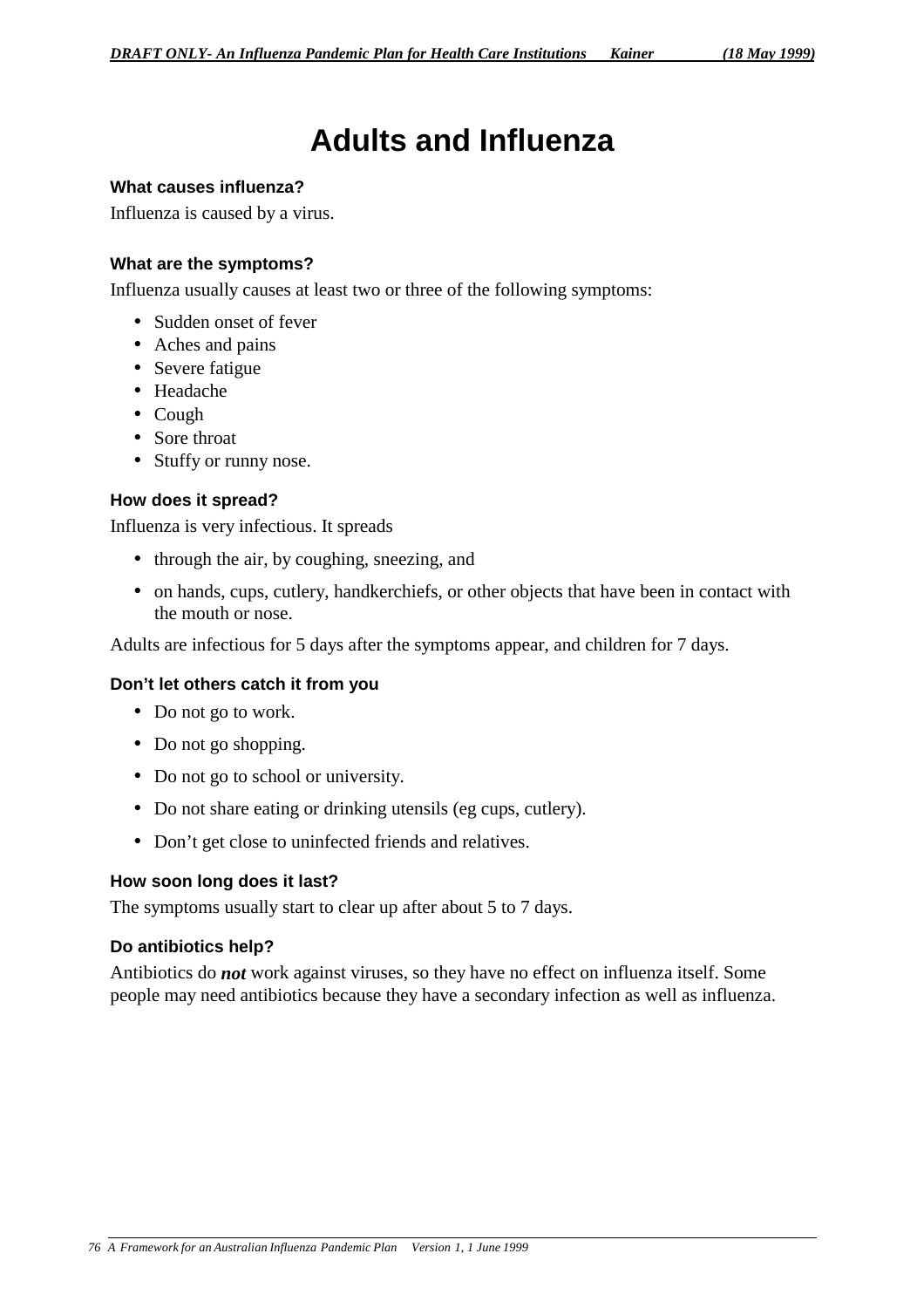**Contact a doctor as soon as possible** if you have symptoms of influenza *and* any of the following:

- **Aged 65** years or more
- **Pregnancy**
- A chronic condition such as:
	- ¾ **asthma**, severe enough to need oral steroids, or to have been in hospital or to a hospital emergency department
	- ¾ **emphysema** or chronic obstructive airways disease (COAD)
	- ¾ **diabetes** (unstable diabetes needing hospitalisation, or diabetes requiring insulin)
	- ¾ **heart failure**
	- ¾ **organ transplant** (kidney, liver, lung, heart)
- **Travel** to Asia, Africa or South America within the last 3 months (the symptoms could be due to a tropical disease such as malaria)
- **A rash**
- **You have seen a doctor** or been in hospital during the past 3 months

# **Look After Yourself**

- Get plenty of rest.
- Drink plenty of fluids (the urine should be clear if it is dark and concentrated, you need to drink more).
- For aches and pains, use paracetamol (Panadol<sup>TM</sup>) regularly for adults, two tablets every 4 hours, up to 8 tablets a day
- Keep taking your usual medications (eg for high blood pressure, heart condition, asthma, diabetes), and follow the management plan for these conditions.
- Avoid aspirin if you are aged 15 or younger, or if you take the drug, Warfarin.

## **See a doctor if,** despite these instructions, you

- develop a rash *or*
- become drowsy *or*
- get worse (eg the cough gets worse) *or*
- become short of breath *or*
- get sharp pains in your chest when you breathe in deeply.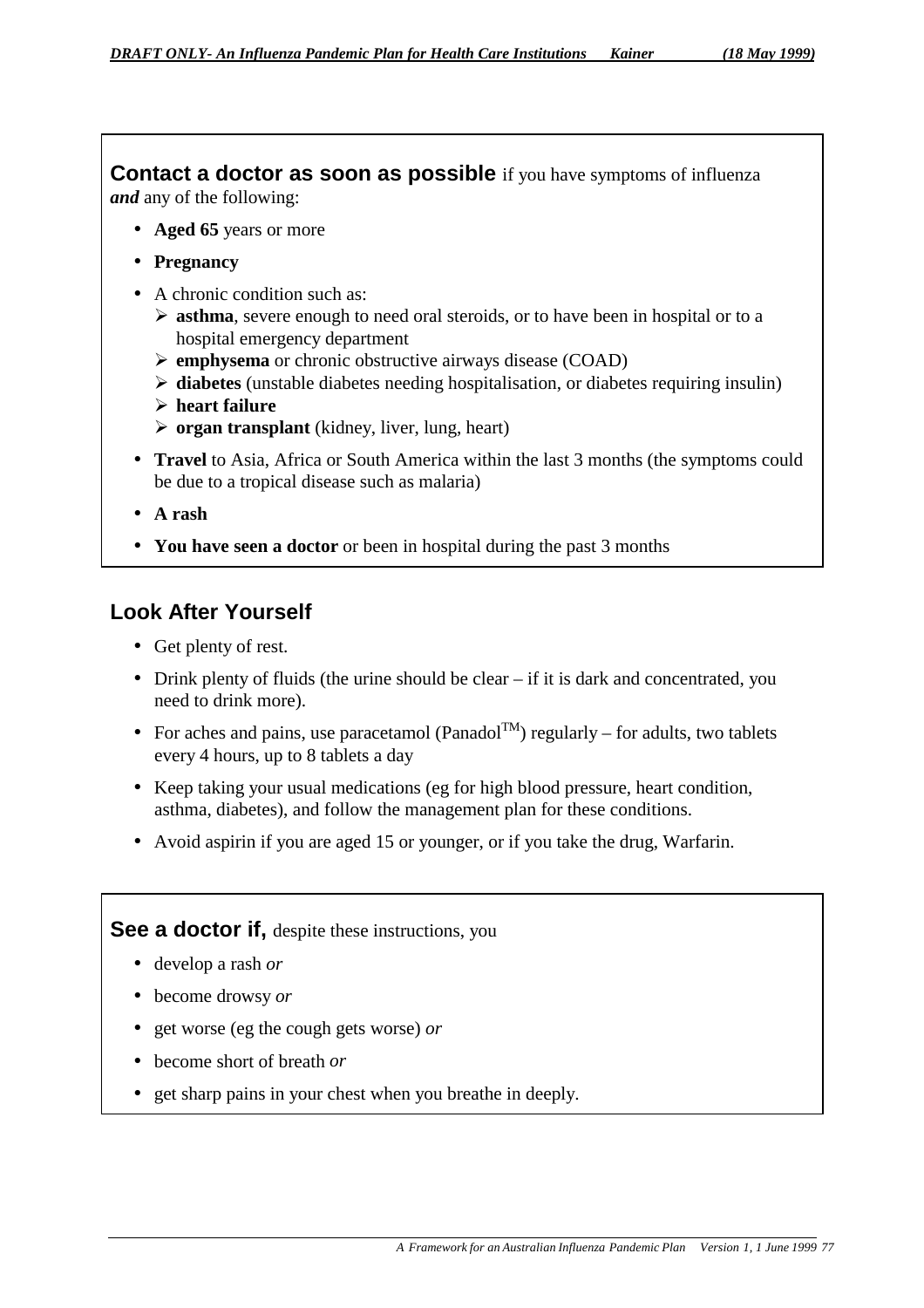# **Children and Influenza**

#### **What is influenza?**

Influenza is a highly infectious illness, caused by a virus.

#### **What are the symptoms?**

Influenza in children usually causes at least two or three of the following symptoms:

- Sudden onset of fever
- Aches and pains
- Severe fatigue
- Headache
- Cough
- Sore throat
- Stuffy or runny nose
- Noisy breathing (croup)
- Not eating enough
- Not drinking enough

## **Contact a doctor if…**

… your child has any of these symptoms AND

- is under one year old
- was born prematurely and is now less that two years old
- has been in hospital within the last three months
- needs to see a doctor often, for example, for:
	- $\triangleright$  asthma especially if the child has needed need oral steroids, or hospital, or emergency treatment
	- $\triangleright$  cystic fibrosis or other chronic lung condition
	- $\triangleright$  diabetes
	- $\triangleright$  organ transplantation (kidney, liver, lung, heart)
	- $\triangleright$  cancer or leukaemia
- has travelled to Asia, Africa or South America within the last 3 months (the symptoms could be due to a tropical disease such as malaria)
- develops a rash
- becomes more drowsy than usual
- has trouble feeding
- does not drink enough
- develops noisy breathing or breathing difficulties
- complains of pains in the chest
- gets worse.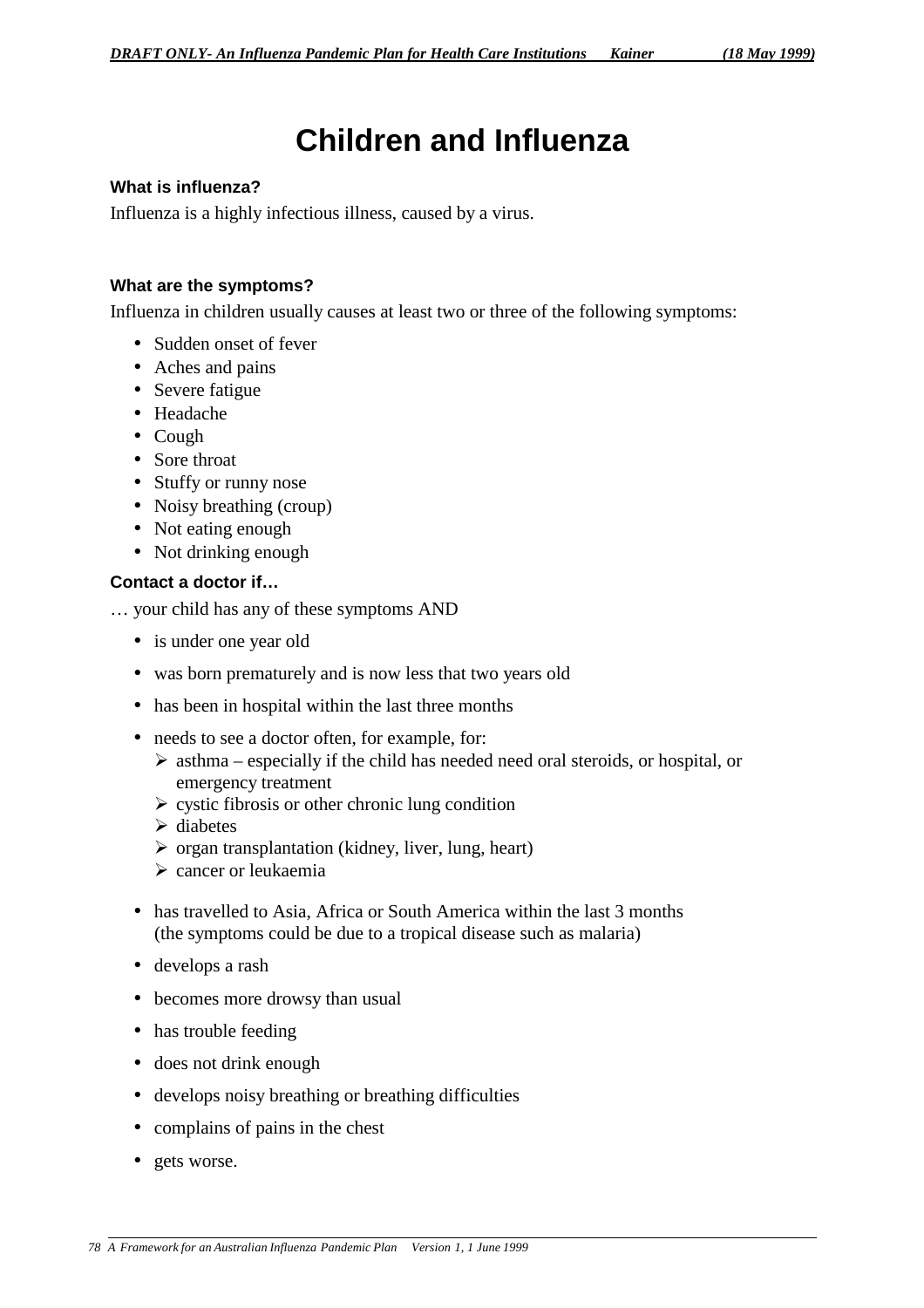## **What can you do for the child with influenza?**

- Do not send the child to school or day care.
- Encourage the child to drink more fluids.
- Use paracetamol (Panadol<sup>TM</sup>) for pain or discomfort.
- Continue usual medications (eg for asthma, diabetes) and follow the management plan for these conditions.
- Do NOT give aspirin.
- Antibiotics do NOT work against viruses, and are NOT effective against influenza.

#### **How does it spread?**

Influenza is very infectious. It spreads

- through the air, by coughing, sneezing, and
- on hands, cups, cutlery, handkerchiefs, or other objects that have been in contact with the mouth or nose.

Adults are infectious for 5 days after the symptoms appear, and children for 7 days.

## **What can you do to prevent others from catching influenza?**

- Do not send the child to day care.
- Do not send the child to school.
- Do not share eating or drinking utensils (eg cups, cutlery).
- Minimise close contact with uninfected friends and family.

#### **How soon long does the disease last?**

Generally the symptoms of influenza start to clear up after about 5 to 7 days.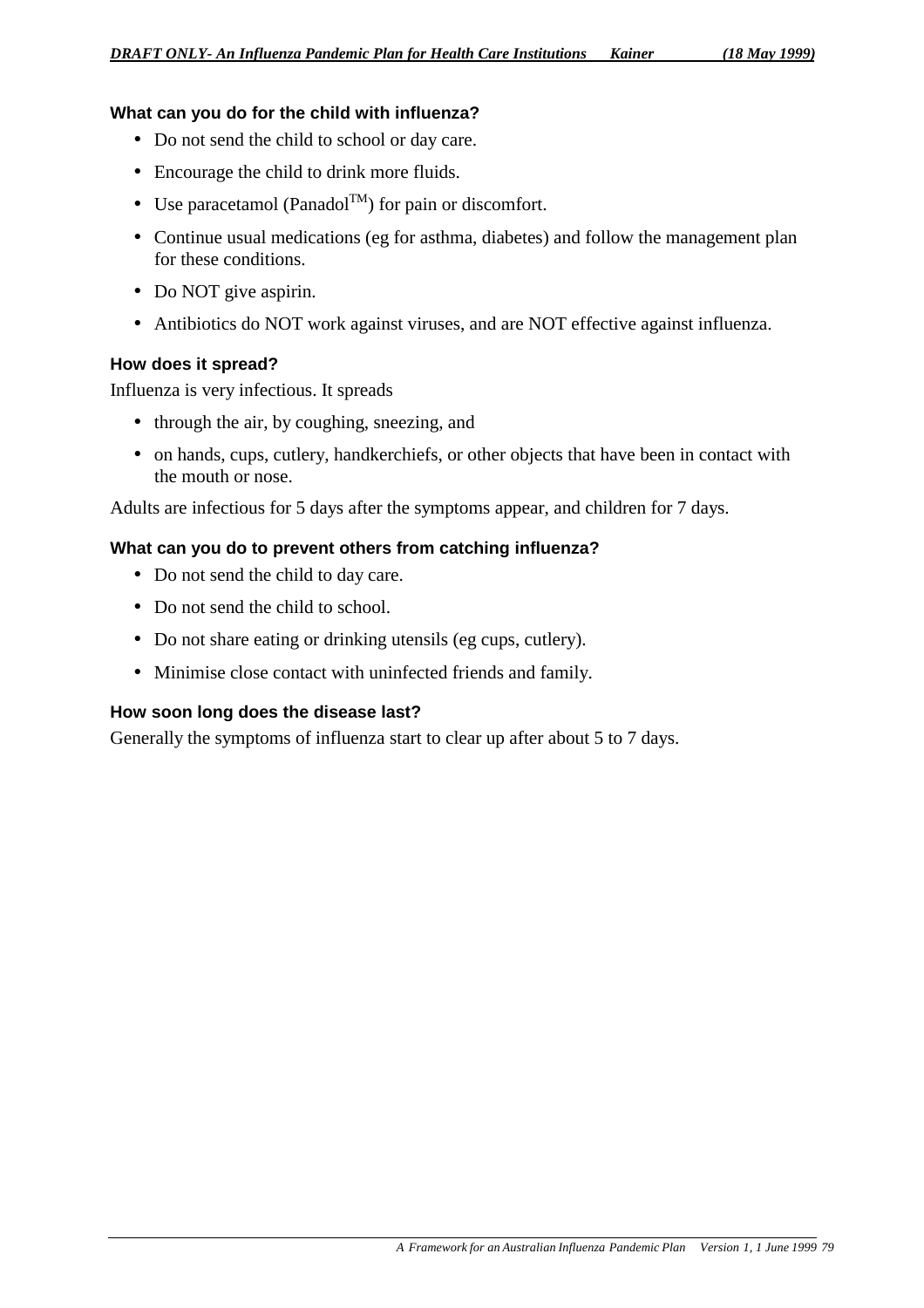# **Is Your Baby Seriously Ill?**

## **A Fact Sheet about infants under 12 months**

# **A for Arousal, Alertness and Activity**

Your baby could be seriously ill if it is...

♦ **more drowsy than usual**, can't wake properly, doesn't respond to you normally, and is less active. The more drowsy, the more likely the illness is serious. Periods of normal activity and alertness are a good sign.

# **B for Breathing difficulty**

Your baby could be seriously ill if it has...

♦ **a heaving chest**, drawing in its ribs and breast bone, or grunting with breathing.

# **C for Circulation**

Your baby could be seriously ill if it ...

♦ **suddenly becomes pale all over**, or its legs feel cold up to the knees.

# **Fluids in:**

Your baby could be seriously ill if it...

♦ **feeds less than half the normal amount over 24 hours**. If your baby is breast fed, keep note over 24 hours of how often it feeds and for how long. If bottle fed, count up the volume of milk taken over 24 hours and compare it to your baby's normal intake.

# **Fluids out:**

Your baby could be seriously ill if it...

♦ **has less than 4 wet nappies per 24 hours**, in a baby under 6 months of age.

## *See a doctor immediately if your baby*

- is pale, drowsy and hot
- is pale, inactive and cries
	- vomits green fluid
	- has convulsions
- stops breathing for more than 15 seconds.

# **The more warning signs, the greater the danger.**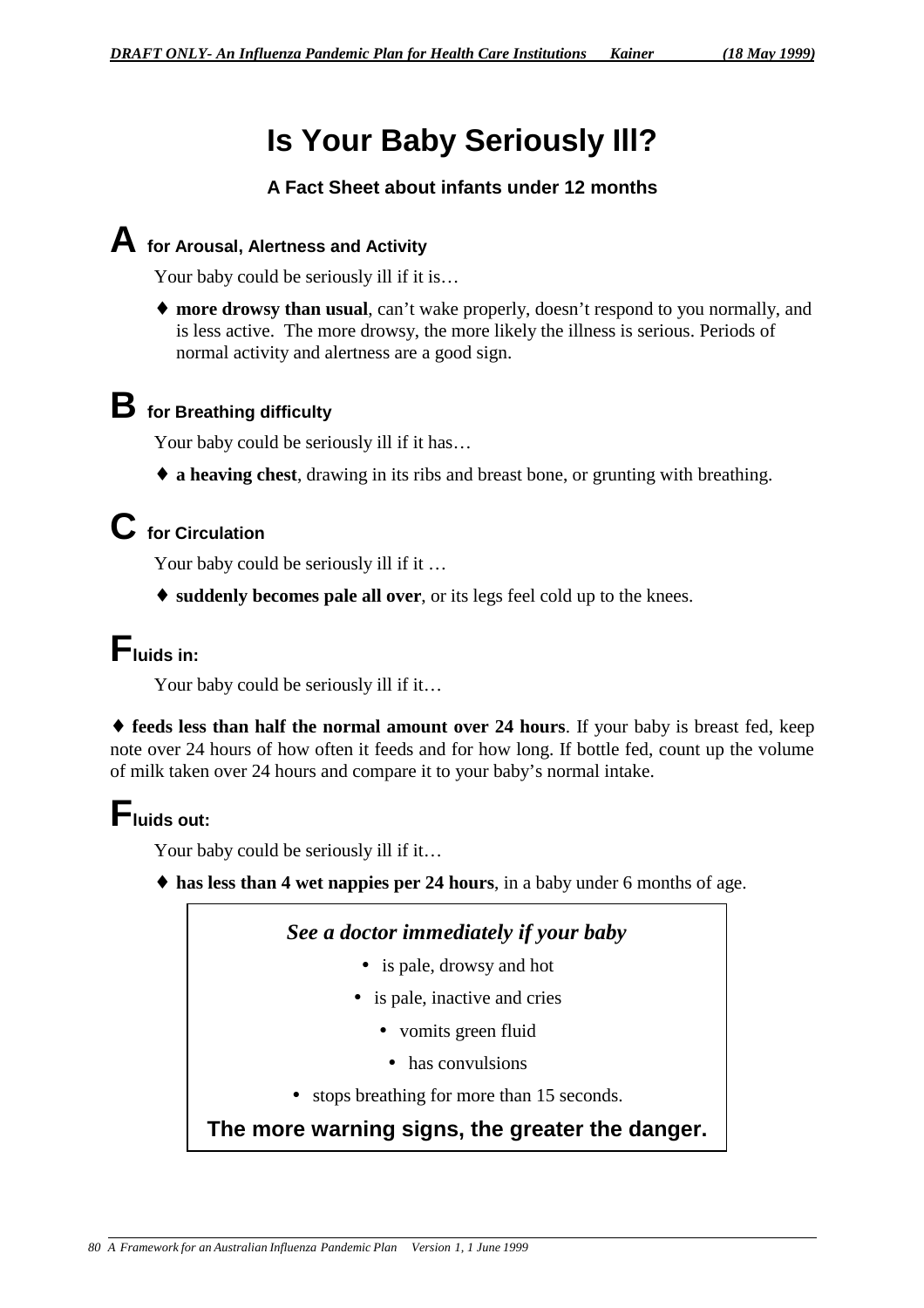# **Influenza in Adults and Children**

# **Guidelines for General Practitioners**

- **General observation:** Assess the degree of "sickness". See below for signs of serious illness in infants.
- **Differential diagnosis** is it influenza?. In particular, consider meningitis, septicaemia, other respiratory virus, malaria, typhoid (consider travel history), subarachnoid haemorrhage, heat stroke, CO poisoning
- **Assess for complications** (eg pneumonia).
- **Underlying disease**: (eg asthma, diabetes, heart failure): Assess severity.
- **Advise:** If otherwise healthy and no complications, advise bedrest, increased fluid intake, and analgesics (eg paracetamol). NB: Aspirin is contraindicated for children and adolescents
- **Commence antibiotics** if warranted. Prophylactic antibiotics *should not* be given. See next page for indications and antibiotic choice. **Advise on side-effects**: antibiotic-associated diarrhoea, oral rehydration solution.
- **Adjust regular medications**. Refer to other available guidelines on adjusting medications for asthma, heart failure, diabetes mellitus.
- **Commence on antivirals** (pending pandemic guidelines, and antiviral availability)
- **Consider pneumococcal vaccination** (if not given within the last 5 years, and pending availability). This represents "opportunistic vaccination".
- **Information:** Provide the patient with routine printed information on influenza in adults, children and how to recognise serious illness in young babies. Continue primary advice.
- **Arrange follow-up:** formal follow-up or phone 48 hours later for adults, 24 hours for children, at the GP's discretion. Ensure the person knows who to contact earlier if they/their child's condition deteriorates.
- **Monitor** patients for complications throughout the illness, including respiratory, CNS, cardiac, myositis, rhabdomyolysis/myoglobinuria, Reye's syndrome.

# **Refer to the emergency department**

- A person who is very "sick"
- Rapid deterioration (over 6-12 hours)
- Deterioration in the underlying condition (eg. asthma, diabetes)
- Doubt about the diagnosis
- Bacterial pneumonia in an adult at increased risk, ie
	- ¾ aged over 50 years *and/or*
		- ¾ history of neoplastic disease, CCF, CVD, renal disease, liver disease *and/or*
		- $\blacktriangleright$  altered mental status, respiratory rate ≥30/min, systolic BP >90mmHg, temp <35° or ≥40°
- Suspicion of pneumonia in a child
- Suspicion of primary influenzal pneumonitis
- Poor oxygen exchange.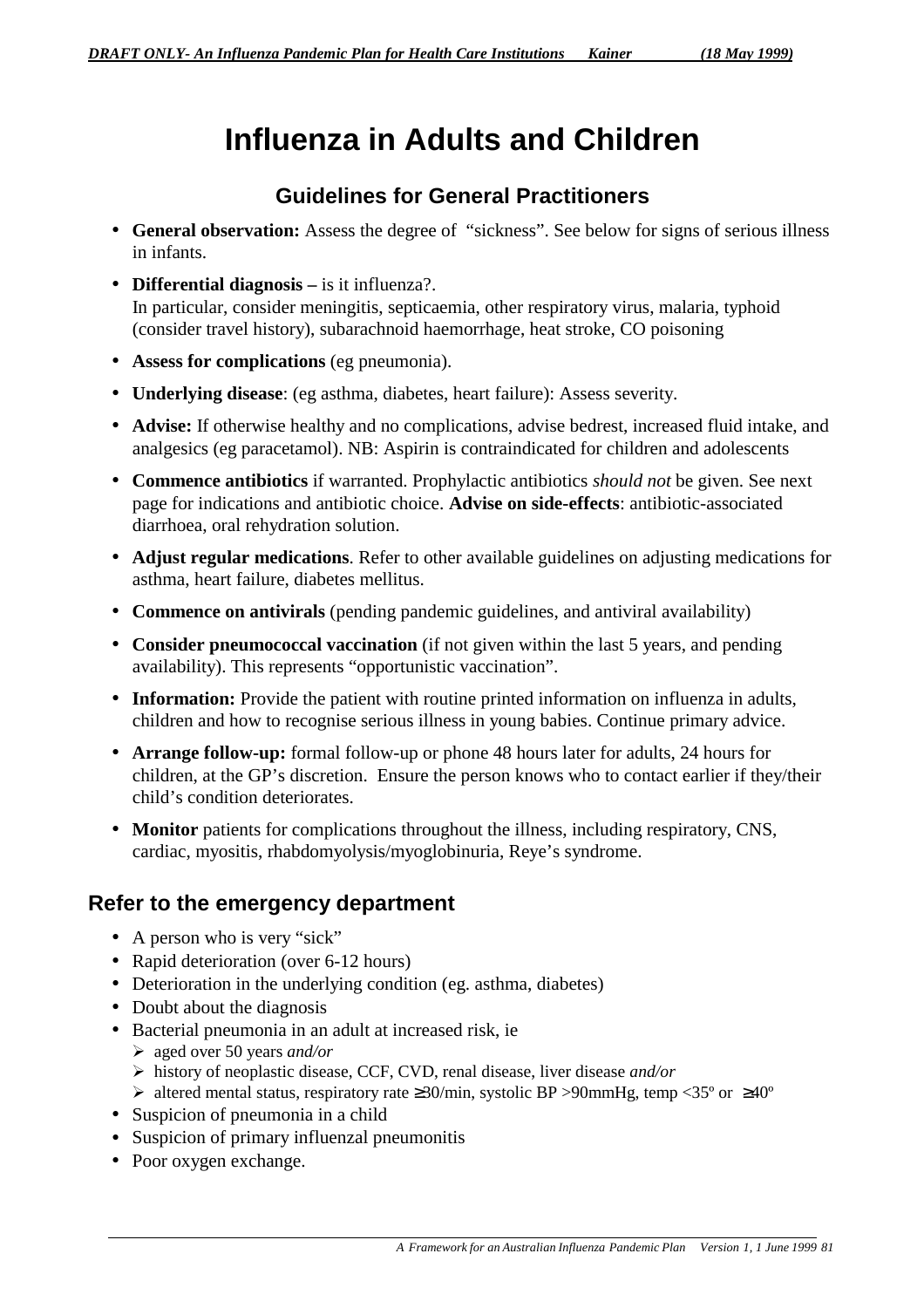# **Clinical Presentation**

#### **Babies and children**

Often present with a severe, non-specific febrile illness. The major features are **fever** and **cough**, sometimes with **rhinorrhoea** or **croup.** Symptoms may also be:

- **suggestive of meningitis**: fever, convulsions, vomiting, irritability and photophobia.
- **fever alone**, sometimes associated with vomiting or diarrhoea of short duration.
- **poor feeding**, as a result of nasal obstruction.

**In adolescents**, the more classical features of influenza become a feature.

**Pneumonia** due to secondary bacterial infection may occur at any age.

## *NB: Signs of serious illness in young babies:*

- ♦ **drowsiness: doesn't** wake properly, respond normally to mother, is less active.
- ♦ **breathing difficulty**: heaving chest, drawing in its ribs and sternum, grunting with breathing.
- ♦ **poor circulation**: sudden pallor, cold legs up to the knees.
- ♦ **fluids in**: feeds less than half the normal amount over 24 hours.
- ♦ **fluids out**: less than 4 wet nappies per 24 hours, in a baby under 6 months of age.

## **Younger adults (20 to 49 years)**

Classical features of influenza are usually present: various combinations of malaise, fever, cough, sore throat, headache, muscular aches and sometimes blood-tinged sputum, retro-sternal chest pain due to tracheitis, vomiting and laryngitis.

One feature (eg headache, fever) may predominate, leading to an initial consideration of meningitis or septicaemia. Primary influenza pneumonitis can be a presenting diagnosis.

#### **Older adults**

Influenza is often overlooked because symptomatology is usually overshadowed by lung complications. Clinical histories may be unreliable where patients are confused due to fever and pre-existing disease. Major presentations are pneumonia or bronchitis in association with chronic obstructive lung disease.

# **Pneumonia**

Consider pneumonia if *any* of the following is present:

- Increasing breathlessness
- Pleuritic chest pain (uncommon in young children)
- Productive cough
- Heart rate >120 per minute in adults (tachycardia in a child)
- Respiratory rate  $>20$  per minute in an adult (tachypnoea in a child)
- Looks "sick".

Focal chest signs may NOT be present.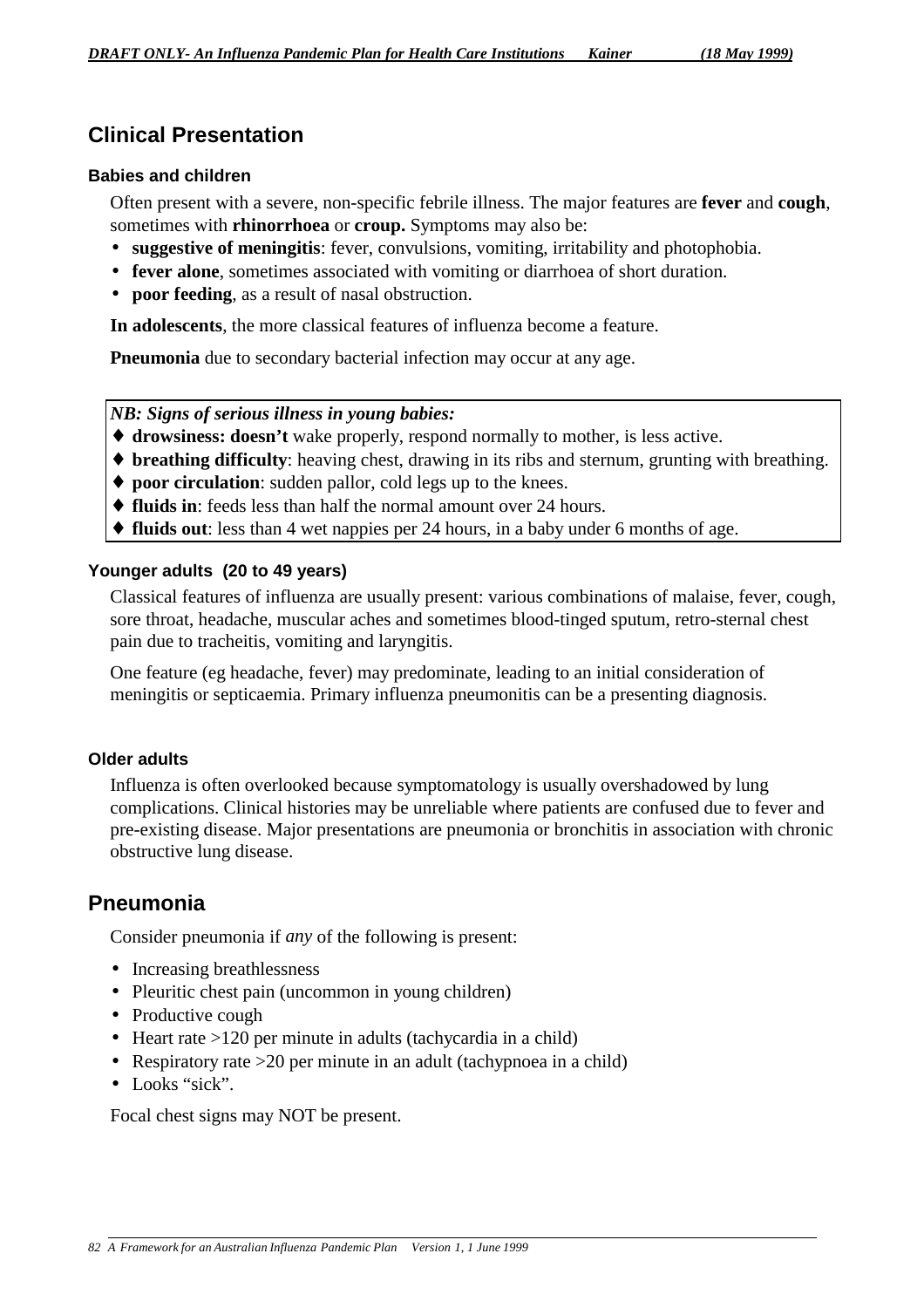**Chest radiograph and oxygen saturation** should be performed if pneumonia is suspected. Before referring for radiograph, consider future action:

- If hospital admission is warranted on the basis of clinical assessment alone, refer directly to the emergency department.
- Refer all children with suspected pneumonia to an emergency department with a paediatric facility.
- Note: for pneumococcal lobar pneumonia, radiological changes may not become apparent for 2 to 3 days.

## *If chest radiograph and/or oxygen saturation show*

- **Bilateral interstitial changes**: Refer to emergency department for admission and commencement of antivirals and oxygen therapy (primary influenza pneumonitis).
- **Relatively clear chest radiograph and poor oxygenation**: Person usually appears sick. Refer to the emergency department. May indicate primary influenza pneumonitis (may not show on radiograph in the first 7 days)
- **Relatively clear chest radiograph and good oxygenation**: The adult usually appears well and has a respiratory rate < 20/minute. Observe.
- **Lobar or patchy consolidation**: Refer to the emergency department if
	- ¾ aged over 65 years *and/or*
	- ¾ history of neoplastic disease, CCF, CVD, renal disease, liver disease
	- $\triangleright$  altered mental status, respiratory rate ≥30/min, systolic BP >90mmHg, temp <35° or ≥40°

If none of these groups, treat with antibiotics (see antibiotic grid) and review closely.

# **Antibiotic Indications**

Antibiotics should be considered in the following situations:

- **Clinical and chest radiography findings of pneumonia:** be particularly suspicious if the onset of pneumonia symptoms occurs after a period of clinical improvement.
- **Expectoration of purulent sputum** with a normal chest radiograph, up to 14 days after the onset of influenza (suggests bacterial bronchitis), if severe.
- **Vulnerable groups,** as soon as secondary bacterial lung infection is suspected:
	- ¾ pre-existing lung disease, eg bronchiectasis, COAD broncho-pulmonary dysplasia
		- $\blacktriangleright$  elderly and very young
	- $\triangleright$  pre-existing cardiac disease
	- $\triangleright$  late pregnancy
	- $\triangleright$  immunosuppression/transplant patients
	- $\triangleright$  influenzal pneumonitis.
- **Other respiratory tract complications** when severe and thought to be bacterial; eg sinusitis, otitis media and tracheo-bronchitis.

*See next page for choice of antibiotic.*